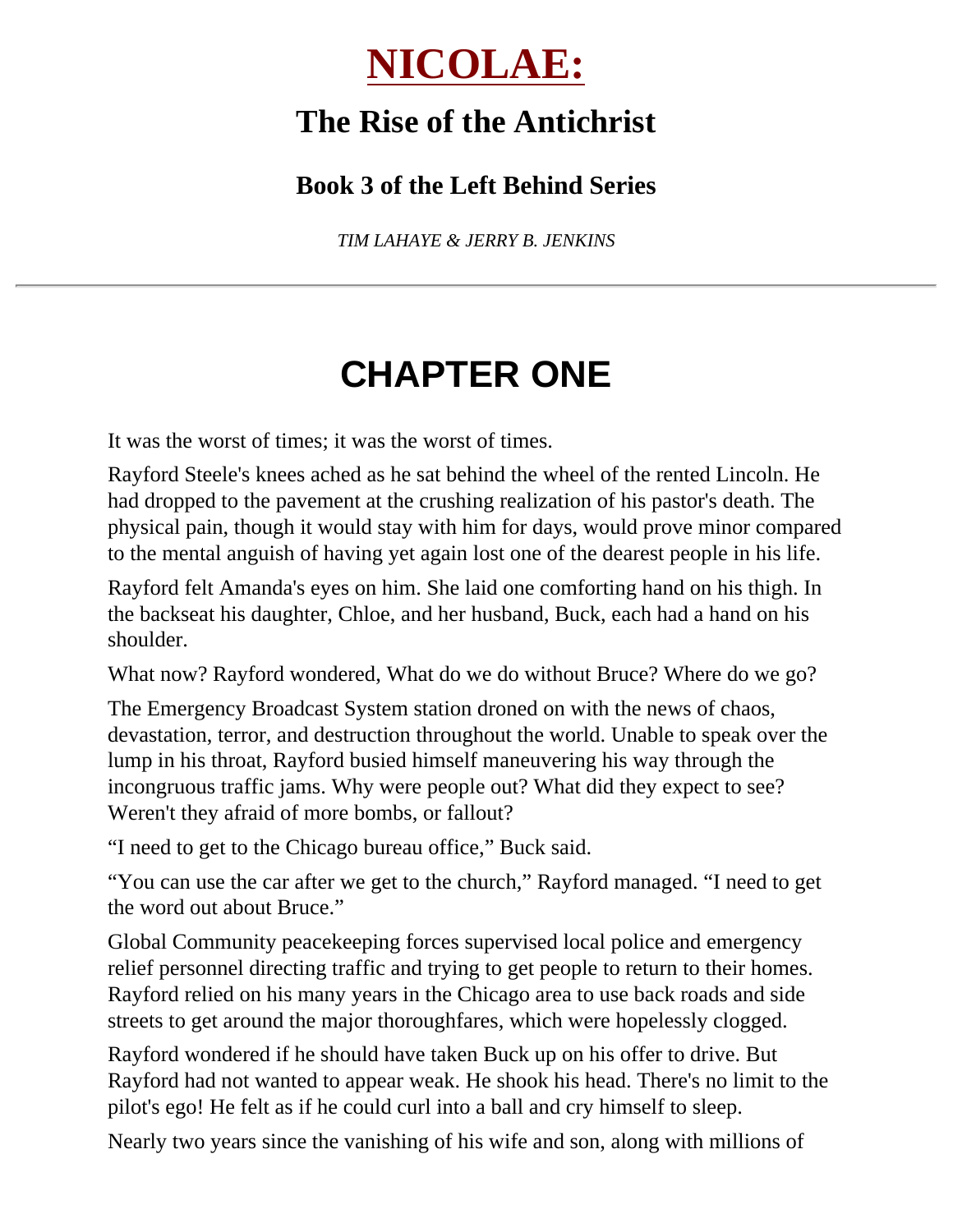others, Rayford no longer harbored illusions about his life in the twilight of history. He had been devastated. He lived with deep pain and regret. This was so hard....

Rayford knew his life could be even worse. Suppose he had not become a believer in Christ and was still lost forever. Suppose he had not found a new love and was alone. Suppose Chloe had also vanished. Or he had never met Buck. There was much to be grateful for. Were it not for the physical touch of the other three in that car, Rayford wondered if he would have had the will to go on.

He could hardly imagine not having come to know and love Bruce Barnes. He had learned more and been enlightened and inspired more by Bruce than anyone else he'd ever met. And it wasn't just Bruce's knowledge and teaching that made the difference. It was his passion. Here was a man who immediately and clearly saw that he had missed the greatest truth ever communicated to mankind, and he was not about to repeat the mistake.

"Daddy, those two guards by the overpass seem to be waving at you," Chloe said.

"I'm trying to ignore them," Rayford said. "All these nobodies-trying-to-besomebodies think they have a better idea about where the traffic should go. If we listen to them, we'll be here for hours. I just want to get to the church."

"He's hollering at you with a bullhorn," Amanda said, and she lowered her window a few inches.

"You in the white Lincoln!" came the booming voice. Rayford quickly turned off the radio. "Are you Rayford Steele?"

"How would they know that?" Buck said.

"Is there any limit to the Global Community intelligence network?" Rayford said, disgusted.

"If you're Rayford Steele," came the voice again, "please pull your vehicle to the shoulder!"

Rayford considered ignoring even that but thought better of it. There would be no outrunning these people if they knew who he was. But how did they know?

He pulled over.

Buck Williams pulled his hand from Rayford's shoulder and craned his neck to see two uniformed soldiers scampering down the embankment. He had no idea how Global Community forces had tracked down Rayford, but one thing was certain: it would not be good for Buck to be discovered with Carpathia's pilot.

"Ray," he said quickly, "I've got one set of phony IDs in the name of Herb Katz. Tell 'em I'm a pilot friend of yours or something."

"OK," Rayford said, "but my guess is they'll be deferential to me. Obviously, Nicolae is merely trying to reconnect with me."

Buck hoped Rayford was right. It made sense that Carpathia would want to make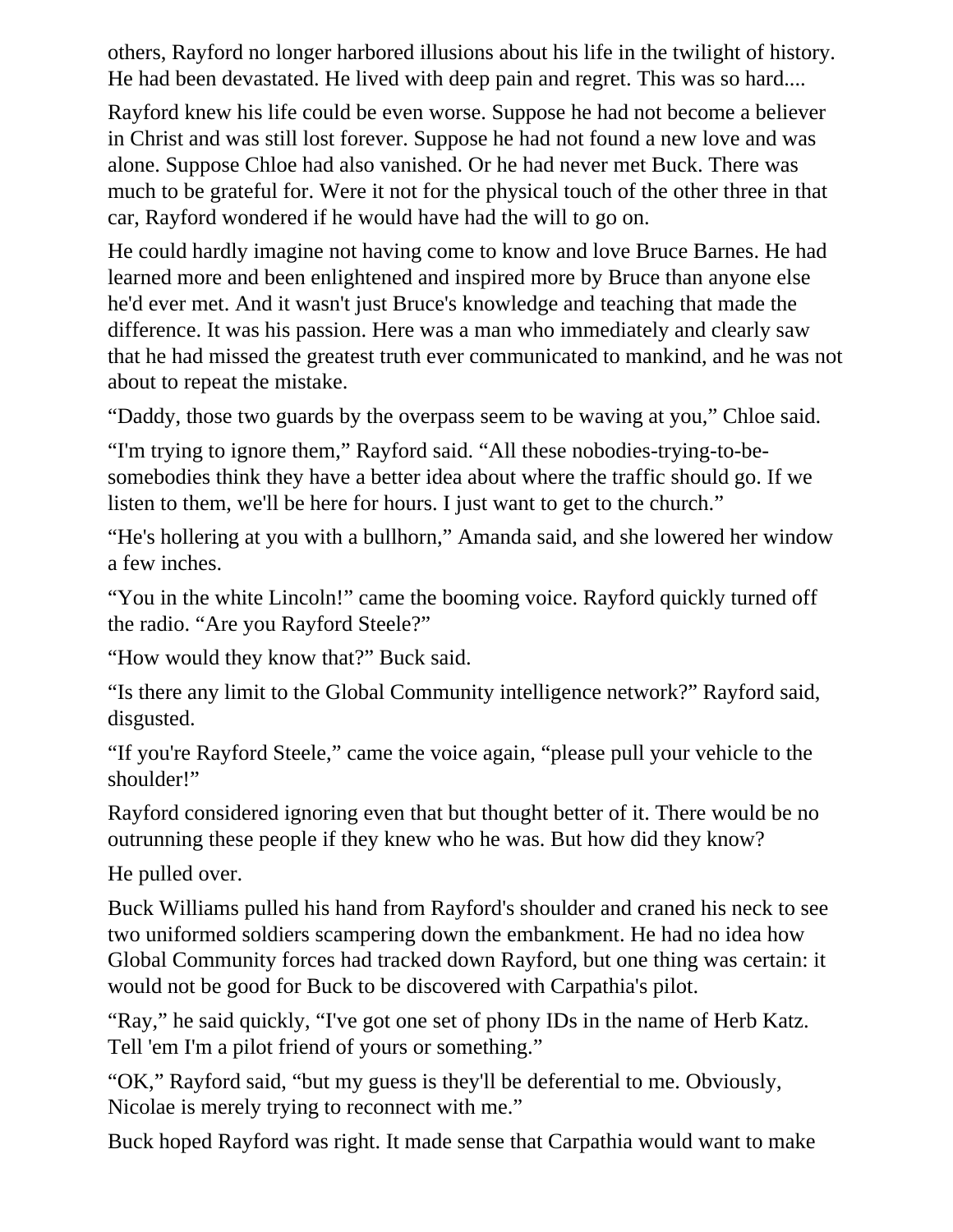sure his pilot was all right and could somehow get him back to New Babylon. The two uniforms now stood behind the Lincoln, one speaking into a walkie-talkie, the other on a cell phone. Buck decided to go on the offensive and opened his door.

"Please remain in the vehicle," Walkie-Talkie said.

Buck slumped back into his seat and switched his phony papers with his real ones. Chloe looked terrified. Buck put his arm around her and drew her close. "Carpathia must have put out an all points bulletin. He knew your dad had to rent a car, so it didn't take long to track him down."

Buck had no idea what the two GC men were doing behind the car. All he knew was that his entire perspective on the next five years had changed in an instant. When global war broke out an hour before, he wondered if he and Chloe would survive the rest of the Tribulation. Now with the news of Bruce's death, Buck wondered if they wanted to survive. The prospect of heaven and being with Christ sure seemed better than living in whatever remained of this world, even if Buck had to die to get there.

Walkie-Talkie approached the driver's-side window. Rayford lowered it. "You are Rayford Steele, are you not?"

"Depends on who's asking," Rayford said.

"This car, with this license number, was rented at O'Hare by someone claiming to be Rayford Steele. If that's not you, you're in deep trouble."

"Wouldn't you agree," Rayford said, "that regardless who I am, we're all in deep trouble?"

Buck was amused at Rayford's feistiness, in light of the situation.

"Sir, I need to know if you are Rayford Steele."

"I am."

"Can you prove that, sir?"

Rayford appeared as agitated as Buck had ever seen him. "You flag me down and holler at me through a bullhorn and tell me I'm driving Rayford Steele's rental car, and now you want me to prove to you that I'm who you think I am?"

"Sir, you must understand the position I'm in. I have Global Community potentate Carpathia himself patched through to a secure cell phone here. I don't even know where he's calling from. If I put someone on the phone and tell the potentate it's Rayford Steele, it had blamed better be Rayford Steele."

Buck was grateful that Rayford's cat-and-mouse game had taken the spotlight off the others in the car, but that didn't last. Rayford slipped from his breast pocket his ID wallet, and as the GC man studied it, he asked idly, "And the others?"

"Family and friends," Rayford said. "Let's not keep the potentate waiting."

"I'm going to have to ask you to take this call outside the car, sir. You understand the security risks."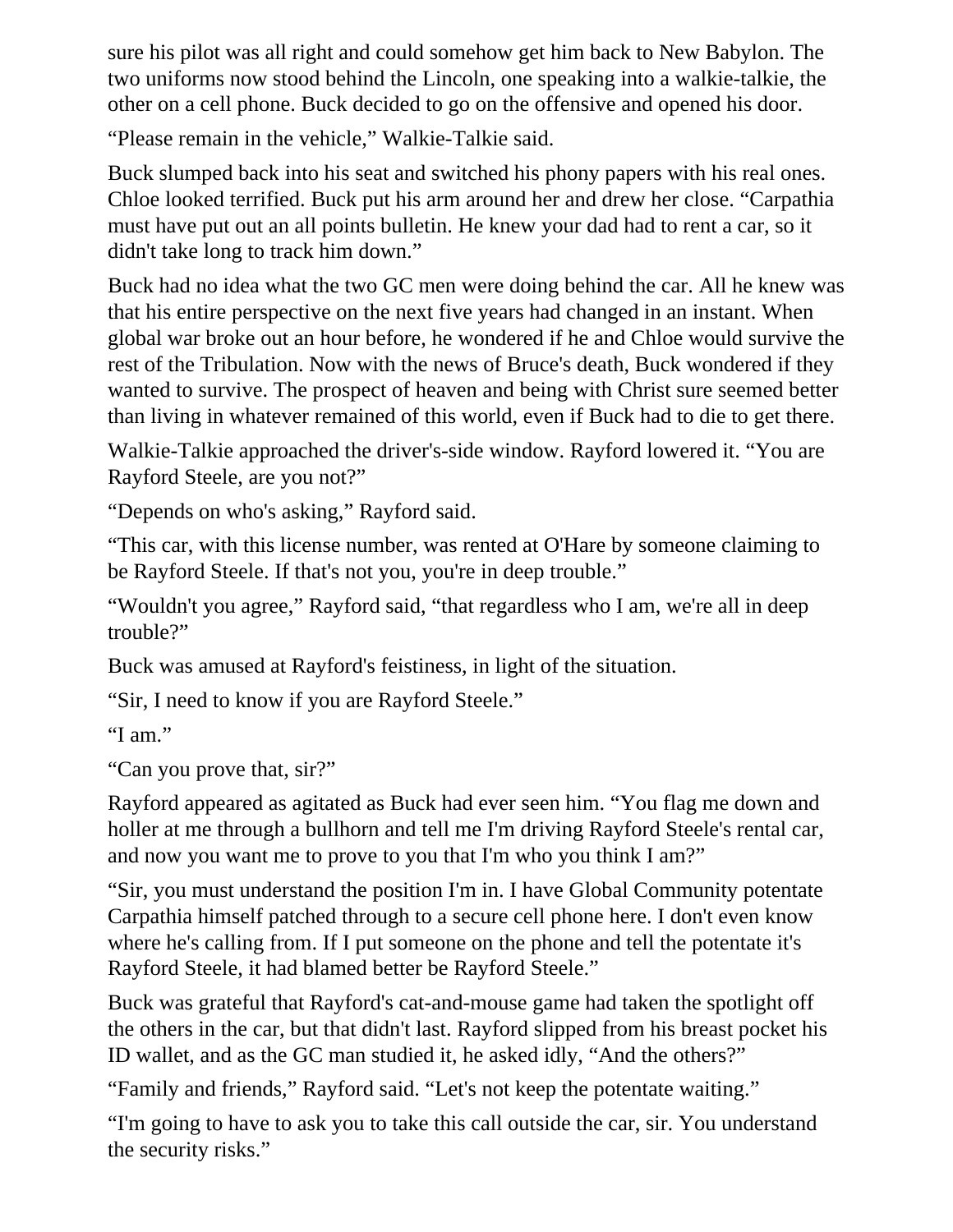Rayford sighed and left the car. Buck wished Walkie-Talkie would disappear too, but he merely stepped out of Rayford's way and pointed him toward his partner, the one with the phone. Then he leaned in and spoke to Buck. "Sir, in the event that we transport Captain Steele to a rendezvous point, would you be able to handle the disposition of this vehicle?"

Do all uniformed people talk this way? Buck wondered. "Sure."

Amanda leaned over. "I'm Mrs. Steele," she said. "Wherever Mr. Steele is going, I'm going."

"That will be up to the potentate," the guard said, "and providing there's room in the chopper."

"Yes sir," Rayford said into the phone, "I'll see you soon then."

Rayford handed the cell phone to the second guard. "How will we get to wherever we're supposed to go?"

"A copter should be here momentarily."

Rayford motioned for Amanda to pop the trunk but to stay in the car. As he shouldered both their bags, he leaned in her window and whispered. "Amanda and I have to rendezvous with Carpathia, but he couldn't even tell me where he was or where we would meet. That phone is only so secure. I get the feeling it's not far away, unless they're coptering us to an airfield from which we'll fly somewhere else. Buck, you'd better get this car back to the rental company soon. It'll be too easy to connect you with me otherwise."

Five minutes later Rayford and Amanda were airborne. "Any idea where we're going?" Rayford shouted to one of the Global Community guards.

The guard clapped the chopper pilot on the shoulder and shouted, "Are we at liberty to say where we're going?"

"Glenview!" the pilot hollered.

"Glenview Naval Air Station has been closed for years," Rayford said.

The chopper pilot turned to look at him. "The big runway's still open! The man's there now!"

Amanda leaned close to Rayford. "Carpathia's in Illinois already?"

"He must have been out of Washington before the attack. I thought they might have taken him to one of the bomb shelters at the Pentagon or the National Security Administration, but his intelligence people must have figured those would be the first places the militia would attack."

"This reminds me of when we were first married," Buck said as Chloe snuggled close to him.

"What do you mean `when we were first married'? We're still newlyweds!"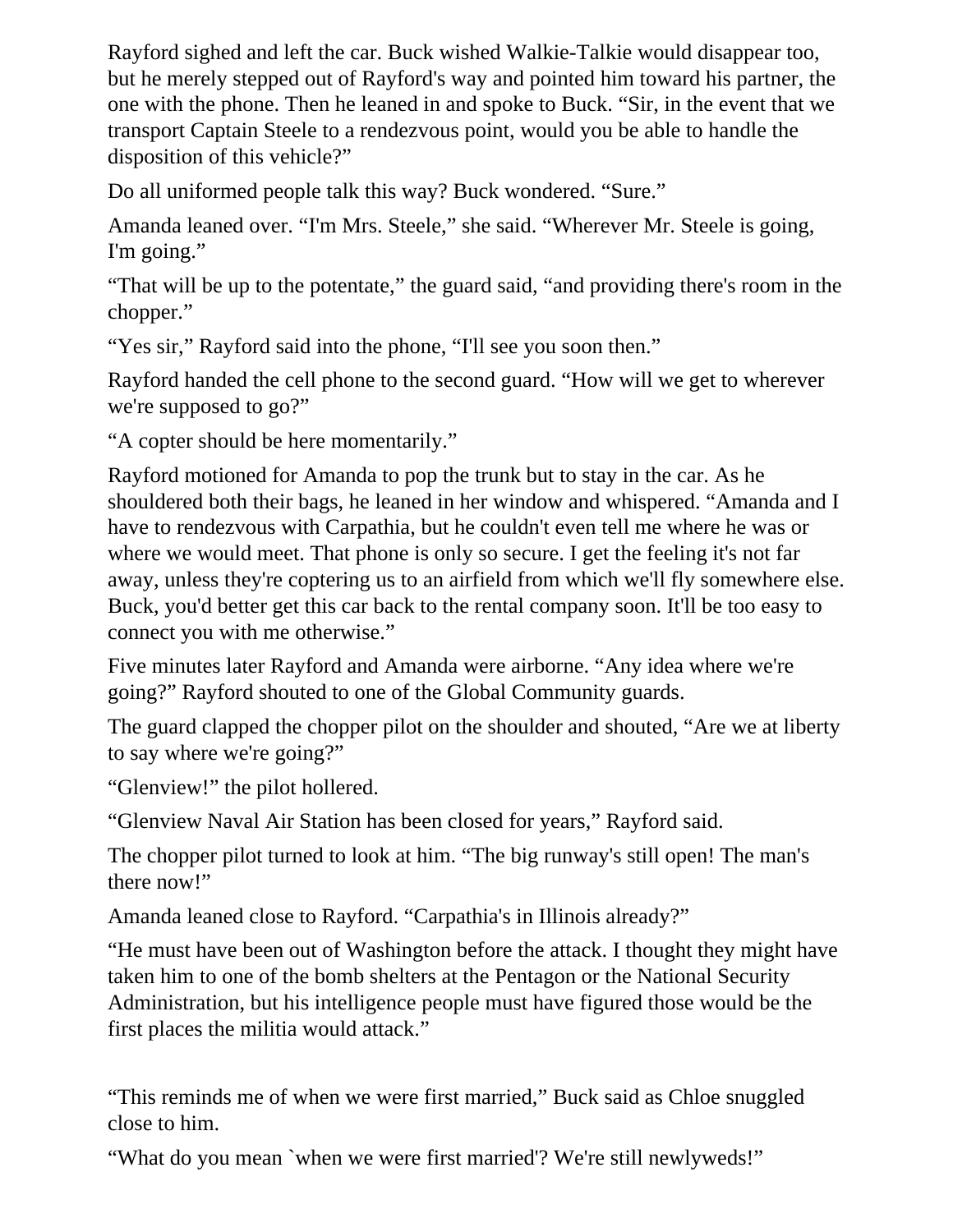"Shh!" Buck said quickly. "What're they saying about New York City?"

Chloe turned up the radio. "... devastating carnage everywhere here in the heart of Manhattan. Bombed-out buildings, emergency vehicles picking their way through debris, Civil Defense workers pleading with people over loudspeakers to stay underground."

Buck heard the panic in the reporter's voice as he continued. "I'm seeking shelter myself now, probably too late to avoid the effects of radiation. No one knows for certain if the warheads were nuclear, but everyone is being urged to take no risks. Damage estimates will be in the billions of dollars. Life as we know it here may never be the same. There's devastation as far as the eye can see.

"All major transportation centers have been closed if not destroyed. Huge traffic jams have snarled the Lincoln Tunnel, the Triborough Bridge, and every major artery out of New York City. What has been known as the capital of the world looks like the set of a disaster movie. Now back to the Cable News/Global Community News Network in Atlanta."

"Buck," Chloe said, "our home. Where will we live?"

Buck didn't answer. He stared at the traffic and wondered at the billowing clouds of black smoke and intermittent balls of orange flame that seemed to hover directly over Mt. Prospect. It was like Chloe to worry about her home. Buck was less concerned about that. He could live anywhere and seemed to have lived everywhere. As long as he had Chloe and shelter, he was all right. But she had made their ridiculously expensive Fifth Avenue penthouse flat her own.

Finally, Buck spoke. "They won't let anybody back into New York for days, maybe longer. Even our vehicles, if they survived, won't be available to us."

"What are we going to do, Buck?"

Buck wished he knew what to say. He usually had an answer. Resourcefulness had been the trademark of his career. Regardless of the obstacle, he had somehow made do in every imaginable situation or venue in the world at one time or another. Now, with his new, young wife beside him, not knowing where she would live or how they would manage, he was at a loss. All he wanted to do was to make sure his father-in-law and Amanda were safe, in spite of the danger of Rayford's work, and to somehow get to Mt. Prospect to assess what was happening to the people of New Hope Village Church and to inform them of the tragedy that had befallen their beloved pastor.

Buck had never had patience for traffic jams, but this was ridiculous. His jaw tightened and his neck stiffened as his palms squeezed the wheel. The late-model car was a smooth ride, but inching along in near gridlock made the huge automotive power plant feel like a stallion that wanted to run free.

Suddenly an explosion rocked their car and nearly lifted it off its tires. Buck wouldn't have been surprised had the windows blown in around them. Chloe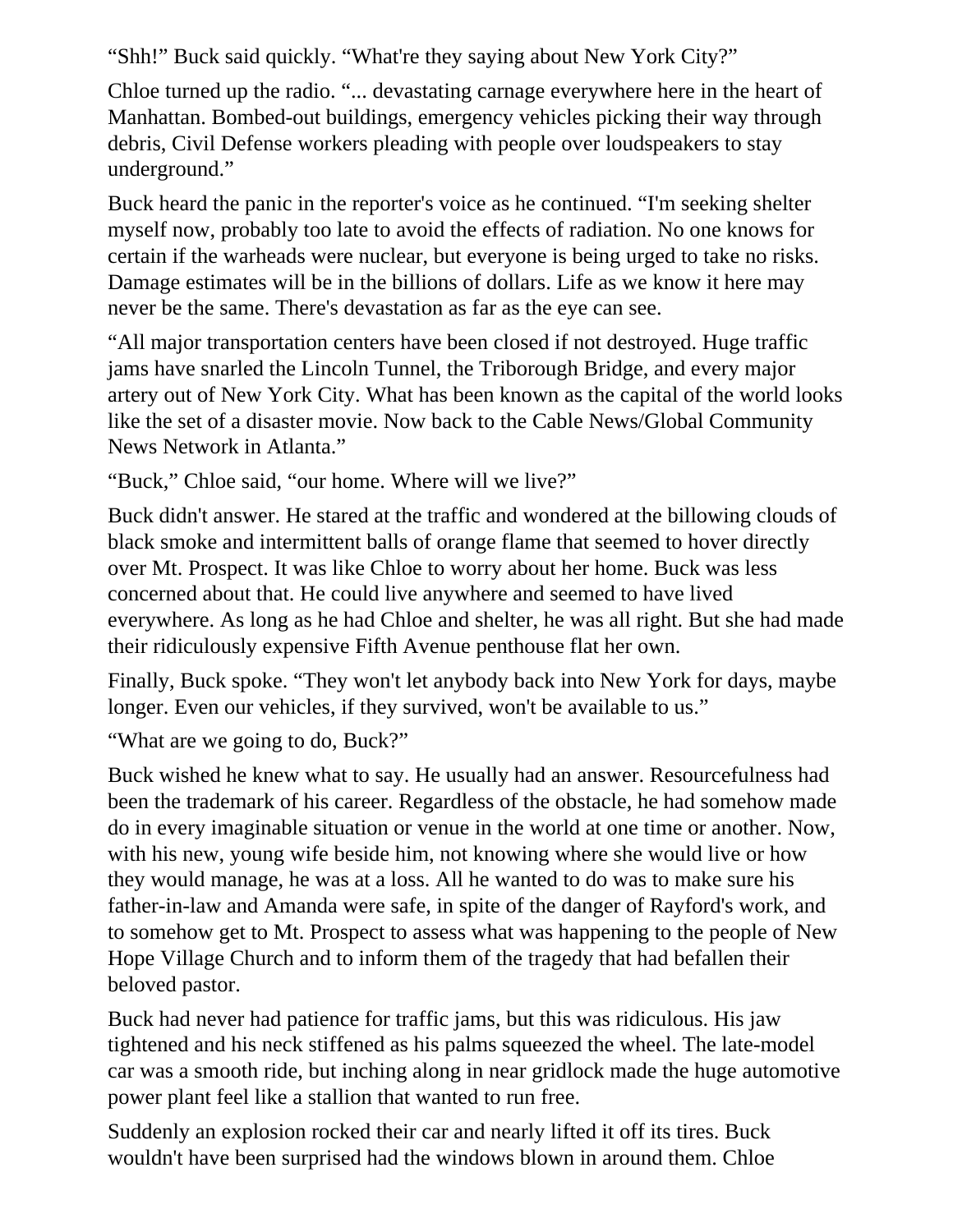shrieked and buried her head in Buck's chest. Buck scanned the horizon for what might have caused the concussion. Several cars around them quickly pulled off the road. In the rearview mirror Buck saw a mushroom cloud slowly rise and assumed it was in the neighborhood of O'Hare International Airport, several miles away.

CNN/GCN radio almost immediately reported the blast. "This from Chicago: Our news base there has been taken out by a huge blast. No word yet on whether this was an attack by militia forces or a Global Community retaliatory strike. We have so many reports of warfare, bloodshed, devastation, and death in so many major cities around the globe that it will be impossible for us to keep up with all of it...."

Buck looked quickly behind him and out both side windows. As soon as the car ahead gave him room, he whipped the wheel left and punched the accelerator. Chloe gasped as the car jumped the curb and went down through a culvert and up the other side. Buck drove on a parkway and passed long lines of creeping vehicles.

"What are you doing, Buck?" Chloe said, bracing herself on the dashboard.

"I don't know what I'm doing, babe, but I know one thing I'm not doing: I'm not poking along in a traffic jam while the world goes to hell."

The guard who had flagged down Rayford from the overpass now lugged his and Amanda's baggage out of the helicopter. He led the Steeles, ducking under the whirring blades, across a short tarmac and into a single-story brick building at the edge of a long airstrip. Weeds grew between the cracks in the runway. A small Learjet sat at the end of the strip close to the chopper, but Rayford noticed no one in the cockpit and no exhaust from the engine. "I hope they don't expect me to fly that thing!" he hollered at Amanda as they hurried inside.

"Don't worry about that," their escort said. "The guy who flew it here will get you as far as Dallas and the big plane you'll be flying."

Rayford and Amanda were ushered to garishly colored plastic chairs in a small, shabbily appointed military office, decorated in early Air Force. Rayford sat, gingerly massaging his knees. Amanda paced, stopping only when their escort motioned that she should sit down. "I am free to stand, am I not?" she said.

"Suit yourself. Please wait here a few moments for the potentate."

Buck was waved at, pointed at, and hollered at by traffic cops, and he was honked at and obscenely gestured at by other motorists. He was not deterred. "Where are you going?" Chloe insisted.

"I need a new car," he said. "Something tells me it's going to be our only chance to survive."

"What are you talking about?"

"Don't you see, Chlo'?" he said. "This war has just broken out. It's not going to end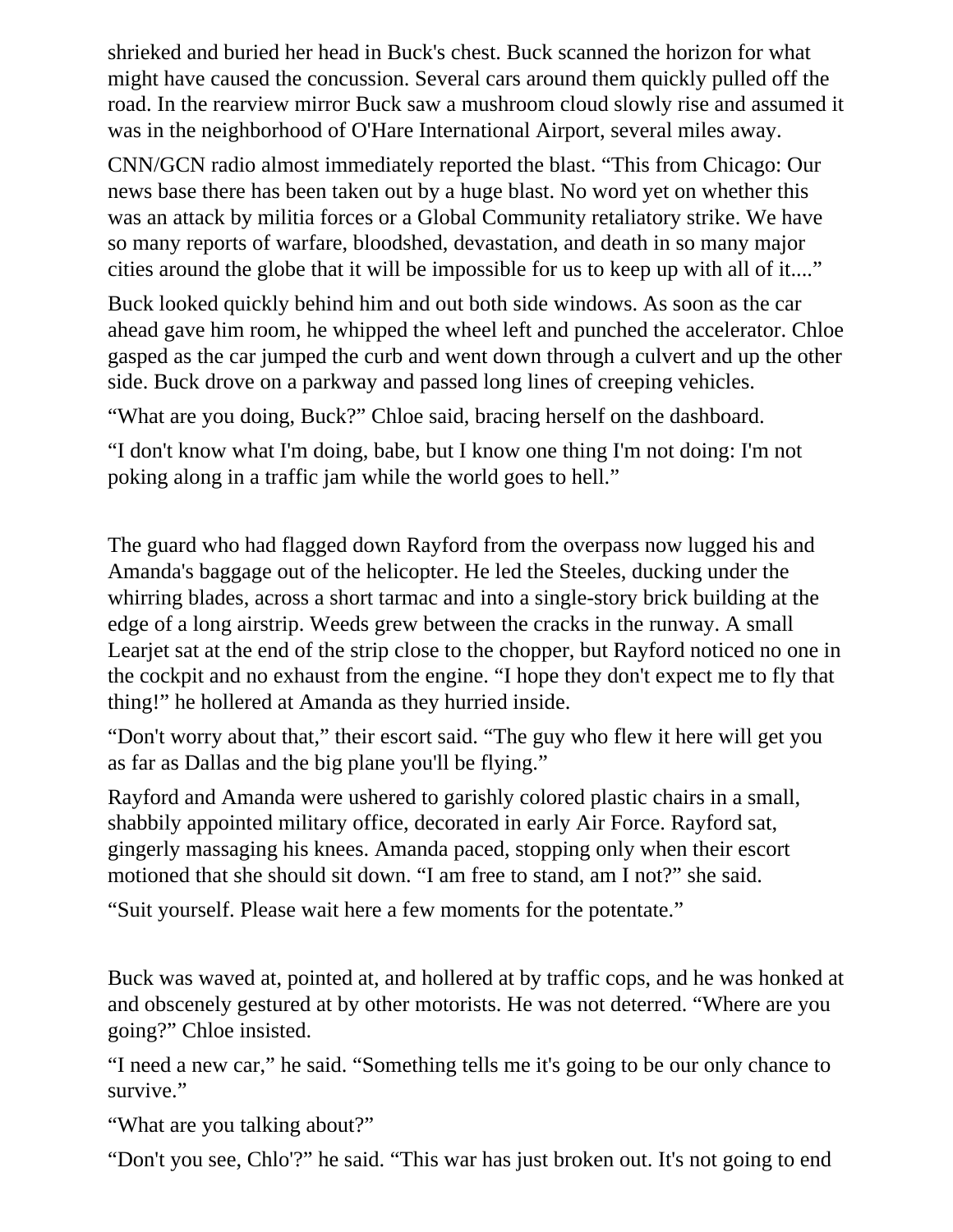soon. It's going to be impossible to drive a normal vehicle anywhere."

"So what're you gonna do, buy a tank?"

"If it wasn't so conspicuous, I just might."

Buck cut across a huge grassy field, through a parking lot, and beside a sprawling suburban high school. He drove between tennis courts and across soccer and football fields, throwing mud and sod in the air as the big car fishtailed. Radio reports continued from around the world with news of casualties and mayhem while Buck Williams and his bride careened on, speeding through yield signs and sliding around curves. Buck hoped he was somehow pointed in the right direction. He wanted to wind up on Northwest Highway, where a series of car dealerships comprised a ghetto of commercialism.

A last sweeping turn led Buck out of the subdivision, and he saw what his favorite traffic reporter always said was "heavy, slow, stop-and-go" traffic all along Northwest Highway. He was in a mood and in a groove, so he just kept going. Pulling around angry drivers, he rode along a soft shoulder for more than a mile until he came upon those car dealerships. "Bingo!" he said.

Rayford was stunned, and he could tell Amanda was too, at the demeanor of Nicolae Carpathia. The dashing young man, now in his mid-thirties, had seemingly been thrust to world leadership against his own will overnight. He had gone from being nearly an unknown in the lower house of Romanian government to president of that country, then almost immediately had displaced the secretary-general of the United Nations. After nearly two years of peace and a largely successful campaign to charm the masses following the terror-filled chaos of the global vanishings, Carpathia now faced significant opposition for the first time.

Rayford had not known what to expect from his boss. Would Carpathia be hurt, offended, enraged? He seemed none of the above. Ushered by Leon Fortunato, a sycophant from the New Babylon office, into the long-unused administrative office at the former Glenview Naval Air Station, Carpathia seemed excited, high.

"Captain Steele!" Carpathia exalted. "Al—, uh, An—, uh, Mrs. Steele, how good to see you both and to know that you are well!"

"It's Amanda," Amanda said.

"Forgive me, Amanda," Carpathia said, reaching for her hand with both of his. Rayford noticed how slow she was to respond. "In all the excitement, you understand ..."

The excitement, Rayford thought. Somehow World War III seems more than excitement.

Carpathia's eyes were ablaze, and he rubbed his hands together, as if thrilled with what was going on. "Well, people," he said, "we need to get headed home."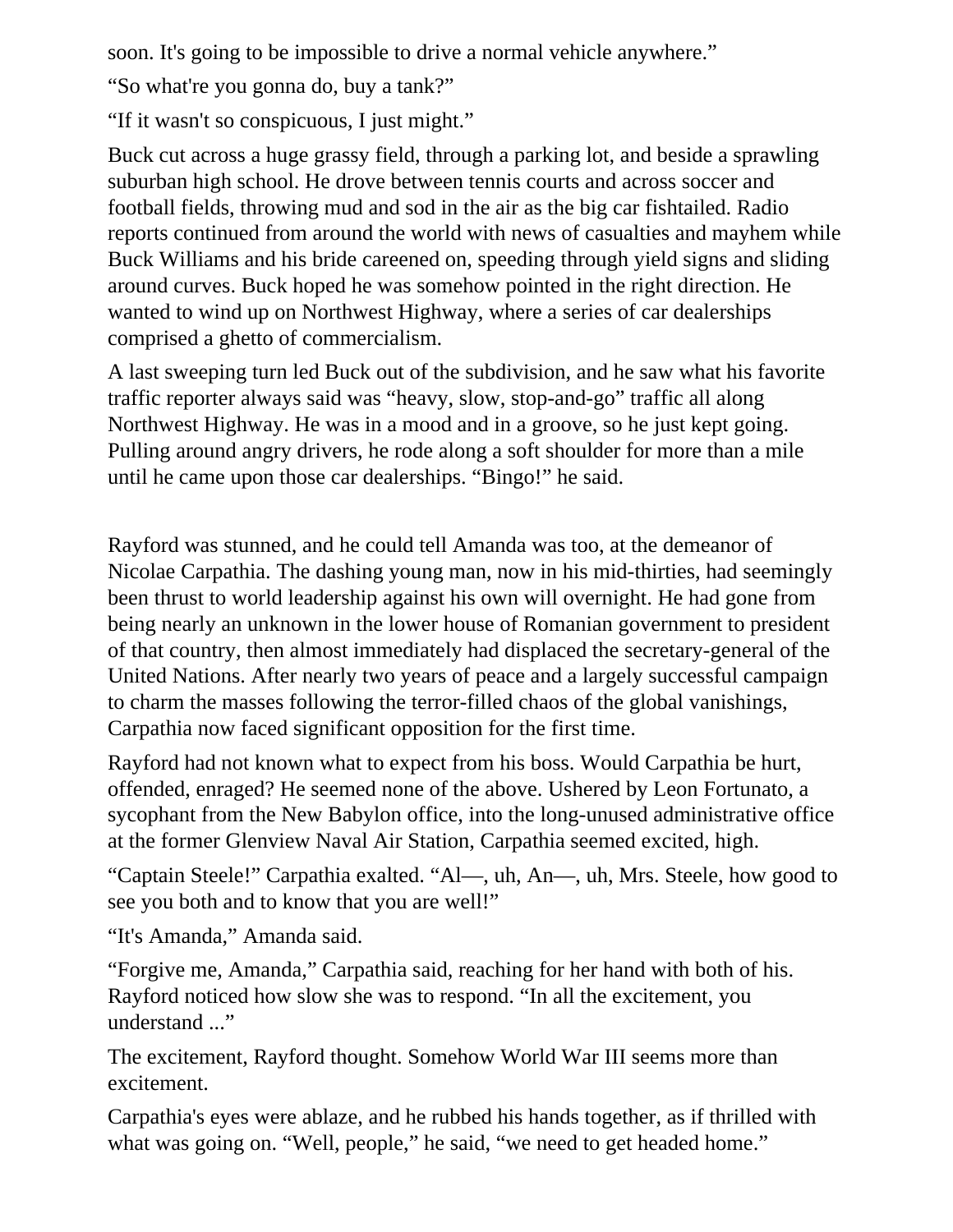Rayford knew Carpathia meant home to New Babylon, home to Hattie Durham, home to Suite 216, the potentate's entire floor of luxuriously appointed offices in the extravagant and sparkling Global Community headquarters. Despite Rayford and Amanda's sprawling, two-story condo within the same four-block complex, neither had ever remotely considered New Babylon home.

Still rubbing his hands as if he could barely contain himself, Carpathia turned to the guard with the walkie-talkie. "What is the latest?"

The uniformed GC officer had a wire plugged in his ear and appeared startled that he had been addressed directly by Carpathia himself. He yanked out the earplug and stammered, "What? I mean, pardon me, Mr. Potentate, sir."

Carpathia leveled his eyes at the man. "What is the news? What is happening?"

"Uh, nothing much different, sir. Lots of activity and destruction in many major cities."

It seemed to Rayford that Carpathia was having trouble manufacturing a look of pain. "Is this activity largely centered in the Midwest and East Coast?" the potentate asked.

The guard nodded. "And some in the South," he added.

"Virtually nothing on the West Coast then," Carpathia said, more a statement than a question. The guard nodded. Rayford wondered if anyone other than those who believed Carpathia was Antichrist himself would have interpreted Carpathia's look as one of satisfaction, almost glee. "How about Dallas/Ft. Worth?" Carpathia asked.

"DFW suffered a hit," the guard said. "Only one major runway is still open. Nothing's coming in, but lots of planes are heading out of there."

Carpathia glanced at Rayford. "And the military strip nearby, where my pilot was certified on the 757?"

"I believe that's still operational, sir," the guard said.

"All right then, very good," Carpathia said. He turned to Fortunato. "I am certain no one knows our whereabouts, but just in case, what do you have for me?"

The man opened a canvas bag that seemed incongruous to Rayford. Apparently he had gathered Air Force leftovers for a disguise for Carpathia. He produced a cap that didn't match a huge, dress overcoat. Carpathia quickly donned the getup and motioned that the four others in the room should gather around him. "The jet pilot is where?" he asked.

"Waiting just outside the door, per your instructions, sir," Fortunato said.

Carpathia pointed to the armed guard. "Thank you for your service. You may return to your post via the helicopter. Mr. Fortunato and the Steeles and I will be flown to a new plane, on which Captain Steele will transport me back to New Babylon."

Rayford spoke up. "And that is in—?"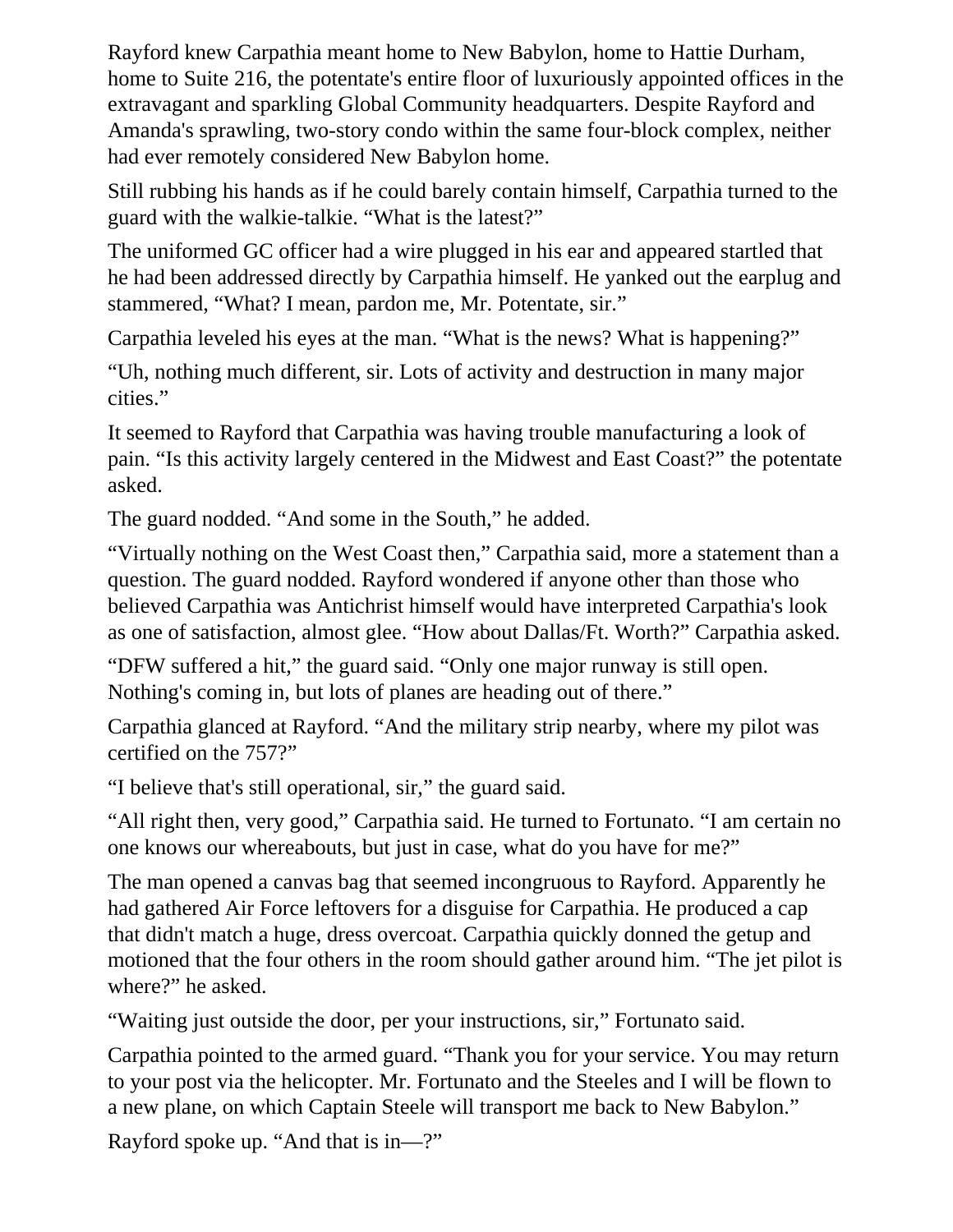Carpathia raised a hand to silence him. "Let us not give our young friend here any information he would have to be responsible for," he said, smiling at the uniformed guard. "You may go." As the man hurried away, Carpathia spoke quietly to Rayford. "The Condor 216 awaits us near Dallas. We will then fly west to go east, if you know what I mean."

"I've never heard of a Condor 216," Rayford said. "It's unlikely I'm qualified to—"

"I have been assured," Carpathia interrupted, "that you are more than qualified."

"But what is a Condor 2—"

"A hybrid I designed and named myself," Carpathia said. "Surely you do not think what has happened here today was a surprise to me."

"I'm learning," Rayford said, sneaking a glance at Amanda, who appeared to be seething.

"You are learning," Carpathia repeated, smiling broadly. "I like that. Come, let me tell you about my spectacular new aircraft as we travel."

Fortunato raised a forefinger. "Sir, my recommendation is that you and I run together to the end of the airstrip and board the jet. The Steeles should follow when they see us get on board."

Carpathia held the oversized hat down onto his styled hair and slipped in behind Fortunato as the aide opened the door and nodded to the waiting jet pilot. The pilot immediately took off running toward the Learjet as Fortunato and Carpathia jogged several yards behind. Rayford slipped an arm around Amanda's waist and drew her close.

"Rayford," Amanda said, "have you ever once in your life heard Nicolae Carpathia misspeak?"

"Misspeak?"

"Stutter, stammer, have to repeat a word, forget a name?"

Rayford suppressed a smile, amazed he could find anything humorous on what could easily be the last day of his life on earth. "Besides your name, in other words?"

"He does that on purpose, and you know it," she said.

Rayford shrugged. "You're probably right. But with what motive?"

"I have no idea," she said.

"Hon, do you see no irony in your being offended by the man we're convinced is the Antichrist?" Amanda stared at him. "I mean," he continued, "listen to yourself. You expect common courtesy and decency from the most evil man in the history of the universe?"

Amanda shook her head and looked away. "When you put it that way," she muttered, "I suppose I am being oversensitive."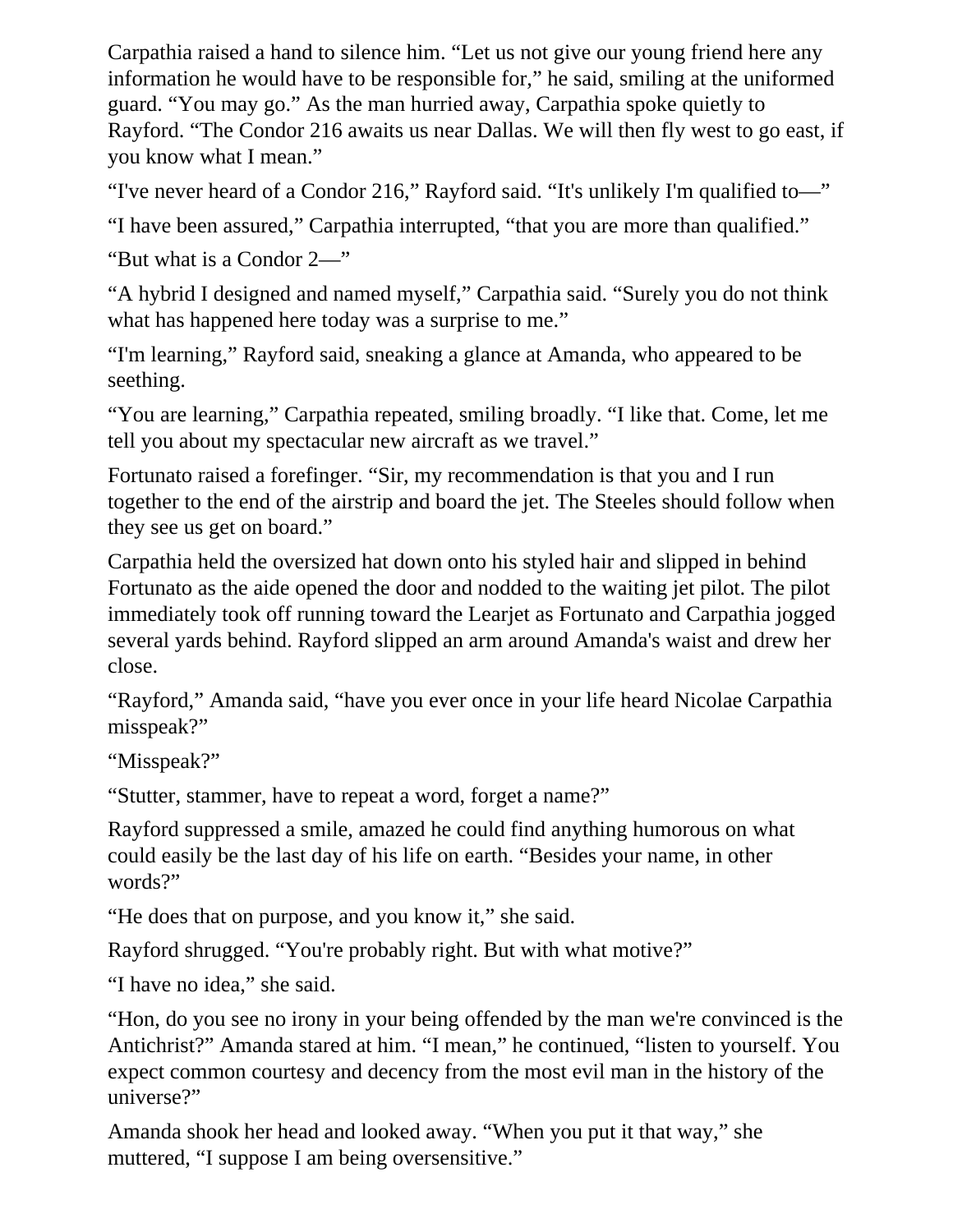Buck sat in the sales manager's office of a Land Rover dealership. "You never cease to amaze me," Chloe whispered.

"I've never been conventional, have I?"

"Hardly, and now I suppose any hope of normalcy is out the window."

"I don't need any excuse for being unique," he said, "but everyone everywhere will be acting impulsively soon enough."

The sales manager, who had busied himself with paperwork and figuring a price, turned the documents and slid them across the desk toward Buck. "You're not trading the Lincoln, then?"

"No, that's a rental," Buck said. "But I am going to ask you to return that to O'Hare for me." Buck looked up at the man without regard to the documents.

"That's highly unusual," the sales manager said. "I'd have to send two of my people and an extra vehicle so they could get back."

Buck stood. "I suppose I am asking too much. Another dealer will be willing to go the extra mile to sell me a vehicle, I'm sure, especially when no one knows what tomorrow may bring."

"Sit back down, Mr. Williams. I won't have any trouble getting my district manager to sign off on throwing in that little errand for you. As you can see, you're going to be able to drive your fully loaded Range Rover out of here within an hour for under six figures."

"Make it half an hour," Buck said, "and we've got a deal."

The sales manager rose and thrust out his hand. "Deal."

### **CHAPTER TWO**

THE Learjet was a six-seater. Carpathia and Fortunato, deep in conversation, ignored Rayford and Amanda as the couple passed. The Steeles ducked into the last two seats and held hands. Rayford knew global terror was entirely new to Amanda. It was new to him. On this scale, it was new to everyone. She gripped his hands so tight his fingers turned white. She was shuddering.

Carpathia turned in his seat to face them. He had that fighting-a-grin look Rayford found so maddening in light of the situation. "I know you are not certified on these little speedsters," Carpathia said, "but you might learn something in the copilot's chair."

Rayford was much more worried about the plane he would be expected to fly out of Dallas, something he had never seen or even heard of. He looked at Amanda,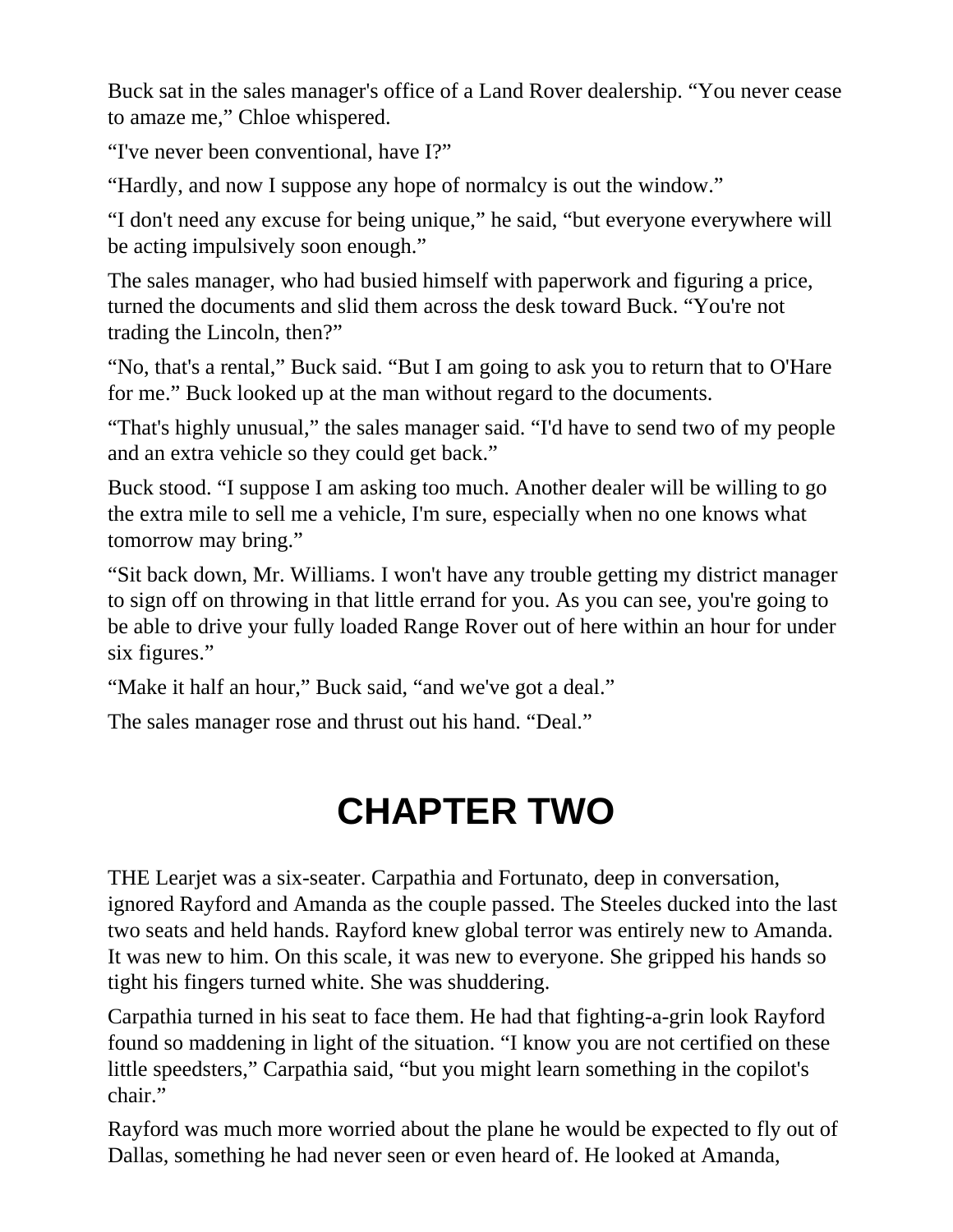hoping she would plead with him to stay with her, but she quickly let go of his hand and nodded. Rayford climbed toward the cockpit, which was separated from the other seats by a thin panel. He strapped himself in and looked apologetically at the pilot, who offered his hand and said, "Chico Hernandez, Captain Steele. Don't worry, I've already done the preflight check, and I don't really need any help."

"I wouldn't be of any help anyway," Rayford said. "I haven't flown anything smaller than a 707 for years."

"Compared to what you usually fly," Hernandez said, "this will seem like a motorbike."

And that's exactly what it seemed to Rayford. The Learjet screamed and whined as Hernandez carefully lined it up on the runway. They seemed to hit top ground speed in seconds and quickly lifted off, banking hard to the right and setting a course for Dallas. "What tower do you connect with?" Rayford asked.

"The tower's empty at Glenview," Hernandez said.

"I noticed."

"I'll let a few towers know I'm coming along the way. The weather people tell us we're clear all the way, and Global Community intelligence spots no enemy aircraft between here and touchdown."

Enemy aircraft, Rayford thought. There's an interesting way to refer to American militia forces. He recalled not liking the militias, not understanding them, assuming them criminals. But that had been when the American government was also their enemy. Now they were allies of lame duck United States President Gerald Fitzhugh, and their enemy was Rayford's enemy—his boss, of all things, but his enemy nonetheless. Rayford had no idea where Hernandez came from, what his background was, whether he was sympathetic and loyal to Carpathia or had been pressed into reluctant service as Rayford himself had. Rayford slipped on earphones and found the proper dials so he could communicate to the pilot without allowing for anyone else to hear. "This is your pretend first officer," he said softly. "Do you read me?"

"Loud and clear, 'Copilot'," Hernandez said. And as if reading Rayford's mind, Hernandez added, "This channel is secure."

Rayford took that to mean that no one else, inside or outside the plane, could hear their conversation. That made sense. But why had Hernandez said that? Had he realized that Rayford wanted to talk? And how comfortable would Rayford be talking to a stranger? Just because they were fellow pilots didn't mean he could bare his soul to this man. "I'm curious about Global Community One," Rayford said.

"You haven't heard?" Hernandez asked.

"Negative."

Hernandez shot a glance behind him at Carpathia and Fortunato. Rayford chose not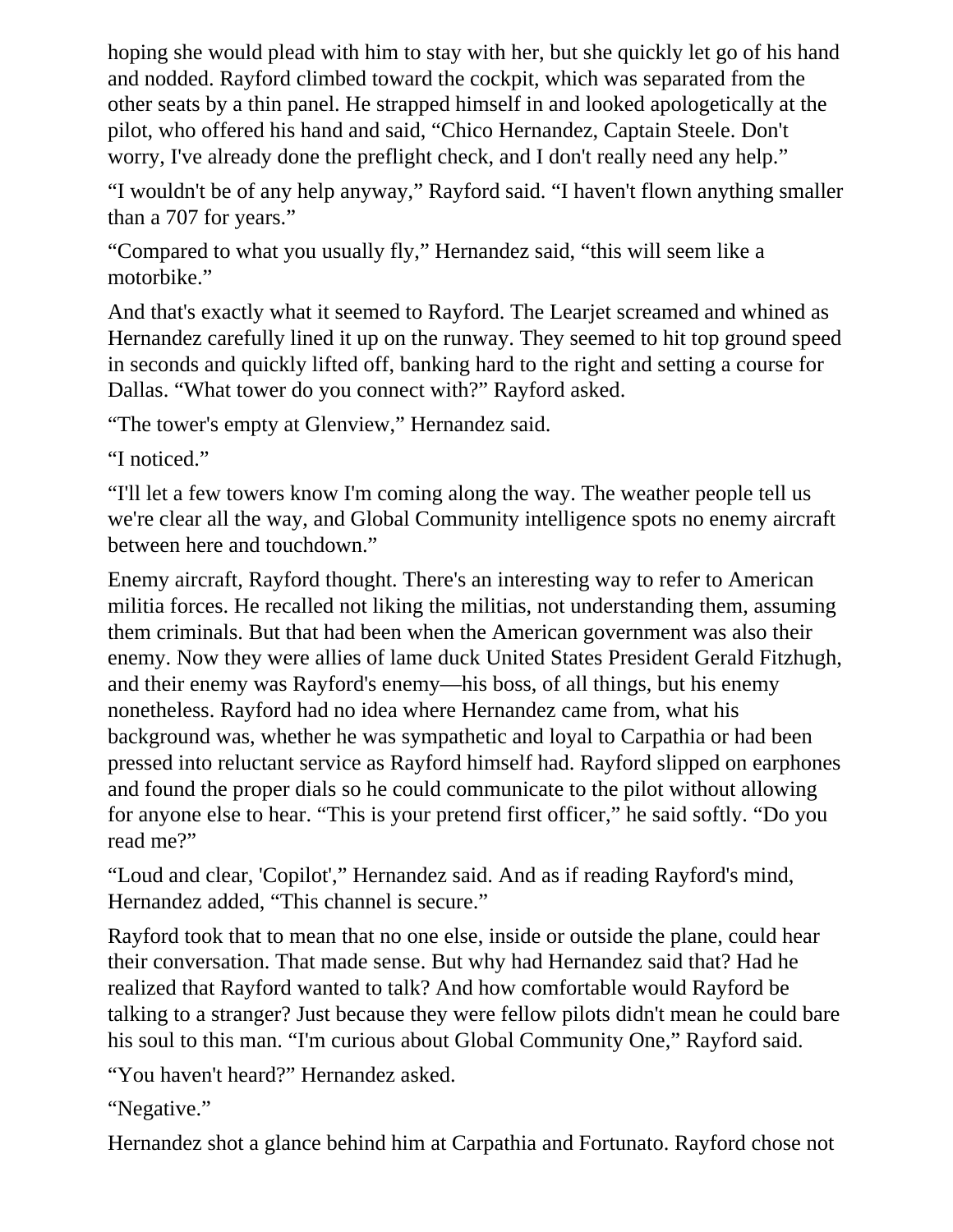to turn, so as not to arouse any suspicion. Apparently, Hernandez had found Carpathia and Fortunato in earnest discussions again, because he told what he knew about Rayford's former plane.

"I suppose the potentate would have told you himself if he had had the chance," Hernandez said. "There's not good news out of New York."

"I heard that," Rayford said. "But I hadn't heard how widespread the damage was at the major airports."

"Just about total destruction, I understand. We know for sure that the hangar where she was located was virtually vaporized."

"And the pilot?"

"Earl Halliday? He was long gone by the time of the attack."

"He's safe then?" Rayford said. "That's a relief! Do you know him?"

"Not personally," Hernandez said. "But I've heard a lot about him in the past few weeks."

"From Carpathia?" Rayford said.

"No. From the North American delegation to the Global Community."

Rayford was lost, but he didn't want to admit it. Why would the North American delegation be talking about Earl Halliday? Carpathia had asked Rayford to find someone to fly the Global Community One 757 to New York while Rayford and Amanda were taking a brief vacation in Chicago. Carpathia was to spend a few days confusing the press and the insurrectionists (President Fitzhugh and several American militia groups) by ignoring his published itinerary and being shuttled from place to place. When the militia attacked and the Global Community retaliated, Rayford had assumed that at least the timing was a surprise. He also assumed that his selection of his old friend and boss at Pan-Continental Airlines as the one to ferry the empty 757 to New York was of little consequence to Nicolae Carpathia. But apparently Carpathia and the North American delegation had known exactly whom he would choose. What was the point of that? And how did Halliday know to get out of New York in time to avoid being killed?

"Where is Halliday now?" Rayford asked.

"You'll see him in Dallas."

Rayford squinted, trying to make it all compute. "I will?"

"Who did you think was going to take you through the paces of the new aircraft?"

When Carpathia had told Rayford he might learn a few things by sitting in the copilot's chair, Rayford had had no idea it would entail more than a few interesting tidbits about this quick, small jet. "Let me get this straight," he said. "Earl Halliday knew about the new plane and is conversant enough to teach me to drive it?"

Hernandez smiled as he scanned the horizon and maneuvered the Learjet. "Earl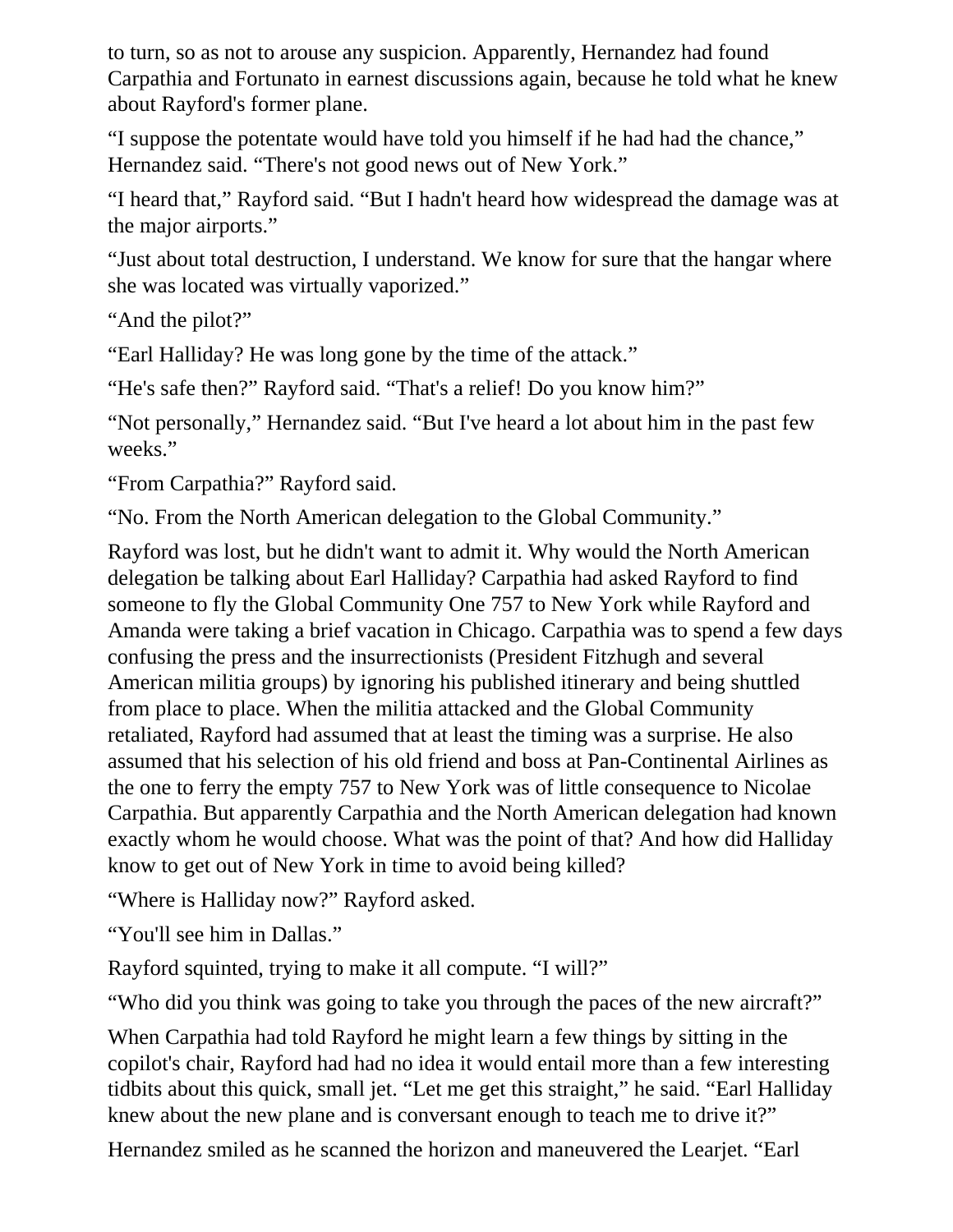Halliday practically built the Condor 216 himself. He helped design it. He made sure anyone who was certified on a seven-five-seven would be able to fly it, even though it's much bigger and a whole sight more sophisticated than Global Community One."

Rayford felt an ironic emotion rise within him. He hated Carpathia and knew precisely who he was. But as strange as his wife's taking offense at Carpathia's insistence on getting her name wrong, Rayford suddenly felt left out of the loop. "I wonder why I would not have been informed of a new plane, especially if I am supposed to be its pilot," he said.

"I can't say for sure," Hernandez said, "but you know the potentate tends to be very wary, very careful, and very calculating."

Don't I know it? Rayford thought. Conniving and scheming is more like it. "So he apparently doesn't trust me."

"I'm not sure he trusts anyone," Hernandez said. "If I were in his shoes, I wouldn't either. Would you?"

"Would I what?"

"Would you trust anyone if you were Carpathia?" Hernandez said.

Rayford did not respond.

"Do you feel like you just spent the devil's money?" Chloe asked Buck as he carefully pulled the beautiful, new, earth-toned Range Rover out of the dealership and into traffic.

"I know I did," Buck said. "And the Antichrist has never invested a better dollar for the cause of God."

"You consider spending almost a hundred thousand dollars on a toy like this an investment in our cause?"

"Chloe," Buck said carefully, "look at this rig. It has everything. It will go anywhere. It's indestructible. It comes with a phone. It comes with a citizen's band radio. It comes with a fire extinguisher, a survival kit, flares, you name it. It has fourwheel drive, all-wheel drive, independent suspension, a CD player that plays those new two-inch jobs, electrical outlets in the dashboard that allow you to connect whatever you want directly to the battery."

"But Buck, you slapped down your Global Community Weekly credit card as if it were your own. What kind of a limit do you have on that thing?"

"Most of the cards Carpathia issues like this have a quarter:of-a-million-dollar limit," Buck said. "But those of us at senior levels have a special code built into ours. They're unlimited."

"Literally unlimited?"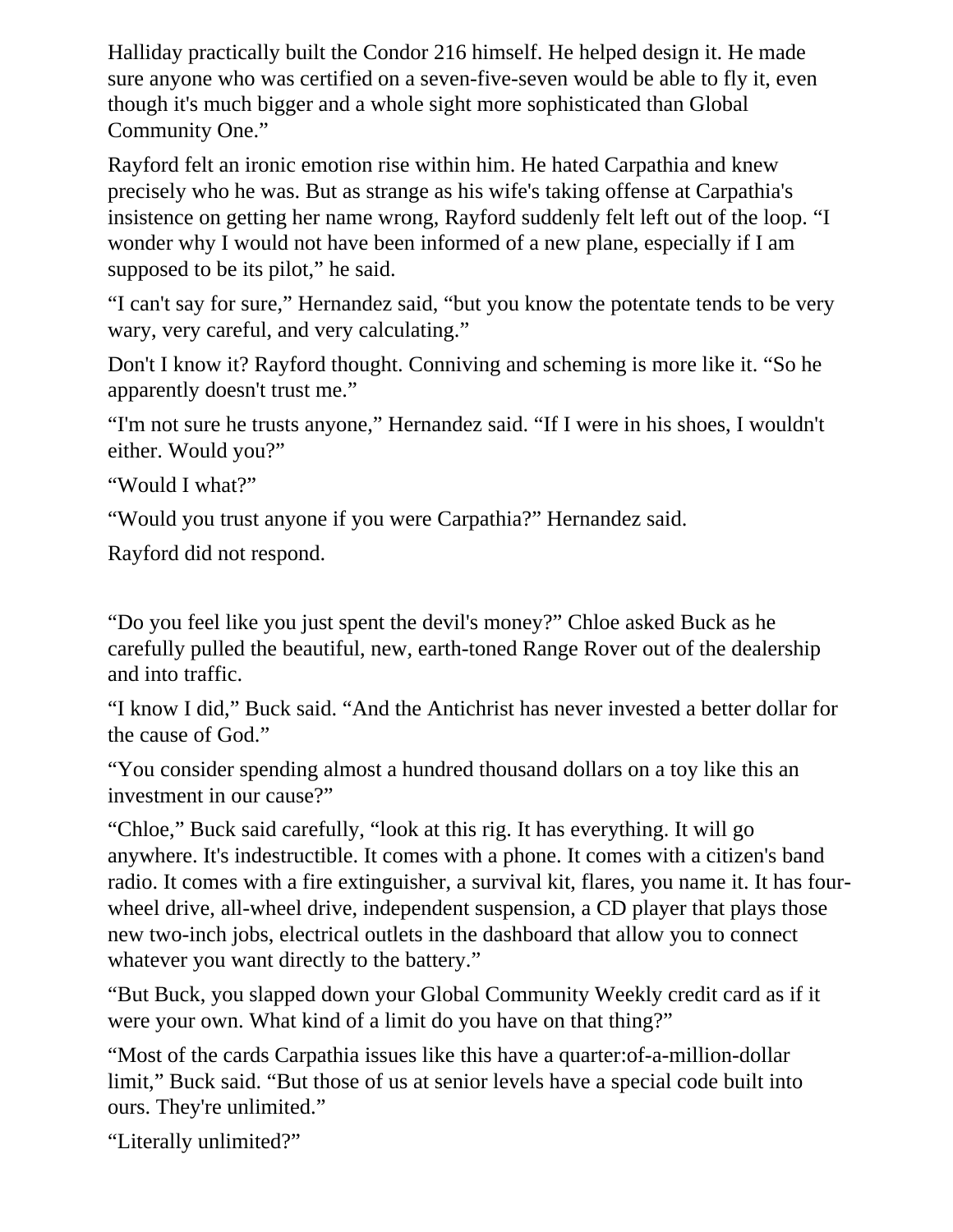"Didn't you see the eyes of that sales manager when he phoned for verification?"

"All I saw," Chloe said, "was a smile and a done deal."

"There you go."

"But doesn't somebody have to approve purchases like that?"

"I report directly to Carpathia. He might want to know why I bought a Range Rover. But it should certainly be easy enough to explain, what with the loss of our apartment, our vehicles, and the need to be able to get wherever we have to go."

Once again, Buck soon grew impatient with the traffic. This time, when he left the road and made his way through ditches, gullies, parkways, alleys, and yards, the ride was sure and, if not smooth, purposeful. That vehicle was made for this kind of driving.

"Look what else this baby has," Buck said. "You can switch between automatic or manual transmission."

Chloe leaned down to look at the floorboard. "What do you do with the clutch when you're in automatic?"

"You ignore it," Buck said. "You ever drive a stick?"

"A friend in college had a little foreign sports car with a stick shift," she said. "I loved it."

"You wanna drive?"

"Not on your life. At least not now. Let's just get to the church."

"Anything else I should know about what we're going to encounter in Dallas?" Rayford asked Hernandez.

"You're gonna be ferrying a lot of VIPs back to Iraq," Hernandez said. "But that's nothing new for you, is it?"

"Nope. I'm afraid it's lost its luster by now."

"Well, for what it's worth, I envy you."

Rayford was stunned to silence. Here he was, what Bruce Barnes referred to as a tribulation saint, a believer in Christ during the most horrifying period in human history, serving Antichrist himself against his own will and certainly at the peril of his wife, his daughter, her husband, and himself. And yet he was envied.

"Don't envy me, Captain Hernandez. Whatever you do, don't envy me."

As Buck neared the church, he noticed yards full of people. They stared at the sky and listened to radios and TVs that blared from inside their houses. Buck was surprised to see one lone car in the parking lot at Hope. It belonged to Loretta, Bruce's assistant.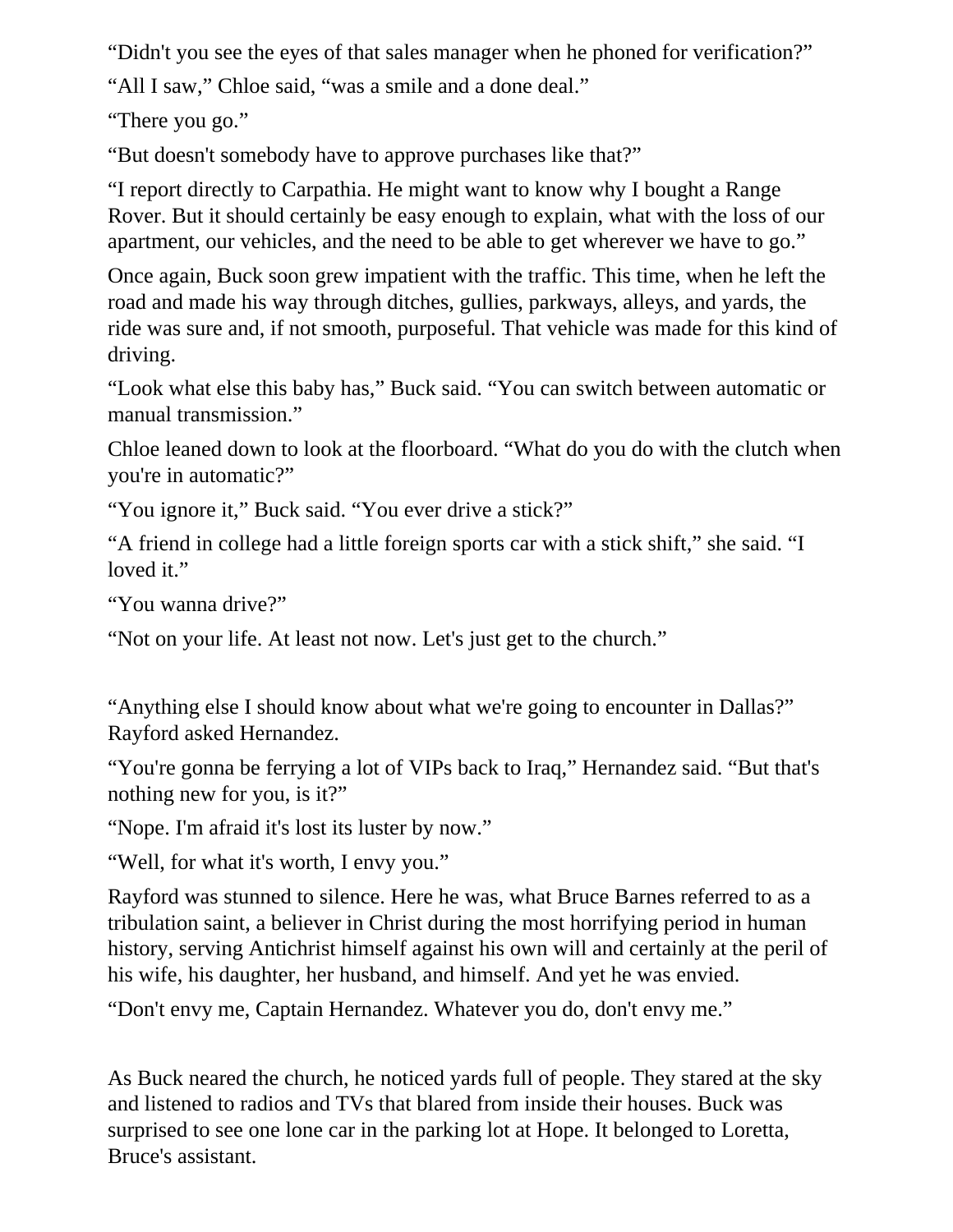"I don't look forward to this," Chloe said.

"I hear you," Buck said.

They found the woman, now nearly seventy, stiffly in the outer office staring at the television, balled-up tissues rested in her lap, and she riffled atnir in her bony fingers. Her reading glasses rode low on her nose, and she peered over the top of them at the television. She did not seem to look at Buck and Chloe's as they entered, but it soon became clear she knew were there. From the inner office, Buck heard a printer producing page after page after page.

Loretta had been a southern belle in her day. Now she sat red-eyed and sniffling, fingers working that tissue as if creating some piece of art. Buck glanced up to see a helicopter view of the bombed-out Northwest Community Hospital. "People been callin'," Loretta said. "I don't know what to tell 'em. He couldn't survive that, could he? Pastor Bruce, I mean. He couldn't still be alive now, could he? Did y'all see him?"

"We didn't see him," Chloe said carefully, kneeling next to the old woman. "But my dad did."

Loretta turned quickly to stare at her. "Mr. Steele saw him? And is he all right?"

Chloe shook her head. "I'm sorry, ma'am, he's not. Bruce is gone."

Loretta lowered her chin to her chest. Tears gathered and pooled in her half-glasses. She spoke hoarsely—

"Would y'all mind turnin' that off then, please. I was just praying I'd catch a glimpse of Pastor Bruce. But if he's under one of those sheets, I don't care to see that."

Buck turned off the TV as Chloe embraced the old woman. Loretta broke down and sobbed. "That young man was like family to me, you know."

"We know," Chloe said, crying herself now. "He was family to us, too."

Loretta pulled back to look at Chloe. "But he was my only family. You know my story, don't you?"

"Yes, ma'am—"

"You know I lost everybody."

"Yes, ma'am."

"I mean, everybody. I lost every living relative I had. More than a hundred. I came from one of the most devout, spiritual heritages a woman could come from. I was considered a pillar of this church. I was active in everything a church woman. I just never really knew the Lord."

Chloe held her close and cried with her.

"That young man taught me everythin'," Loretta continued. "I learned more from him in two years than I learned in more than sixty years in Sunday school and church before that. I'm not blamin' anybody but myself. I was deaf and blind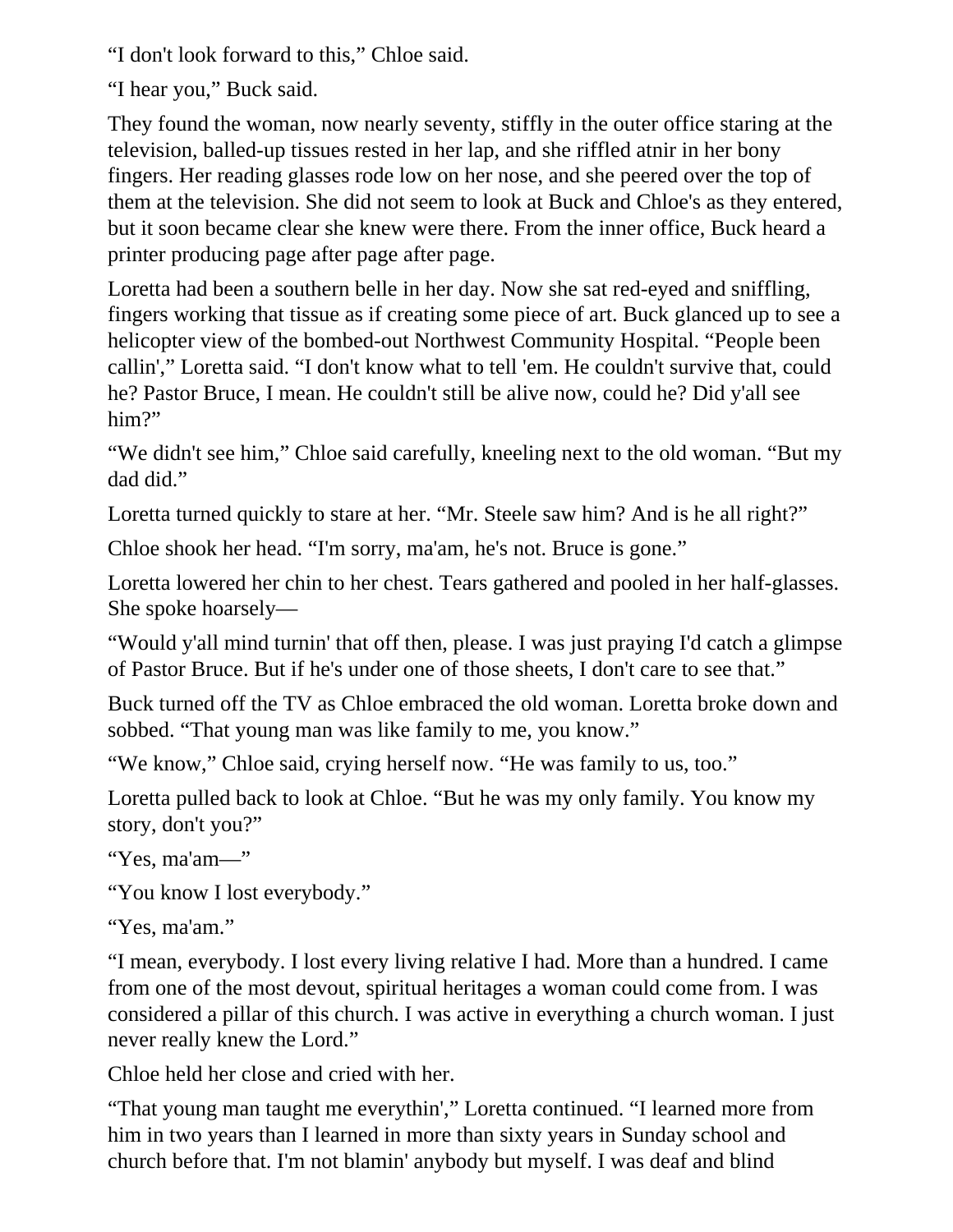spiritually. My daddy had gone on before, but I lost Mama, all six of my brothers and sisters, all of their kids, their kids' husbands and wives. I lost my own children and grandchildren. Everybody. If somebody had made a list of who in this church would be most likely to go to heaven when they died, I would have been at the top of the list, right up there with the pastor."

This was as painful for Buck as it seemed for Chloe and Loretta. He would grieve in his own way and his own time, but for now he didn't want to dwell on the tragedy. "What're you working on in the office, ma'am?" he said.

Loretta cleared her throat. "Bruce's stuff, of course," she managed.

"What is it?"

"Well, you know when he got back from that big teaching trip of his in Indonesia, he had some sort of a virus or something. One of the men rushed him to the hospital so fast that he left his laptop computer here. You know he took that thing with him everywhere he went."

"I know he did," Chloe said.

"Well, as soon as he was settled into that hospital, he called me. He asked me to bring that laptop to him if I could. I would've done anythin' for Bruce, of course. I was on my way out the door with it when the phone rang again. Bruce told me they were taking him out of the emergency room and straight to intensive care, so he wouldn't be able to have any visitors for a while. I think he had a premonition."

"A premonition?" Buck said.

"I think he knew he might die," she said. "He told me to keep in touch with the hospital for when he could have visitors. He was fond of me, but I know he wanted that laptop more than he wanted to see me."

"I'm not so sure about that," Chloe said. "He loved you like a mother."

"I know that's true," Loretta said. "He told me that more than once. Anyway, he asked if I would print out everything he had on his hard drive off his computer, you know, everything except what he called program files and all that."

"What?" Chloe asked. "His own Bible studies and sermon preparation, stuff like that?"

"I guess," Loretta said. "He told me to make sure I had plenty of paper. I thought he meant like just a ream or something."

"It's taken more than that?" Buck said.

"Oh, yes sir, much more than that. I stood there feeding that machine every two hundred pages or so until I'd finished up two reams. I'm scared to death of those computers, but Bruce talked me through how to print out everything that had a file name that began with his initials. He told me if I just typed in 'Print BB\*.\*' that it should spit out everything he wanted. I sure hope I did the right thing. It's given him more than he could ever want. I suppose I should just shut it down now."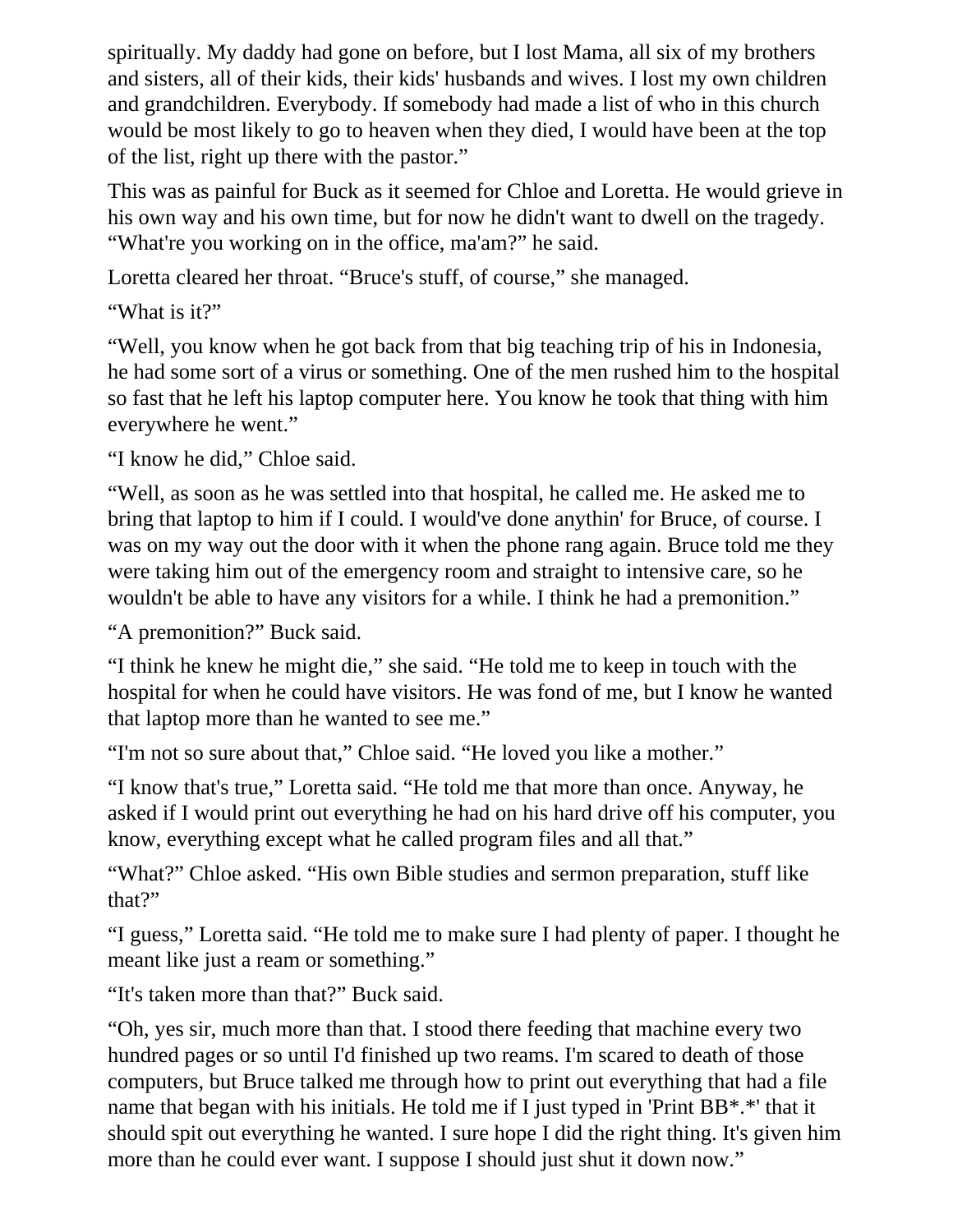"You've got a third ream going in there?" Chloe said.

"No. I got some help from Donny."

"The phone guy?" Buck said.

"Oh, Donny Moore is a whole lot more than just a phone guy," Loretta said. "There's hardly anything electronic he can't fix or make better. He showed me how I can use those old boxes of continuous-feed computer paper in our laser printer. He just hauled a box out and fed it in one end and it comes out the other so I don't have to keep feeding it."

"I didn't know you could do that," Buck said.

"Neither did I," Loretta said. "There's a lot of stuff Donny knows that I don't. He said our printer was pretty new and fancy and should be kicking out close to fifteen pages a minute."

"And you've been doing this how long?" Chloe said.

"Just about ever since I talked to Bruce from the hospital this morning. There was probably a five- or ten-minute break after those first two reams and before Donny helped me get that big box of paper under there."

Buck slipped into the inner office and stood watching in amazement as the hightech printer drew page after page from the paper box through its innards and out the other side into a stack that was threatening to topple. He straightened the stack and stared at the box. The first two reams of printed material, all single-spaced, lay neatly on Bruce's desk. The old paper box, the likes of which Buck hadn't seen in years, noted that it contained five thousand sheets. He guessed that it had already used 80 percent of its total. Surely, there must be some mistake. Could Bruce have produced more than five thousand pages of notes? Perhaps there was a glitch and Loretta had mistakenly printed everything, including program files, Bibles and concordances, dictionaries, and the like.

But there had been no glitch. Buck casually fanned through first one ream and then the other, looking for something other than Bruce's own notes. Every page Buck glanced at contained personal writing from Bruce. This included his own commentary on Bible passages, sermon notes, devotional thoughts, and letters to friends and relatives and churchmen from around the globe. At first Buck felt guilty, as if he were invading Bruce's privacy. And yet why had Bruce urged Loretta to print all this stuff? Was he afraid he might be gone? Had he wanted to leave it for their use?

Buck bent over the fast-rising stack of continuous-feed sheets. He lifted it from the bottom and allowed the pages to drop before his eyes one at a time. Again, page after page of single-spaced copy, all from Bruce. He must have written several pages a day for more than two years.

When Buck rejoined Chloe and Loretta, Loretta said again, "We might as well shut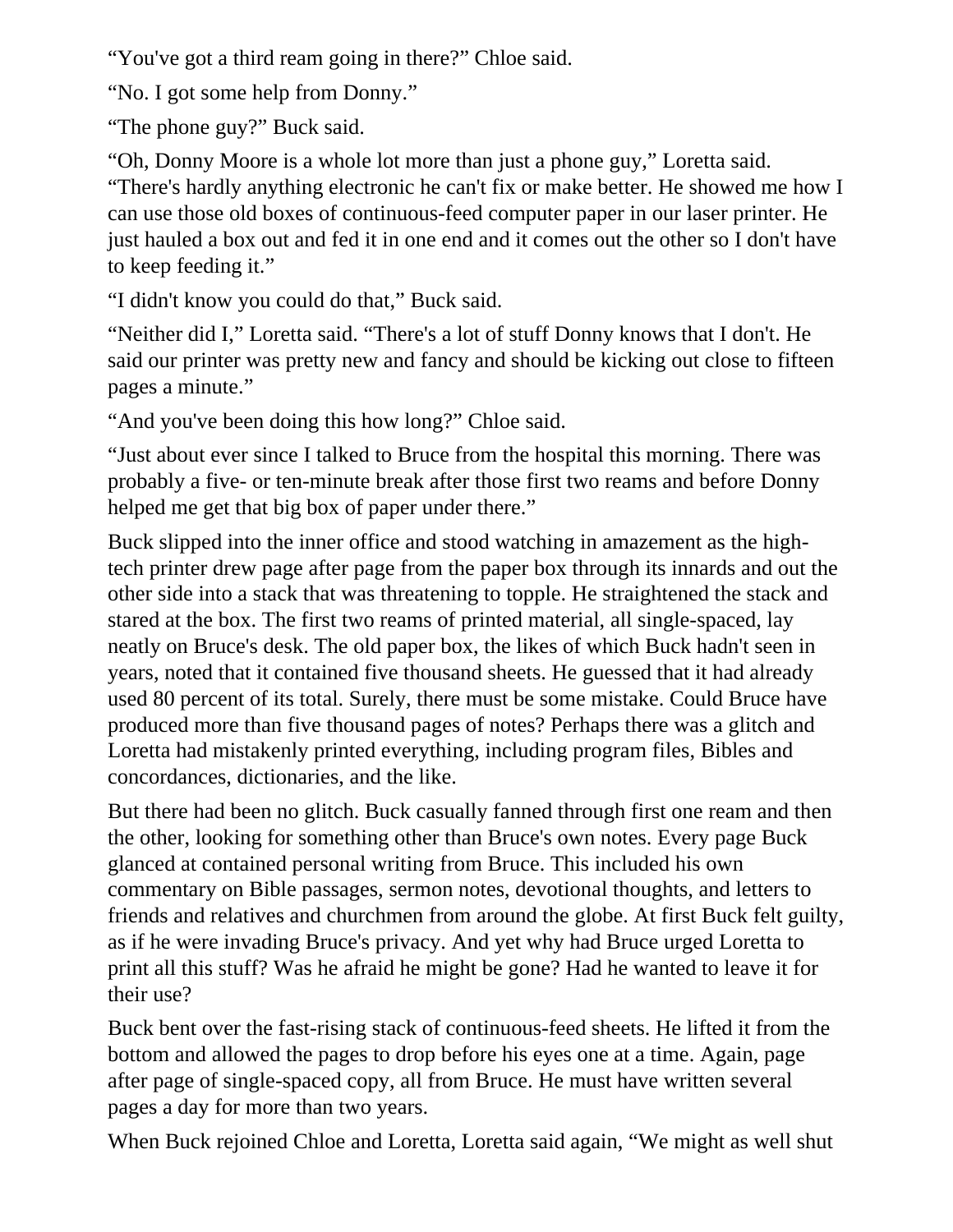it off and throw the pages away. He'll have no use for all that stuff now."

Chloe had risen and now sat, looking exhausted, in a side chair. It was Buck's turn to kneel before Loretta. He placed his hands on her shoulders and spoke earnestly. "Loretta, you can still serve the Lord by serving Bruce." She began to protest, but he continued. "He's gone, yes, but we can rejoice that he's with his family again, can't we?" Loretta pressed her lips together and nodded. Buck continued. "I need your help on a big project. There's a gold mine in that room. From just glancing at those pages, I can see that Bruce is still with us. His knowledge, his teaching, his love and compassion, they are all there. The best we can do for this little flock that has lost its shepherd is to get those pages reproduced. I don't know what this place will do for a pastor or a teacher, but in the meantime, people need access to what Bruce has written. Maybe they've heard him preach it, maybe they've seen it in other forms before. But this is a treasure that everyone can use."

Chloe spoke up. "Buck, shouldn't you try to edit it or shape it into some sort of book form first?"

"I'll take a look at it, Chloe, but there's a certain beauty in simply reproducing it in the form it's in. This was Bruce off-the-cuff, in the middle of his study, writing to fellow believers, writing to friends and loved ones, writing to himself. I think Loretta ought to take all those pages to a quick-print shop and get them started. We need a thousand copies of all that stuff, printed on two sides and bound simply."

"That'll cost a fortune," Loretta said.

"Don't worry about that now," Buck said. "I can't think of a better investment."

As the Learjet made its initial descent into the Dallas/Ft. Worth area, Fortunato ducked into the cockpit and knelt between Hernandez and Rayford. Each slipped the headphone off the ear closest to Carpathia's aide. "Anybody hungry?" he said.

Rayford hadn't even thought of food. For all he knew, the world was blowing itself to bits and no one would survive this war. The very mention of hunger, however, triggered something in him. He realized he was famished.

He knew Amanda would be as well. She was a light eater, and he often had to make sure she remembered to eat.

"I could eat," Hernandez said. "In fact, I could eat a lot."

"Potentate Carpathia would like you to contact DFW tower and have something nice waiting for us."

Hernandez suddenly looked panicky. "What do you think he means by 'something nice'?"

"I'm sure you'll arrange for something appropriate, Captain Hernandez."

Fortunato backed out of the cockpit and Hernandez rolled his eyes at Rayford. "DFW tower, this is Global Community Three, over."

Rayford glanced back as Fortunato took his seat. Carpathia had swung around and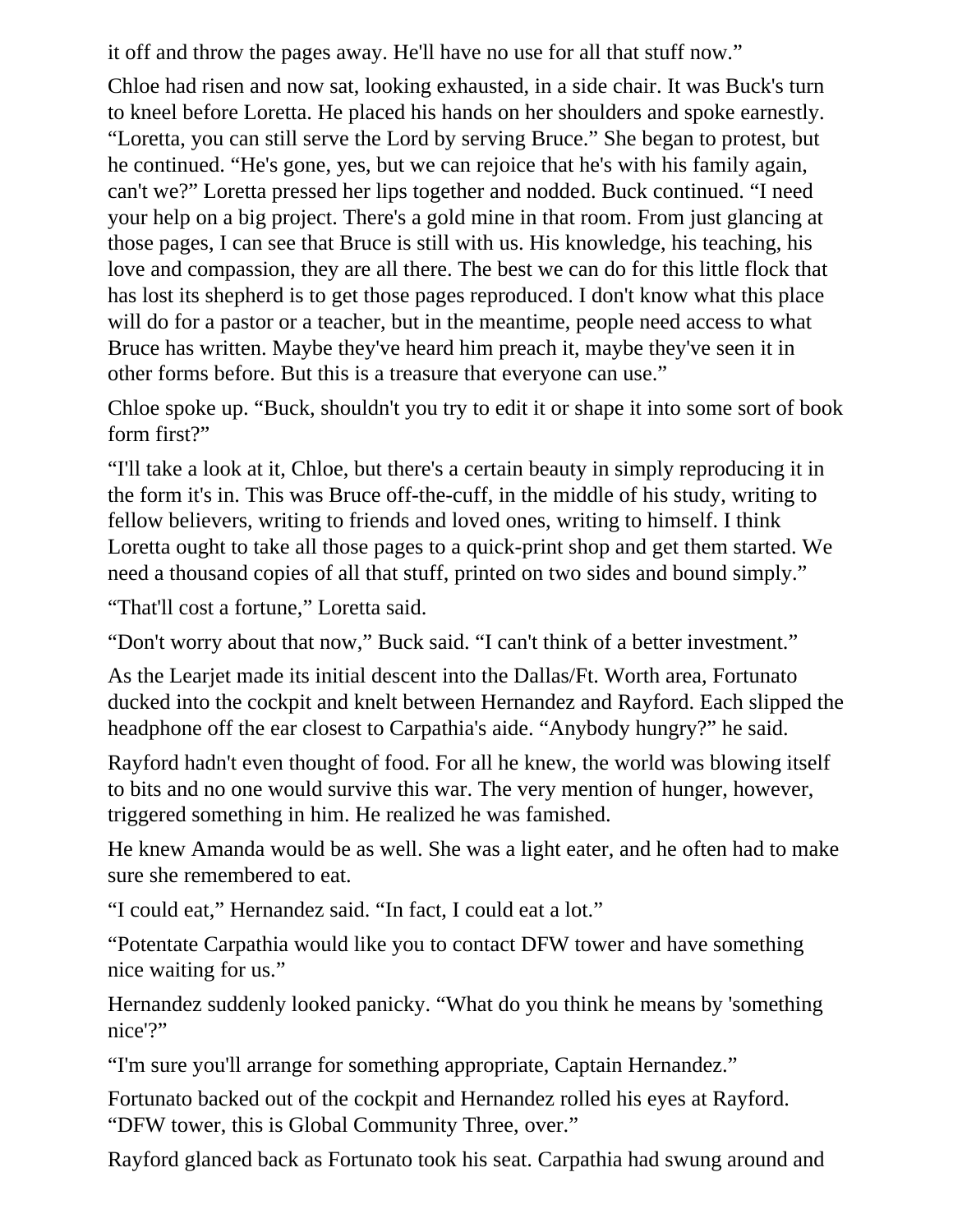was in deep conversation with Amanda.

Chloe worked with Loretta in fashioning a terse, two-sentence statement that was sent out by phone to the six names at the top of the prayer chain list. Each would call others who would call others, and the news would quickly spread throughout the New Hope body. Meanwhile, Buck recorded a brief message on the answering machine that simply said: "The tragic news of Pastor Bruce's death is true. Elder Rayford Steele saw him and believes he may have died before any explosives hit the hospital. Please do not come to the church, as there will be no meetings or services or further announcements until Sunday at the regular time." Buck turned the ringer off on the phone and directed all calls to the answering machine, which soon began clicking every few minutes, as more and more parishioners called in for confirmation. Buck knew Sunday morning's meeting would be packed.

Chloe agreed to follow Loretta home and make sure she was all right while Buck was calling Donny Moore. "Donny," Buck said, "I need your advice, and I need it right away."

"Mr. Williams, sir," came Donny's characteristic staccato delivery, "advice is my middle name. And as you know, I work at home, so I can come to you or you can come to me and we can talk whenever you want."

"Donny, I'm not mobile just now, so if you could find your way clear to visiting me at the church, I'd sure appreciate it."

"I'll be right over, Mr. Williams, but could you tell me something first? Did Loretta have the phones off the hook there for a while?"

"Yes, I believe she did. She didn't have answers for people who were calling about Pastor Bruce. With nothing to tell people, she just turned off the phones."

"That's a relief," Donny said. "I just got her set up with a new system a few weeks ago, so I hope nothing was wrong. How is Bruce, by the way?"

"I'll tell you all about that when you get here, Donny, OK?"

Rayford saw billowing black clouds over the Dallas/Ft. Worth commercial airport and thought of the many times he had landed big craft on those long runways. How long would it take to rebuild here? Captain Hernahdez guided the Lear jet to a nearby military strip, the one Rayford had visited so recently. He saw no other aircraft on the ground. Clearly, someone had moved all the planes to keep the strip from being a target.

Hernandez landed the Lear jet as smoothly as a man can land a plane that small, and they immediately taxied to the end of the runway and directly into a large hangar. Rayford was surprised that, indeed, the rest of the hangar was empty, too. Hernandez shut down the engines, and they deplaned. As soon as Carpathia had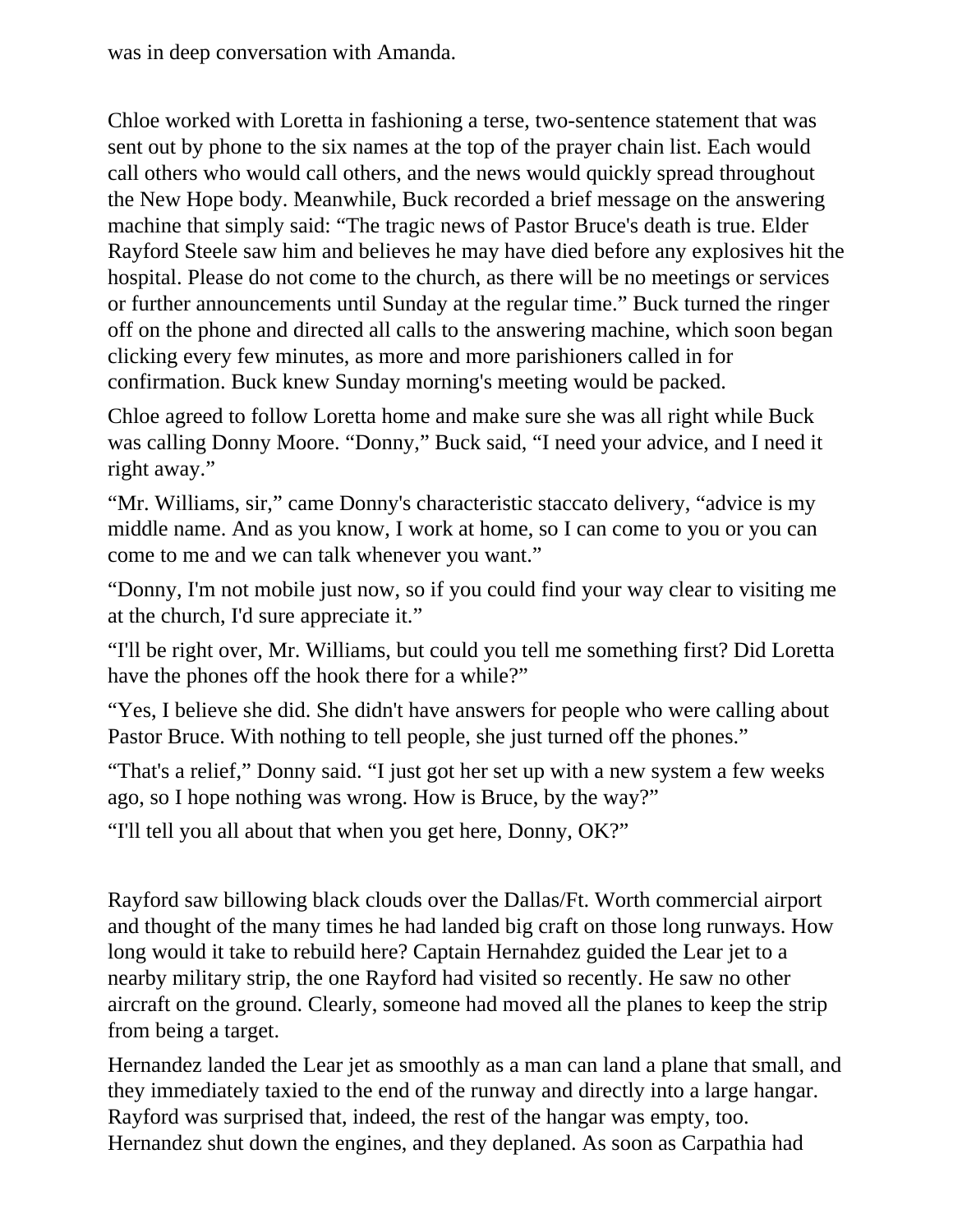room, he put back on his disguise. He whispered something to Fortunato, who asked Hernandez where they would find the food. "Hangar three," Hernandez said. "We're in hangar one. The plane's in hangar four."

The disguise proved unnecessary. There was not much space between the hangars, and the small contingent moved quickly into and out of small doors at the sides of the buildings. Hangars two and three were also empty, except for a table piled with catered lunches near the side door that led to hangar four.

They approached the tables, and Carpathia turned to Rayford. "Say good-bye to Captain Hernandez," he said. "After he has eaten, he will be on assignment for me near the old National Security Agency building in Maryland. It is unlikely you will see him again. He flies only the small craft."

It was all Rayford could do to keep from shrugging. What did he care? He had just met the man. Why was it so important for Carpathia to keep him updated on personnel? He had not told Rayford of Earl Halliday's involvement in helping design a new plane. He had not told Rayford that he expected to need a new plane. He had not even sought Rayford's input about the plane he would be flying. Rayford would never understand the man.

Rayford ate ravenously and tried to encourage Amanda to eat more than usual. She did not. As the group made its last move between hangars, Rayford heard the characteristic whine of the Learjet and realized Hernandez was already airborne. Interestingly, Fortunato disappeared soon after they entered hangar four. There, standing at attention in a neat row, were four of the ten international ambassadors who represented huge land masses and populations and reported directly to Carpathia. Rayford had no idea where they had been or how they had gotten here. All he knew was that it was his job to get them all to New Babylon for emergency meetings in light of the outbreak of World War III.

At the end of the row was Earl Halliday, standing stiffly and staring straight ahead. Carpathia shook hands with each of the four ambassadors in turn and ignored Halliday, who seemed to expect that. Rayford walked directly to Halliday and stuck out his hand. Halliday ignored it and spoke under his breath. "Get away from me, Steele, you scum!"

"Earl!"

"I mean it, Rayford. I have to bring you up to speed on this plane, but I don't have to pretend to like it."

Rayford backed away, feeling awkward, and joined Amanda, who had been left alone and looked out of place herself.

"Rayford, what in the world is Earl doing here?" she asked.

"I'll tell you later. He's not happy, I can tell you that. What was Carpathia talking to you about on the plane?"

"He wanted to know what I wanted to eat, of all things. That man!"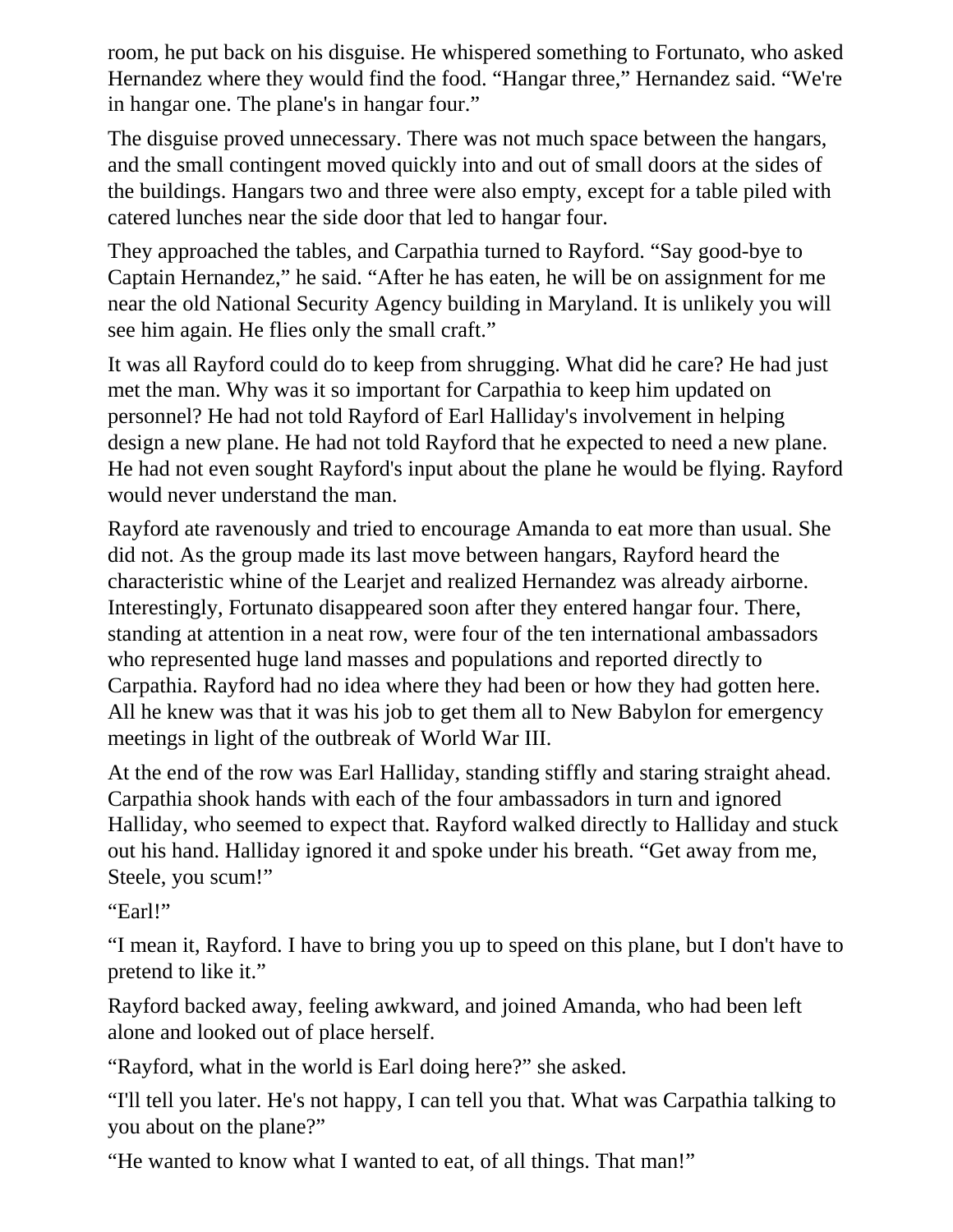Two aides from New Babylon entered and greeted Carpathia with embraces. One motioned for Earl and Rayford to join him in a corner of the hangar as far from the Condor 216 as they could get. Rayford had purposely avoided staring at the monstrous aircraft. Though it sat facing the door that would open to the runway and was more than 150 feet from where they stood, still the Condor seemed to dominate the hangar. Rayford had known from a glance that here was a plane that had been in development for years, not just months. It was clearly the biggest passenger plane he had ever seen, and it was painted such a brilliant white that it seemed to disappear against the light walls in the dimly lit hangar. He could only imagine how difficult it would be to spot in the sky. Carpathia's aide, dressed just like Carpathia in a natty black suit, white shirt, and bloodred tie with a gold stickpin, leaned in close to Rayford and Earl and spoke earnestly. "Potentate Carpathia would like to be airborne as soon as possible. Can you give us an estimated time of departure?"

"I've never even seen this plane," Rayford said, "and I have no idea—"

"Rayford," Earl interrupted, "I'm telling you, you can fly this plane within half an hour. I know you; I know planes. So trust me."

"Well, that's interesting, Earl, but I won't make any promises until I've been put through the paces."

The Carpathia wanna-be turned to Halliday. "Are you available to fly this plane, at least until Steele here feels he's—"

"No sir, I am not!" Halliday said. "Just let me have Steele for thirty minutes and then let me get back to Chicago."

Donny Moore proved more of a talker than Buck appreciated, but he decided feigning interest was a small price for the man's expertise. "So, you're a phone systems guy, but you sell computers—"

"On the side, right, yes sir. Just about double my income that way. Got a trunk full of catalogs, you know."

"I'd like to see those," Buck said.

Donny grinned. "I thought you might." He opened his briefcase and pulled out a stack, apparently one of each of the manufacturers he represented. He spread six out before Buck on the coffee table.

"Whoa," Buck said, "I can see already there are going to be too many choices. Why don't you just let me tell you what I'm looking for, and you tell me if you can deliver?"

"I can tell you right now I can deliver," Donny said. "Last week I sold a guy thirty sub-notebooks with more power than any desktop anywhere, and—"

"Excuse me a moment, Donny," Buck said. "Did you hear that printer quit?"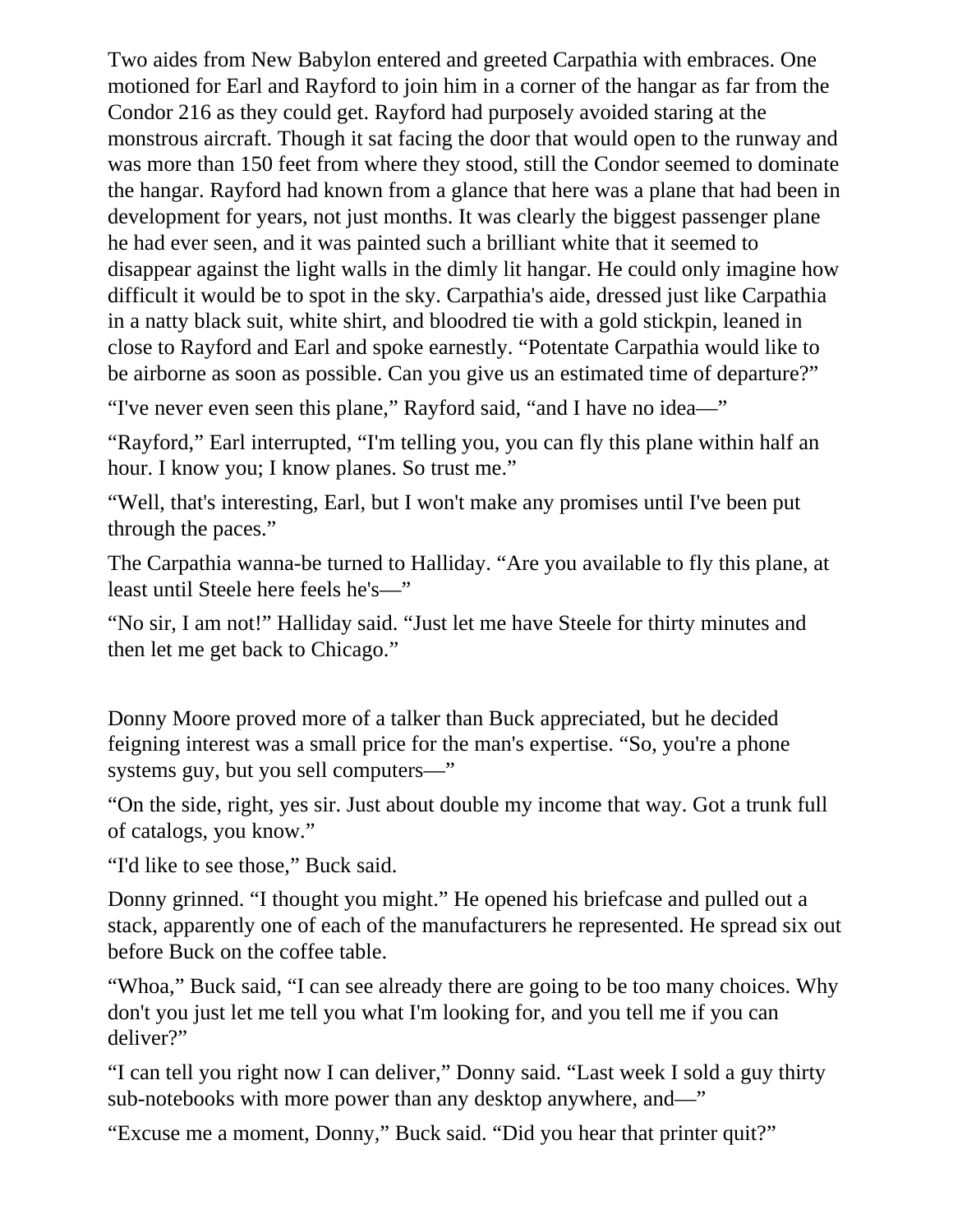"I sure did. It just stopped now. It's either out of paper, out of ink, or done with whatever it was doing. I sold that machine to Bruce, you know. Top of the line. Prints regular paper, continuous feed-whatever you need."

"Let me just check on it," Buck said. He rose and peeked into the inner office. The screen on Bruce's laptop had already suspended itself. No warning lights on the printer told of shortages of ink or paper. Buck pushed a button on the laptop and the screen came alive. It indicated the print job was finally over. Buck guessed there were about a hundred pages left from the five-thousand-page box Loretta had run through the printer. What a treasure, Buck thought.

"When's Bruce gonna be back here?" Buck heard Donny ask from the other room.

Rayford and Earl boarded the Condor alone. Earl held a finger to his lips and Rayford assumed he was looking for bugs. He checked the intercom system thoroughly before speaking. "You never know," he said.

"Tell me about it," Rayford said.

"You tell me about it, Rayford!"

"Earl, I'm much more in the dark than you are. I didn't even know you were involved in this project. I had no idea you were working for Carpathia. You knew I was, so why didn't you tell me?"

"I'm not working for Carpathia, Rayford. I was pressed into service. I'm still a Pan-Con chief pilot at O'Hare, but when duty calls—"

"Why didn't Carpathia tell me he was aware of you?" Rayford said. "He asked me to find somebody to fly Global Community One into New York. He didn't know I would choose you."

"He must have," Earl said. "Who else would you pick? I was asked to help design this new plane, and I thought it would be fun just to test it a little bit. Then I get asked to fly the original plane to New York. Since the request came from you, I was flattered and honored. It was only when I got on the ground and realized the plane and I were targets that I got out of New York and headed back to Chicago as fast as I could. I never got there. I got word from Carpathia's people while I was in the air that I was needed in Dallas to brief you on this plane."

"I'm lost," Rayford said.

"Well, I don't know much either," Earl said. "But it's clear Carpathia wanted my going to New York and winding up dead to look like your decision, not his."

"Why would he want you dead?"

"Maybe I know too much."

"I've been flying him all over the place," Rayford said. "I have to know more than you, and yet I don't sense he's thinking about doing me in."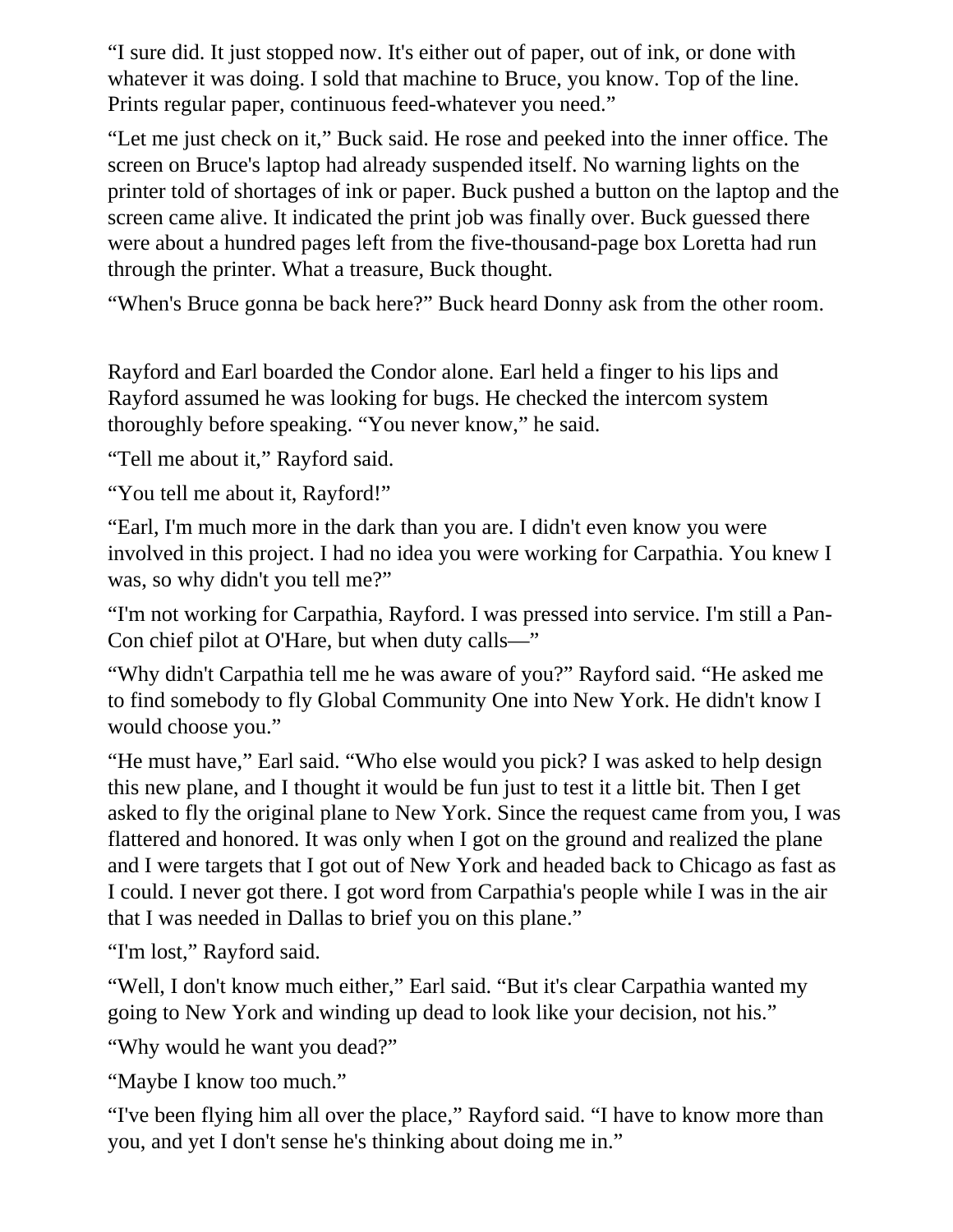"Just watch your back, Rayford. I've heard enough to know this is not all what it seems to be and that this man does not have the world's best interests at heart."

There's the understatement of the ages, Rayford thought.

"I don't know how you got me into this, Rayford, but—"

"I got you into this? Earl, you have a short memory. You're the one who encouraged me to become the pilot of Air Force One. I wasn't looking for that job, and I certainly never dreamed it would turn into this."

"Piloting Air Force One was a plum assignment," Earl said, "whether you recognized that at the time or not. How was I to know what would come of it?"

"Let's stop blaming each other and decide what we're supposed to do now."

"Ray, I'm gonna bring you up to speed on this plane, but then I think I'm a dead man. Would you tell my wife that—"

"Earl, what are you talking about? Why do you think you won't make it back to Chicago?"

"I have no idea, Ray. All I know is that I was supposed to be in New York with that plane when it got obliterated. I don't see myself as any threat to the Carpathia administration, but if they cared a whit about me, they would have gotten me out of New York before I had the idea I'd better get out of there."

"Can't you get yourself some sort of emergency assignment at DFW? There has to be a huge need for Pan-Con personnel over there, in light of everything."

"Carpathia's people have arranged a ride back to Chicago for me. I just have this feeling I'm not safe."

"Tell them you don't want to put them out. Tell them you've got plenty of work to do at DFW."

"I'll try. Meanwhile, let me show you this rig. And Ray, as an old friend, I want you to promise me that if anything does happen to me—"

"Nothing is going to happen to you, Earl. But of course I'll keep in touch with your wife either way."

Donny Moore fell silent at the tragic news. He sat staring, eyes wide, seemingly unable to form words. Buck busied himself leafing through the catalogs. He couldn't concentrate. He knew there would be more questions. He didn't know what to tell Donny. And he needed this man's help.

Donny's voice came hoarse with emotion. "What's gonna happen to this church?"

"I know this sounds like a cliché," Buck said, "but I believe God will provide."

"How will God. provide anybody like Pastor Bruce?"

"I know what you mean, Donny. Whoever it is won't be another Pastor Bruce. He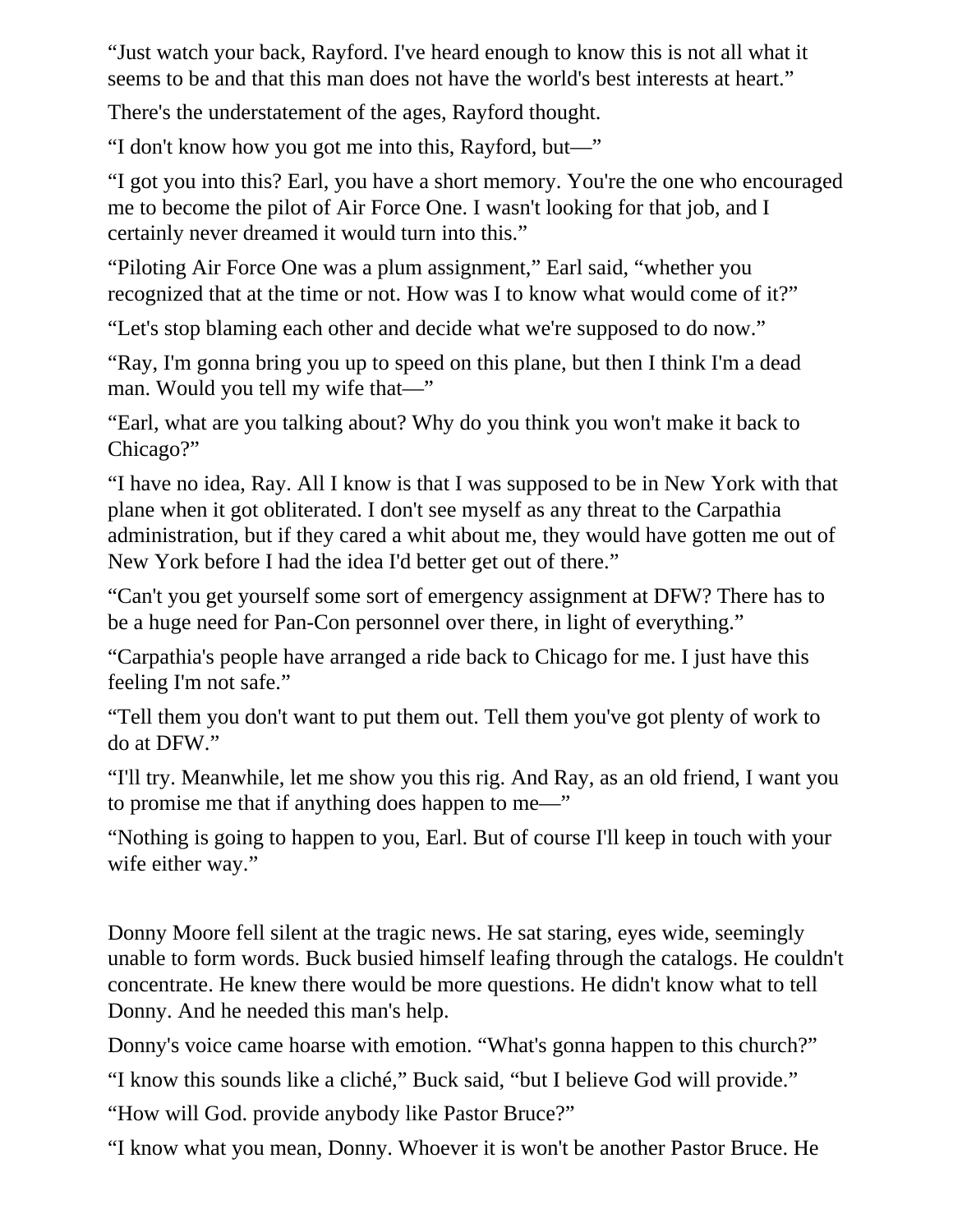was unique."

"I'm still having trouble believing it," Donny said. "But I don't guess anything should surprise me anymore."

Rayford sat behind the controls of the Condor 216. "What am I supposed to do for a first officer?" he asked Earl.

"They've got somebody on his way over from one of the other airlines. He'll fly with you as far as San Francisco, where McCullum will join you."

"McCullum? He copiloted for me from New Babylon to Washington, Earl. When I went to Chicago, he was supposed to go back to Iraq."

"I only know what I'm told, Rayford."

"And why are we flying west to go east, as Carpathia says?"

"I have no idea what's going on here, Rayford. I'm new to this. Maybe you know better than I do. The fact is, most of the war and devastation seems to be east of the Mississippi. Have you noticed that? It's almost as if it was planned. This plane was designed and built here in Dallas, but not at DFW where it might have been destroyed. It's ready for you just when you need it. As you can see it has the controls of a seven-five-seven and yet it's a much bigger plane. If you can fly a 'fiftyseven, you can fly this. You just need to get used to the size of it. The people you need are where you need them when you need them. Figure it out, boy. None of this seems a surprise to Carpathia, does it?"

Rayford had no idea what to say. It didn't take long to catch on.

Halliday continued, "You'll fly on a straight line from Dallas to San Francisco, and my guess is you won't see any devastation from the air, and you won't be threatened from attack heading that way either. There might be militia people somewhere out west who would like to shoot rockets at Carpathia, but there are precious few people who know he's heading that way. You'll stop in San Francisco just long enough to get rid of this copilot and pick up your usual one."

Buck touched Donny's arm, as if rousing him from sleep. Donny looked at him blankly. "Mr. Williams, this has all been hard enough even with Pastor Bruce here. I don't know what we're going to do now."

"Donny," Buck said gravely, "you have an opportunity here to do something for God, and it's the greatest memorial tribute you could ever give to Bruce Barnes."

"Well then, sir, whatever it is, I want to do it."

"First, Donny, let me assure you that money is no object."

"I don't want any profit off something that will help the church and God and Bruce's memory."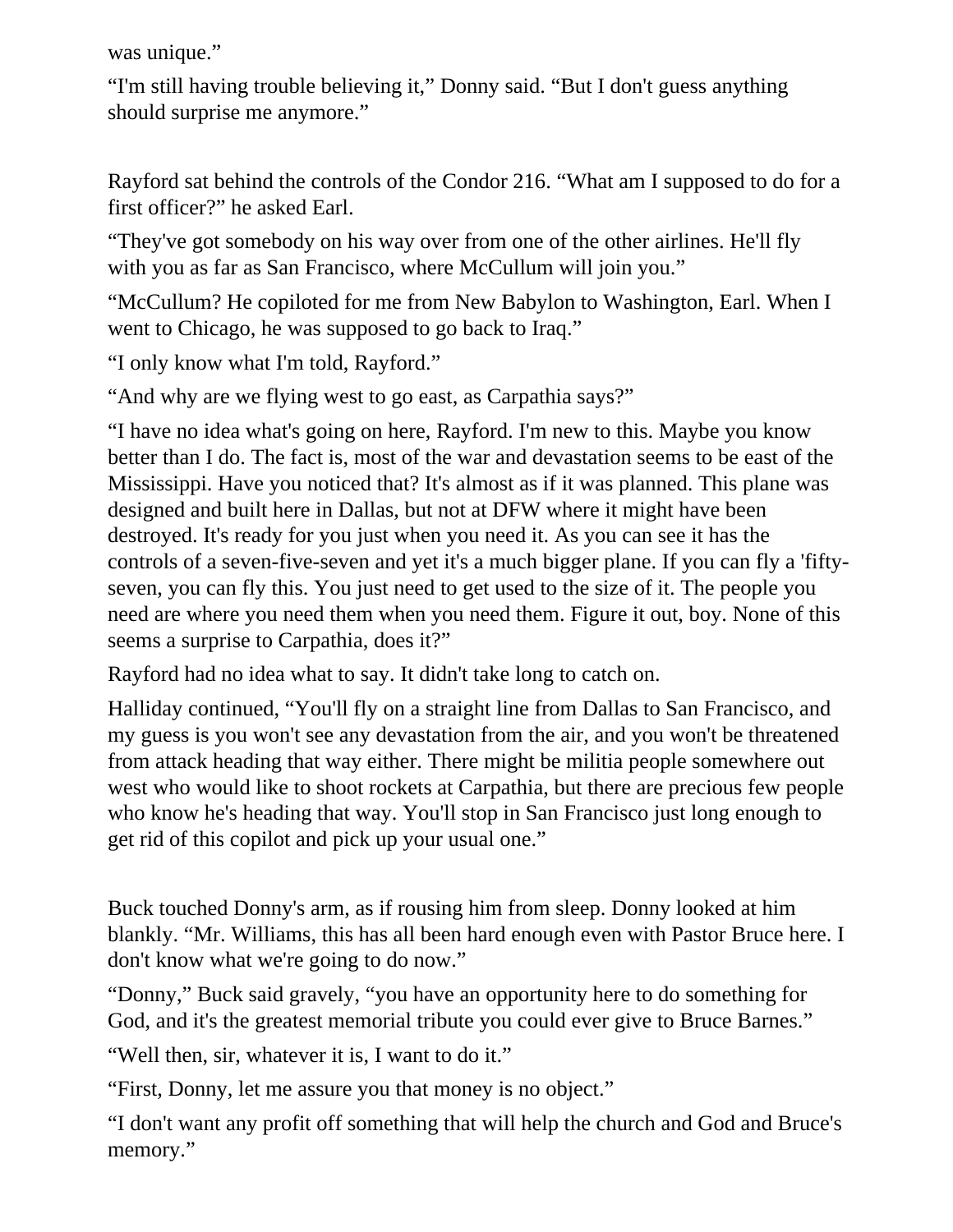"Fine. Whatever profit you build in or don't build in is up to you. I'm just telling you that I need five of the absolute best, top-of-the-line computers, as small and compact as they can be, but with as much power and memory and speed and communications abilities as you can wire into them."

"You're talking my language, Mr. Williams."

"I hope so, Donny, because I want a computer with virtually no limitations. I want to be able to take it anywhere, keep it reasonably concealed, store everything I want on it, and most of all, be able to connect with anyone anywhere without the transmission being traced. Is that doable?"

"Well, sir, I can put together something for you like those computers that scientists use in the jungle or in the desert when there's no place to plug in or hook up to."

"Yeah," Buck said. "Some of our reporters use those in remote areas. What do they have, built-in satellite dishes?"

"Believe it or not, it is something like that. And I can add another feature for you, too."

"What's that?"

"Video conferencing."

"You mean I can see the person I'm talking to while I'm talking to him?"

"Yes, if he has the same technology on his machine."

"I want all of it, Donny. And I want it fast. And I need you to keep this confidential."

"Mr. Williams, these machines could run you more than twenty thousand dollars apiece."

Buck had thought money would be no object, but this was one expense he could not lay off on Carpathia. He sat back and whistled through his teeth.

## **CHAPTER THREE**

"CALL it a hunch, Rayford, but I put something in here just for you."

Rayford and Earl were finished in the cockpit. He trusted Earl. He knew that if Earl thought he could fly this thing, then he could. He still was going to insist on his and his temporary first officer's taking off, staging, and landing before he risked flying anyone else. It wouldn't have bothered Rayford to crash and kill himself along with the Antichrist, but he didn't want to be responsible for innocent lives, particularly that of his own wife.

"So, what did you do for me, Earl?"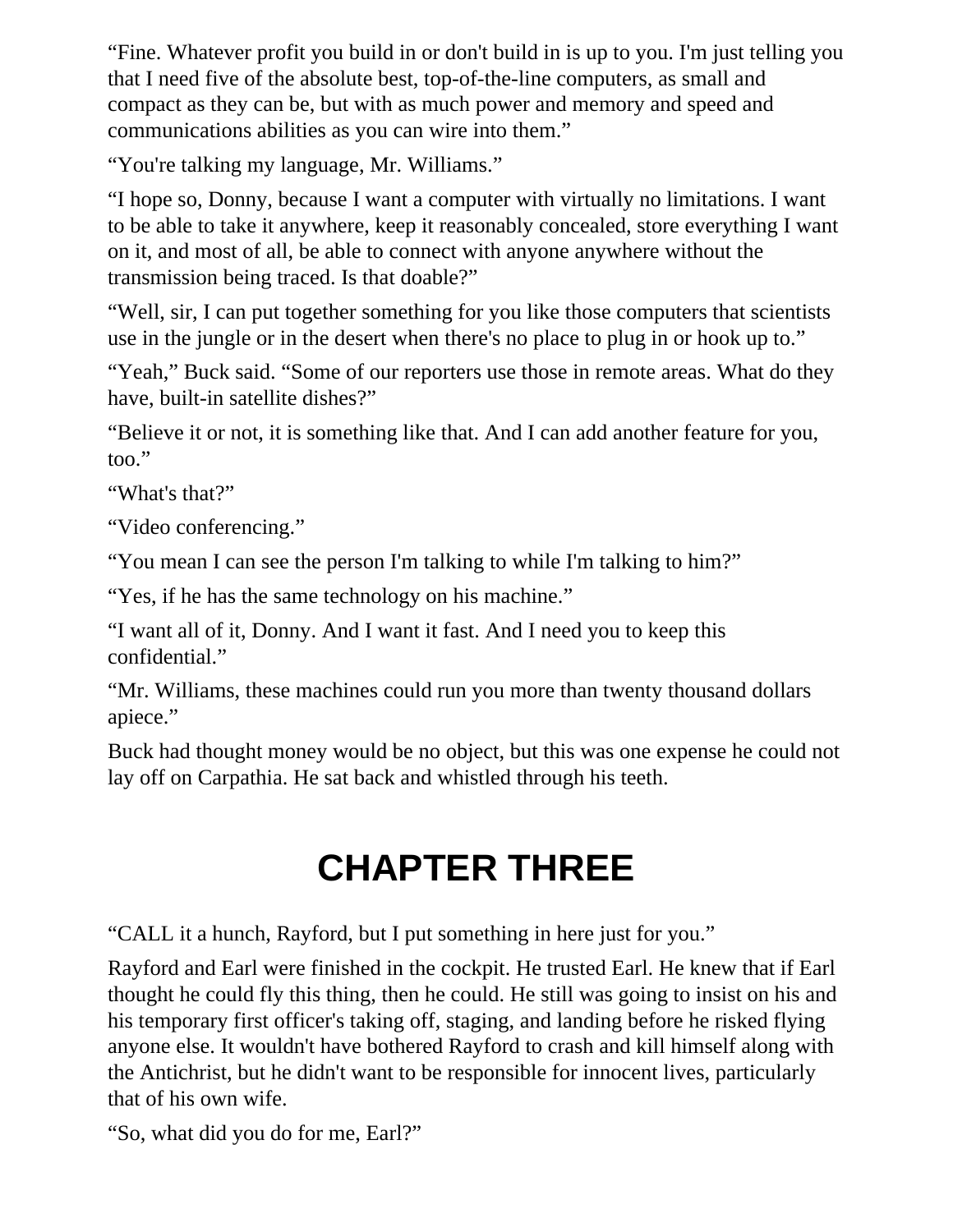"Just look at this," Earl said. He pointed to the button that allowed the captain to speak to the passengers.

"Captain's intercom," Rayford said. "So what?"

"Reach under your seat with your left hand and run your fingers along the side edge of the bottom of your chair," Earl said.

"I feel a button."

"I'm going to step back into the cabin now," Earl said. "You mash the normal intercom button and make an announcement. Wait for a count of three, and then push that button under your seat. Make sure your headphones are still on."

Rayford waited until Halliday had left and latched the cockpit door. Rayford got on the intercom. "Hello, hello, hey Earl yada yada yada." Rayford counted silently to himself, then pushed the button under his seat. He was amazed to hear through his earphones Earl Halliday speaking in just above a whisper. "Rayford, you can tell I'm speaking in lower than even conversational tones. If I did my job right, you can hear me plain as day from all over this plane. Every one of the speakers is also a transmitter and leads back to only your headphone jack. I wired it in such a way that it's undetectable, and this plane has been gone over by Global Community's best bug finders. If it's ever detected, I'll just tell them I thought that was what they wanted."

Rayford came hustling out of the cockpit. "Earl, you're a genius! I'm not sure what I'll hear, but it has to be an advantage to know what's going on out here."

Buck was boxing up all the pages from Bruce's printout when he heard the Range Rover in the parking lot. By the time Chloe reached the office, he had packaged pages and Bruce's computer into one huge carton. As he lugged it out, he told Chloe, "Drop me off at the Chicago bureau office, and then you'd better check with The Drake and be sure our stuff is still there. We'll want to keep that room until we find a place to live closer to here."

"I was hoping you'd say that," Chloe said. "Loretta is devastated. She's going to need a lot of help here. What are we going to do about a funeral?"

"You're going to have to help handle that, Chlo'. You'll want to check with the coroner's office, have the body delivered to a funeral home nearby here, and all that. With so many casualties, it's going to be a mess, so they'll probably be glad to know that at least one body has been claimed. We're each going to need a vehicle. I have no idea where I'll be expected to go. I can work out of the Chicago office in light of the fact that no one will be going to New York for a long time, but I can't promise I'll be around here all the time."

"Loretta, bless her heart, thought of the same thing in spite of all she's going through. She reminded me that there's a fleet of extra cars among the congregation and has been ever since the Rapture. They lend these out for just such crises as this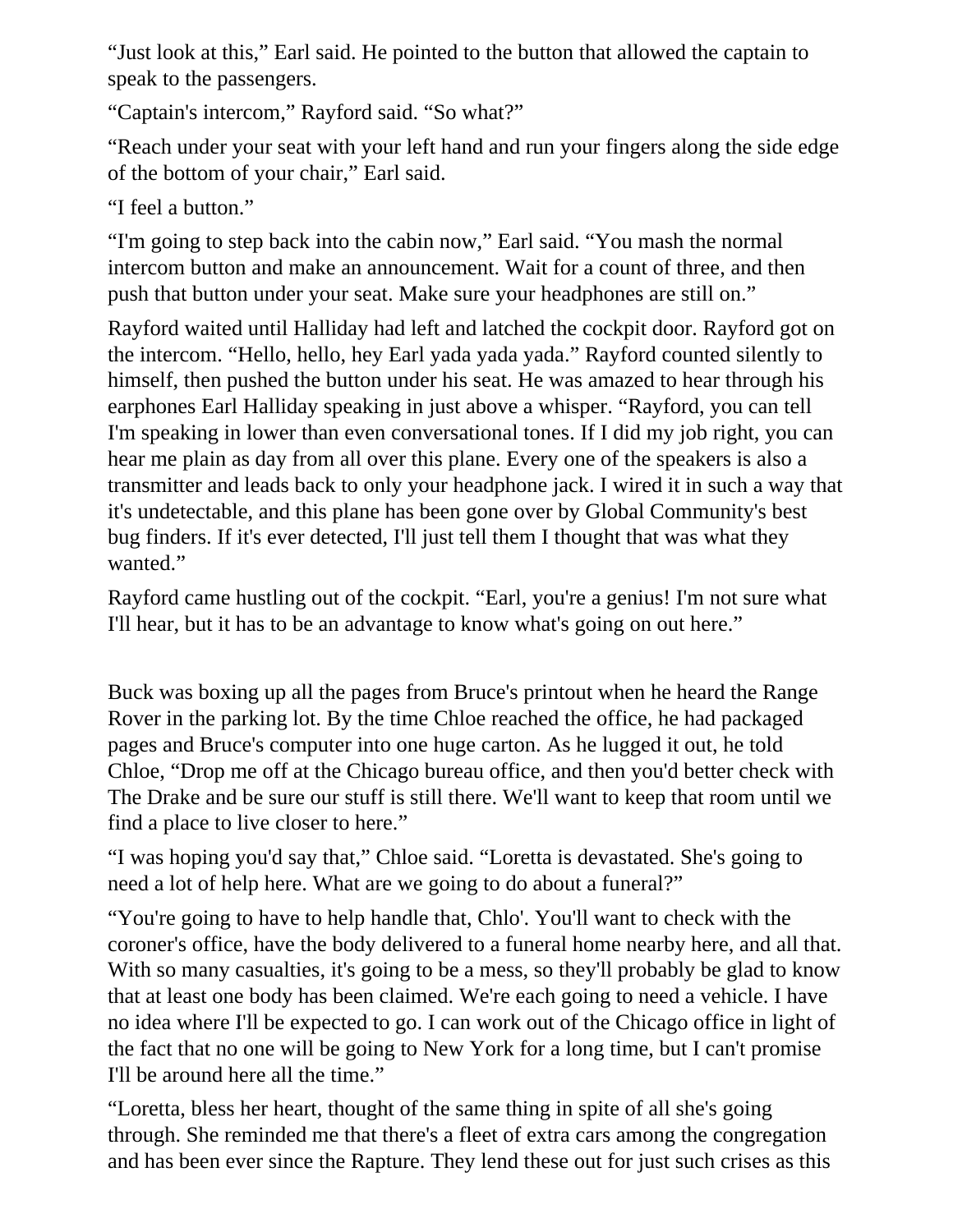one."

"Good," Buck said. "Let's get you fixed up with one of those. And remember, we're going to need to get this material reproduced for members of the congregation."

"You're not going to have time to go through all that, are you, Buck?"

"No, but I'm confident that anything in here will be profitable for all."

"Buck, wait a minute. There's no way we can reproduce that until someone has read all of it. There's got to be private, personal stuff in there. And you know there will be direct references to Carpathia and to the Tribulation Force. We can't risk being exposed like that."

Buck had an ego crisis. He loved this woman, but she was ten years his junior and he hated when it seemed as if she was telling him what to do, especially when she was right. As he lay the heavy box of pages and the computer in the back of the Range Rover, Chloe said, "Just entrust it to me, hon. I'll spend every day between now and Sunday poring over it line by line. By then we'll have something to share with the rest of New Hope, and we can even announce that we might have something in copied form for them within a week or so."

"When you're right, you're right. But where will you do this?"

"Loretta has offered to let us stay with her. She's got that big old house, you know."

"That would be perfect, but I hate to impose."

"Buck, we would hardly be imposing. She'll hardly know we're there. Anyway, I sense she's so lonely and beside herself with grief that she really needs us."

"You know it's unlikely I'll be there much," Buck said.

"I'm a big girl. I can take care of myself."

They were in the Range Rover now. "Then what do you need me for?" Buck said.

"I keep you around because you're cute."

"But seriously, Chloe, I'll never forgive myself if I'm in some other city or country and the war comes right here to Mt. Prospect."

"You've forgotten the shelter under the church."

"I haven't forgotten it, Chloe. I'm just praying it'll never come to that. Does anybody else know about that place except the Tribulation Force?"

"No. Not even Loretta. It's an awfully small place. If Daddy and Amanda and you and I had to stay there for any length of time, it wouldn't be much fun."

Half an hour later, Buck pulled into the Chicago area office of Global Community Weekly magazine. "I'm going to get us a couple of cell phones," Chloe said. "I'll call The Drake and then get down there and get our stuff. I'll also talk with Loretta about a second vehicle."

"Get five of those cell phones, Chloe, and don't scrimp."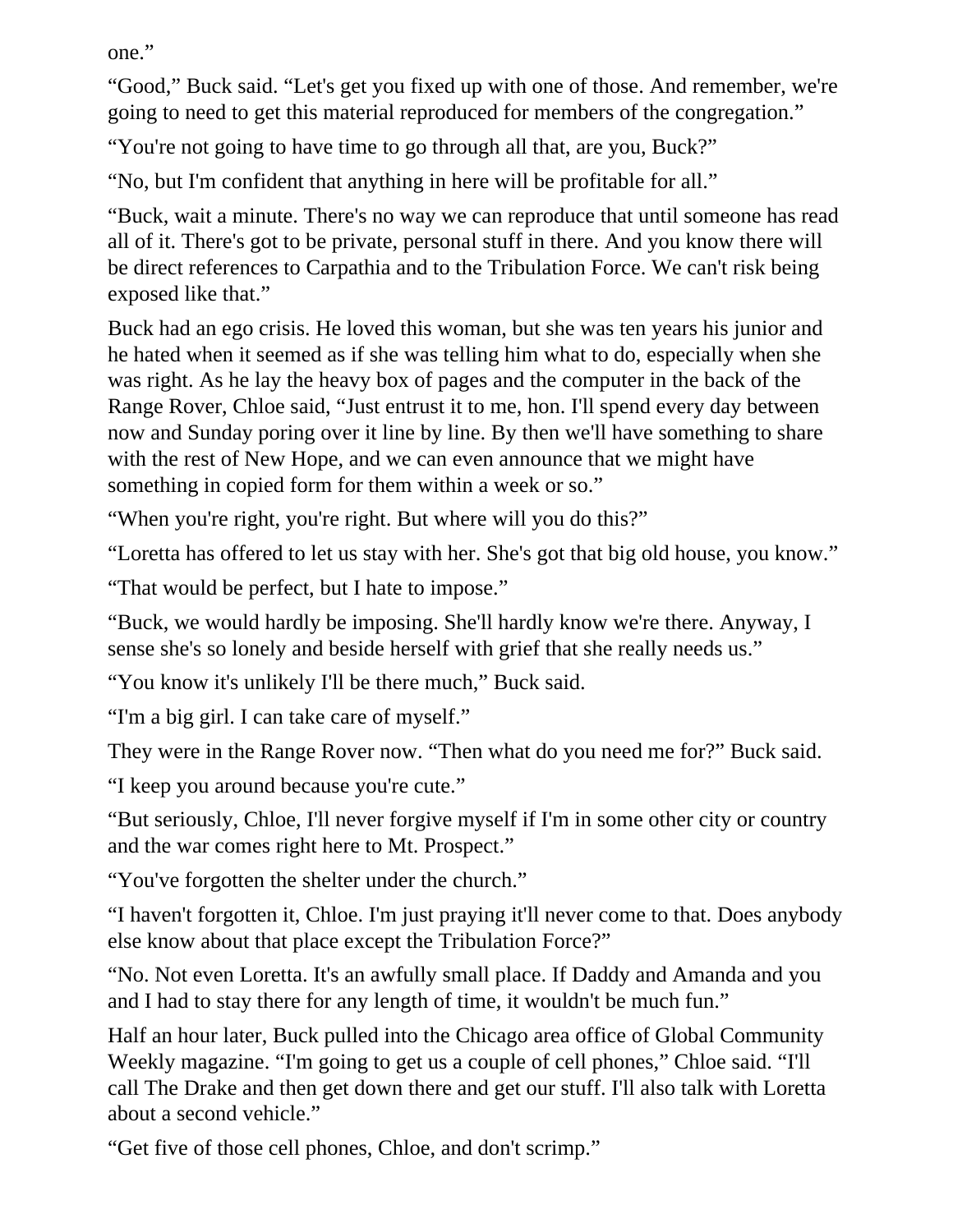"Five?" she said. "I don't know if Loretta would even know how to use one." "I'm not thinking of Loretta. I just want to make sure we have a spare."

The Condor 216 was outfitted even more lavishly than Global Community One had been, if that was possible. No detail had been missed, and the latest communications devices had been installed. Rayford had bidden farewell to Earl Halliday, urging Earl to let him know that his home was intact and his wife was safe, as soon as he knew. "You're not going to like what's happened to our airport," Rayford had told him. "You won't be landing at O'Hare."

Rayford and his temporary copilot had irritated Carpathia by making a trial takeoff and fly-around before letting the others board the plane. Rayford was glad he had. While it was true that everything in the cockpit was identical to a 757, the bigger, heavier plane behaved more like a 747, and it took some getting used to. Now that the loaded and airborne Condor 216 was streaking toward San Francisco at thirtythree thousand feet and at more than seven hundred miles per hour, Rayford put the craft on autopilot and urged his first officer to stay alert.

"What are you going be doing, sir?" the younger man asked.

"Just sitting here," Rayford said. "Thinking. Reading."

Rayford had cleared his flight path with an Oklahoma tower and now pushed the button to communicate with his passengers. "Potentate Carpathia and guests, this is Captain Steele. Our estimated time of arrival in San Francisco is 5:00 P.M., Pacific Standard Time. We expect clear skies and smooth flying."

Rayford sat back and pulled his earphone band toward the back of his head, as if pulling the phones off. However, they were still close enough to his ears so that he could hear and his copilot, because his own earphones were on, could not. Rayford pulled from his flight bag a book and opened it, resting it on the controls before him. He would have to remember to turn a page occasionally. He would not really be reading. He would be listening. He slipped his left hand under the seat and quietly depressed the hidden button.

The first voice he heard, clear as if she were talking to him on the phone, was Amanda's. "Yes, sir, I understand. You need not worry about me, no sir."

Now Carpathia spoke: "I trust everyone got enough to eat in Dallas. We will have an entire flight crew joining us in San Francisco, and we will be well taken care of throughout our flight to Baghdad and then on to New Babylon."

Another voice: "Baghdad?"

"Yes," Carpathia said. "I have taken the liberty of flying into Baghdad the remaining three loyal ambassadors. Our enemies might have assumed we would fly them directly into New Babylon. We will pick them up and begin our meetings on the short hop from Baghdad to New Babylon.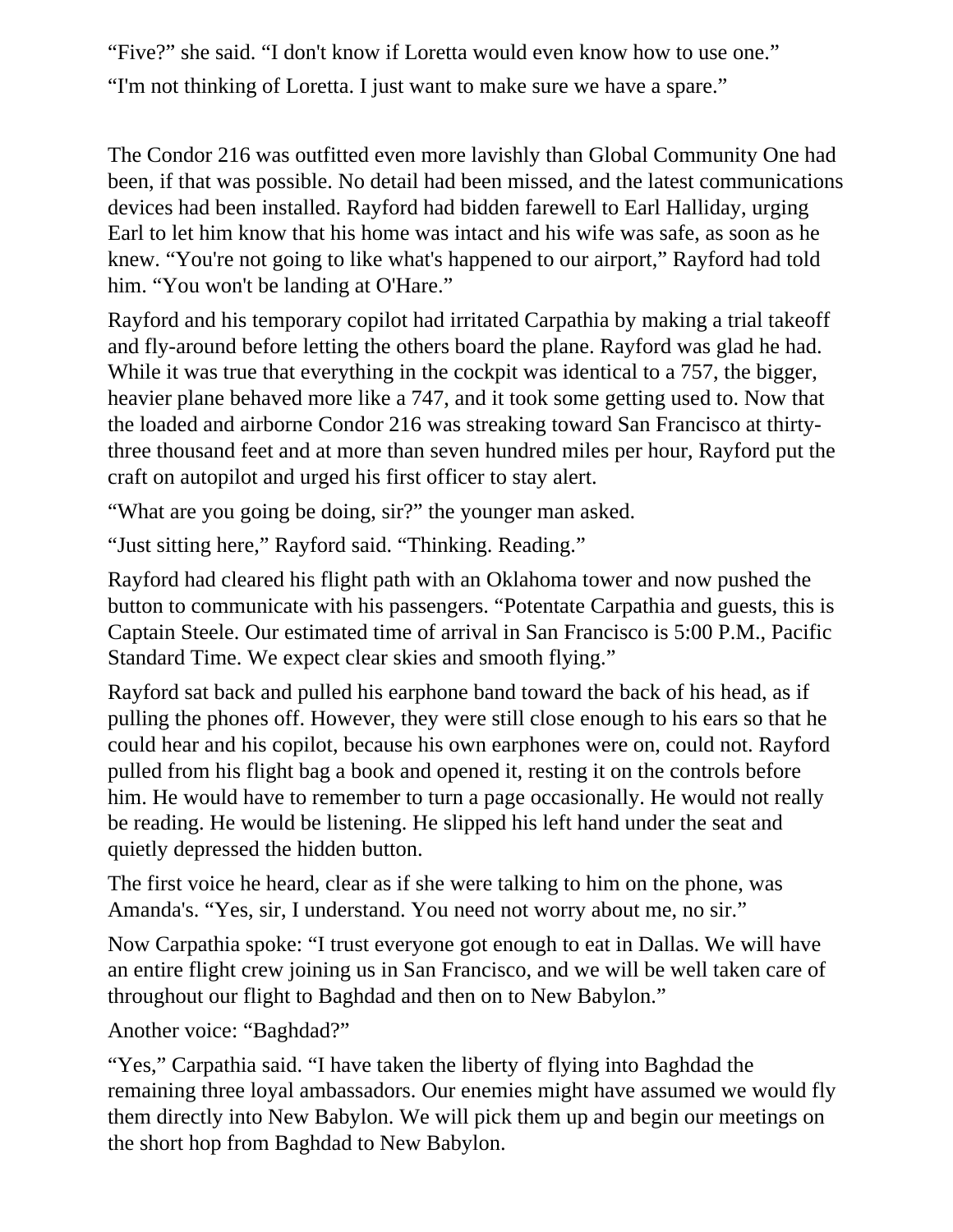"Mrs. Steele, if you would excuse us—"

"Certainly," Amanda said.

"Gentlemen," Carpathia spoke more quietly now, but still clearly enough that Rayford could understand every word. Someday he would have to thank Earl Halliday on behalf of the kingdom of Christ. Earl had no interest in serving God, at least not yet, but whatever motivated him to do Rayford a favor like that, it was certainly going to benefit the enemies of the Antichrist.

Carpathia was saying: "Mr. Fortunato remained in Dallas briefly to arrange my next radio broadcast from there. I will do it from here; however, it will be patched to Dallas and broadcast, again to throw off any enemies of the Global Community. I do need him in on our talks in the night, so we will wait on the ground in San Francisco until he is able to join us. As soon as we leave the ground out of San Francisco, we will trigger both L.A. and the Bay Area."

"The Bay Area?" came a heavily accented voice.

"Yes, that is San Francisco and the Oakland area."

"What do you mean by 'trigger'?"

Carpathia's tone became grave. " 'Trigger' means just what it sounds like it means," he said. "By the time we land in Baghdad, more than Washington, New York, and Chicago will have been decimated. Those are just three of the North American cities that will suffer the most. So far, only the airport and one suburb have suffered in Chicago. That will change within the hour. You already know about London. Do you gentlemen understand the significance of a one-hundred-megaton bomb?"

There was silence. Carpathia continued. "To put it in perspective, history books tell us that a twenty-megaton bomb carries more power than all those dropped in World War II, including the two that fell on Japan."

"The United States of Great Britain had to be taught," came the accented voice again.

"Indeed they did," Carpathia said. "And in North America alone, Montreal, Toronto, Mexico City, Dallas, Washington, D.C., New York, Chicago, San Francisco, and Los Angeles will become object lessons to those who would oppose us."

Rayford whipped off his earphones and unbuckled himself. He stepped through the cockpit door and made eye contact with Amanda. He motioned for her to come to him. Carpathia looked up and smiled. "Captain Steele," he greeted him, "is everything well?"

"Our flight is uneventful, sir, if that's what you're asking. That's the best kind of flight. I can't say much for what's happening on the ground, however."

"True enough," Carpathia said, suddenly sober. "I will soon address the global community with my condolences."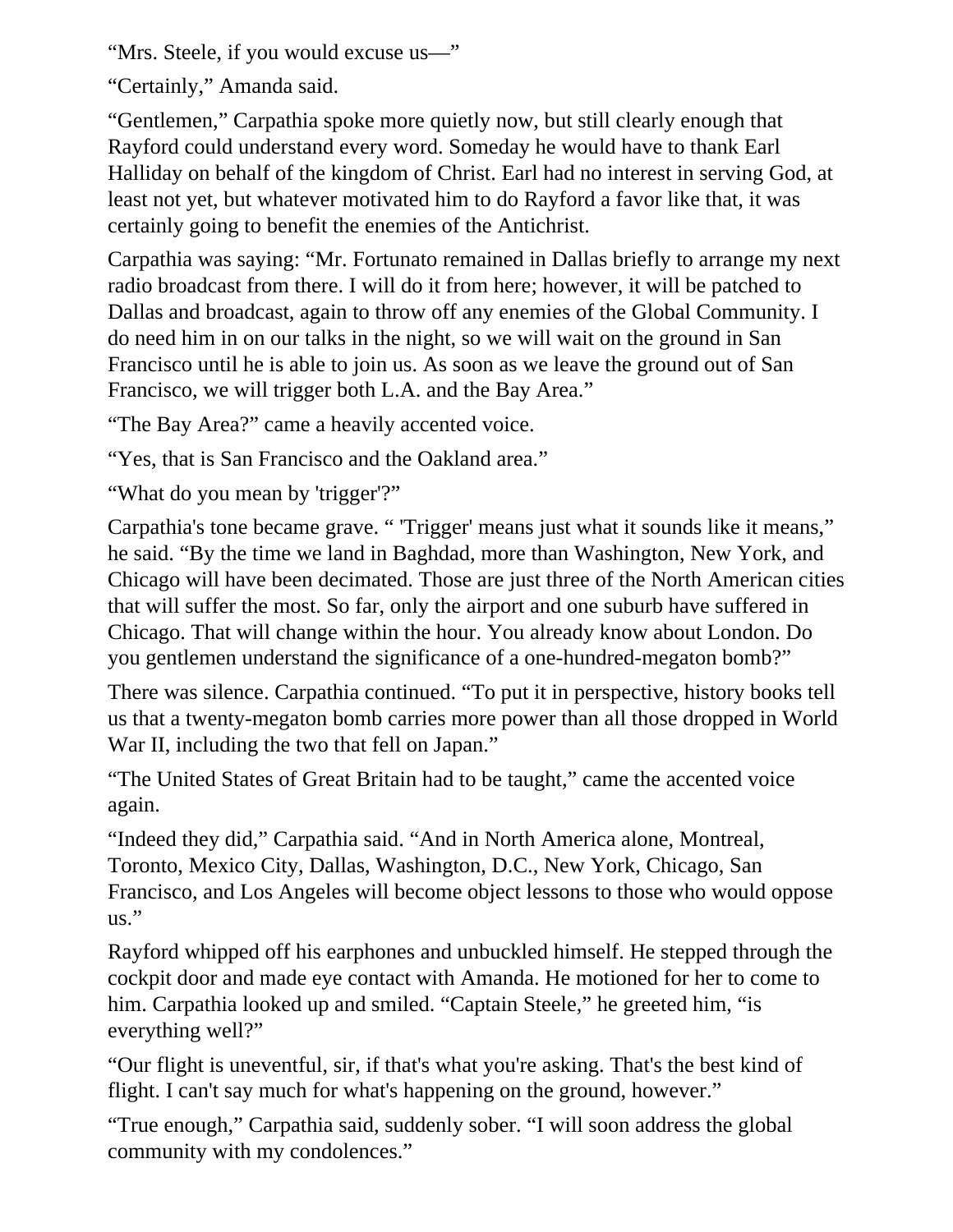Rayford pulled Amanda into the galley way. "Were Buck and Chloe going to stay at The Drake again tonight?"

"There wasn't time to talk about it, Ray," she said. "I can't imagine what other choice they'd have. It sounds like they may never get back to New York."

"I'm afraid Chicago is a certain someone's next target," Rayford said.

"Oh, I can't imagine," Amanda said.

"I have to warn them."

"Do you want to risk a phone call that could be traced?" she asked.

"Saving their lives would be worth any risk."

Amanda embraced him and went back to her seat.

Rayford used his own cell phone after making sure his first officer had his own earphones on and was otherwise engaged. Reaching The Drake Hotel in Chicago, Rayford asked for the Williamses. "We have three guests named Williams," he was told. "None with the first name of Cameron or Buck or Chloe."

Rayford racked his brain. "Uh, just put me through to Mr. Katz then," he said.

"Herbert Katz?" the operator said.

"That's the one."

After a minute: "No answer, sir. Would you like to leave a message on their voice mail?"

"I would," Rayford said, "but I would also like to be sure that the message light is lit and that they are flagged down for an urgent message should they visit the front desk."

"We'll certainly do that, sir. Thank you for calling The Drake."

When the voice mail tone came on, Rayford spoke quickly. "Kids, you know who this is. Don't take the time to do anything. Get as far away from downtown Chicago as you can. Please trust me on this."

Buck had had innumerable run-ins with Verna Zee in the Chicago office. Once he felt she had overstepped her bounds and had moved too quickly into her former boss's office after Lucinda Washington disappeared in the Rapture. Then, when Buck himself was demoted for ostensibly missing the most important assignment of his life, Verna did become Chicago bureau chief and lorded it over him. Now that he was the publisher, he had been tempted to fire her. But he had let her remain, provided she did the job and kept her nose clean.

Even feisty Verna seemed shell-shocked when Buck swept into the office late that afternoon. As usual in times of international crisis, the staff was huddled around the TV. A couple of employees looked up when Buck came in. "What do you think of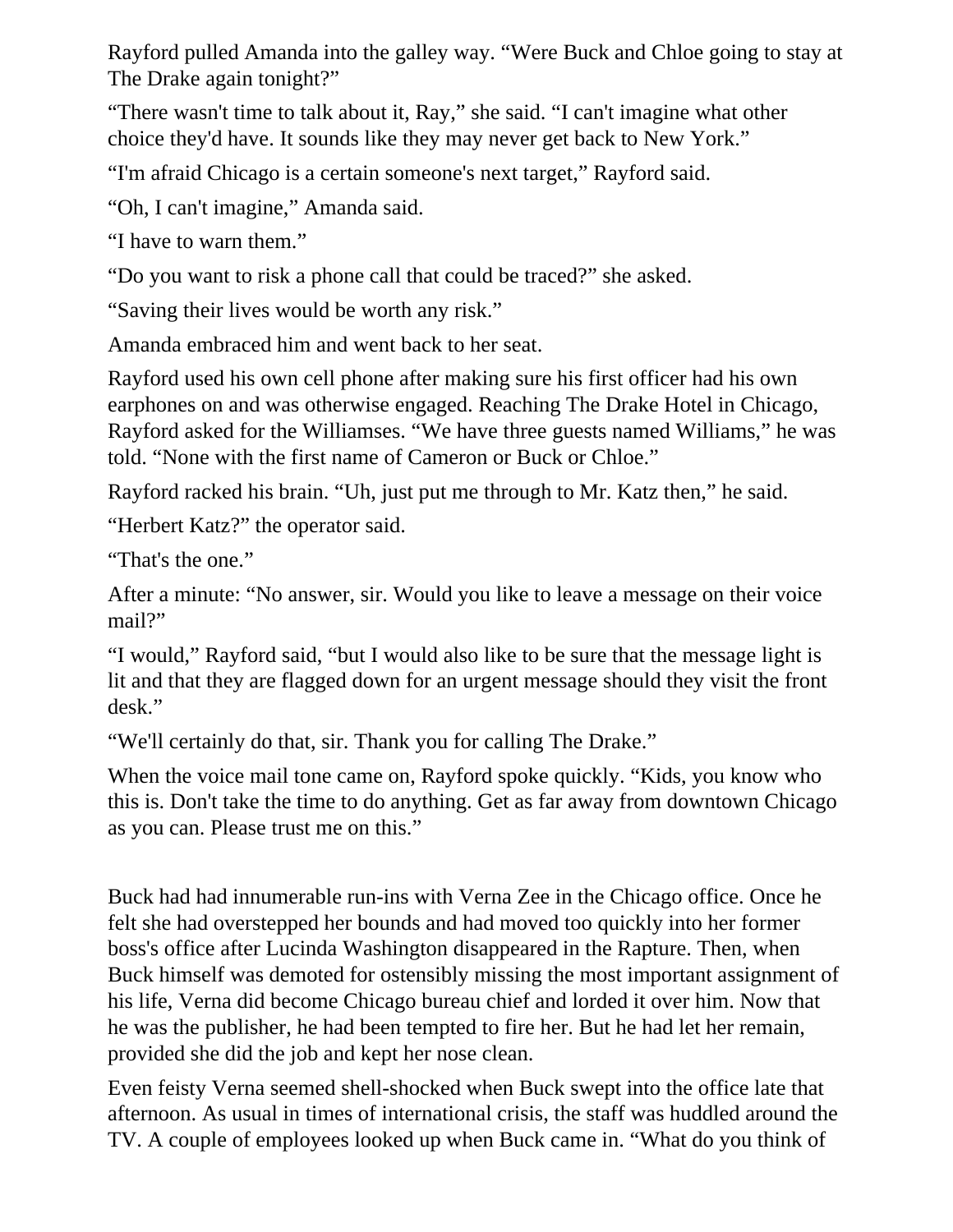this, chief?" one said, and several others noticed him. Verna Zee made a beeline for Buck.

"You have several urgent messages," she said. "Carpathia himself has been trying to reach you all day. There's also an urgent message from a Rayford Steele."

Now there was a choice for all time. Whom should Buck call? He could only guess what spin Carpathia wanted to put on World War III. He had no idea what Rayford might want. "Did Mr. Steele leave a number?"

"You're returning his call first?"

"Excuse me?" he said. "I believe I asked you a question."

"His message was simply that you should call your hotel room."

"Call my hotel room?"

"I would have done it for you myself, boss, but I didn't know where you were staying. Where are you staying?"

"None of your business, Verna."

"Well, pardon me!" she said and marched away, which was Buck's hope.

"I'll be borrowing your office temporarily," Buck called after her.

She stopped and spun around. "For how long?"

"For as long as I need it," he said. She scowled. Buck rushed in and shut the door. He dialed The Drake and asked for his own room. Hearing the fear in Rayford's voice, not to mention the message itself, made the color drain from his face. Buck called information for the number of the Land Rover dealership in Arlington Heights. He asked for the sales manager and said it was an emergency.

Within a minute, the man was on the line. As soon as Buck identified himself, the man said, "Everything all right with the—"

"The car is fine, sir. But I need to reach my wife, and she's driving it right now. I need the phone number on that built-in phone."

"That would take a little digging."

"I can't tell you how urgent this is, sir. Let me just say that it's worth my developing a quick case of buyer's remorse and returning the vehicle if I can't get that number right now."

"One moment."

A couple of minutes later Buck dialed the number. It rang four times. "The mobile customer you have dialed is either away from the vehicle or out of the calling zone. Please try your call—"

Buck slammed down the phone, picked it up, and hit the redial button. While listening to the ring, he was startled when the door burst open and Verna Zee mouthed, "Carpathia on the line for you."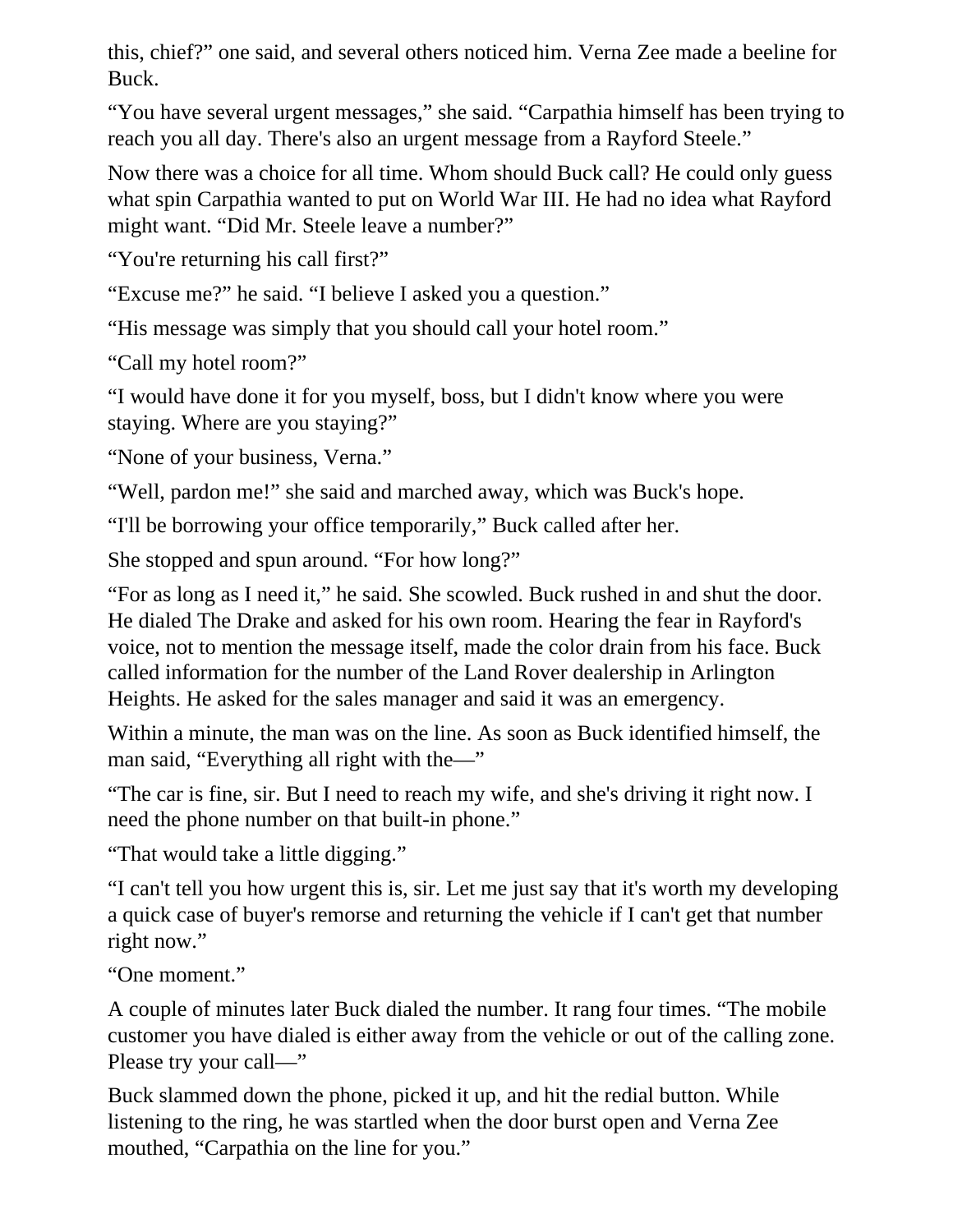"I'm gonna have to call him back!" Buck said.

"You're what?!"

"Take a number!"

"Dial 1-800-FIRED," she said.

Rayford was frantic. He forgot any pretense of doing anything but sitting there, and he stared straight ahead into the late afternoon sky, earphones firmly engaged and his left hand pressing the hidden button hard. He heard Carpathia's aide: "Well, of all the—"

"What?" Carpathia said.

"I'm trying to get this Williams character on the line for you, and he's told his girl there to take a number."

It was all Rayford could do to keep from calling Buck again himself, knowing for sure now that he was at the Chicago office. But if someone told Carpathia Buck couldn't talk to him because he was on with Rayford Steele, that would be disastrous. He heard Carpathia's reassuring voice again. "Just give him the number, my friend. I trust this young man. He is a brilliant journalist and would not keep me waiting without good reason. Of course, he is trying to cover the story of a lifetime, would you not agree?"

Buck ordered Verna Zee to shut the door on her way out and to leave him alone until he was off the phone. She sighed heavily and shook her head, slamming the door.

Buck continued to hit the redial button, hating the sound of that recorded announcement more than anything he had ever heard in his life.

Suddenly the intercom came alive. "I'm sorry to bother you," Verna said in a sickly sweet, singsong voice, "but you have yet another urgent phone call. Chaim Rosenzweig from Israel."

Buck punched the intercom button. "I'm afraid I'm gonna have to call him back, too. Tell him I'm very sorry."

"You should tell me you're very sorry," Verna said. "I'm tempted to patch him through anyway."

"I'm very sorry, Verna," Buck said with sarcasm. "Now leave me alone, please!"

The car phone kept ringing. Buck hung up on the recorded message several times. Verna punched back in. "Dr. Rosenzweig says it's a matter of life and death, Cameron."

Buck quickly punched into the blinking line. "Chaim, I'm very sorry, but I'm in the middle of an urgent matter here myself. Can't I call you back?"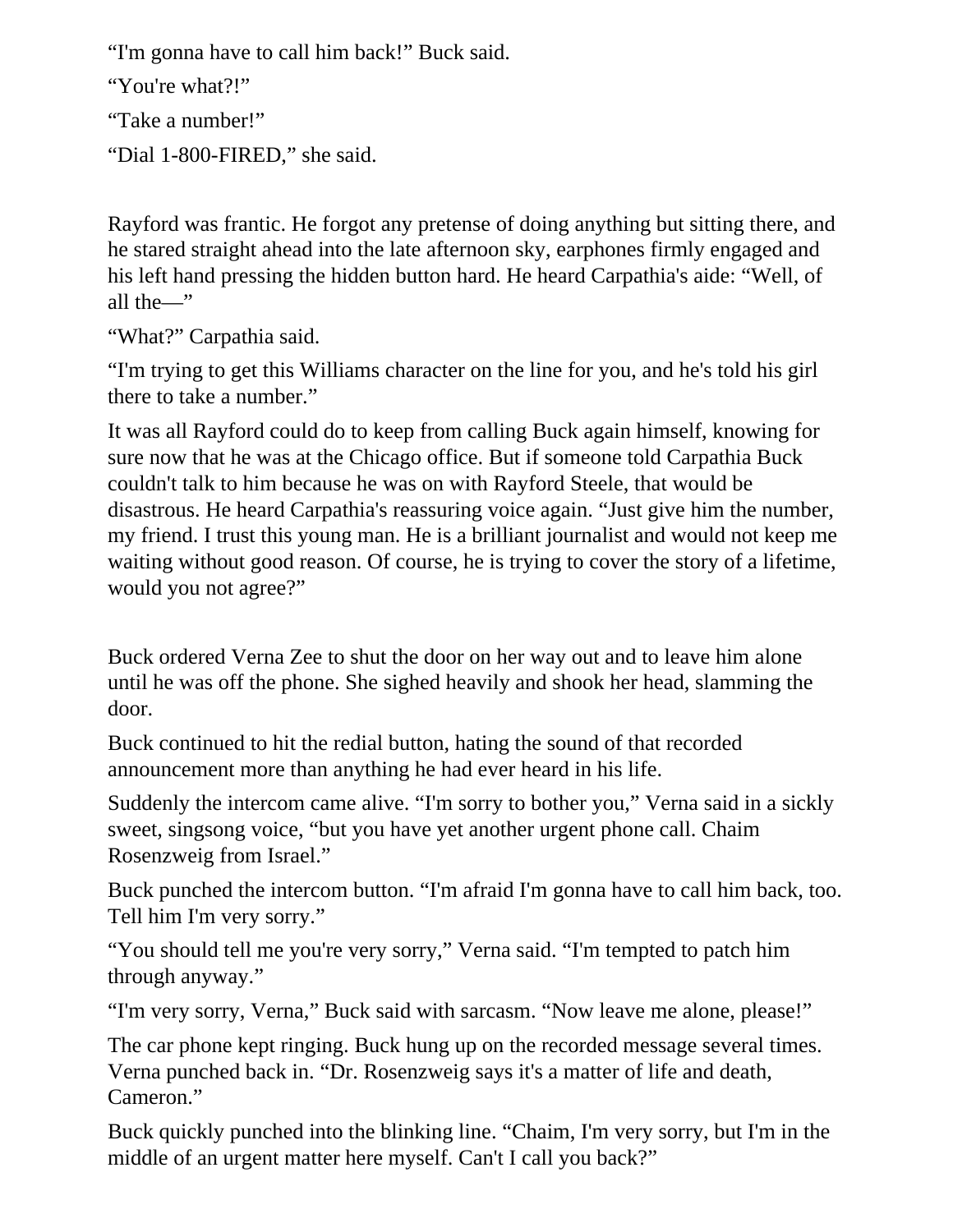"Cameron! Please don't hang up on me! Israel has been spared the terrible bombings that your country has suffered, but Rabbi Ben-Judah's family was abducted and slaughtered! His house has burned to the ground. I pray he is safe, but no one knows where he is!"

Buck was speechless. He hung his head. "His family is gone? Are you sure?"

"It was a public spectacle, Cameron. I was afraid it would come sooner or later. Why, oh why did he have to go public with his views about Messiah? It's one thing to disagree with him, as I do, a respected and trusted friend. But the religious zealots in this country hate a person who believes that Jesus is Messiah. Cameron, he needs our help. What can we do? I have not been able to get through to Nicolae."

"Chaim, do me one huge favor and leave Nicolae out of this, please!"

"Cameron! Nicolae is the most powerful man in the world, and he has pledged to help me and to help Israel and to protect us. Surely, he will step in and preserve the life of a friend of mine!"

"Chaim, I'm begging you to trust me on this. Leave Nicolae out of it. Now I must call you back. I have family members in trouble myself!"

"Forgive me, Cameron! Get back to me as soon as you can."

Buck punched in on his original line and hit redial again. As the numbers sounded in his ear, Verna came on the intercom. "Someone's on the line for you, but since you don't want to be bothered—"

Chloe's car phone was busy! Buck slammed the phone down and punched in on the intercom. "Who is it?"

"I thought you didn't want to be bothered."

"Verna, I have no time for this!"

"If you must know, it was your wife."

"Which line?"

"Line two, but I told her you were probably on the phone with Carpathia or Rosenzweig."

"Where was she calling from?"

"I don't know. She said she would wait for your call."

"Did she leave a number?"

"Yes. It's—"

When Buck heard the first two numbers, he knew it was the car phone. He turned off the intercom and hit the redial button. Verna poked her head in the door and said, "I'm not a secretary, you know, and I'm certainly not your secretary!"

Buck had never been angrier with anyone. He stared at Verna. "I'm coming across this desk to kick that door shut. You had better not be in the way."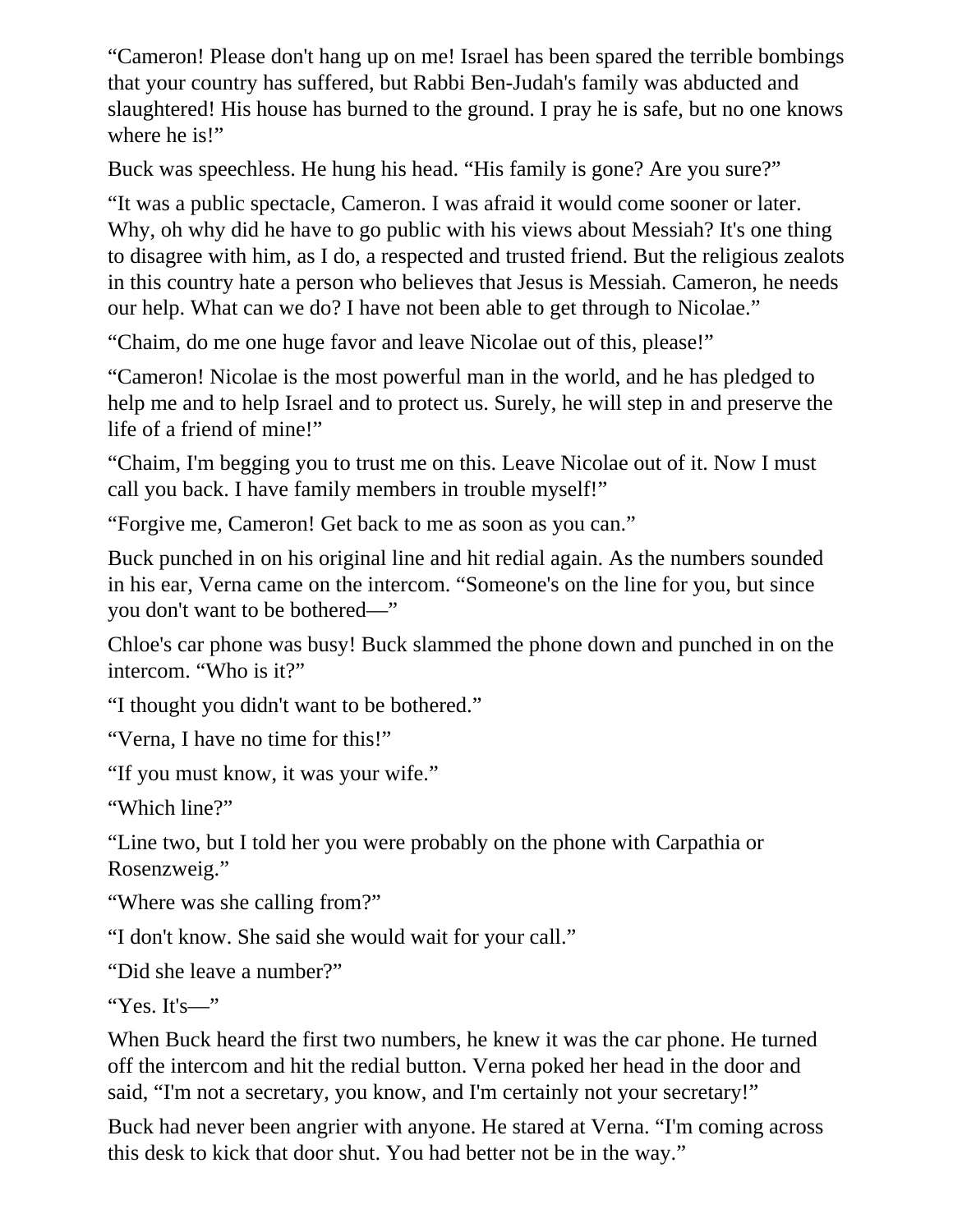The car phone was ringing. Verna still stood there. Buck rose from his chair, phone still to his ear, and stepped up onto the desk and across Verna's mess of papers. Her eyes grew wide as he lifted his leg, and she ducked out of the way as he kicked the door shut with all his might. It sounded like a bomb and nearly toppled the wall partitions. Verna screamed. Buck almost wished she'd been in the doorway.

"Buck!" came Chloe's voice from the phone.

"Chloe! Where are you?"

"I'm dn my way out of Chicago," she said. "I got the phones and went to The Drake, but there was a message for me at the desk."

"I know."

"Buck, something in Daddy's voice made me not even take the time to get anything from our room."

"Good!"

"But your laptop and all your clothes and all your toiletries and everything I brought from New York—"

"But your dad sounded serious, didn't he?"

"Yes. Oh, Buck, I'm being pulled over by the police! I made a U-turn and I was speeding, and I went through a light, and I was even on the sidewalk for a while."

"Chloe, listen! You know the old saying about how it's easier to ask forgiveness than permission?"

"You want me to try to outrun him?"

"You'll probably be saving his life! There's only one reason your father would want us out of Chicago as far and as fast as possible!"

"OK, Buck, pray for me! Here goes nothing!"

"I'll stay on the line with you, Chloe."

"I need both hands to drive!"

"Hit the speaker button and hang that phone up!" Buck said.

But then he heard an explosion, tires squealing, a scream, and silence. Within seconds the electricity went off in the Global Community Weekly office. Buck felt his way out into the hall where battery-operated emergency lights near the ceiling illuminated the doors. "Look at that!" someone shouted, and the staff pushed its way through the front doors and began climbing atop their own cars to watch a huge aerial attack on the city of Chicago.

Rayford clandestinely listened in horror as Carpathia announced to his compatriots, "Chicago should be under retaliatory attack, even as we speak. Thank you for your part in this, and for the strategic nonuse of radioactive fallout. I have many loyal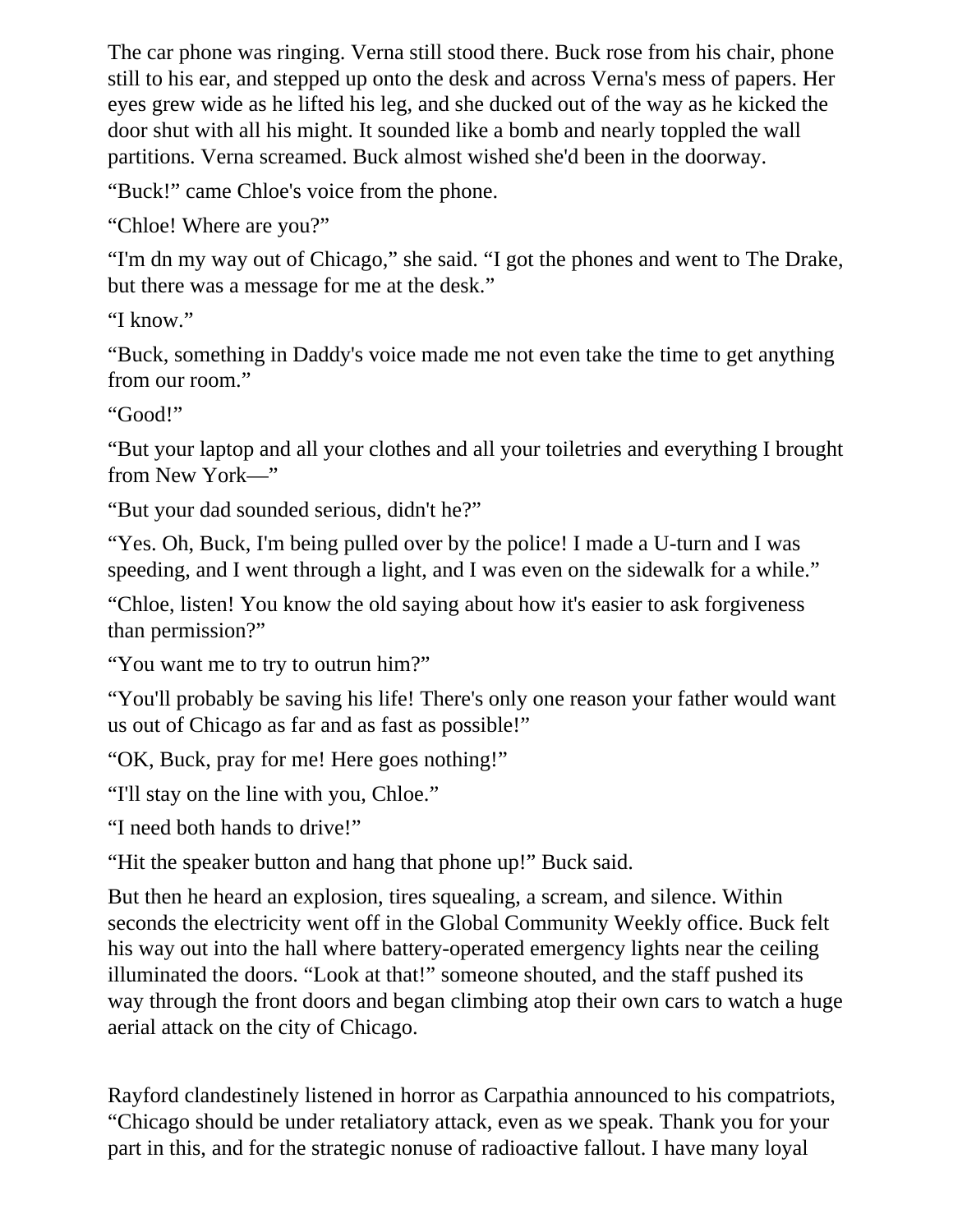employees in that area, and though I expect to lose some in the initial attack, I need not lose any to radiation to make my point."

Someone else spoke up. "Shall we watch the news?"

"Good idea," Carpathia said. Rayford could remain seated no longer. He didn't know what he would say or do, if anything, but he simply could not stay in that cockpit, not knowing whether his loved ones were safe. He entered the cabin as the television was coming on, showing the first images from Chicago. Amanda gasped. Rayford went and sat with her to watch. "Would you go to Chicago for me?" Rayford whispered.

"If you think I would be safe."

"There's no radiation."

"How do you know that?"

"I'll tell you later. Just tell me you'll go if I can get permission from Carpathia to have you fly out of San Francisco."

"I'll do anything for you, Rayford. You know that."

"Listen to me, sweetheart. If you can't get an immediate flight, and I mean before this plane leaves the ground again, you must reboard the Condor. Do you understand?"

"I understand, but why?"

"I can't tell you now. Just get an immediate flight to Milwaukee if I can get it cleared. If the plane is not airborne before we are—"

"What?"

"Just be sure, Amanda. I couldn't bear losing you."

Following the news from Chicago, the cable news channel broke for a commercial, and Rayford approached Carpathia. "Sir, may I have a moment?"

"Certainly, Captain. Awful news out of Chicago, is it not?"

"Yes, sir, it is. In fact, that's what I wanted to talk to you about. You know I have family in that area."

"Yes, and I hope they are all safe," Carpathia said.

Rayford wanted to kill him where he sat. He knew full well the man was the Antichrist, and he also knew that this very person would be assassinated one day and be resurrected from the dead by Satan himself. Rayford had never dreamed he might be an agent in that assassination, but at that instant he would have applied for the job. He fought for composure. Whoever killed this man would be merely a pawn in a huge cosmic game. The assassination and resurrection would only make Carpathia more powerful and satanic than ever.

"Sir," Rayford continued, "I was wondering if it would be possible for my wife to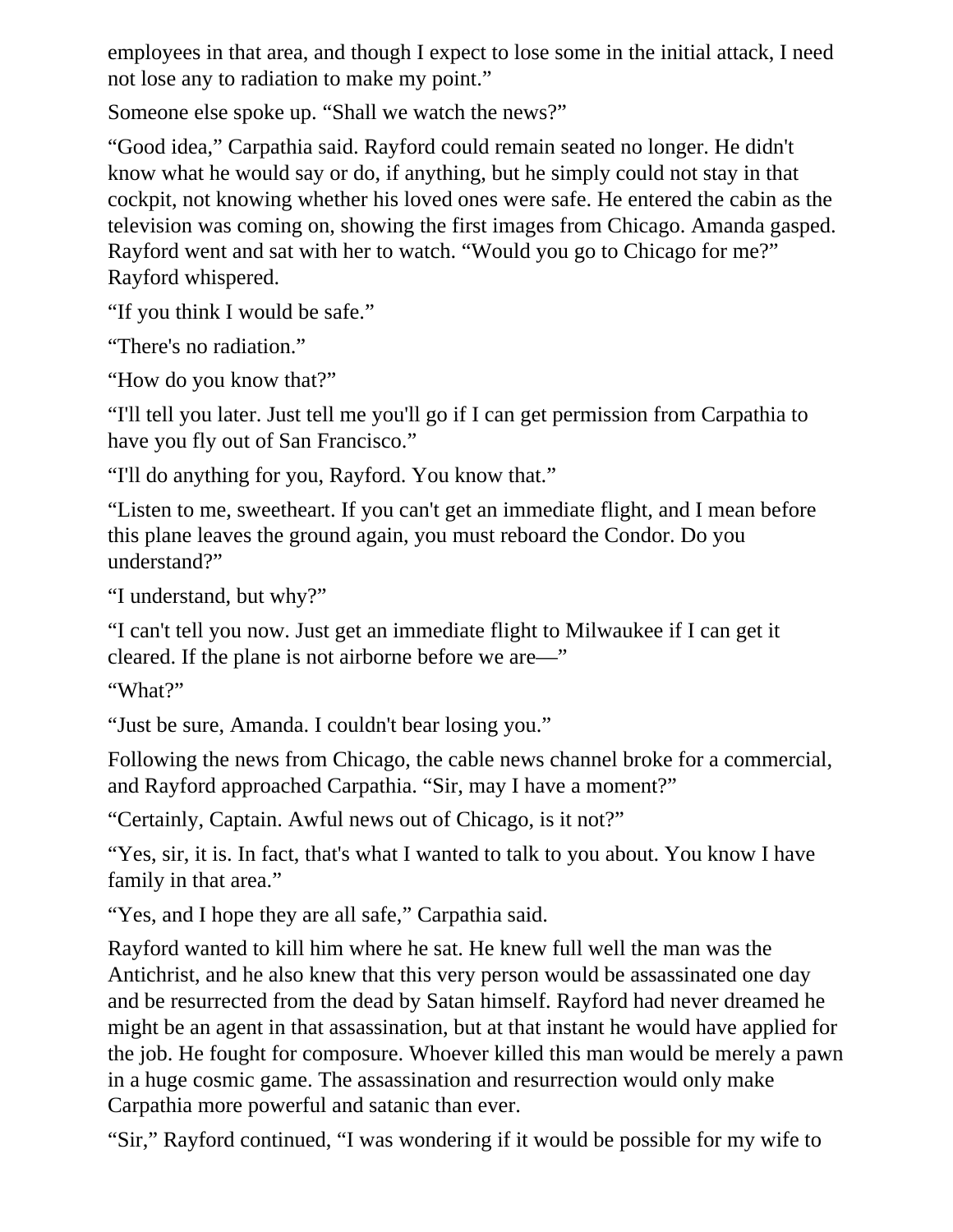deplane in San Francisco and head back to Chicago to check on my people."

"I would be happy to have my staff check on them," Carpathia said, "if you will simply give me their addresses."

"I would really feel a lot better if she could be there with them to help as needed."

"As you wish," Carpathia said, and it was all Rayford could do not to breathe a huge sigh of relief in the man's face.

"Who's got a cell phone I can borrow?" Buck shouted over the din in the parking lot of Global Community Weekly.

A woman next to him thrust one into his hands, and he was shocked to realize she was Verna Zee. "I need to make some long-distance calls," he said quickly. "Can I skip all the codes and just pay you back?"

"Don't worry about it, Cameron. Our little feud just got insignificant."

"I need to borrow a car!" Buck shouted. But it quickly became clear that everyone was heading to their own places to check on loved ones and assess the damage. "How about a ride to Mt. Prospect?"

"I'll take you," Verna muttered. "I don't even want to see what's happening in the other direction."

"You live in the city, don't you?" Buck said.

"I did until about five minutes ago," Verna said.

"Maybe you got lucky."

"Cameron, if that big blast was nuclear, none of us will last the week."

"I might know a place you can stay in Mt. Prospect," Buck said.

"I'd be grateful," she said.

Verna went back inside to gather up her stuff. Buck waited in her car, making his phone calls. He started with his own father out west. "I'm so glad you called," his father said. "I tried calling New York for hours."

"Dad, it's a mess here. I'm left with the clothes on my back, and I don't have much time to talk. I just called to make sure everybody was all right. "

"Your brother and I are doing all right here," Buck's dad said. "He's still grieving the loss of his family, of course, but we're all right."

"Dad, the wheels are coming off of this country. You're not gonna really be all right until—"

"Cameron, let's not get into this again, OK? I know what you believe, and if it gives you comfort—"

"Dad! It gives me little comfort right now. It kills me that I was so late coming to the truth. I've already lost too many loved ones. I don't want to lose you too."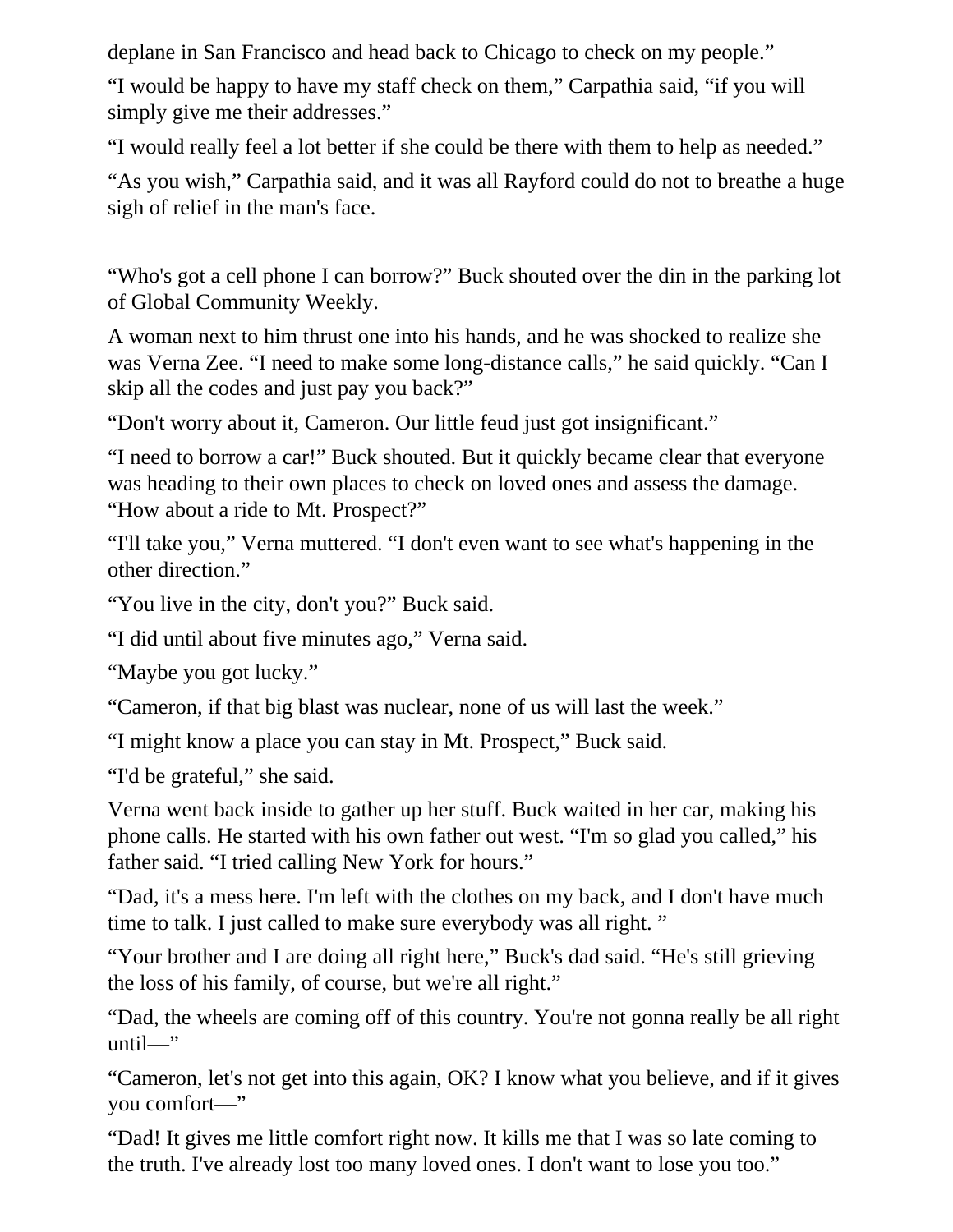His father chuckled, maddening Buck. "You're not going to lose me, big boy. Nobody seems to want to even attack us out here. We feel a little neglected."

"Dad! Millions are dying. Don't be glib about this."

"So, how's that new wife of yours? Are we ever gonna get to meet her?"

"I don't know, Dad. I don't know exactly where she is right now, and I don't know whether you'll ever get the chance to meet her."

"You ashamed of your own father?"

"It's not that at all, Dad. I need to make sure she's all right, and we're going to have to try to get out that way somehow. Find a good church there, Dad. Find somebody who can explain to you what's going on."

"I can't think of anybody more qualified than you, Cameron. And you're just gonna have to let me ruminate on this myself."

## **CHAPTER FOUR**

RAYFORD heard Carpathia's people setting up for his broadcast. "Is there any way anyone will be able to tell we are airborne?" Carpathia asked.

"None," he was assured. Rayford wasn't so sure, but certainly, unless Carpathia made some colossal error, no one would have a clue precisely where in the air he was.

At the sound of a knock on the cockpit door, Rayford shut off the hidden button and turned expectantly. It was a Carpathia aide. "Do whatever you have to do to shut down all interference and patch us back through to Dallas. We go live on satellite in about three minutes, and the potentate should be able to be heard everywhere in the world."

Yippee, Rayford thought.

Buck was on the phone with Loretta when Verna Zee slipped behind the wheel. She slung her oversized bag onto the seat behind her, then had trouble fastening her seat belt, she was shaking so. Buck shut off the phone. "Verna, are you all right? I just talked with a woman from our church who has a room and private bath for you."

A mini traffic jam dissipated as Verna and Buck's coworkers wended their way out of the small parking lot. Headlights provided the only illumination in the area.

"Cameron, why are you doing this for me?"

"Why not? You lent me your phone."

"But I've been so awful to you."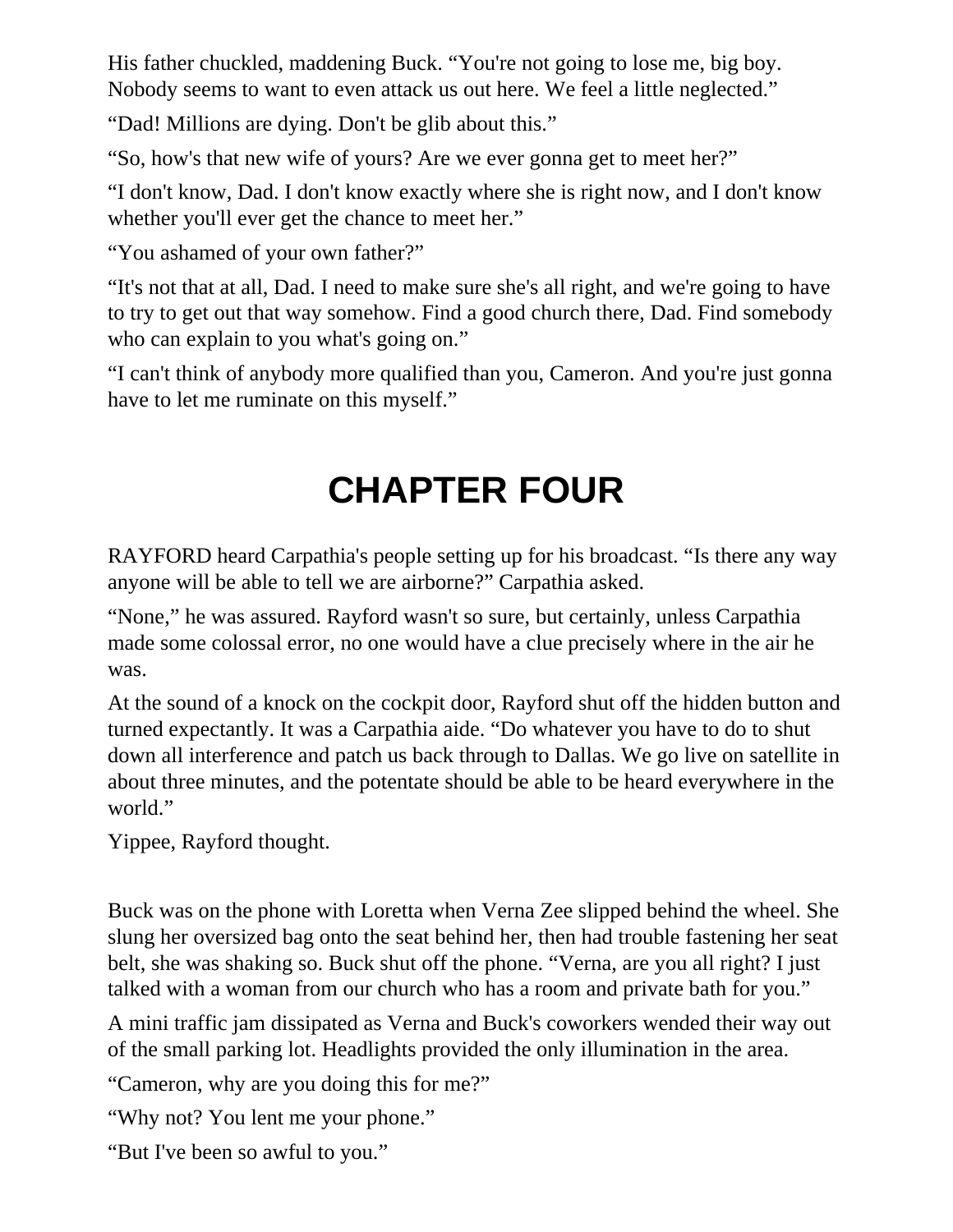"And I've responded in kind. I'm sorry, Verna. This is the last time in the world we should care so much about getting our own way."

Verna started the car but sat with her face in her hands. "You want me to drive?" Buck asked. "No, just give me a minute."

Buck told her of his urgency to locate a vehicle and try to find Chloe.

"Cameron! You must be frantic!"

"Frankly, I am."

She unlatched her seat belt and reached for the door handle. "Take my car, Cameron. Do whatever you have to do."

"No," Buck said. "I'll let you lend me your car, but let's get you settled first."

"You may not have a minute to spare."

"All I can do is trust God at this point," Buck said.

He pointed Verna in the right direction. She sped to the edge of Mt. Prospect and slid up to the curb in front of Loretta's beautiful, rambling, old home. Verna did not allow Buck to even take the time to make introductions. She said, "We all know who each other is, so let's let Cameron get going."

"I arranged for a car for you," Loretta said. "It should be here in a few minutes."

"I'll take Verna's for now, but I sure appreciate it."

"Keep the phone as long as you need it," Verna said, as Loretta welcomed her.

Buck pushed the driver's seat all the way back and adjusted the mirror. He punched in the number he'd been given for Nicolae Carpathia and tried to return that call. The phone was answered by an aide. "I'll tell him you returned his call, Mr. Williams, but he's conducting an international broadcast just now. You might want to tune it in."

Buck whipped on the radio while racing toward the only route he could imagine Chloe taking to escape Chicago.

"Ladies and gentlemen, from an unknown location, we bring you, live, Global Community Potentate Nicolae Carpathia."

Rayford swung around in his chair and propped open the cockpit door. The plane was on autopilot, and both he and his first officer sat watching as Carpathia addressed the world. The potentate looked amused as he was being introduced and winked at a couple of his ambassadors. He pretended to lick his finger and smooth his eyebrows, as if primping for his audience. The others stifled chuckles. Rayford wished he had a weapon.

On cue, Carpathia mustered his most emotional voice. "Brothers and sisters of the Global Community, I am speaking to you with the greatest heaviness of heart I have ever known. I am a man of peace who has been forced to retaliate with arms against international terrorists who would jeopardize the cause of harmony and fraternity.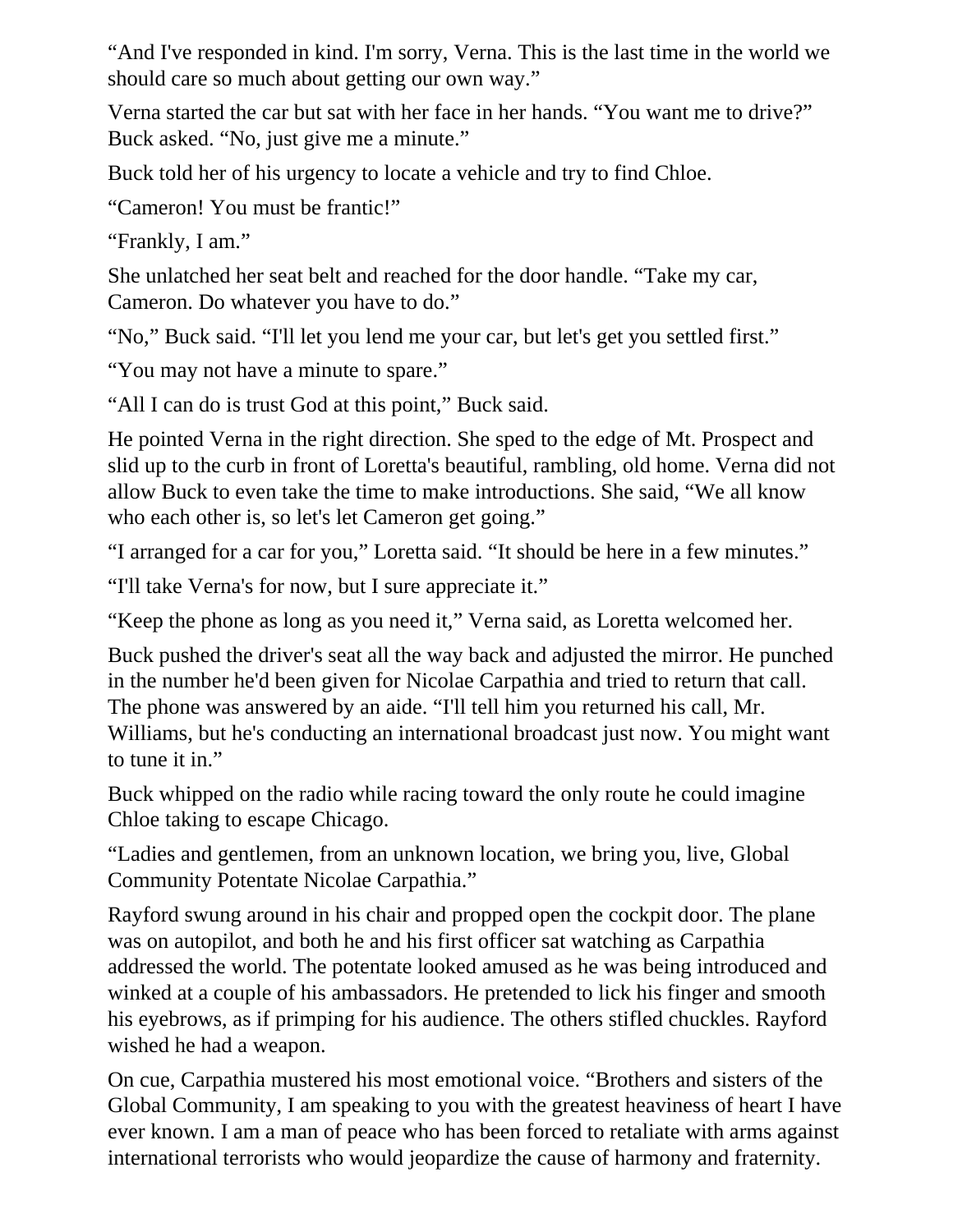You may rest assured that I grieve with you over the loss of loved ones, of friends, of acquaintances. The horrible toll of civilian lives should haunt these enemies of peace for the rest of their days.

"As you know, most of the ten world regions that comprise the Global Community destroyed 90 percent of their weapon hardware. We have spent nearly the last two years breaking down, packaging, shipping, receiving, and reassembling this hardware in New Babylon. My humble prayer was that we would never have had to use it.

"However, wise counselors persuaded me to stockpile storehouses of technologically superior weapons in strategic locations around the globe. I confess I did this against my will, and my optimistic and overly positive view of the goodness of mankind has proven faulty.

"I am grateful that somehow I allowed myself to be persuaded to keep these weapons at the ready. In my wildest dreams, I never would have imagined that I would have to make the difficult decision to turn this power against enemies on a broad scale. By now you must know that two former members of the exclusive Global Community executive council have viciously and wantonly conspired to revolt against my administration, and another carelessly allowed militia forces in his region to do the same. These forces were led by the now late president of the United States of North America Gerald Fitzhugh, trained by the American militia, and supported also by secretly stored weapons from the United States of Great Britain and the formerly sovereign country of Egypt.

"While I should never have to defend my reputation as an antiwar activist, I am pleased to inform you that we have retaliated severely and with dispatch. Anywhere that Global Community weaponry was employed, it was aimed specifically at rebel military locations. I assure you that all civilian casualties and the destruction of great populated cities in North America and around the world was the work of the rebellion.

"There are no more plans for counterattacks by Global Community forces. We will respond only as necessary and pray that our enemies understand that they have no future. They cannot succeed. They will be utterly destroyed.

"I know that in a time of global war such as this, most of us live in fear and grief. I can assure you that I am with you in your grief but that my fear has been overcome by confidence that the majority of the global community is together, heart and soul, against the enemies of peace.

"As soon as I am convinced of security and safety, I will address you via satellite television and the Internet. I will communicate frequently so you know exactly what is going on and will see that we are making enormous strides toward rebuilding our world. You may rest assured that as we reconstruct and reorganize, we will enjoy the greatest prosperity and the most wonderful home this earth can afford. May we all work together for the common goal."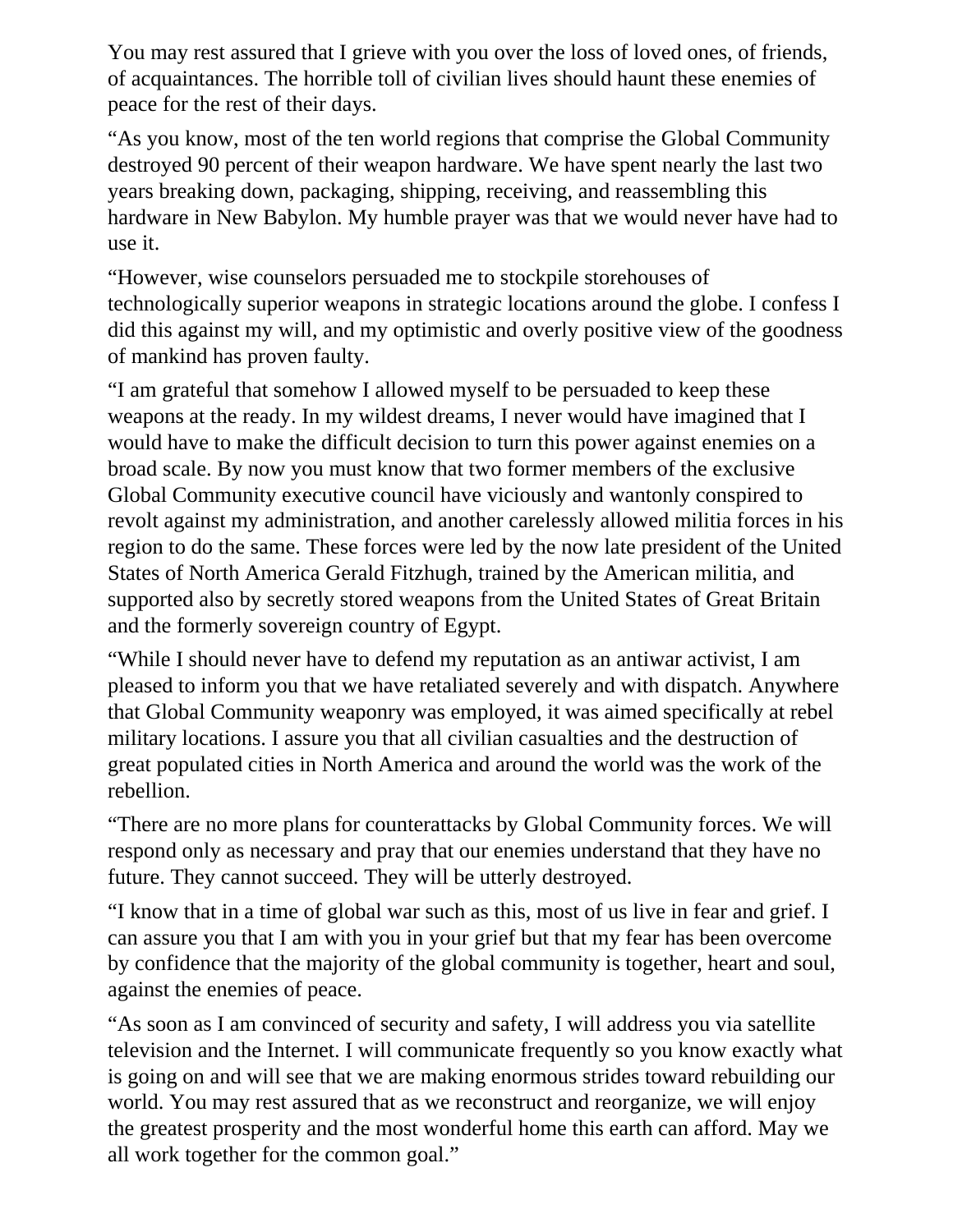While Carpathia's aides and ambassadors nodded and clapped him on the back, Rayford caught Amanda's eye and resolutely shut the cockpit door.

Verna Zee's car was a junky old import. It was rattly and drafty, a four-cylinder automatic. In short, it was a dog. Buck decided to test its limits and reimburse Verna later, if necessary. He sped to the Kennedy and headed toward the Edens junction, trying to guess how far Chloe might have gotten from The Drake in heavy traffic that would now be impassable.

What he didn't know was whether she would take Lake Shore Drive (which locals referred to as the LSD) or the Kennedy. This was more her bailiwick than his, but his question soon became moot. Chicago was in flames, and most of the drivers of cars that clogged the Kennedy in both directions stood on the pavement gaping at the holocaust. Buck would have given anything to have had the Range Rover at that moment.

When he whipped Verna's little pile of junk onto the shoulder, he found he wasn't alone. Traffic laws and civility went out the window at a time like this, and there was almost as much traffic off the road as on. He had no choice. Buck had no idea whether he was destined to survive the entire seven years of the Tribulation anyway, and he could think of only one better reason to die than trying to rescue the love of his life.

Ever since he had become a believer, Buck had considered the privilege of giving his life in the service of God. In his mind, regardless of what really killed Bruce, he believed Bruce was a martyr to the cause. Risking his life in traffic may not have been as altruistic as that, but one thing he was sure of: Chloe would not have hesitated had the shoe been on the other foot.

The biggest jam-ups came at the bridge overpasses, where the shoulders ended and those fighting to go around stalled traffic had to take turns picking their way through. Angry motorists rightfully tried to block their paths. Buck couldn't blame them. He would have done the same in their places.

He had stored the number of the phone in the Range Rover and continued to redial every chance he got. Every time he first heard a hint of the message "The mobile customer you have called—", he disconnected and tried again.

Just before the initial descent into San Francisco, Rayford huddled with Amanda. "I'm gonna get that door open and get you off this plane as soon as possible," he said. "I'm not going to wait for the postflight checklist or anything. Don't forget, it's imperative that whatever flight you find is off the ground before we are."

"But why, Ray?"

"Just trust me, Amanda. You know I have your best interests in mind. As soon as you can, call me on my universal cell phone and let me know Chloe and Buck are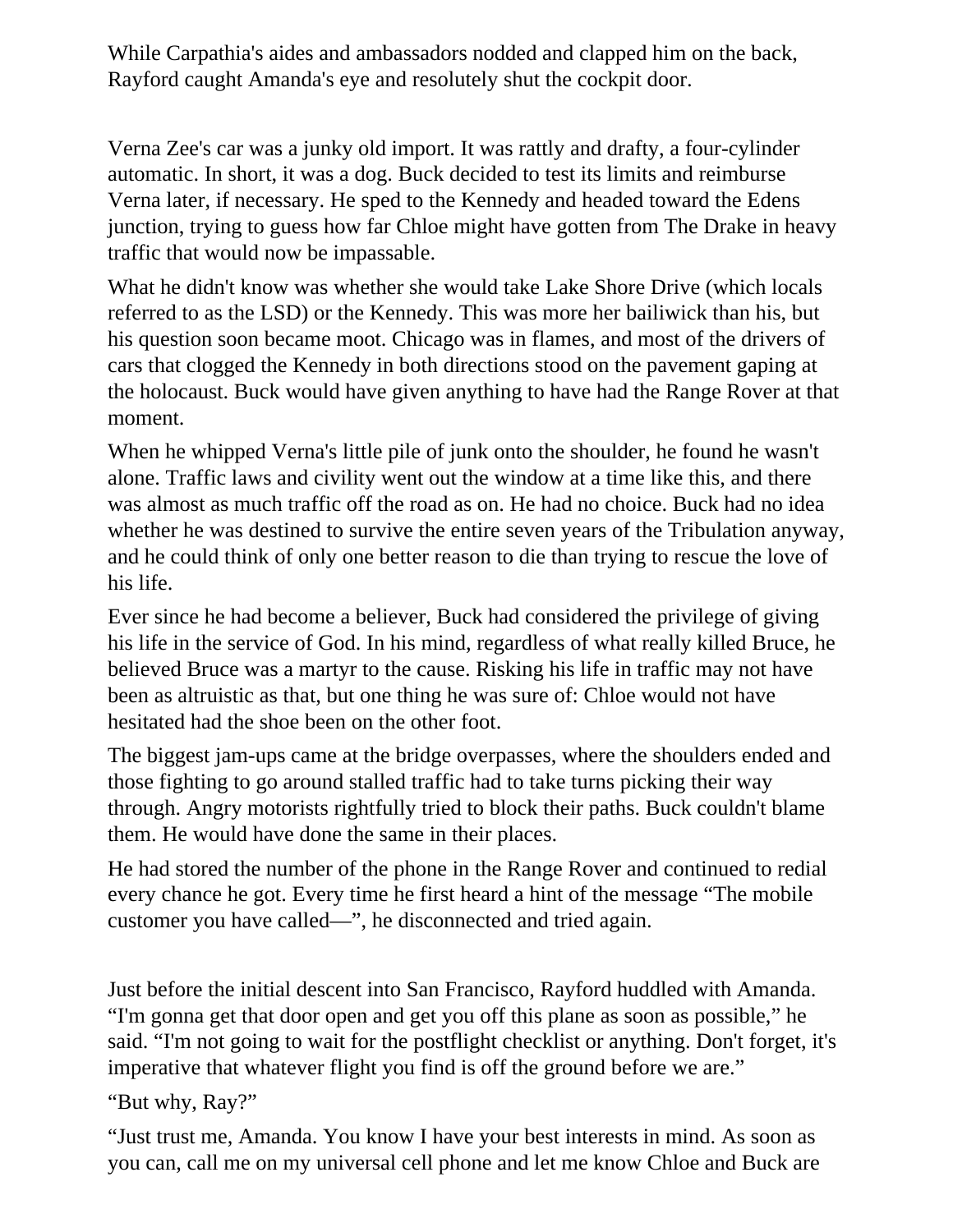all right."

Buck left the expressway and picked his way through side streets for more than an hour until reaching Evanston. By the time he got to Sheridan Road along the lake, he found it barricaded but not guarded. Apparently every law enforcement officer and emergency medical technician was busy. He thought about ramming one of the construction horses, but didn't want to do that to Verna's car. He stepped out and moved the horse enough to drive through. He was going to leave the opening there, but someone hollered from an apartment, "Hey! What are you doing?"

Buck looked up and waved in the direction of the voice. "Press!" he shouted.

"All right, then! Carry on!"

To make himself look more legitimate, Buck took the time to get out of the car and replace the barrier before driving on. He saw the occasional police car with lights flashing and some uniformed men standing at side streets. Buck merely put on his emergency flashers and kept going. No one stood in his way. No one drew down on him. No one so much as shined a light at him. To Buck it seemed as if they assumed that if he had gone to the trouble of getting so deep into a prohibited area and was now proceeding with such confidence, he must be all right. He could hardly believe how clear the sailing was with all the arteries leading into Sheridan Road blocked off. The question now was what he would find on Lake Shore Drive.

Frustrated was too mild a word for the way Rayford felt as he landed the Condor 216 in San Francisco and taxied to a private jetway. There he sat with the unenviable task of carrying Antichrist himself wherever he wanted to go. Carpathia had just told bald-faced lies to the largest audience that had ever listened to a single radio broadcast. Rayford knew beyond doubt that shortly after takeoff toward New Babylon, San Francisco would be devastated from the air the same way Chicago had been. People would die. Business and industry would crumble. Transportation centers would be destroyed, including that very airport. Rayford's first order of business was to get Amanda off that plane and out of that airport and into the Chicago area. He didn't even want to wait for the jetway to be maneuvered out to the plane. He opened the door himself and lowered the telescoping stairs to the runway. He motioned for Amanda to hurry. Carpathia made some farewell small talk as she hurried past, and Rayford was grateful that she merely thanked the man and kept moving. Ground personnel waved at Rayford and tried to get him to pull the stairs back up. He shouted, "We have one passenger who needs to make a connection!"

Rayford embraced Amanda and whispered, "I checked with the tower. There's a flight to Milwaukee leaving from a gate at the end of this corridor in less than twenty minutes. Make sure you're on it." Rayford kissed Amanda and she hurried down the steps.

He saw the ground crew waiting for him to pull the stairs back up so they could get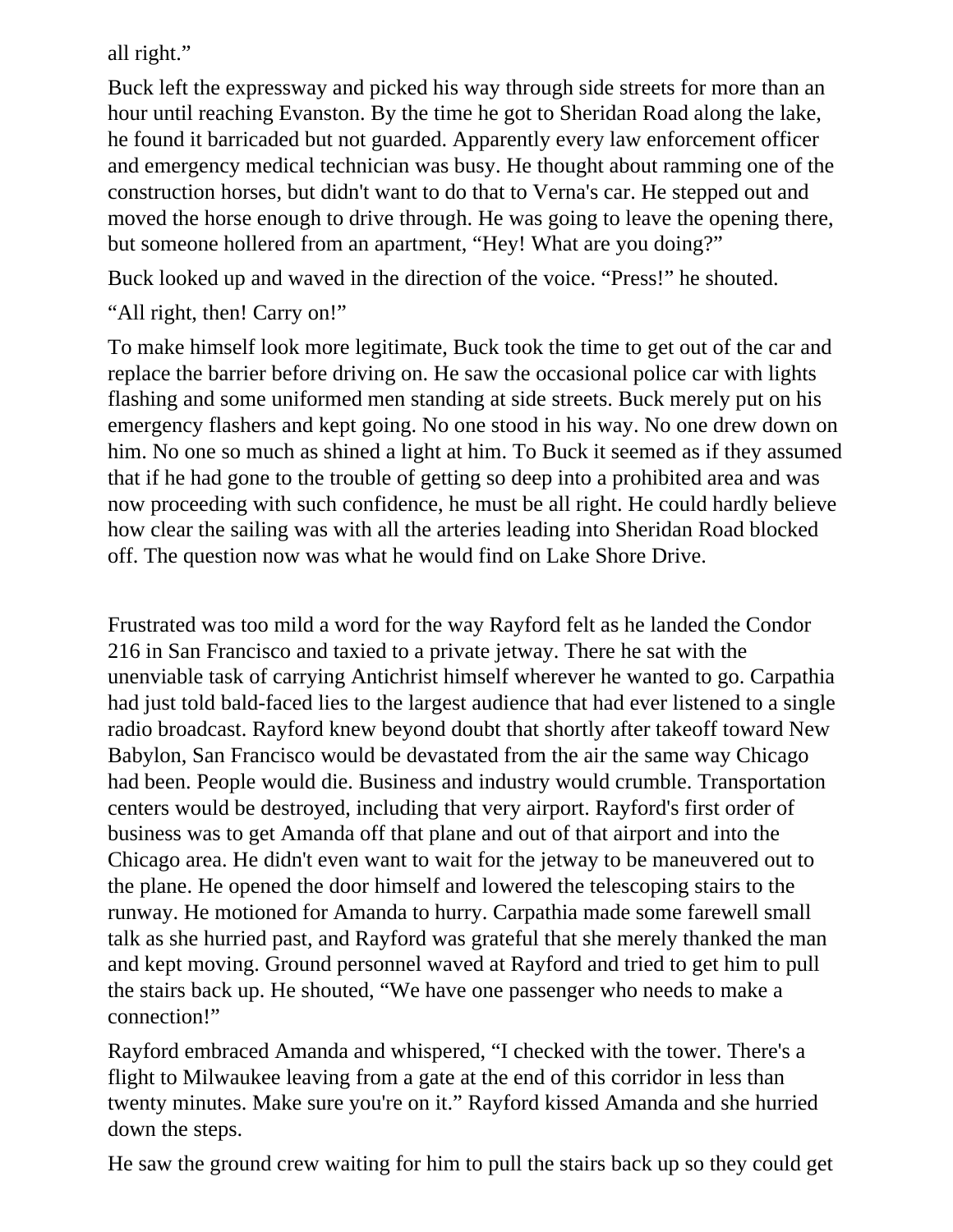the jetway into position. He could think of no legitimate reason to stall, so he simply ignored them, walked back into the cockpit, and began postflight checks.

"What's going on?" his copilot asked. "I want to switch places with your guy as soon as I can."

If you only knew what you were walking into, Rayford thought. "Where are you headed tonight?"

"What possible business is that of yours?" the young man said.

Rayford shrugged. He felt like the little Dutch boy with his thumb in the dike. He couldn't save everyone. Could he save anyone? A Carpathia aide poked his head into the cockpit. "Captain Steele, you're being summoned by the ground crew."

"I'll handle it, sir. They'll have to wait for our postflight check. You realize that with a new plane there's a lot we need to be sure of before we attempt a trans-Pacific flight."

"Well, we've got McCullum waiting to board, and we've got a full flight crew waiting besides. We'd kind of like to have some service."

Rayford tried to sound cheery. "Safety first."

"Well, hurry it up!"

While the first officer double-checked items on his clipboard, Rayford checked with the tower on the status of the outbound flight to Milwaukee. "Behind schedule about twelve minutes, Condor 216. It shouldn't affect you."

But it will, Rayford thought.

Rayford stepped into the cabin. "Excuse me, sir, but isn't Mr. Fortunato joining us for the next leg of the flight?"

"Yes," an aide said. "He left Dallas half an hour after we did, so he shouldn't be long."

He will be if I can help it.

Buck finally hit the brick wall he knew would be inevitable. He had bounced over a couple of curbs and couldn't avoid smashing one traffic barrier where Sheridan Road jogged to meet Lake Shore Drive. All along the Drive he saw cars off the road, emergency vehicles with lights flashing, and disaster relief specialists trying to flag him down. He floored Verna Zee's little car, and no one dared step in front of him. He had most of the lanes open all the way down the Drive, but he heard people shouting, "Stop! Road closed!"

The radio told him that gridlock within the city proper had ground all fleeing traffic to a halt. One report said it had been that way since the moment of the first blast. Buck wished he had time to scan the exits that led to the beach. There were plenty of places where a Range Rover might have left the road, crashed, or been hidden. If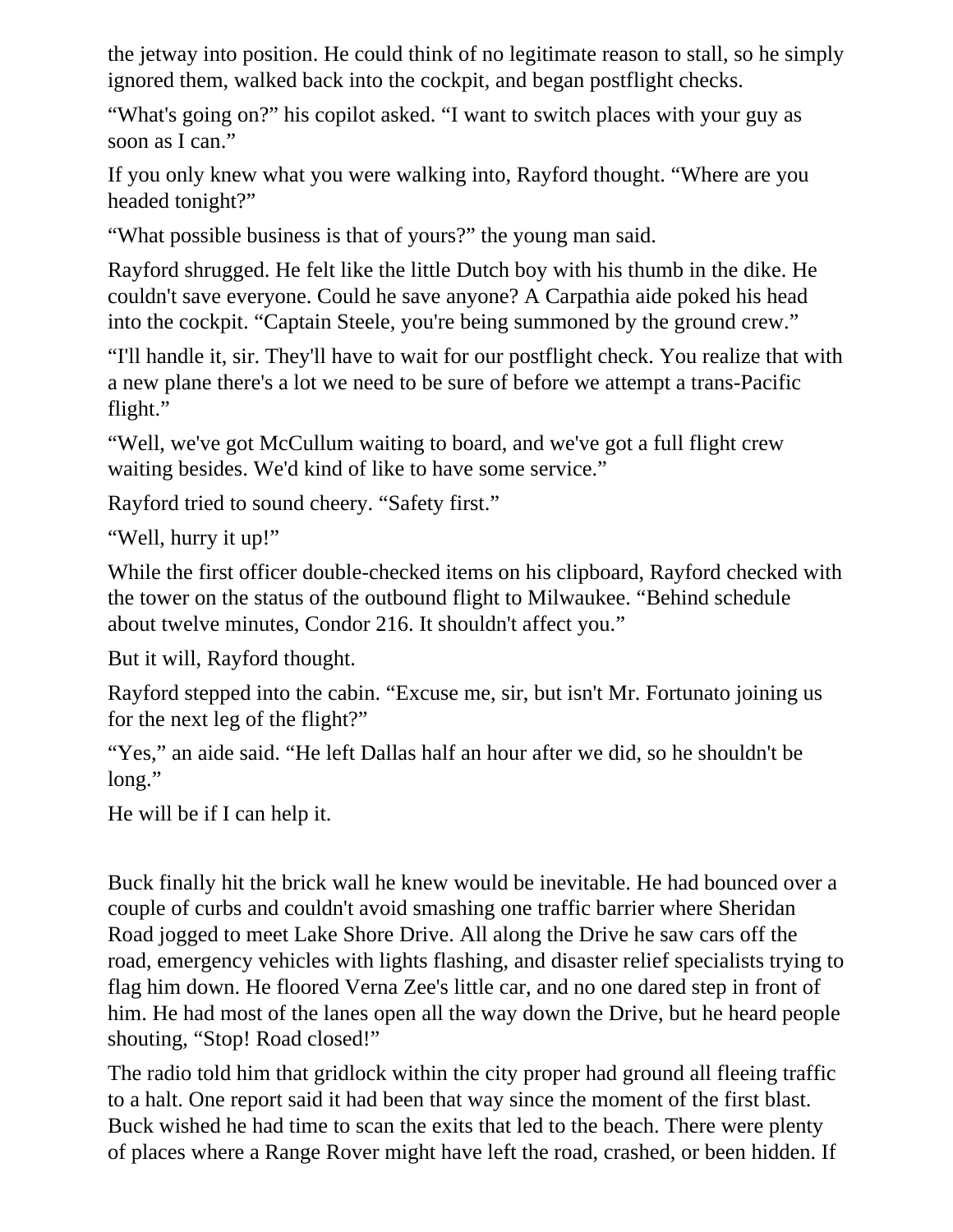it became clear to Chloe that she could not have made any decent time by heading to the Kennedy or the Eisenhower from The Drake, she might have tried the LSD. But as Buck got to the Michigan Avenue exit that would have taken him within sight of The Drake, he would have had to kill someone or go airborne to go any farther. The barricade that shut down Lake Shore Drive and the exit looked like something from the set of Les Miserables. Squad cars, ambulances, fire trucks, construction and traffic horses, caution lights, you name it, were stretched across the entire area, manned by a busy force of emergency workers. Buck came to a screeching halt, swerving and sliding about fifty feet before his right front tire blew. The car spun as emergency workers danced out of the way.

Several swore at him, and a woman police officer advanced, gun drawn. Buck started to get out, but she said, "Stay right where you are, pal!" Buck lowered the window with one hand and reached for his press credentials with the other. The policewoman would have none of that. She thrust her weapon through the window and pressed it to his temple. "Both hands where I can see 'em, scumbag!" She opened the door, and Buck executed the difficult procedure of getting out of a small car without the use of his hands. She made him lie flat on the pavement, spreadeagle.

Two other officers joined the first and roughly frisked Buck.

"Any guns, knives, needles?"

Buck went on the offensive. "Nope, just two sets of IDs."

The cops pulled a wallet out of each of his back pockets, one containing his own papers, the other the documents of the fictitious Herb Katz.

"So, which one are you, and what's the deal?"

"I'm Cameron Williams, publisher of Global Community Weekly. I report directly to the potentate. The phony ID is to help me get into unsympathetic countries."

A young, slender cop pulled Buck's real ID wallet from the hands of the woman officer. "Let me just have a look at this," he said with sarcasm. "If you really report to Nicolae Carpathia, you'd have level 2-A clearance, and I don't see—oops, I guess I do see level 2-A security clearance here."

The three officers huddled to peer at the unusual identification card. "You know, carrying phony 2-A security clearance is punishable by death—"

"Yes, I do."

"We aren't even going to be able to run your license plate, with the computers so iammed."

"I can tell you right now," Buck said, "that I borrowed this car from a friend named Zee. You can check that for sure before you have it junked."

"You can't leave this car here!"

"What am I gonna do with it?" Buck said. "It's worthless, it's got a flat tire, and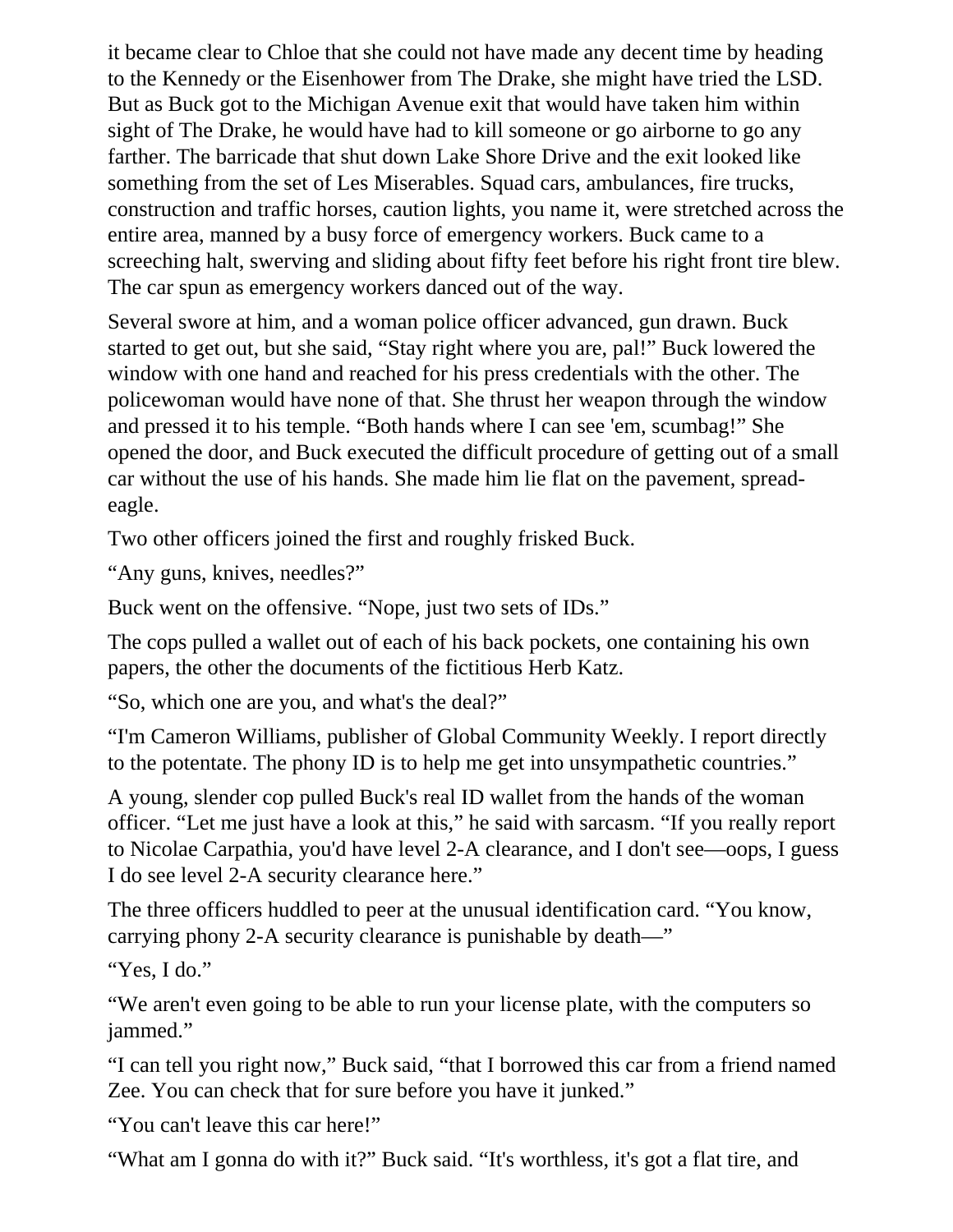there's no way we're gonna find help for that tonight."

"Or for the next two weeks, most likely," one of the cops said. "So, where were you goin' in such an all-fired hurry?"

"The Drake."

"Where have you been, pal? Don't you listen to the news? Most of Michigan Avenue is toast."

"Including The Drake?"

"I don't know about that, but it can't be in too good a shape by now."

"If I walk up over that rise and get onto Michigan Avenue on foot, am I gonna die of radiation poisoning?"

"Civil Defense guys tell us there's no fallout readings. That means this must have been done by the militia, trying to spare as much human life as possible. Anyway, if those bombs had been nuclear, the radiation would have traveled a lot farther than this already."

"True enough," Buck said. "Am I free to go?"

"No guarantees you'll get past the guards on Michigan Avenue."

"I'll take my chances."

"Your best bet is with that clearance card. I sure hope it's legit, for your sake."

Rayford couldn't stall the ground crew any longer, at least by merely ignoring them. He pulled the stairs in as if to receive the jetway, but did not fully move them out of the way, knowing that the jetway would never connect. Rather than stay and watch, he returned to the cockpit and busied himself. I don't even want fuel before Amanda's plane is off the ground.

It was a full fifteen minutes before Rayford's usual copilot switched places with his temporary one, and a full flight service crew entered the plane. Every time the ground crew radioed Rayford that they were ready to begin refueling, he told them he wasn't ready. Finally, an exasperated laborer barked into his radio, "What's the holdup up there, chief? I was told this was a VIP plane that needed fast service."

"You were told wrong. This is a cargo plane, and it's a new one. We've got a learning curve in the cockpit, plus we're switching crews. Just hold tight. Don't call us, we'll call you."

Rayford breathed a sigh of relief twenty minutes later when he discovered that Amanda's plane was en route to Milwaukee. Now he could refuel, play it by the book, and settle in for the long flight over the Pacific.

"Some plane, huh?" McCullum said as he checked out the cockpit.

"Some plane," Rayford agreed. "It's been a long day for me, Mac. I'd appreciate a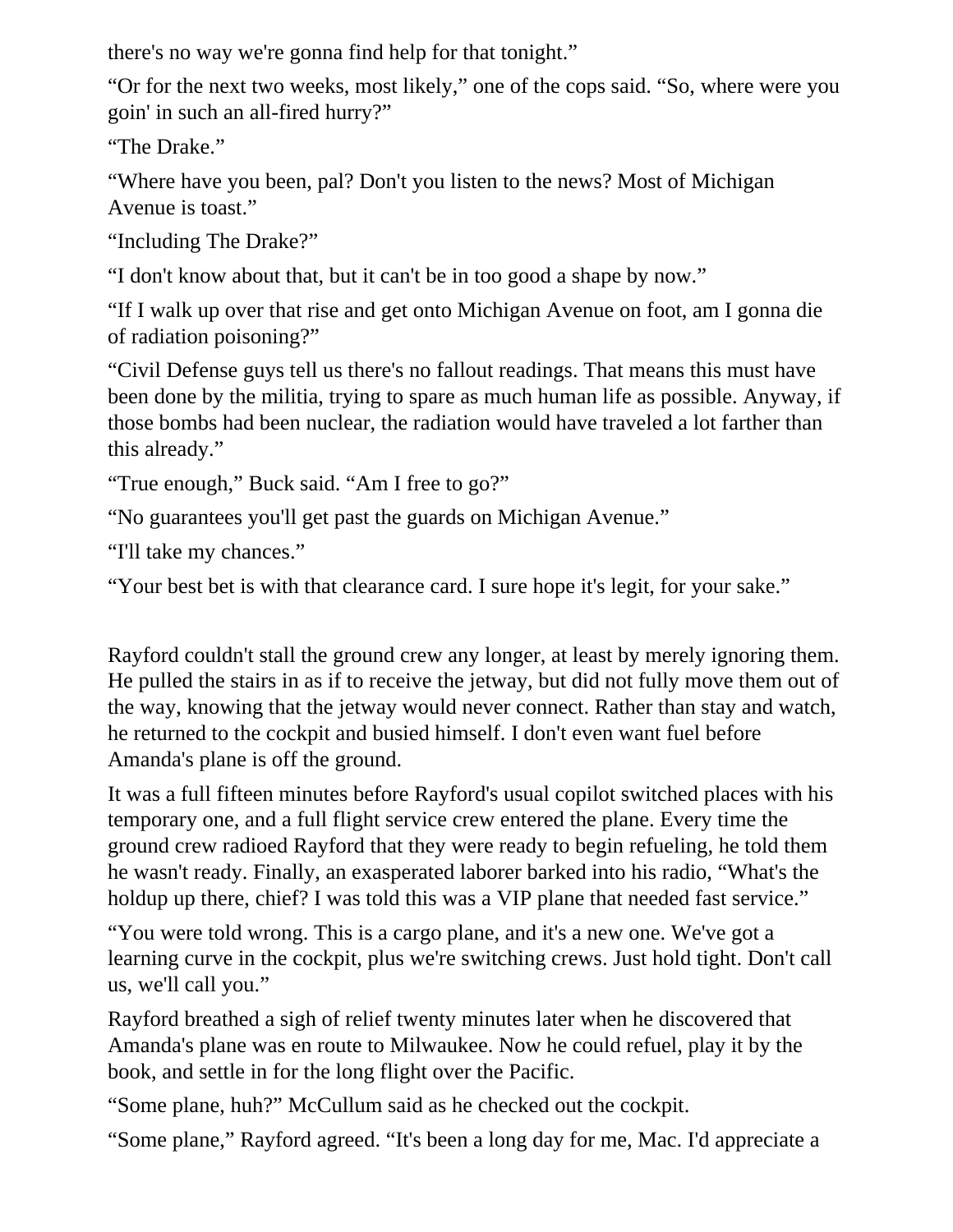good, long snooze once we get her on course."

"My pleasure, Cap. You can sleep the night away for all I care. You want me to come in and wake you for initial descent?"

"I'm not quite confident enough to leave the cockpit," Rayford said. "I'll be right here if you need me."

It suddenly hit Buck that he had taken a huge risk. It wouldn't be long before Verna Zee learned that he had, at least at one time, been a full-fledged member of New Hope Village Church. He had been so careful about not taking a leadership role there, not speaking in public, not being known to very many people. Now, one of his own employees—and a long-standing enemy at that—would have knowledge that could ruin him, even cost him his life.

He called Loretta's home on Verna's phone. "Loretta," he said, "I need to speak with Verna."

"She's quite distraught just now," Loretta said. "I hope you're prayin' for this girl."

"I certainly will," Buck said. "How are you two getting along?"

"As well as can be expected for two complete strangers," Loretta said. "I'm just tellin' her my story, as I assumed you wanted me to."

Buck was silent. Finally, he said, "Put her on, would you, Loretta?"

She did, and Buck got straight to the point. "Verna, you need a new car."

"Oh no! Cameron, what happened?"

"It's only a flat tire, Verna, but it's going to be impossible to get fixed for several days, and I don't think your car is worth worrying about."

"Well, thanks a lot!"

"How 'bout I replace it with a better car?"

"I can't argue with that," she muttered.

"I promise. Now, Verna, I'm going to abandon this vehicle. Is there anything you need out pf it?"

"Nothing I can think of. There is a hairbrush I really like in the glove box."

"Verna!"

"That does seem a little trivial in light of everything."

"No documents, personal belongings, hidden money, anything like that?"

"No. Just do what you gotta do. It would be nice if I didn't get in trouble for this."

"I'll leave word with the authorities that when they get around to it they can tow this car to any junkyard and trade whatever the yard gives them for it for the towing fee."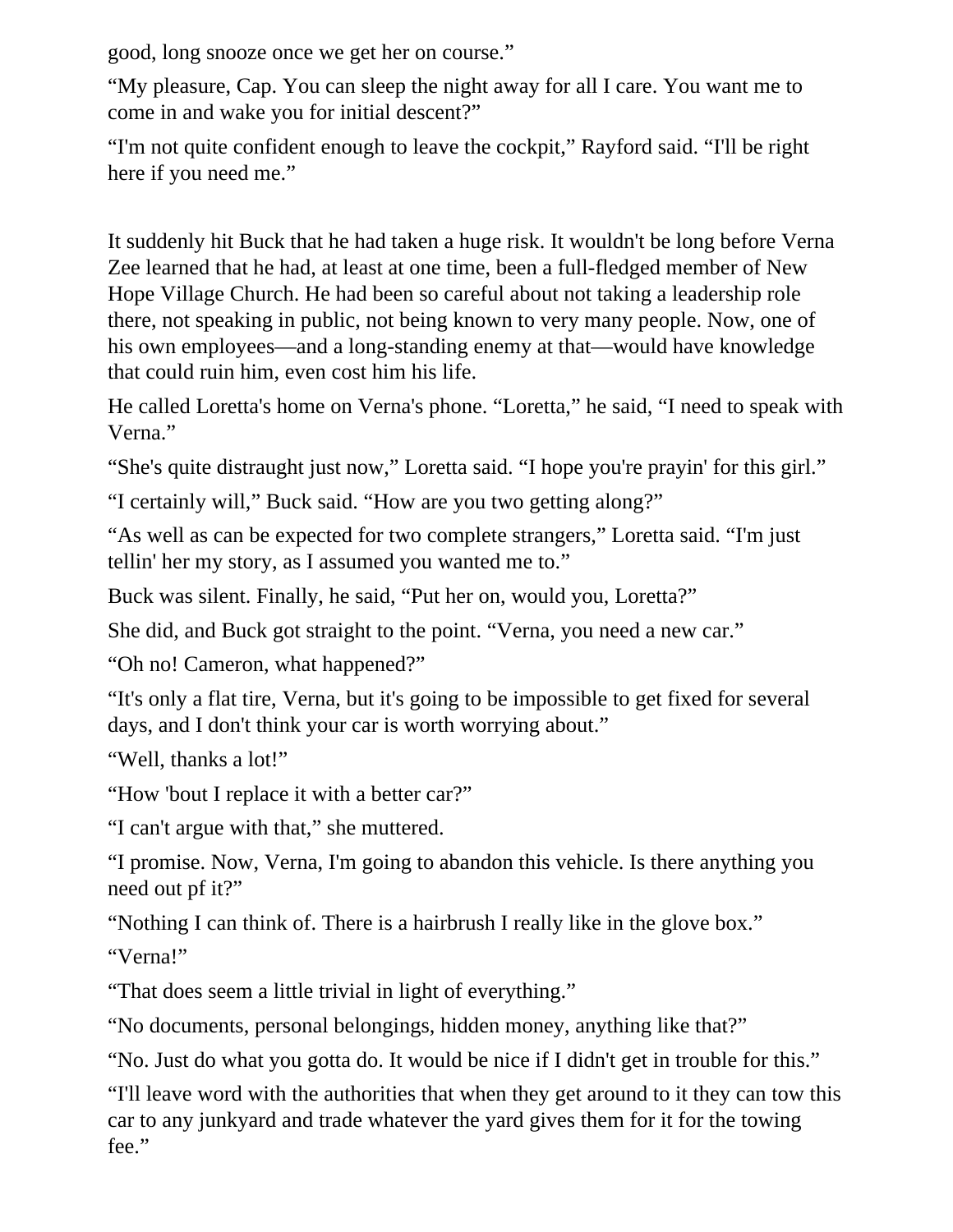"Cameron," Verna whispered, "this woman is one strange, old bird."

"I don't have time to discuss that with you now, Verna. But give her a chance. She's sweet. And she is providing shelter."

"No, you misunderstand. I'm not saying she isn't wonderful. I'm just saying she's got some really strange ideas."

As Buck scrambled over an embankment to bring Michigan Avenue into view, he fulfilled his promise to Loretta that he would pray for Verna. Exactly how to pray, he didn't know. Either she becomes a believer, or I'm dead.

All Buck could think of as he came into sight of the dozens of bombed-out buildings along Michigan Avenue and knew that they continued almost the entire length of the Magnificent Mile, was his experience in Israel when Russia had attacked. He could imagine the sound of the bombs and the searing heat of the flames, but in that instance the Holy Land had been miraculously delivered from damage. There was no such intervention here. He hit the redial button on Verna's phone, forgetting that he had last called Loretta, not the cell phone in the Range Rover.

When he did not get the usual recording about the "mobile customer you have called," he stood still and prayed Chloe would answer. When it was Loretta, he was speechless at first.

"Hello? Is anyone there?"

"I'm sorry, Loretta," he said. "Wrong number."

"I'm glad you called, Buck. Verna was about to call you."

"About what?"

"I'll let her tell you."

"Cameron, I called the office. A few people are still there, monitoring things and promising to lock up when they're finished. Anyway, there were a couple of phone messages for you."

"From Chloe?"

"No, I'm sorry. There was one from Dr. Rosenzweig in Israel. Another was from a man claiming to be your father-in-law. And another from a Miss White, who says she needs to be picked up at Mitchell Field in Milwaukee at midnight."

Miss White? Buck thought. Crafty of Amanda to keep hidden how connected our little family has become.

"Thanks, Verna. Got it."

"Cameron, how are you going to pick anyone up in Milwaukee without a vehicle?"

"I've still got a few hours to figure that out. Right now that much time seems like a luxury."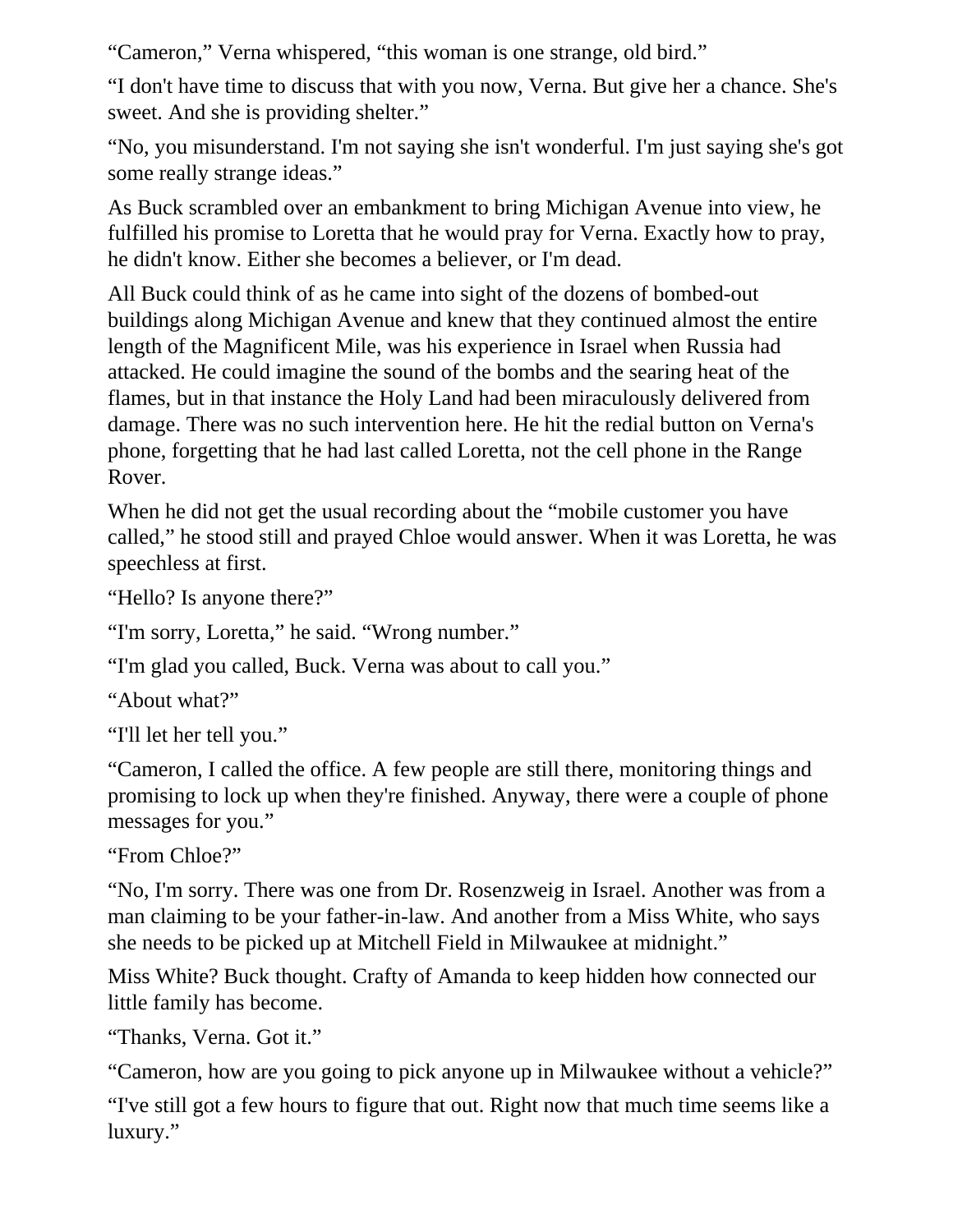"Loretta has offered her car, provided I'm willing to drive," Verna said.

"I hope that won't be necessary," Buck said. "But I appreciate it. I'll let you know."

Buck didn't feel much like a journalist, standing in the midst of the chaos. He should have been drinking it all in, impressing it upon his brain, asking questions of people who seemed to be in charge. But no one seemed in charge. Everyone was working. And Buck didn't care whether he could translate this into a story or not. His magazine, along with every other major media outlet, was controlled, if not owned, by Nicolae Carpathia. As much as he strived to keep things objective, everything seemed to come out with the spin of the master deceiver. The worst part was, Nicolae was good at it. Of course, he had to be. It was his very nature. Buck just hated the idea that he himself was being used to spread propaganda and lies that people were eating like ice cream.

Most of all though, right now, right here, he cared about nothing but Chloe. He had allowed the thought to invade his mind that he might have lost her. He knew he would see her again at the end of the Tribulation, but would he have the will to go on without her? She had become the center of his life, around which everything else revolved. During the short time they had been together, she had proved more than he ever could have hoped for in a wife. It was true they were bound in a common cause, that made them look past the insignificant and the petty, which seemed to get in so many other couples' way. But he sensed she would never have been catty or a nag anyway. She was selfless and loving. She trusted him and supported him completely. He would not stop until he found her. And until he knew for sure, he would never believe her dead.

Buck dialed the number in the Range Rover. How many dozens of times had he done this now? He knew the routine by heart. When he got a busy signal, his knees nearly buckled. Had he dialed the right number? He'd had to punch it in anew because redial would have given him Loretta's home again. He stopped dead on the sidewalk, mayhem all around him, and with fingers shaking, carefully and resolutely punched in the numbers. He pressed the phone to his ear. "The mobile customer you have called—" Buck swore and gripped Verna's phone so tightly he thought it might break. He took a step and pulled his arm back as if to fire the blasted machine into the side of a building. He followed through but hung onto the phone, realizing it would be the stupidest thing he had ever done. He shook his head at the word that had burst from his lips when that cursed recording had come on. So, the old nature is still just under the surface.

He was mad at himself. How, in such dire circumstances, could he have dialed the wrong number?

Though he knew he would hear that recording again and that he would hate it as never before, he couldn't keep himself from hitting the redial button yet again. Now the line was busy! Was it a malfunction? Some cruel cosmic joke? Or was somebody, somewhere, trying to use that phone?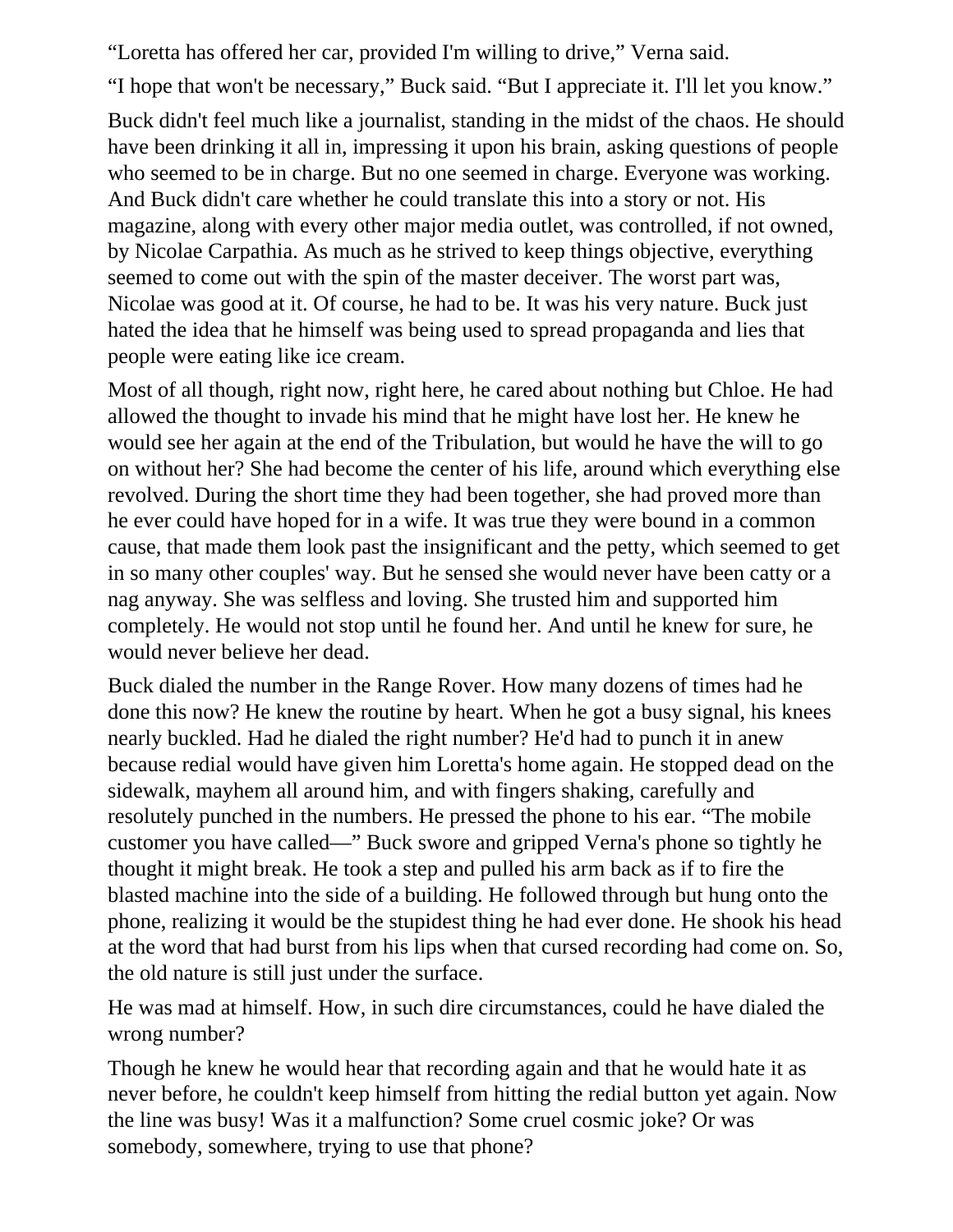There was no guarantee it was Chloe. It could be anyone. It could be a cop. It could be an emergency worker. It could be someone who found her wrecked Range Rover.

No, he would not allow himself to believe that. Chloe was alive. Chloe was trying to call him. But where would she call? No one was at the church. For all he knew, no one was still at the Global Community Weekly office. Did Chloe know Loretta's number? It would be easy enough to get. The question was whether he should try calling the places she might have called, or just keep redialing her number in hopes of catching her between calls.

The senior flight attendant of a crew that was two-thirds as many people as the entire passenger list rapped on the cockpit door and opened it as Rayford taxied slowly down the runway. "Captain," she said as he lifted the headphone from his right ear, "not everyone is seated and buckled in."

"Well, I'm not going to stop," he said. "Can't you handle it?"

"The offending party, sir, is Mr. Carpathia himself."

"I don't have jurisdiction over him," Rayford said. "And neither do you."

"Federal Aviation Administration rules require that—"

"In case you haven't noticed, 'federal anything' means nothing anymore. Everything is global. And Carpathia is above global. If he doesn't want to sit down, he can stand. I've made my announcement, and you have given your instructions, right?" "Right."

"Then you go get strapped in and let the potentate worry about himself."

"If you say so, Captain. But if this plane is as powerful as a 757, I wouldn't want to be standing when you accelerate—"

But Rayford had replaced his earphones and was getting the plane into position for takeoff. As he awaited instructions from the tower, Rayford surreptitiously slipped his left hand beneath the seat and depressed the intercom button. Someone was asking Carpathia if he didn't want to sit down. Rayford was aware of McCullum looking at him expectantly, as if he had heard something through his earphones that Rayford had not. Rayford quickly released the intercom button and heard McCullum say, "We have clearance, Cap. We can roll." Rayford could have begun gradually and slowly picked up enough speed to go airborne. But everybody enjoyed a powerful takeoff once in a while, right? He throttled up and took off down the runway with such speed and power that he and McCullum were driven back into their seats.

"Yeehaa!" McCullum cried. "Ride 'em cowboy!"

Rayford had a lot to think about, and taking off for only the second time in a new aircraft, he should have remained focused on the task at hand. But he couldn't resist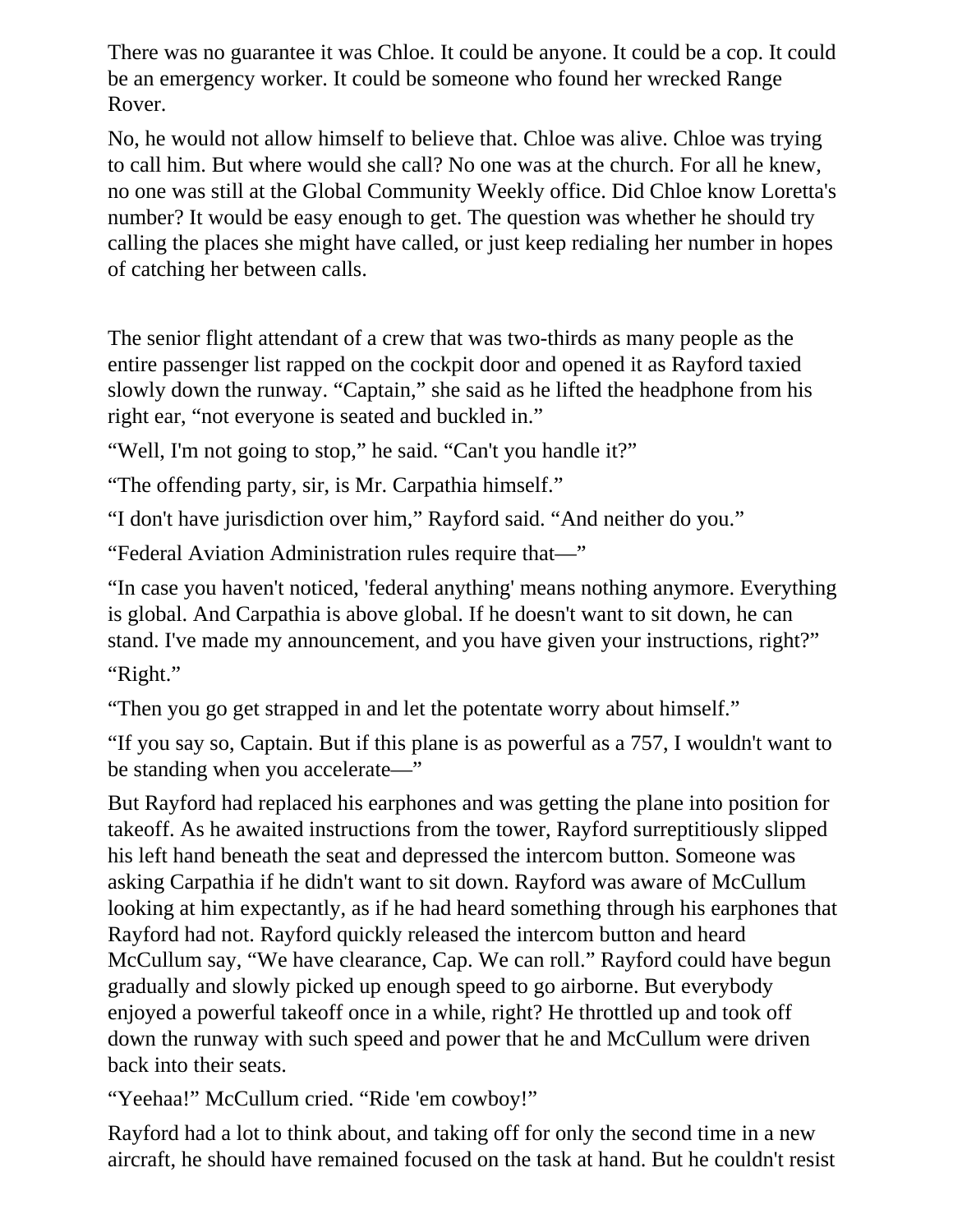pressing that intercom button again and hearing what he might have done to Carpathia. In his mind's eye he pictured the man somersaulting all the way to the back of the plane, and he only wished there was a back door he could open from the cockpit.

"Oh, my goodness!" he heard over the intercom. "Potentate, are you all right?"

Rayford heard movement, as if others were trying to unstrap themselves to help Carpathia, but with the plane still hurtling down the runway, those people would be pinned in their seats by centrifugal force.

"I am all right," Carpathia insisted. "It is my own fault. I will be fine."

Rayford turned off the intercom and concentrated on his takeoff. Secretly, he hoped Carpathia had been leaning against one of the seats at the time of the initial thrust. That would have spun him around and nearly flipped him over. Probably my last chance to inflict any justice.

No one paid attention to Buck anyway, but still, he didn't want to be conspicuous. He ducked around a corner and stood in the shadows, punching the redial button over and over, not wanting a second to pass between calls if Chloe was using her phone. Somehow, in the brief moment it took between hearing that busy signal and hanging up and punching redial again, his own phone rang. Buck shouted, "Hello! Chloe?" before he had even hit the receive button. His fingers were shaking so badly he nearly dropped the phone. He pushed the button and shouted, "Chloe?"

"No, Cameron, it's Verna. But I just heard from the office that Chloe tried to reach you there."

"Did somebody give her the number of this phone?"

"No. They didn't know you had my phone."

"I'm trying to call her now, Verna. The line is busy."

"Keep trying, Cameron. She didn't say where she was or how she was, but at least you know she's alive."

"Thank God for that!"

## **CHAPTER FIVE**

BUCK wanted to jump or shout or run somewhere, but he didn't know where to go. Knowing Chloe was alive was the best news he'd ever had, but now he wanted to act on it. He kept pushing the redial button and getting that busy signal.

Suddenly his phone rang again.

"Chloe!"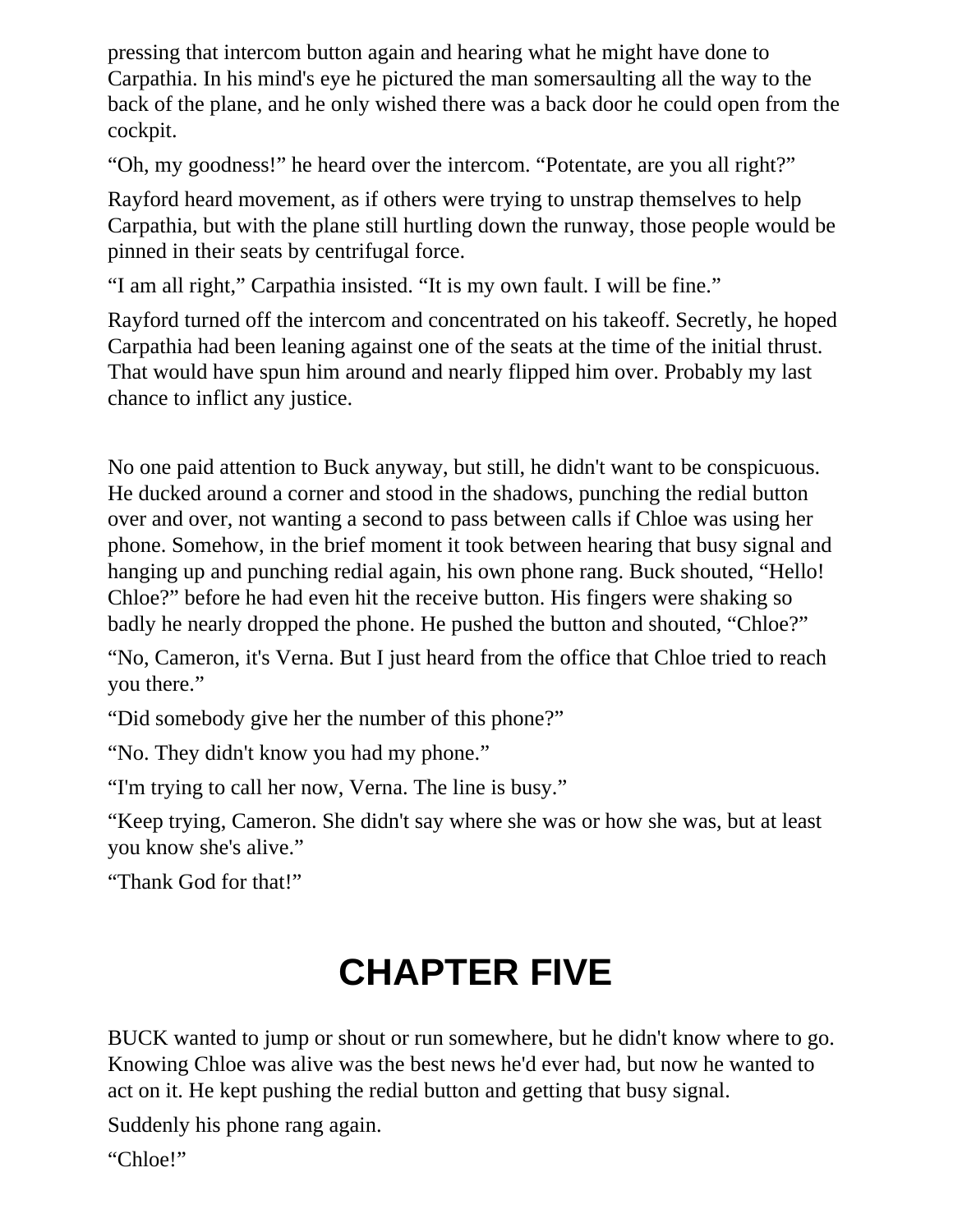"No, sorry, Cameron, it's Verna again."

"Verna, please! I'm trying to reach Chloe!"

"Calm down, big boy. She got through to the Weekly office again. Now, listen up. Where are you now and where have you been?"

"I'm on Michigan Avenue near Water Tower Place, or what used to be Water Tower Place."

"How did you get there?"

"Sheridan to Lake Shore Drive."

"OK," Verna said. "Chloe told somebody in our office that she's the other way on Lake Shore Drive."

"The other way?"

"That's all I know, Cameron. You're gonna need to look off the road, lakeside, the other way from where you might expect on Lake Shore Drive."

Buck was already moving that way as he spoke. "I don't see how she could have gotten onto the lakeside if she was heading south on the Drive."

"I don't know either," Verna said. "Maybe she was hoping to go around everything by heading that way, saw that she couldn't, and popped a U-turn."

"Tell anybody who hears from her that she should stay off the phone until I can connect. She's gonna have to direct me right to her, if possible."

Any remaining doubts Rayford Steele had about the incredible and instant evil power that Nicolae Carpathia wielded were eradicated a few minutes after the Condor 216 left the ground at San Francisco International. Through the privately bugged intercom he heard one of Carpathia's aides ask, "Now, sir, on San Francisco?"

"Trigger," came the whispered reply.

The aide, obviously speaking into a phone, said simply, "It's a go."

"Look out the window on that side," Carpathia said, the excitement obvious in his voice. "Look at that!" Rayford was tempted to turn the plane so he could see too, but this was something he would rather try to forget than have visually burned into his memory. He and McCullum looked at each other as their earphones came alive with startled cries from the control tower. "Mayday! Mayday! We're being attacked from the air!" The concussions knocked out communications, but Rayford knew the bombs themselves would easily take out that whole tower, not to mention the rest of the airport and who knew what portion of the surrounding area.

Rayford didn't know how much longer he could take being the devil's own pilot.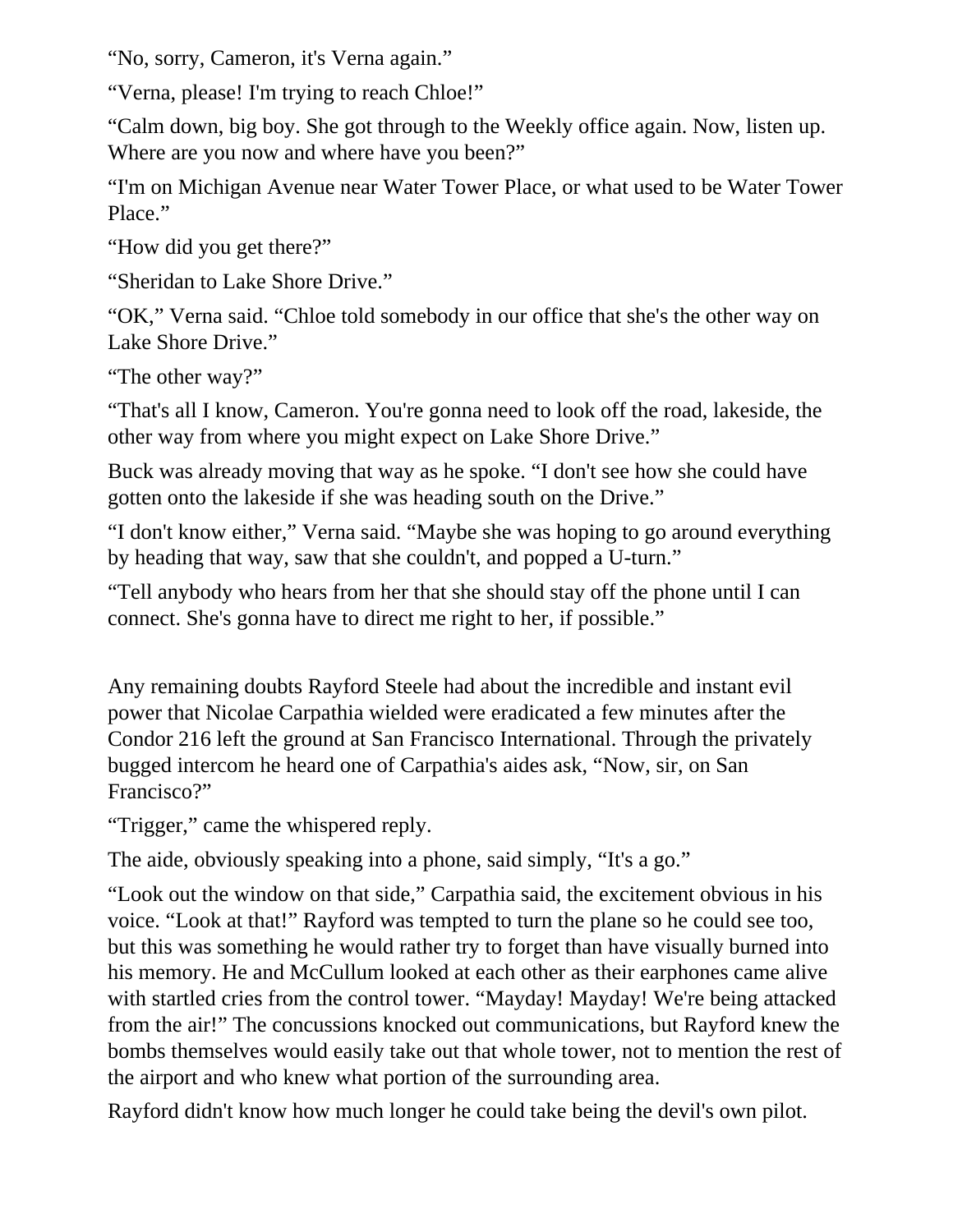Buck was in reasonably good shape for a man in his early thirties, but now his joints ached and his lungs pleaded for air as he sprinted to Chicago Avenue and headed east toward the lake. How far south might Chloe have gotten before turning around? She had to turn around. Otherwise, how could she have gone off the road and wound up on that side?

When he finally got to the Drive, he found it empty. He knew it was barricaded from the north at the Michigan Avenue exit. It had to have been blocked from the far south end too. Gasping, he hurdled the guardrail, jogged to the middle, heard the clicking of meaningless traffic lights, and raced across to the other side. He jogged south, knowing Chloe was alive but not knowing what he might find. The biggest question now, assuming Chloe didn't have some life-threatening injury, was whether those print-outs of Bruce's personal commentaries—or worse the computer itself—might have fallen into the wrong hands. Surely, parts of that narrative were quite clear about Bruce's belief that Nicolae Carpathia was the antichrist.

Buck didn't know how he was able to put one foot in front of the other, but on he ran, pushing redial and holding the phone to his ear as he went. When he could go no further, he slumped into the sand and leaned back against the outside of the guardrail, gasping. Finally Chloe answered her phone.

Having not planned what to say, Buck found himself majoring on the majors. "Are you all right? Are you hurt? Where are you?" He hadn't told her he loved her or that he was scared to death about her or that he was glad she was alive. He would assume she knew that until he could tell her later.

She sounded weak. "Buck," she said, "Where are you?"

"I'm heading south on Lake Shore Drive, south of Chicago Avenue."

"Thank God," she said. "I'm guessing you've got about another mile to go."

"Are you hurt?"

"I'm afraid I am, Buck," she said. "I don't know how long I was unconscious. I'm not even sure how I got where I am."

"Which is where, exactly?"

Buck had risen and was walking quickly, there was no running left in him, despite his fear that she might be bleeding or in shock.

"I'm in the strangest place," she said, and he sensed her fading. He knew she had to still be in the vehicle because that phone was not removable. "The airbag deployed," she added.

"Is the Rover still driveable?"

"I have no idea, Buck."

"Chloe, you're gonna have to tell me what I'm looking for. Are you out in the open? Did you elude that cop?"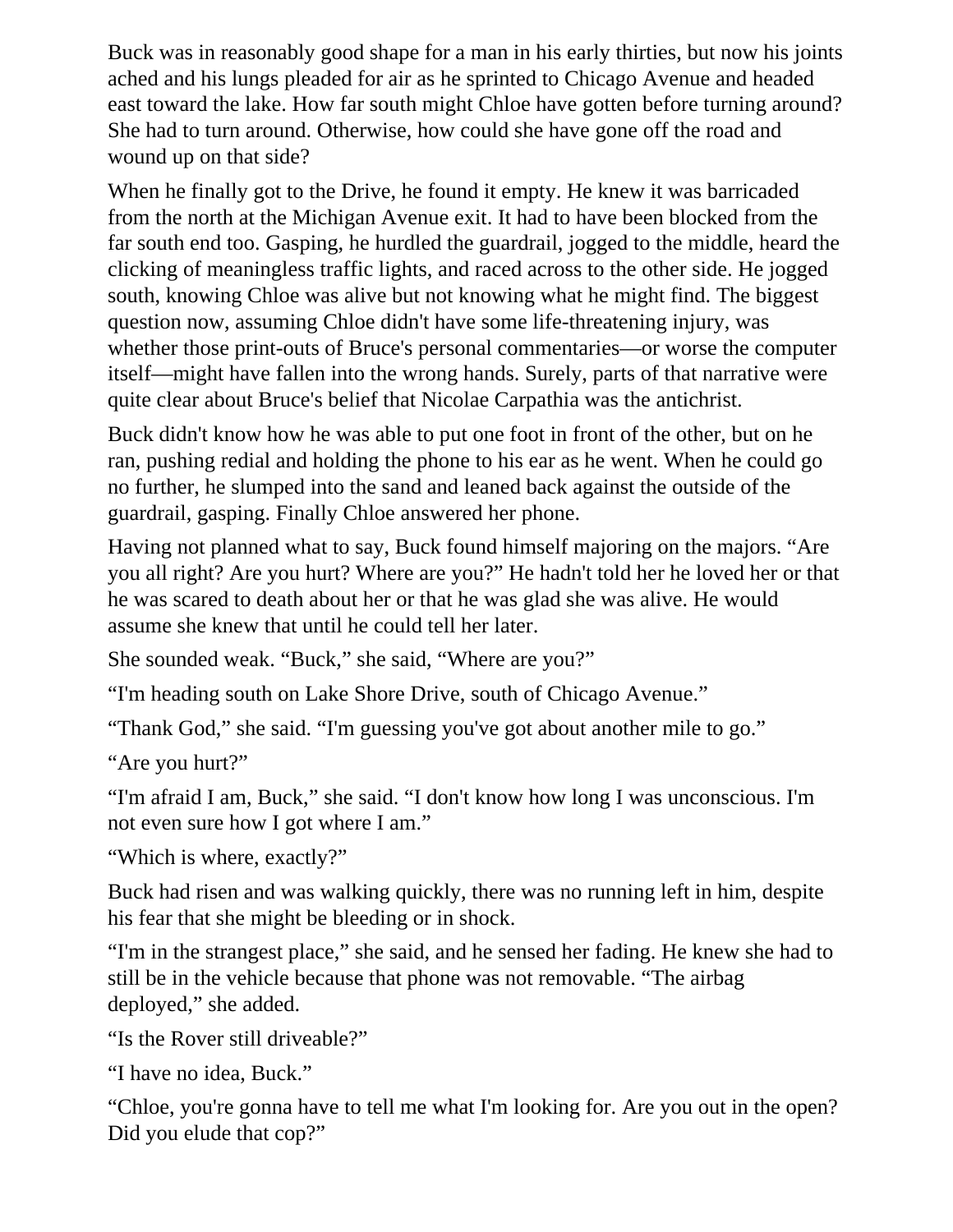"Buck, the Range Rover seems to be stuck between a tree and a concrete abutment." "What?"

"I was doing about sixty," she said, "when I thought I saw an exit ramp. I took it, and that's when I heard the bomb go off."

"The bomb?"

"Yes, Buck, surely you know a bomb exploded in Chicago."

One bomb? Buck thought. Maybe it was merciful she was out for all the bombs that followed.

"Anyway, I saw the squad car pass me. Maybe he wasn't after me after all. All the traffic on Lake Shore Drive stopped when they saw and heard the bomb, and the cop slammed into someone. I hope he's all right. I hope he doesn't die. I'll feel responsible."

"So, where did you wind up then, Chloe?"

"Well, I guess what I thought was an exit wasn't really an exit. I never hit the brake, but I did take my foot off the gas. The Range Rover was in the air for a few seconds. I felt like I was floating for a hundred feet or so.

"There's some sort of a dropoff next to me, and I landed on the tops of some trees and turned sideways. The next thing I knew, I woke up and I was alone here."

"Where?" Buck was exasperated, but he certainly couldn't blame Chloe for not being more specific.

"Nobody saw me, Buck," she said dreamily. "Something must have turned my lights off. I'm stuck in the front seat, kind of hanging here by the seat belt. I can reach the rearview mirror, and all I saw was traffic all racing away and then no more traffic. No more emergency lights, no nothing."

"There's nobody around you?"

"Nobody. I had to turn the car off and then back on to get the phone to turn on. I was just praying you'd come looking for me, Buck."

She sounded as if she were about to fall asleep. "Just stay on the line with me, Chloe. Don't talk, just keep the line open so I can be sure I don't miss you."

The only lights Buck saw were emergency flashers far in the distance toward the inner city, fires still blazing here and there, and a few tiny lights from the boats on the lake. Lake Shore Drive was dark as midnight. All the streetlights were out north of where he had seen the traffic light flashing. He came around a long bend and squinted into the distance. From the faint light of the moon he thought he saw a torn up stretch of guardrail, some trees, and a concrete abutment, one of those that formed an underpass to get to the beach. He moved slowly forward and then stopped to stare. He guessed he was two hundred yards from the spot. "Chloe?" he said into the phone.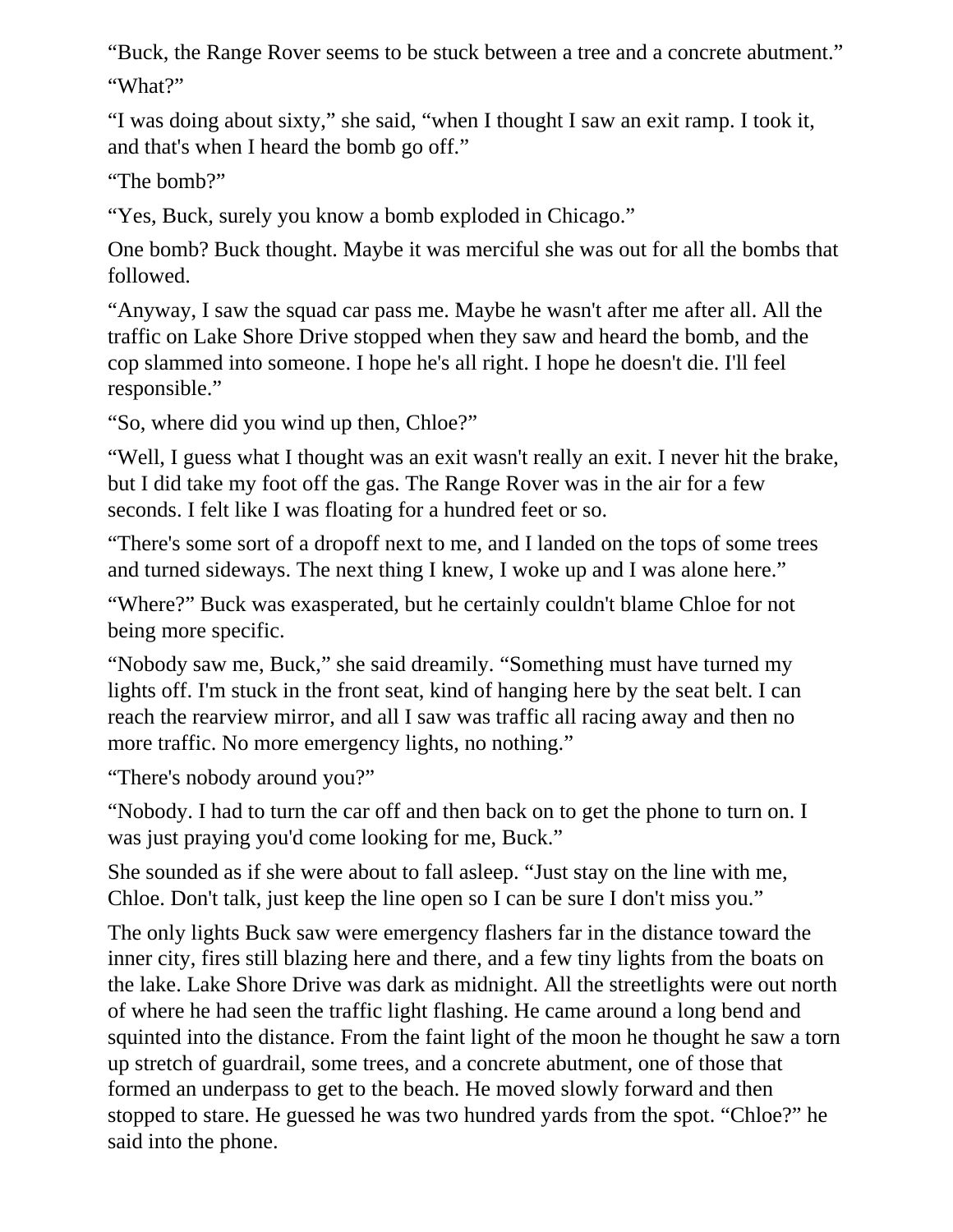No response.

"Chloe? Are you there?"

He heard a sigh. "I'm here, Buck. But I don't feel so good."

"Can you reach your lights?"

"I can try."

"Do. Just don't hurt yourself."

"I'll try to pull myself up that way by the steering wheel."

Buck heard her groan painfully. Suddenly in the distance, he saw the crazy, vertical angle of headlights shining out onto the sand. "I see you, Chloe. Hang on."

Rayford assumed that McCullum assumed that Rayford was sleeping. He was slouched in his pilot's chair, chin to his chest, breathing evenly. But his headphones were on, and his left hand had depressed the intercom receiver. Carpathia was talking in low tones, thinking he was keeping his secrets from the flight crew.

"I was so excited and so full of ideas," the potentate said, "that I could not stay seated. I hope I do not have a bruise to show for it." His lackeys all roared with laughter.

Nothing funnier than the boss's joke, Rayford thought.

"We have so much to talk about, so much to do,"

Carpathia continued. "When our compatriots join us in Baghdad, we will get right to work."

The destruction of the San Francisco airport and much of the Bay Area had already made the news. Rayford saw the fear in McCullum's eyes. Maybe the man would have felt more confident had he known that his ultimate boss, Nicolae Carpathia, had most everything under control for the next few years.

Suddenly Rayford heard the unmistakable voice of Leon Fortunato. "Potentate," he whispered, "we'll need replacements for Hernandez, Halliday, and your fiancee, will we not?"

Rayford sat up. Was it possible? Had they already eliminated those three, and why Hattie Durham? He felt responsible that his former senior flight attendant was now not only in Carpathia's employ, but was also his lover and the soon-to-be mother of his child. So, was he not going to marry her? Did he not want a child? He had put on such a good front before Rayford and Amanda when Hattie had announced the news.

Carpathia chuckled. "Please do not put Ms. Durham in the same category as our late friends. Hernandez was expendable. Halliday was a temporary necessity. Let us replace Hernandez and not worry about replacing Halliday. He served a purpose. The only reason I asked you to replace Hattie is that the job has passed her by. I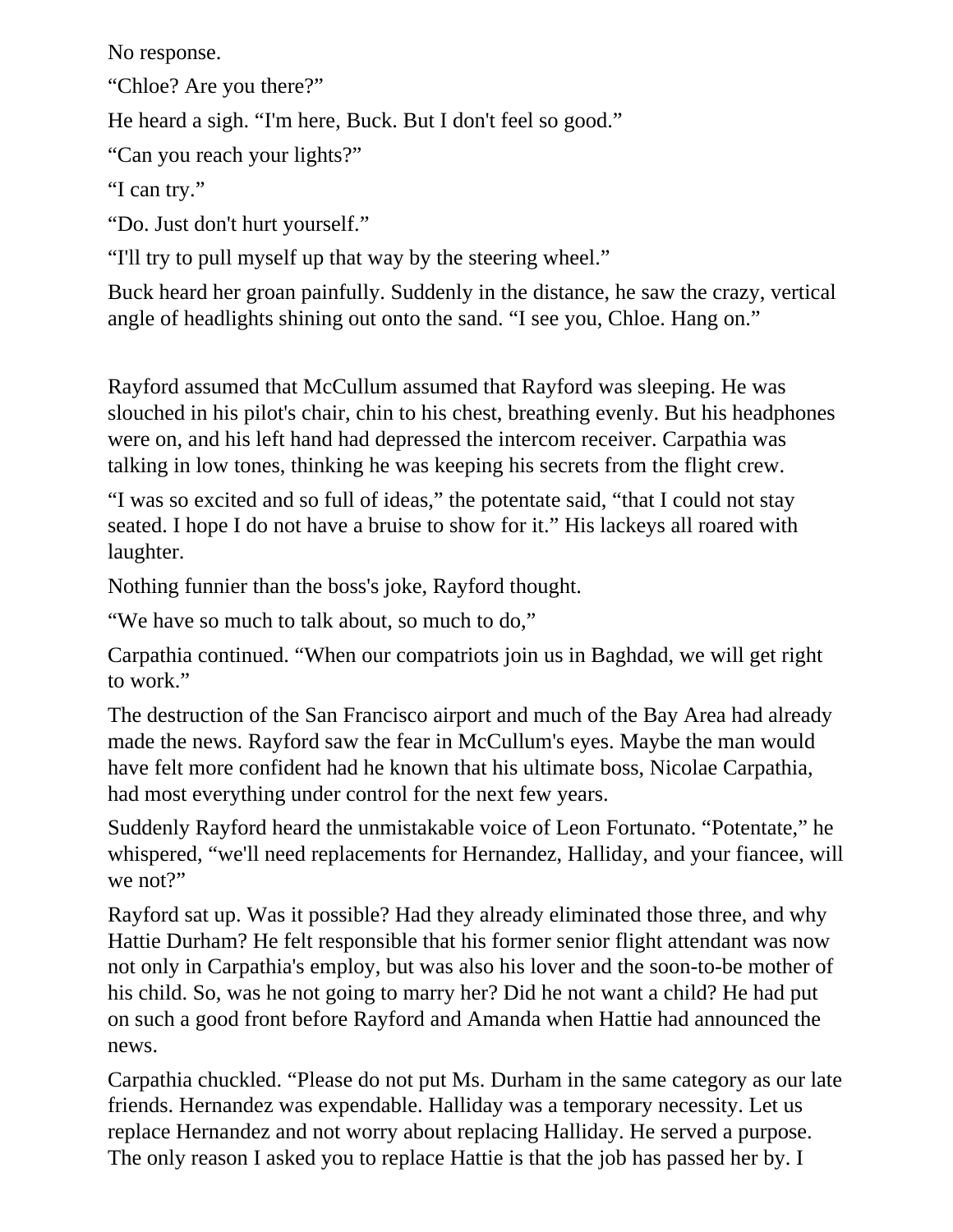knew that her clerical skills were suspect when I brought her on. I needed an assistant, and of course I wanted her. But I will use the excuse of her pregnancy to get her out of the office."

"Did you want me to handle that for you?" Fortunato said.

"I will tell her myself, if that is what you mean," Carpathia said. "I would like you to handle finding new secretarial personnel."

Rayford fought for composure. He did not want to give anything away to McCullum. No one could ever know Rayford could hear those conversations. But now he was hearing things he never wanted to hear. Maybe there was some advantage to knowing this stuff, and perhaps it might be useful to the Tribulation Force. But life had become so cheap that in a matter of hours he had lost a new acquaintance, Hernandez, and a dear old mentor and friend, Earl Halliday. He had promised Earl he would communicate with Earl's wife should anything happen. He did not look forward to that.

Rayford shut off the intercom. He flipped the switch that allowed him to speak to his first officer through the headphones. "I think I will take a break in my quarters," he said. McCullum nodded, and Rayford made his way out of the cockpit and into his chamber, which was even more lavishly appointed than his area on the nowdestroyed Global Community One. Rayford removed his shoes and stretched out on his back. He thought about Earl. He thought about Amanda. He thought about Chloe and Buck. And he worried. And it all started with the loss of Bruce. Rayford turned on his side and buried his face in his hands and wept. How many close to him might he lose today alone?

The Range Rover was lodged between the trunk and lower branches of a large tree and the concrete abutment. "Turn those lights off, hon!" Buck called out. "Let's not draw attention to ourselves now."

The wheels of the vehicle pressed almost flat against the wall, and Buck was amazed that the tree could sustain the weight. Buck had to climb into the tree to look down through the driver's-side window. "Can you reach the ignition?" he asked.

"Yes, I had to turn the car off because the wheels were spinning against the wall."

"Just turn the key halfway and lower the window so I can help you."

Chloe seemed to be dangling from the seat belt. "I'm not sure I can reach the window button on that side."

"Can you unlatch your seat belt without hurting yourself?"

"I'll try, Buck, but I hurt all over. I'm not sure what's broken and what isn't."

"Try to brace yourself somehow and get loose of that thing. Then you can stand on the passenger's-side window and lower this one." But Chloe was so hopelessly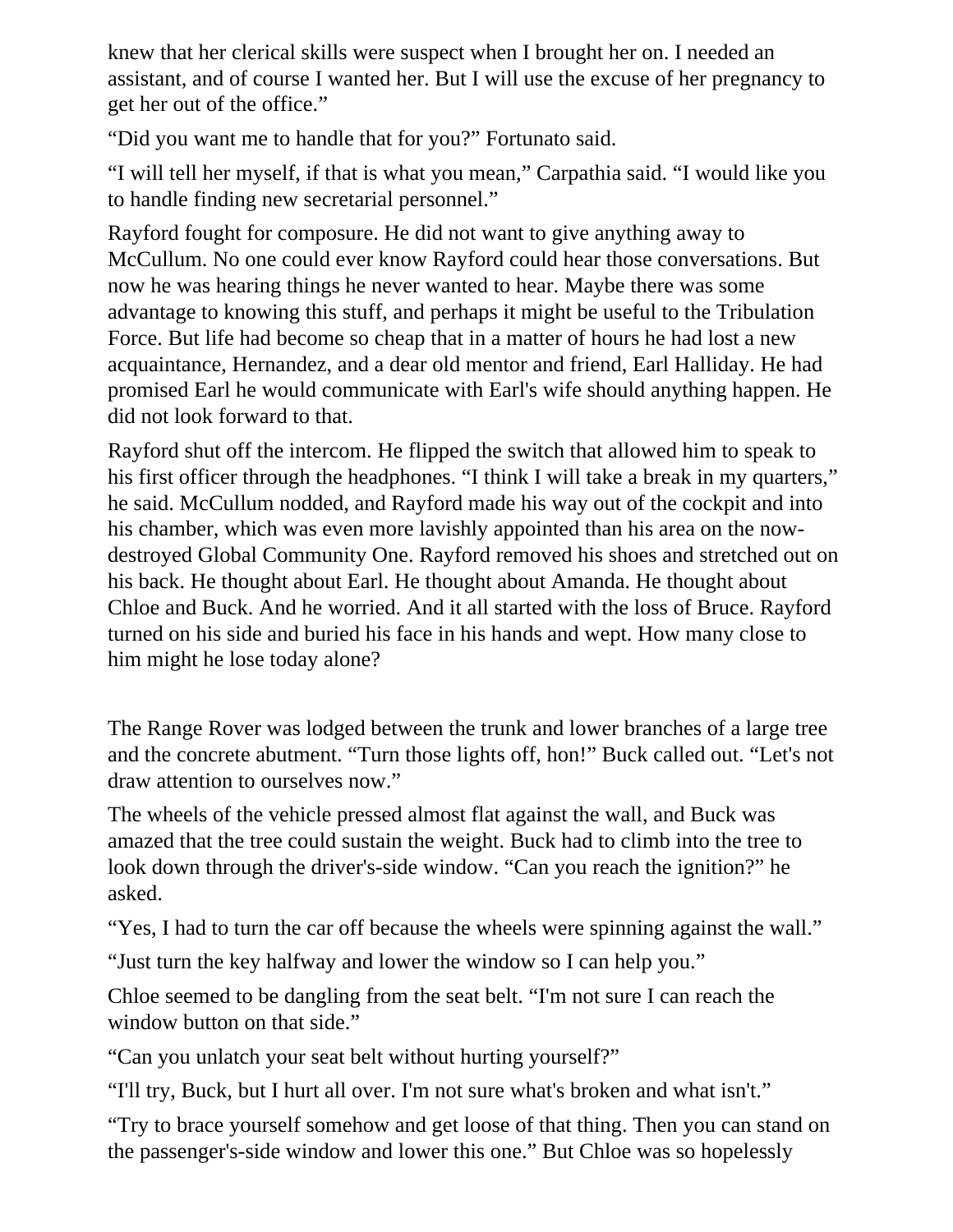entangled in the strap that it was all she could do to swing her body around and turn the ignition switch halfway. She pulled herself up with her right hand to reach the window button. When the window was open, Buck reached down with both hands to try to support her. "I was so worried about you," he said.

"I was worried about me too," Chloe said. "I think I took all the damage to my left side. I think my ankle's broken, my wrist is sprained, and I feel pain in my left knee and shoulder."

"Makes sense, from the looks of things," Buck said. "Does it hurt if I hold you this way so you can put your good foot down on the passenger's-side window?"

Buck lay across the side of the nearly upended Range Rover and reached way down in to put one forearm under Chloe's right arm and grab her waistband at the back with the other. He lifted as she pushed the seat belt button. She was petite, but with no foundation or way to brace himself it was all Buck could do to keep from dropping her. She moved her feet out from under the dashboard and stood gingerly. Her feet were on the passenger's-side door, and her head now was near the steering wheel.

"You're not bleeding anywhere?"

"I don't think so."

"I hope you're not bleeding internally."

"Buck, I'm sure I'd be long gone by now if I were bleeding internally."

"So you're basically all right if I can get you out of there?"

"I really want out of here in a bad way, Buck. Can we get that door open, and can you help me climb?"

"I just have one question for you first. Is this how our married life is going to be? I'm going to buy you expensive cars, and you're going to ruin them the first day?"

"Normally that would be funny—"

"Sorry."

Buck directed Chloe to use her good foot as a base and her good arm to push as he pulled open the door. The bottom of the door scraped on the abutment, and Buck was struck with how relatively little other damage there was to the vehicle, from what he could see in the dim light. "There should be a flashlight in the glove box," he said. Chloe handed it up to him. He looked all around the vehicle. The tires were still good. There was some damage to the front grille, but nothing substantial. He turned off the flashlight and slid it into his pocket. With much groaning and whimpering, Chloe came climbing out of the car, with Buck's help.

As they both sat on the upturned driver's side, Buck felt the heavy machine moving in its precarious position.

"We have to get you down from here," he said.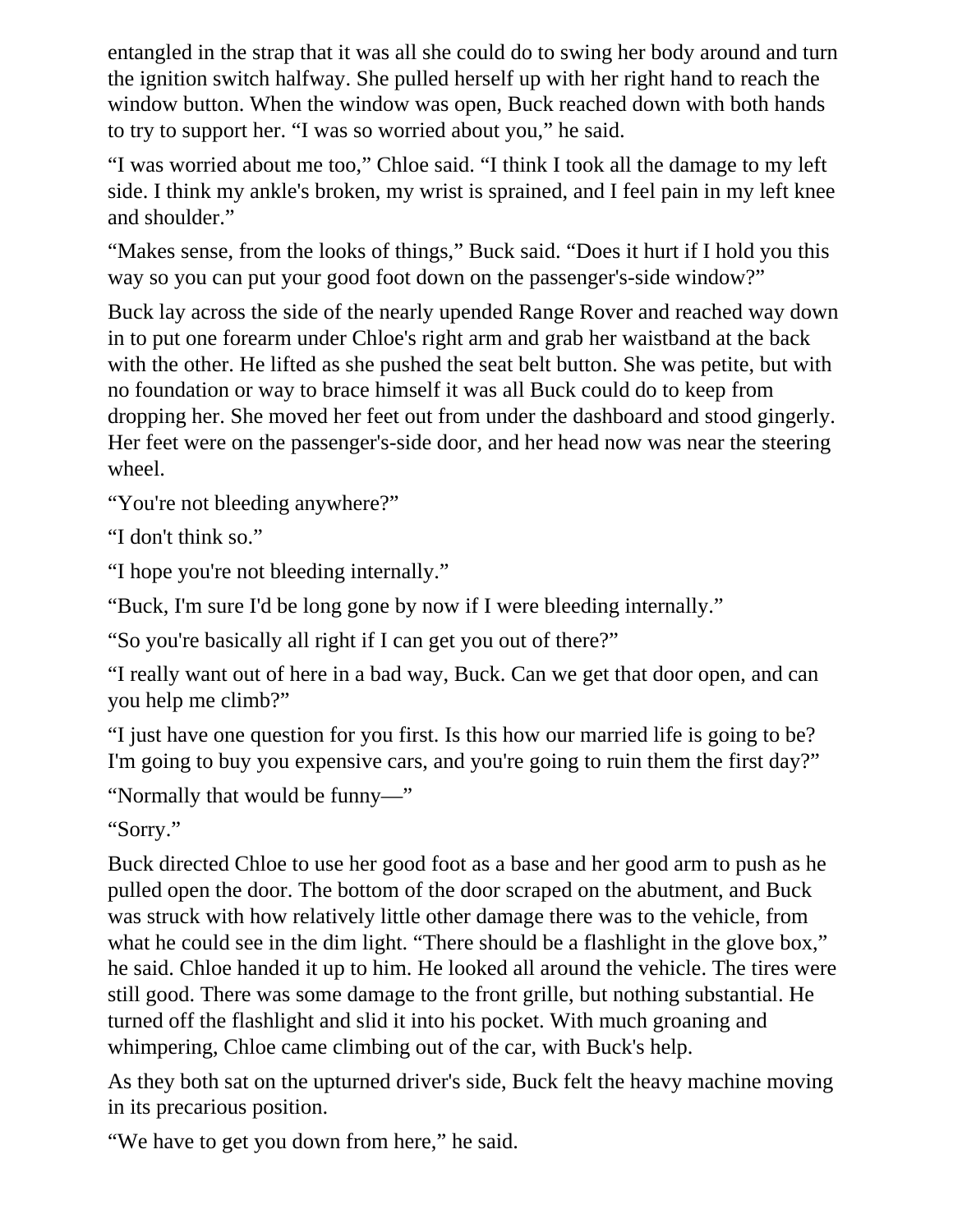"Let me see that flashlight for a second," Chloe said. She shined it above her. "It would be easier to go two feet up to the top of the abutment," she said.

"You're right," he said. "Can you make it?"

"I think I can," she said. "I'm the little engine who could."

"Tell me about it."

Chloe hopped to where she could reach the top of the wall with her good hand, and she asked Buck to push until she had most of her weight atop the wall. When she made the last thrust with her good leg, the Range Rover shifted just enough to loosen itself from the wickedly bent tree branches. The tree and the Range Rover shuddered and began to move. "Buck! Get out of there! You're going to be crushed!"

Buck was spread-eagled on the side of the Range Rover that had been facing up. Now it was shifting toward the abutment, the tires scraping and leaving huge marks on the concrete. The more Buck tried to move, the faster the vehicle shifted, and he realized he had to stay clear of that wall to survive. He grabbed the luggage rack as it moved toward him and pulled himself to the actual top of the Range Rover. Branches snapped free from under the vehicle and smacked him in the head, scraping across his ear. The more the car moved, the more it seemed to want to move, and to Buck that was good news—provided he could keep from falling. First the car moved, then the tree moved, then both seemed to readjust themselves at once. Buck guessed that the Range Rover, once free of the pressure from the branches, had about three feet to drop to the ground. He only hoped it would land flat. It didn't.

The heavy vehicle, left tires pressed against the concrete and several deeply bowed branches pushing it from the right side, began slipping to the right. Buck buried his head in his hands to avoid the springing out of those branches as the Range Rover fell clear of them. They nearly knocked him into the wall again. Once the Range Rover was free of the pressure of the branches, it lurched down onto its right side tires and nearly toppled. Had it rolled that way, it would have crushed him into the tree. But as soon as those tires hit the ground, the whole thing bounced and lurched, and the left tires landed just free of the concrete. The momentum made the left side of the vehicle smash into the concrete, and finally it came to rest.

Less than an inch separated the vehicle from the wall now, but there the thing sat on uneven ground. Damaged branches hung above it. Buck used the flashlight to illuminate the violated car. Except for the damage to the font grille and the scrapes on both sides, one from concrete and one from tree branches, the car looked little the worse for wear.

Buck had no idea how to reset an airbag, so he decided to cut it off and worry about that later if he could get the Range Rover to run. His side ached, and he was certain he had cracked a rib when the Rover had finally hit. bottom. He gingerly climbed down and stood under the tree, the branches now blocking his view of Chloe.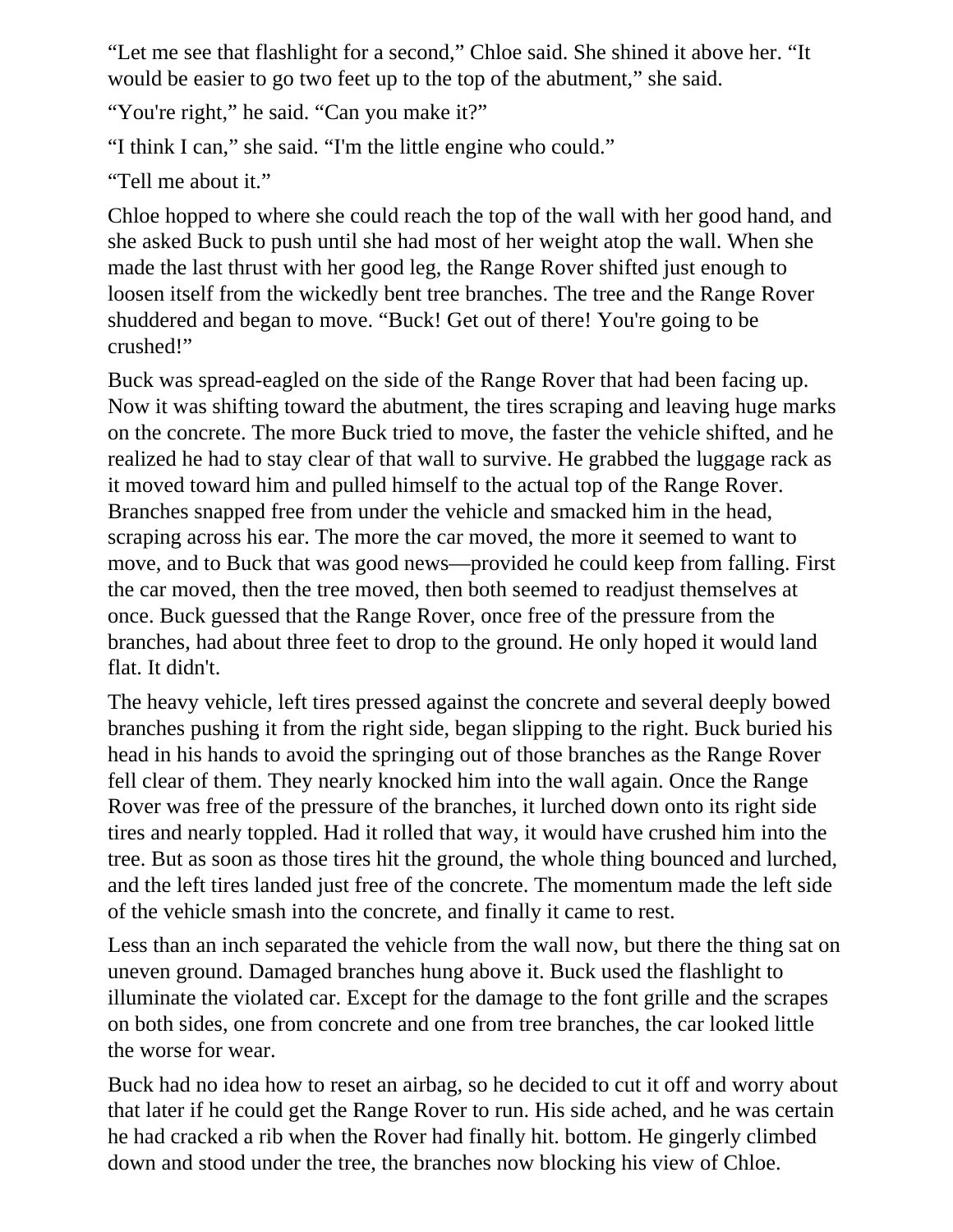"Buck? Are you all right?"

"Stay right where you are, Chloe. I'm gonna try something."

Buck climbed in the passenger side, strapped himself behind the wheel, and started the engine. It sounded perfect. He carefully watched the gauges to make sure nothing was empty, dry, or overheated. The Rover was in automatic and four-wheel drive. When he tried to go forward it seemed he was in a rut. He quickly switched to stick shift and all-wheel drive, gunned the engine, and popped the clutch. Within seconds he was free of the tree and out onto the sand. He took a sharp right and moved back up next to the guardrail that separated the sand from Lake Shore Drive. He drove about a quarter of a mile until he found a spot he could slip through the guardrail and turn around. He headed back up toward the overpass where Chloe stood, favoring one foot and holding her left wrist in her other hand. To Buck she had never looked better.

He pulled up next to her and ran around to help her into the car. He fastened her seat belt and was on the phone before he got back into the car. "Loretta? Chloe is safe. She's banged up a little, and I'd like to get her checked out as soon as possible. If you could call around and find any doctor in the church who has not been pressed into service, I'd sure appreciate it."

Buck tried to drive carefully so as not to exacerbate Chloe's pain. However, he knew the shortest way home. When he got to the huge barrier at Michigan Avenue on the LSD, he swung left and went up over the embankment he had previously walked. He saw Verna's now deceased automobile and ignored the waves and warnings of the cops he had talked to not so long ago. He sped up Lake Shore Drive, went around the barriers at Sheridan, followed Chloe's directions to Dempster, and was soon back into the northwest suburbs.

Loretta and Verna were watching from the window as he pulled into the drive. Only then did he smack himself in the head and remember. He jumped out of the car and raced around to the back. Fumbling with the keys, he opened the back latch and found, strewn all over, Bruce's pages. The computer was there too, along with the phones Chloe had bought. "Chloe," he said, and she turned gingerly. "As soon as we get you inside, I'd better get back to Carpathia."

Rayford was back in the cockpit. As the night wore on, the cabin grew more and more quiet. The conversation deteriorated into small talk. The dignitaries were well fed by the crew, and Rayford got the impression they were settling in for the long haul.

Rayford awakened with a start and realized his finger had slipped off the intercom button. He pressed it again and still heard nothing. He had heard more than he wanted to hear already anyway. He decided to stretch his legs.

As he walked back through the main cabin to watch one of the televisions in the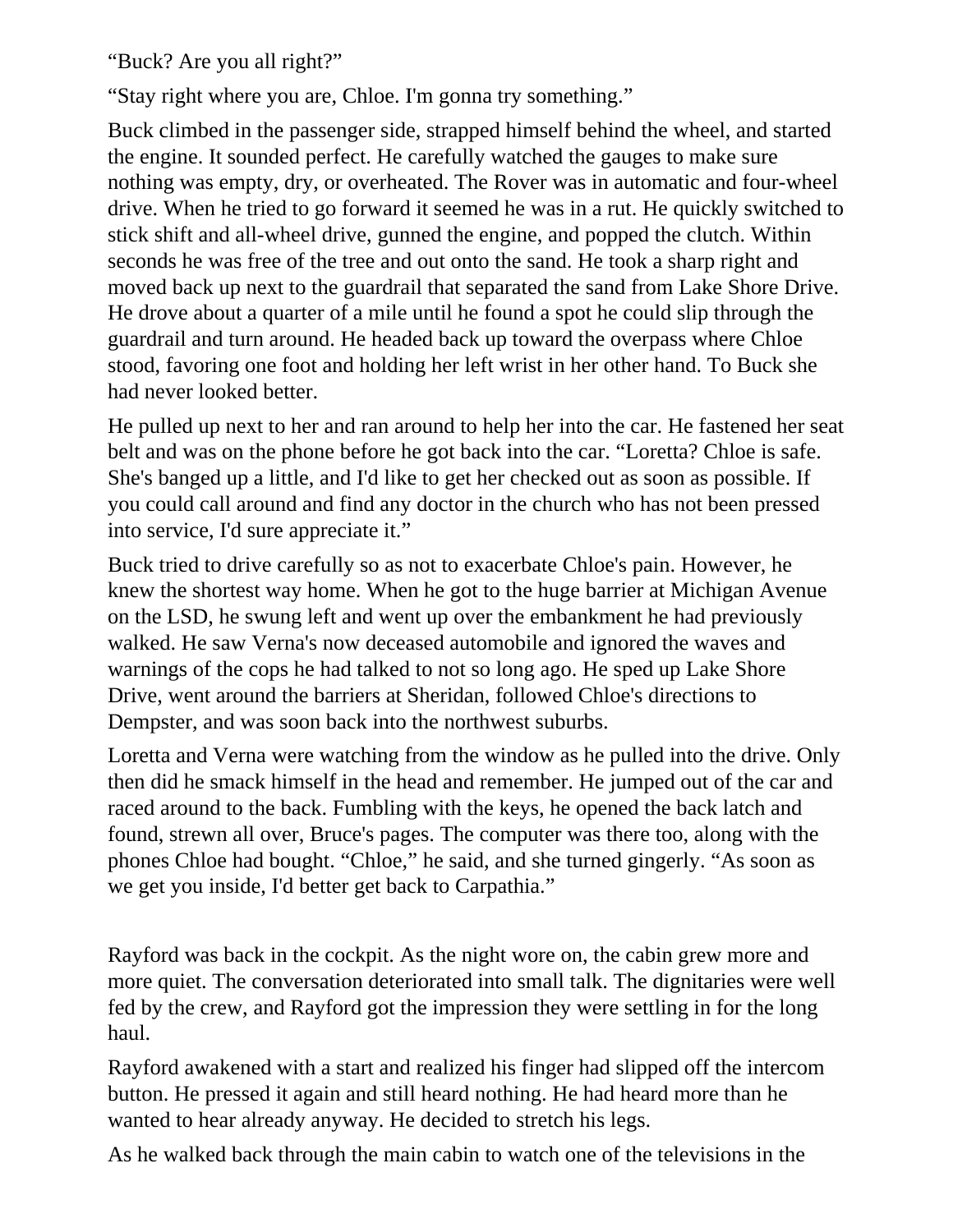back of the plane, everyone except Carpathia ignored him. Some dozed and some were being attended to by the flight crew, who were clearing trays and finding blankets and pillows. Carpathia nodded and smiled and waved to Rayford. How can he do that? Rayford wondered. Bruce said the Antichrist would not be indwelt by Satan himself until halfway into the Tribulation, but surely this man is the embodiment of evil.

Rayford could not let on that he knew the truth, despite the fact that Carpathia was well aware of his Christian beliefs. Rayford merely nodded and walked on. On television he saw live reports from around the world. Scripture had come to life. This was the Red Horse of the Apocalypse. Next would come more death by famine and plagues until a quarter of the population of the earth that remained after the Rapture was wiped out. His universal cell phone vibrated in his pocket. Few people not on that plane knew his number. Thank God for technology, he thought. He didn't want anyone to hear him. He slipped deeper into the back of the plane and stood near a window. The night was as black as Carpathia's soul.

"This is Rayford Steele," he said.

"Daddy?"

"Chloe! Thank God! Chloe, are you all right?"

"I had a little car accident, Dad. I just wanted you to know that you saved my life again."

"What do you mean?"

"I got that message you left at The Drake," she said. "If I had taken the time to go to our room, I probably wouldn't be here."

"And Buck's OK?"

"He's fine. He's late returning a call to you-know-who, so he's trying to do that right now."

"Let me excuse myself, then," Rayford said. "I'll get back to you."

Rayford strode back to the cockpit, trying not to appear in a hurry. As he passed Fortunato, Leon was handing a phone to Carpathia. "Williams from Chicago," he said. "It's about time."

Carpathia made a face as if he felt Leon was overreacting. As Rayford reached the cockpit, he heard Carpathia exalt, "Cameron, my friend! I have been worried about you."

Rayford quickly settled in and set his earphones. McCullum looked at him expectantly, but Rayford ignored him and closed his eyes, pressing the secret button.

"I am curious about coverage," Carpathia was saying. "What is happening there in Chicago? Yes—yes—devastation, I understand—yes. Yes, a tragedy—"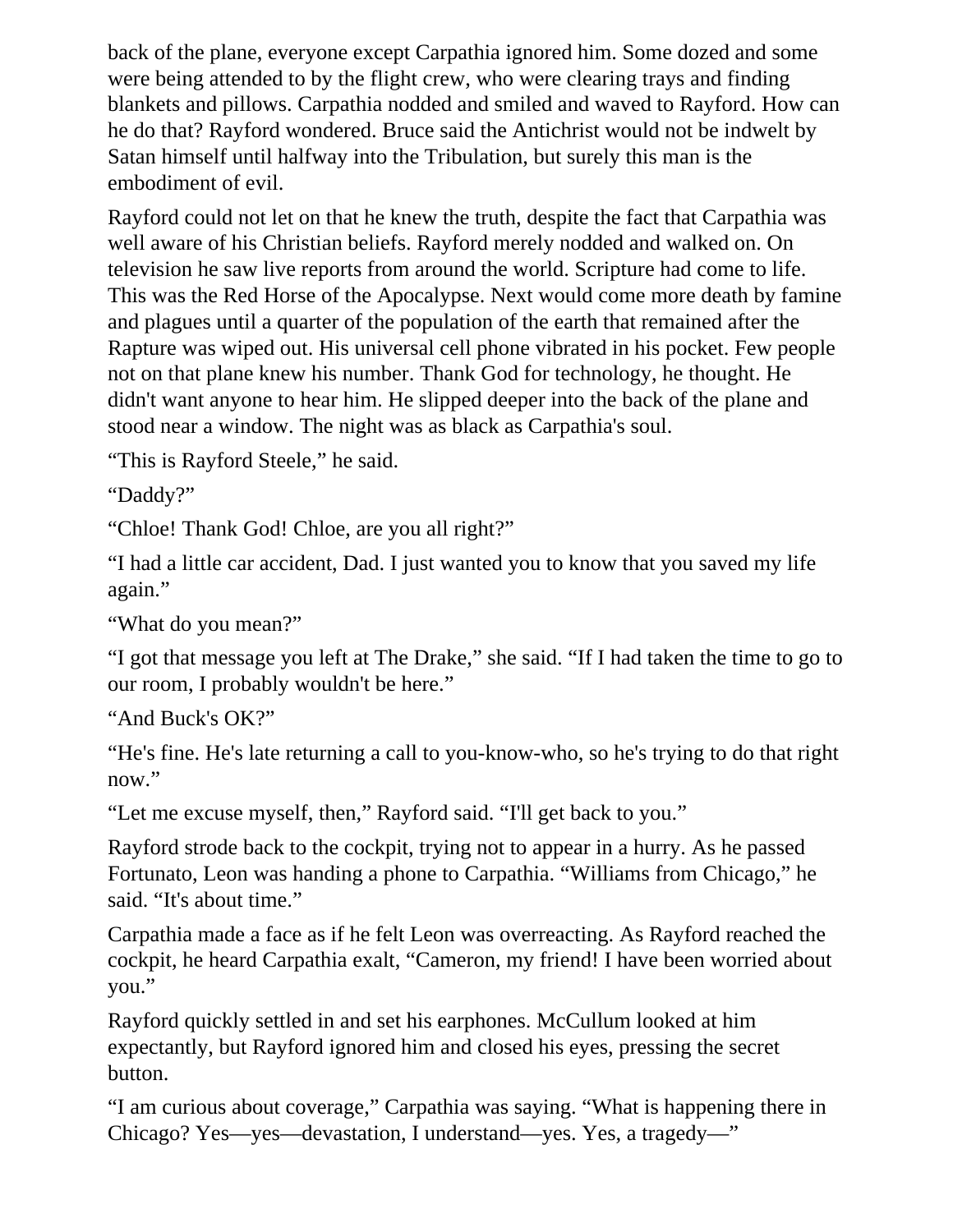Sickening, Rayford thought.

"Cameron," Carpathia said, "would it be possible for you to get to New Babylon within the next few days? Ah, I see—Israel? Yes, I see the wisdom of that. The socalled holy lands were spared again, were they not? I would like pooled coverage of high-level meetings in Baghdad and New Babylon. I would like to have your pen on it, but Steve Plank, your old friend, can run the point. You and he can work together to see that the appropriate coverage is carried in all our print media...."

Rayford would be eager to talk to Buck. He admired his son-in-law's moxie and ability to set his own agenda and even gracefully decline suggested directives from Carpathia. Rayford wondered how long Carpathia would stand for that. For now, he apparently respected Buck enough and was, Rayford hoped, still unaware of Buck's true loyalties.

"Well," Carpathia was saying, "of course I am grieving. You will keep in touch then, and I will hear from you from Israel."

## **CHAPTER SIX**

BUCK sat bleary-eyed at the breakfast table, his ear stinging and his rib cage tender. Only he and Loretta were up. She was heading to the church office after having been assured she would not have to handle the arrangements for Bruce's body or for the memorial service, which would be part of Sunday morning's agenda. Verna Zee was asleep in a small bedroom in the finished basement. "It feels so good to have people in this place again," Loretta said. "Y'all can stay as long as you need to or want to."

"We're grateful," Buck said. "Amanda may sleep till noon, but then she'll get right on those arrangements with the coroner's office. Chloe didn't sleep much with that ankle cast. She's dead to the world now, though, so I expect her to sleep a long time."

Buck had used the dining-room table to put back in order all the pages from Bruce's transcripts that had been strewn throughout the back of the Range Rover. He had a huge job ahead of him, checking the text and determining what would be best for reproduction and distribution. He set the stacks to one side and laid out the five deluxe universal cell phones Chloe had bought. Fortunately, they had been packed in spongy foam and had survived her accident.

He had told her not to scrimp, and she certainly hadn't. He didn't even want to guess the total price, but these phones had everything, including the ability to take calls anywhere in the world, due to a built-in satellite chip.

After Loretta left for the church, Buck rummaged for batteries, then quickly taught himself the basics from the instruction manual and tried his first phone call. For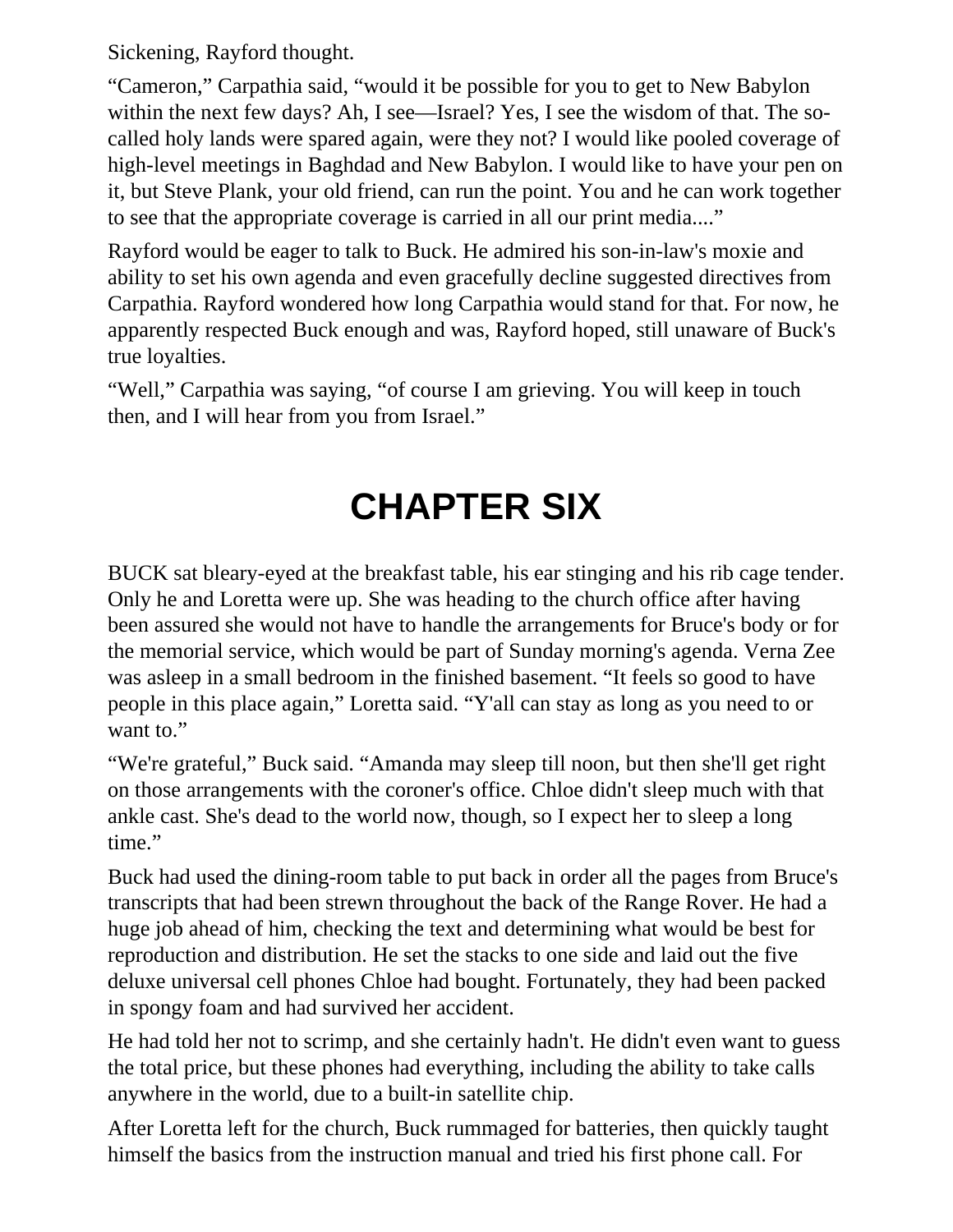once, he was glad he had always been manic about hanging onto old phone numbers. Deep in his wallet was just the one he needed. Ken Ritz, a former commercial pilot and now owner of his own jet charter service, had bailed out Buck before. He was the one who had flown Buck from a tiny airstrip in Waukegan, Illinois, to New York the day after the vanishings. "I know you're busy, Mr. Ritz, and probably don't need my business," Buck said, "but you also know I'm on a big, fat expense account and can pay more than anyone else."

"I'm down to one jet," Ritz said. "It's at Palwaukee, and right now both it and I are available. I'm charging two bucks a mile and a thousand dollars a day for down time. Where do you want to go?"

"Israel," Buck said. "And I have to be back here by Saturday night at the latest."

"Jet lag city," Ritz said. "It's best to fly that way early evening and land there the next day. Meet me at Palwaukee at seven, and we've got a deal."

Rayford had finally fallen off to sleep for real, snoring, according to McCullum, for several hours.

About an hour outside Baghdad, Leon Fortunato entered the cockpit and knelt next to Rayford. "We're not entirely sure of security in New Babylon," he said. "No one expects us to land in Baghdad. Let's keep maintaining with the New Babylon tower that we're on our way directly there. When we pick up our other three ambassadors, we may just stay on the ground for a few hours until our security forces have had a chance to clear New Babylon."

"Will that affect your meetings?" Rayford said, trying to sound casual.

"I don't see how it concerns you one way or the other. We can easily meet on the plane while it is being refueled. You can keep the air-conditioning on, right?"

"Sure," Rayford said, trying to think quickly, "there is still a lot I'd like to teach myself about this craft. I'll stay in the cockpit or in my quarters and keep out of your way."

"See that you do."

Buck checked in with Donny Moore, who said he had found some incredible deals on individual components and was putting together the five mega-laptops himself. "That'll save you a little money," he said. "Just a little over twenty thousand apiece, I figure."

"And I can have these when I get back from a trip, on Sunday?"

"Guaranteed, sir."

Buck told key people at Global Community Weekly his new universal cell phone number and asked that they keep it confidential except from Carpathia, Plank, and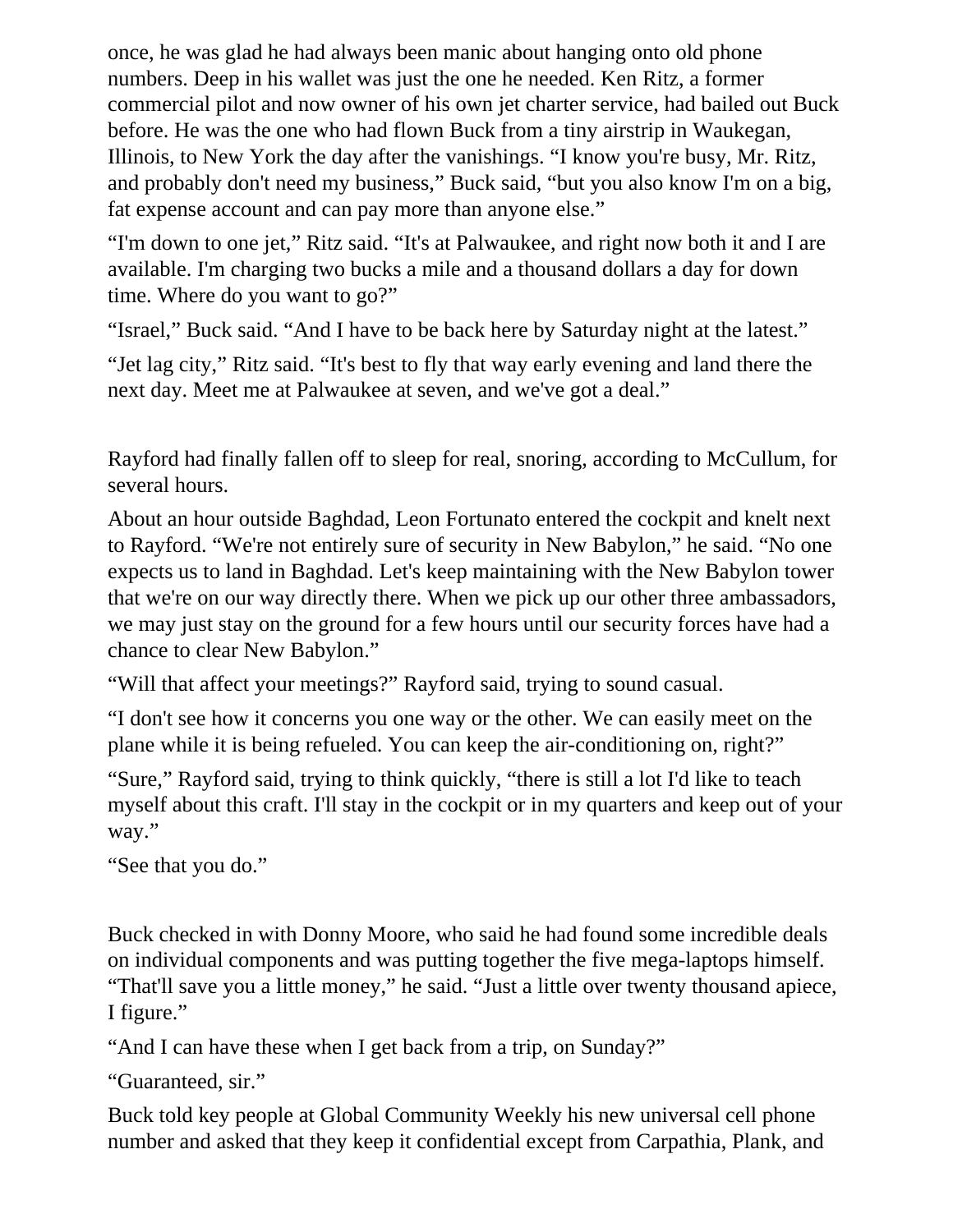Rosenzweig. Buck carefully packed his one big, leather shoulder bag and spent the rest of the day working on Bruce's transcripts and trying to reach Rosenzweig. The old man had seemed to be trying to tell him, not in so many words, that he knew Dr. Ben-Judah was alive and safe somewhere. He just hoped Rosenzweig had followed his advice and was keeping Carpathia out of the picture. Buck had no idea where Tsion Ben-Judah might be hiding out. But if Rosenzweig knew, Buck wanted to talk with him before he and Ken Ritz hit the ground at Ben Gurion Airport.

How long, he wondered, before he and his loved ones would be hiding out in the shelter under the church?

Security was tight at Baghdad. Rayford had been instructed not to communicate with the tower there so as not to allow enemy aircraft to know where they were. Rayford was convinced that the retaliatory strikes by Global Community forces in London and Cairo, not to mention North America, would have kept all but the suicidal out of Iraq. However, he did what he was told.

Leon Fortunato communicated by phone with both Baghdad and New Babylon towers. Rayford phoned ahead to be sure there was a place he and McCullum could stretch their legs and relax inside the terminal. Despite his years of flying, there came certain points even for him when he became claustrophobic aboard a plane.

A ring of heavily armed GC soldiers surrounded the plane as it slowly rolled to a stop at the most secure end of the Baghdad terminal. The six-member crew of stewards and flight attendants were the first to get off. Fortunato waited until Rayford and McCullum had run through their postflight checklist. He got off with them. "Captain Steele," he said, "I will be bringing the three other ambassadors back on board within the hour."

"And when would you like to leave for New Babylon?"

"Probably not for another four hours or so."

"International aviation rules prohibit me from flying again for twenty-four hours."

"Nonsense," Fortunato said. "How do you feel?"

"Exhausted."

"Nevertheless, you're the only one qualified to fly this plane, and you'll be flying it when we say you'll be flying it."

"So international aviation rules go out the window?"

"Steele, you know that international rules on everything are embodied in the man sitting on that plane. When he wants to go to New Babylon, you'll fly him to New Babylon. Understood?"

"And if I refuse?"

"Don't be silly."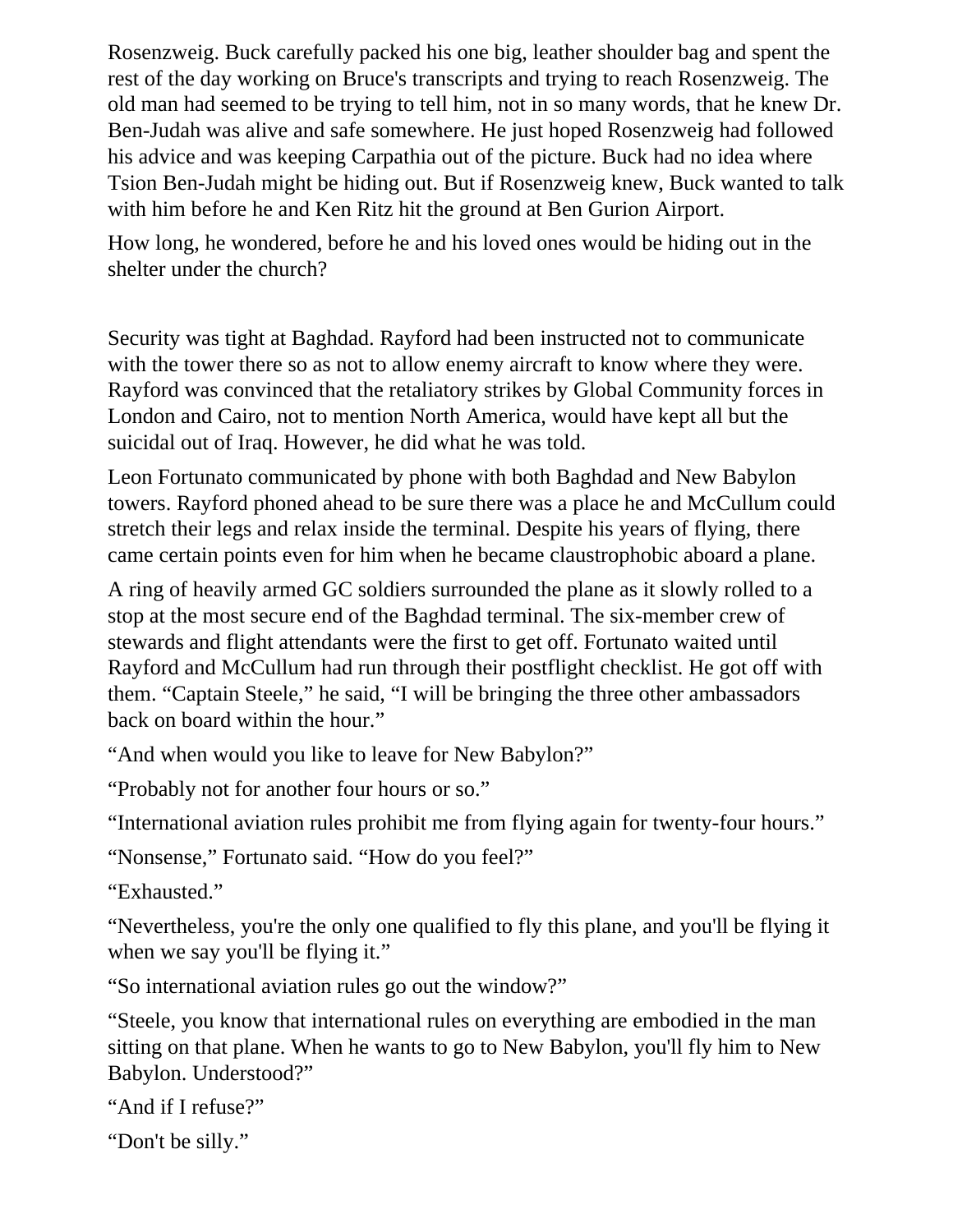"Let me remind you, Leon, that once I've gotten a break, I'll want to be on that plane, familiarizing myself with all its details."

"Yeah, yeah, I know. Just stay out of our way. And I would appreciate it if you would refer to me as Mr. Fortunato."

"That means a lot to you, does it, Leon?"

"Don't push me, Steele."

As they entered the terminal, Rayford said, "As I am the only one who can fly that plane, I would appreciate it if you would call me Captain Steele."

Late in the afternoon, Chicago time, Buck broke from the fascinating reading of Bruce Barnes's writing and finally got through to Chaim Rosenzweig.

"Cameron! I have finally talked live with our mutual friend. Let us not mention his name on the phone. He did not speak to me long, but he sounded so empty and hollow that it moved me to my very soul. It was a strange message, Cameron. He simply said that you would know whom to talk with about his whereabouts."

"That I would know?"

"That's what he said, Cameron. That you would know. Do you suppose he means NC?"

"No! No! Chaim, I'm still praying you're keeping him out of this."

"I am, Cameron, but it is not easy! Who else can intercede for the life of my friend? I am frantic that the worst will happen, and I will feel responsible."

"I'm coming there. Can you arrange a car for me?"

"Our mutual friend's car and driver are available, but dare I trust him?"

"Do you think he had anything to do with the trouble?"

"I should think he had more to do with getting our friend to safety."

"Then he is probably in danger," Buck said.

"Oh, I hope not," Rosenzweig said. "Anyway, I will meet you at the airport myself. Somehow we will get you where you need to go. Can I arrange a room for you somewhere?"

"You know where I've always stayed," Buck said, "but I think I'd better stay somewhere else this time."

"Very well, Cameron. There's a nice hotel within driving distance of your usual, and I am known there."

Rayford stretched and stood watching the Cable News Network/Global Community Network television broadcast originating in Atlanta and beamed throughout the world. It was clear Carpathia had completely effected his will and spin onto the news directors at every venue. While the stories carried the horrifying pictures of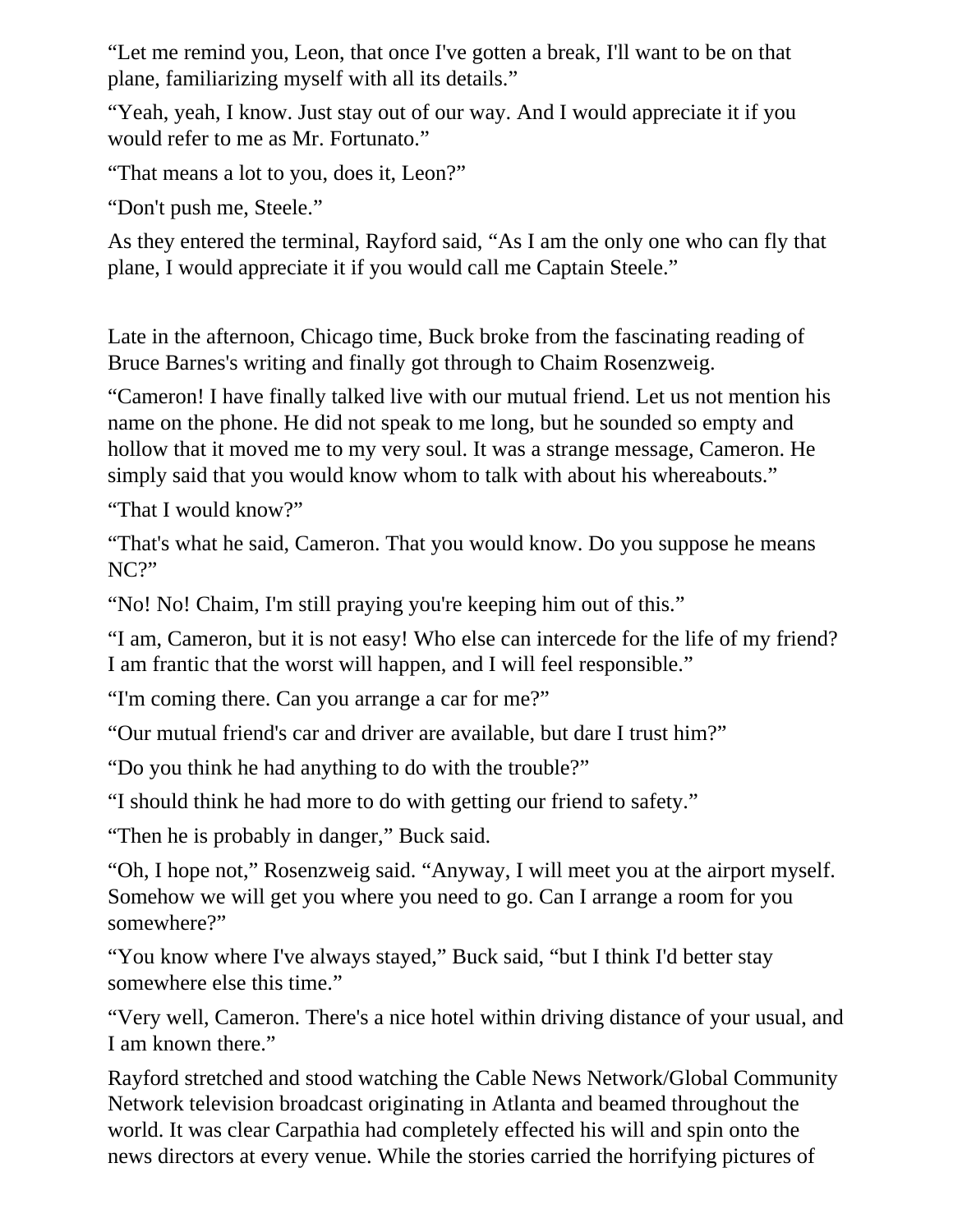war, bloodshed, injury, and death, each also spoke glowingly of the swift and decisive action of the potentate in responding to the crisis and crushing the rebellion. Water supplies had been contaminated, power was out in many areas, millions were instantly homeless.

Rayford noticed activity outside the terminal. A dolly carrying television equipment, including a camera, were wheeled toward the Condor 216. Soon enough, CNN/GCN announced the impending live television broadcast from Potentate Carpathia at an unknown location. Rayford shook his head and went to a desk in the corner, where he found stationery from a Middle Eastern airline and began composing a letter to Earl Halliday's wife.

Logic told Rayford he should not feel responsible. Apparently Halliday had been cooperating with Carpathia and his people on the Condor 216 long before Rayford was even aware of it. However, there would be no way Mrs. Halliday would know or understand anything except that it appeared Rayford had led his old friend and boss directly to his death. Rayford didn't even know yet how Earl had been killed. Perhaps everyone on his flight to Glenview had perished. All he knew was that the deed had been done, and Earl Halliday was no more. As he sat trying to compose a letter with words that could never be right, he felt a huge, dark cloud of depression begin to settle on him. He missed his wife. He missed his daughter. He grieved over his pastor. He mourned the loss of friends and acquaintances, new and old. How had it come to this?

Rayford knew he was not responsible for what Nicolae Carpathia meted out against his enemies. The terrible, dark judgment on the earth rendered by this evil man would not stop if Rayford merely quit his job. Hundreds of pilots could fly this plane. He himself had learned in half an hour. He didn't need the job, didn't want the job, didn't ask for the job. Somehow, he knew God had placed him there. For what? Was this surprising bugging of the intercom system by Earl Halliday a gift directly from God that allowed Rayford to somehow protect a few from the wrath of Carpathia?

Already he believed it had saved his daughter and son-in-law from certain death in the Chicago bombings, and now, as he looked at television reports from America's West Coast, he wished there had been something he could have done to have warned people in San Francisco and Los Angeles of their impending doom. He was fighting an uphill battle, and in himself he didn't have the strength to carry on.

He finished the brief note of condolence and regret to Mrs. Halliday, lowered his head to his arms on the desk, felt a lump in his throat, but was unable to produce tears. He knew he could cry twenty-four hours a day from now until the end of the Tribulation, when his pastor had promised that Christ would return yet again in what Bruce had called "the Glorious Appearing." How he longed for that day! Would he or his loved ones survive to see it, or would they be "tribulation martyrs," as Bruce had been? At times like this Rayford wished for some quick, painless death that would take him directly to heaven to be with Christ. It was selfish, he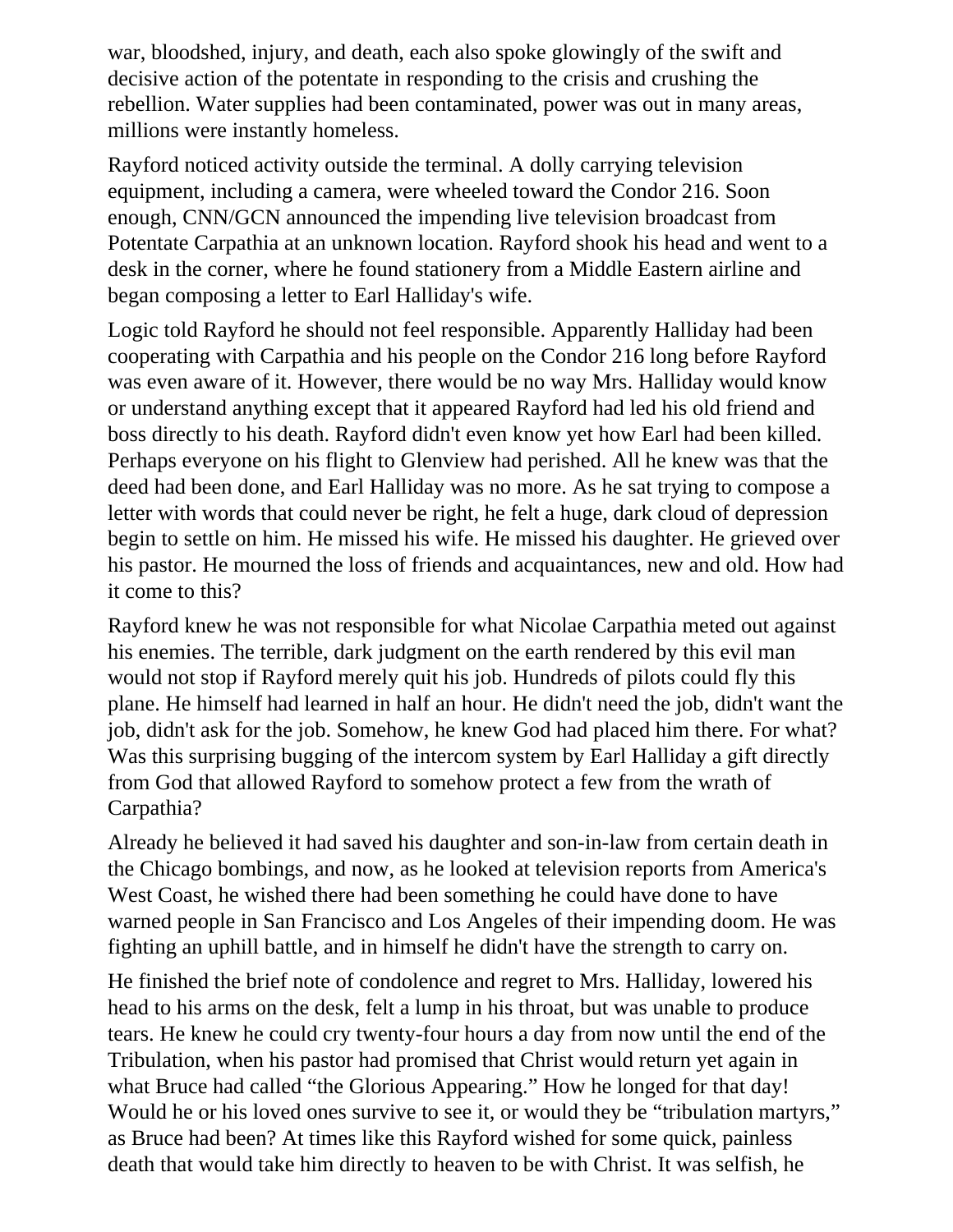knew. He wouldn't really want to leave those he loved and who loved him, but the prospect of five more years of this was nearly unbearable.

And now came a brief address from Global Community Potentate Nicolae Carpathia. Rayford knew he was sitting within two hundred feet of the man, and yet he watched it on television, as did millions of others across the globe.

It was nearly time for Buck to head for Palwaukee Airport. Verna Zee was back at the Global Community Weekly office with the new (to her) used car Buck had promised to buy her from the fleet of leftovers from New Hope. Loretta was at the church office fielding the constant phone calls about Sunday's memorial service. Chloe hobbled around on a cane, needing crutches but unable to manage them with her sprained wrist in a sling. That left Amanda to take Buck to the airport.

"I want to ride along," Chloe said.

"Are you sure you're up to it, hon?" Buck said.

Chloe's voice was quavery. "Buck, I hate to say it, but in this day and age we never know when we might or might not ever see each other again."

"You're being a little maudlin, aren't you?" he said.

"Buck!" Amanda said in a scolding tone. "You cater to her feelings now. I had to kiss my husband good-bye in front of the Antichrist. You think that gives me confidence about whether I'll ever see him again?"

Buck was properly chastised. "Let's go," he said. He jogged out to the Range Rover and swung his bag into the back, returning quickly to help Chloe to the car. Amanda sat in the backseat and would drive Chloe home later.

Buck was amazed that the built-in TV had survived Chloe's crash. He was not in a position to see it, but he listened as Amanda and Chloe watched. Nicolae Carpathia, in his usual overly humble manner, was holding forth:

"Make no mistake, my brothers and sisters, there will be many dark days ahead. It will take tremendous resources to begin the rebuilding process, but because of the generosity of the seven loyal global regions and with the support of those citizens in the other three areas who were loyal to the Global Community and not to the insurrectionists, we are amassing the largest relief fund in the history of mankind. This will be administered to needy nations from New Babylon and the Global Community headquarters under my personal supervision. With the chaos that has resulted from this most sinister and unwise rebellion, local efforts to rebuild and care for the displaced will likely be thwarted by opportunists and looters. The relief effort carried out under the auspices of the Global Community will be handled in a swift and generous way that will allow as many loyal members of the Global Community as possible to return to their prosperous standard of living.

"Continue to resist naysayers and insurrectionists. Continue to support the Global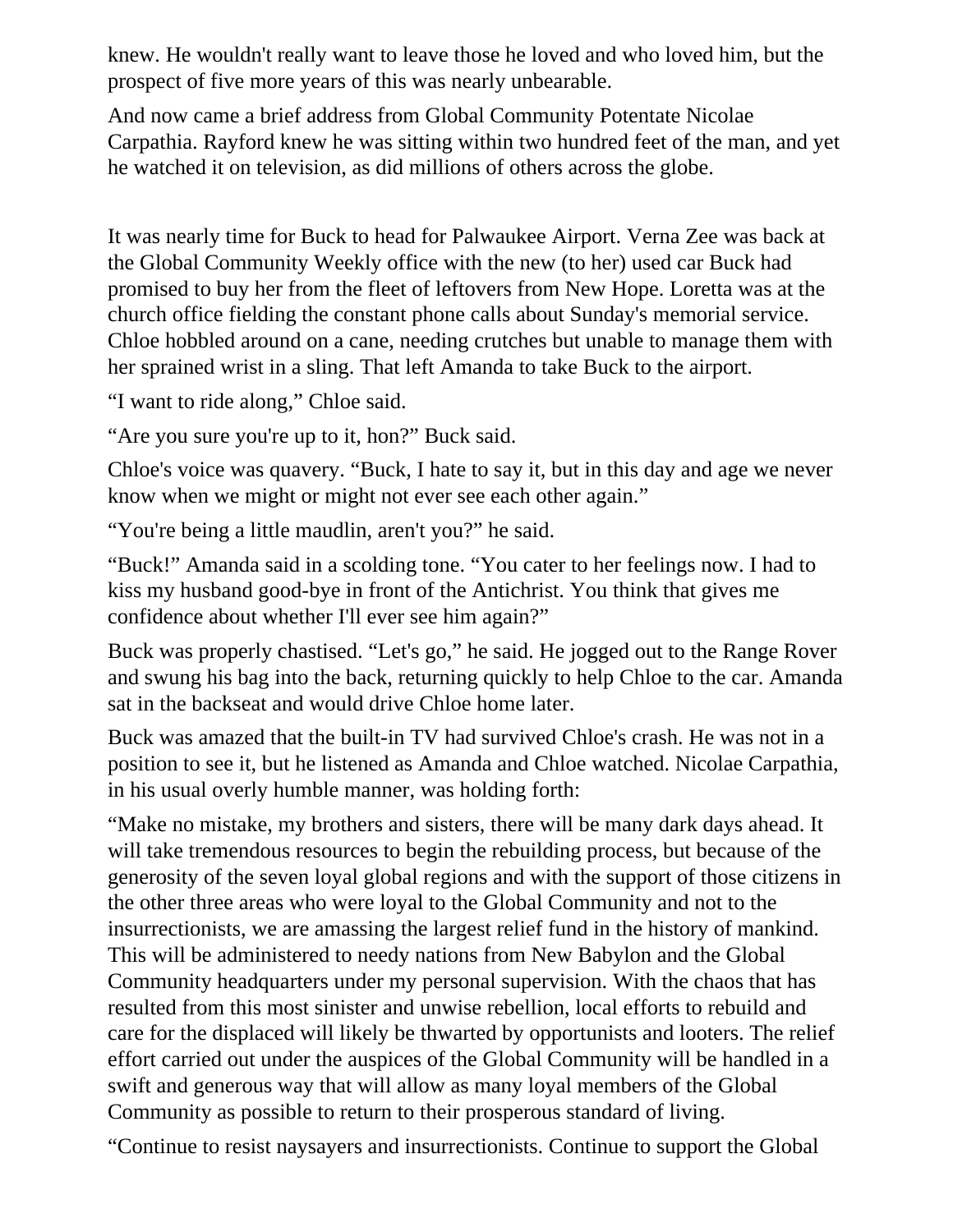Community. And remember that though I did not seek this position, I accept it with gravity and with resolve to pour out my life in service to the brotherhood and sisterhood of mankind. I appreciate your support as we set about to sacrificially stand by each other and pull ourselves out of this morass and to a higher plane than any of us could reach without the help of the other."

Buck shook his head. "He sure tells 'em what they wanna hear, doesn't he?" Chloe and Amanda were silent.

Rayford told First Officer McCullum to hang loose and be ready to depart for New Babylon whenever they were asked. He guessed it would be several hours yet. "But, at least stay available," Rayford told him.

When Rayford boarded the plane, ostensibly to familiarize himself better with all the new whistles and bells, he went first to the pilot's quarters, noticing that Carpathia and his aides were merely greeting and small-talking with the seven loyal ambassadors to the Global Community.

When Rayford moved from his quarters into the cockpit, he noticed Fortunato look up. He whispered something to Carpathia. Carpathia agreed, and the entire meeting was moved back one compartment in the middle of the aircraft. "This will be more comfortable anyway," Carpathia was saying. "There is a nice conference table in here."

Rayford shut the cockpit door and locked it. He pulled out pre- and postflight checklists and put them on a clipboard with other blank sheets, just to make it look good in case someone knocked. He sat in his chair, applied his headphones, and hit the intercom button.

The Middle Eastern ambassador was speaking. "Dr. Rosenzweig sends his most heartfelt and loyal greetings to you, Potentate. There is an urgent personal matter he wants me to share with you."

"Is it confidential?" Carpathia said.

"I don't believe so, sir. It concerns Rabbi Tsion Ben-Judah."

"The scholar who has been creating such a furor with his controversial message?"

"One and the same," the Middle Eastern ambassador said. "Apparently his wife and two stepchildren have been murdered by zealots, and Dr. Ben-Judah himself is in hiding somewhere."

"He should have expected no better," Nicolae said. Rayford shuddered as he always did when Carpathia's voice waxed grave.

"I couldn't agree with you more, Potentate," the ambassador said. "I can't believe those zealots let him slip through their fingers."

"So, what does Rosenzweig want from me?"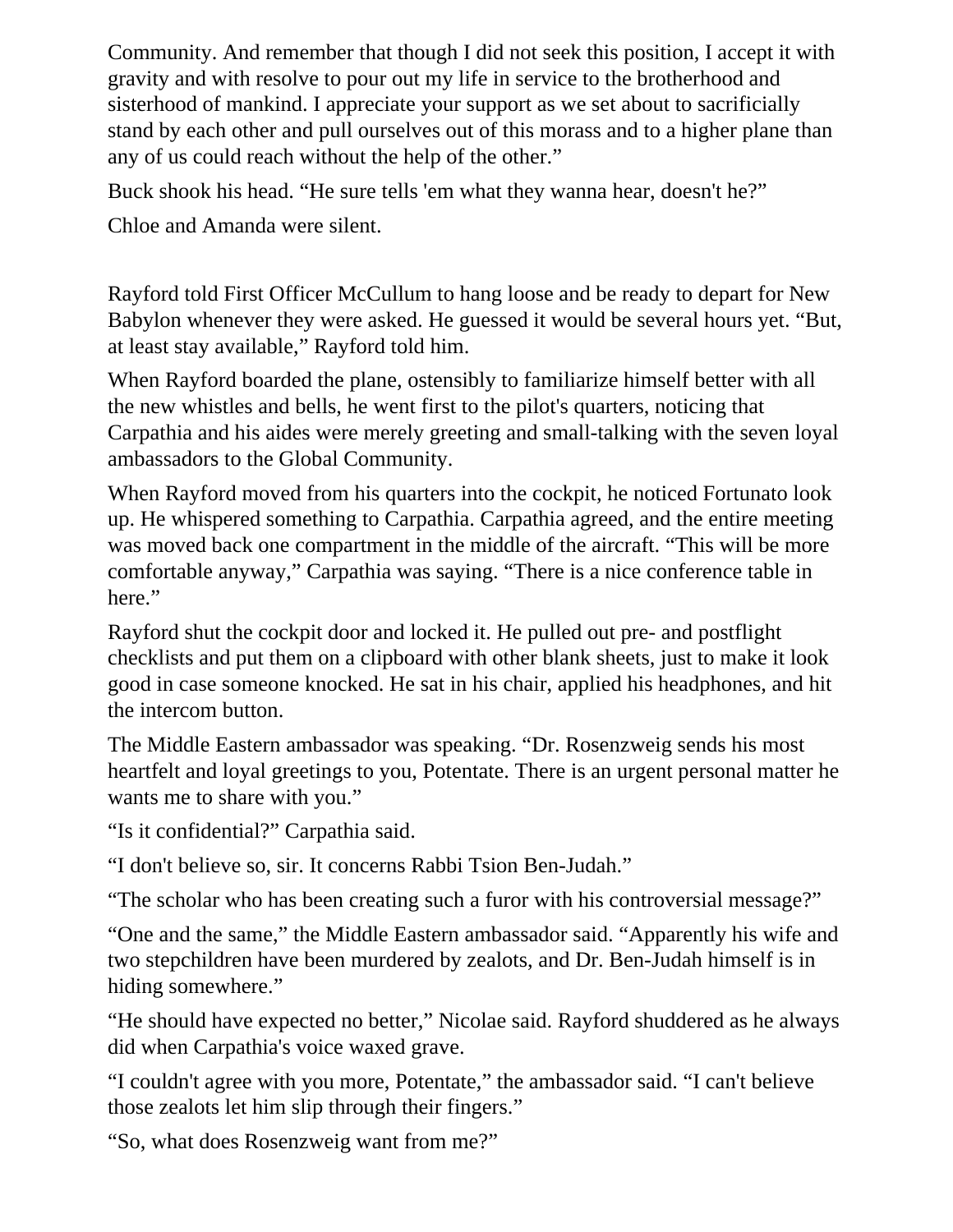"He wants you to intercede on Ben-Judah's behalf."

"With whom?"

"I suppose with the zealots," the ambassador said, bursting into laughter.

Rayford recognized Carpathia's laughter as well, and soon the others joined in.

"OK, gentlemen, calm down," Carpathia said. "Perhaps what I should do is accede to Dr. Rosenzweig's request and speak directly with the head of the zealot faction. I would give him my full blessing and support and perhaps even supply some technology that would help him find his prey and eliminate him with dispatch."

The ambassador responded, "Seriously, Potentate, how shall I respond to Dr. Rosenzweig?"

"Stall him for a while. Be hard to reach. Then tell him that you have not found the proper moment to raise the issue with me. After an appropriate lapse, tell him I have been too busy to pursue it. Finally, you can tell him that I have chosen to remain neutral on the subject."

"Very good, sir."

But Carpathia was not neutral. He had just begun to warm to the subject. Rayford heard the squeak of a leather seat and imagined Carpathia leaning forward to speak earnestly to his cadre of international henchmen, "But let me tell you this, gentlemen. A person such as Dr. Ben-Judah is much more dangerous to our cause than an old fool like Rosenzweig. Rosenzweig is a brilliant scientist, but he is not wise in the ways of the world. Ben-Judah is more than a brilliant scholar. He has the ability to sway people, which would not be a bad thing if he served our cause. But he wants to fill his countrymen's minds with this blather about the Messiah having already returned. How anyone can still insist on taking the Bible literally and interpreting its prophecies in that light is beyond me, but tens of thousands of converts and devotees have sprung up in Israel and around the world due to his preaching at Teddy Kollek Stadium and in other huge venues. People will believe anything. And when they do, they are dangerous. Ben-judah's time is short, and I will not stand in the way of his demise. Now, let us get down to business."

Rayford pulled up the top two sheets on his clipboard and began to take notes, as Carpathia outlined immediate plans.

"We must act swiftly," he was saying, "while the people are most vulnerable and open. They will look to the Global Community for help and aid, and we will give it to them. However, they will give it to us first. We had an enormous storehouse of income before the rebuilding of Babylon. We will need much more to effect our plan of raising the level of Third World countries so that the entire globe is on equal footing. I tell you, gentlemen, I was so excited and full of ideas last night that I could not sit down for our takeoff out of San Francisco. I was nearly thrown into this room from the forward cabin when we started down the runway. Here is what I was thinking about: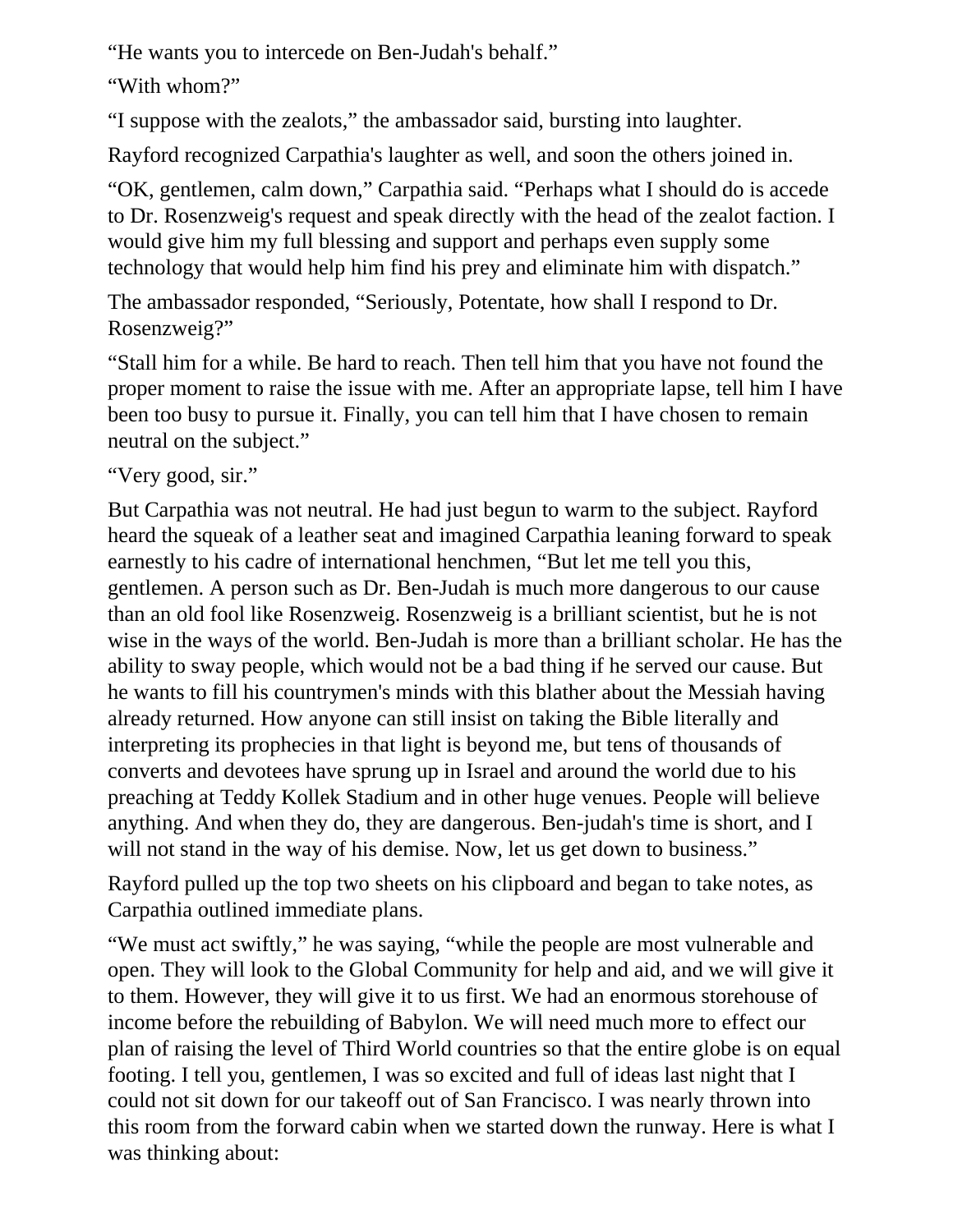"You all have been doing a wonderful job of moving to the one-world currency. We are close to a cashless society, which can only help the Global Community administration. Upon your return to your respective areas, I would like you to announce, simultaneously, the initiation of a ten-cent tax on all electronic money transfers. When we get to the totally cashless system, you can imagine that every transaction will be electronic. I estimate that this will generate more than one and a half trillion dollars annually.

"I am also initiating a one-dollar-per-barrel tax on oil at the well, plus a ten-centsper-gallon tax at the pump on gasoline. My economic advisers tell me this could net us more than half a trillion dollars every year. You knew the time would come for a tax to the Global Community on each area's Gross National Product. That time has come. While the insurrectionists from Egypt, Great Britain, and North America have been devastated militarily, they must also be disciplined with a 50 percent tax on their GNP. The rest of you will pay 30 percent.

"Now do not give me those looks, gentlemen. You understand that everything you pay in will be returned to you in multiplied benefits. We are building a new global community. Pain is part of the process. The devastation and death of this war will blossom into a Utopia unlike any the world has ever seen. And you will be in the forefront of it. Your countries and regions will benefit, and you personally most of all.

"Here is what else I have in mind. As you know, our intelligence sources quickly became convinced that the attack on New York had been planned by American militia under the clandestine leadership of President Fitzhugh. This only confirmed my earlier decision to virtually strip him of executive power. We now know that he was killed in our retaliatory attack on Washington, D.C., which we have been able to effectively lay at the feet of the insurrectionists. Those limited few who remain loyal to him will likely turn against the rebels and see that they were bumbling fools.

"As you know, the second largest pool of oil, second only to the one in Saudi Arabia, was discovered above the Prudhoe Bay in Alaska. During the state of this leadership vacuum in North America, the Global Community will appropriate the vast oil fields in Alaska, including that huge pool. Years ago it was capped off to satisfy environmentalists; however, I have ordered teams of laborers into the region to install a series of sixteen-inch pipelines that would route that oil through Canada and to waterways where it could be barged to international trade centers. We already own the rights to oil in Saudi Arabia, Kuwait, Iraq, Iran, and the rest of the Middle East. That gives us control of two-thirds of the world's oil supply.

"We will gradually but steadily raise the price of oil, which will further finance our plans to inject social services into underprivileged countries and make the world playing field equal for everyone. From oil alone, we should be able to profit at a rate of about one trillion dollars per year.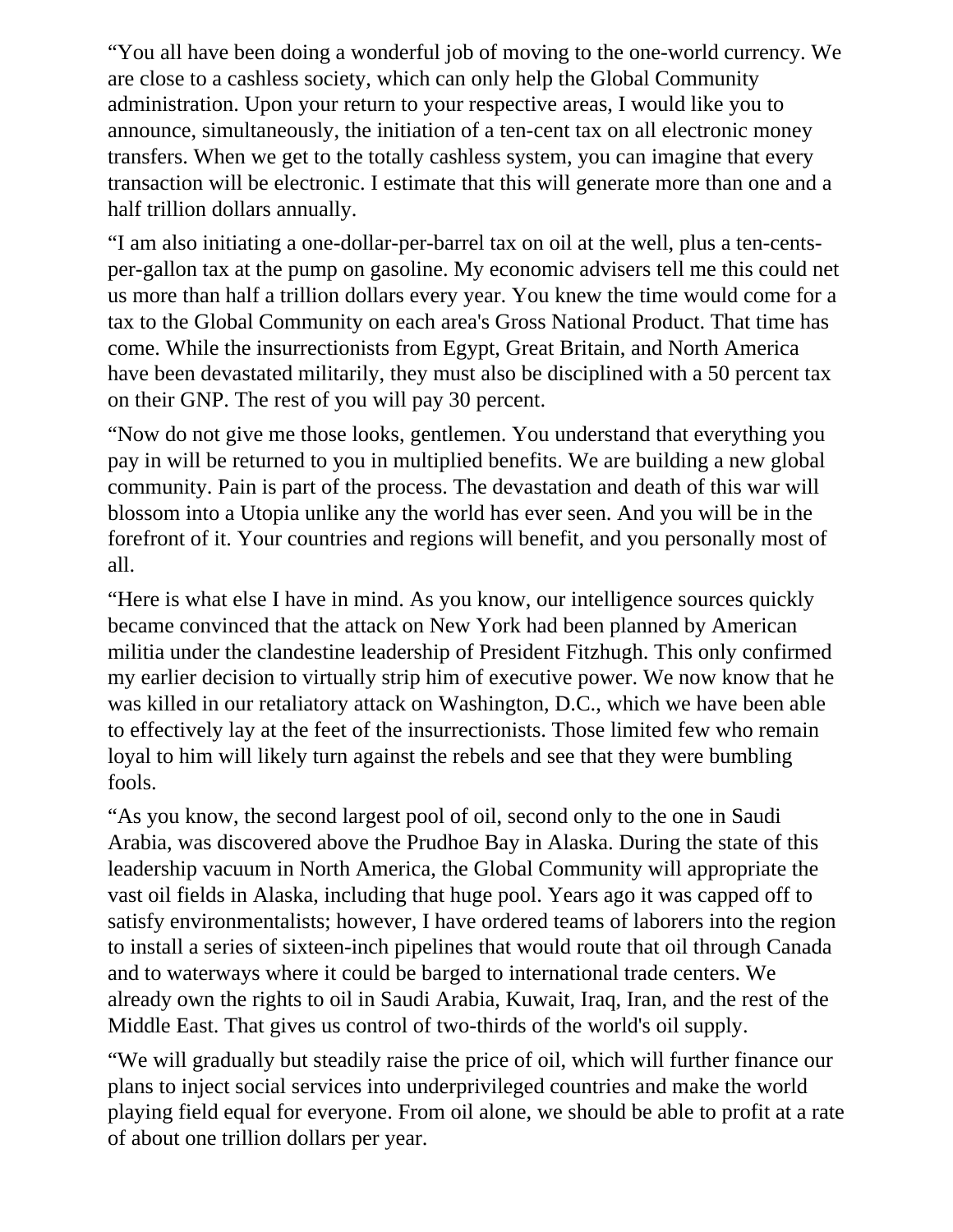"I will soon be appointing leaders to replace the three ambassadors of the regions that turned against us. That will bring the Global Community administration back to its full complement of ten regions. While you are now known as ambassadors to the Global Community, forthwith I will begin referring to you as sovereign heads of your own kingdoms. You will each continue to report directly to me. I will approve your budgets, receive your taxes, and give you bloc grants. Some will criticize this as making it appear that all nations and regions are dependent upon the Global Community for their income and thus assuring our control over the destiny of your people. You know better. You know that your loyalty will be rewarded, that the world will be a better place in which to live, and that our destiny is a Utopian society based on peace and brotherhood.

"I am sure you all agree that the world has had enough of an antagonistic press. Even I, who have no designs on personal gain and certainly only altruistic motives for humbly and unwillingly accepting the heavy mantle of responsibility for world leadership, have been attacked and criticized by editorialists. The Global Community's ability to purchase all the major media outlets has virtually eliminated that. While we may have been criticized for threatening freedom of speech or freedom of the press, I believe the world can see that those unchecked freedoms led to excesses that stifled the ability and creativity of any leader. While they may once have been necessary to keep evil dictators from taking over, when there is nothing to criticize, such oppositional editorialists are anachronistic."

Rayford felt a tingle up his spine and nearly turned, convinced someone was standing right outside the cockpit door. Finally the feeling became so foreboding and pervasive that he whipped off his headphones and stood, leaning to peek through the fish-eye peephole. No one was there. Was God trying to tell him something? He was reminded of the same sense of fear that had overcome him when Buck had told his terrifying story of sitting through a meeting where Carpathia had single-handedly hypnotized and brainwashed everyone in the room except Buck.

Rayford sat back in his seat and put the headphones on. When he depressed the intercom button, it was as if he were hearing a new Carpathia. Nicolae spoke very softly, very earnestly, in a monotone. None of the flourishes and inflections that usually characterized his speech were evident. "I want to tell you all something, and I want you to listen very carefully and understand fully. This same control that we now have over all media, we also need over industry and commerce. It is not necessary for us to buy or own all of it. That would be too obvious and too easily opposed. Ownership is not the issue. Control is. Within the next few months we shall all announce unanimous decisions allowing us to control business, education, health care, and even the way your individual kingdoms choose their leaders. The fact is, democracy and voting will be suspended. They are inefficient and not in the best interests of the people. Because of what we will provide people, they will quickly understand that this is correct. Each of you can go back to your subjects and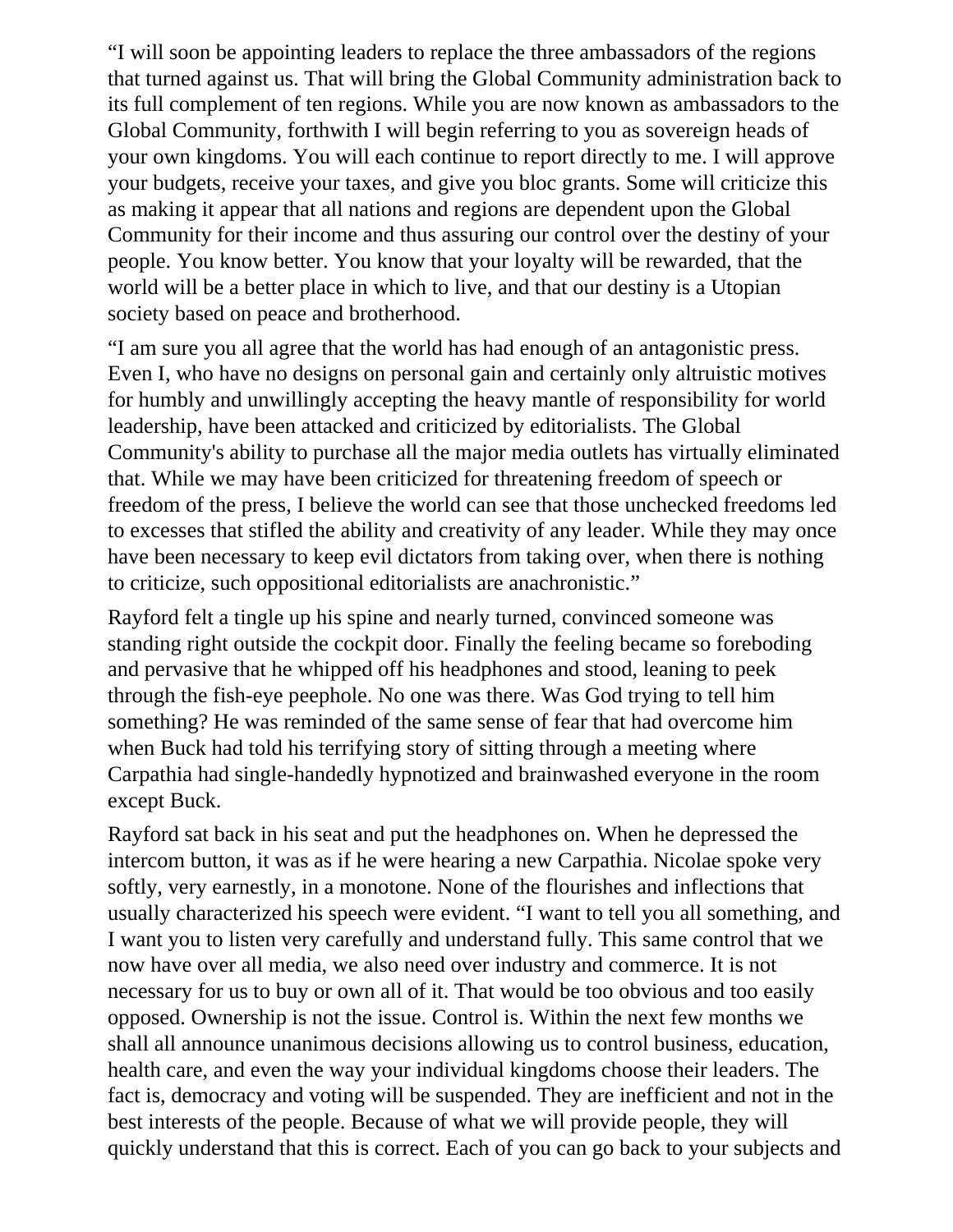honestly tell them that this was your idea, you raised it, you sought support of your colleagues and me for it, and you prevailed. I will publicly reluctantly accede to your wishes, and we will all win."

Rayford listened to a long silence, wondering if his bugging device was malfunctioning. He released and depressed it several times, finally deciding that no one was saying anything in the conference area. So this was the mind control Buck had witnessed firsthand. Finally, Leon Fortunato spoke up. "Potentate Carpathia," he began deferentially, "I know I am merely your aide and not a member of this august body. However, may I make a suggestion?"

"Why, yes, Leon," Carpathia said, seeming pleasantly surprised. "You are in a significant position of trust and confidence, and we all value your input."

"I was just thinking, sir," Fortunato said, "that you and your colleagues here might consider suspending popular voting as inefficient and not in the best interests of the people, at least temporarily."

"Oh, Mr. Fortunato," Carpathia said, "I do not know. How do you feel people would respond to such a controversial proposal?"

The others seemed unable to keep from talking over each other. Rayford heard them all agreeing with Fortunato and urging Carpathia to consider this. One repeated Carpathia's statement about how much healthier the press was now that the Global Community owned it and added that ownership of industry and commerce was not as necessary as ownership of the press, as long as it was Carpathia controlled and Global Community led.

"Thank you very much for your input, gentlemen. It has been most stimulating and inspiring. I will take all these matters to heart and let you know soon of their disposition and implementation."

The meeting lasted another couple of hours and consisted mostly of Carpathia's socalled kings parroting back to him everything he had assured them that they would find brilliant when they thought about it. Each seemed to raise these as new and fresh ideas. Not only had Carpathia just mentioned them, but often the ambassadors would repeat each other as if not having heard.

"Now, gentlemen," Carpathia concluded, "in a few hours we will be in New Babylon, and I will soon appoint the three new ambassador rulers. I want you to be aware of the inevitable. We cannot pretend that the world as we know it has not been almost destroyed by this outbreak of global war. It is not over yet. There will be more skirmishes. There will be more surreptitious attacks. We will have to reluctantly access our power base of weaponry, which you all know I am loath to do, and many more thousands of lives will be lost in addition to the hundreds of thousands already taken. In spite of all of our best efforts and the wonderful ideas you have shared with me today, we must face the fact that for a long time we will be fighting an uphill battle.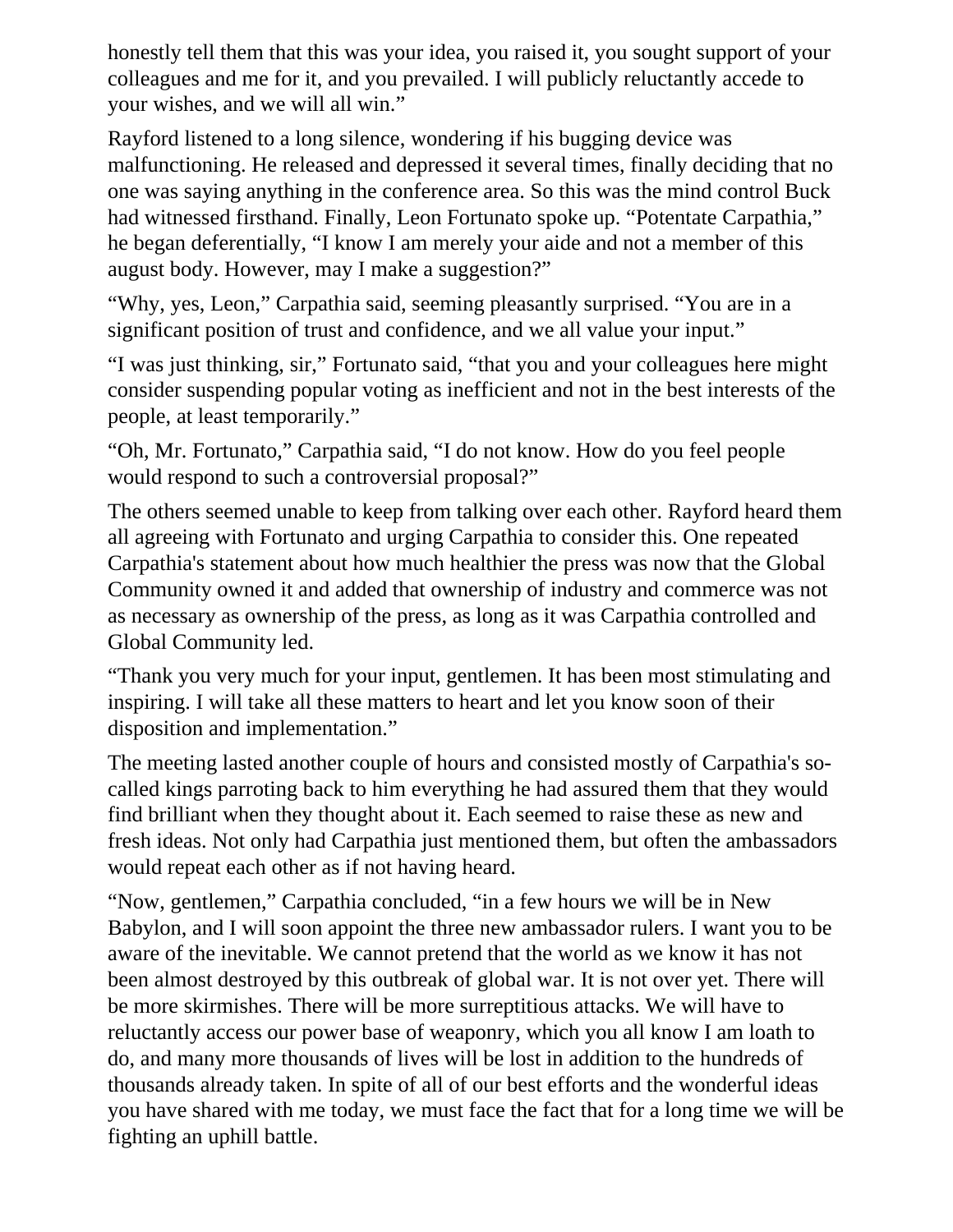"Opportunists always come to the fore at a time such as this. Those who would oppose us will take advantage of the impossibility of our peacekeeping forces to be everywhere at once, and this will result in famine, poverty, and disease. In one way, there is a positive side to this. Due to the incredible cost of rebuilding, the fewer people we must feed and whose standard of living we must raise, the more quickly and economically we can do this. As the population level decreases and then stabilizes, it will be important for us to be sure that it does not then explode again too quickly. With proper legislation regarding abortion, assisted suicide, and the reduction of expensive care for the defective and handicapped, we should be able to get a handle on worldwide population control."

All Rayford could do was pray. "Lord," he said silently, "I wish I was a more willing servant. Is there no other role for me? Could I not be used in some sort of active opposition or judgment against this evil one? I can only trust in your purpose. Keep my loved ones safe until we see you in all your glory. I know you have long since forgiven me for my years of disbelief and indifference, but still it weighs heavily on me. Thank you for helping me find the truth. Thank you for Bruce Barnes. And thank you for being with us as we fight this ultimate battle."

## **CHAPTER SEVEN**

BUCK had always had the ability to sleep well, even when he couldn't sleep long. He could have used a dozen or more hours the night before, after the day he had had. However, seven-plus hours had been just enough because when he was out, he was out. He knew Chloe had slept fitfully only because she told him in the morning. Her tossing and turning and winces of pain had not affected his slumber.

Now, as Ken Ritz landed the Learjet in Easton, Pennsylvania, "just to top off the tank before headin' to Tel Aviv," Buck was alert. He and the lanky, weathered, veteran pilot in his late fifties seemed to have picked up where they left off the last time he had employed this freelance charter service. Ritz was a talker, a raconteur, opinionated, interesting, and interested. He was as eager to know Buck's latest thoughts on the vanishings and the global war as he was in sharing his own views.

"So, what's new with the jet-setting young magazine writer since I saw you last, what, almost two years ago?" Ritz had begun.

Buck told him. He recalled that Ritz had been forthright and outspoken when they first met, admitting that he had no more idea than anyone else what might have caused the vanishings but coming down on the side of aliens from outer space. It had hit Buck as a wild idea for a buttoned-down pilot, but Buck hadn't come to any conclusions at that time either. One theory was as good as the next. Ritz had told him of many strange encounters in the air that made it plausible that an airman might believe in such things.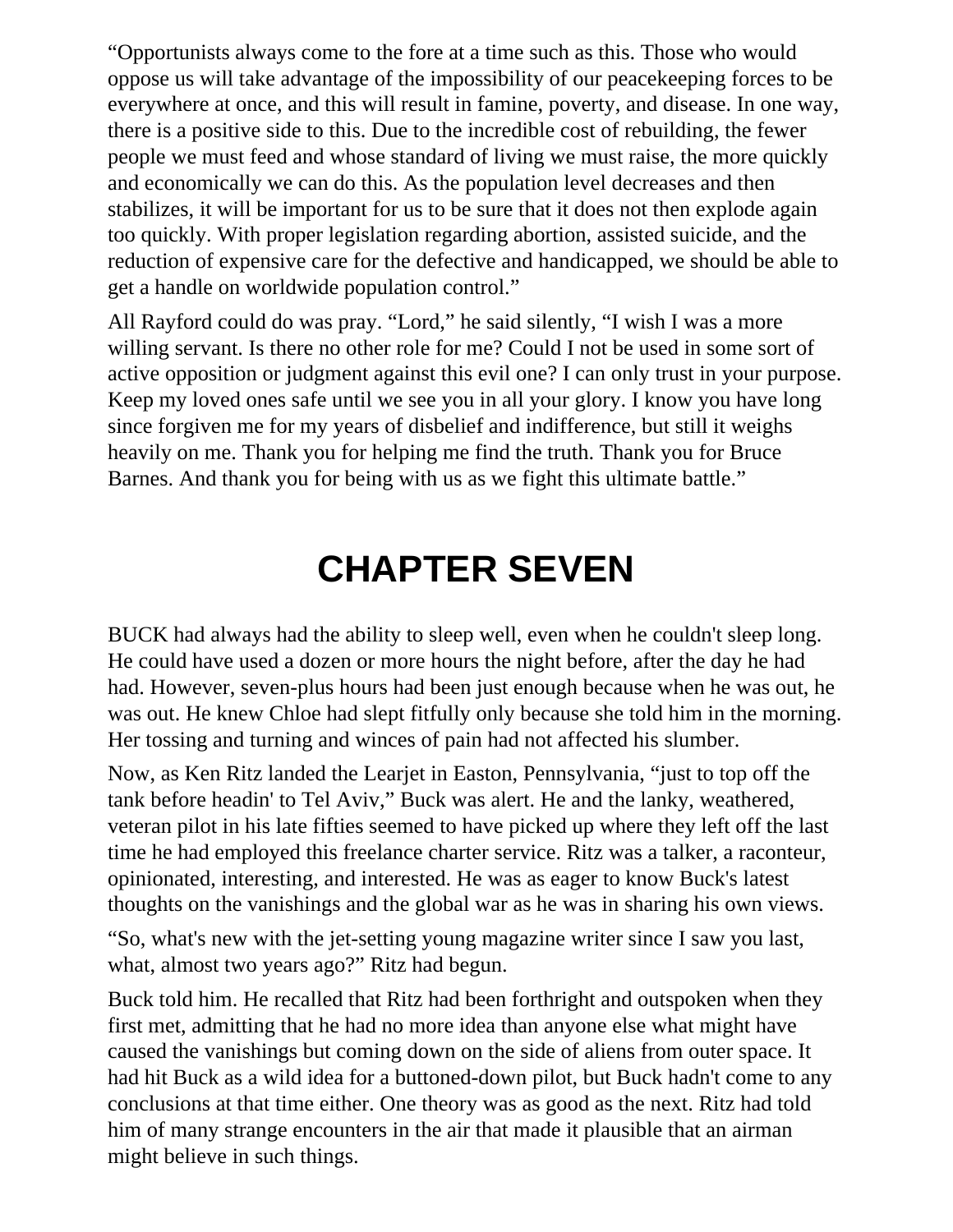That gave Buck the confidence to tell his own story without apology. It didn't seem to faze Ritz, at least negatively. He listened quietly, and when Buck was through, Ritz simply nodded.

"So," Buck said, "do I seem as weird to you now as you did to me when you were propounding the space aliens theory?"

"Not really," Ritz said. "You'd be amazed at the number of people just like you that I've run into since the last time we talked. I don't know what it all means, but I'm beginning to believe there are more people who agree with you than agree with me."

"I'll tell you one thing," Buck said, "if I'm right, I'm still in big trouble. We are all gonna go through some real horror. But people who don't believe are going to be in worse trouble than they could ever imagine."

"I can't imagine worse trouble than we're in right now."

"I know what you mean," Buck said. "I used to apologize and try to make sure I wasn't coming on too strong or being obnoxious, but let me just urge you to investigate what I've said. And don't assume you've got a lot of time to do it."

"That's all part of the belief system, isn't it?" Ritz said. "If what you say is true, the end isn't that far off. Just a few years."

"Exactly."

"Then, if a fella was gonna check it out, he better get to it."

"I couldn't have said it better myself," Buck said.

After refueling in Easton, Ritz spent the hours over the Atlantic asking "what if" questions. Buck had to keep assuring him he was not a student or a scholar, but he amazed even himself at what he remembered from Bruce's teaching.

"It must have hurt like everything to lose a friend like that," Ritz said.

"You can't imagine."

Leon Fortunato instructed everyone on the plane when to get off and where to stand for the cameras when they finally reached New Babylon.

"Mr. Fortunato," Rayford said, careful to follow Leon's wishes, at least in front of others, "McCullum and I don't really need to be in the photograph, do we?"

"Not unless you'd like to go against the wishes of the potentate himself," Fortunato said. "Please just do what you're told."

The plane was on the ground and secure in New Babylon for several minutes before the doors were opened and the Carpathia-controlled press was assembled. Rayford sat in the cockpit, still listening over the two-way intercom. "Remember," Carpathia said, "no smiles. This is a grave, sad day. Appropriate expressions, please."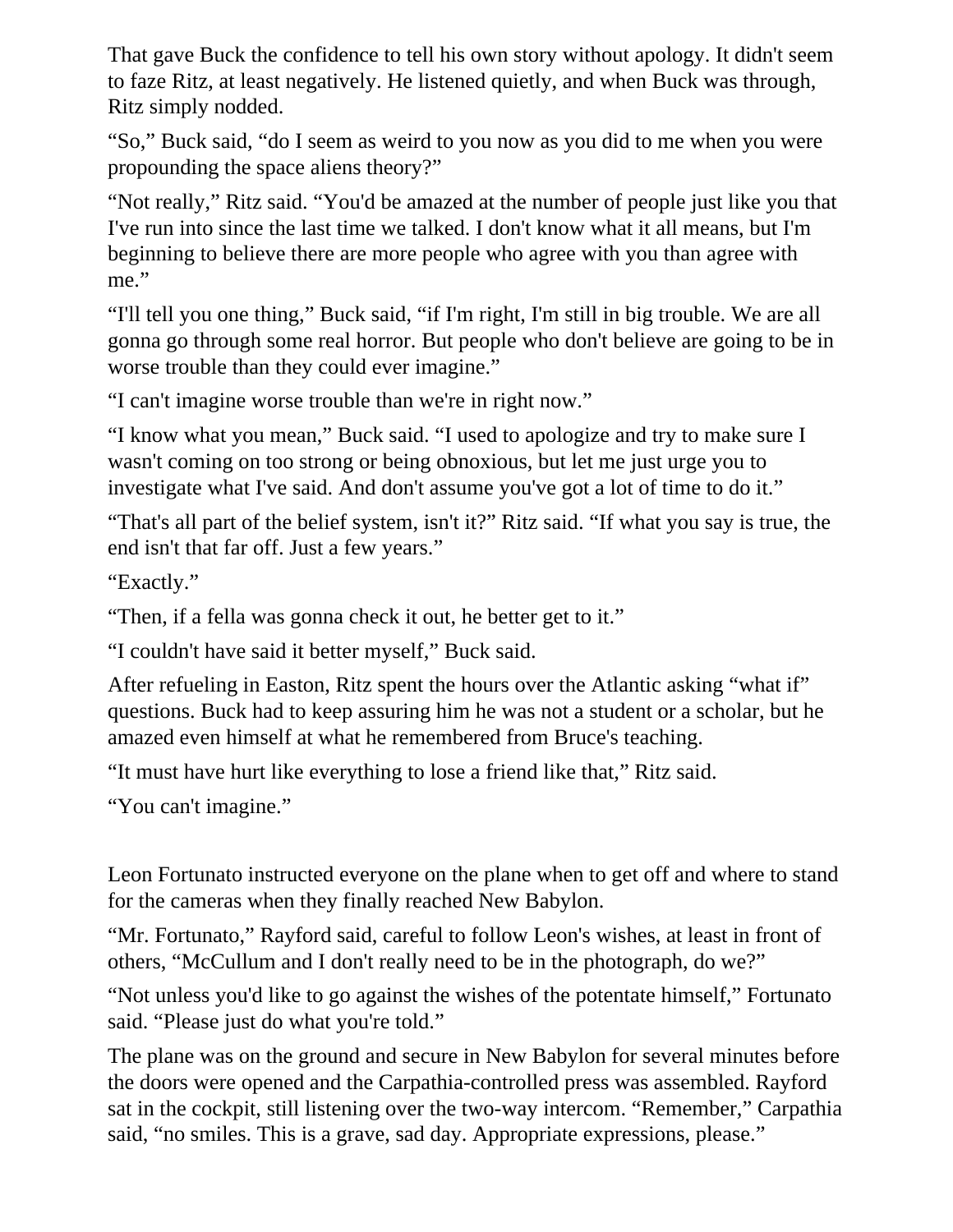Rayford wondered why anyone would have to be reminded not to smile on a day like this.

Next came Fortunato's voice: "Potentate, apparently there's a surprise waiting for you."

"You know I do not like surprises," Carpathia said.

"It seems your fiancee is waiting with the crowd."

"That is totally inappropriate."

"Would you like me to have her removed?"

"No, I am not sure how she might react. We certainly would not like a scene. I just hope she knows how to act. This is not her strength, as you know."

Rayford thought Fortunato was diplomatic to not respond to that.

There was a rap at the cockpit door. "Pilot and copilot first," Fortunato called out. "Let's go!"

Rayford buttoned his dress uniform jacket and put his hat on as he stepped out of the cockpit. He and McCullum trotted down the steps and began the right side of a V of people who would flank the potentate, the last to disembark.

Next came the flight service crew, who seemed awkward and nervous. They knew enough not to giggle, but simply looked down and walked directly to their spots. Fortunato and two other Carpathia aides led the seven ambassadors down the steps. Rayford turned to watch Carpathia appear in the opening at the top of the stairs.

The potentate always seemed taller than he really was in these situations, Rayford thought. He appeared to have just shaved and washed his hair, though Rayford had not been aware he had the time for that. His suit, shirt, and tie were exquisite, and he was understatedly elegant in his accessories. He waited ever so briefly, one hand in his right suit pocket, the other carrying a thin, glove-leather portfolio. Always looking as if he's busily at the task at hand, Rayford thought.

Rayford was amazed at Carpathia's ability to strike just the right pose and expression. He appeared concerned, grave, and yet somehow purposeful and confident. As lights flashed all around him and cameras whirred, he resolutely descended the steps and approached a bank of microphones. Every network insignia on each microphone had been redesigned to include the letters "GCN," the Global Community Network.

The only person he couldn't fully control chose that moment to burst Carpathia's bubble of propriety. Hattie Durham broke from the crowd and ran directly for him.

Security guards who stepped in her way quickly realized who she was and let her through. She did everything, Rayford thought, except squeal in delight. Carpathia looked embarrassed and awkward for the first time in Rayford's memory. It was as if he had to decide which would be worse: to brush her off or to welcome her to his side.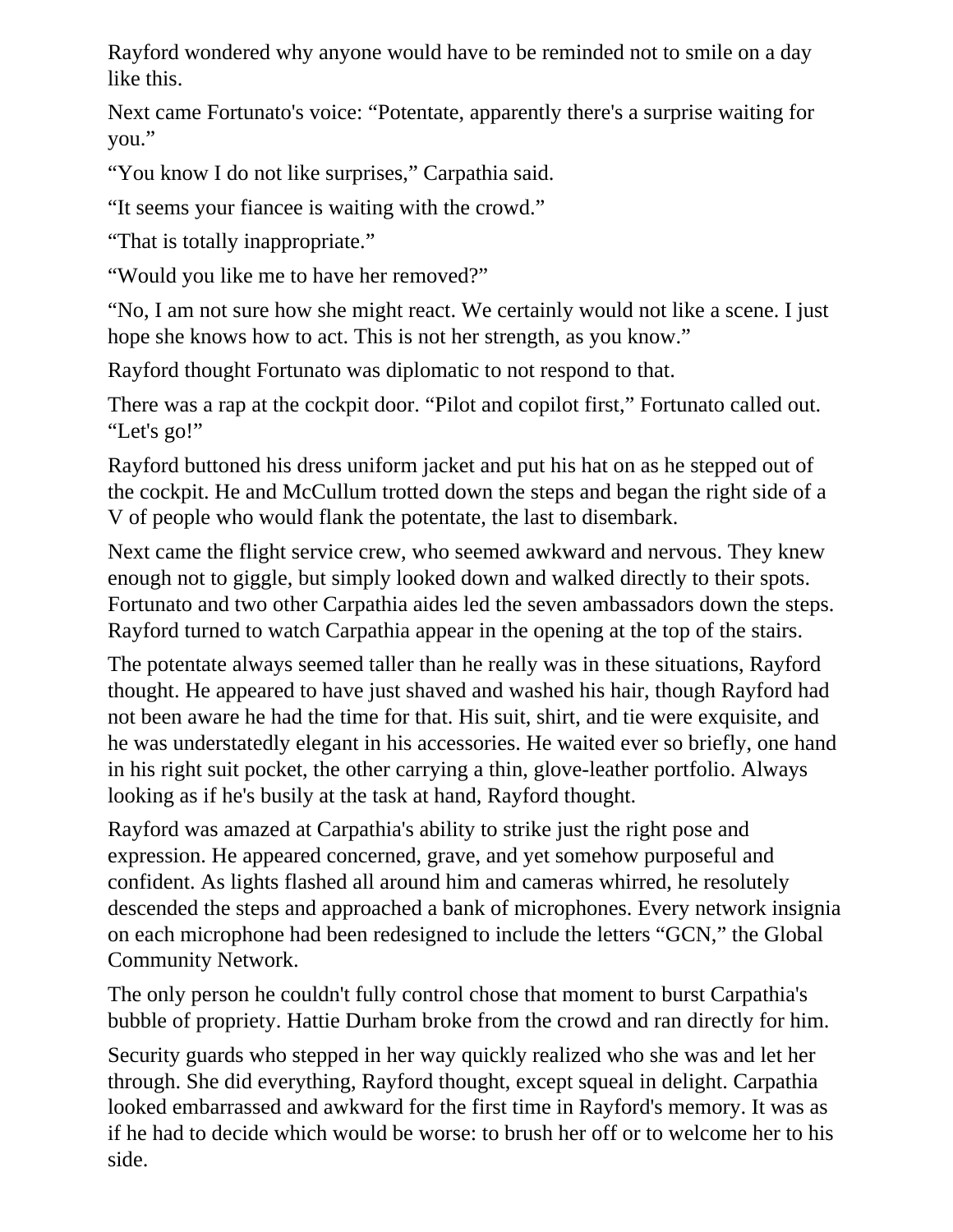He chose the latter, but it was clear he was holding her at bay. She leaned in to kiss him and he bent to brush her cheek with his lips. When she turned to plant an openmouthed kiss on his lips, he pulled her ear to his mouth and whispered sternly. Hattie looked stricken. Near tears, she began to pull away from him, but he grabbed her wrist and kept her standing next to him there at the microphones.

"It is so good to be back where I belong," he said. "It is wonderful to reunite with loved ones. My fiancee is overcome with grief, as I am, at the horrible events that began so relatively few hours ago. This is a difficult time in which we live, and yet our horizons have never been wider, our challenges so great, our future so potentially bright.

"That may seem an incongruous statement in light of the tragedy and devastation we have all suffered, but we are all destined for prosperity if we commit to standing together. We will stand against any enemy of peace and embrace any friend of the Global Community."

The crowd, including the press, applauded with just the right solemnity. Rayford was sick to his stomach, eager to get to his own apartment, and desperate to phone his wife as soon as he was sure it was daytime in the States.

"Don't worry about me, buddy boy," Ken Ritz told Buck as he helped him off the Learjet. "I'll hangar this baby and find a place to crash for a few days. I've always wanted to tour this country, and it's nice to be in a place that hasn't been blown to bits. You know how to reach me. When you're ready to head back, just leave a message here at the airport. I'll be checking in frequently."

Buck thanked him and grabbed his bag, slinging it over his shoulder. He headed toward the terminal. There, beyond the plate-glass window, he saw the enthusiastic wave of the wispy little old man with the flyaway hair, Chaim Rosenzweig. How he wanted this man to become a believer! Buck had come to love Chaim. That was not an expression he would have used about the other man back when he first met the scientist. It had been only a few years, but it seemed so long ago. Buck had been the youngest senior writer in the history of Global Weekly— in fact, in the history of international journalism. He had unabashedly campaigned for the job of profiling Dr. Rosenzweig as the Weekly's "Man of the Year."

Buck had first met the man a little more than a year before that assignment, after Rosenzweig had won a huge international prize for his invention (Chaim himself always called it more of a discovery) of a botanic formula.

Rosenzweig's concoction, some said without much exaggeration, allowed flora to grow anywhere—even on concrete.

The latter had never been proven; however, the desert sands of Israel soon began to blossom like a greenhouse. Flowers, corn, beans, you name it, every spare inch of the tiny nation was quickly cleared for agriculture. Overnight, Israel had become the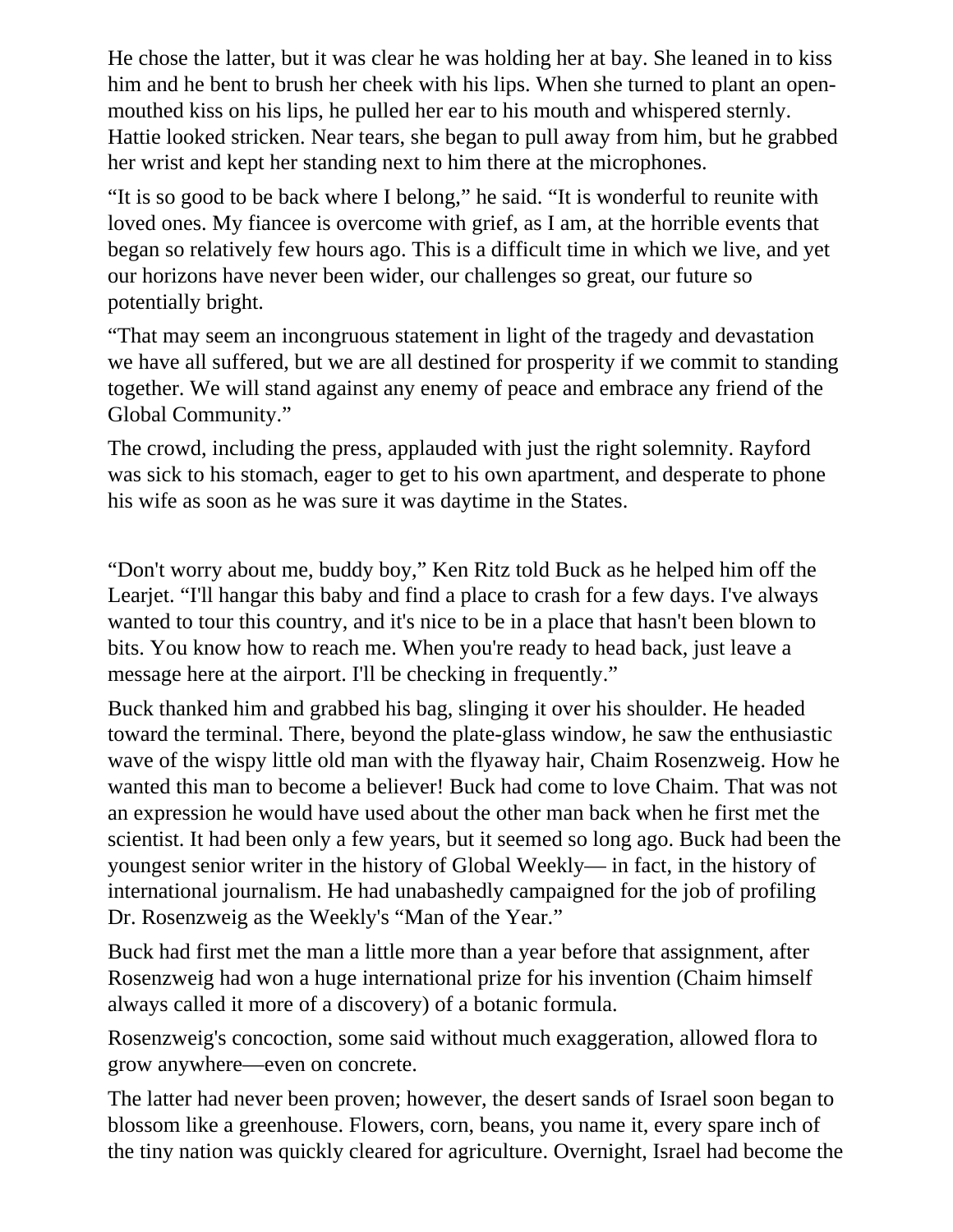richest nation in the world.

Other nations had been jealous to get hold of the formula. Clearly, this was the answer to any economic woes. Israel had gone from vulnerable, geographically defenseless country to a world power—respected, feared, envied.

Rosenzweig had become the man of the hour and, according to Global Weekly, "Man of the Year."

Buck had enjoyed meeting him more than any powerful politician he had ever interviewed. Here was a brilliant man of science, humble and self-effacing, naive to the point of childlikeness, warm, personable, and unforgettable. He treated Buck like a son.

Other nations wanted Rosenzweig's formula so badly that they assigned high-level diplomats and politicians to court him. He acceded to audiences from so many dignitaries that his life's work had to be set aside. He was past retirement age anyway, but clearly here was a man more comfortable in a laboratory or a classroom than in a diplomatic setting. The darling of Israel had become the icon of world governments, and they all came calling.

Chaim had told Buck at one point that each suitor had his own not-so-hidden agenda. "I did my best to remain calm and diplomatic," he told Buck, "but only because I was representing my mother country. I grew almost physically ill," he added with his charming Hebrew-accented dialect, "when each began trying to persuade me that I would personally become the wealthiest man in the world if I would condescend to rent them my formula."

The Israeli government was even more protective of the formula. They made it so clear that the formula was not for sale or rent that other countries threatened war over it, and Russia actually attacked. Buck had been in Haifa the night the warplanes came screaming in. The miraculous delivery of that country from any damage, injury, or death—despite the incredible aerial assault— made Buck a believer in God, though not yet in Christ. There was no other explanation for bombs, missiles, and warships crashing and burning all over the nation, yet every citizen and building escaping unscathed.

That had sent Buck, who had feared for his life that night, on a quest for truth that was satisfied only after the vanishings and his meeting Rayford and Chloe Steele.

It had been Chaim Rosenzweig who had first mentioned the name Nicolae Carpathia to Buck. Buck had asked the old man if any of those who had been sent to court him about the formula had impressed him. Only one, Rosenzweig had told him; a young midlevel politician from the little country of Romania. Chaim had been taken with Carpathia's pacifist views, his selfless demeanor, and his insistence that the formula had the potential to change the world and save lives. It still rang in Buck's ears that Chaim Rosenzweig had once told him, "You and Carpathia must meet one day. You would like each other."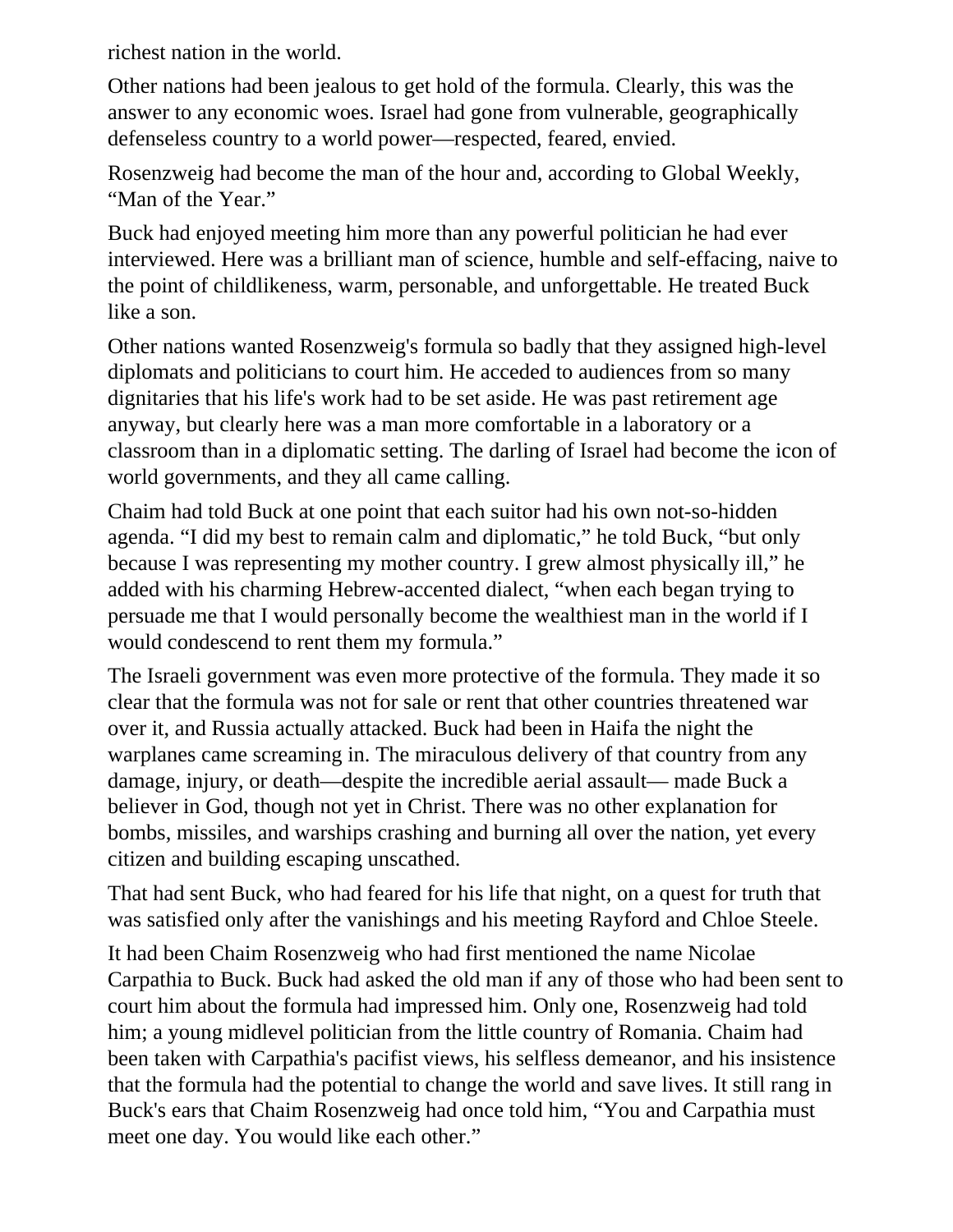Buck could hardly remember when he had not been aware of Nicolae Carpathia, though his first exposure even to the name had been in that interview with Rosenzweig. Within days after the vanishings, the man who had seemingly overnight become president of Romania was a guest speaker at the United Nations. His brief address was so powerful, so magnetic, so impressive, that he had drawn a standing ovation even from the press—even from Buck. Of course, the world was in shock, terrified by the disappearances, and the time had been perfect for someone to step to the fore and offer a new international agenda for peace, harmony, and brotherhood.

Carpathia was thrust, ostensibly against his will, into power. He displaced the former secretary-general of the United Nations, reorganized it to include ten international mega-territories, renamed it the Global Community, moved it to Babylon (which was rebuilt and renamed New Babylon), and then set about disarming the entire globe.

It had taken more than Carpathia's charismatic personality to effect all this. He had a trump card. He had gotten to Rosenzweig. He had convinced the old man and his government that the key to the new world was Carpathia's and Global Community's ability to broker Rosenzweig's formula in exchange for compliance with international rules for disarmament. In exchange for a Carpathia-signed guarantee of at least seven years of protection from her enemies, Israel licensed to him the formula that allowed him to extract any promise he needed from any country in the world. With the formula, Russia could grow grain in the frozen tundra of Siberia. Destitute African nations became hothouses of domestic food sources and agricultural exports.

The power the formula allowed Carpathia to wield made it possible for him to bring the rest of the world willingly to its knees. Under the guise of his peacenik philosophies, member nations of the Global Community were required to destroy 90 percent of their weaponry and to donate the other 10 percent to Global Community headquarters. Before anyone realized what had happened, Nicolae Carpathia, now called the grand potentate of the Global Community, had quietly become the most militarily powerful pacifist in the history of the globe. Only those few nations that were suspicious of him kept back any firepower. Egypt, the new United States of Great Britain, and a surprisingly organized underground group of American militia forces had stockpiled just enough fire-power to become a nuisance, an irritant, a trigger for Carpathia's angry retaliation. In short, their insurrection and his incredible overreaction had been the recipe for World War III, which the Bible had symbolically foretold as the Red Horse of the Apocalypse.

The irony of all this was that the sweet-spirited and innocent Chaim Rosenzweig, who always seemed to have everyone else's interests at heart, became an unabashed devotee of Nicolae Carpathia. The man whom Buck and his loved ones in the Tribulation Force had come to believe was Antichrist himself played the gentle botanist like a violin. Carpathia included Rosenzweig in many visible diplomatic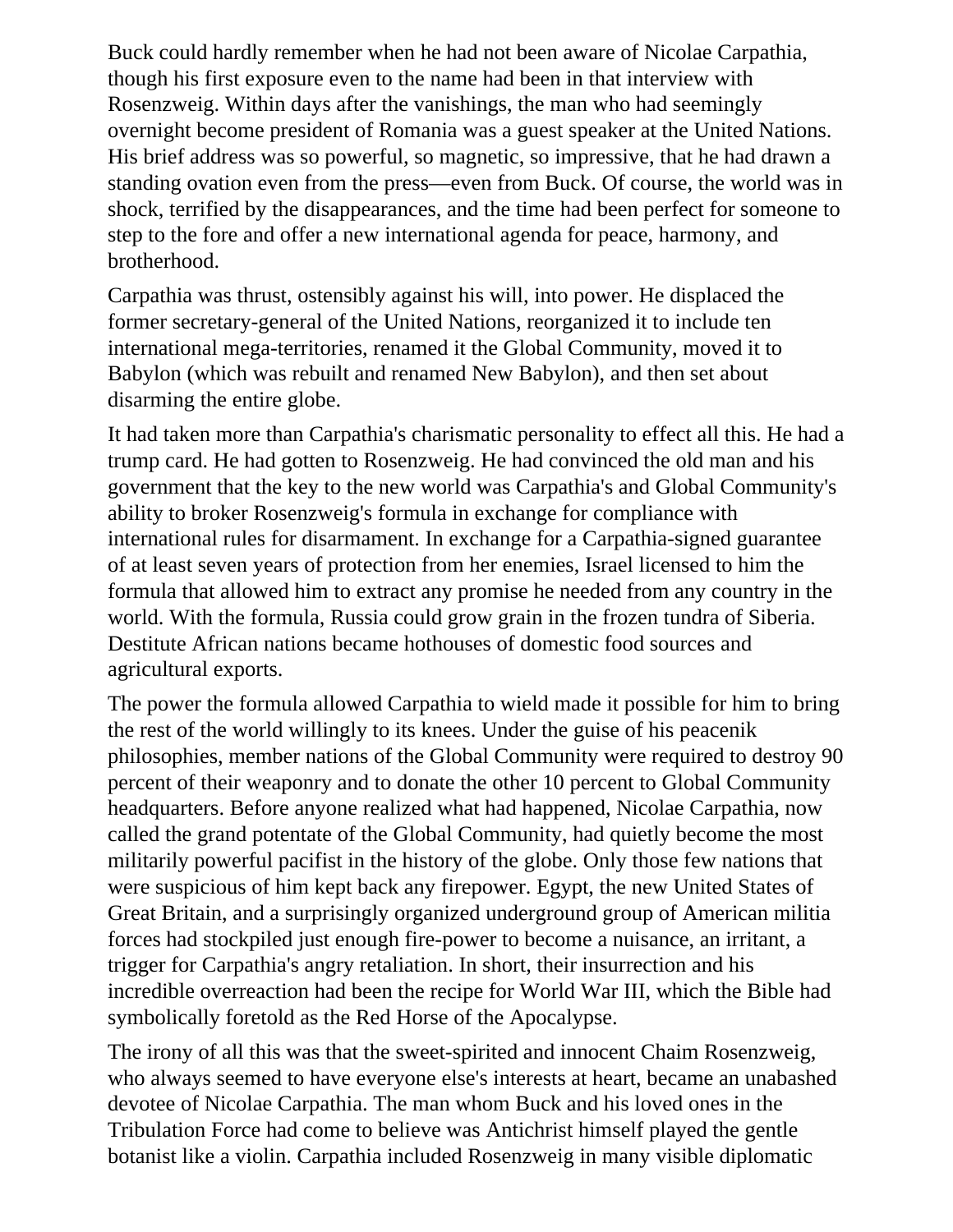situations and even pretended Chaim was part of his elite inner circle. It was clear to everyone else that Rosenzweig was merely tolerated and humored. Carpathia did what he wanted. Still, Rosenzweig nearly worshiped the man, once intimating to Buck that if anyone embodied the qualities of the long-sought Jewish Messiah, it was Nicolae himself.

That had been before one of Rosenzweig's younger proteges, Rabbi Tsion Ben-Judah, had broadcast to the world the findings of his government-sanctioned quest for what Israel should look for in the Messiah.

Rabbi Ben-Judah, who had conducted a thorough study of ancient manuscripts, including the Old and New Testaments, had come to the conclusion that only Jesus Christ had fulfilled all the prophecies necessary to qualify for the role. To his regret, Rabbi Ben-Judah had come just short of receiving Christ and committing his life to him when the Rapture occurred. That sealed for sure his view that Jesus was Messiah and had come for his own. The Rabbi, in his mid-forties, had been left behind with a wife of six years and two teenage stepchildren, a boy and a girl. He had shocked the world, and especially his own nation, when he withheld the conclusion of his three-year study until a live international television broadcast. Once he had clearly stated his belief, he became a marked man.

Though Ben-Judah had been a student, protege, and eventually a colleague of Dr. Rosenzweig, the latter still considered himself a nonreligious, nonpracticing Jew. In short, he did not agree with Ben-Judah's conclusion about Jesus, but mostly it was simply something he didn't want to talk about.

That, however, made him no less a friend of Ben-Judah's and no less an advocate. When Ben-Judah, with the encouragement and support of the two strange, otherworldly preachers at the Wailing Wall, began sharing his message, first at Teddy Kollek Stadium and then in other similar venues around the world, everyone knew it was just a matter of time before he would suffer for it.

Buck knew that one reason Rabbi Tsion Ben-Judah was still alive was that any attempt on his life was treated by the two preachers, Moishe and Eli, as attempts on their own. Many had died mysterious and fiery deaths trying to attack those two. Most everyone knew that Ben-Judah was "their guy," and thus he had so far eluded mortal harm.

That safety seemed at an end now, and that was why Buck was in Israel. Buck was convinced that Carpathia himself was behind the horror and tragedy that had come to Ben-Judah's family. News reports said black-hooded thugs pulled up to Ben-Judah's home in the middle of a sunny afternoon when the teenagers had just returned from Hebrew school. Two armed guards were shot to death, and Mrs. Ben-Judah and her son and daughter were dragged out into the street, decapitated, and left in pools of their own blood.

The murderers had driven away in a nondescript and unmarked van. Ben-Judah's driver had raced to the rabbi's university office as soon as he heard the news, and he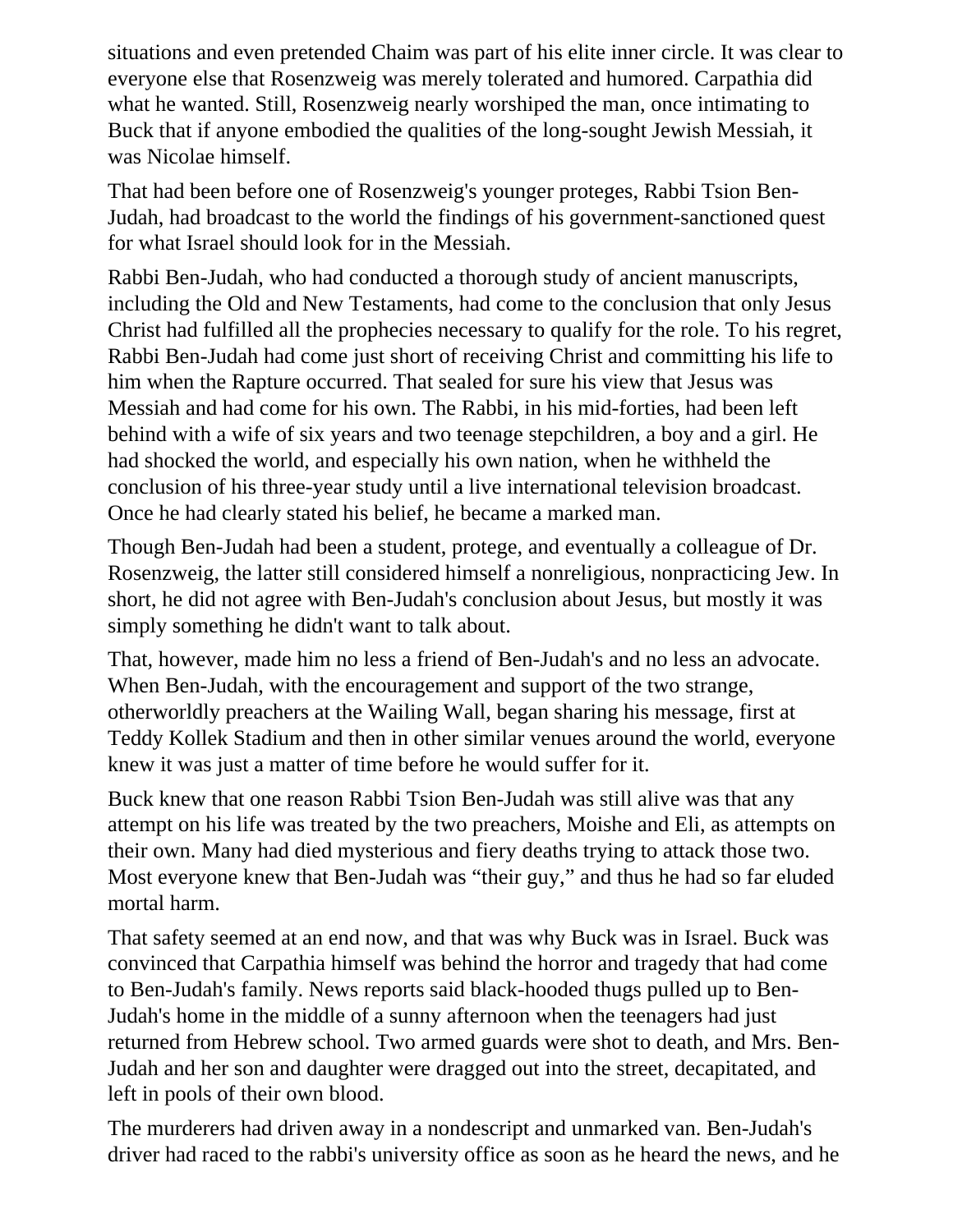had reportedly driven Ben-Judah to safety. Where, no one knew. Upon his return, the driver denied knowledge of Ben-Judah's whereabouts to the authorities and the press, claiming he had not seen him since before the murders and that he merely hoped to hear from him at some point.

## **CHAPTER EIGHT**

RAYFORD thought he had had enough sleep, catching catnaps on his long journey. He had not figured the toll that tension and terror and disgust would exact on his mind and body. In his and Amanda's own apartment, as comfortable as airconditioning could make a place in Iraq, Rayford disrobed to his boxers and sat on the end of his bed. Shoulders slumped, elbows on knees, he exhaled loudly and realized how exhausted he truly was. He had finally heard from home. He knew Amanda was safe, Chloe was on the mend, and Buck—as usual—was on the move. He didn't know what he thought about this Verna Zee threatening the security of the Tribulation Force's new safe house (Loretta's). But he would trust Buck, and God, in that.

Rayford stretched out on his back atop the bedcovers. He put his hands behind his head and stared at the ceiling. How he'd love to get a peek at the treasure trove of Bruce's computer archives. But as he drifted off to a sound sleep, he was trying to figure a way to get back to Chicago by Sunday. Surely there had to be some way he could make it to Bruce's memorial service. He was pleading his case with God as sleep enveloped him.

Buck had often been warmed by Chaim Rosenzweig's ancient-faced smile of greeting. There was no hint of that now. As Buck strode toward the old man, Rosenzweig merely opened his arms for an embrace and said hoarsely, "Cameron! Cameron!"

Buck bent to hug his tiny friend, and Rosenzweig clasped his hands behind Buck and squeezed tightly as a child. He buried his face in Buck's neck and wept bitterly. Buck nearly lost his balance, the weight of his bag pulling him one way and Chaim Rosenzweig's vice-grip pulling him forward. He felt as if he might stumble and fall atop his friend. He fought to stay upright, holding Chaim and letting him cry.

Finally Rosenzweig released his grip and pulled Buck toward a row of chairs. Buck became aware of Rosenzweig's tall, dark-complected driver standing about ten feet away with his hands clasped before him. He appeared concerned for his employer, and embarrassed.

Chaim nodded toward him. "You remember Andre," Rosenzweig said.

"Yeah," Buck said, nodding, "how ya doin"?" Andre responded in Hebrew. He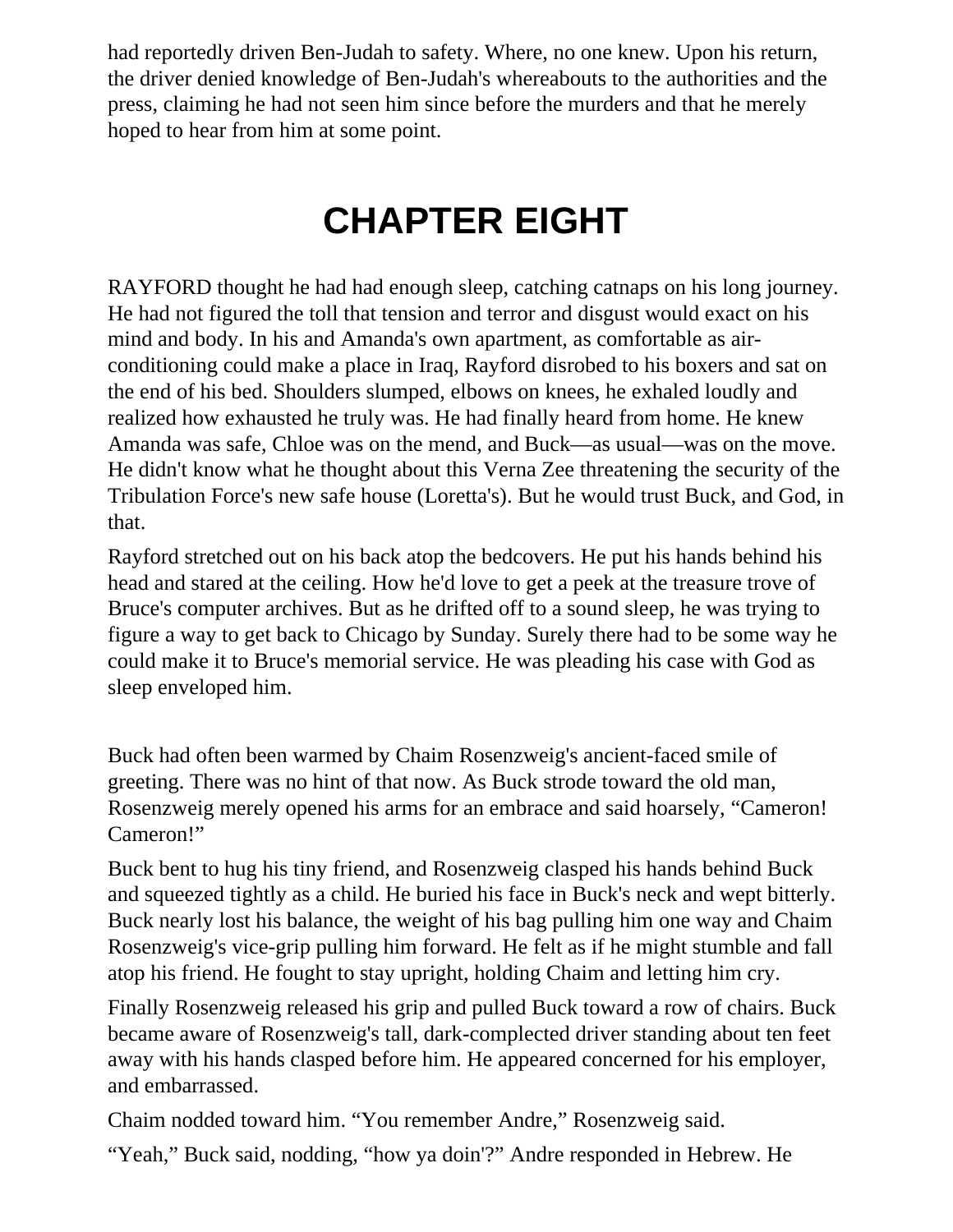neither spoke nor understood English. Buck knew no Hebrew.

Rosenzweig spoke to Andre and he hurried away. "He'll bring the car around," Chaim said.

"I have only a few days here," Buck said. "What can you tell me? Do you know where Tsion is?"

"No! Cameron, it's so terrible! What a hideous, horrible defiling of a man's family and of his name!"

"But you heard from him—"

"One phone call. He said you would know where to begin looking for him. But, Cameron, have you not heard the latest?"

"I can't imagine."

"The authorities are trying to implicate him in the murders of his own family."

"Oh, come on! No one is going to buy that! Nothing even points in that direction. Why would he do that?"

"Of course, you and I know he would never do such a thing, Cameron, but when evil elements are out to get you, they stop at nothing. You heard, of course, about his driver."

"No."

Rosenzweig shook his head and lowered his chin to his chest.

"What?" Buck asked. "Not him too?"

"I'm afraid so. A car bombing. His body was barely recognizable."

"Chaim! Are you sure you're safe? Does your driver know how to—"

"Drive defensively? Check for car bombs? Defend himself or me? Yes to all of those. Andre is quite skilled. It makes me no less terrified, I admit, but I feel I am protected the best I can be."

"But you are associated with Dr. Ben-Judah. Those looking for him will try to follow you to him."

"Which means you should not be seen with me either," Rosenzweig said.

"It's too late for that," Buck said.

"Don't be too sure. Andre assured me we were not followed here. It wouldn't surprise me if someone picked us up at this point and followed us, but for the instant, I believe we are here undetected."

"Good! I cleared customs with my phony passport. Did you use my name when booking me a room?"

"Unfortunately I did, Cameron. I'm sorry. I even used my own name to secure it."

Buck had to suppress a smile at the man's sweet naivete. "Well, friend, we'll just use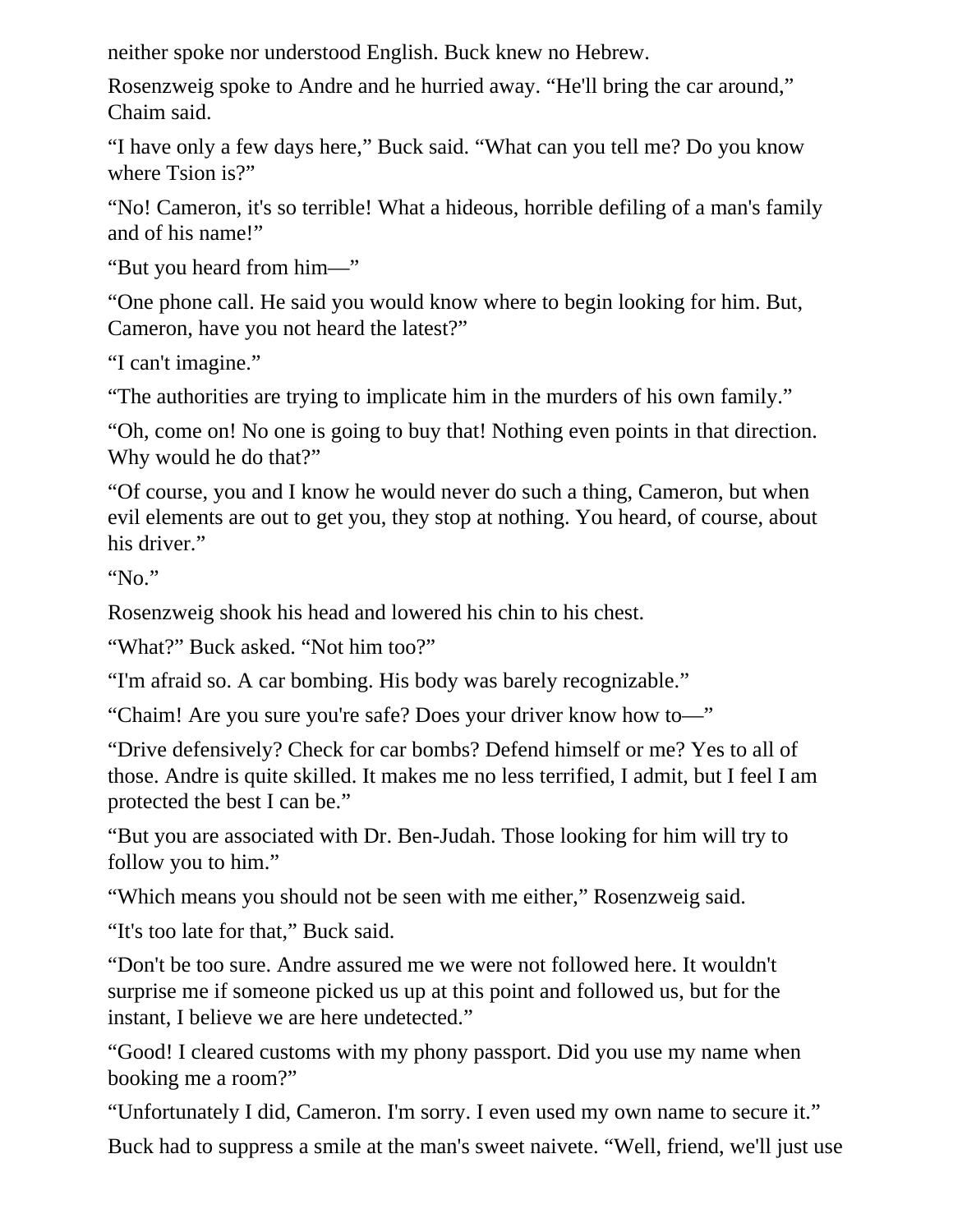that to keep them off our trail, hm?"

"Cameron, I'm afraid I'm not too good at all this."

"Why don't you have Andre drive you directly to that hotel. Tell them my plans have changed and that I will not be in until Sunday."

"Cameron! How do you think of such things so quickly?"

"Hurry now. And we must not be seen together anymore. I will leave here no later than Saturday night. You can reach me at this number."

"Is it secure?"

"It's a satellite phone, the latest technology. No one can tap into it. Just don't put my name next to that number, and don't give that number to anyone else."

"Cameron, where will you begin looking for Tsion?"

"I have a couple of ideas," Buck said. "And you must know, if I can get him out of this country, I'll do it."

"Excellent! If I were a praying man, I'd pray for you."

"Chaim, one of these days soon, you need to become a praying man."

Chaim changed the subject. "One more thing, Cameron. I have placed a call to Carpathia for his assistance in this."

"I wish you hadn't done that, Chaim. I don't trust him the way you do."

"I've sensed that, Buck," Rosenzweig said, "but you need to get to know the man better."

If you only knew, Buck thought. "Chaim, I'll try to communicate with you as soon as I know anything. Call me only if you need to."

Rosenzweig embraced him fiercely again and hurried off. Buck used a pay phone to call the King David Hotel. He booked a room for two weeks under the name of Herb Katz. "Representing what company?" the clerk said.

Buck thought a moment. "International Harvester," he said, deciding that that would have been a great description of both Bruce Barnes and Tsion Ben-Judah.

Rayford's eyes popped open. He had not moved a muscle. He had no idea how long he had slept, but something had interrupted his reverie. The jangling phone on the bedside table made him jump. Reaching for it, he realized his arm was asleep. It didn't want to go where he wanted it to. Somehow he forced himself to grasp the receiver. "Steele here," he gargled.

"Captain Steele? Are you all right?" It was Hattie Durham.

Rayford rolled onto his side and tucked the receiver under his chin. Leaning on his elbow, he said, "I'm all right, Hattie. How are you?"

"Not so good. I'd like to see you if I could." Despite the closed curtains, the brilliant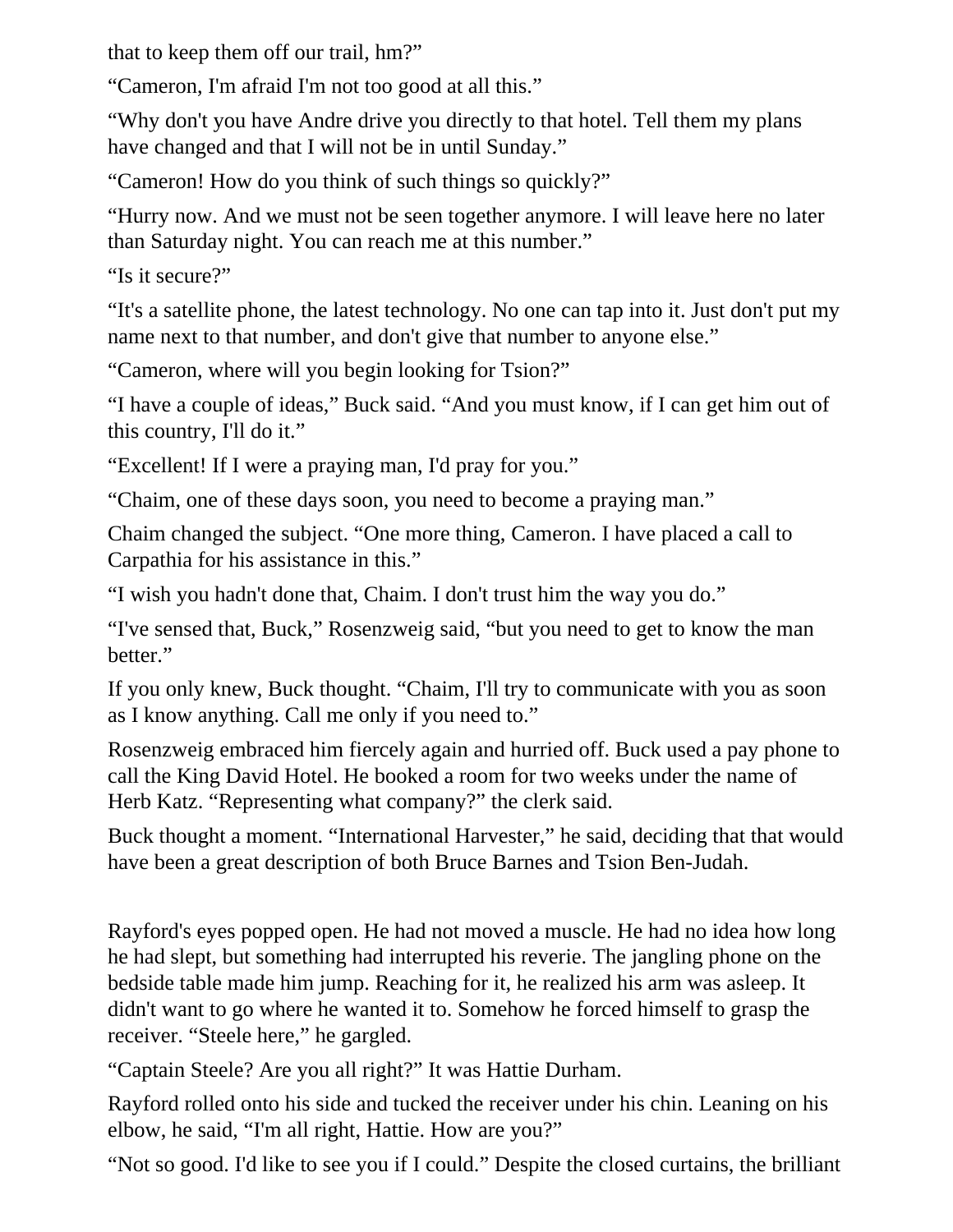afternoon sun forced its way into the room.

"When?" Rayford said.

"Dinner tonight?" she said. "About six?"

Rayford's mind was reeling. Had she already been told of her lessened role in the Carpathia administration? Did he want to be seen in public with her while Amanda was away? "Is there a rush, Hattie? Amanda's in the States, but she'll be back in a week or so—"

"No, Rayford, I really need to talk to you. Nicolae has meetings from now until midnight, and their dinner is being catered. He said he didn't have a problem with my talking with you. I know you want to be appropriate and all that. It's not a date. Let's just have dinner somewhere where it will be obvious that we're just old friends talking. Please?"

"I guess," Rayford said, curious.

"My driver will pick you up at six then, Rayford."

"Hattie, do me a favor. If you agree this shouldn't look like a date, don't dress up."

"Captain Steele," she said, suddenly formal, "stepping out is the last thing on my mind."

Buck settled into his room on the third floor of the King David Hotel. On a hunch he called the offices of the Global Community East Coast Daily Times in Boston and asked for his old friend, Steve Plank. Plank had been his boss at Global Weekly what seemed eons ago. He had abruptly left there to become Carpathia's press secretary when Nicolae became secretary-general of the United Nations. It wasn't long before Steve was tabbed for the lucrative position he now held.

It was no surprise to Buck to find that Plank was not in the office. He was in New Babylon at the behest of Nicolae Carpathia and no doubt feeling very special about it.

Buck showered and took a nap.

Rayford felt as if he could use another several hours' sleep. He certainly didn't intend to stay out long with Hattie Durham. He dressed casually, just barely presentable enough for a place like Global Bistro, where Hattie and Nicolae were often seen.

Of course, Rayford would not be able to let on that he had known about Hattie's demotion before she did. He would have to let her play the story out with all her characteristic emotion and angst. He didn't mind. He owed her that much. He still felt guilty about where she was, both geographically and in her life. It didn't seem that long ago that she had been the object of his lust. Rayford had never acted on it,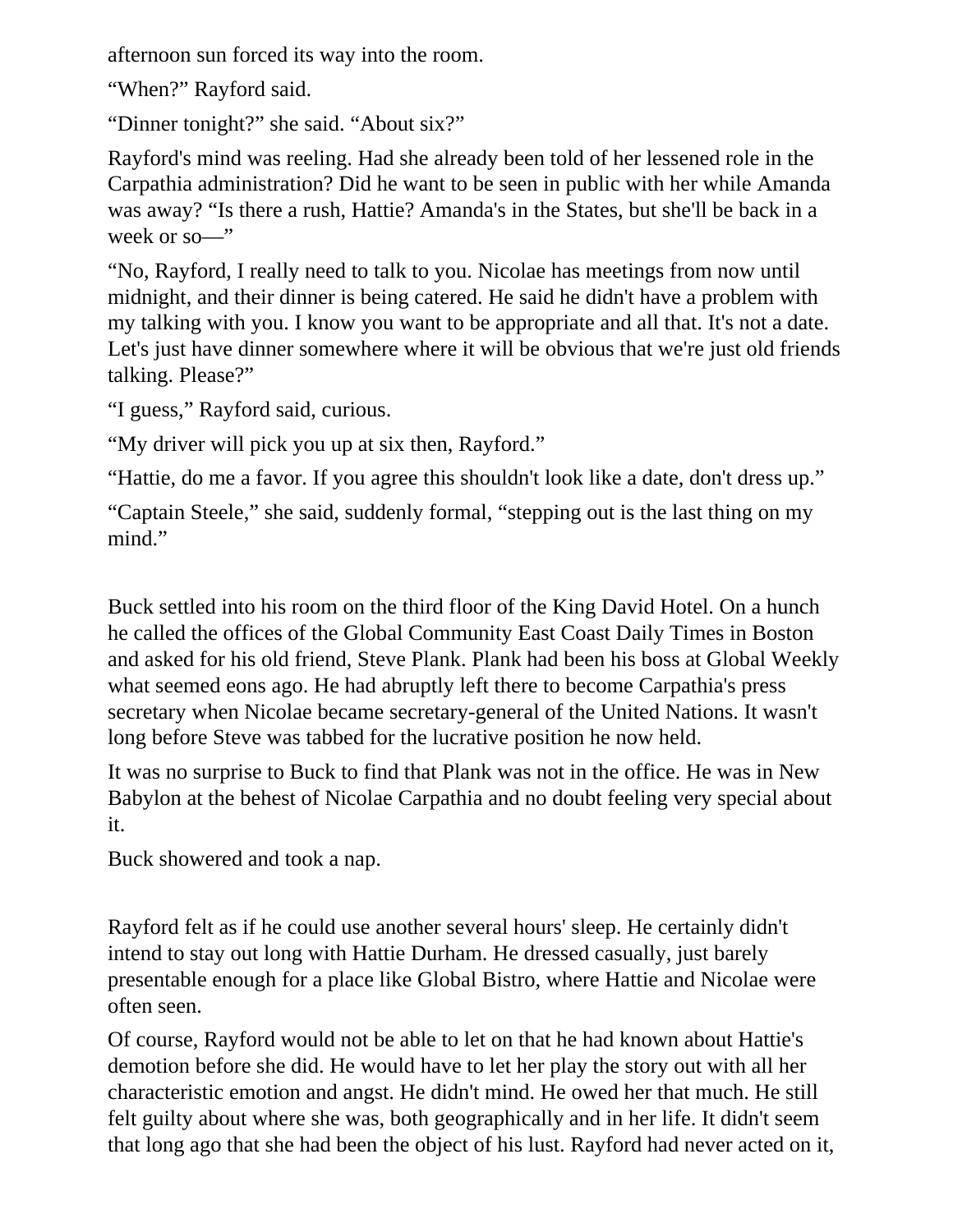of course, but it was Hattie whom he was thinking of the night of the Rapture. How could he have been so deaf, so blind, so out of touch with reality? A successful professional man, married more than twenty years with a college-age daughter and a twelve-year-old son, daydreaming about his senior flight attendant and justifying it because his wife had been on a religious kick! He shook his head. Irene, the lovely little woman he had for so long taken for granted, the one with the name of an aunt many years her senior, had known real truth with a capital T long before any of them.

Rayford had always been a churchgoer and would have called himself a Christian. But to him church was a place to see and be seen, to network, to look respectable. When preachers got too judgmental or too literal, it made him nervous. And when Irene had found a new, smaller congregation that seemed much more aggressive in their faith, he had begun finding reasons not to go with her. When she started talking about the salvation of souls, the blood of Christ, and the return of Christ, he became convinced she was off her nut. How long before she had him traipsing along behind her, passing out literature door-to-door?

That was how he had justified the dalliance, only in his mind, with Hattie Durham. Hattie was fifteen years his junior, and she was a knockout. Though they had enjoyed dinner together a few times and drinks several times, and despite the silent language of the body and the eyes, Rayford had never so much as touched her. It had not been beyond Hattie to grab his arm as she brushed past him or even to put her hands on his shoulders when speaking to him in the cockpit, but Rayford had somehow kept from letting things go further. That night over the Atlantic, with a fully loaded 747 on autopilot, he had finally worked up the courage to suggest something concrete to her. Ashamed as he was now to admit it even to himself, he had been ready to take the next, bold, decisive step toward a physical relationship.

But he had never gotten the words out of his mouth. When he left the cockpit to find her, she had nearly bowled him over with the news that about a quarter of his passengers had disappeared, leaving everything material behind. The cabin, which was normally a black, humming, sleep chamber at four o'clock in the morning, quickly became a beehive of panic as people realized what was happening. That was the night Rayford told Hattie he didn't know what was happening any more than she did. The truth was that he knew all too well. Irene had been right. Christ had returned to rapture his church, and Rayford, Hattie, and three-fourths of their passengers had been left behind.

Rayford had not known Buck Williams at that time, didn't know Buck was a first class passenger on that very flight. He couldn't know that Buck and Hattie had chatted, that Buck had used his computer and the Internet to try to reach her people to see if they were OK. Only later would he discover that Buck had introduced Hattie to the new, sparkling international celebrity leader, Nicolae Carpathia. Rayford had met Buck in New York. Rayford was there to apologize to Hattie for his inappropriate actions toward her in the past and to try to convince her of the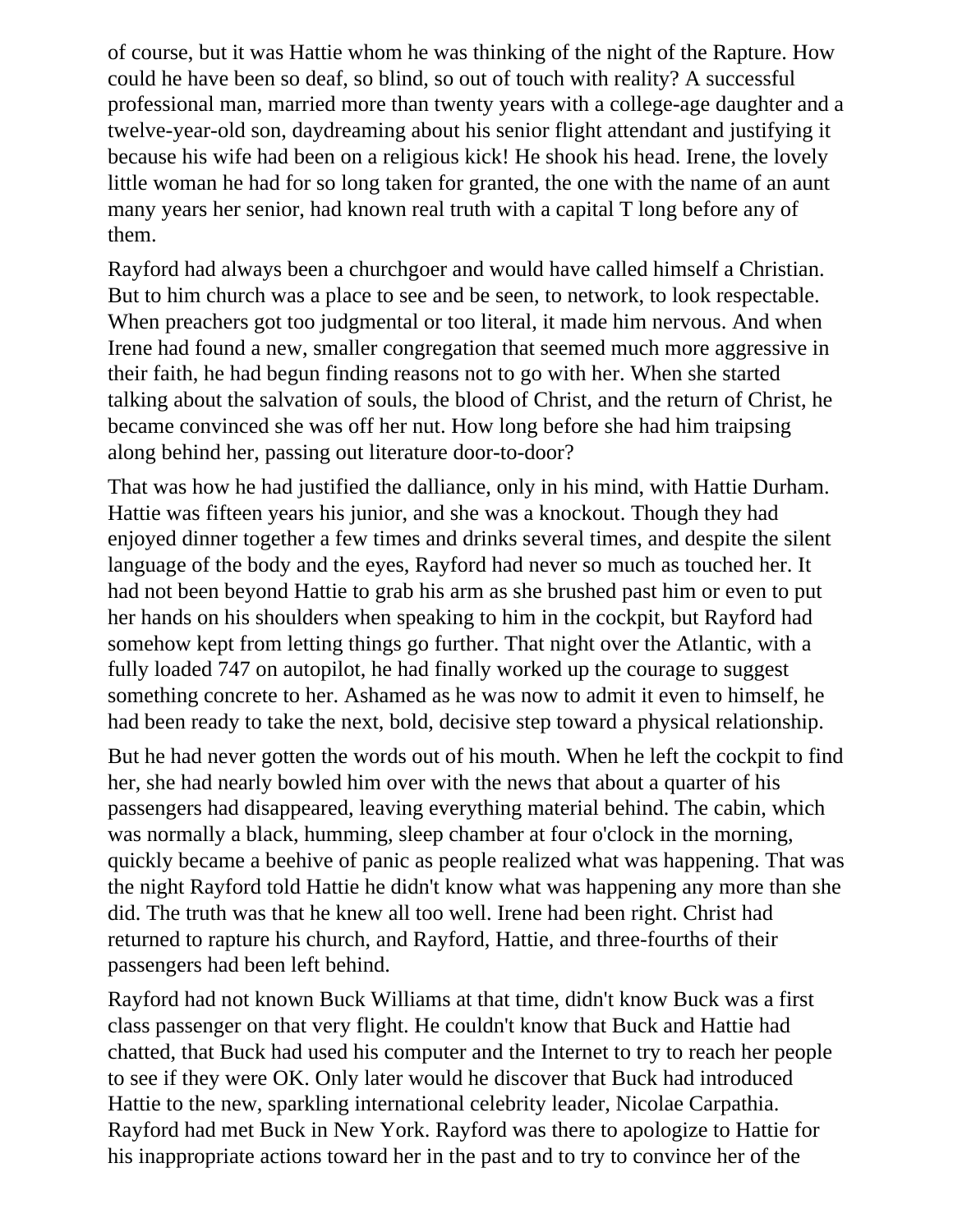truth about the vanishings. Buck was there to introduce her to Carpathia, to interview Carpathia, and to interview Rayford-Hattie's captain. Buck was merely trying to put a story together about various views of the disappearances.

Rayford had been earnest and focused in his attempts to persuade Buck that he had found the real truth too.

That was the night Buck met Chloe. So much had happened in so short a time. Less than two years later, Hattie was the personal assistant and lover of Nicolae Carpathia, the Antichrist. Rayford, Buck, and Chloe were believers in Christ. And all three of them agonized over the plight of Hattie Durham.

Maybe tonight, Rayford thought, he could finally have some positive influence on Hattie.

Buck had always been able to awaken himself whenever he wanted. The gift had failed him very infrequently. He had told himself he wanted to be up and moving by 6:00 P.M. He awoke on time, less refreshed than he had hoped, but eager to get going. He told his cabbie, "The Wailing Wall, please."

Moments later, Buck disembarked. There, not far from the Wailing Wall, behind a wrought-iron fence, stood the men Buck had come to know as the two witnesses prophesied in Scripture.

They called themselves Moishe and Eli, and truly they seemed to have come from another time and another place. They wore ragged, burlap-like robes. They were barefoot with leathery, dark skin. Both had long, dark gray hair and unkempt beards. They were sinewy with bony joints and long muscled arms and legs. Anyone who dared get close to them smelled smoke. Those who dared attack them had been killed. It was as simple as that. Several had rushed them with automatic weapons, only to seem to hit an invisible wall and drop dead on the spot. Others had been incinerated where they stood, by fire that had come from the witnesses' mouths.

They preached nearly constantly in the language and cadence of the Bible, and what they said was blasphemous to the ears of devout Jews. They preached Christ and him crucified, proclaiming him the Messiah, the Son of God.

The only time they had been seen apart from the Wailing Wall was at Teddy Kollek Stadium, when they appeared on the platform with Rabbi Tsion Ben-Judah, a recent convert to Christ. News coverage broadcast around the world showed these two strange men, speaking in unison, not using microphones and yet being heard distinctly in the back rows. "Come nigh and listen," they had shouted, "to the chosen servant of the most high God! He is among the first of the 144,000 who shall go forth from this and many nations to proclaim the gospel of Christ throughout the world! Those who come against him, just as those who have come against us before the due time, shall surely die!"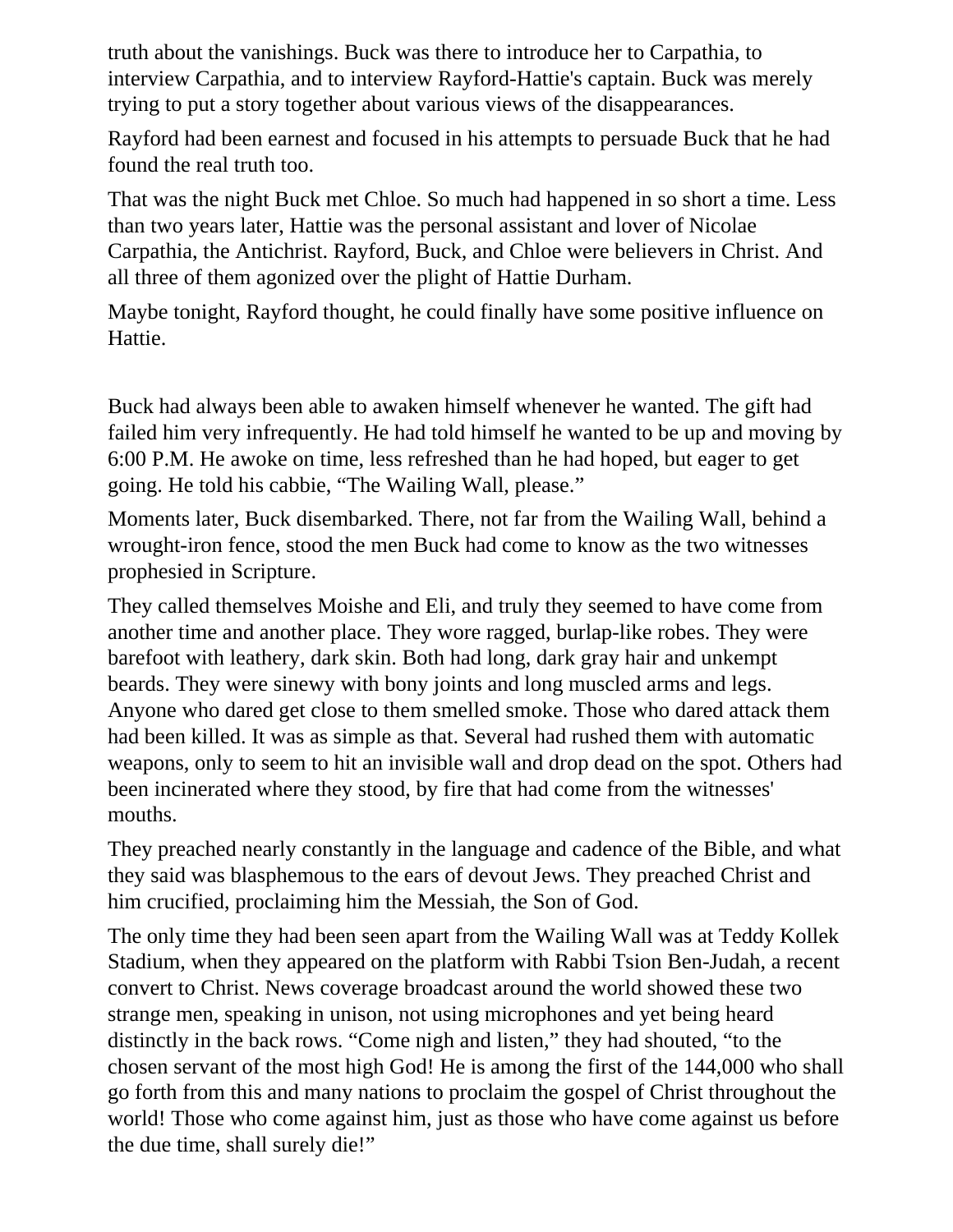The witnesses had not stayed on the platform or even in the stadium for that first big evangelistic rally at Kollek Stadium. They slipped away and were back at the Wailing Wall by the time the meeting was over. That coming together in a huge stadium was reproduced dozens of times in almost every country of the world over the next year and a half, resulting in tens of thousands of converts.

Enemies of Rabbi Ben-Judah did try to "come against" him during those eighteen months, as the witnesses had warned. It seemed others had gotten the point and had repented of their intentions. A lull of three to four weeks since any threats on his life had been a pleasant respite for the indefatigable Ben-Judah. But now he was in hiding, and his family and his driver had been slaughtered.

Ironically, the last time Buck had been at the Wailing Wall to watch and hear the two witnesses, he had been with Rabbi Ben-Judah. They had come back later the same night and dared approach the fence and speak to the men who had killed all others who had gotten that close. Buck had been able to understand them in his own language, though his tape recording of the incident later proved they had been speaking in Hebrew. Rabbi Ben-Judah had begun reciting the words of Nicodemus from the famous meeting of Jesus by night, and the witnesses had responded the way Jesus had. It had been the most chilling night of Buck's life.

Now, here he was, alone. He was looking for Ben-Judah, who had told Chaim Rosenzweig that Buck would know where to start looking. He could think of no better place.

As usual, a huge crowd had gathered before the witnesses, though people knew well enough to keep their distance. Even the rage and hatred of Nicolae Carpathia had not yet affected Moishe and Eli. More than once, even in public, Carpathia had asked if there was not someone who could do away with those two nuisances. He had been informed apologetically by military leaders that no weapons seemed capable of harming them. The witnesses themselves continually referred to the folly of trying to harm them "before the due time."

Bruce Barnes had explained to the Tribulation Force that, indeed, in due time God would allow the witnesses to become vulnerable, and they would be attacked. That incident was still more than a year and a half away, Buck believed, but even the thought of it was a nightmare to his soul.

This evening the witnesses were doing as they had done every day since the signing of the treaty between Israel and Carpathia: They were proclaiming the terrible day of the Lord. And they were acknowledging Jesus Christ as "the Mighty God, the Everlasting Father, and the Prince of Peace. Let no other man anywhere call himself the ruler of this world! Any man who makes such a claim is not the Christ but the Antichrist, and he shall surely die! Woe unto anyone who preaches another gospel! Jesus is the only true God, maker of heaven and earth!"

Buck was always thrilled and moved by the preaching of the witnesses. He looked around the crowd and saw people from various races and cultures. He knew from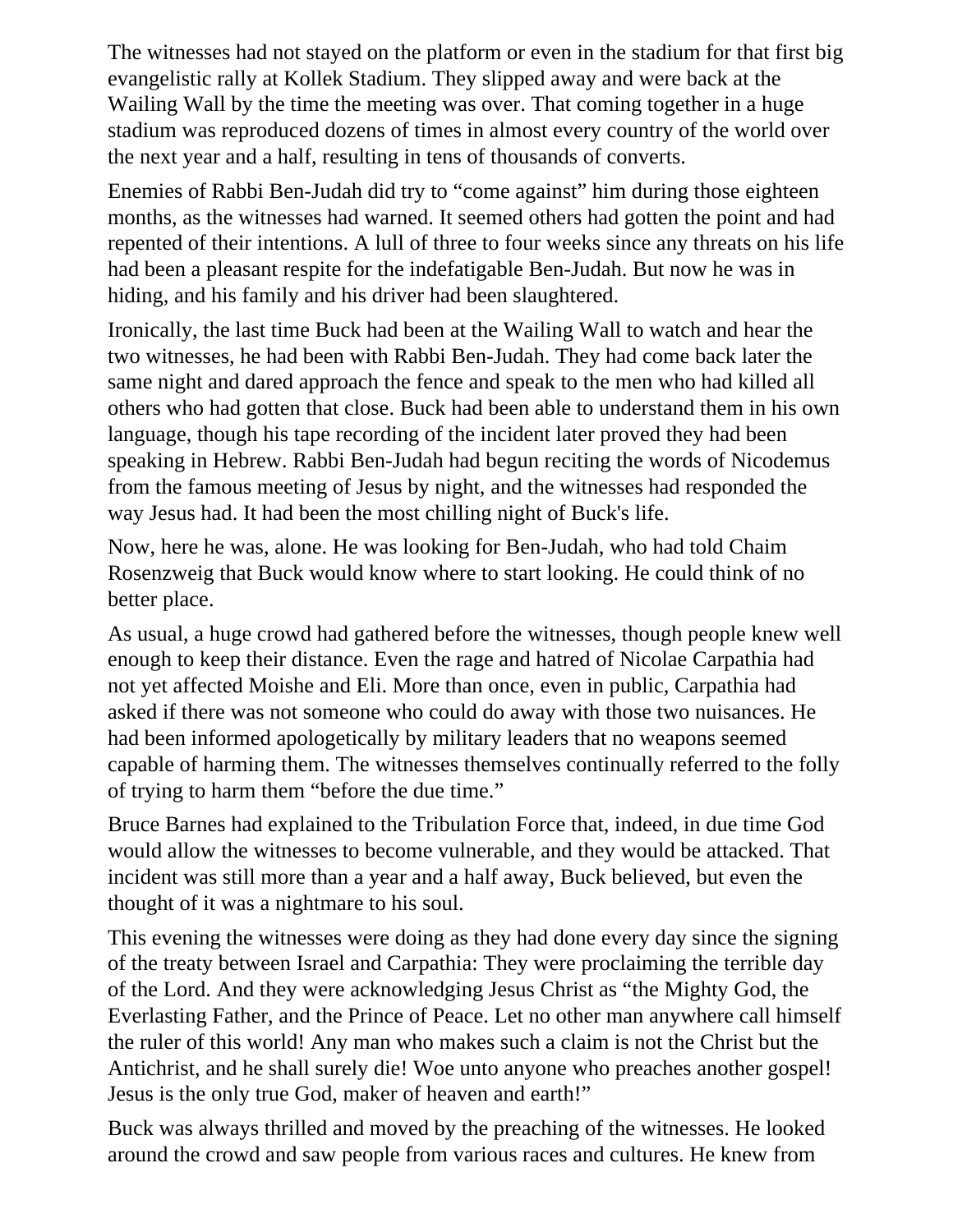experience that many of them understood no Hebrew. They were understanding the witnesses in their own tongues, just as he was.

Buck edged a quarter of the way into the crowd of about three hundred. He stood on tiptoes to see the witnesses. Suddenly both stopped preaching and moved forward toward the fence. The crowd seemed to step back as one, fearing for its life. The witnesses now stood inches from the fence, the crowd keeping about a fifty-foot distance with Buck near the back.

To Buck it seemed clear the witnesses had noticed him. Both stared directly into his eyes, and he could not move. Without gesturing or moving, Eli began to preach. "He who has ears to hear, let him hear! Do not be afraid, for I know that you seek Jesus who was crucified. He is not here; for He is risen, as He said."

Believers in the crowd mumbled their amens and their agreement. Buck was riveted. Moishe stepped forward and seemed to speak directly to him. "Do not be afraid, for I know whom you seek. He is not here."

Eli again: "Go quickly and tell His disciples that Christ is risen from the dead!"

Moishe, still staring at Buck: "Indeed He is going before you into Galilee. There you will see Him. Behold, I have told you."

The witnesses stood and stared silently for so long, unmoving, it was as if they had turned to stone. The crowd grew nervous and began to dissipate. Some waited to see if the witnesses would speak again, but they did not. Soon only Buck stood where he had stood for the last several minutes. He couldn't take his eyes off the eyes of Moishe. The two merely stood at the fence and stared at him. Buck began to advance on them, coming to within about twenty feet. The witnesses didn't move. They seemed not even to be breathing. Buck noticed no blink, no twitch. In the fading twilight, he carefully watched their faces. Neither opened his mouth, and yet Buck heard, plain as day in his own language, "He who has ears to hear, let him hear."

## **CHAPTER NINE**

THE intercom summoned Rayford to the front door of his condominium, where Hattie's driver waited. He led Rayford to the white stretch Mercedes and opened the back door. There was room on the seat next to Hattie, But Rayford chose to sit across from her. She had honored his request not to dress up, but even casually attired, she looked lovely. He decided not to say so.

Trouble was etched on her face. "I really appreciate your agreeing to see me."

"Sure. What's up?"

Hattie glanced toward the driver. "Let's talk at dinner," she said. "The Bistro OK?"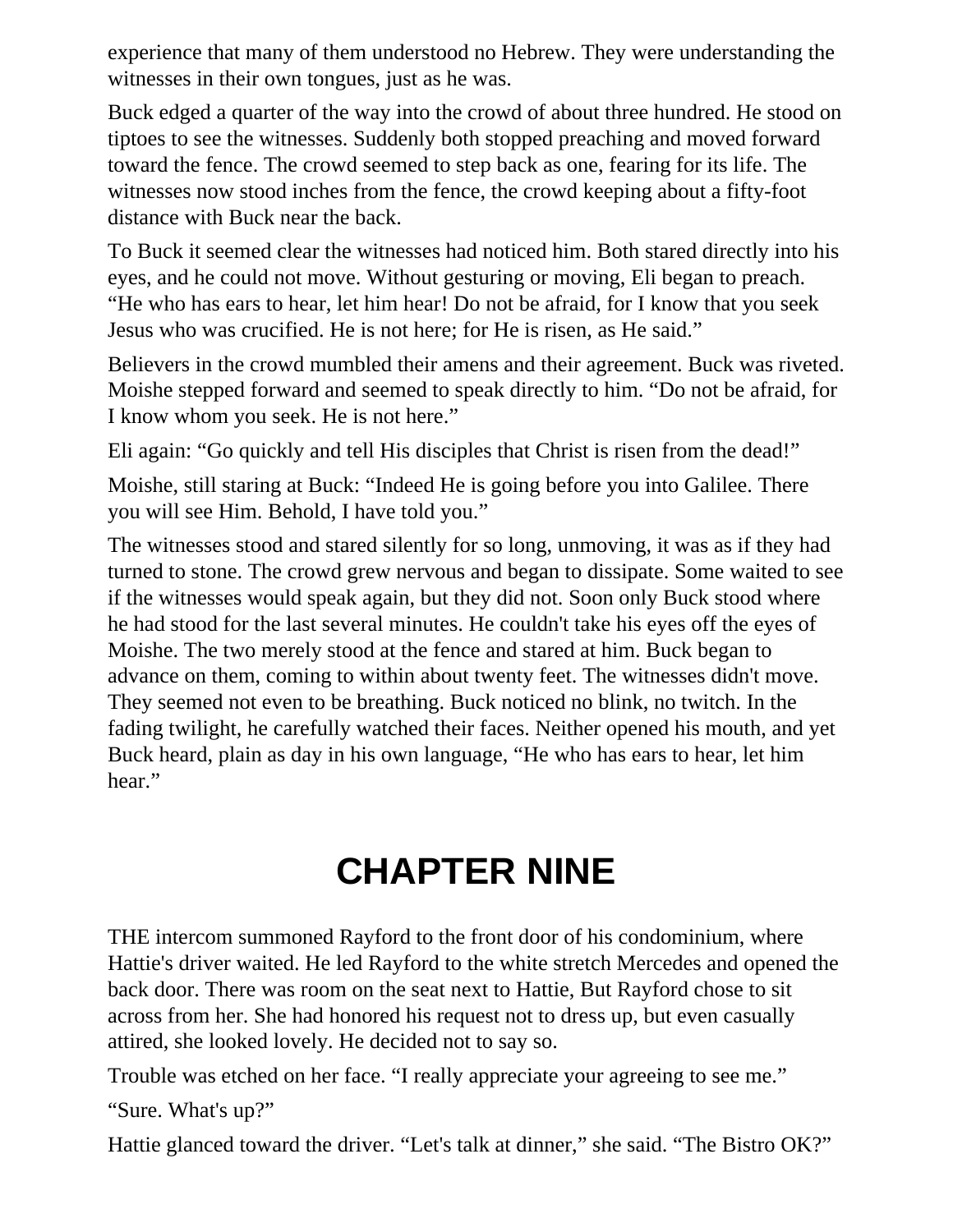Buck stood riveted before the witnesses as the sun went down. He looked around to be sure it was still just him and them. "That's all I get? He's in Galilee?"

Again, without moving their lips, the witnesses spoke: "He who has ears to hear, let him hear."

Galilee? Did it even exist anymore? Where would Buck start, and when would he start? Surely he didn't want to be poking around there in the night. He had to know where he was going, have some sort of bearing. He spun on his heel to see if any taxis were in the area. He saw a few. He turned back to the witnesses. "If I came back here later tonight, might I learn more?"

Moishe backed away from the fence and sat on the pavement, leaning against a wall. Eli gestured and spoke aloud, "Birds of the air have nests," he said, "but the Son of Man has nowhere to lay his head."

"I don't understand," Buck said. "Tell,me more."

"He who has ears—"

Buck was frustrated. "I'll come back at midnight. I'm pleading for your help."

Eli was now backing away too. "Lo, I am with you always, even to the end of the age."

Buck left, still planning to come back, but also strangely warmed by that last mysterious promise. Those were the words of Christ. Was Jesus speaking directly to him through the mouths of these witnesses? What an unspeakable privilege! He took a cab back to the King David, confident that he would, before long, be reunited with Tsion Ben-Judah.

Rayford and Hattie were welcomed expansively by the maitre d' of the Global Bistro. The man recognized her, of course, but not Rayford. "Your usual table, ma'am?" "No, thank you, Jeoffrey, but neither would we like to be hidden."

They were led to a table set for four. But even though two busboys hurried out to clear away two sets of dinnerware, and the waiter pulled out a chair for Hattie while pointing Rayford to one next to her, Rayford was still thinking of appearances. He sat directly across from Hattie, knowing they would nearly have to shout to hear each other in the noisy place. The waiter hesitated, looking irritated, and finally moved Rayford's tableware back to in front of him. That was something Hattie and Rayford might have chuckled over in their past, which included a half-dozen clandestine dinners where each seemed to be wondering what the other was thinking about their future. Hattie had been more flirtatious than Rayford, though he had never discouraged her.

Televisions throughout the Bistro carried the continuing news of war around the world. Hattie signaled for the maitre d', who came running. "I doubt the potentate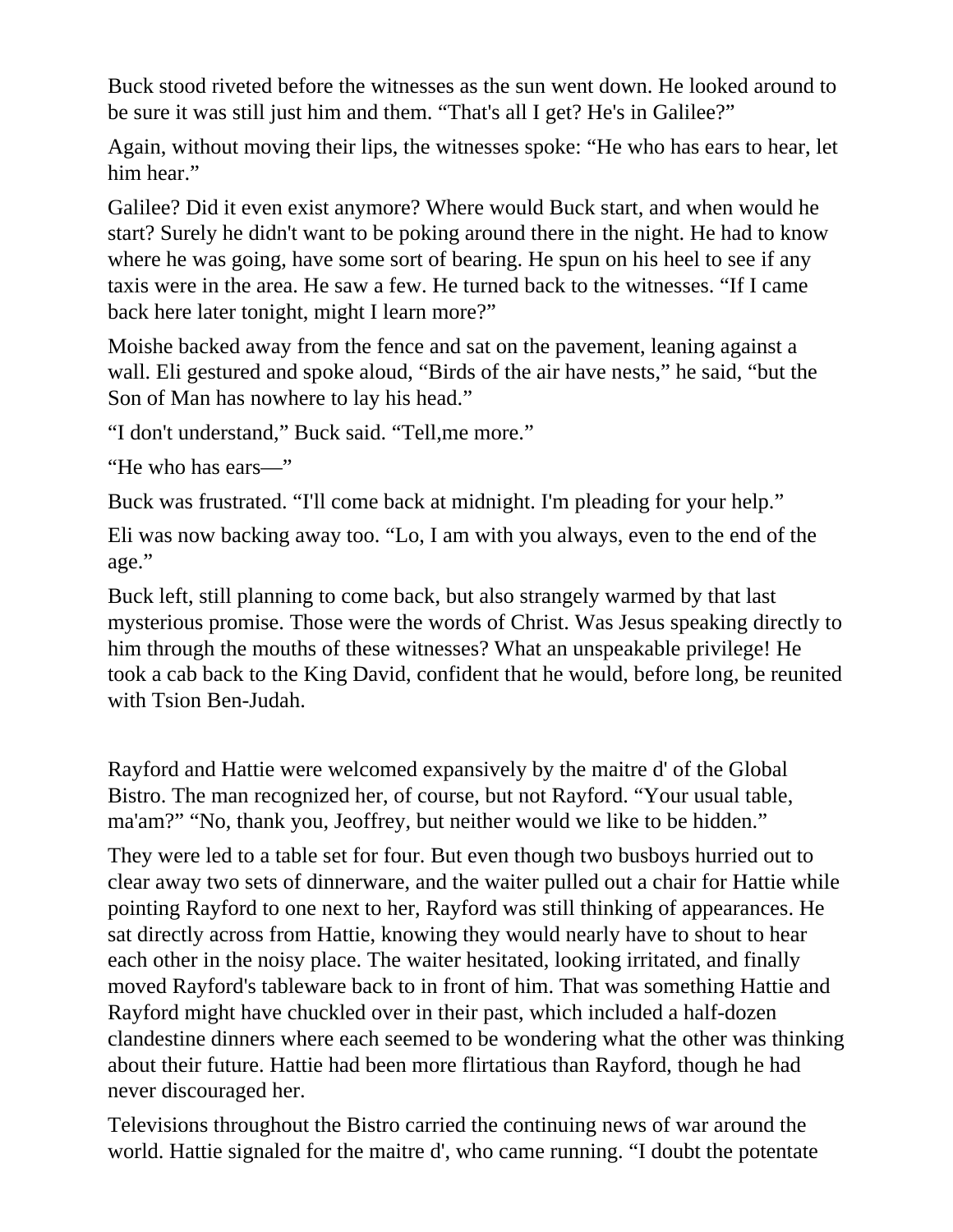would appreciate this news depressing patrons who came in here for a little relaxation."

"I'm afraid it's on every station, ma'am."

"There's not even a music station of some kind?"

"I'll check."

Within moments, all the television sets in the Global Bistro showed music videos. Several applauded this, but Rayford sensed Hattie barely noticed.

In the past, when they were playing around the edges of an affair of the mind, Rayford had to remind Hattie to order and then encourage her to eat. Her attention had been riveted on him, and he had found that flattering and alluring. Now the opposite seemed the case.

Hattie studied her menu as if she faced a final exam on it in the morning. She was as beautiful as ever, now twenty-nine and pregnant for the first time. She was early enough along that no one would know unless she told them. She had told Rayford and Amanda the last time they were together. At that time she seemed thrilled, proud of her new diamond, and eager to talk about her pending marriage. She had told Amanda that Nicolae was "going to make an honest woman of me yet."

Hattie was wearing her ostentatious engagement ring; however, the diamond was turned in toward her palm so only the band was visible. Hattie was clearly not a happy woman, and Rayford wondered if this all stemmed from her getting the cold shoulder from Nicolae at the airport. He wanted to ask her, but this meeting was her idea. She would say what she wanted to say soon enough.

Though the Global Bistro had a French-sounding name, Hattie herself had helped conceive it, and the menu carried international cuisine, mostly American. She ordered an unusually large meal. Rayford had just a sandwich. Hattie small-talked until she had finished her food, including dessert. Rayford knew all the cliches, such as that she was now eating for two, but he believed she was eating out of nervousness and in an attempt to put off what she really wanted to talk about.

"Can you believe it's been nearly two years since you last served as my senior flight attendant?" he said, trying to get the ball rolling.

Hattie sat up straight in her chair, folded her hands in her lap, and leaned forward. "Rayford, this has been the most incredible two years of my life."

He looked at her expectantly, wondering if she meant that was good or bad. "You've expanded your horizons," he said.

"Think about it, Rayford. All I ever wanted to be was a flight attendant. The entire cheerleading squad at Maine East High School wanted to be flight attendants. We all applied, but I was the only one who made it. I was so proud, but flying quickly lost its appeal. Half the time I had to remind myself where we were going and when we would get there and when we would get back. But I loved the people, I loved the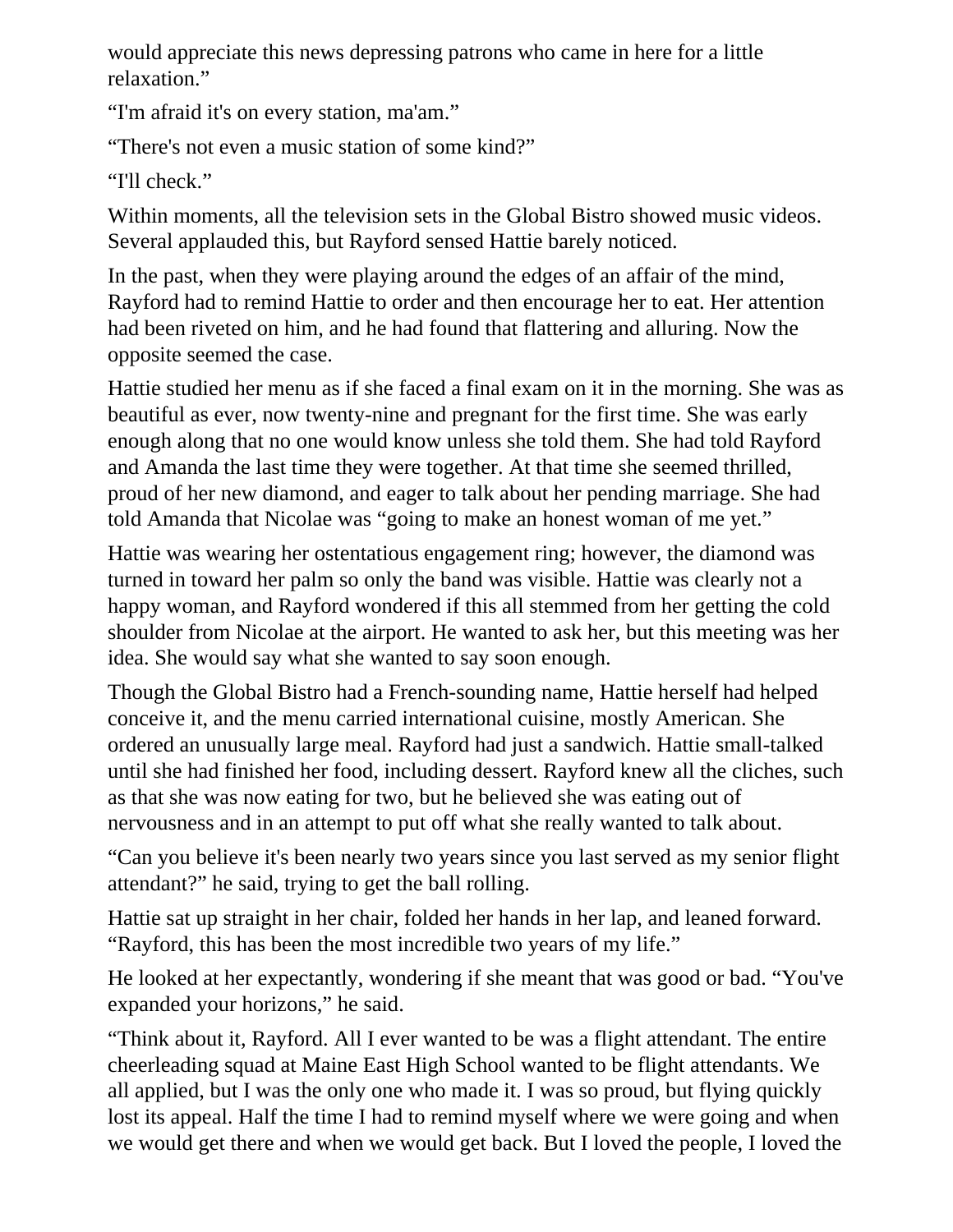freedom of traveling, and I loved visiting all those places. You know I had a couple of serious boyfriends here and there, but nothing ever worked out. When I finally worked my way up to the planes and routes that only seniority could bring, I had a huge crush on one of my pilots, but that never worked either."

"Hattie, I wish you wouldn't dredge that up. You know how I feel about that period."

"I know, and I'm sorry. Nothing ever came of it, though I could have hoped for more. I've accepted your explanation and your apology, and that's not what this is about at all."

"That's good, because as you know, I am again happily married."

"I envy you, Rayford."

"I thought you and Nicolae were going to get married."

"So did I. Now I'm not so sure. And I'm not so sure I want to either."

"If you want to talk about it, I'm happy to listen. I'm no expert in matters of the heart, so I probably won't have any advice, but I'm an ear if that's what you want."

Hattie waited until the dishes were cleared, then told the waiter, "We'll be here awhile."

"I'll apply this to your tab," the waiter said. "I doubt anyone will be giving you the bum's rush." He smiled at Rayford, seeming to appreciate his own humor. Rayford forced a smile.

When the waiter was gone, Hattie seemed to feel the freedom to continue. "Rayford, you may not know this, but I actually had a thing for Buck Williams once. You remember he was on your plane that night."

"Of course."

"I didn't look at him romantically then, of course, because I was still enamored with you. But he was sweet. And he was cute. And he had that big, important job. He and I are closer in age, too."

"And ... ?"

"Well, to tell you the truth, when you dumped me—"

"Hattie, I never dumped you. There was nothing to dump. We were not an item." "Yet."

"OK, yet," he said. "That's fair. But you have to admit there had been no commitment or even an expression of a commitment."

"There had been plenty of signals, Rayford."

"I have to acknowledge that. Still, it's unfair to say I dumped you."

"Call it whatever you want so you can deal with it, but I felt dumped, OK? Anyway, all of sudden Buck Williams looked more attractive to me than ever. I'm sure he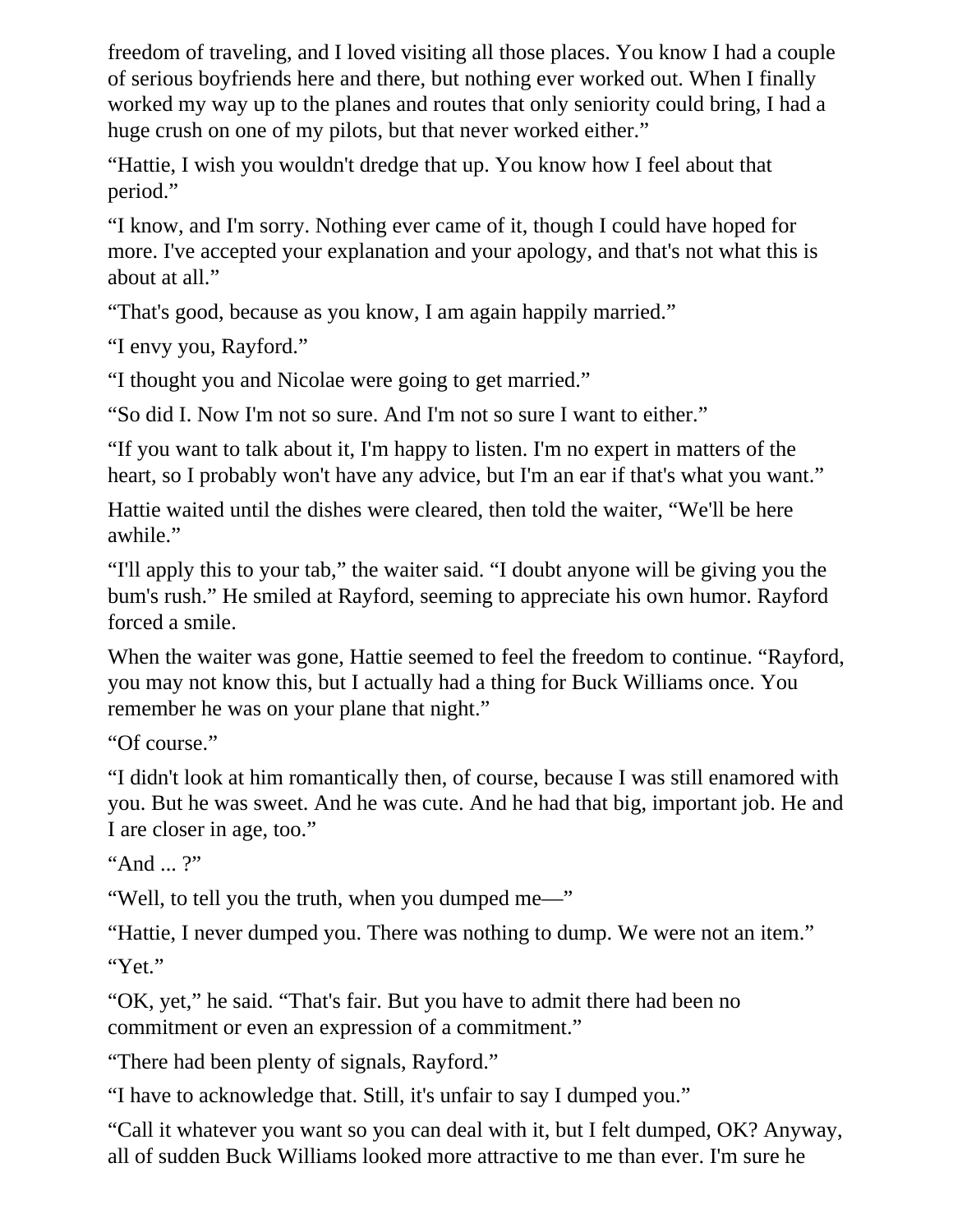thought I was using him to meet a celebrity, which also happened. I was so grateful for Buck's introducing me to Nicolae."

"Forgive me, Hattie, but this is old news."

"I know, but I'm getting somewhere. Bear with me. As soon as I met Nicolae, I was stricken. He was only about as much older than Buck as Buck was older than I. But he seemed so much older. He was a world traveler, an international politician, a leader. He was already the most famous man in the world. I knew he was going places. I felt like a giggling schoolgirl and couldn't imagine I had impressed him in the least. When he began to show interest, I thought it was merely physical. And, I admit, I would have probably slept with him in a minute and not regretted it. We had an affair, and I fell in love, but as God is my witness—oh, Rayford, I'm sorry. I shouldn't use those kind of references around you—I never expected him to be truly interested in me. I knew the whole thing was temporary, and I was determined to just enjoy it while it lasted.

"It got to the point where I dreaded his being away. I kept telling myself to maintain a level head. The end would have to come soon, and I really believe I was prepared for it. But then he shocked me. He made me his personal assistant. I had no experience, no skills. I knew it was just a way to keep me available to him after hours. That was all right with me, though I was afraid of what my life might become when he became even busier. Well, my worst fears were realized. He's still charming and smooth and dynamic and powerful and the most incredible person I've ever met. But I mean exactly to him what I always feared I did. You know the man usually works at least eighteen hours a day and sometimes twenty? I mean nothing to him, and I know it.

"I used to be involved in some discussions. He used to bounce an idea or two off me. But what do I know about international politics? I would make some silly statement based on my limited knowledge, and he would either laugh at me or ignore me. Then he came to where he never sought my opinions anymore. I was allowed little playthings, like helping develop this restaurant and being available to greet groups touring the new Global Community headquarters. But I'm merely window-dressing now, Rayford. He didn't give me a ring until after I was pregnant, and he still hasn't asked me if I would marry him. I guess that's supposed to be understood."

"By accepting his ring, did you not imply that you would marry him?"

"Oh, Rayford, it wasn't nearly that romantic. He merely asked me to close my eyes and stick out my hand. Then he put the ring on my finger. I didn't know what to say. He just smiled."

"You're saying you don't feel committed?"

"I don't feel anything anymore. And I don't think he ever felt anything for me except physical attraction."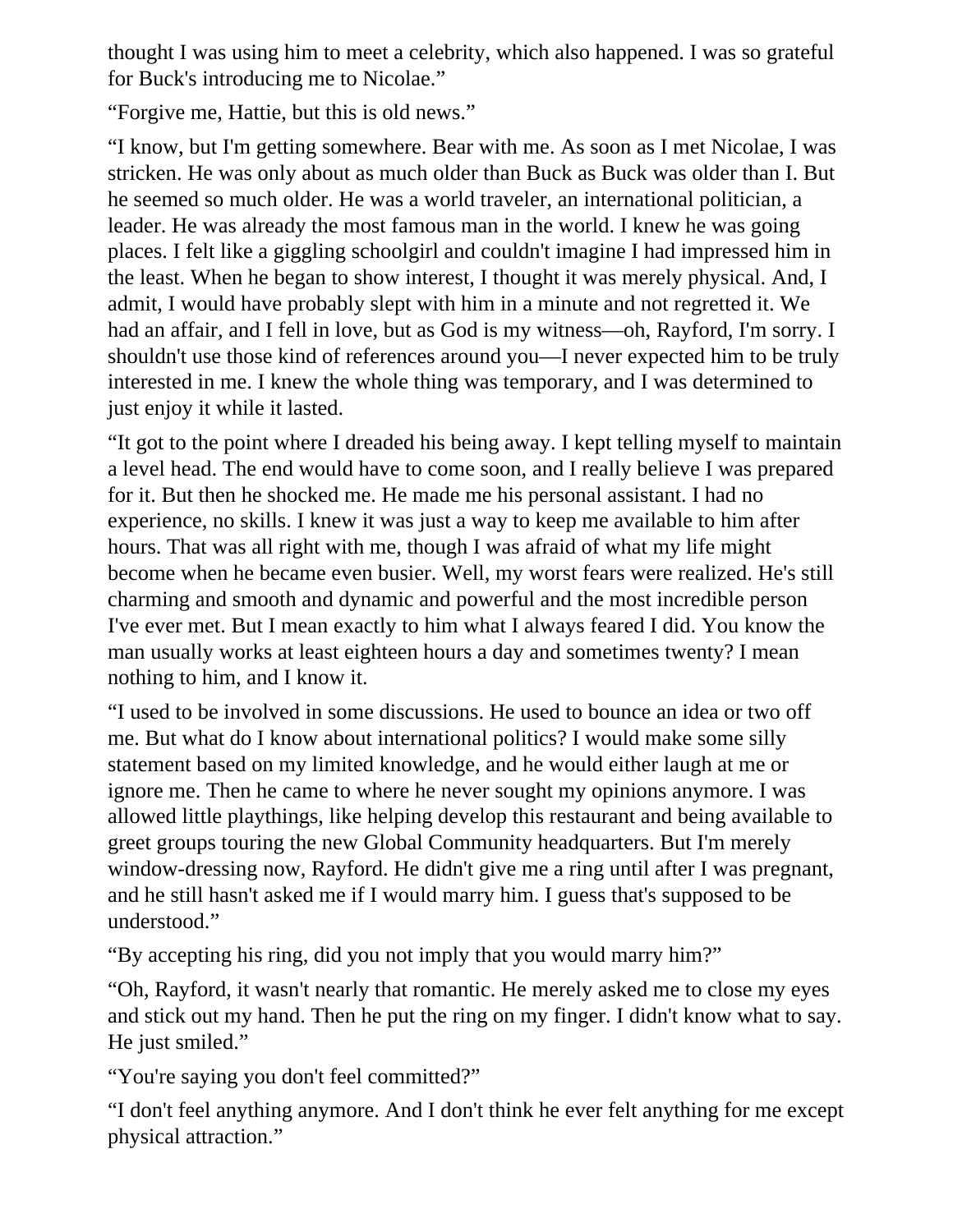"And all the trappings? The wealth? Your own car and driver? I assume you have an expense account—"

"I have all that, yes." Hattie seemed tired. She continued. "To tell you the truth, all that stuff is a lot like what flying was to me. You quickly get tired of the routine. I was drunk with the power and the glitter and the glamour of it for a while, sure. But it's not who I am. I know no one here. People treat me with deference and respect only because of who I live with. But they don't really know him either. Neither do I. I'd rather he be mad at me than ignore me. I asked him the other day if I could go back to the States for a while and visit my friends and family. He was irritated. He said I didn't even have to ask. He said, 'Just let me know and go ahead and arrange it. I've got more to do than worry about your little schedule.' I'm just a piece of furniture to him, Rayford."

Rayford was biding his time. There was so much he wanted to tell her. "How much do you talk?"

"What do you mean? We don't talk. We just coexist now."

Rayford spoke carefully, "I'm just curious about how much he knows about Chloe and Buck."

"Oh, you don't have to worry about that. Smart as he is and well connected as he is, and for as many 'eyes' as he has out there surveilling everything and everybody, I don't think he has any idea of a connection between you and Buck. I have never mentioned that Buck married your daughter. And I never would."

"Why?"

"I don't think he needs to know, that's all. For some reason, Rayford, he trusts you implicitly on some things and not at all on others."

"I've noticed."

"What have you noticed?" she asked.

"Being left out of the plans for the Condor 216, for one," Rayford said.

"Yeah," she said, "and wasn't that creative of him to use his office suite number as part of the name of the plane?"

"It just seemed bizarre to be his pilot and to be surprised by new equipment."

"If you lived with him, that would not surprise you. I've been out of the loop for months. Rayford, do you realize that I was not contacted by anyone when the war broke out?"

"He didn't call you?"

"I didn't know whether he was dead or alive. I heard him on the news, just like everyone else. He didn't even call after that. No aide let me know. No assistant so much as sent me a memo. I called everywhere. I talked to every person in the organization I knew. I even got as far as Leon Fortunato. He told me he would tell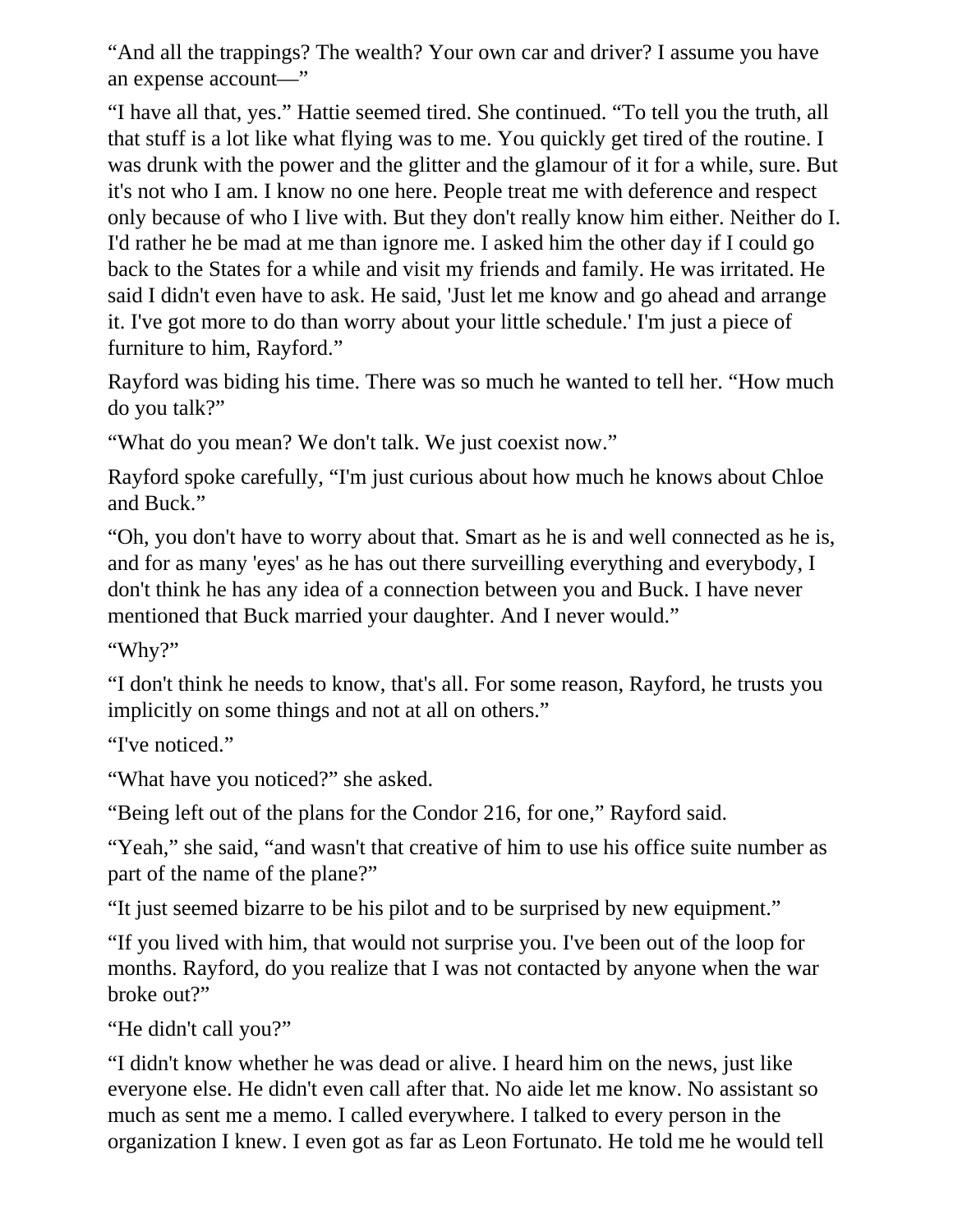Nicolae that I called. Can you imagine? He would tell him I called!"

"So when you saw him at the airstrip ... ?"

"I was testing him. I won't deny it. I wasn't as eager to see him as I let on, but I was giving him one more chance. Wasn't it obvious I spoiled his big appearance?"

"That's the impression I had," Rayford said, wondering if he was wise in surrendering his neutral role.

"When I tried to kiss him, he told me it was inappropriate and to act like an adult. At least in his remarks he referred to me as his fiancee. He said I was overcome with grief, as he was. I know him well enough to know there was no grief. I could see it written all over him. He loves this stuff. And regardless of what he says, he's right in the middle of it. He talks like a pacifist, but he hopes people will attack him so he can justify retaliating. I was so horrified and sad, hearing about all the death and destruction, but he comes back here to his self-made palace, pretending to grieve with all the heartbroken people around the world. But in private it's like he's celebrating. He can't get enough of this. He's rubbing his hands, making plans, devising strategies. He's putting together his new team. They're meeting right now. Who knows what they'll dream up!"

"What are you gonna do, Hattie? This is no kind of life for you."

"He doesn't even want me in the office anymore."

Rayford knew that but couldn't let on. "What do you mean?"

"I was actually fired today, by my own fiance. He asked if he could meet me in my quarters."

"Your quarters?"

"We don't really live together anymore. I'm just down the hall, and he visits once in a great while in the middle of the night—between meetings, I guess. But I've been a fairly high-maintenance girl-next-door for a long time."

"So what did he want?"

"I thought I knew. I thought he'd been away long enough that he just wanted the usual. But he just told me he was replacing me."

"You mean you're out?"

"No. He still wants me around. Still wants me to bear his child. He just thinks the job has passed me by. I told him, 'Nicolae, that job passed me by the day before I took it. I've never been cut out to be a secretary. I was OK with the public relations and the people contacts, but making me your personal assistant was a mistake.'"

"I always thought you looked the part."

"Well, thanks for that, Rayford. But losing that job was a relief in a way."

"Only in a way?"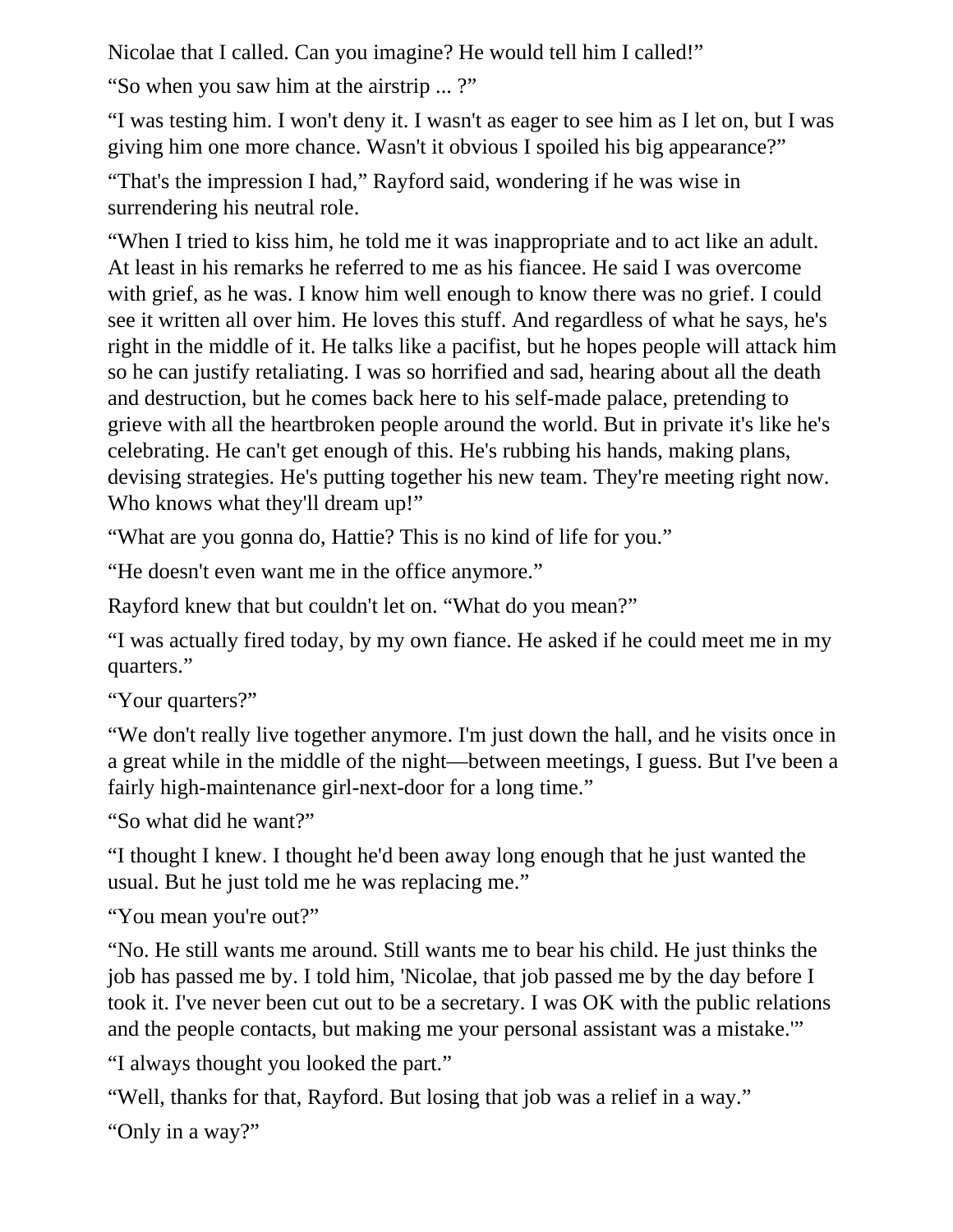"Yes. Where does this leave me? I asked him what the future was for us. He had the audacity to say, 'Us?' I said, 'Yes! Us! I'm wearing your ring and carrying your child. When do we make this permanent?'"

Buck woke with a start. He had been dreaming. It was dark. He turned on a small lamp and squinted at his watch. He still had several hours before his appointment with Moishe and Eli at midnight. But what had that dream been all about? Buck had dreamed that he was Joseph, Mary's husband. He had heard an angel of the Lord saying, "Arise, flee to Egypt, and stay there until I bring you word."

Buck was confused. He had never been communicated to in a dream, by God or anyone else. He had always considered dreams just aberrations based on daily life. Here he was in the Holy Land, thinking about God, thinking about Jesus, communicating with the two witnesses, trying to steer clear of the Antichrist and his cohorts. It made sense he might have a dream related to biblical stories. Or was God trying to tell him that he would find Tsion Ben-Judah in Egypt, rather than wherever it seemed the witnesses were sending him? They always spoke so circumspectly. He would have to simply ask them. How could he be expected to understand biblical references when he was so new at all this? He wanted to sleep until eleven-thirty before taking a cab to the Wailing Wall, but he found it difficult to fall back to sleep with the weird dream playing itself over and over in his mind. One thing he didn't want to do, especially with the news of war coming out of Cairo, was to go anywhere near Egypt. He wasn't much more than two hundred miles from Cairo as the crow flew anyway. That was plenty close enough, even if Carpathia had not used nuclear weapons on the Egyptian capital.

Buck lay back in the darkness, wondering.

Rayford was torn. What could he tell his old friend? She was clearly in pain, clearly at a loss. He couldn't blurt that her lover was the Antichrist and that Rayford and his friends knew it. What he really wanted was to plead with her, to beg her to receive Christ. But hadn't he already done that once? Hadn't he spelled out to her everything he had learned following the vanishings, which he now knew as the Rapture?

She knew the truth. At least she knew what he believed was the truth. He had spilled his guts to her, Chloe, and Buck at a restaurant in New York, and he felt he had alienated Hattie by repeating what he had said to her earlier that day in private. He had been certain his daughter was embarrassed to death. And he had been convinced that the erudite Buck Williams was merely tolerating him. It had been a shock to find that Chloe took a huge step closer to her own personal decision to follow Christ after seeing his passion that night. That meeting had also been a huge influence on Buck.

Now he tried a new tack. "Let me tell you something, Hattie. You need to know that Buck and Chloe and I all care very deeply about you."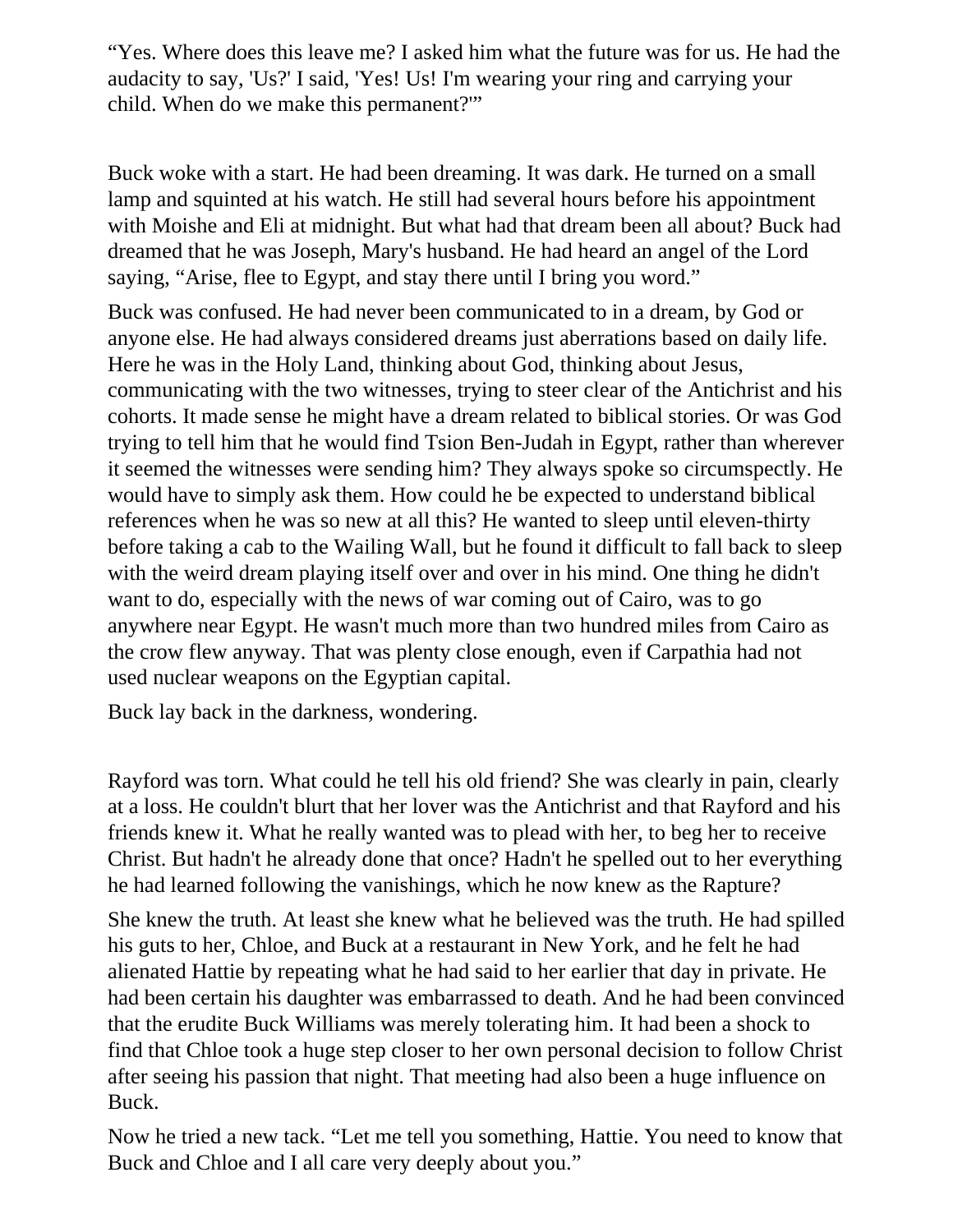"I know, Rayford, but—"

"I don't think you do know," Rayford said. "We have all wondered if this was the best thing for you, and each of us feels somehow responsible for your having left your job and loved ones and gone first to New York and now to New Babylon. And for what?"

Hattie stared at him. "But I hardly heard from any of you."

"We didn't feel we had a right to say anything. You're an adult. It's your life. I felt my antics had pushed you away from the aviation industry. Buck feels guilty for having introduced you to Nicolae in the first place. Chloe often wonders if she couldn't have said or done Something that might have changed your mind."

"But why?" Hattie said. "How did any of you know I was not happy here?"

Now Rayford was stuck. How, indeed, did they know? "We just sensed the odds were against you," he said.

"And I don't suppose I gave you any indication that you were right, always trying to impress you whenever I saw you or Buck with Nicolae."

"There was that, yes."

"Well, Rayford, it may also come as a shock to you to know that I had never foreseen becoming pregnant out of wedlock either."

"Why should that surprise me?"

"Because I can't say my morals were exactly pristine. I mean, I was close to an affair with you. I'm just saying I wasn't raised that way, and I certainly wouldn't have planned to have a baby without being married."

"And now?"

"The same is true now, Rayford." Hattie's voice had flattened. It was clear she was tired, but now she sounded defeated, almost dead. "I am not going to use this pregnancy to force Nicolae Carpathia to marry me. He wouldn't anyway. He's not forced by anyone to do anything. If I pushed him, he'd probably tell me to have an abortion."

"Oh no!" Rayford said. "You'd never consider that, would you?"

"Wouldn't consider it? I think about it every day." Rayford winced and rubbed his forehead. Why did he expect Hattie to live like a believer when she was not? It wasn't fair to assume she agreed with him on these issues. "Hattie, do me a big favor, will you?"

"Maybe."

"Would you think about that very carefully before you take any action? Would you seek counsel from your family, from your friends?"

"Rayford, I hardly have any friends anymore."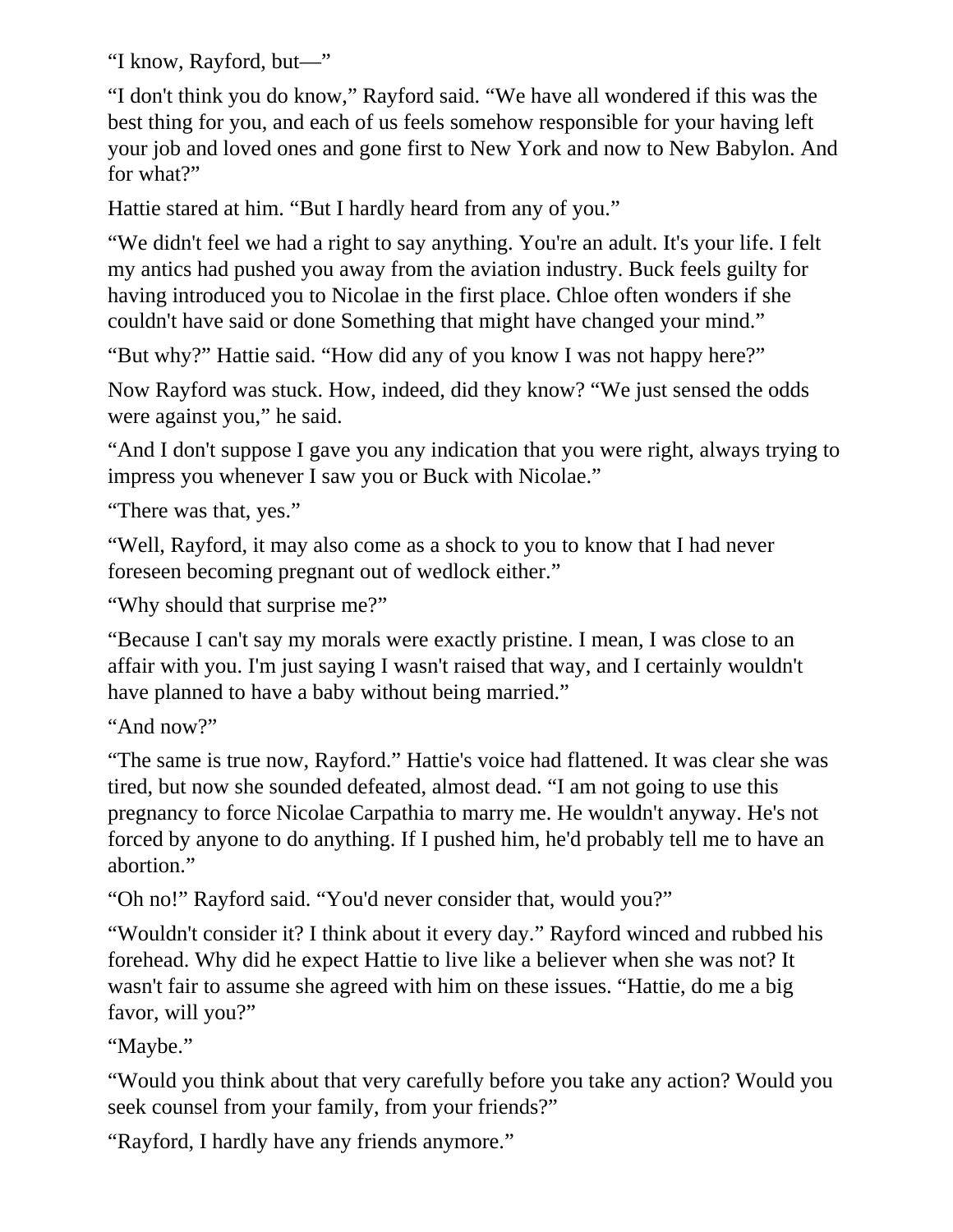"Chloe and Buck and I still consider you our friend. And I believe Amanda could become your friend if she got to know you."

Hattie snorted. "I have a feeling that the more Amanda got to know me, the less she'd like me."

"That just proves you don't know her," Rayford said. "She's the type who doesn't even have to like you to love you, if you know what I mean."

Hattie raised her eyebrows. "What an interesting way to say that," she said. "I guess that's the way parents feel about their kids sometimes. My dad once told me that, when I was a rebellious teenager. He said, 'Hattie, it's a good thing I love you so much, because I don't like you at all.' That brought me up short, Rayford. You know what I mean?"

"Sure," he said. "You really ought to get to know Amanda. She'd be like another mother-figure to you."

"One is more than enough," Hattie said. "Don't forget, my mother's the one that gave me this crazy name that belongs to someone two generations older than me."

Rayford smiled. He had always wondered about that. "Anyway, you said Nicolae didn't mind if you took a trip back to the States?"

"Yeah, but that was before the war broke out."

"Hattie, several airports are still taking incoming flights. And as far as I know, no nuclear-equipped warheads landed on any major cities. The only nuclear radiation fallout was in London. You'd want to stay out of there for at least a year, I should think. But even the devastation in Cairo didn't have radiation associated with it."

"You think he'd still let me go back to the States soon then?"

"I wouldn't know, but I'm trying to get back there by Sunday to check on Amanda and to attend a memorial service."

"How are you getting there, Rayford?"

"Commercial. Personally, I think carting around even a dozen or fewer dignitaries is extravagant for the Condor 216. Anyway, the potentate—"

"Oh, please, Rayford, don't call him that."

"Does that sound as ridiculous to you as it does to me?"

"It always has. For such a brilliant, powerful man, that stupid title makes him sound like a buffoon."

"Well, I don't really know him well enough to call him Nicolae, and that last name is a mouthful."

"Don't most of you church types consider him the Antichrist?"

Rayford flinched. He never would have expected that out of her mouth. Was she serious? He decided it was too soon to come clean. "The Antichrist?"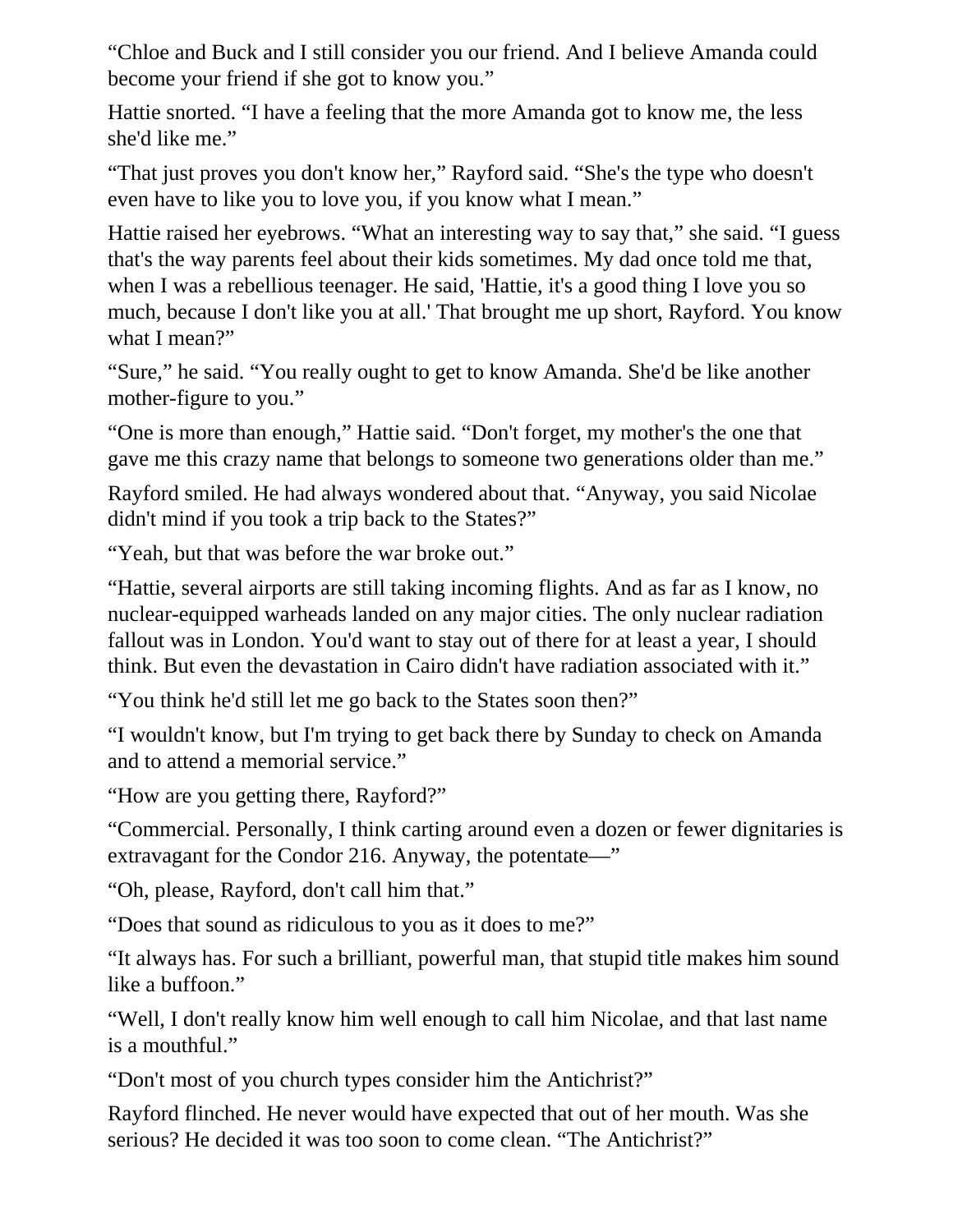"I can read," she said. "In fact, I like Buck's writing. I've read his pieces in the Weekly. When he covers all the various theories and talks about what people think, it comes out that there's a big faction who believes that Nicolae might be the Antichrist."

"I've heard that," Rayford said.

"So you could call him Antichrist, or A.C. for short," she said.

"That's not funny," he said.

"I know," she said. "I'm sorry. I don't go in for all that cosmic war between good and evil stuff anyway. I wouldn't know if a person was the Antichrist if he was staring me in the face."

He's probably stared you in the face more than anyone else over the last couple of years, Rayford thought.

"Anyway, Hattie, I think you should ask—for lack of a better title—Global Community Grand Potentate Nicolae Carpathia if it's still all right that you take a brief trip home. I'm taking a Saturday morning flight that will arrive nonstop in Milwaukee at about noon Chicago time the same day. From what I understand, there's room in the big house of a woman from our church. You could stay with us."

"I couldn't do that, Rayford. My mother is in Denver. They haven't suffered any damage yet, have they?"

"Not as far as I know. I'm sure we could book you through to Denver." Rayford was disappointed. Here was a chance to have some influence on Hattie, but there would be no getting her to the Chicago area.

"I'm not going to ask Nicolae," she said.

"You don't want to go?"

"Oh, I want to go. And I will go. I'm just going to leave word that I'm gone. That's what he said last time I checked with him. He told me I was an adult and should make these decisions for myself. He's got more important things on his mind. Maybe I'll see you on the flight to Milwaukee. In fact, unless you hear otherwise from me, why don't you assume my driver will pick you up Saturday morning. You think it would be all right with Amanda if we sat together?"

"I hope you're not being facetious," Rayford said, "because if you really wanted to talk, I'd let her know in advance."

"Wow, I don't remember your first wife being so possessive."

"She would have been if she'd known what kind of a man I was."

"Or what kind of a woman I was."

"Well, maybe—"

"You go ahead and check with your wife, Rayford. If I have to sit by myself, I'll understand. Who knows? Maybe we can sit across the aisle from each other."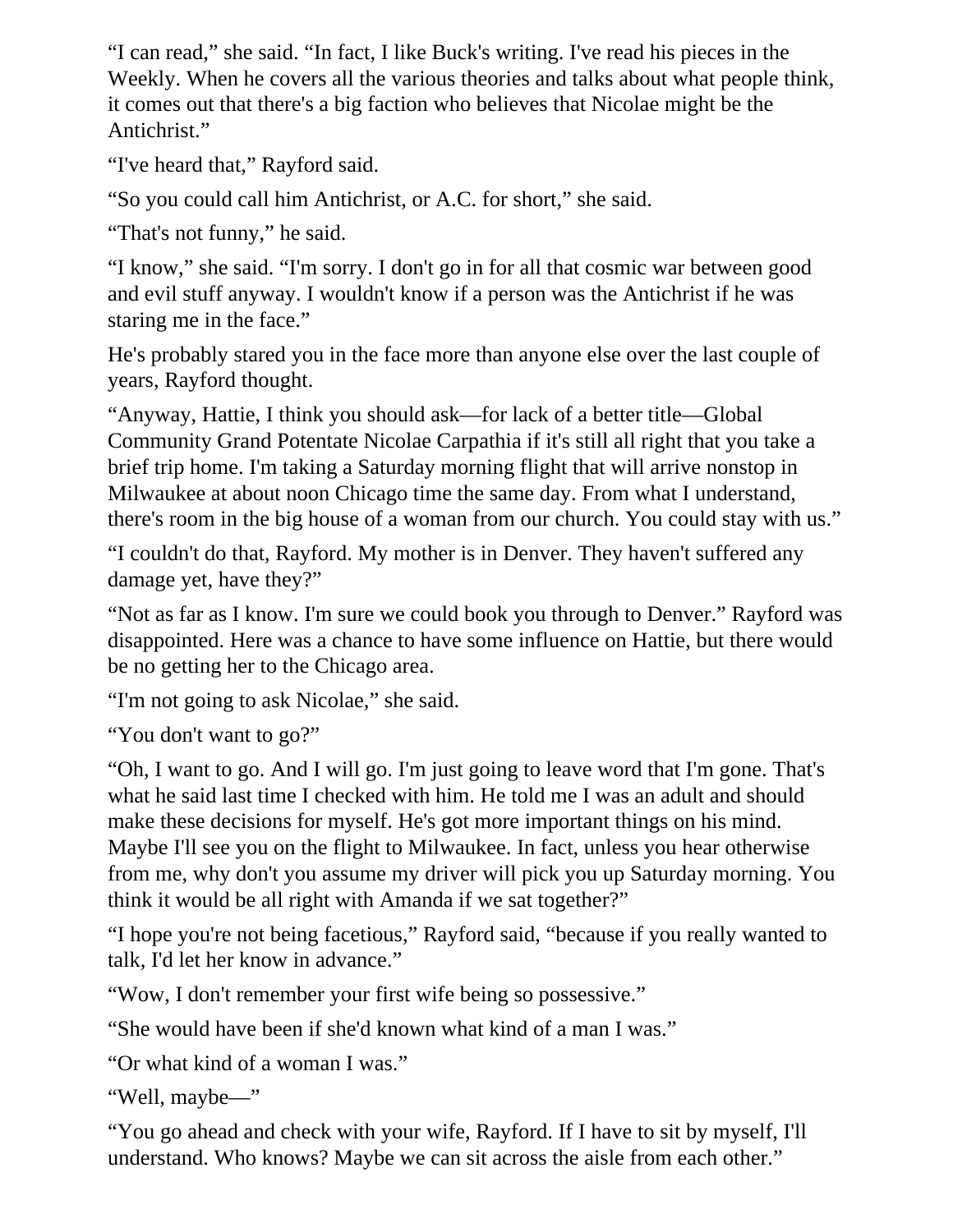## **CHAPTER TEN**

BUCK followed a strong urge to take his bag when he left the King David that night. In it was his small dictation machine, his sub-notebook computer (which would soon be replaced by the mother of all computers), his camera, that great cell phone, his toiletries, and two changes of clothing.

He left his key at the front desk and took a cab to the Wailing Wall, asking the cabbie if he spoke English. The driver held up his thumb and forefinger an inch apart and smiled apologetically.

"How far to Galilee?" Buck said.

The cabbie took his foot off the accelerator. "You go to Galilee? Wailing Wall in Jerusalem."

Buck waved him on. "I know. Wailing Wall now. Galilee later."

The cabbie headed for the Wailing Wall. "Galilee now Lake Tiberius," he said. "About 120 kilometers."

Hardly anyone was at the Wailing Wall or even in the entire temple mount area at this time of the night. The newly rebuilt temple was illuminated magnificently and looked like something in a three-dimensional picture show. It seemed to hover on the horizon. Bruce had taught Buck that one day Carpathia would sit in that new temple and proclaim himself God. The journalist in Buck wanted to be there when that happened.

Buck did not at first see the two witnesses. A small group of sailors strolled past the wrought-iron fence at the end of the Wall where the witnesses usually stood and preached. The sailors chatted in English and one pointed. "I think that's them, right over there," he said. The others turned and stared. Buck followed their gaze past the fence and to a stone building. The two mysterious figures sat with their backs against it, feet tucked under them, chins resting on their knees. They were motionless, appearing to sleep. The sailors gawked and tiptoed closer. They never got within a hundred feet of the fence, apparently having heard enough stories. They weren't going to rouse the two, the way they might do to animals at the zoo for sport. These were more than animals. These were dangerous beings who had been known to toast people who trifled with them. Buck did not want to draw attention to himself by boldly approaching the fence. He waited until the sailors got bored and moved on.

As soon as the young men were out of the area, Eli and Moishe raised their heads and looked directly at Buck. He was drawn to them. He walked directly to the fence.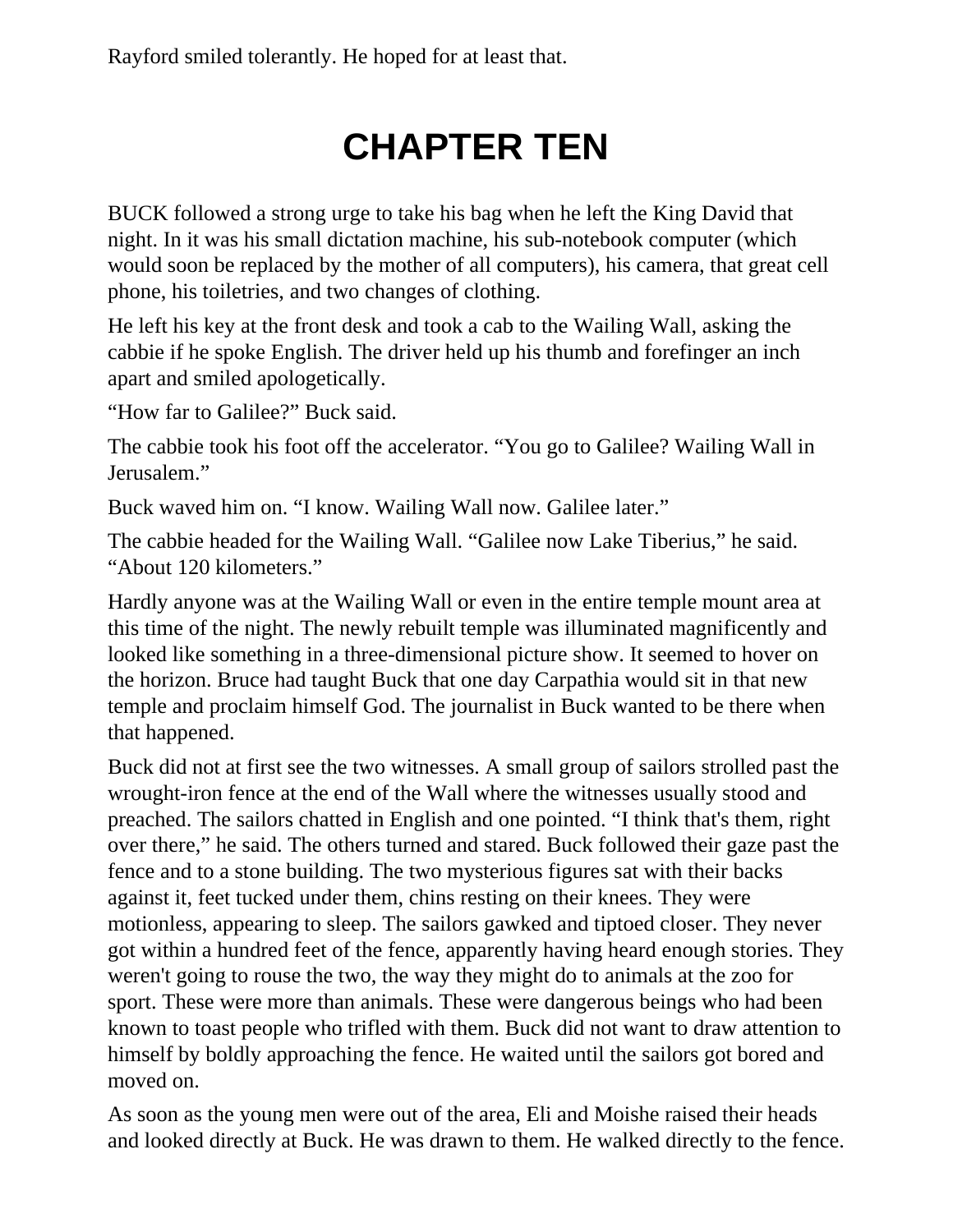The witnesses rose and stood about twenty feet from Buck. "I need clarification," Buck whispered. "Can I know more about my friend's location?"

"He who has ears—"

"I know that," Buck said, "but I—"

"You would dare interrupt the servants of the Most High God?" Eli said.

"Forgive me," Buck said. He wanted to explain himself but decided to remain silent.

Moishe spoke. "You must first communicate with one who loves you."

Buck waited for more. The witnesses stood there, silent. He held out both hands in puzzlement. He felt a vibration in his shoulder bag and realized his cell phone was buzzing. Now what was he supposed to do? If he wasn't to interrupt the servants of the Most High God, did he dare take a call while conversing with them? He felt a fool. He moved away from the fence and grabbed the phone, clicked it open, and said, "This is Buck."

"Buck! It's Chloe! It's about midnight there, right?"

"Right, Chloe, but right now I'm—"

"Buck, were you sleeping?"

"No, I'm up and I'm—"

"Buck, just tell me you're not at the King David."

"Well, I'm staying there, but—"

"But you're not there right now, right?"

"No, I'm at—"

"Honey, I don't know how to tell you this, but I just have this feeling that you should not be in that hotel tonight. In fact, I just have a premonition that you shouldn't be in Jerusalem overnight. I don't know about tomorrow, and I don't know about premonitions and all that, but the feeling is so strong—"

"Chloe, I'm gonna need to call you back, OK?"

Chloe hesitated. "Well, OK, but you can't take the time to talk to me for a moment when—"

"Chloe, I won't stay at the King David tonight, and I won't stay in Jerusalem overnight, OK?"

"That makes me feel better, Buck, but I'd still like to talk—"

"I'll call you back, hon, OK?"

Buck didn't know what he thought about this new level of what Bruce had referred to as "walking in the spirit." The witnesses had implied he would find who he was looking for in Galilee, which didn't really exist anymore. The Sea of Galilee was now Lake Tiberius. His dream, if he could put any stock in that, implied he should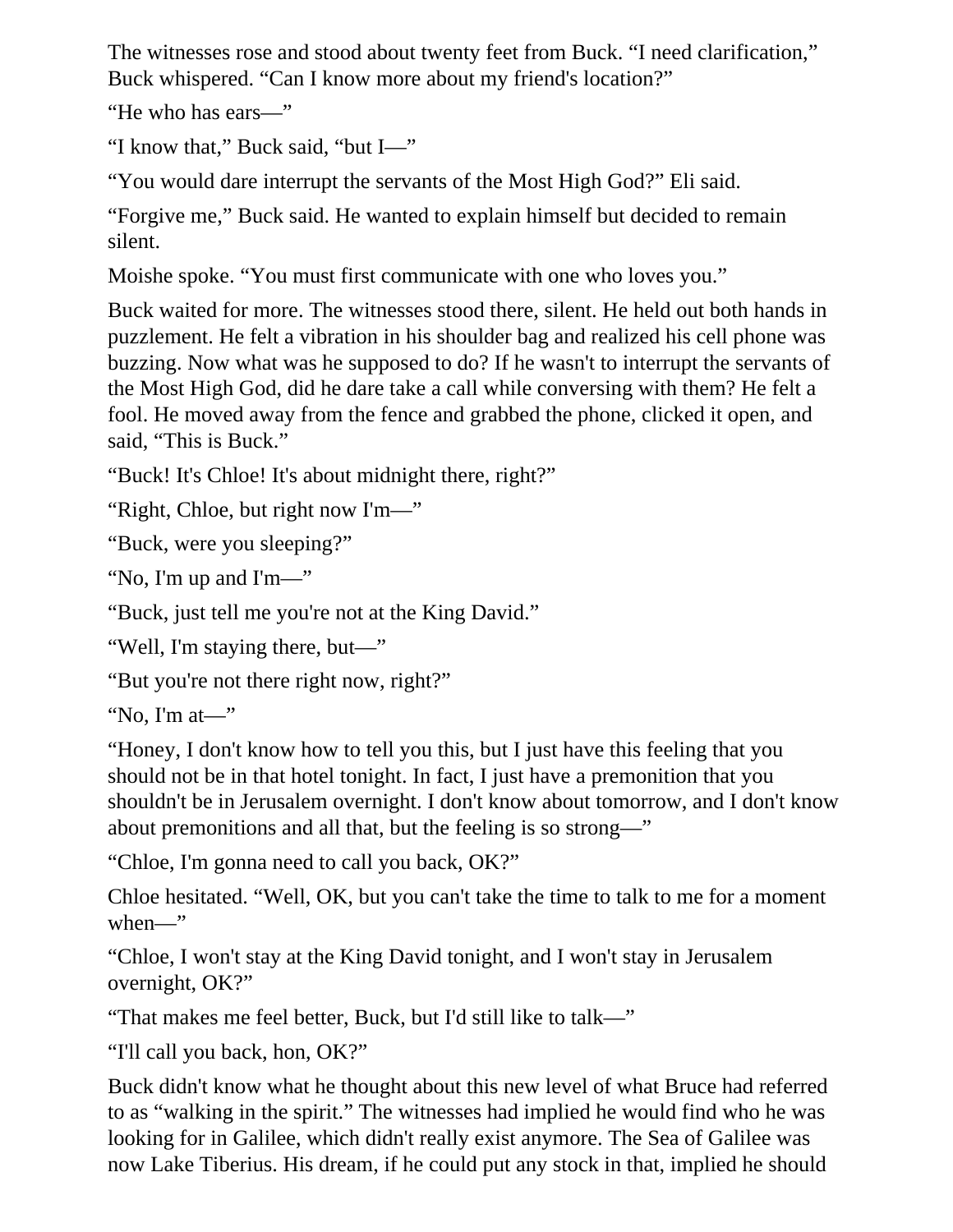go to Egypt for some reason. Now the witnesses wanted him to use his ears to understand. He was sorry he was not "John the Revelator," but he was going to have to ask for more information. And how had they known he had to talk to Chloe first? He had been around the two witnesses enough to know that they were never too far from the miraculous. He just wished they didn't have to be so cryptic. He was here on a dangerous mission. If they could help him, he wanted their help.

Buck set his bag down and straddled it, trying to indicate that he was willing to stop anything else he was doing and simply listen. Moishe and Eli huddled and seemed to be whispering. They approached the fence. Buck began to move toward them, as he had done the last time he visited with Rabbi Tsion Ben-Judah, but both witnesses held up a hand and he stopped a few feet from his bag and several feet short of the fence. Suddenly the two began to shout at the top of their lungs. Buck was at first startled and backed up, tripping over his own bag. He righted himself. Eli and Moishe traded off quoting verses Buck recognized from Acts and Bruce's teaching.

They shouted: "And it shall come to pass in the last days, says God, that I will pour out of My Spirit on all flesh; your sons and your daughters shall prophesy, your young men shall see visions, your old men shall dream dreams."

Buck knew there was more to the passage, but the witnesses stopped and stared at him. Was he an old man already, having just turned thirty-two? Was he one of the old men who dreamed a dream? Did they know that? Were they telling him his dream was valid?

They continued: "And on My menservants and on My maidservants I will pour out My Spirit in those days; and they shall prophesy. I will show wonders in heaven above and signs in the earth beneath: blood and fire and vapor of smoke. The sun shall be turned into darkness, and the moon into blood, before the coming of the great and awesome day of the Lord. And it shall come to pass that whoever calls on the name of the Lord shall be saved."

Buck was inspired, moved, excited to get on about his task. But where should he start? And why couldn't the witnesses just tell him? He was surprised to realize he was no longer alone. The shouting of Scripture by the witnesses had produced another small crowd. Buck didn't want to wait any longer. He picked up his bag and moved toward the fence. People warned him not to advance. He heard warnings in other languages, and a few in English. "You'll regret that, son!"

Buck came within a few feet of the witnesses. No one else dared come close. He whispered, "By 'Galilee' I can only assume you mean Lake Tiberius," he said. How was one supposed to tell people who seemed to have come back from Bible times that their geography was out of date? "Will I find my friend in Galilee, or on the Sea of Galilee, or where?"

"He who has ears to hear ..."

Buck knew better than to interrupt and show his frustration. "How do I get there?" he asked.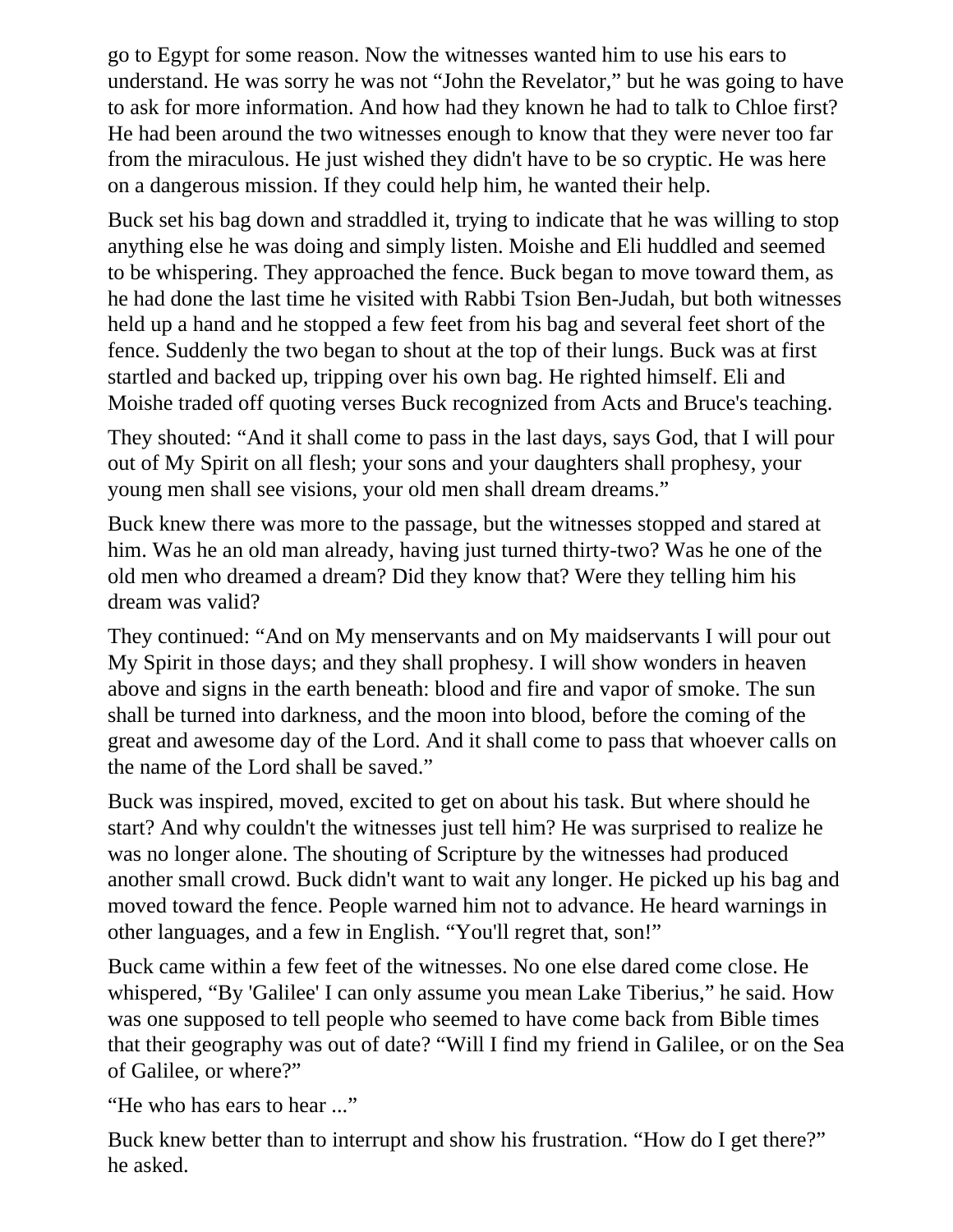Eli spoke softly. "It will go well with you if you return to the multitude," he said.

Return to the multitude? Buck thought. He backed up and rejoined the crowd.

"Are you all right, son?" someone said. "Did they hurt you?" Buck shook his head.

Moishe began to preach in a loud voice: "Now after John was put in prison, Jesus came to Galilee, preaching the gospel of the kingdom of God, and saying 'The time is fulfilled, and the kingdom of God is at hand. Repent, and believe in the gospel.'

"And as He walked by the Sea of Galilee, He saw Simon and Andrew his brother casting a net into the sea; for they were fishermen. Then Jesus said to them, 'Follow Me, and I will make you become fishers of men.'

"They immediately left their nets and followed Him."

Buck wasn't sure what to make of all that, but he sensed he had gotten all he was going to get from the witnesses that night. Though they continued to preach, and more people gathered seemingly from nowhere to listen, Buck drifted away. He lugged his bag to a short taxi line and climbed into the back of a small cab.

"Can a fella get a boat ride up the Jordan River into Lake Tiberius at this time of night?" he asked the driver.

"Well, sir, to tell you the truth, it's a lot easier coming the other way. But, yes, there are motorized boats heading north. And some do run in the night. Of course, your touring boats are daytime affairs, but there's always someone who will take you where you want to go for the right price, any time of the day or night."

"I figured that," Buck said. Not long later he was dickering with a boatman named Michael, who refused to give a last name.

"In the daytime I can carry twenty tourists on this rig, and four strong young men and I pilot it by arm power, if you know what I mean."

"Oars?"

"Yes sir, just like in the Bible. Boat's made of wood. We cover the twin outboards with wood and burlap, and no one's the wiser. Makes for a pretty long, tiring day. But when we have to go back upriver, we can't do that with the oars."

It was only Michael, the twin outboards, and Buck heading north after midnight, but Buck felt as if he had paid for twenty tourists and four oarsmen as well. Buck began the trip standing in the bow and letting the crisp air race through his hair. He soon had to zip his leather jacket to the neck and thrust his hands deep into his pockets. Before long he was back next to Michael, who piloted the long, rustic, wood boat from just ahead of the outboard motors. Few other crafts were on the Jordan that night.

Michael shouted above the wind and the sound of the water. "So, you don't really know who you're looking for or exactly where they'll be?"

They had set out from near Jericho, and Michael had told him they had more than a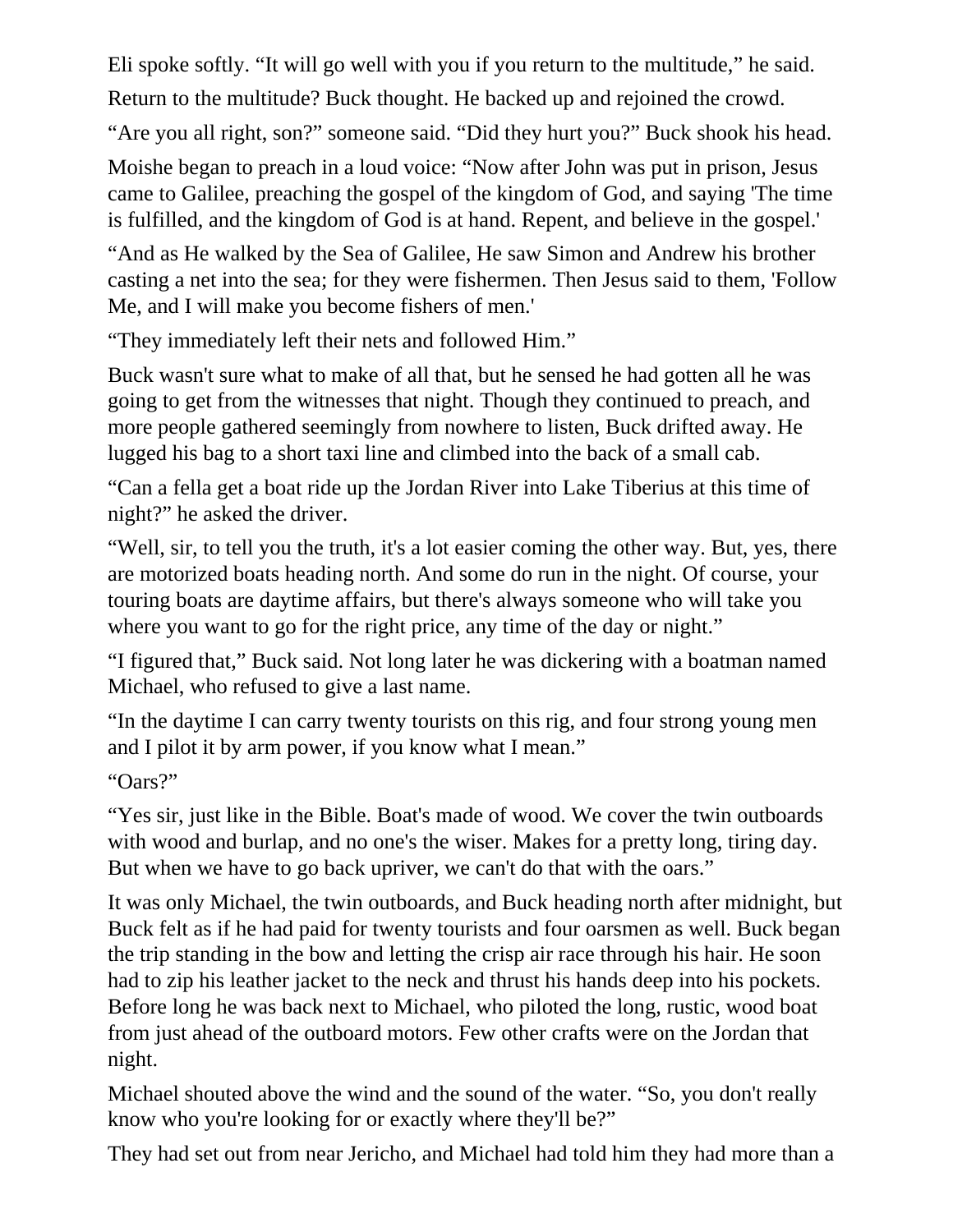hundred kilometers to travel against the current. "Could take nearly three hours just to get to the mouth of Lake Tiberius," he had added.

"I don't know much," Buck admitted. "I'm just counting on figuring it out when I get there."

Michael shook his head. "Lake Tiberius is no pond. Your friend or friends could be on either shore or at either end."

Buck nodded and sat, burying his chin in his chest to keep warm, to think, and to pray.

"Lord," he said silently, "you've never spoken to me audibly, and I don't expect you to start now, but I could sure use more direction. I don't know if the dream was from you and I'm supposed to go through Egypt on the way back or what. I don't know if I'm going to find Ben-Judah with some fishermen or whether I'm even on the right track by heading to the old Sea of Galilee. I've always enjoyed being independent and resourceful, but I confess I'm at the end of myself here. A lot of people have to be looking for Ben-Judah, and I desperately want to be the first one to find him."

The small craft had just gone around a bend when the engines sputtered and the lights, fore and aft, went out. So much for the answer to that prayer, Buck thought. "Trouble, Michael?"

Buck was struck by the sudden silence as the boat drifted. It seemed headed toward shore. "No trouble, Mr. Katz. Until your eyes grow accustomed to the darkness, you're not going to be able to see that I've got a high-powered weapon pointed at your head. I would like you to remain seated and answer a few questions."

Buck felt a strange calmness. This was too bizarre, too strange even for his weird life. "I mean you no harm, Michael," he said. "You have nothing to fear from me."

"I'm not the one who should be afraid just now, sir," Michael said. "I have twice within the last forty-eight hours fired this weapon into the heads of people I've believed were enemies of God."

Buck was nearly speechless. "One thing I can assure you of, Michael, is that I am in no way an enemy of God. Are you telling me you are a servant of his?"

"I am. The question is, Mr. Katz, are you? And if you are, how will you prove it?"

"Apparently," Buck said, "we will need to assure each other we are on the same side."

"The responsibility is yours. People coming up this river looking for someone I don't want them to find wind up dead. If you're the third to go, I'll still sleep like a baby tonight."

"And you justify this homicide how?" Buck said.

"Those were the wrong people looking for the wrong person. What I want from you is your real name, the name of the person you're looking for, why you are looking for that person, and what you plan to do should you find that person."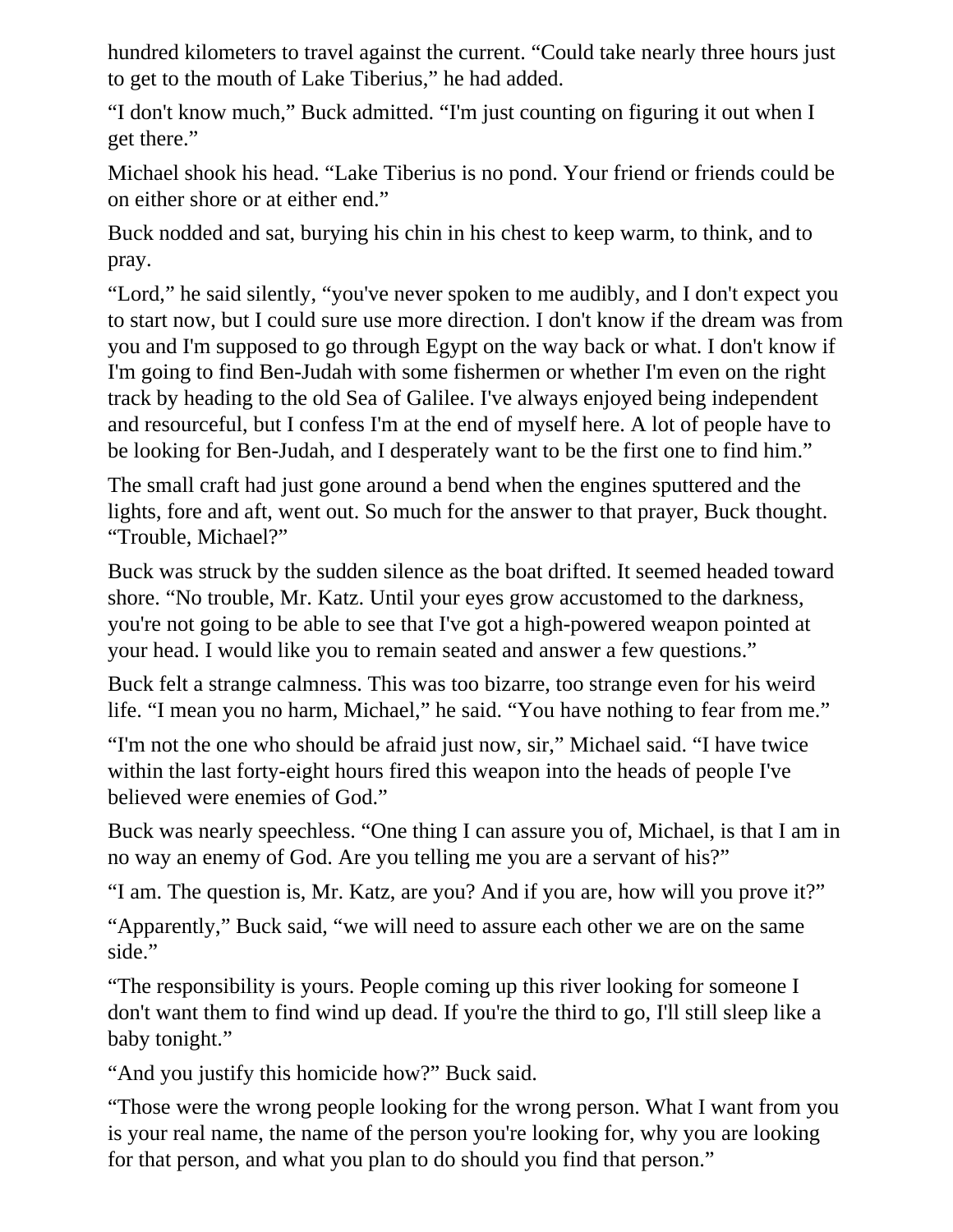"But Michael, until I'm sure you are on my side, I could never risk revealing that information."

"Even to the point where you'd be willing to die to protect your friend?"

"I hope it doesn't come to that, but yes."

Buck's eyes were adjusting to the darkness. Michael had carefully pointed the craft in such a way that when the power had been cut it drifted back and gently nudged an outcropping of dirt and rock jutting from the shore.

"I am impressed with that answer," Michael said. "But I will not hesitate to add you to the list of dead enemies if you can't convince me you have the right motives for locating whoever it is you want to locate."

"Test me," Buck said. "What will convince you I'm not bluffing, but at the same time convince me that you have the same person in mind?"

"Excellent," Michael said. "True or false: the person you are looking for is young."

Buck responded quickly. "Compared to you, false."

Michael continued: "The person you are looking for is female."

"False."

"The person you are looking for is a medical doctor."

"False."

"A Gentile?"

"False."

"Uneducated?"

"False."

"Bilingual?"

"False."

Buck heard Michael move the huge weapon in his hands. Buck quickly added, "Bilingual doesn't say enough. Multilingual is more like it." Michael stepped forward and pressed the barrel of the weapon against Buck's throat. Buck grimaced and shut his eyes.

"The man you are looking for is a rabbi, Dr. Tsion Ben-Judah."

Buck did not respond. The weapon pushed harder against his neck. Michael continued: "If you are seeking to kill him, and I was his compatriot, I would kill you. If you were seeking to rescue him, and I represented his captors, I would kill you."

"But in the latter case," Buck managed, "you would have been lying about serving God."

"True enough. And what would happen to me then?"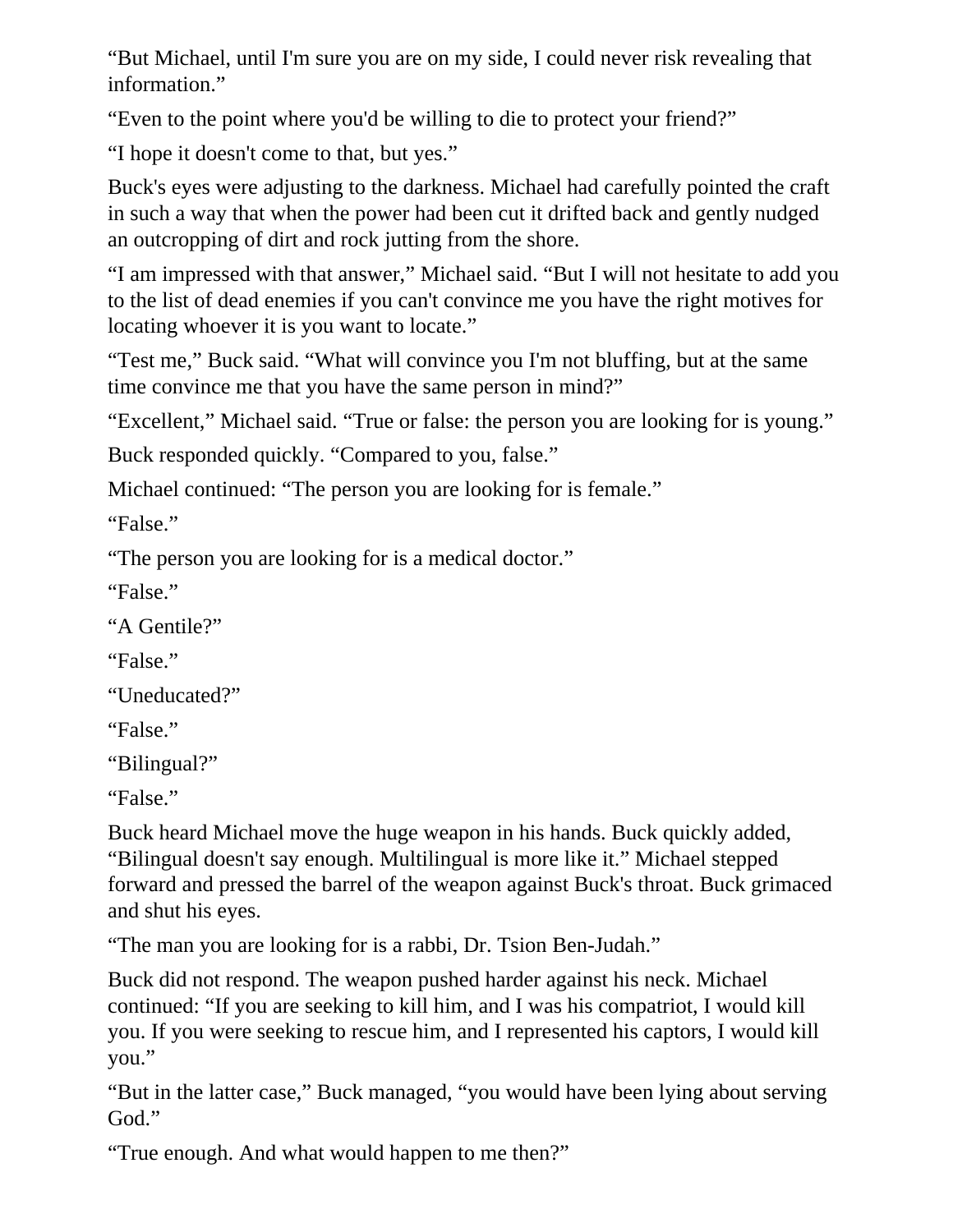"You might kill me, but you will ultimately lose."

"And how do we know that?"

Buck had nothing to lose. "It's all been foretold. God wins."

"If that's true, and I turn out to be your brother, you can tell me your real name."

Buck hesitated.

"If it turns out that I am your enemy," Michael continued, "I'll kill you anyway."

Buck couldn't argue with that. "My name is Cameron Williams. I am a friend of Dr. Ben-Judah."

"Would you be the American he talks about?"

"Probably."

"One last test, if you don't mind."

"I seem to have no choice."

"True. Quickly list for me six prophecies of Messiah that were fulfilled in Jesus Christ, according to the witnesses who preach at the Wailing Wall."

Buck breathed a huge sigh of relief and smiled. "Michael, you are my brother in Christ. All the prophecies of the Messiah were fulfilled in Jesus Christ. I can tell you six that have to do with your culture alone. He would be a descendant of Abraham, a descendant of Isaac, a descendant of Jacob, from the tribe of Judah, heir to the throne of David, and born in Bethlehem."

The weapon rattled as Michael lay it on the deck and reached to embrace Buck. He squeezed him with a huge bear hug and was laughing and weeping. "And who told you where you might find Tsion?"

"Moishe and Eli."

"They are my mentors," Michael said. "I am one who became a believer under their preaching and that of Tsion."

"And have you murdered others looking for Dr. Ben-Judah?"

"I do not consider it murder. Their bodies will be buoyed up and burned by the salt when they reach the Dead Sea. Better their bodies than his."

"Are you, then, an evangelist?"

"In the manner of Paul the apostle, according to Dr. Ben-Judah. He says there are 144,000 of us around the world, all with the same assignment that Moishe and Eli have: to preach Christ as the only everlasting Son of the Father."

"Would you believe you were an almost instant answer to prayer?" Buck said.

"That would not surprise me in the least," Michael said. "You must realize that you are the same."

Buck was spent. He was glad Michael had to go back to the outboards and busy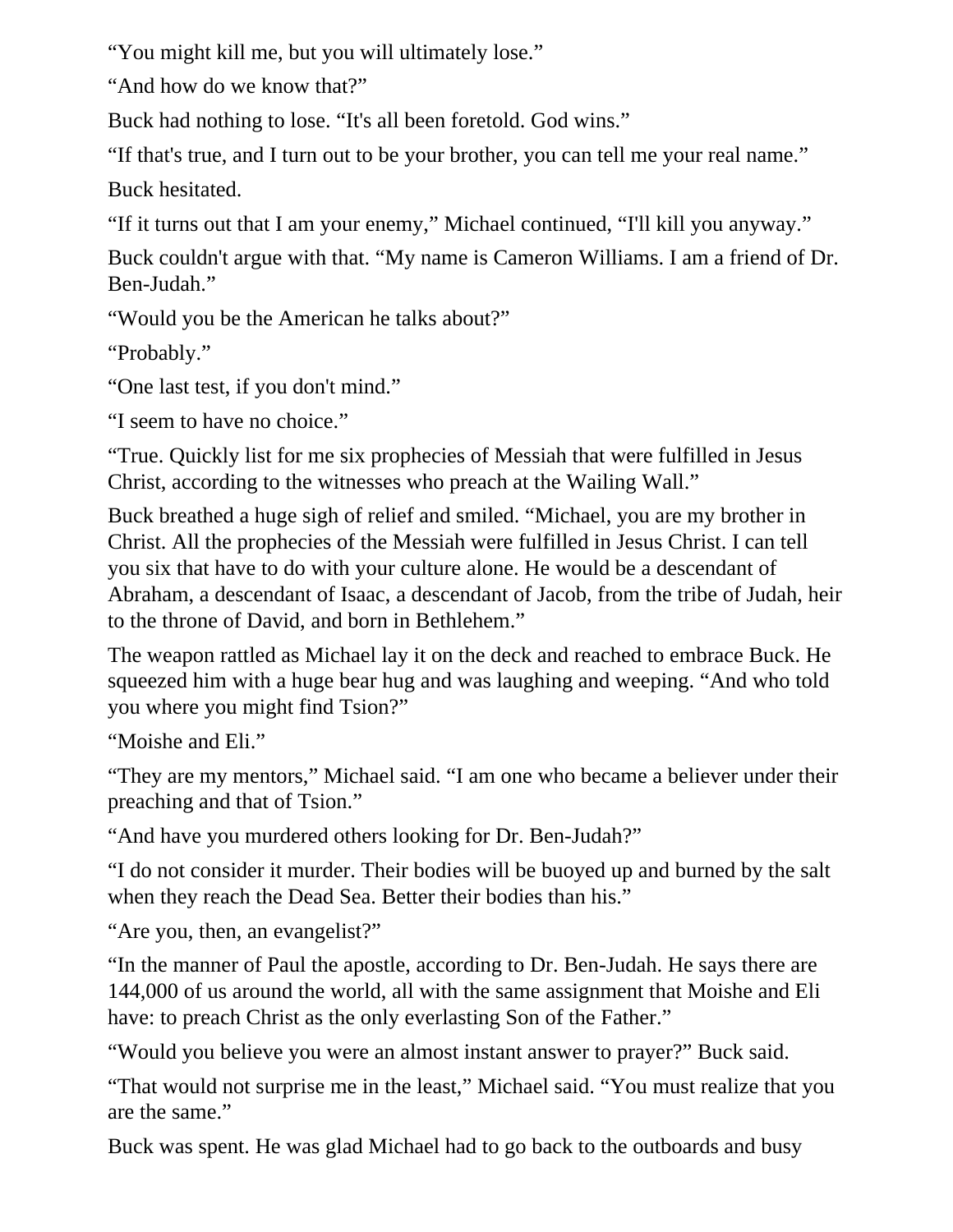himself with the boat. Buck turned his face away and wept. God was so good. Michael left him alone with his thoughts for a while, but then called out with good news. "You know, we're not going all the way to Lake Tiberius."

"We're not?" Buck said, moving back toward Michael.

"You're doing what you're supposed to do by heading toward Galilee," Michael said. "About halfway between Jericho and Lake Tiberius we will put ashore on the east side of the river. We will hike about five kilometers inland to where my compatriots and I have hidden Dr. Ben-Judah."

"How are you able to elude the zealots?"

"An escape plan has been in place since the first time Dr. Ben-Judah spoke at Kollek Stadium. For many months we thought the guarding of his family was unnecessary. It was him the zealots wanted. At the first sign of a threat or an attack, we sent to Tsion's office a car so small it appeared only the driver could fit in it. Tsion lay on the floor of the backseat, curled into a ball and covered with a blanket. He was raced to this very boat, and I took him upriver."

"And these stories about his driver having been in on the slaughter of his family?"

Michael shook his head. "That man was exonerated in a most decisive way, would you not agree?"

"Was he also a believer?"

"Sadly, no. But he was loyal and sympathetic. We believed it was only a matter of time. We were wrong. Dr. Ben-Judah is not aware of the loss of his driver, by the way."

"He, of course, knows about his family?"

"Yes, and you can imagine how awful that is for him. When we loaded him into the boat he remained in that fetal position, covered by the blanket. In a way, that was good. It allowed us to keep him in hiding until we got him to the drop-off point. I could hear his loud sobbing over the sound of the boat throughout the entire voyage. I can still hear it."

"Only God can console him," Buck said.

"I pray so," Michael said. "I confess, the consolation period has not yet begun. He has not been able to speak. He cries and cries."

"What are your plans for him?" Buck said.

"He must leave the country. His life is worthless here. His enemies far outnumber us. He will not be safe anywhere, but at least outside Israel he has a chance."

"And where will you and your friends take him?"

"Me and my friends!?"

"Who, then?"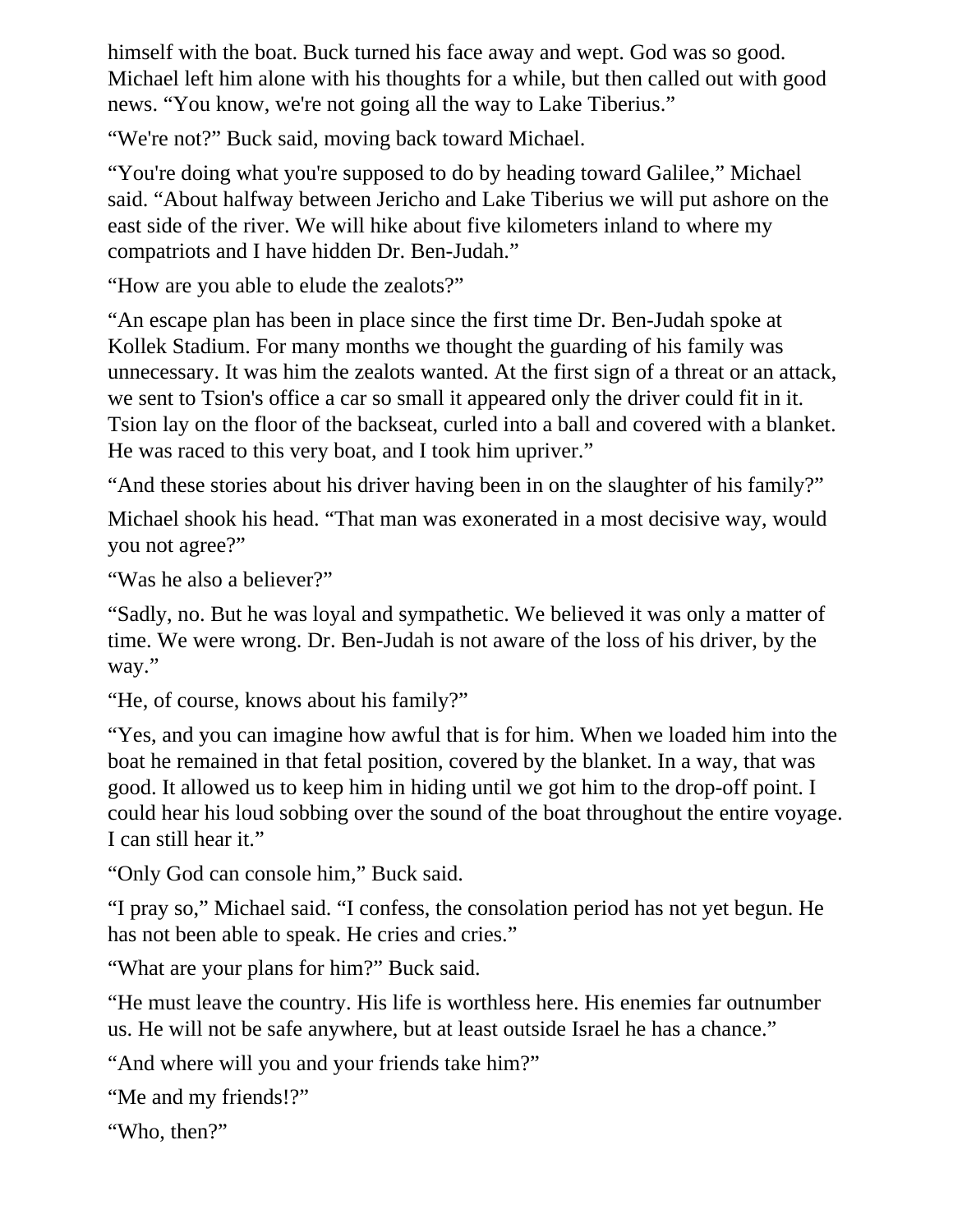"You, my friend!"

"Me?" Buck said.

"God spoke through the two witnesses. He assured us a deliverer would come. He would know the rabbi. He would know the witnesses. He would know the messianic prophecies. And most of all, he would know the Lord's Christ. That, my friend, is you."

Buck nearly buckled. He had felt God's protection. He had felt the excitement of serving him. But he had never felt so directly and specifically a servant of his. He was humbled to the point of shame. He felt suddenly unworthy, undisciplined, inconsistent. He had been so blessed, and what had he done with his newfound faith? He had tried to be obedient, and he had tried to tell others. But surely he was unworthy to be used in such a way. "What do you expect me to do with Tsion?"

"We don't know. We assumed you would smuggle him out of the country."

"That will not be easy."

"Face it, Mr. Williams, it was not easy for you to find the rabbi, was it? You very nearly got yourself killed."

"Did you think you were going to have to kill me?"

"I was merely hopeful that I would not. The odds were against your being the agent of delivery, but I was praying."

"Is there an airport anywhere near that can handle a Learjet?"

"There is a strip west of Jericho near Al Birah."

"That's back downriver, right?"

"Yes, which is an easier trip, of course. But you know that is the airport that serves Jerusalem. Most flights in and out of Israel start or end at Ben Gurion Airport in Tel Aviv, but there is also a lot of air traffic near Jerusalem."

"The rabbi has to be one of the most recognizable people in Israel," Buck said. "How in the world will I get him through customs?"

Michael smiled in the darkness. "How else? Super-naturally."

Buck asked for a blanket, which Michael produced from a compartment near the back. Buck wrapped it around his shoulders and pulled it up over his head. "How much farther?" he asked.

"About another twenty minutes," Michael said.

"I need to tell you something you may find strange," Buck said.

"Something stranger than tonight?"

Buck chuckled. "I don't suppose. It's just that I may have been warned in a dream to leave through Egypt rather than Israel."

"You may have?"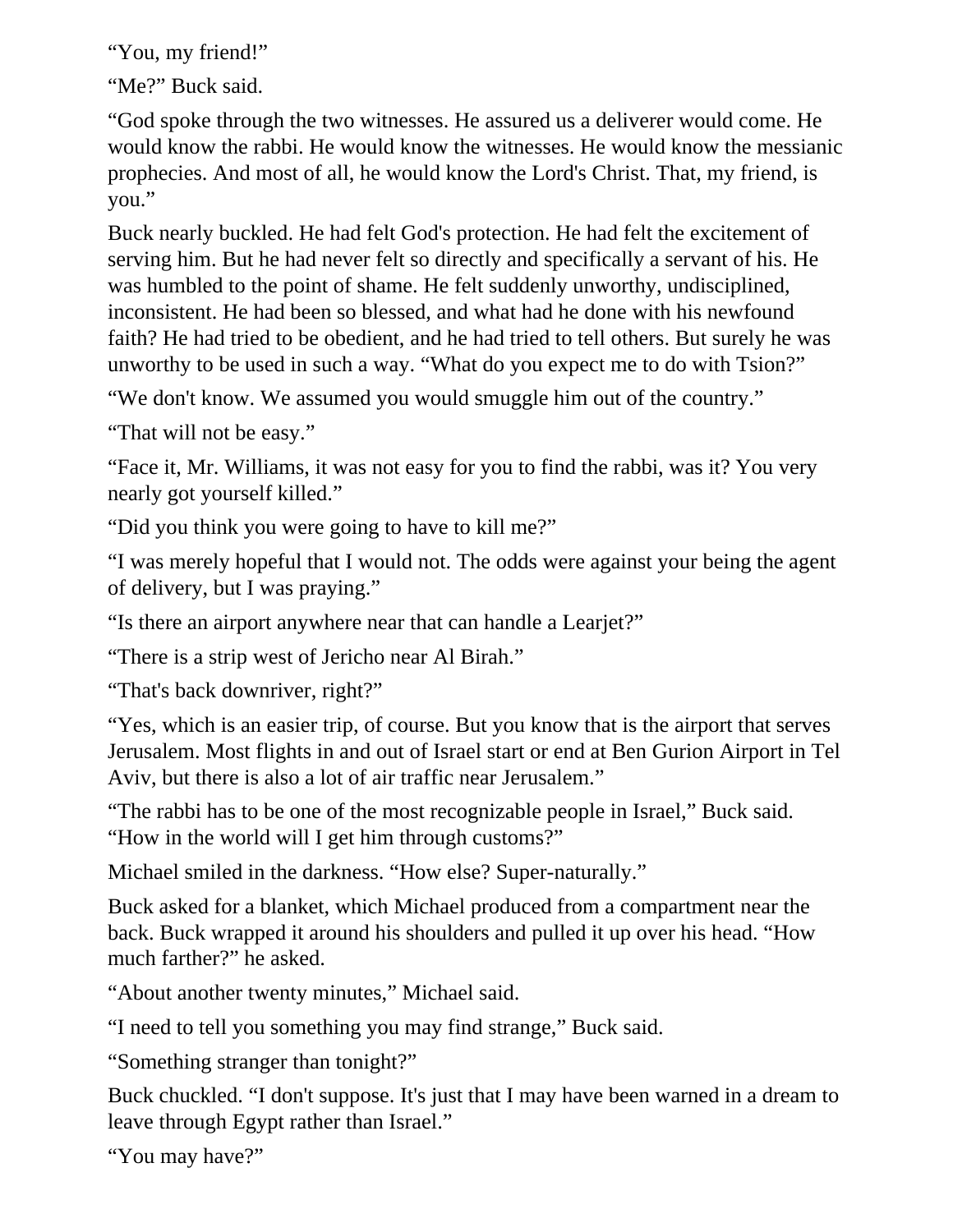"I'm not used to this kind of communication from God, so I don't know."

"I wouldn't argue with a dream that seemed to come from God," Michael said.

"But does it make sense?"

"It makes more sense than trying to smuggle a target of the zealots out of here through an international airport."

"But Cairo has been destroyed. Where are flights in and out of there being rerouted to?"

"Alexandria," Michael said. "But still, you have to get out of Israel somehow."

"Find me a small strip somewhere, and we can avoid customs and go from there."

"What then do you do about going through Egypt?"

"I don't know what to make of it. Maybe the dream simply meant I should take other than a usual route."

"One thing is certain," Michael said. "This will have to be done after dark. If not tonight, then tomorrow night."

"I wouldn't be able to do it tonight if the skies opened and God pointed in my face."

Michael smiled. "My friend, if I had gone through what you've gone through and seen prayer answered the way you have, I would not be challenging God to do something so simple."

"Let's just say then that I am praying God will let me wait one more day. I have to be in touch with my pilot, and we're all going to have to work together at determining the best spot from which to head back to the United States."

"There is one thing you should know," Michael said.

"Just one?"

"No, but something very important. I believe Dr. Ben-Judah will be reluctant to flee."

"What choice does he have?"

"That's just it. He may not want a choice. With his wife and children gone, he may see no reason to go on, let alone to live."

"Nonsense! The world needs him! We must keep his ministry alive."

"You don't need to convince me, Mr. Williams. I'm just telling you, you may have a selling job to get him to flee to the United States. I believe, however, that he will likely be safer there than anywhere, if he can be safe anyplace."

"Your boots will stay driest if you stand in the bow and leap out when you hear the bottom scraping the sand," Michael said. He had turned east and raced toward the shore. In what seemed to Buck the last instant, Michael cut the engines and raised them from the water. He nimbly jogged up next to Buck and peeled his eyes, bracing himself. "Fling your bag as far as you can, jump with me, and make sure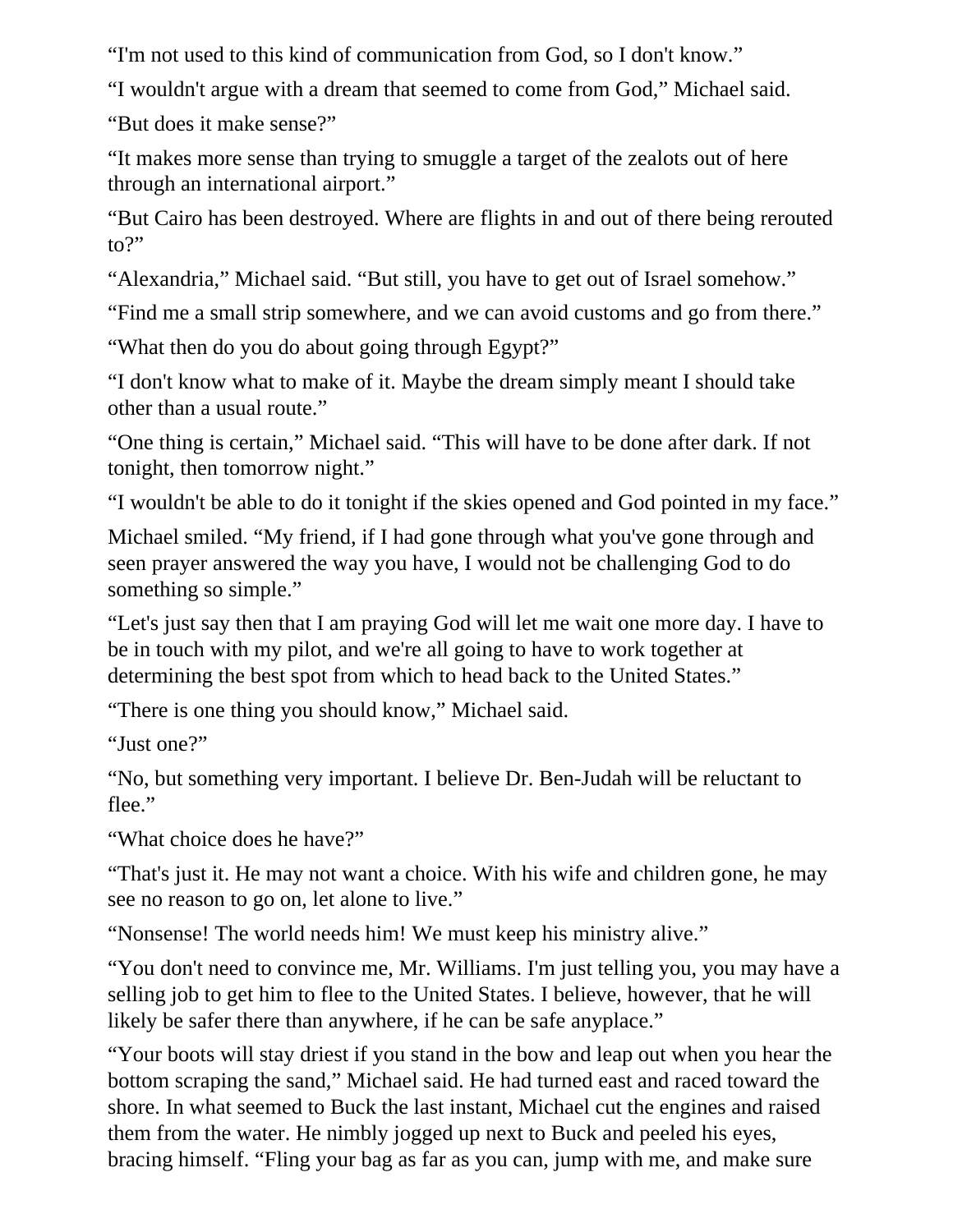you outrun the boat!"

The boat slid along the bottom, and Buck followed orders. But when he leaped, he fell sideways and rolled. The boat barely missed him. He sat up, covered with wet sand.

"Help me, please!" Michael said. He had grabbed the boat and was tugging it onto land. Once they had secured it, Buck brushed himself off, happily found his boots were fairly dry, and began following his new friend. Buck had only his bag. Michael had only his weapon. But he also knew where he was going.

"I must ask you to be very silent now," Michael whispered as they pushed their way through underbrush. "We are secluded, but we take no chances."

Buck had forgotten how long five kilometers could be. The ground was uneven and moist. The overgrowth slapped him in the face. He switched his bag from shoulder to shoulder, never fully comfortable. He was in good shape, but this was hard. This was not jogging or cycling or running on a treadmill. This was working your way through sandy shoreline to who knew where?

He dreaded seeing Dr. Ben-Judah. He wanted to be Reunited with his friend and brother in Christ, but what does one say to one who has lost his family? No platitudes, no words would make it better. The man had paid one of the steepest prices anyone could pay, and nothing short of heaven could make it better.

Half an hour later, panting and sore, he and Michael came within sight of the hideout. Michael put a finger to his lips and bent low. He held aside a bundle of dried twigs, and they advanced. Twenty yards farther, in a grove of trees, was an opening to an underground shelter invisible to anyone who hadn't come there on purpose.

## **CHAPTER ELEVEN**

BUCK was struck that there were no real beds and no pillows in the hideout. So this is what the witnesses meant when they quoted that verse about having nowhere to lay his head, Buck thought.

Three other gaunt and desperate-looking young men, who could have been Michael's brothers, huddled in the dugout, where there was barely room to stand. Buck noticed a clear view at ground level to the path behind him. That explained why Michael had not had to declare himself or give any signal to approach.

He was introduced all around, but only Michael, of the four, understood English. Buck squinted, looking for Tsion. He could hear him, but he could not see him. Finally, a dim, electric lantern was illuminated. There, sitting in the corner, his back to the wall, was one of the first and surely the most famous of what would become the 144,000 witnesses prophesied of in the Bible.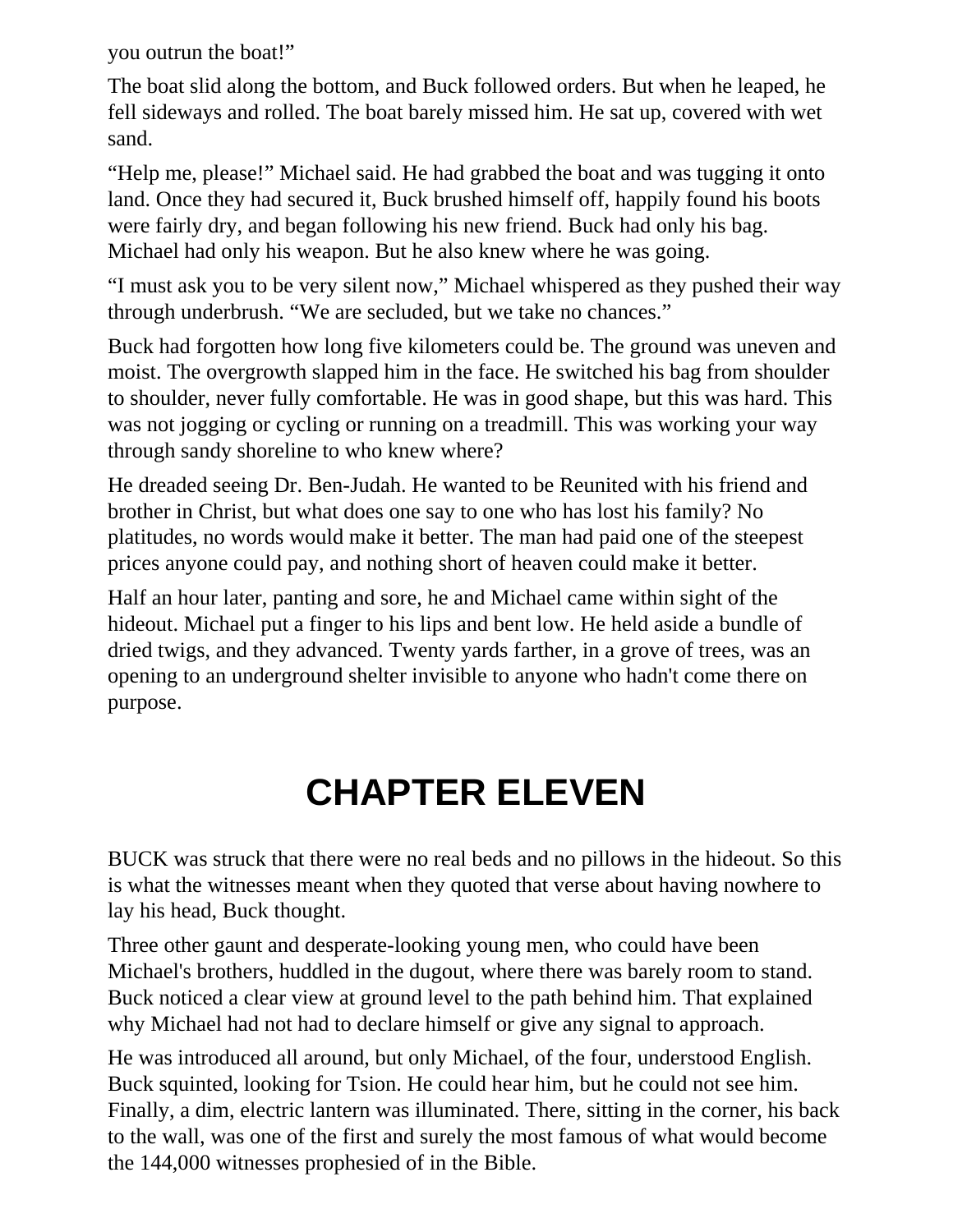He sat with his knees pulled up to his chest, arms wrapped around his legs. He wore a white dress shirt with the sleeves rolled up and dark dress pants that rode high on his shins and left a gap between the cuffs and the top of his socks. He wore no shoes.

How young Tsion appeared! Buck knew him to be a youthful middle age anyway, but sitting there rocking and crying he appeared young as a child. He neither looked up nor acknowledged Buck.

Buck whispered that he would like a moment alone with Tsion. Michael and the others climbed through the opening and stood idly in the underbrush, weapons at the ready. Buck crouched next to Dr. Ben-Judah.

"Tsion," Buck said, "God loves you." The words had surprised even Buck. Could it possibly seem to Tsion that God loved him now? And what kind of a platitude was that? Was it now his place to speak for God?

"What do you know for sure?" Buck asked, wondering himself what in the world he was talking about. Tsion's reply, in his barely understandable Israeli accent, squeaked from a constricted throat: "I know that my Redeemer lives."

"What else do you know?" Buck said, listening as much as speaking.

"I know that He who has begun a good work in me will be faithful to complete it." Praise God! Buck thought. Buck slumped to the ground and sat next to Ben-Judah, his back against the wall. He had come to rescue this man, to minister to him. Now he had been ministered to. Only God could provide such assurance and confidence at a time of such grief.

"Your wife and your children were believers—"

"Today they see God," Tsion finished for him.

Buck had worried, Buck had wondered: Would Tsion Ben-Judah be so devastated at his inequitable loss that his faith would be shaken? Would he be so fragile that it would be impossible for him to go on? He would grieve, make no mistake. He would mourn. But not as the heathen, who have no hope.

"Cameron, my friend," Tsion managed, "did you bring your Bible?"

"Not in book form, sir. I have the entire Scripture on my computer."

"I have lost more than my family, Buck."

"Sir?"

"My library. My sacred books. All burned. All gone. The only things I love more in this life were my family."

"You brought nothing from your office?"

"I threw on a ridiculous disguise, the long locks of the Orthodox. Even a phony beard. I carried nothing, so as not to look like a resident scholar."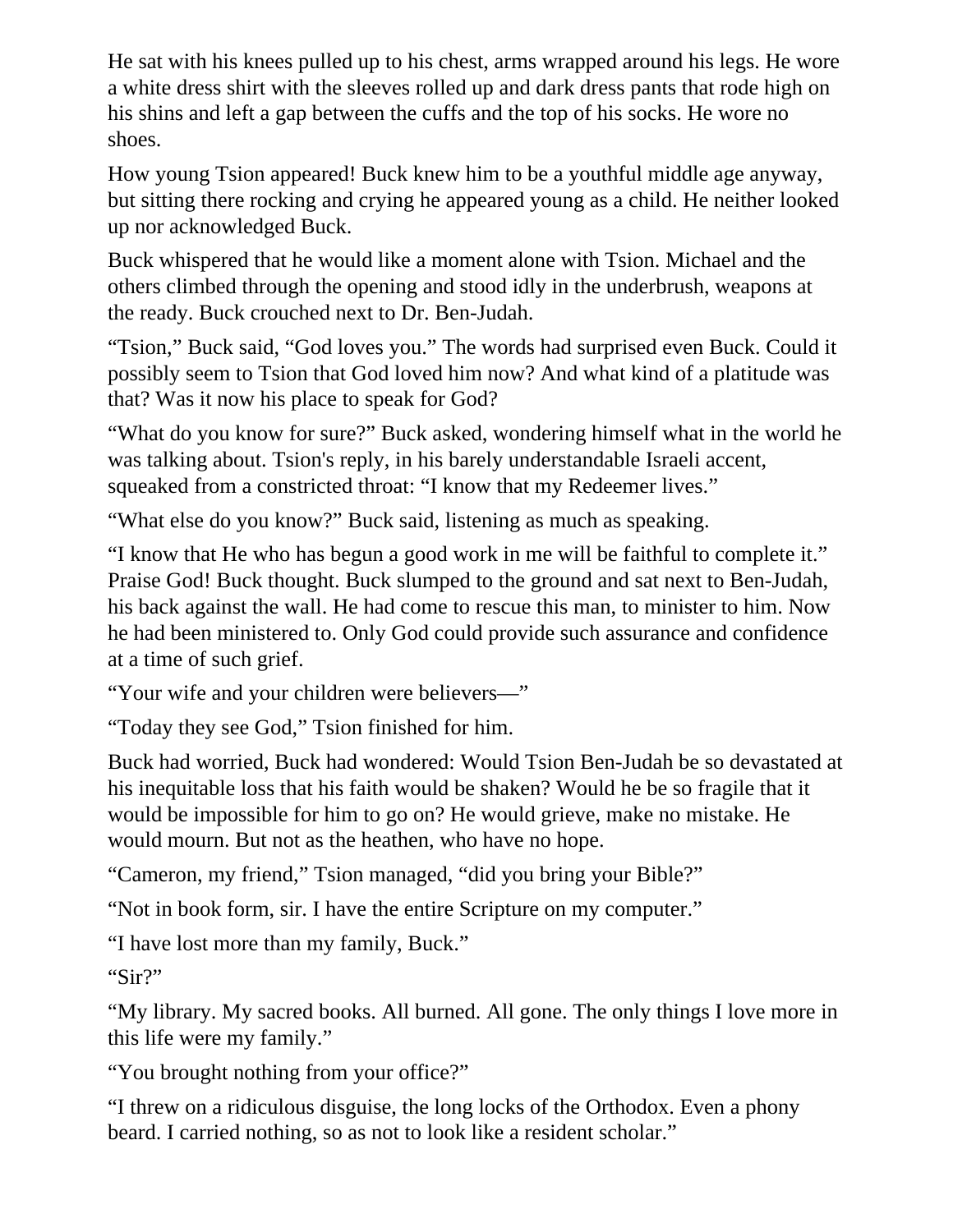"Could not someone forward the books from your office?"

"Not without endangering their life. I am the chief suspect in the murder of my family."

"That's nonsense!"

"We both know that, my friend, but a man's perception soon becomes his reality. Anyway, where could someone send my things without leading my enemies to me?"

Buck dug into his bag and produced his laptop. "I'm not sure how much battery life is left," he said. He turned on the back-lit screen.

"This would not happen to have the Old Testament in Hebrew?" Tsion said.

"No, but those programs are widely available."

"At least they are now," Tsion said, a sob still in his throat. "My most recent studies have led me to believe that our religious freedoms will soon become scarce at an alarming pace."

"What would you like to see, sir?" At first Buck thought Tsion had not heard his question. Then he wondered if Tsion had spoken and he himself had not heard the answer. The computer ground away, bringing up a menu of Old Testament books. Buck stole a glance at his friend. Clearly, he was trying to speak. The words would not come.

"I sometimes find the Psalms comforting," Buck said. Tsion nodded, now covering his mouth with his hand. The man's chest heaved and he could hold back the sobs no longer. He leaned over onto Buck and collapsed in tears. "The joy of the Lord is my strength," he moaned over and over. "The joy of the Lord is my strength."

Joy, Buck thought. What a concept in this place, at this time. The name of the game now was survival. Certainly joy took on a different meaning than ever before in Buck's life. He used to equate joy with happiness. Clearly Tsion Ben-Judah was not implying that he was happy. He might never be happy again. This joy was a deep abiding peace, an assurance that God was sovereign. They didn't have to like what was happening. They merely had to trust that God knew what he was doing.

That made it no easier. Buck knew well that things would get worse before they ever got better. If a man was not rock solid in his faith now, he never would be. Buck sat in that damp, moist, earthen hideout in the middle of nowhere, knowing with more certainty than ever that he had put his faith in the only begotten Son of the Father. With his bent and nearly broken brother sobbing in his lap, Buck felt as close to God as he had the day he trusted Christ.

Tsion composed himself and reached for the computer. He fumbled with the keys for a minute before asking for help. "Just bring up the Psalms," he said. Buck did, and Tsion cursored through them, one hand on the computer mouse and the other covering his mouth as he wept. "Ask the others to join us for prayer," he whispered.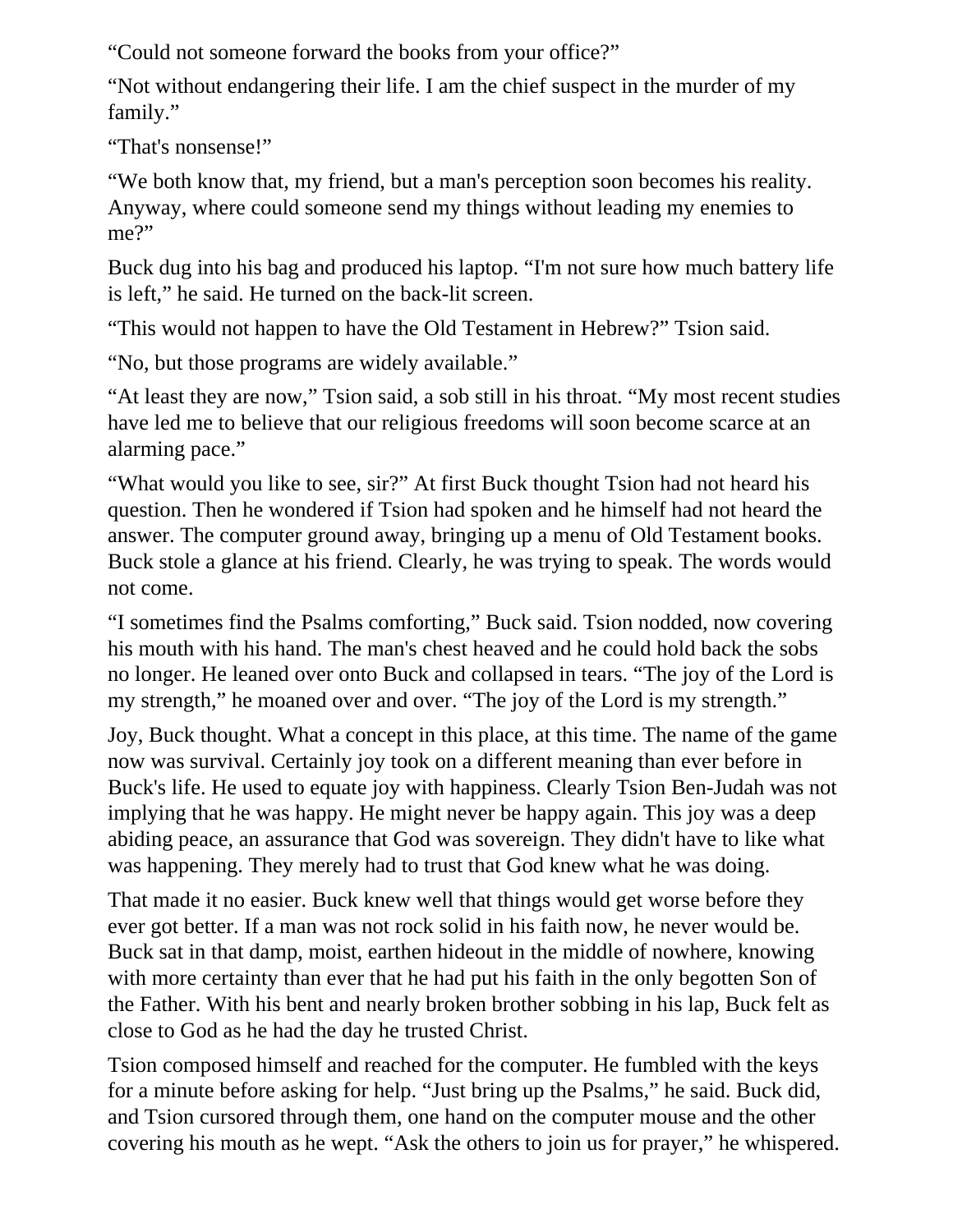A few minutes later, the six men knelt in a circle. Tsion spoke to them briefly in Hebrew, Michael quietly whispering the interpretation into Buck's ear. "My friends and brothers in Christ, though I am deeply wounded, yet I must pray. I pray to the God of Abraham, Isaac, and Jacob. I praise you because you are the one and only true God, the God above all other gods. You sit high above the heavens. There is none other like you. In you there is no variation or shadow of turning."

With that, Tsion broke down again and asked that the others pray for him.

Buck had never heard people praying together aloud in a foreign language. Hearing the fervency of these witness-evangelists made him fall prostrate. He felt the cold mud on the backs of his hands as he buried his face in his palms. He didn't know about Tsion but felt as if he were being borne along on clouds of peace. Suddenly Tsion's voice could be heard above the rest. Michael bent down and whispered in Buck's ear, "If God is for us, who can be against us?"

Buck did not know how long he lay on the floor. Eventually the prayers became groanings and what sounded like Hebrew versions of amens and hallelujahs. Buck rose to his knees and felt stiff and sore. Tsion looked at him, his face still wet but seemingly finished crying for now. "I believe I can finally sleep," the rabbi said.

"Then you should. We'll not be going anywhere tonight. I'll make arrangements for after dark tomorrow."

"You should call your friend," Michael said.

"You realize what time it is?" Buck said.

Michael looked at his watch, smiled, shook his head, and said simply, "Oh."

"Alexandria?" Ken Ritz said by phone the next morning. "Sure, I can get there easily enough. It's a big airport. When will you be along?"

Buck, who had bathed and washed out a change of clothes in a tiny tributary off the Jordan, dried himself with a blanket. One of Tsion Ben-Judah's Hebrew-speaking guards was nearby. He had cooked breakfast and now appeared to roast Tsion's socks and underwear over the small fire.

"We'll leave here tonight, as soon as the sky is black," Buck said. "Then, however long it takes a forty-foot wood boat with two outboard motors and six adult men aboard to get to Alexandria—"

Ritz was laughing. "This is my first time over here, as I think I told you," he said, "but one thing I'm pretty sure about: if you think you're coming from where you are to Alexandria without carrying that boat across dry land to the sea, you're kidding yourself."

At midday all six men were out of the dugout. They were confident no one had followed them to this remote location and that as long as they stayed out of sight from the air, they could stretch their legs and breathe a little.

Michael was not as amused at Buck's naivete as Ken Ritz had been. He found little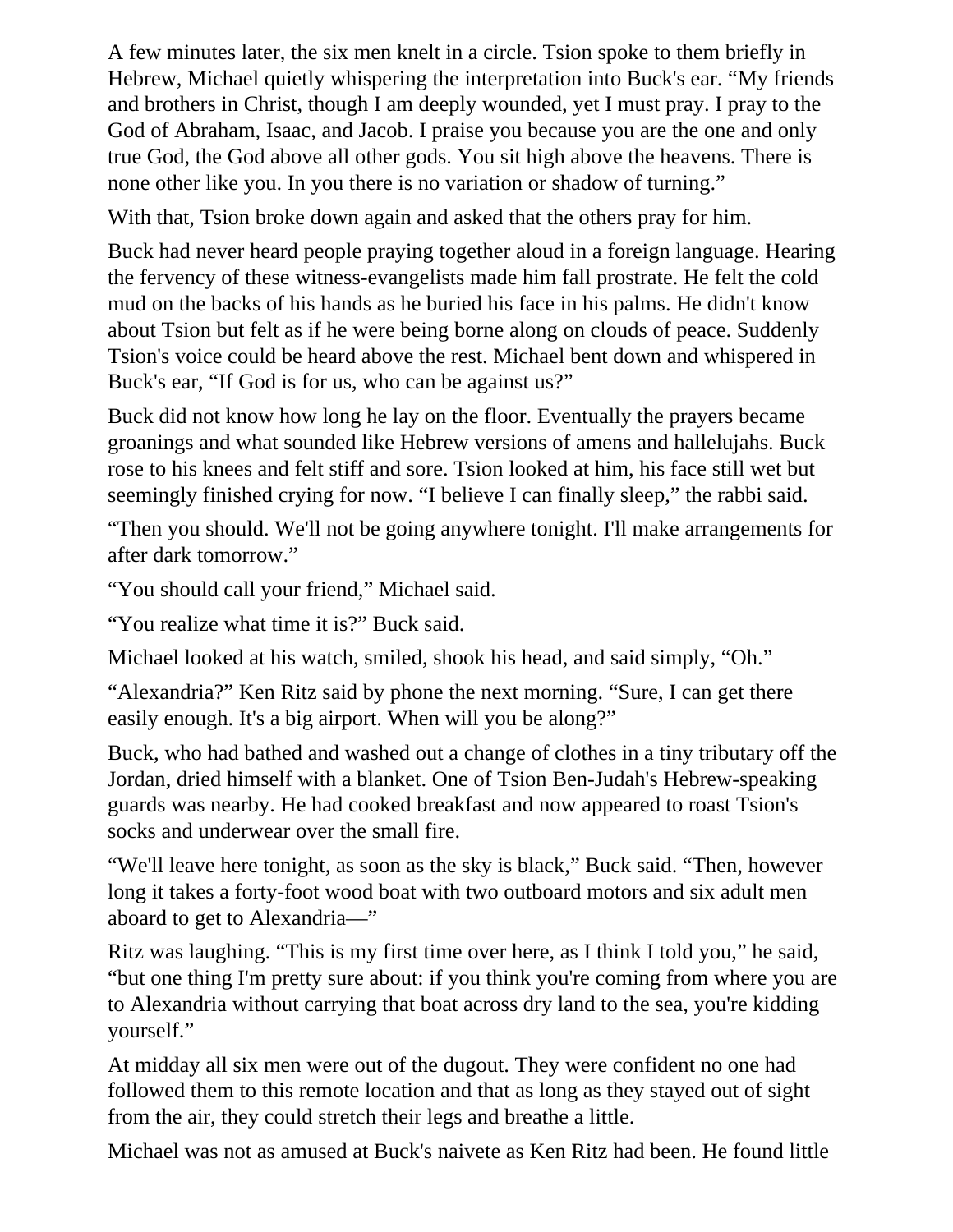to smile about and nothing to laugh about these days. Michael leaned back against a tree. "There are some small airports here and there in Israel," he said. "Why are you so determined to fly out of Egypt?"

"Well, that dream—I don't know, this is all new to me. I'm trying to be practical, listen to the witnesses, follow the leadings of God. What am I supposed to do about that dream?"

"I'm a newer believer than you, my friend," Michael said. "But I wouldn't argue with a dream that was so clear."

"Maybe we have some advantage in Egypt we would not have in Israel," Buck suggested.

"I can't imagine what," Michael said. "For you to legally get out of Israel and into Egypt, you still have to go through customs somewhere."

"How realistic is that, considering my guest?"

"You mean your contraband cargo?"

Now there had been an attempt at humor, but still Michael had not smiled when he said it.

"I'm just wondering," Buck said, "how carefully customs officers and border guards will be looking for Dr. Ben-Judah."

"You're wondering? I'm not wondering. We either avoid the border crossings or seek yet another supernatural act."

"I'm open to any suggestion," Buck said.

Rayford was on the phone with Amanda. She had filled him in on everything. "I miss you more than ever right now," he told her.

"Having me come back here was sure the right idea," she said. "With Buck gone and Chloe still tender, I feel needed here."

"You're needed here too, sweetheart, but I'm counting the days."

Rayford told her about his conversation with Hattie and her plans to fly to the States. "I trust you, Rayford. She sounds like she's hurting. We'll pray for her. What I wouldn't give to get that girl under some sound teaching."

Rayford agreed. "If she could only stop through our area on her way back. Maybe when Bruce is going through some chapter on—" Rayford realized what he had said.

"Oh, Ray—"

"It's still too fresh, I guess," he said. "I just hope God provides some other Bible teacher for us. Well, it won't be another Bruce."

"No," Amanda said, "and it won't likely be soon enough to do Hattie any good,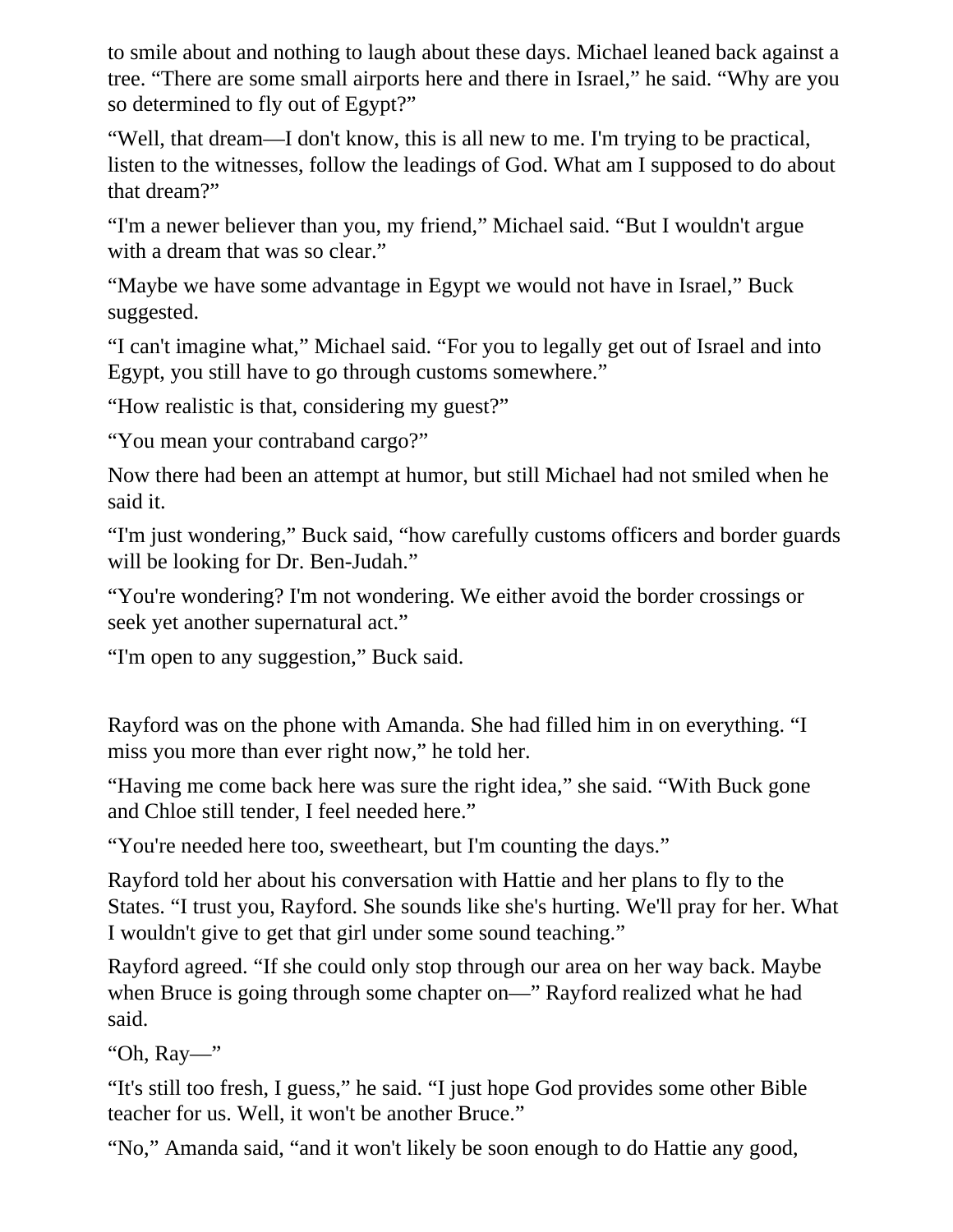even if she does come here."

Late that afternoon, Buck took a call from Ken Ritz. "You still want me to meet you in Alexandria?"

"We're talking about it, Ken. I'll get back to you."

"Can you drive a stick shift, Buck?" Michael asked.

"Sure."

"An ancient one?"

"They're the most fun, aren't they?"

"Not as ancient as this one," Michael said. "I've got an old school bus that smells of fish and paint. I use it for both professions. It's on its last legs, but if we could get you down to the southern mouth of the Jordan, you might be able to use it to find a way across the border into the Sinai. I'd stock you with petrol and water. That thing'll drink more water than it will gasoline any day."

"How big is this bus?"

"Not big. Holds about twenty passengers."

"Four-wheel drive?"

"No, sorry."

"An oil burner?"

"Not as much as water, but yes, I'm afraid so."

"What's in the Sinai?"

"You don't know?"

"I know it's a desert."

"Then you know all you need to know. You'll be jealous of the bus engine and its water needs."

"What are you proposing?"

"I sell you the bus, fair and square. You get all the paperwork. If you get stopped, the tags are traced to me, but I sold the bus."

"Keep talking—"

"You hide Dr. Ben-Judah under the seats in the back. If you can get him across the border and into the Sinai, that bus should get you as far as Al Arish, less than fifty kilometers west of the Gaza Strip and right on the Mediterranean."

"And what, you'll meet us there with your wood boat and ferry us to America?"

Finally, Buck had elicited a resigned smile from Michael. "There is an airstrip there, and it's unlikely the Egyptians will care about a man wanted in Israel. If they even seem to care, they can be bought."

One of the other guards appeared to have understood the name of the seaport city,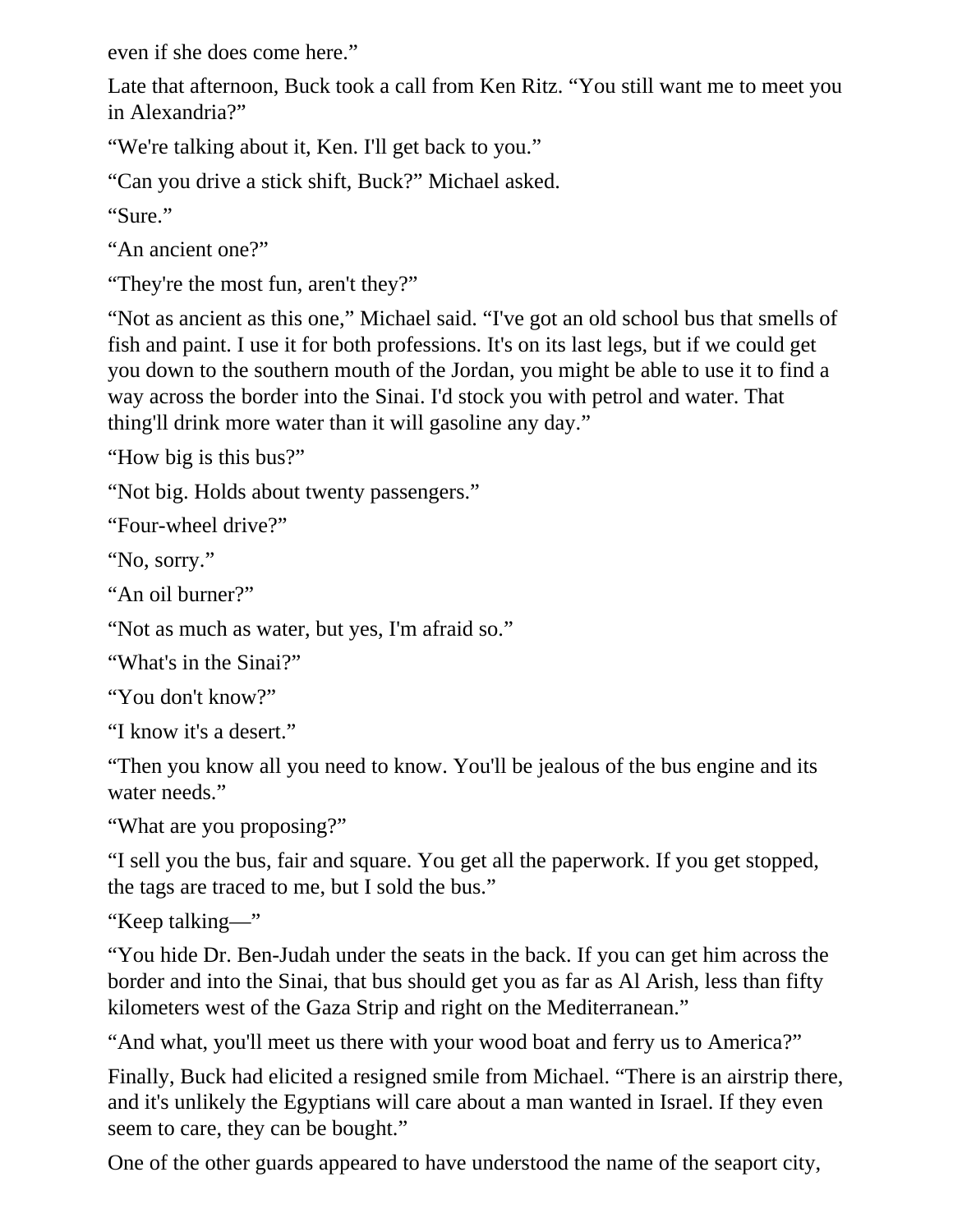and Buck guessed he was asking in Hebrew for Michael to explain his strategy. He spoke earnestly to Michael, and Michael turned to Buck. "My comrade is right about the risk. Israel might have already announced a huge ransom for the rabbi. Unless you could beat their price, the Egyptians might lean toward selling him back."

"How will I know the price?"

"You'll just have to guess. Keep bidding until you can beat it."

"What would be your guess?"

"Not less than a million dollars."

"A million dollars? Do you think every American has that kind of money?"

"Don't you?"

"No! And anyone who did wouldn't carry it in cash."

"Would you have half that much?"

Buck shook his head and walked away. He slipped down into the hideout. Tsion followed. "What's troubling you, my friend?" the rabbi said.

"I need to get you out of here," Buck said. "And I have no idea how."

"Have you prayed?"

"Constantly."

"The Lord will make a way somehow."

"It seems impossible right now, sir."

"Yahweh is the God of the impossible," Tsion said.

Night was falling. Buck felt all dressed up with nowhere to go. He borrowed a map from Michael and carefully studied it, looking north and south along the waterways that divided Israel from Jordan. If only there were a clear water route from the Jordan River or Lake Tiberius to the Mediterranean! Buck resolutely rerolled the map and handed it to Michael. "You know," he said, thinking, "I have two sets of identification. I'm in the country under the name of Herb Katz, an American businessman. But I have my real ID as well."

"So?"

"So, how 'bout we get me across the border as Herb Katz and the rabbi as Cameron Williams?"

"You forget, Mr. Williams, that even we ancient, dusty countries are now computerized. If you came into Israel as Herb Katz, there is no record that Cameron Williams is here. If he's not here, how can he leave?"

"All right then, let's say I leave as Cameron Williams and the rabbi leaves as Herb Katz. Though there is no record of my being here under my own name, I can show them my clearance level and my proximity to Carpathia and tell them not to ask any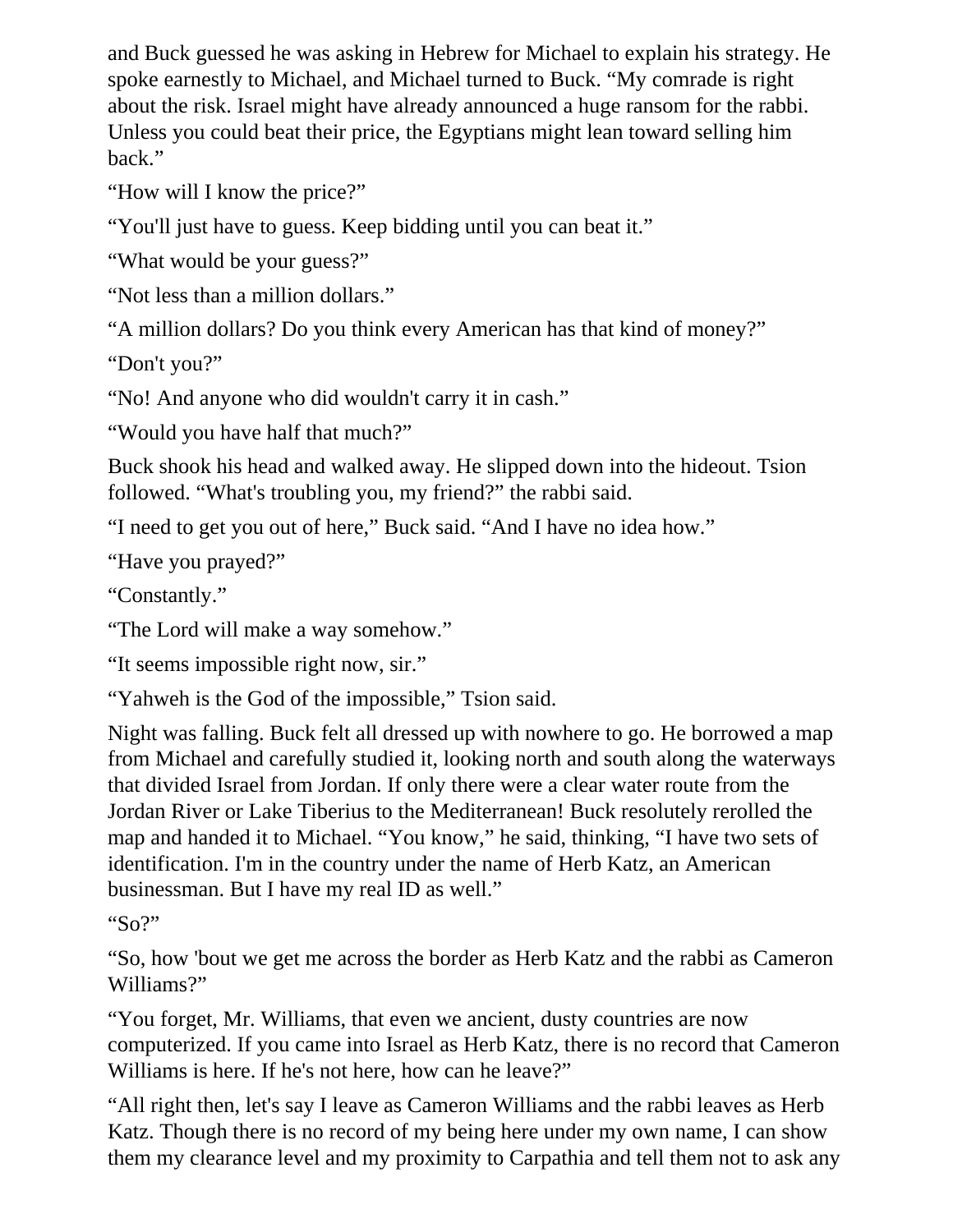questions. That often works."

"There's an outside chance, but Tsion Ben-Judah does not speak like an American Jew, does he?"

"No, but—"

"And he does not look in the least like you or your picture."

Buck was frustrated. "We are agreed that we have to get him out of here, aren't we?"

"No question," Michael said.

"Then what do you propose? I am at an end."

Dr. Ben-Judah crawled to them, obviously not wanting even to stand in the low, earthen shelter. "Michael," he said, "I cannot tell you how grateful I am for your sacrifice, for your protection. I appreciate also your sympathy and your prayers. This is very hard for me. In my flesh, I would rather not go on. Part of me very much wants to die and to be with my wife and children. Only the grace of God sustains me. Only he keeps me from wanting to avenge their deaths at any price. I foresee for myself long, lonely days and nights of dark despair. My faith is immovable and unshakable, and for that I can only thank the Lord. I feel called to continue to try to serve him, even in my grief. I do not know why he has allowed this, and I do not know how much longer he will give me to preach and teach the gospel of Christ. But something deep within me tells me that he would not have uniquely prepared me my whole life and then allowed me this second chance and used me to proclaim to the world that Jesus is Messiah unless he had more use for me.

"I am wounded. I feel as if a huge hole has been left in my chest. I cannot imagine it ever being filled. I pray for relief from the pain. I pray for release from hatred and thoughts of vengeance. But mostly I pray for peace and rest so that I may somehow rebuild something from these remaining fragments of my life. I know my life is worthless in this country now. My message has angered all those except the believers, and now with the trumped-up charges against me, I must get out. If Nicolae Carpathia focuses on me, I will be a fugitive everywhere. But it makes no sense for me to stay here. I cannot hide out forever, and I must have some outlet for my ministry."

Michael stood between Tsion and Buck and put his hands on them. "Tsion, my friend, you know that my compatriots and I are risking everything to protect you. We love you as our spiritual father, and we will die before we see you die. Of course we agree that you must go. Sometimes it seems that short of God sending an angel to whisk you away, no one as recognizable and as much a fugitive as you could slip past Israeli borders. In the midst of your pain and suffering, we dare not ask you for counsel. But if God has told you anything, we need to hear it and we need to hear it now.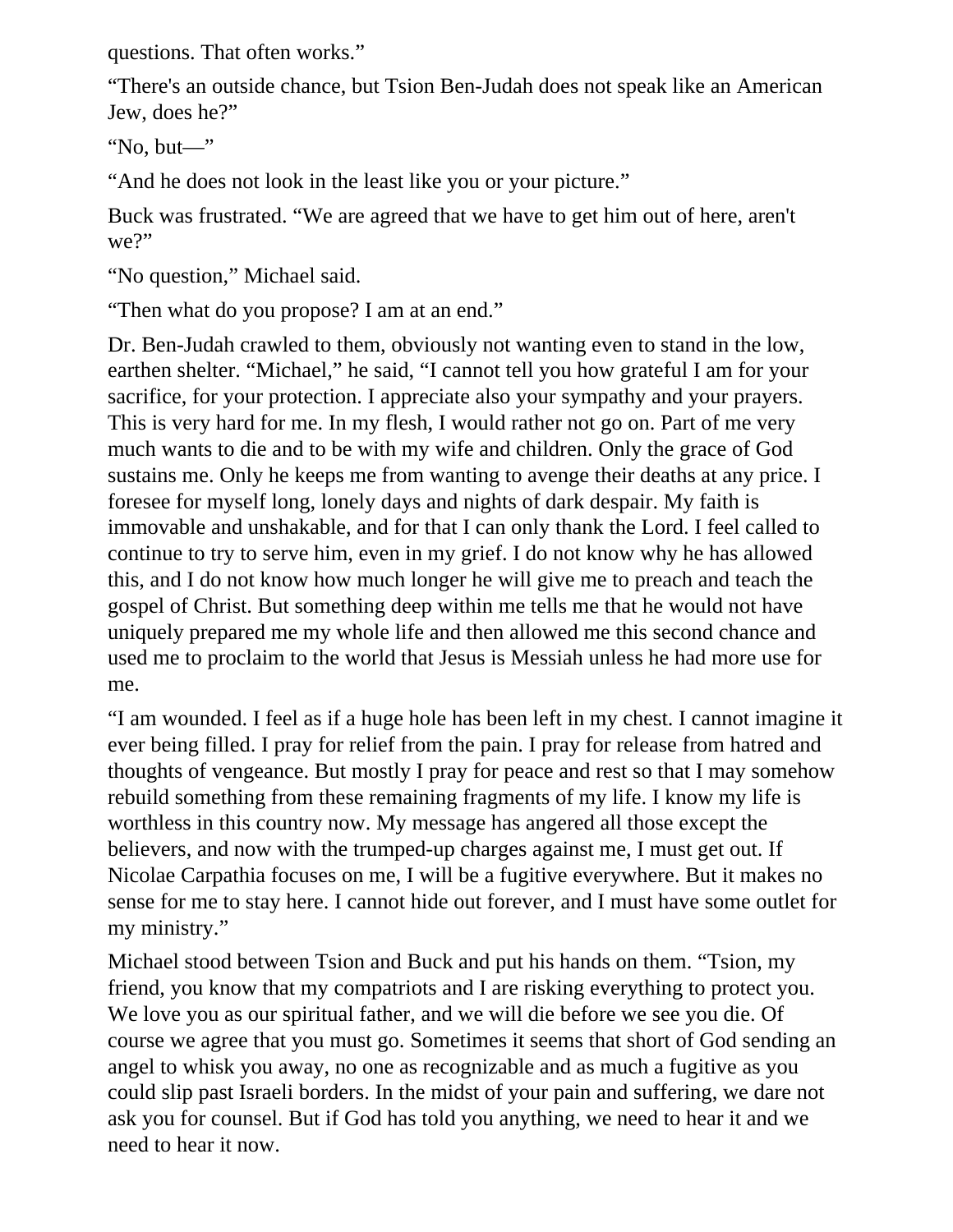"The sky is getting black, and unless we want to wait another twenty-four hours, the time to move is now. What shall we do? Where shall we go? I am willing to lead you through customs at any border crossing with weapons, but we all know the folly of that."

Buck looked to Dr. Ben-Judah, who simply bowed his head and prayed aloud once more. "O God, our help in ages past—"

Buck immediately began to shiver and dropped to his knees. He sensed the Lord impressing upon him that the answer was before them. Echoing in his mind was a phrase he could only assume was of God: "I have spoken. I have provided. Do not hesitate."

Buck felt humbled and emboldened, but still he didn't know what to do. If God had told him to go through Egypt, he was willing. Was that it? What had been provided?

Michael and Tsion were now on their knees with Buck, huddled together, shoulders touching. None of them spoke. Buck felt the presence of the Spirit of God and began to weep. The other two seemed to be shivering as well. Suddenly Michael spoke, "The glory of the Lord shall be your rear guard."

Words filled Buck's mind. Though he could barely pronounce them through his emotion, he blurted, "You give me living water and I thirst no more." What was that? Was God telling him he could travel into the Sinai desert and not die of thirst?

Tsion Ben-Judah prostrated himself on the floor, sobbing and groaning. "Oh God, oh God, oh God—"

Michael lifted his face and said, "Speak Lord, for your servants hear. Heed the words of the Lord. He who has ears to hear, let him hear. ..."

Tsion again: "The Lord of hosts has sworn, saying, 'Surely as I have thought, so shall it come to pass, and as I have purposed, so it shall stand.'"

It was as if Buck had been steamrollered by the Spirit of God. Suddenly he knew what they must do. The pieces of the puzzle were all there. He, and they, had been waiting for some miraculous intervention. The fact was, if God wanted Tsion Ben-Judah out of Israel, he would make it out. If he did not, then he would not. God had told Buck in a dream to go another way, through Egypt. He had provided transportation through Michael. And now he had promised that his glory would be their rear guard.

"Amen," Buck said, "and amen." He rose and said, "It's time, gentlemen. Let's move."

Dr. Ben-Judah looked surprised. "Has the Lord spoken to you?"

Buck shot him a double take. "Did he not speak to you, Tsion?"

"Yes! I just wanted to make sure we were in agreement."

"If I have a vote," Michael said, "we're unanimous. Let's get going."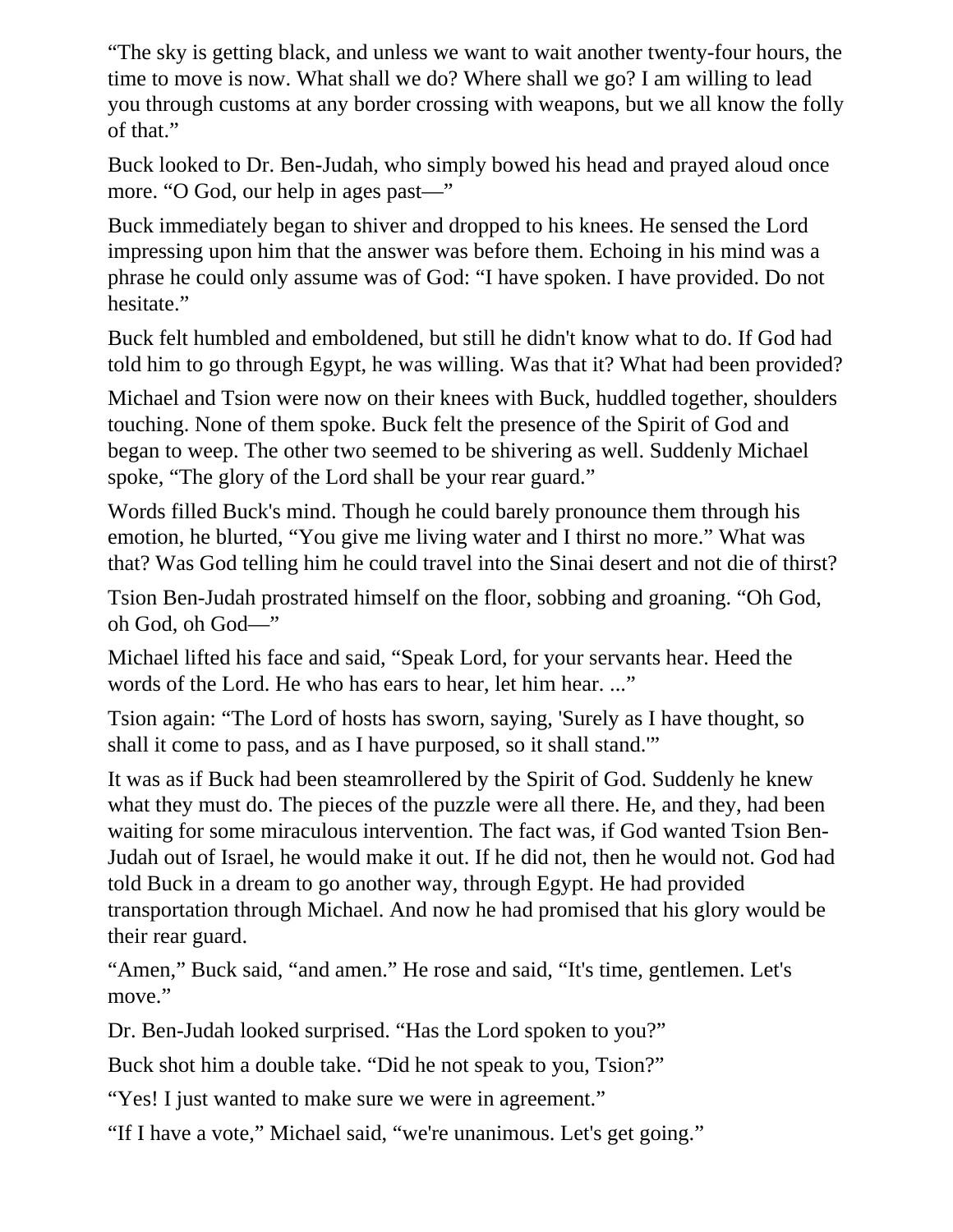Michael's compatriots pulled the boat into position as Buck slung in his bag and Tsion climbed aboard. As Michael fired up the engines and they started back down the Jordan, Buck handed Tsion the identification papers that carried Buck's own name and picture. Tsion looked surprised. "I have felt no leading that I should use these," he said.

"And I have a definite leading that I should not have them on my person," Buck said. "I am in the country as Herb Katz, and I'll leave the country as Herb Katz. I'll ask you for the documents back when we get into the Sinai."

"This is exciting," Tsion said, "is it not? We are talking confidently about getting into the Sinai, and we have no idea how God is going to do it."

Michael left the boat in the hands of one of his friends and sat with Buck and Tsion. "Tsion has a little cash, a few credit cards, and his own papers. If he is found with those, he will be detained and likely put to death. Shall we keep those for him?"

Tsion reached for his wallet and opened it in the moonlight. He removed the cash, folded it once, and stuck it in his pocket. The credit cards he began flipping one by one into the Jordan River. It was as close to amusement as Buck had noticed in the man since he had first seen him in the hideout. Almost everything went into the drink—all forms of identification and the miscellaneous documentation he had gathered over the years. He pulled out a small photo section and gasped. He turned the pictures toward the moon and wept openly. "Michael, I must ask you to someday ship these to me."

"I will do it."

Tsion flipped the old wallet into the water. "And now," Michael said, "I believe you should return Mr. Williams's papers to him."

Tsion reached for them. "Wait a minute," Buck said. "Should we not try to get him some phony ID, if he's not going to use mine?"

"Somehow," Tsion said, "what Michael says seems right. I am a man who has been stripped of everything, even his identity."

Buck took back his ID and began rummaging in his bag for a place to hide it. "No good," Michael said. "There's nowhere on your person or in your bag they will not search and find an extra ID."

"Well," Buck said, "I can't toss mine into the Jordan." Michael held out a hand. "I will ship it to you along with Tsion's photographs," he said. "It's the safest."

Buck hesitated. "You must not be found with that either," he said.

Michael took it. "My life is destined to be short anyway, brother," he said. "I feel most honored and blessed to be one of the witnesses predicted in the Scriptures. But my assignment is to preach in Israel, where the real Messiah is hated. My days are limited whether I am caught with your papers or not."

Buck thanked him and shook his head. "I still don't see how we're going to get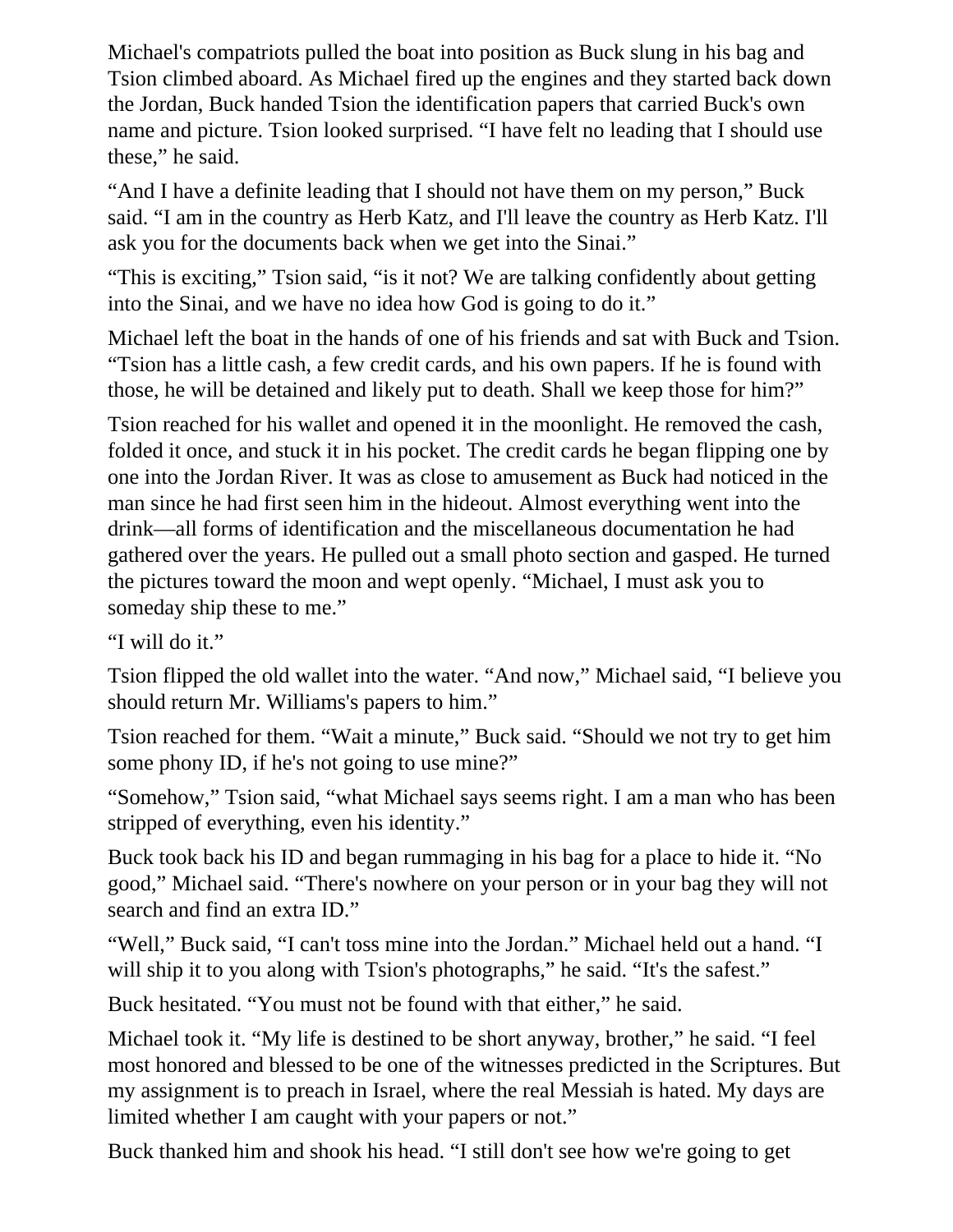Tsion across any border without papers, real or phony."

"We already prayed," Tsion said. "I do not know how God is going to do this either. I just know that he is."

Buck's practicality and resourcefulness were at war with his faith. "But don't we at least have to do our part?"

"And what is our part, Cameron?" the rabbi said. "It is when we are out of ideas and options and actions that we can only depend upon God."

Buck pressed his lips together and turned his face away. He wished he had the same faith Tsion had. In many ways, he knew he did. But still it didn't make sense to just plunge ahead, daring border guards to guess who Tsion was.

"I'm sorry for calling now," Chloe said. "But, Daddy, I've been trying to reach Buck on his cell phone."

"I wouldn't worry about Buck, honey. You know he finds ways to stay safe."

"Oh, Dad! Buck finds ways to nearly get himself killed. I know he was at the King David under his phony name, and I'm tempted to call there, but he promised he would stay away from there tonight."

"Then I'd wait on that, Chloe. You know Buck rarely cares much about what time of the day it is. If the story or the caper takes him all night, then it takes him all night."

"You're a big help."

"I'm trying to be."

"Well, I just don't understand why he wouldn't have his cell phone with him all the time. You keep yours in your pocket, don't you?"

"Usually. But maybe it's in his bag."

"So if his bag is in the hotel and he's out gallivanting, I'm out of luck?"

"I guess so, hon."

"I wish he'd take his phone with him, even if he doesn't take his bag."

"Try not to worry, Chloe. Buck always turns up somewhere."

When Michael docked at the mouth of the Jordan, he and his fellow guards scanned the horizon and then casually walked to his tiny car and crammed themselves inside. Michael drove to his home, which had a tiny lean-to that served as a garage. That was too small for the bus that dominated the alley behind his humble place. Lights came on. A baby cried. Michael's wife padded out in a robe and embraced him desperately. She spoke urgently to him in Hebrew. Michael looked apologetically at Buck. "I need to keep in touch more," he said, shrugging.

Buck patted his pocket, feeling for his phone. It was not there. He dug in his bag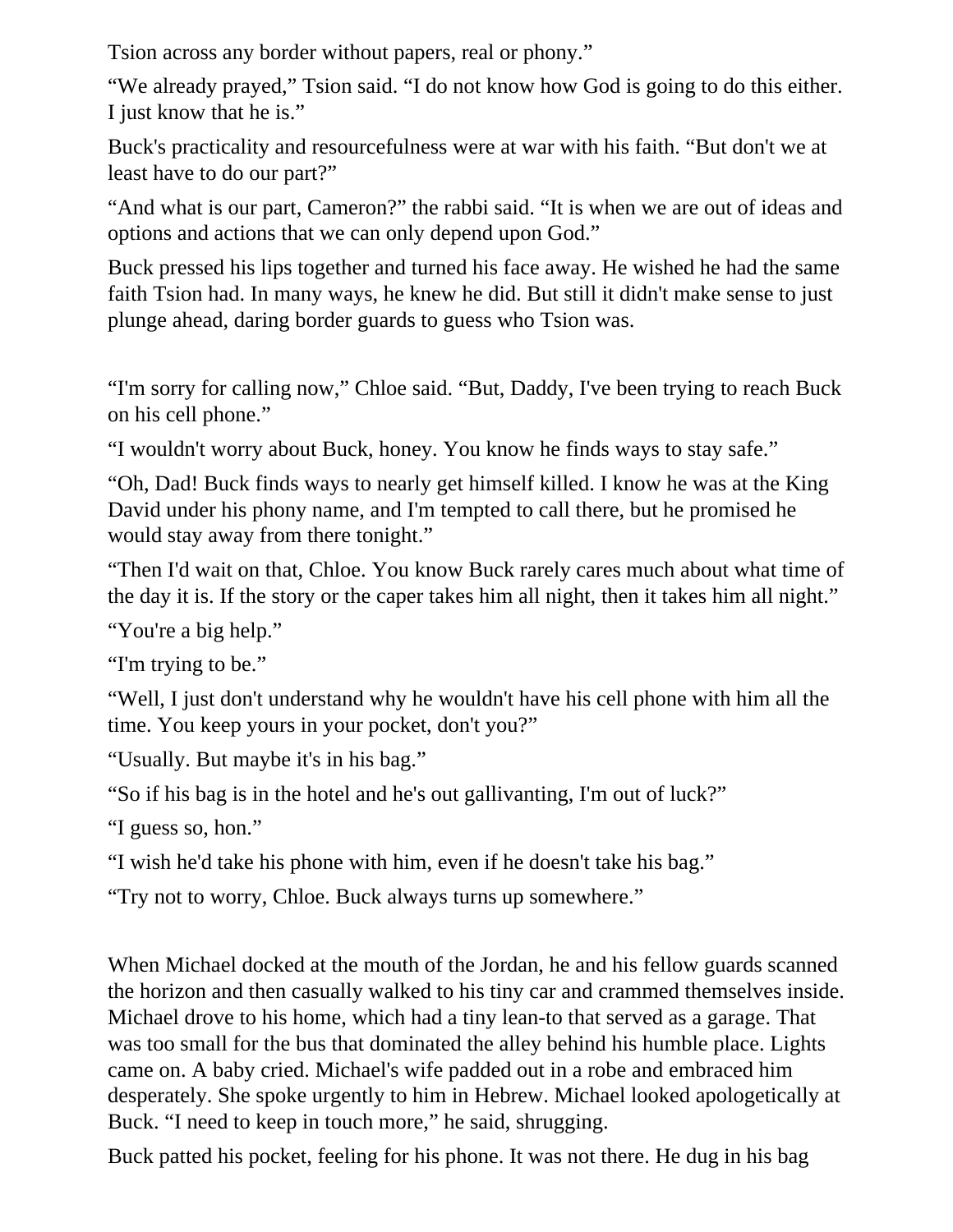and found it. He should keep in touch with Chloe more too, but for right now it was more important that he get ahold of Ken Ritz. While Buck was on the phone he was aware of all the activity around him. Silently, Michael and his friends went to work. Oil and water were dumped into the engine and radiator of the rickety old school bus. One of the men filled the gas tank from cans stored at the side of the house. Michael's wife handed out a stack of blankets and a basket of clothes for Tsion.

As Buck hung up from talking to Ritz, who had agreed to meet them at Al Arish in the Sinai, Buck passed Michael's wife on his way out to the bus. She hesitated shyly, glancing at him. He slowed, assuming she did not understand English but also wanting to express his gratitude.

"English?" he tried. She closed her eyes briefly and shook her head. "I, uh, just wanted to thank you," he said. "So, uh, thank you." He spread his hands and then clasped them together under his chin, hoping she would know what he meant. She was a tiny, fragile-looking, dark-eyed thing. Sadness and terror were etched on her face and in her eyes. It was as if she knew she was on the right side, but that her time was limited. It couldn't be long before her husband was found out. He was not only a convert to the true Messiah, but he had also defended an enemy of the state. Buck knew Michael's wife must be wondering how long it would be before she and her children suffered the same fate that Tsion Ben-Judah's family suffered. And short of that, how long before she lost her husband to the cause, worthy though it was.

It would have been against custom for her to have touched Buck, so he was startled when she approached. She stood just two feet from his face and stared into his eyes. She said something in Hebrew and he recognized only the last two words: "Y'shua Hamashiach."

When Buck slipped away in the darkness and arrived at the bus, Tsion was already stretched out under the seats in the back. Food and extra water and oil and gasoline had already been stored.

Michael approached, his three friends behind him. He embraced Buck and kissed him on both cheeks. "Go with God," he said, handing him the ownership documents. Buck reached to shake hands with the other three, who apparently knew he wouldn't understand them anyway, and said nothing.

He stepped onto the bus and shut the door, settling into the creaky chair behind the wheel. Michael signaled him from outside to slide open his driver's-side window. "Feather it," Michael said.

"Feather it?" Buck said.

```
"The throttle."
```
Buck put the pedal down and released it, turning the key. The engine roared noisily to life. Michael put up both hands to urge him to be as quiet as possible. Buck slowly let out the clutch, and the old crate shuddered and jumped and lurched. Just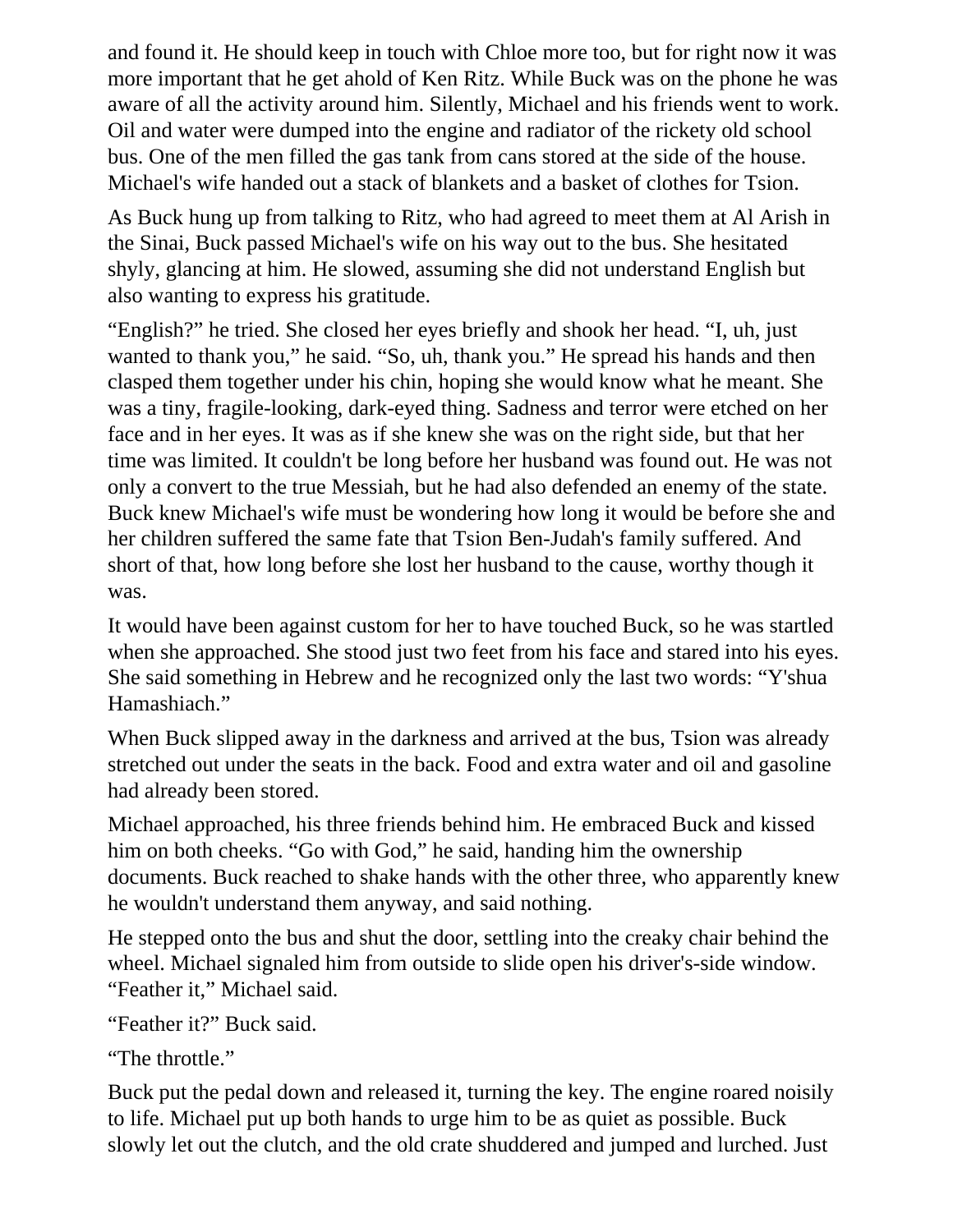to get out of the alleyway and onto the main thoroughfare, Buck felt as if he were riding the clutch. Shifting, clutching, and, yes, feathering the throttle, he was finally free of the tiny neighborhood and out onto the road. Now, if he could just follow Michael's instructions and directions and somehow get to the border, the rest would be up to God. He felt an unusual sense of freedom, simply piloting a vehicle albeit one like this—on his own. He was on a journey that would lead him somewhere. By dawn, he could be anywhere: detained, imprisoned, in the desert, in the air, or in heaven.

## **CHAPTER TWELVE**

IT didn't take Buck long to learn what Michael meant by "feathering" the throttle. Any time Buck clutched to shift, the engine nearly stalled. When he came to a complete stop, he had to keep his left foot on the clutch, his right heel on the brake, and feather the throttle with the toes of his right foot.

Along with the title to the dilapidated rig, Michael had included a rough map. "There are four different places where you can cross over from Israel into Egypt by auto," Michael had told him. The two most direct were at Rafah on the Gaza Strip. "But these have always been heavily patrolled. You might rather head south directly out of Jerusalem through Hebron to Beersheba. I would advise continuing southeast out of Beersheba, though that is slightly out of your way. About two-thirds of the way between Beersheba and Yeroham is a southern but mostly western cutoff that takes you through the northern edge of the Negev. You're less than fifty kilometers from the border there, and when you come within less than ten kilometers, you can head north and west or continue due west. I couldn't guess which border would be easier to get through. I would recommend the southern, because you can then continue to a northwest route that takes you directly into Al Arish. If you take the northern pass, you must go back up to the main road between Rafah and Al Arish, which is more heavily traveled and more carefully watched."

That had been all Buck needed to hear. He would take the southernmost of the four border crossings and pray he was not stopped until then.

Tsion Ben-Judah stayed on the floor under the seats until Buck had rumbled far enough south of Jerusalem that they both felt safe. Tsion moved up and crouched next to Buck. "Are you tired?" he asked. "Would you like me to take over driving?" "You're joking."

"It may be many months before I am able to find humor in anything," Tsion said.

"But you're not serious about sitting behind the wheel of this bus, are you? What would we do if we were stopped? Trade places?"

"I was just offering."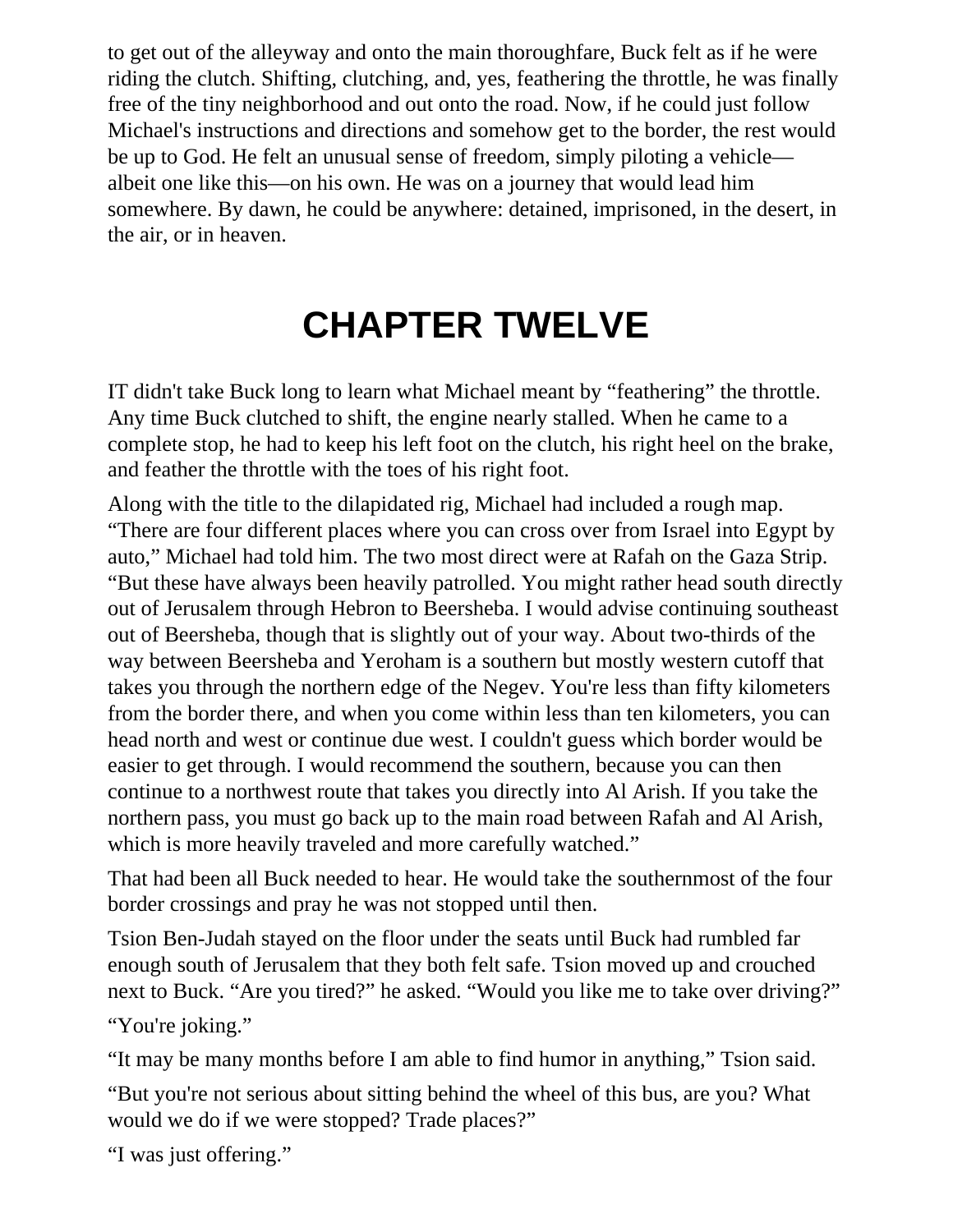"I appreciate it, but it's out of the question. I'm fine, well rested. Anyway, I'm scared to death. That will keep me alert."

Buck downshifted to navigate a curve, and Tsion swung forward from the momentum. He hung on to the metal pole next to the driver's seat, and he spun around and smacked into Buck, pushing him to the left.

"I told you, Tsion, I'm awake. You need not continually try to rouse me."

He looked at Tsion to see if he had elicited a smile. It appeared Tsion was trying to be polite. He apologized profusely and slid into the seat behind Buck, his head low, his chin resting on his hands, which gripped the bar that separated the driver from the first seat. "Tell me when I need to duck."

"By the time I know that, you'll likely already be seen."

"I do not think I can take riding long on the floorboards," Ben-Judah said. "Let us both just be on the lookout."

It was difficult for Buck to get the old bus to move faster than seventy kilometers per hour. He feared it would take all night to get to the border. Maybe that was OK. The darker and the later the better. As he chugged along, watching the gauges and trying not to do anything that might draw attention to them, he noticed in his rearview mirror that Tsion had slumped in the seat and was trying to rest on his side. Buck thought the rabbi had said something. "I beg your pardon?" Buck said.

"I am sorry, Cameron. I was praying." Later Buck heard him singing. Later still, weeping. Well after midnight, Buck checked his map and noted that they were rolling through Haiheul, a small town just a tick north of Hebron. "Will the tourists be out at this time of night in Hebron?" Buck asked.

Tsion leaned forward. "No. But still, it is a populated area. I will be careful. Cameron, there is something I would like to talk to you about."

"Anything."

"I want you to know that I am deeply grateful that you have sacrificed your time and risked your life to come for me."

"No friend would do less, Tsion. I've felt a deep bond with you since the day you first took me to the Wailing Wall. And then we had to flee together after your television broadcast."

"We have been through some incredible experiences, it is true." Tsion said. "That is why I knew if I could merely get Dr. Rosenzweig to point you in the direction of the witnesses, you would find me. I did not dare let on to him where I was. Even my driver knew only to take me to Michael and the other brothers in Jericho. My driver was so distraught at what happened to my family that he was in tears. We have been together for many years. Michael promised to keep him informed, but I would like to call him myself. Perhaps I can use your secure phone once we have passed the border."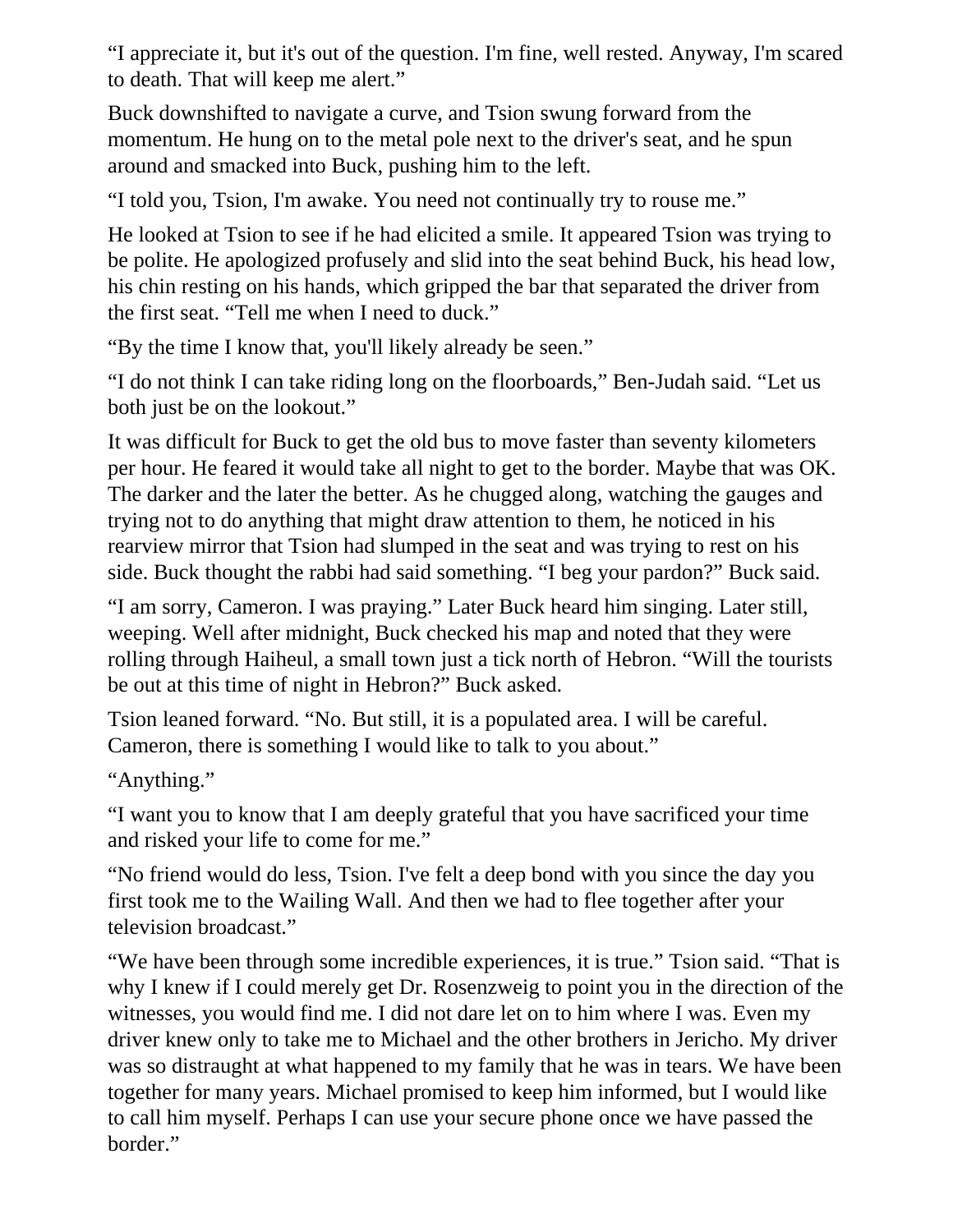Buck didn't know what to say. He had more confidence than Michael that Tsion could take yet more bad news, but why did he have to be the one to bear it? The intuitive rabbi seemed to immediately suspect Buck was hiding something. "What?" he asked. "Do you think it is too late to call him?"

"It is very late," Buck said.

"But if the situation were reversed, I would be overjoyed to hear from him at any time of the day or night."

"I'm sure he felt—feels the same," Buck said lamely.

Buck peeked into the rearview mirror. Tsion stared at him, a look of realization coming over him. "Maybe I should call him now," he suggested. "May I use your phone?"

"Tsion, you are always welcome to whatever I have. You know that. I would not phone him now, no."

When Tsion responded, Buck knew that he knew. His voice was flat, full of the pain that would plague him the rest of his days. "Cameron, his name was Jaime. He had been with me since I started teaching at the university. He was not an educated man; however, he was wise in the ways of the world. We talked much about my findings. He and my wife were the only ones besides my student assistants who knew what I was going to say on the television broadcast. He was close, Cameron. So close. But he is no longer with us, is he?"

Buck thought about merely shaking his head, but he could not do that. He busied himself looking for road signs for Hebron, but the rabbi, of course, would not let it go.

"Cameron, we are too close and have gone through too much for you to hold out on me now. Clearly you have been told the disposition of Jaime. You must understand that the toll the bad news has taken on me can be made neither worse by hearing more, nor better by hearing less. We believers in Christ, of all people, must never fear any truth, hard as it may be."

"Jaime is dead," Buck said.

Tsion hung his head. "He heard me preach so many times. He knew the gospel. Sometimes I even pushed him. He was not offended. He knew I cared about him. I can only hope and pray that perhaps after he delivered me to Michael, he had time to join the family. Tell me how it happened."

"Car bomb."

"Instantaneous, then," he said. "Perhaps he never knew what hit him. Perhaps he did not suffer."

"I'm so sorry, Tsion. Michael didn't think you could take it."

"He underestimates me, but I appreciate his concern. I worry about everyone associated with me. Anyone who appears they might know anything of my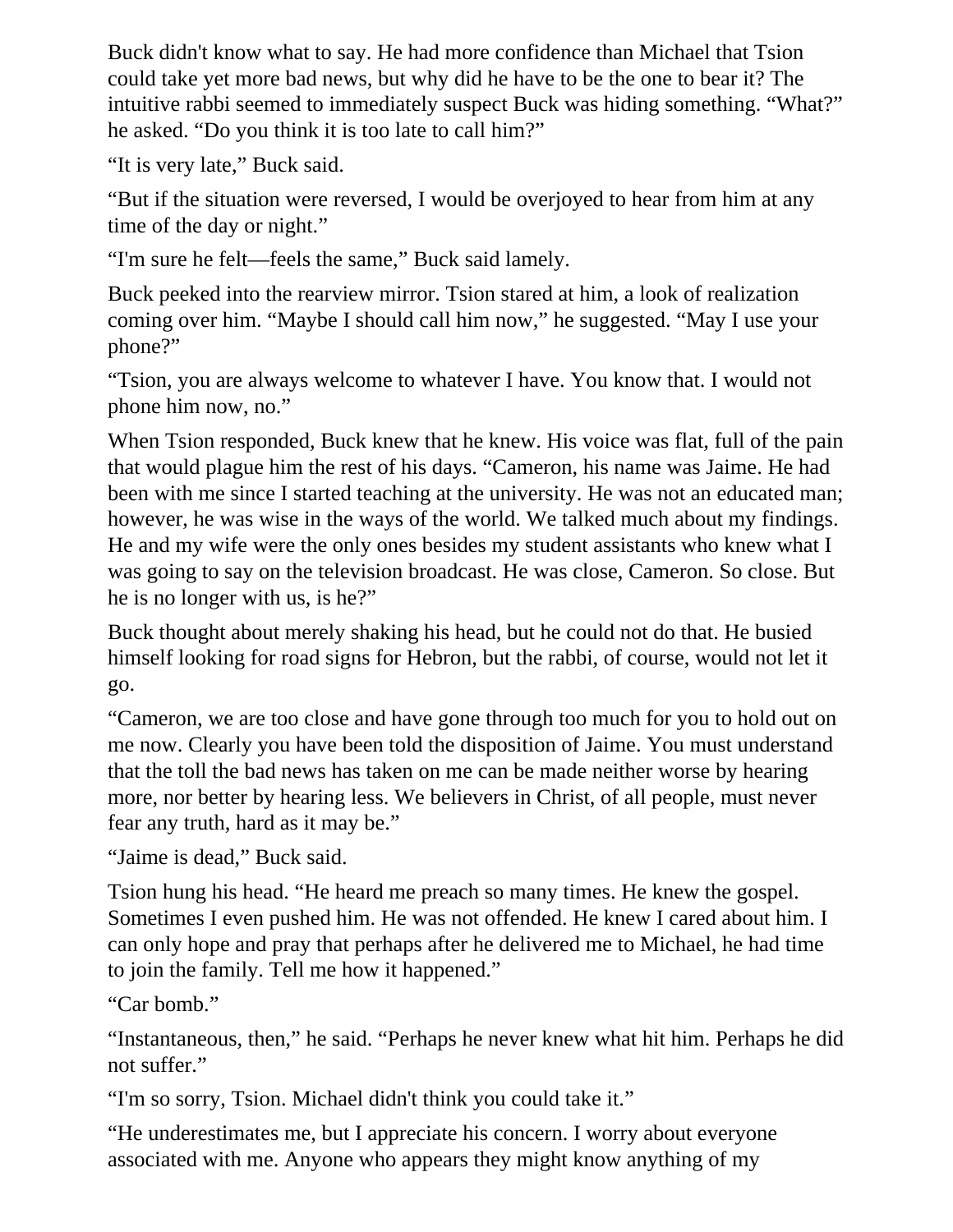whereabouts may suffer if they are not forthcoming. That includes so many. I will never forgive myself if they all pay the ultimate price for merely having known me. Frankly, I worry about Chaim Rosenzweig."

"I wouldn't worry about him just yet," Buck said. "He's still closely identified with Carpathia. Ironically, that's his protection for now."

Buck drove cautiously through Hebron, and he and Tsion rode in silence all the way to Beersheba. In the wee hours of the morning, about ten kilometers south of Beersheba, Buck noticed the heat gauge rising. The oil gauge still looked OK, but the last thing Buck wanted was to overheat. "I'm gonna add some water to this radiator, Tsion," he said. The rabbi seemed to be dozing.

Buck pulled far off the road onto the gravel shoulder. He found a rag and climbed out. Once he got the hood propped up, he gingerly opened the radiator cap. It was steaming, but he was able to dump a couple of liters of water in before the thing boiled over. While he was working he noticed a Global Community peacekeeping force squad car slowly drive past. Buck tried to look casual and took a deep breath.

He wiped his hands and dropped the rag into his water can, noticing the squad car had pulled over about a hundred feet in front of the bus and was slowly backing up. Trying not to look suspicious, Buck tossed the water can into the bus and came back around to shut the hood. Before he shut it, the squad car backed onto the road and turned to face him on the shoulder. With the headlights shining in his eyes, Buck heard the Global Community peacekeeper say something to him in Hebrew over his loudspeaker.

Buck held out both arms and hollered, "English!"

In a heavy accent, the peacekeeper said, "Please to remain outside your vehicle."

Buck turned to lower the hood, but the officer called out to him again, "Please to stand where you are."

Buck shrugged and stood awkwardly, hands at his sides. The officer spoke into his radio. Finally the young man emerged. "Happy evening to you, sir," he said.

"Thank you," Buck said. "Just had some overheating problems is all."

The officer was dark and slender, wearing the gaudy uniform of the Global Community, Buck wished he'd had his own passport and papers. Nothing sent a GC operative running more quickly than Buck's 2-A clearance.

"Are you alone?" the officer asked.

"Name's Herb Katz," Buck said.

"I asked you are you alone?"

"I'm an American businessman, here on pleasure."

"Your papers, please."

Buck pulled out his phony passport and wallet. The young man studied them with a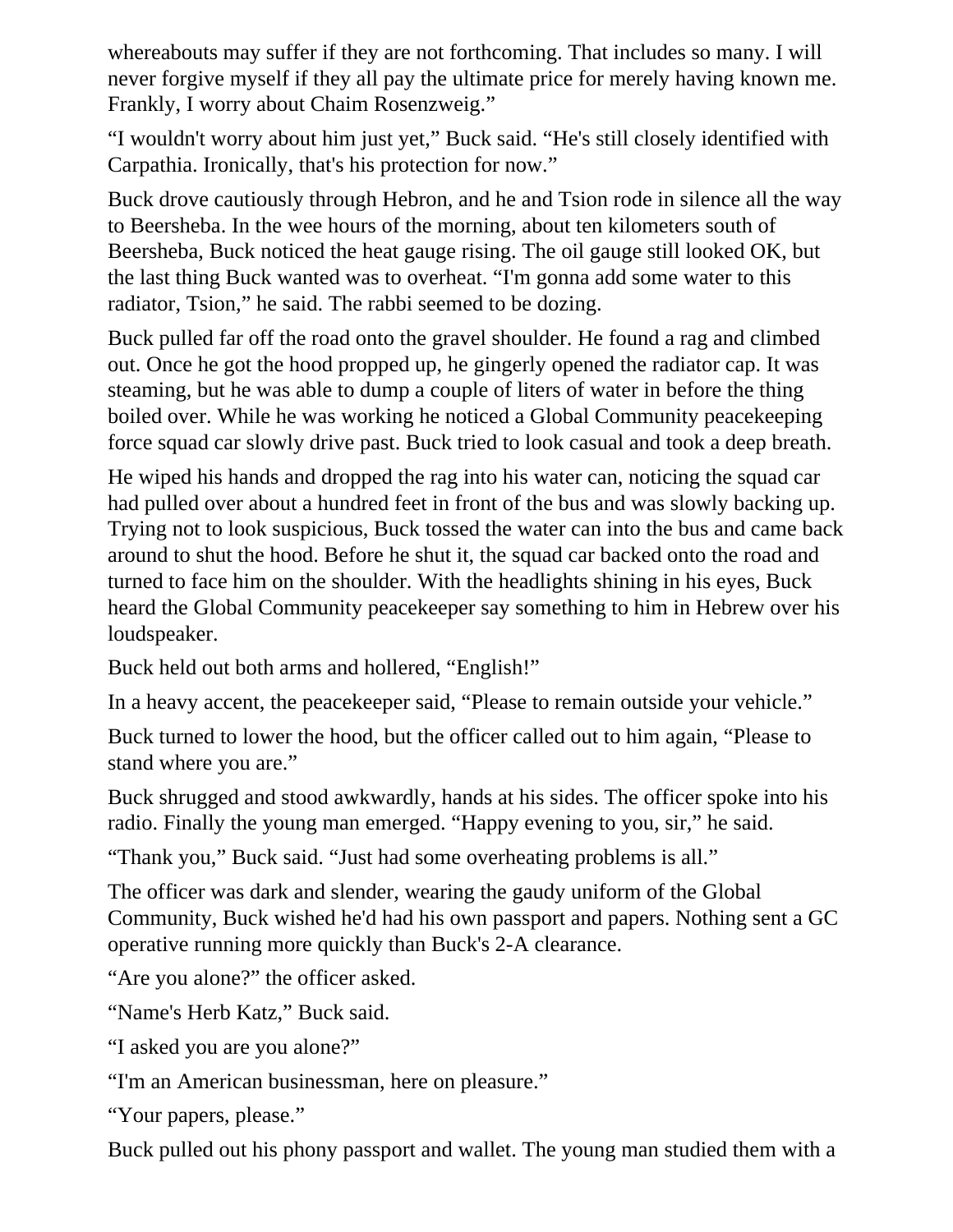flashlight and pointed the light into Buck's face. Buck didn't think that was necessary with the headlights already blinding him, but he said nothing.

"Mr. Katz, can you tell me where you got this vehicle?"

"I bought it tonight. Just before midnight."

"And you bought it from?"

"I have the papers. I can't pronounce his name. I'm an American."

"Sir, the plates on this vehicle trace to a resident of Jericho."

Buck, still playing dumb, said, "Well, there you go! That's where I bought it, in Jericho."

"And you say you purchased it before midnight?"

"Yes, sir."

"Are you aware of a manhunt in this country?"

"Tell me," Buck said.

"It happens that the owner of this vehicle was detained, just over an hour ago, in connection with aiding and abetting a murder suspect."

"You don't say?" Buck said. "I just took a boat ride with this man. He runs a tour boat. Hold him I needed a vehicle to just get me from Israel to Egypt so I could fly home to America. He told me he had just the rig, and this is it."

The officer moved toward the bus. "I'm going to need to see those papers," he said.

"I'll get them for you," Buck said, stepping in front of him and jumping onto the bus. He grabbed the papers and waved them as he came down the steps. The officer backed away and into the light of his own headlamps again.

"The papers seem to be in order, but it's just too coincidental that you purchased this vehicle only hours before this man was arrested."

"I don't see what buying a bus has to do with what some guy is messed up with," Buck said.

"We have reason to believe that the man who sold you this vehicle has been harboring a murderer. He was found with the suspect's papers and those of an American. It will not be long before we persuade him to tell us where he has harbored the suspect." The officer looked at his own notes. "Are you familiar with a Cameron Williams, an American?"

"Doesn't sound like the name of any friend I've got. I'm from Chicago."

"And you are leaving tonight, from Egypt?"

"That's right."

"Why?"

"Why?" Buck repeated.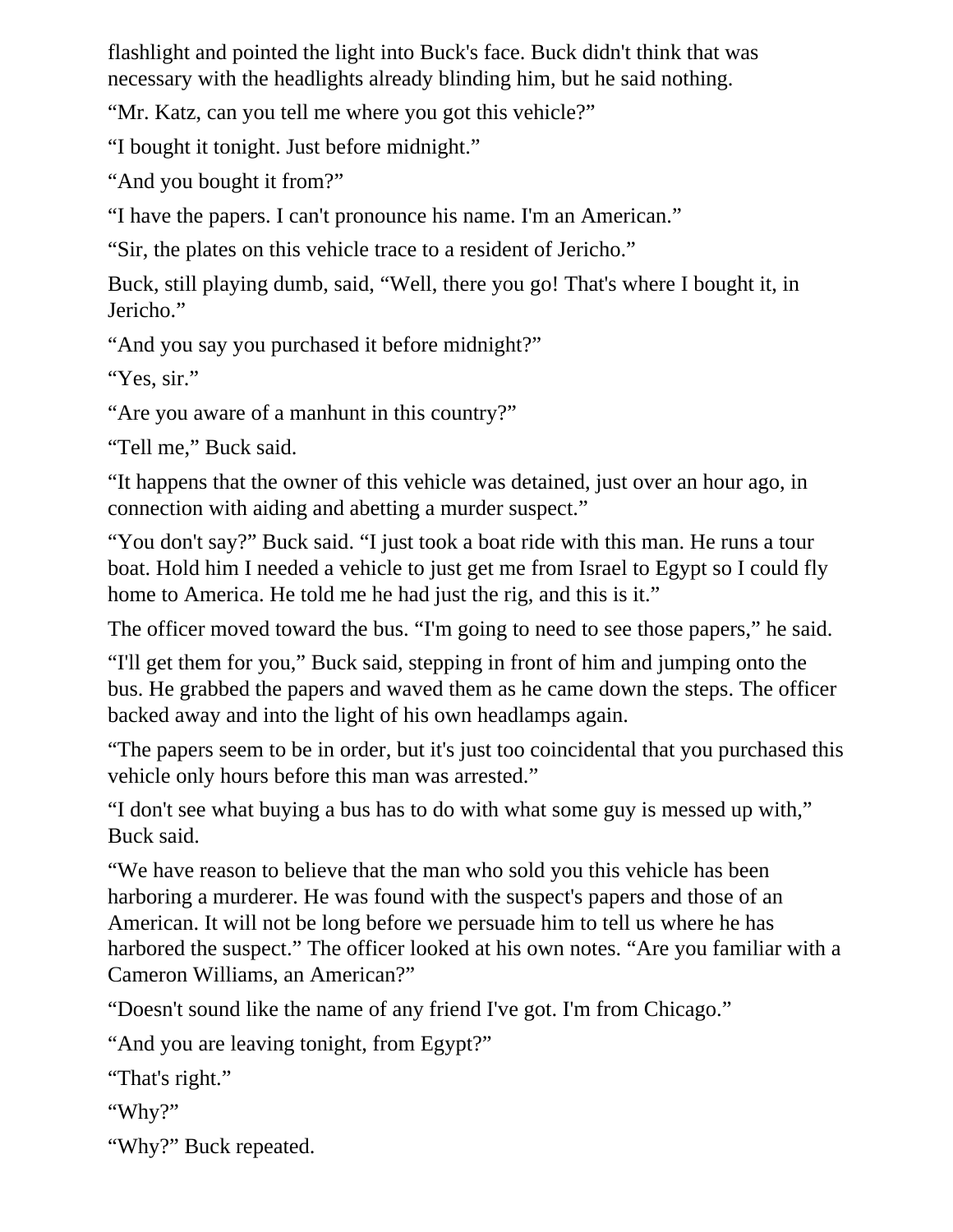"Why do you need to leave through Egypt? Why do you not fly out of Jerusalem or Tel Aviv?"

"No flights tonight. I want to get home. I've chartered a flight."

"And why didn't you simply hire a ride?"

"If you look closely at that title and bill of sale, you'll see I paid less for the bus than I would have for a ride."

"One moment, sir." The officer went back to his squad car and sat talking on the radio for several minutes.

Buck prayed he would think of something that would keep the peacekeeper from searching the bus.

Soon the young man emerged again. "You claim to never have heard of Cameron Williams. We are now determining if the man who sold you this vehicle will implicate you in his scheme."

"His scheme?" Buck said.

"It will not take us long to find out where he has hidden our suspect. It will be in his best interest to tell us the whole truth. He has a wife and children, after all."

For the first time in his life, Buck was tempted to kill a man. He knew the officer was just a pawn in a cosmic game, the war between good and evil. But he represented evil. Would Buck have been justified, the way Michael had felt justified, in killing those who might kill Tsion? The officer heard squawking on his radio and hurried back to the squad car. He returned in a moment.

"Our techniques have worked," he said. "We have extracted the location of the hiding place, somewhere between Jericho and Lake Tiberius off the Jordan River. But under the threat of torture and even death, he swears you were merely a tour guest to whom he sold the vehicle."

Buck sighed. Others might consider that mutual ruse a coincidence. To him it was as much a miracle as what he had seen at the Wailing Wall.

"Just for safety's sake, however," the officer said, "I have been asked to search your vehicle for any evidence of the fugitive."

"But you said—"

"Have no fear, sir. You are in the clear. Perhaps you were used to transport some evidence out of the country without your knowing it. We simply need to check the vehicle for anything that might lead us to the suspect. I will thank you to stand aside and remain here while I search your vehicle."

"You don't need a warrant or my permission or anything?"

The officer turned menacingly toward Buck. "Sir, you have been pleasant and cooperative. But do not make the mistake of thinking that you are talking with local law enforcement here. You can see from my car and my uniform that I represent the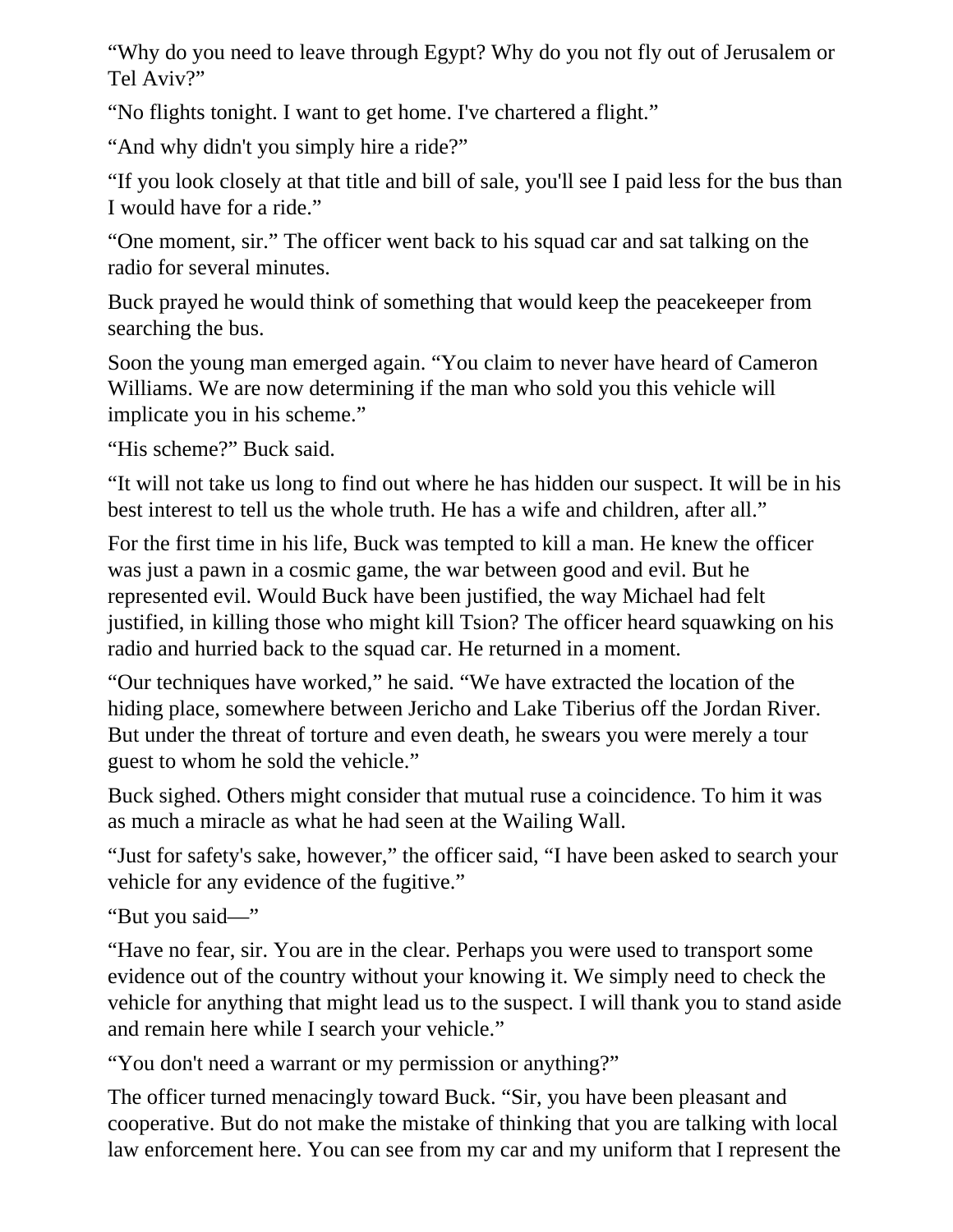peacekeeping forces of the Global Community. We are restricted by no conventions or rules. I could confiscate this vehicle without so much as your signature. Now wait here."

Wild thoughts ran through Buck's mind. He considered trying to disarm the officer and racing away in the man's squad car with Tsion. It was ludicrous, he knew, but he hated inaction. Would Tsion jump the officer? Kill him? Buck heard the officer's footsteps move slowly to the back of the bus and then to the front again. The flashlight beam danced around inside the bus.

The officer rejoined him. "What did you think you were going to do? Did you think you were going to get away with this? Did you think I was going to allow you to drive this vehicle across the border into Egypt and to simply dump it? Were you going to leave it at an airport somewhere for local authorities to clean up?"

Buck was dumbfounded. This was what the officer was worried about now? Had he not seen Tsion Ben-Judah on the bus? Had God supernaturally blinded him? "Uh, I, uh, actually had thought of that. Yes, I understood that many of the locals who try to pick up extra money helping with baggage and the like, that they, uh, would be thrilled to have such a vehicle."

"You must be a very wealthy American, sir. I realize this bus is not worth much, but it sure is a big tip for a baggage handler, wouldn't you say?"

"Call me frivolous," Buck said.

"Thank you for your cooperation, Mr. Katz."

"Well, you're welcome. And thank you." The officer reentered his vehicle and pulled across the road, heading north back into Beersheba. Buck, his knees like jelly and his fingers twitching, slammed the hood shut and boarded the bus.

"How in the world did you pull that off, Tsion? Tsion! It's me! You can come out now, wherever you are. No way you fit up in the luggage rack. Tsion?"

Buck stood on a seat and scanned the racks. Nothing. He lay on the floor and looked beneath the seats. Nothing but his own bag, the pile of clothes, the foodstuffs, and the water, oil, and gasoline. If Buck hadn't known better, he'd have thought Tsion Ben-Judah had been raptured after all.

Now what? No traffic had passed while Buck was engaged with the officer. Did he dare shout into the darkness? When had Tsion left the bus? Rather than make a scene for anyone who might happen along, Buck merely climbed aboard, restarted the engine, and drove down the shoulder of the road. After about two hundred yards, he tried to pop a U-turn and found that he had to accomplish it with a threepoint turn instead. He drove down the other shoulder, clouds of dust rising behind him, illuminated by the red taillights. C'mon, Tsion! Tell me you didn't start off walking all the way toward Egypt!

Buck thought of honking the horn. Instead he drove another couple of hundred yards north and turned around yet again. This time his lights picked up the small,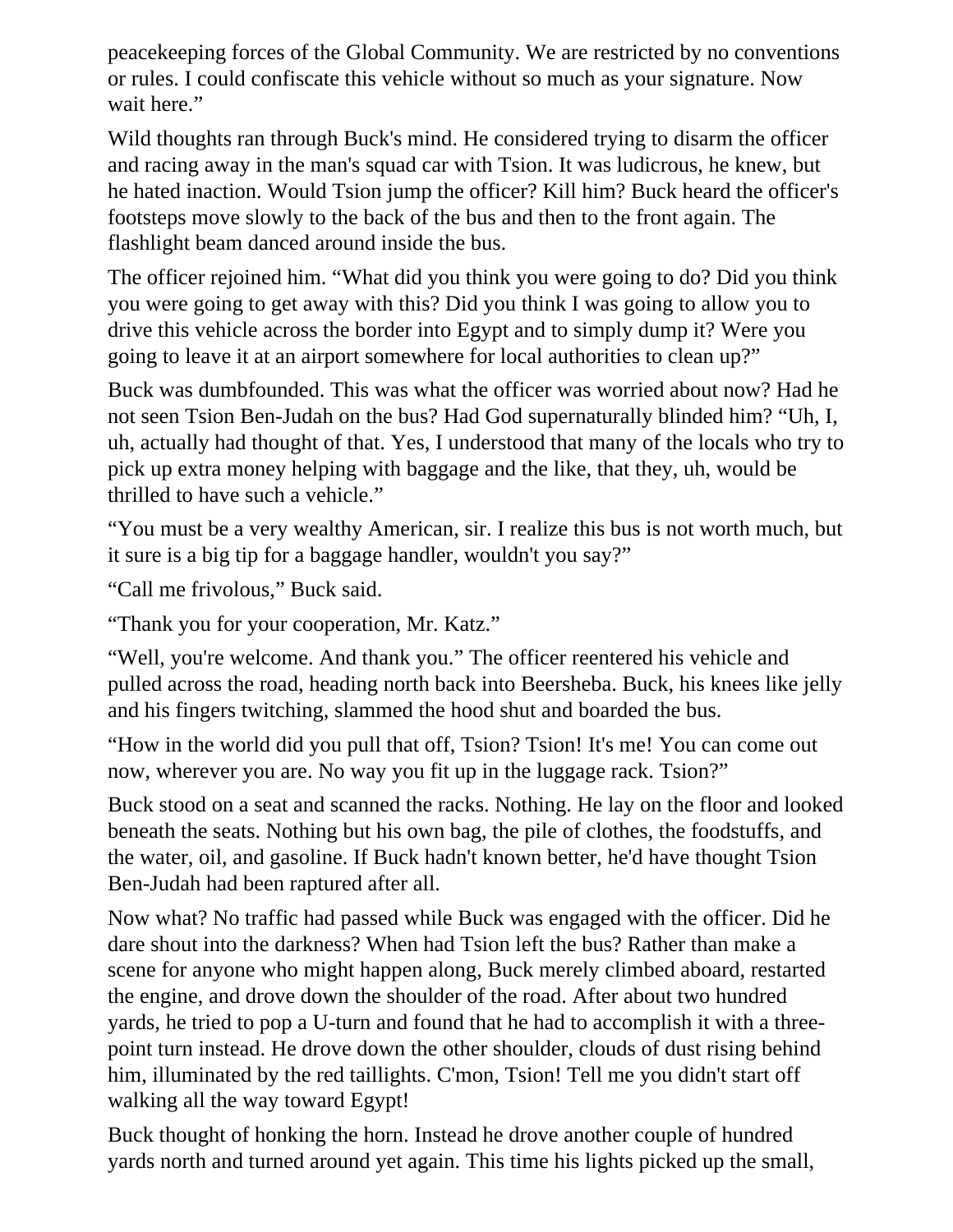furtive wave of his friend from a grove of trees in the distance. He slowly rolled the bus to the area and opened the door. Tsion Ben-Judah leaped aboard and lay on the floor next to Buck. He was panting.

"If you have ever wondered what the saying meant about the Lord working in mysterious ways," Tsion said, "there was your answer."

"What in the world happened?" Buck said. "I thought we'd had it for good."

"So did I!" Tsion said. "I was dozing and barely understood that you were going to do something with the engine. When you raised the hood, I realized I needed to relieve myself. You were pouring the water when I got off. I was only about fifteen feet off the road when the squad car rolled by. I did not know what you would do, but I knew I could not be on that bus. I just started walking this way, praying you would somehow talk your way out of it."

"Did you hear our conversation, then?"

"No. What all was said?"

"You won't believe it, Tsion." And Buck told him the whole story as they rolled on toward the border.

As the old bus putted along in the darkness, Tsion apparently grew brave. He sat in the front seat, directly behind Buck. He was not hiding, not leaned over. He bent forward and spoke earnestly into Buck's ear. "Cameron," he said, his voice quavery and weak, "I am going nearly mad wondering who will take care of the disposition of my family."

Buck hesitated. "I don't quite know how to ask you this, sir, but what generally happens in cases like this? When pseudo-official factions do something like this, I mean."

"That is what bothers me. You never see what happens to the bodies. Do they bury them? Do they burn them? I do not know. But the mere imagining of it is deeply troubling to me."

"Tsion, far be it from me to advise you spiritually. You are a man of the Word and of deep faith."

Tsion interrupted him. "Do not be foolish, my young friend. Just because you are not a scholar does not mean you are any less mature in the faith. You were a believer before I was."

"Still, sir, I am at the end of my insight in knowing how to deal with such personal tragedy. I could not have remotely handled what you're going through in any way near how you're handling it."

"Do not forget, Cameron, that I am mostly running on emotion. No doubt my system is in shock. My worst days are yet to come."

"Frankly, Tsion, I have feared the same thing for you. At least you have been able to cry. Tears can be a great release. I fear for those who go through such trauma and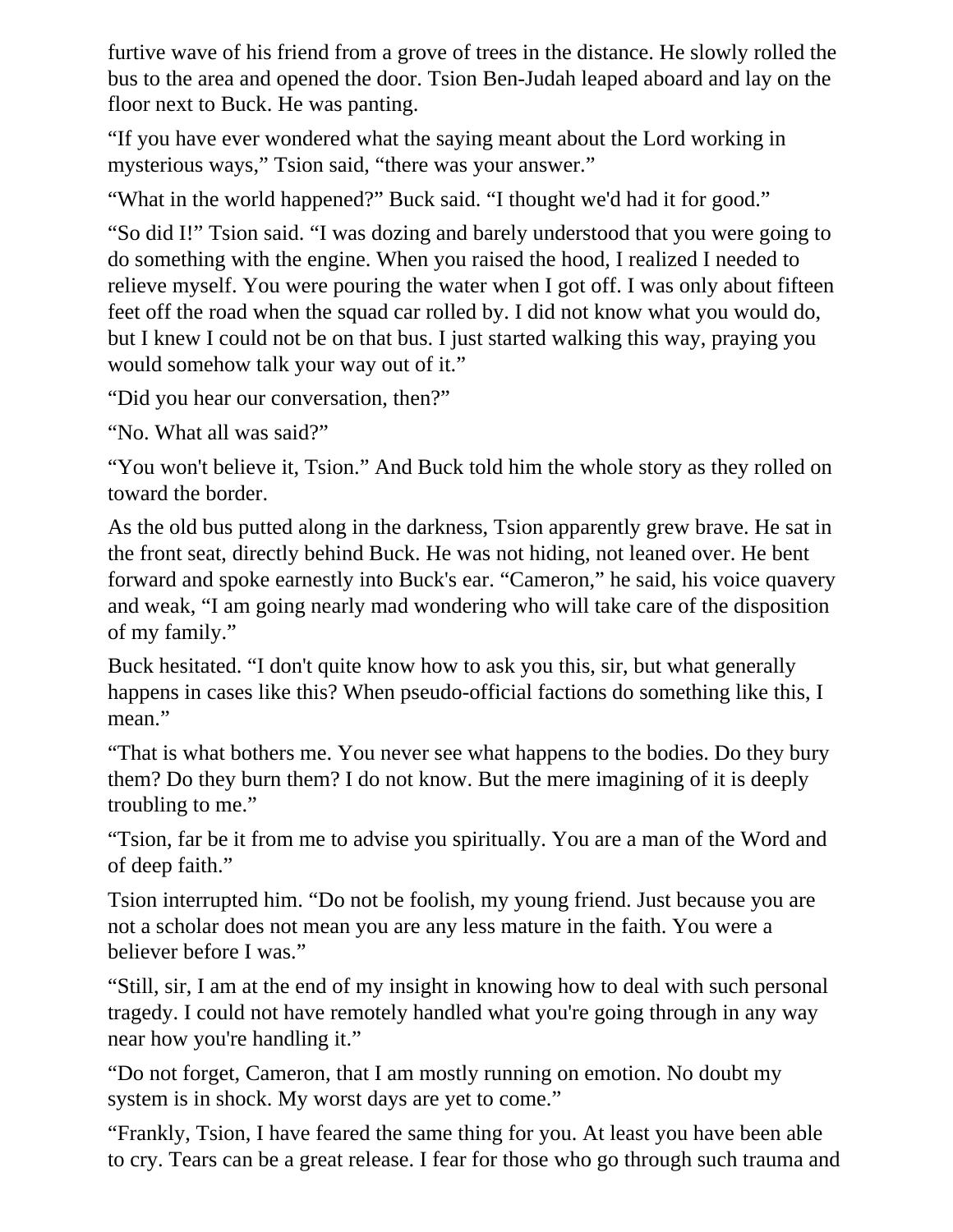find it impossible to shed tears."

Tsion sat back and said nothing. Buck prayed silently for him. Finally, Tsion leaned forward again. "I come from a heritage of tears," he said. "Centuries of tears."

"I wish I could do something tangible for you, Tsion," Buck said.

"Tangible? What is more tangible than this? You have been of such encouragement to me I cannot tell you. Who else would do this for a man he hardly knows?"

"It seems I've known you forever."

"And God has given you resources that even my closest friends do not have." Tsion seemed deep in thought. Finally he said, "Cameron, there is something you can do that would be of some comfort to me."

"Anything."

"Tell me about your little group of believers there in America. What did you call them? The core group, I mean?"

"The Tribulation Force."

"Yes! I love hearing such stories. Wherever I have gone in the world to preach and to help be an instrument in converting the 144,000 Jews who are becoming the witnesses foretold in the Scriptures, I have heard wonderful tales of secret meetings and the like. Tell me all about your Tribulation Force."

Buck began at the beginning. He started on the plane when he was merely a passenger and Hattie Durham was a flight attendant, Rayford Steele the pilot. As he talked, he kept glancing in the rearview mirror to see if Tsion was really listening or merely tolerating a long story. Buck had always been amazed that his own mind could be on two tracks at once. He could be telling a story and thinking of another at the same time. All the while he told Tsion of hearing Rayford spill his own story of a spiritual quest, of meeting Chloe and traveling back from New York to Chicago with her on the very day she prayed with her father to receive Christ, of meeting and being counseled by Bruce Barnes and mentored and tutored by him whenever possible, Buck was trying to hold at bay his fear of facing the border crossing. At the same time he was wondering whether he should complete his story. Tsion did not know yet of the death of Bruce Barnes, a man he had never met but with whom he had corresponded and with whom he hoped to minister one day.

Buck brought the story up to just a few days before, when the Tribulation Force had reunited in Chicago, just before war erupted. Buck sensed Tsion growing more nervous as they neared the border. He seemed to move more, to interrupt more, to talk more quickly, and to ask more questions.

"And Pastor Bruce had been on the church staff for many years without having truly been a believer?"

"Yes. That was a sad, difficult story even for him to tell."

"I cannot wait to meet him," Tsion said. "I will grieve for my family, and I will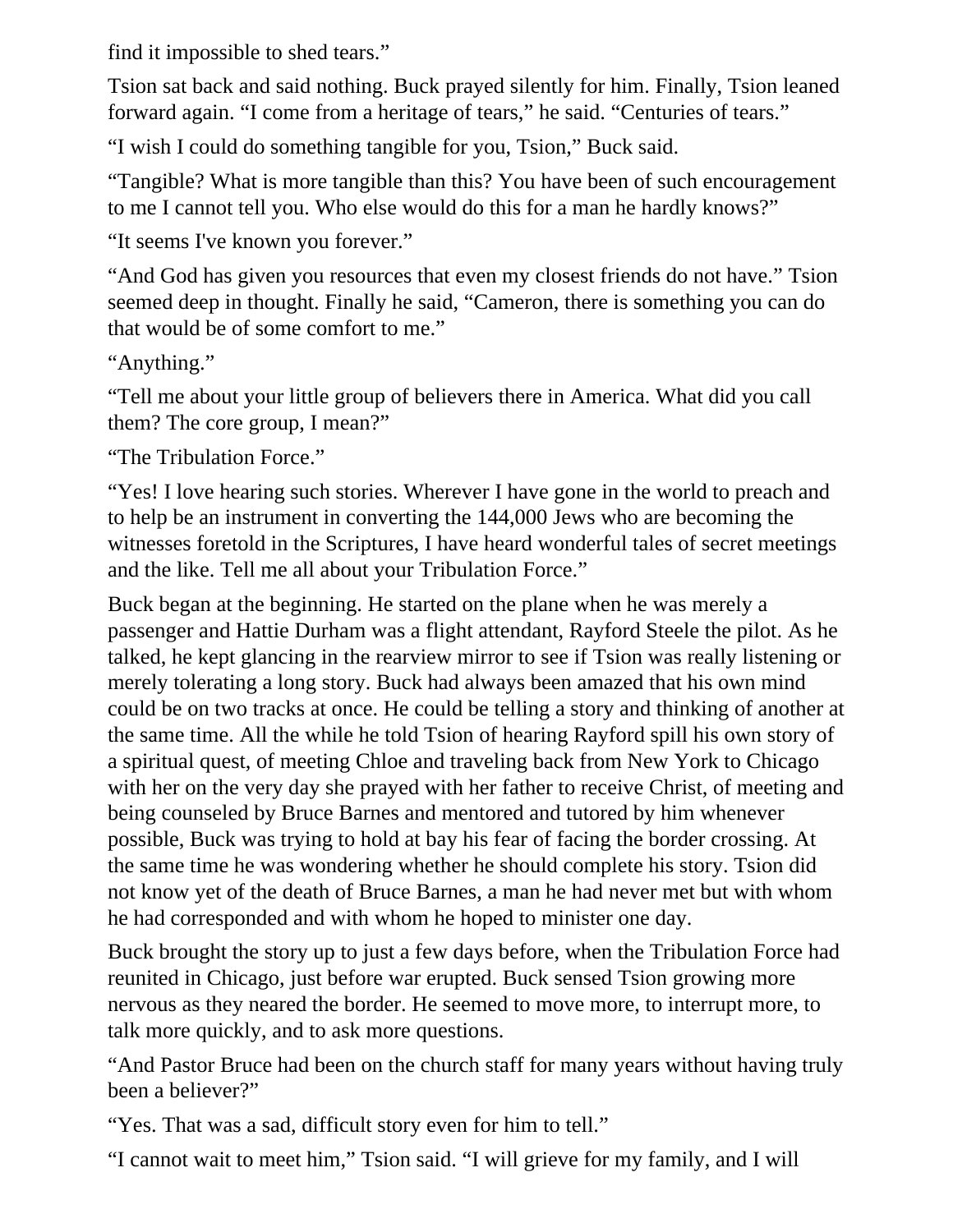miss my mother country as if she truly were my parent. But to get to pray with your Tribulation Force and open the Scriptures with them, this will be balm for my pain, salve for my wound."

Buck took a deep breath. He wanted to stop talking, to concentrate on the road, on the border ahead. Yet he could never be less than fully honest with Tsion. "You will meet Bruce Barnes at the Glorious Appearing," he said.

Buck peeked in the mirror. Clearly Tsion had heard and understood. He lowered his head. "When did it happen?" he asked.

Buck told him.

"And how did he die?"

Buck told him what he knew. "We're probably never going to know whether it was the virus he picked up overseas or the impact of the blast on the hospital. Rayford said there seemed to be no marks on his body."

"Perhaps the Lord spared him from the bombing by taking him first."

Buck considered that God was providing Rabbi Ben-Judah to be the new scriptural and spiritual mentor for the Tribulation Force, but he didn't dare suggest that. No way an international fugitive could become the new pastor of New Hope Village Church, especially if Nicolae Carpathia had his sights trained on him. Anyway, Tsion might consider Buck's idea a crazy one. Was there not some easier way God could have put Tsion in a position to help the Tribulation Force without costing him his wife and children?

In spite of his nervousness, in spite of his fear, in spite of the distraction of driving in unknown, dangerous territory with a less-than-desirable conveyance, suddenly Buck saw it all laid out before him. He wouldn't call it a vision. It was simply a realization of the possibilities. Suddenly he knew the first use for the secret shelter beneath the church. He envisioned Tsion there, supplied with everything he needed, including one of those great computers Donny Moore was dolling up.

Buck grew excited just thinking about it. He would provide for the rabbi every software package he needed. He would have the Bible in every version, every language, with all the notes and commentaries and dictionaries and encyclopedias he needed. Tsion would never again have to worry about losing his books. They would all be in one place, on one massive hard drive.

And what might Donny come up with that would allow Tsion to broadcast surreptitiously on the Internet? Was it possible his ministry could be more dramatic and wider than ever? Could he do his teaching and preaching and Bible studies on the Net to the millions of computers and televisions all over the world? Surely there must be some technology that would allow him to do this without being detected. If cell phone manufacturers could provide chips allowing a caller to jump between three-dozen different frequencies in seconds to avoid static and interception, surely there was a way to scramble a message over the Net and keep the sender from being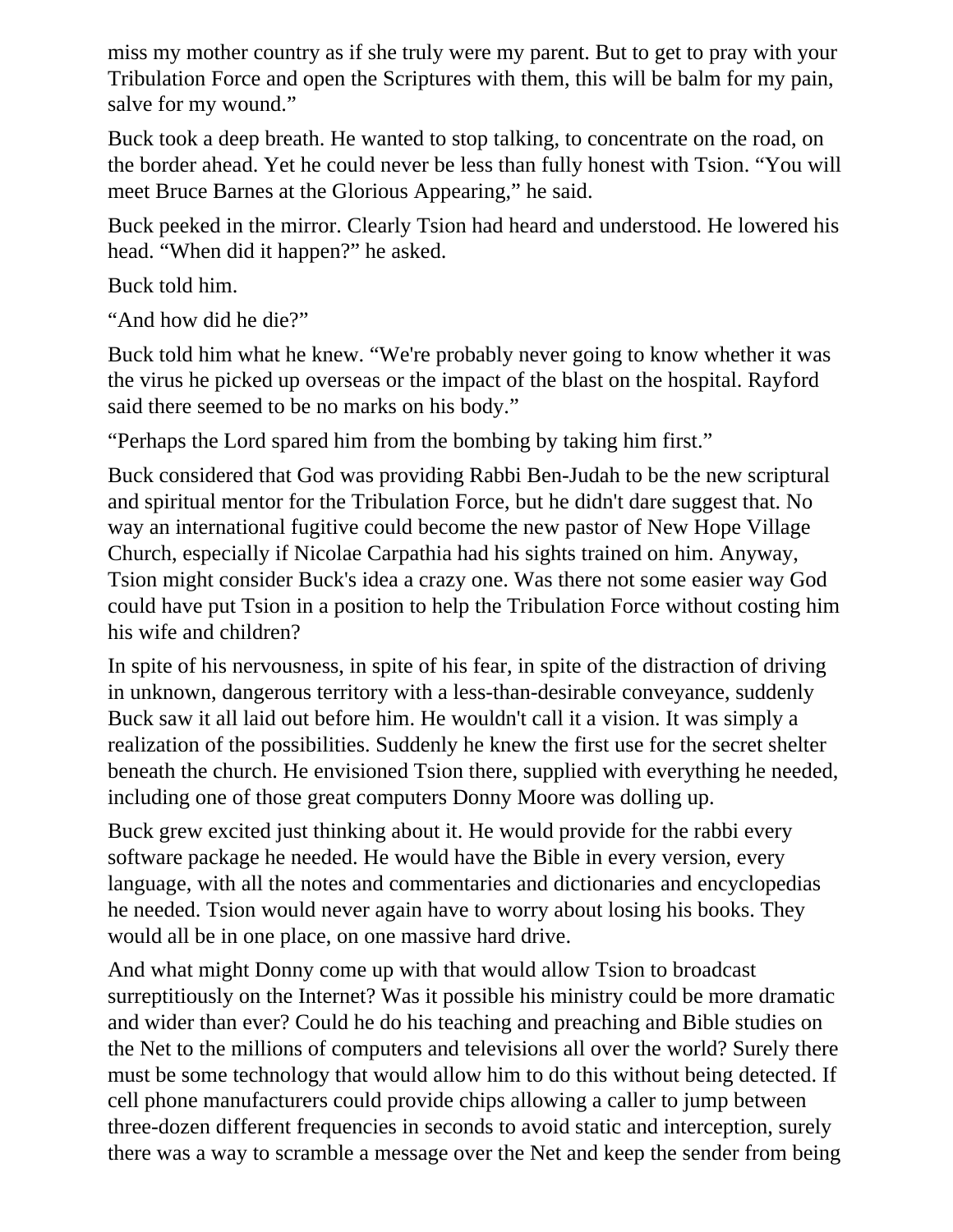identified.

In the distance Buck saw GC squad cars and trucks near two one-story buildings that straddled the road. The buildings would be the exit from Israel. Up the road would be the entrance into the Sinai. Buck downshifted and checked his gauges. The heat was starting to rise only slightly, and he was convinced if he drove slowly and was able to shut off the vehicle for a while at the border crossing, that would take care of it. He was doing fine on fuel, and the oil gauge looked OK.

He was irritated. His mind was engaged with the possibilities of a ministry for Tsion Ben-Judah that would outstrip anything he had ever been able to accomplish before, but it also reminded him that he too could, in essence, broadcast over the Internet the truth about what was going on in the world. For how long could he pretend to be a cooperative, if not loyal employee, of Nicolae Carpathia? His journalism was no longer objective. It was propaganda. It was what George Orwell would have called "newspeak" in his famous novel 1984.

Buck didn't want to face a border crossing. He wanted to sit with a yellow pad and noodle his ideas. He wanted to excite the rabbi over the possibilities. But he could not. Apparently his rattletrap and its vulnerable personal cargo would have the full attention of the border guards. Whatever vehicles had preceded them were long gone, and none appeared in the rearview mirror.

Tsion lay on the floor beneath the seats. Buck pulled up to two uniformed and helmeted guards at a lowered crossbar. The one on the driver's side of the bus signaled that he should slide open the window and then spoke to him in Hebrew.

"English," Buck said.

"Passport, visa, identification papers, vehicle registration, any goods to declare, and anything on board you want us to know about before we search should be passed through the window or told to us before we raise the gate."

Buck stood and retrieved from the front seat all the papers related to the vehicle. He added his phony passport, visa, and identification. He slipped back behind the wheel and passed everything out to the guard. "I am also carrying foodstuffs, gasoline, oil, and water."

"Anything else?"

"Anything else?" Buck repeated.

"Anything else we need to see, sir! You will be interrogated inside, and your vehicle will be searched over there." The guard pointed just beyond the building on the right side of the road.

"Yes, I have some clothing and some blankets."

"Is that all?"

"Those are the only other things I am carrying."

"Very good, sir. When the bar is raised, please pull your vehicle to the right and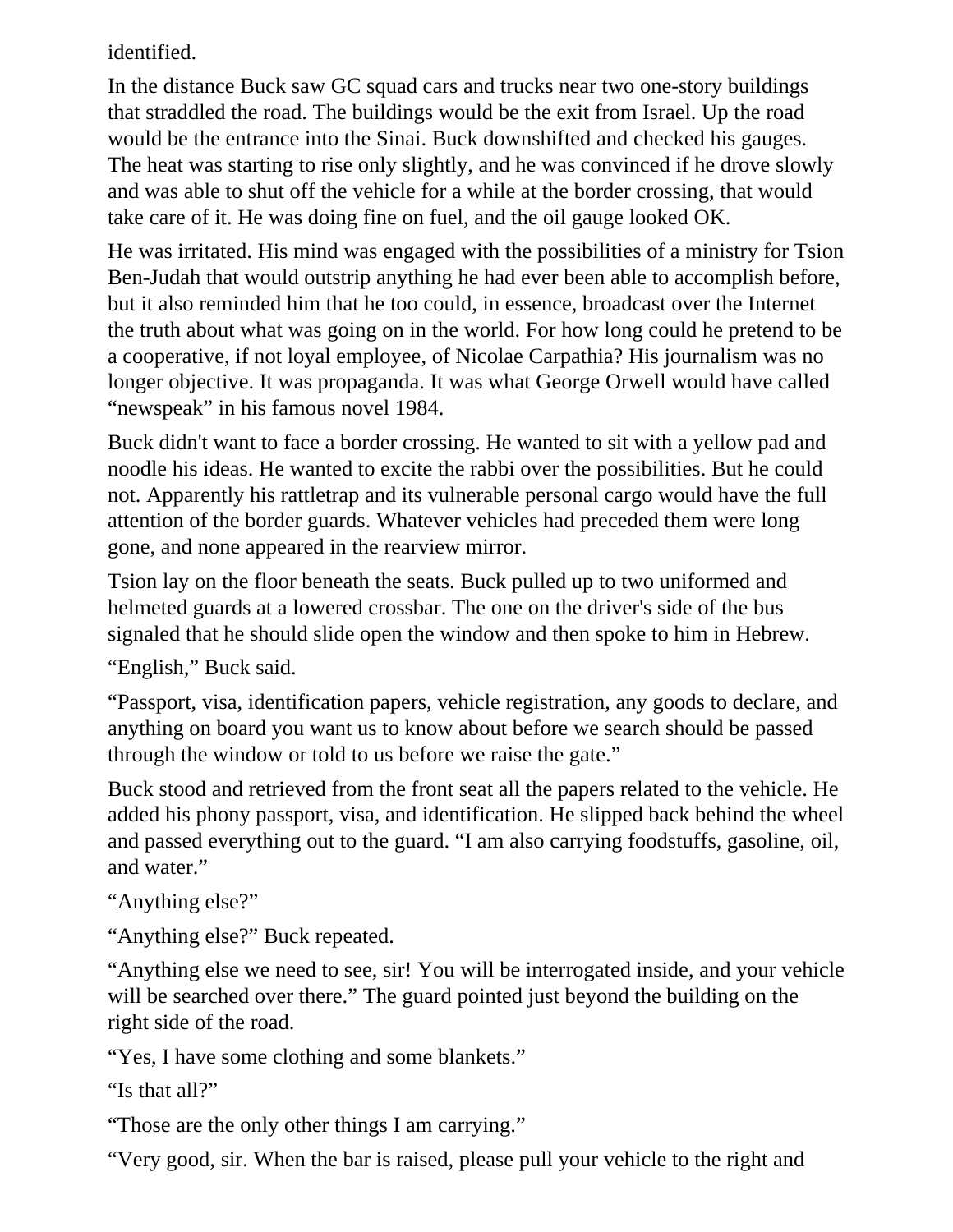meet me in the building on the left."

Buck slowly drove under the angled crossbar, keeping the bus in first gear, the noisiest. Tsion reached past Buck's chair and grabbed his ankle. Buck took it as encouragement, as thanks, and, if necessary, farewell. "Tsion," he whispered, "your only hope is to stay as far in the back as possible. Can you scoot all the way to the back?"

"I will try."

"Tsion, Michael's wife said something to me when I left. I didn't understand it. It was in Hebrew. The last two words were something like Y'shua Hama-some-thing."

"Y'shua Hamashiach means 'Jesus the Messiah,'" Tsion said, his voice quavery. "She was wishing you the blessing of God on your trip, in the name of Y'shua Hamashiach."

"The same to you, my brother," Buck said.

"Cameron, my friend, I will see you soon. If not in this life, then in the everlasting kingdom."

The guards were approaching, obviously wondering what was keeping Buck. He shut off the engine and opened the door, just as a young guard approached. Buck grabbed a water can and shouldered his way past the guard. "Been having a little trouble with the radiator," he said. "You know anything about radiators?"

Distracted, the guard raised his eyebrows and followed Buck to the front of the bus. He raised the hood and they added water. The older guard, the one who had talked to him at the gate, said "Come on, let's go, let's go!"

"Be right with you," Buck said, aware of every nerve in his body. He made a huge noise, slamming the hood. The younger guard moved toward the door, but Buck passed him, excused himself, put one foot on the steps, and tossed the water can into the bus. He thought about "helping" the guard search the bus. He could stand with him and point out the blankets and cans of gas, oil, and water. But he had already come dangerously close, he feared, to making them suspicious. He came back off the bus and into the face of the young guard. "Thanks so much for your help. I don't know much about engines, really. Business is my game. America, you know."

The young guard looked him in the eyes and nodded. Buck prayed he would merely follow him into the building on the other side of the border crossing. The older guard was waiting, staring at him, now waving for him to come over. Buck had no choice now. He left Rabbi Tsion Ben-Judah, the most recognizable and notorious fugitive in Israel, in the hands of border guards.

Buck hurried into the processing building. He was as distracted as he'd ever been, but he couldn't let it show. He wanted to turn and see if Tsion was dragged off the bus. No way he could escape on foot as he had on the road not long before. There was nowhere to go here, nowhere to hide. Barbed wire fences lined each side. Once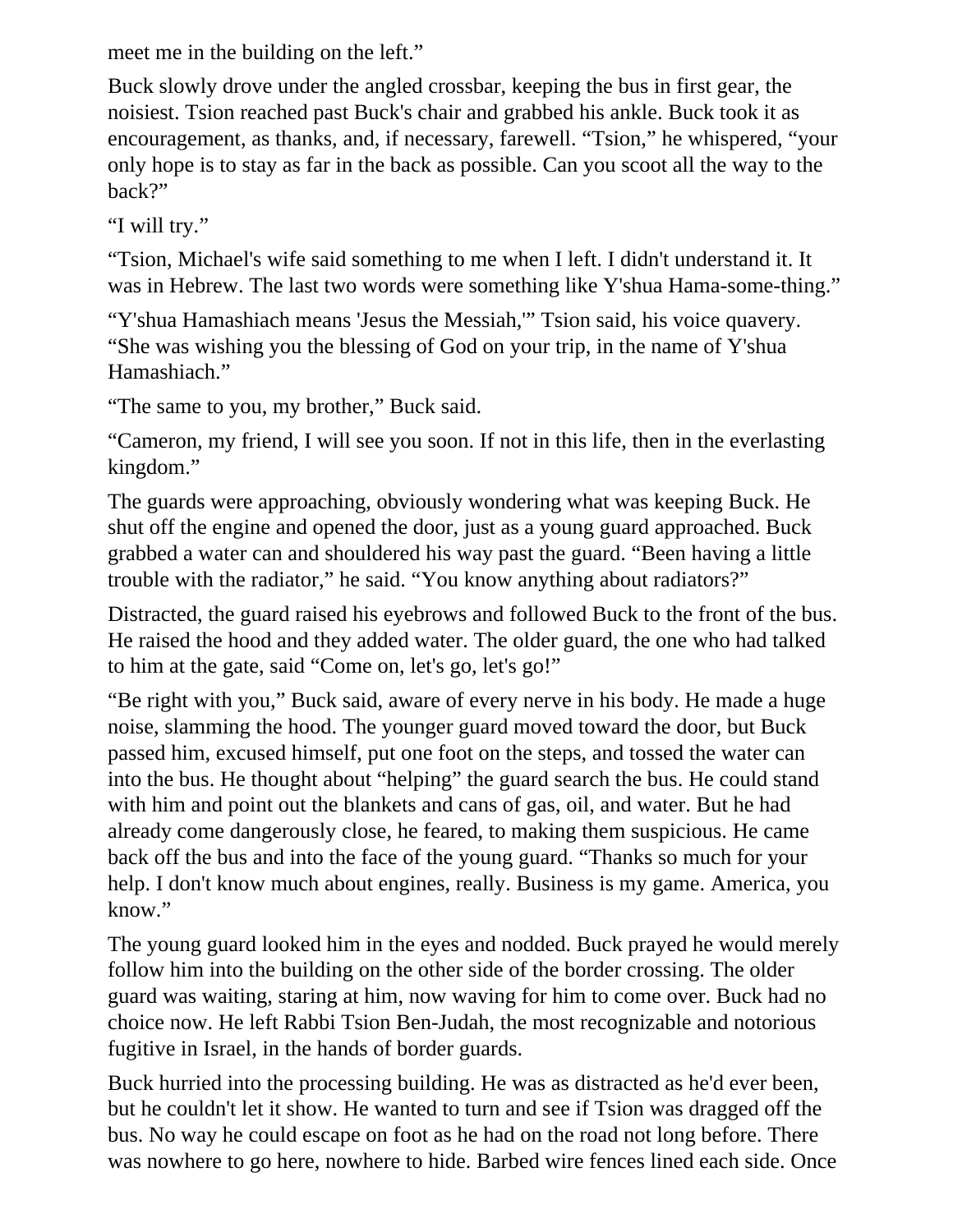you got in the gate, you had to go one way or the other. There was no going around.

The original guard had Buck's papers spread out before him. "You entered Israel through what entry point?"

"Tel Aviv," Buck said. "It should all be there—"

"Oh, it is. Just checking. Your papers seem to be in order, Mr. Katz," he added, stamping Buck's passport and visa. "And you are representing ... ?"

"International Harvesters," Buck said, making it plural because he meant it.

"And you're leaving the area when?"

"Tonight. If my pilot meets up with me at Al Arish."

"And how will you dispose of the vehicle?"

"I was hoping to sell it cheap to someone at the airport."

"Depending upon how cheap, that should be no problem."

Buck seemed frozen into place. The guard looked over his shoulder and out across the road. What was he looking at? Buck could only imagine Tsion detained, handcuffed, and led across the road. What a fool he had been to not try to find some secret compartment for Tsion. This was madness. Had he driven a man to his death? Buck couldn't stand the thought of losing yet another member of his new family in Christ.

The guard was on the computer. "This shows you were detained near Beersheba earlier this morning?"

"Detained is overstating it a bit. I was adding water to the radiator and was questioned briefly by a GC peacekeeping officer."

"Did he tell you the previous owner of your vehicle has been arrested in connection with the escape of Tsion Ben-Judah?"

"He did."

"You might be interested in this, then." The guard turned and pointed a remote control device at a television up in the corner. The Global Community Network News was reporting that a Michael Shorosh had been arrested in connection with the harboring of a fugitive from justice. "Global Community spokesmen say that Ben-Judah, formerly a respected scholar and clergyman, apparently became a radical fanatic fundamentalist, and point to this sermon he delivered just a week ago as evidence that he overreacted to a New Testament passage and was later seen by several neighbors slaughtering his own family."

Buck watched in horror as the news ran a tape of Tsion speaking at a huge rally in a filled stadium in Larnaca, on the island of Cyprus. "You'll note," the newsman said, as the tape was stopped, "the man on the platform behind Dr. Ben-Judah has been identified as Michael Shorosh. In a raid on his Jericho home shortly after midnight tonight, peacekeeping forces found personal photos of Ben-Judah's family and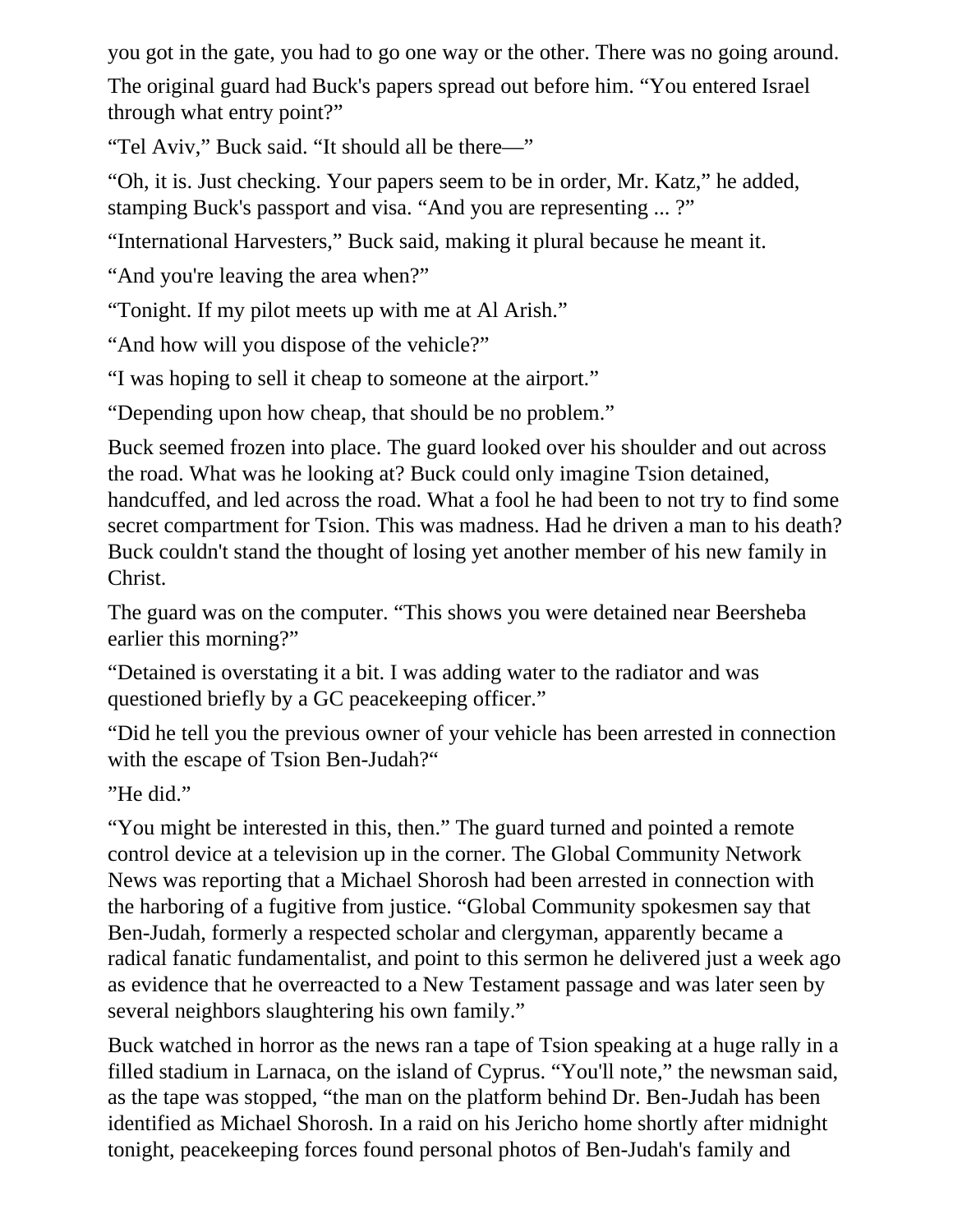identification papers from both Ben-Judah and an American journalist, Cameron Williams. Williams's connection to the case has not been determined."

Buck prayed they would not show his face on television. He was startled to see the guard look over his shoulder to the door. Buck whirled to see the young guard come in, staring at him. The young man let the door close behind him and leaned back against it, his arms folded over his chest. He watched the news report with them. The tape showed Ben-Judah reading from Matthew. Buck had heard Tsion preach this message before. The verses, of course, had been taken out of context. "Whoever denies Me before men, him I will also deny before My Father who is in heaven.

"Do not think that I came to bring peace on earth. I did not come to bring peace but a sword. For I have come to 'set a man against his father, a daughter against her mother, and a daughter-in-law against her mother-in-law'; and 'a man's enemies will be those of his own household.' He who loves father or mother more than Me is not worthy of Me. And he who loves son or daughter more than Me is not worthy of Me. And he who does not take his cross and follow after Me is not worthy of Me."

The news reporter said solemnly, "This just a few days before the rabbi murdered his own wife and children in broad daylight."

"That's something, isn't it?" the older guard said.

"That's something all right," Buck said, fearing his voice betrayed him.

The guard at the desk was stacking Buck's papers. He looked past Buck to the young guard. "Everything all right with the vehicle, Anis?"

Buck had to think quickly. Which would look more suspicious? Not turning to look at the young man, or turning to look at him? He turned to look. Still standing before the closed door, arms over his chest, the rigid young man nodded once. "All is in order. Blankets and supplies. "

Buck had been holding his breath. The man at the desk slid his papers across. "Safe journey," he said.

Buck nearly wept as he exhaled. "Thank you," he said.

He turned toward the door, but the older guard was not finished. "Thank you for visiting Israel," he added. Buck wanted to scream. He turned around and nodded. "Yeah, uh, yes. You're welcome."

He had to will himself to walk. Anis did not move as Buck approached the door. He came face-to-face with the young man and stopped. He sensed the older guard Watching.

"Excuse me," Buck said.

"My name is Anis," the man said.

"Yes, Anis. Thank you. Excuse me, please." Finally Anis stepped aside and Buck shakily left. His hands trembled as he folded his papers and stuffed them into his pocket. He boarded the rickety old bus and fired it up. If Tsion had found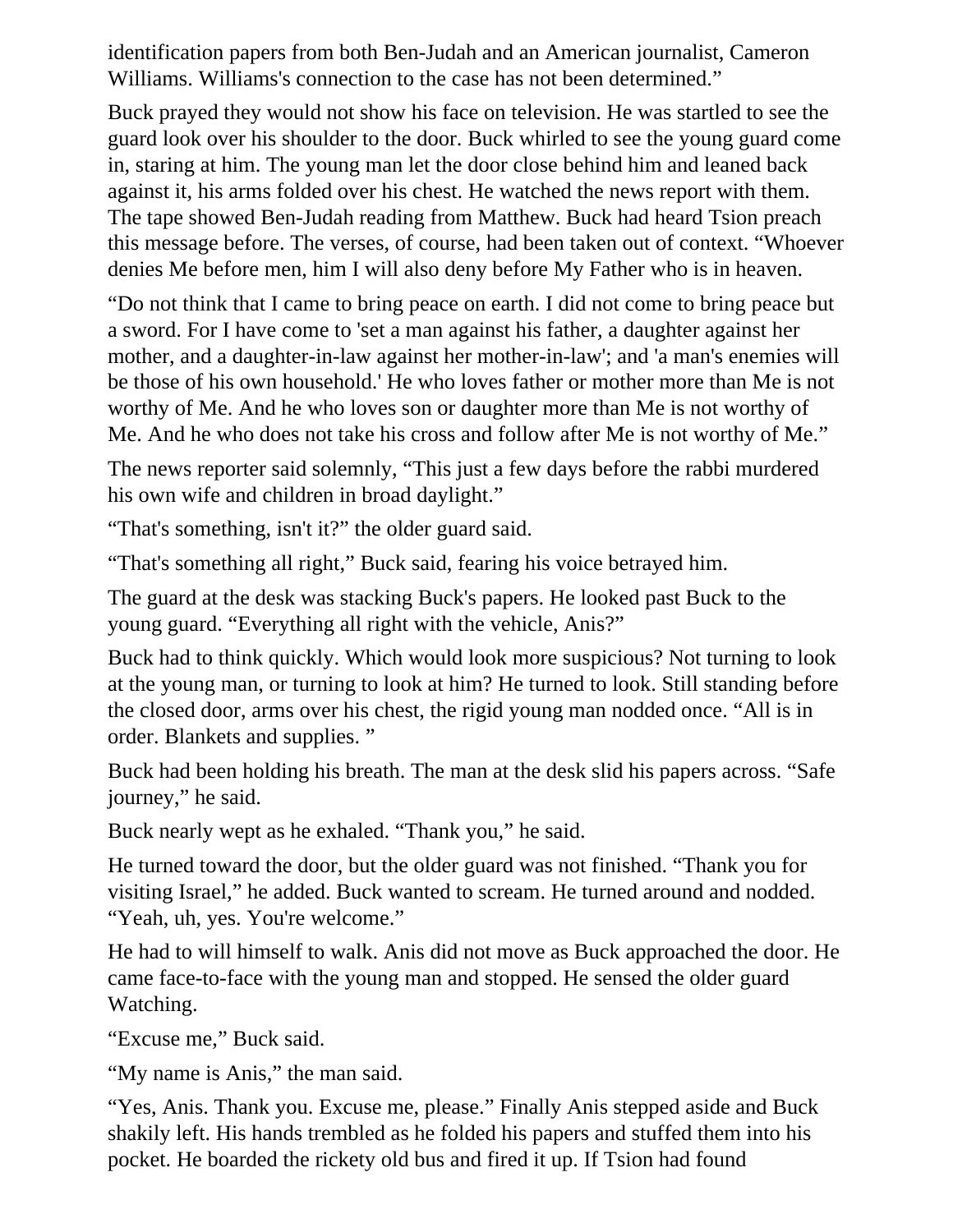somewhere to hide, how would Buck find him now? He executed the fragile dance between clutch and accelerator and got the rig moving. Finally up to speed, he shifted into third, and the engine smoothed out a bit. He called out, "If you're still on board, my friend, stay right where you are until the lights of that border crossing disappear. Then I want to know everything."

## **CHAPTER THIRTEEN**

RAYFORD was tired of being awakened by the phone. However, few people in New Babylon outside of Carpathia and Fortunato ever called him. And they usually had the sense not to disturb him in the middle of the night. So, he decided, the ringing phone was either good news or bad news. One chance out of two, in this day and age, wasn't bad.

He picked up the phone. "Steele," he said.

It was Amanda. "Oh, Rayford, I know it's the middle of the night there, and I'm sorry to wake you. It's just that we've had a little excitement here, and we want to know if you know anything."

"Know anything about what?"

"Well, Chloe and I were just going over all these pages from Bruce's computer printout. We told you about that?"

"Yeah."

"We got the strangest call from Loretta at the church. She said she was just working there alone, taking a few phone calls. She said she just had an overwhelming urge to pray for Buck."

"For Buck?"

"Yes. She said she was so overcome with the emotion of it that she quickly stood up from her chair. She said she thought that made her lightheaded, but something made her fall to her knees. Once she was kneeling, she realized she wasn't dizzy but was just praying earnestly for Buck."

"All I know, hon, is that Buck is in Israel. I think he's trying to find Tsion Ben-Judah, and you know what's happened to his family."

"We know," Amanda said. "It's just that Buck has a way of getting himself into trouble."

"He also has a way of getting himself out of trouble," Rayford said.

"Then what do you make of this premonition, or whatever it was, of Loretta's?"

"I wouldn't call it a premonition. We all could use prayer these days, couldn't we?"

Amanda sounded annoyed. "Rayford, this was no fluke. You know Loretta is as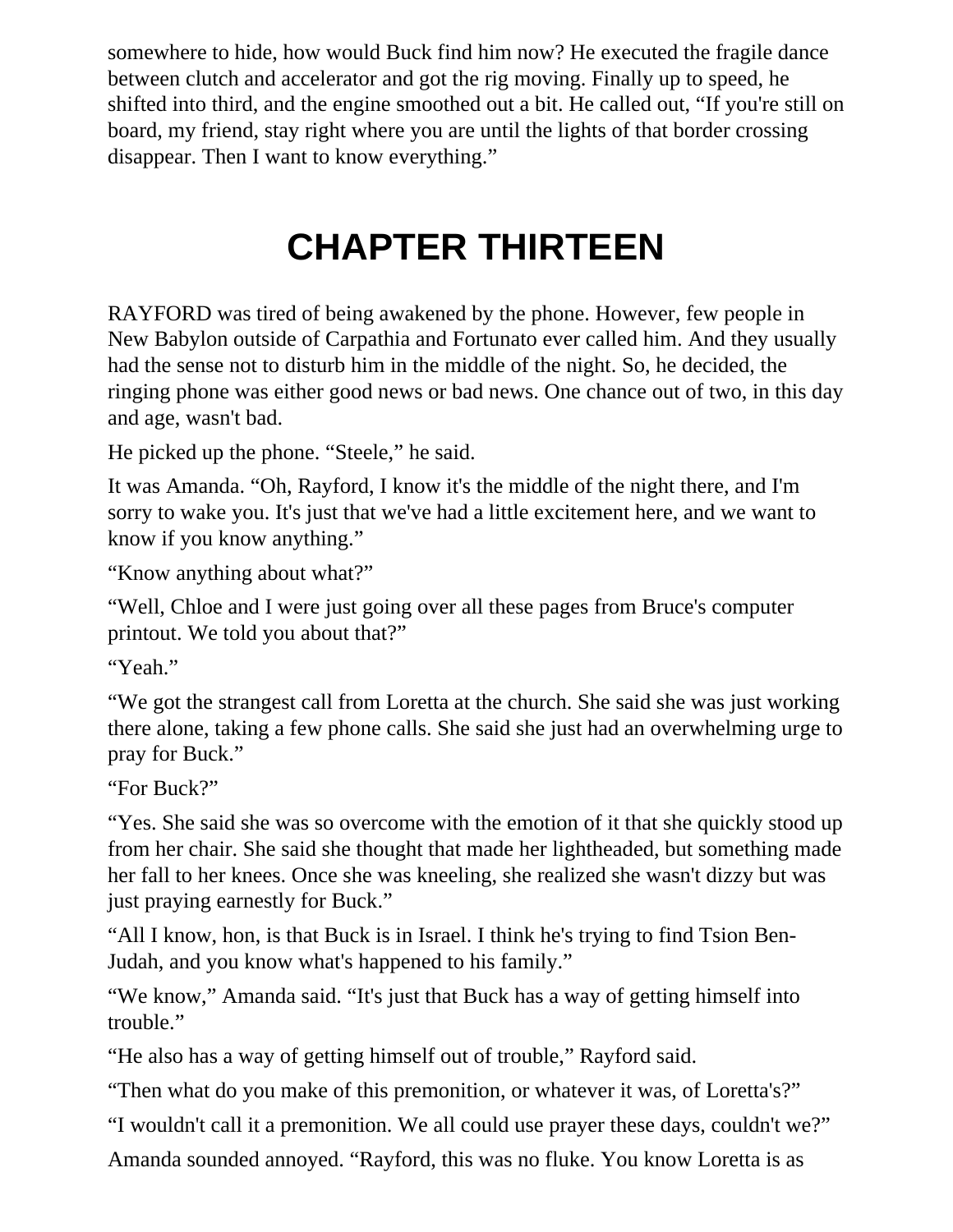levelheaded as they come. She was so upset she shut the office and came home."

"You mean before nine o'clock at night? What has she become, a slacker?"

"Come on, Ray. She didn't go in until about noon today. You know she often stays till nine. People call at all hours."

"I know. I'm sorry."

"She wants to talk to you."

"To me?"

"Yes. Will you talk to her?"

"Sure, put her on." Rayford had no idea what to say to her. Bruce would have had an answer for something like this.

Loretta indeed sounded shaken. "Captain Steele, I'm so sorry 'bout troubling you at this time of the night. What is it, goin' on like three o'clock over there?"

"Yes ma'am, but it's all right."

"No, it's not all right. There's no reason to raise you out of a sound sleep. But sir, God told me to pray for that boy, I just know it."

"Then I'm glad you did."

"Do you think I'm crazy?"

"I've always thought you were crazy, Loretta. That's why we love you so much."

"I know you're sporting with me, Captain Steele, but seriously, have I lost my marbles?"

"No ma'am. God seems to be working in much more direct and dramatic ways all the time. If you were led to pray for Buck right then, you remember to ask him what was happening."

"That's just the thing, Mr. Steele. I had this overwhelming sense that Buck was in deep trouble. I just hope he makes it out of there alive. We're all hoping he can be back here in time for the Sunday service. You'll be here, won't you?"

"The Lord willing," Rayford said, stunned to hear from his own lips a phrase he had always considered silly when Irene's old friends had used it.

"We want everybody together Sunday," Loretta said.

"It's my highest priority, ma'am. And Loretta, would you do me a favor?"

"After gettin' you up in the middle of the night? You name it."

"If the Lord prompts you to pray for me, would you do it with all your might?"

"'Course I will. You know that. I hope you're not just bein' funny now."

"I've never been more serious."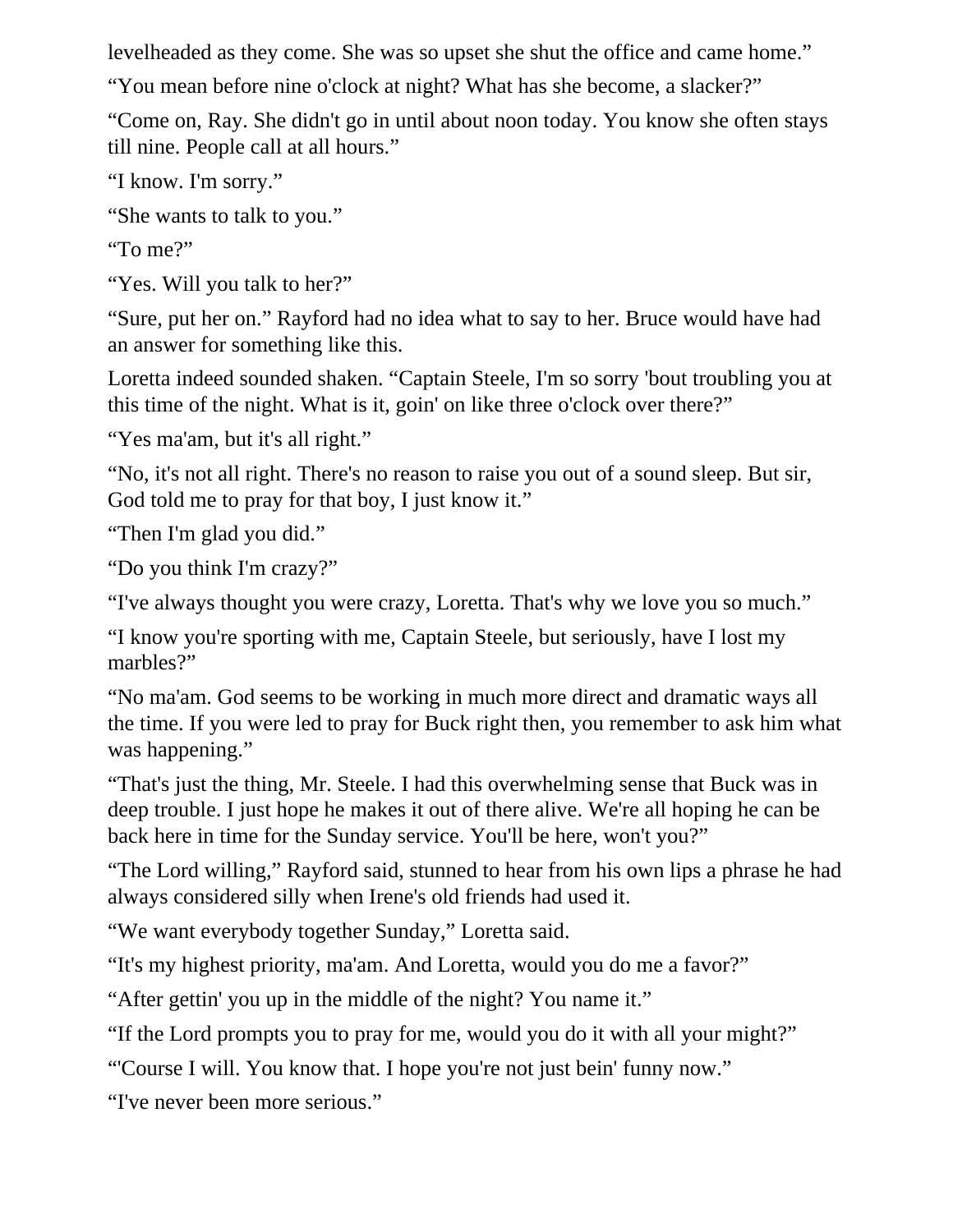When the lights of the border crossing disappeared behind him, Buck pulled the bus off the road, shifted into neutral, set the brake, turned sideways in his seat, and sighed heavily. He could barely produce volume in his voice. "Tsion, are you on this bus? Come out now, wherever you are."

From the back of the bus came an emotion-filled voice. "I am here, Cameron. Praise the Lord God Almighty, Maker of heaven and earth."

The rabbi crawled out from under the seats. Buck met him in the aisle and they embraced. "Talk to me," Buck said.

"I told you the Lord would make a way somehow," Tsion said. "I don't know if the young Anis was an angel or a man, but he was sent from God."

"Anis?"

"Anis. He walked up and down the aisle of the bus, shining his flashlight here and there. Then he knelt and shined it under the seats. I looked right into the beam. I was praying that God would blind his eyes. But God did not blind him. He came back to where I was and dropped to his elbows and knees. He kept the flashlight in my face with one hand and reached with the other to grab me by the shirt. He pulled me close to him. I thought my heart would burst. I imagined myself dragged into the building, a trophy for a young officer.

"He whispered hoarsely to me through clenched teeth in Hebrew, 'You had better be who I think you are, or you are a dead man.' What could I do? There was no more hiding. No more future in pretending I wasn't here. I said to him, 'Young man, my name is Tsion Ben-Judah.'

"Still holding my shirt in his fist and with his flashlight blinding me, he said, 'Rabbi Ben-Judah, my name is Anis. Pray as you have never prayed before that my report will be believed. And now may the Lord bless you and keep you. May the Lord make His face shine upon you and give you peace.' Cameron, as God is my witness, the young man stood and walked out of the bus. I have been lying here, praising God with my tears ever since."

There was nothing more to say. Tsion slumped into a seat in the middle of the bus. Buck returned to the wheel and drove off to the border crossing in Egypt.

Half an hour later Buck and Tsion pulled up to the entrance into the Sinai. This time, God merely used the carelessness of the system to allow Ben-Judah to slip through. The only crossing gate was on the other side of the border into the Sinai. When Buck was told to stop, one guard immediately boarded and began barking orders in his own tongue. Buck said, "English?"

"English it is, gentlemen." He looked back at Tsion. "You'll be able to go back to sleep in a few minutes there, old-timer," he said. "You've got to come in and be processed first. I'll search your bus while you're in there, and you'll be on your way."

Buck, emboldened by the most recent miracle, looked at Tsion and shrugged. He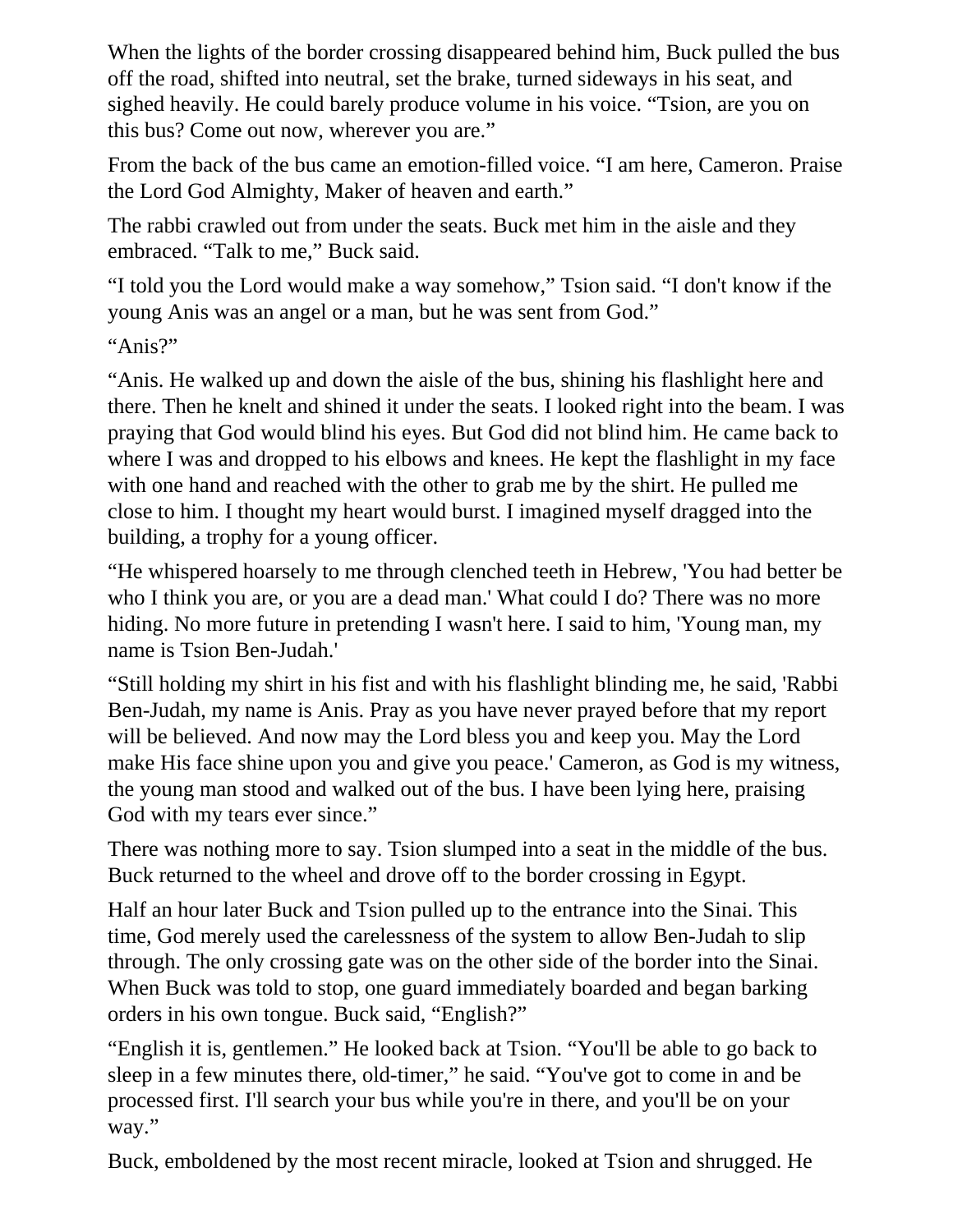waited as Tsion made way for the guard to get past him and begin the search, but Tsion motioned to Buck that he should get going. Buck hurried off the bus and into the building. As his papers were being processed, the guard said, "No trouble at the Israeli checkpoint then?"

Buck nearly smiled. No problem? There's no problem when God is on your side. "No, sir."

Buck couldn't help himself. He kept looking over his shoulder for Tsion. Where had he gone now? Had God made him invisible?

This was a much easier and quicker process. Apparently the Egyptians were used to simply rubber-stamping whatever the Israelis had approved. You couldn't get to this checkpoint without going through the previous, so unless the Israelis were trying to dump their castoffs, it was usually smooth sailing. Buck's papers were stamped and stacked and handed back to him with just a few questions. "Less than a hundred kilometers to Al Arish," the guard said. "No commercial flights scheduled out of there at this time, of course."

"I know," Buck said. "I have made my own arrangements."

"Very good then, Mr. Katz. All the best."

All the best is right! Buck thought.

He turned to hurry out to the bus. There was no sign of Tsion. The original guard was still on the bus. As Buck began to board, Tsion came from behind the bus and stepped in front of him. They boarded together. The guard was going through Buck's bag. "Impressive equipment, Mr. Katz."

"Thanks."

Tsion casually moved past the guard and went back to where he had been sitting when they arrived. He stretched out on the seat.

"And you work for whom?" the guard asked.

"International Harvesters," Buck said. Tsion rose up briefly in his seat, and Buck nearly laughed. Surely Tsion appreciated that.

The guard closed the bag. "You're both all processed then and ready to proceed?"

"All set," Buck said.

The guard looked toward the back. Tsion was snoring. The guard turned toward,Buck and spoke quietly, "Carry on."

Buck tried not to be too eager to drive off, but he popped the clutch when the guard was clear of the front of the bus, and soon he was out onto the road again. "All right, Tsion, where were you that time?"

Tsion sat up. "Did you like my snore?" Buck laughed.

"Very impressive. Where were you when the guard thought you were being processed with me?"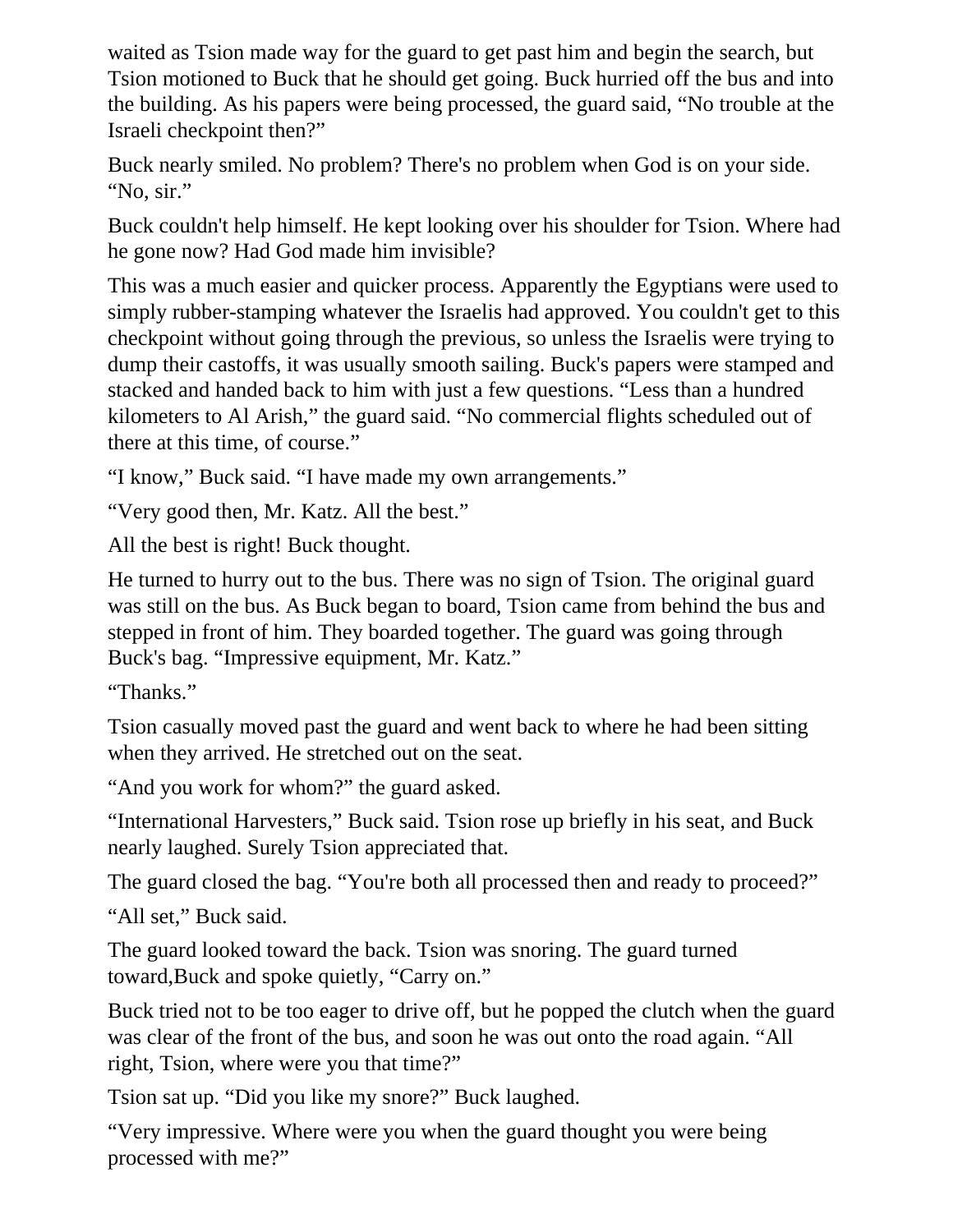"Merely standing behind the bus. You got off and went one way, I got off and went the other."

"You're joking."

"I did not know what to do, Cameron. He was so friendly, and he had seen me. I certainly wasn't going to walk into the processing center with no papers. When you returned, I figured I had been gone an appropriate time."

"The question now," Buck said, "is how long before that guard mentions he saw two men on the bus."

Tsion carefully made his way up to the seat behind Buck. "Yes," he said. "First he will have to convince them that he was not seeing things. Maybe it will not come up. But if it does, they will soon give chase."

"I trust the Lord to deliver us, because he has promised he will," Buck said. "But I also think we had better be as prepared as possible." He pulled off to the side of the road. He topped off the water in the radiator and dumped nearly two liters of oil into the engine. He filled the gas tanks.

"It is like we are living in the New Testament," Tsion said.

Buck, clutching and shifting, said "They might be able to overtake this old bus. But if we can make it to Al Arish, we'll be on that Learjet and out over the Mediterranean before they know we're gone."

For the next two hours, the road grew worse. The temperature rose. Buck kept an eye on the rearview mirror and noticed that Tsion kept looking back as well. Occasionally a smaller, faster car would appear on the horizon and fly past them.

"What are we worried about, Cameron? God would not bring us so far only to have us captured. Would he?"

"You're asking me? I never had anything like this happen to me until I ran into you!"

They rode in silence for half an hour. Finally, Tsion spoke, and Buck thought he sounded as strong as he had since Buck first saw him in the hideout. "Cameron, you know I have had to force myself to eat up until now, and I have not done a good job at it."

"So eat something! There's lots of stuff in here!"

"I believe I will. The pain in my heart is so deep that I feel as if I will never do anything again only for the sake of my own enjoyment. I used to love to eat. Even before I knew Christ, I knew that food was God's provision for us. He wanted us to enjoy it. I am hungry now, but I will eat only for sustenance and energy."

"You don't have to explain it to me, Tsion. I only pray that sometime between now and the Glorious Appearing, you'll get some relief from the deep wound you must feel."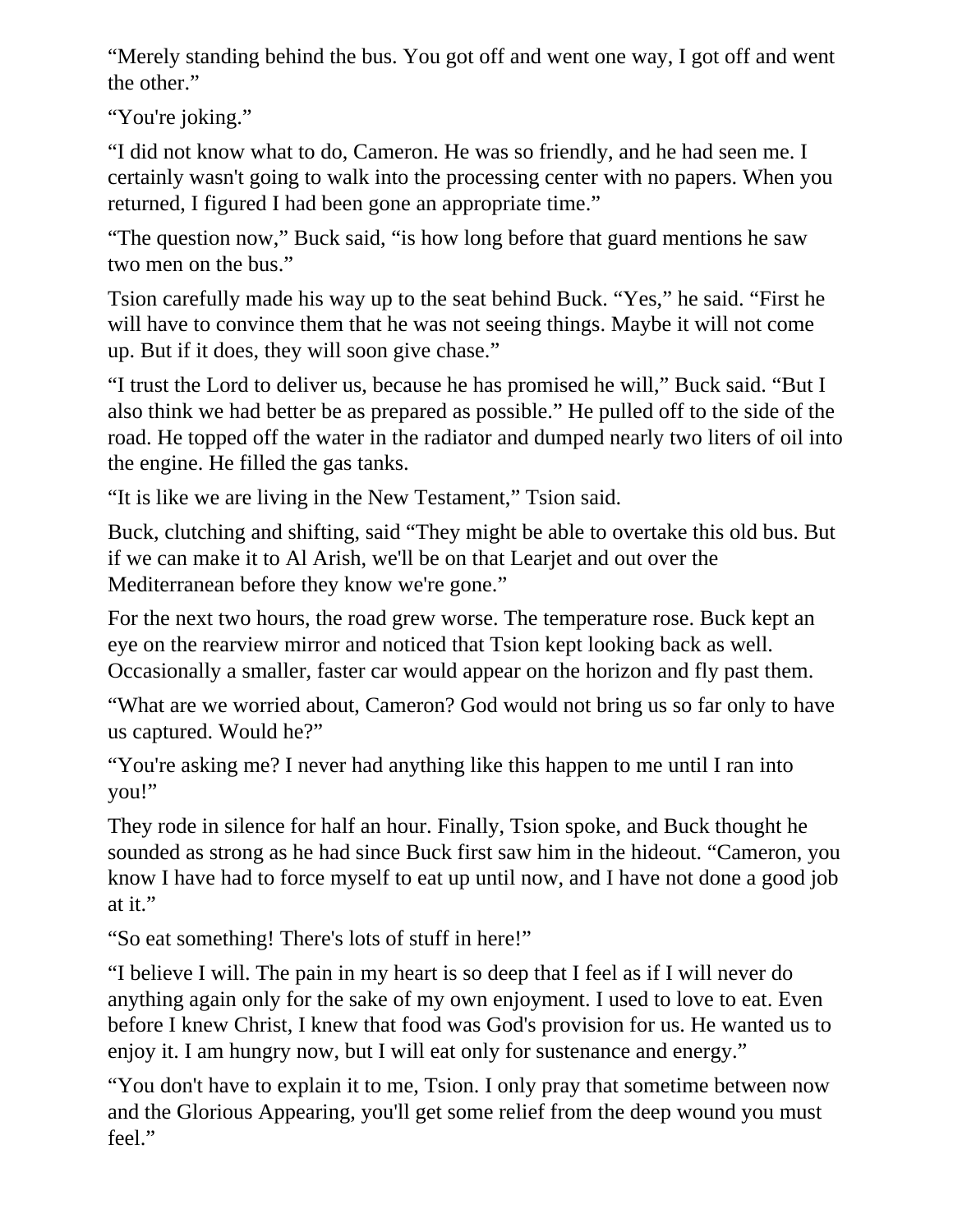"You want anything?"

Buck shook his head, then thought better of it. "Anything there with lots of fiber and natural sugar?"

He didn't know what was ahead, but he didn't want to be physically weak, regardless.

Tsion snorted. "High in fiber and natural sugars? This is food from Israel, Cameron. You just described everything we eat."

The rabbi tossed Buck several fig bars that reminded him of granola and fruit. Buck had not realized his own level of hunger until he began to eat. He suddenly felt supercharged and hoped Tsion felt the same. Especially when he saw flashing yellow lights on the horizon far behind them.

The question now was whether to try to outrun the official vehicle or to feign innocence and merely let it pass. Perhaps it was not after them anyway. Buck shook his head. What was he thinking? Of course this was probably their Waterloo. He was confident God would bring them through, but he also didn't want to be naive enough to think an emergency vehicle would be coming at them from the border crossing without Buck and Tsion in its sights. "Tsion, you'd better secure everything and get out of sight."

Tsion leaned to stare out the back. "More excitement," he muttered. "Lord, have we not had enough for one day? Cameron, I will put most of it away, but I am taking a few morsels with me to my bed."

"Suit yourself. From the looks of those cars at the border, they're small and have very little power. If I step on it, it will take them a long time to catch us."

"And when they do?" Tsion said, from beneath the seats in the back.

"I am trying to think of a strategy now."

"I will be praying," Tsion said.

Buck nearly laughed. "Your praying has resulted in a lot of mayhem tonight," he said.

There was no response from the back. Buck pushed the bus for all it was worth. He got it up to over eighty kilometers an hour, which he guessed was in the fifty milean-hour range. It rattled and shook and bounced, and the various metal parts squeaked in protest. He knew that if he could see the border patrol car, its driver could see him. There was no sense cutting the lights and hoping they assumed he had pulled off the road.

It seemed he might be pulling away from them. He could not judge distances well in the darkness, but they didn't appear to be coming at high speed. The lights were flashing, and he was convinced they were after him, but he pushed ahead.

From the back: "Cameron, I think I have the right to know. What is your plan? What will you do when they overtake us, as they surely will?"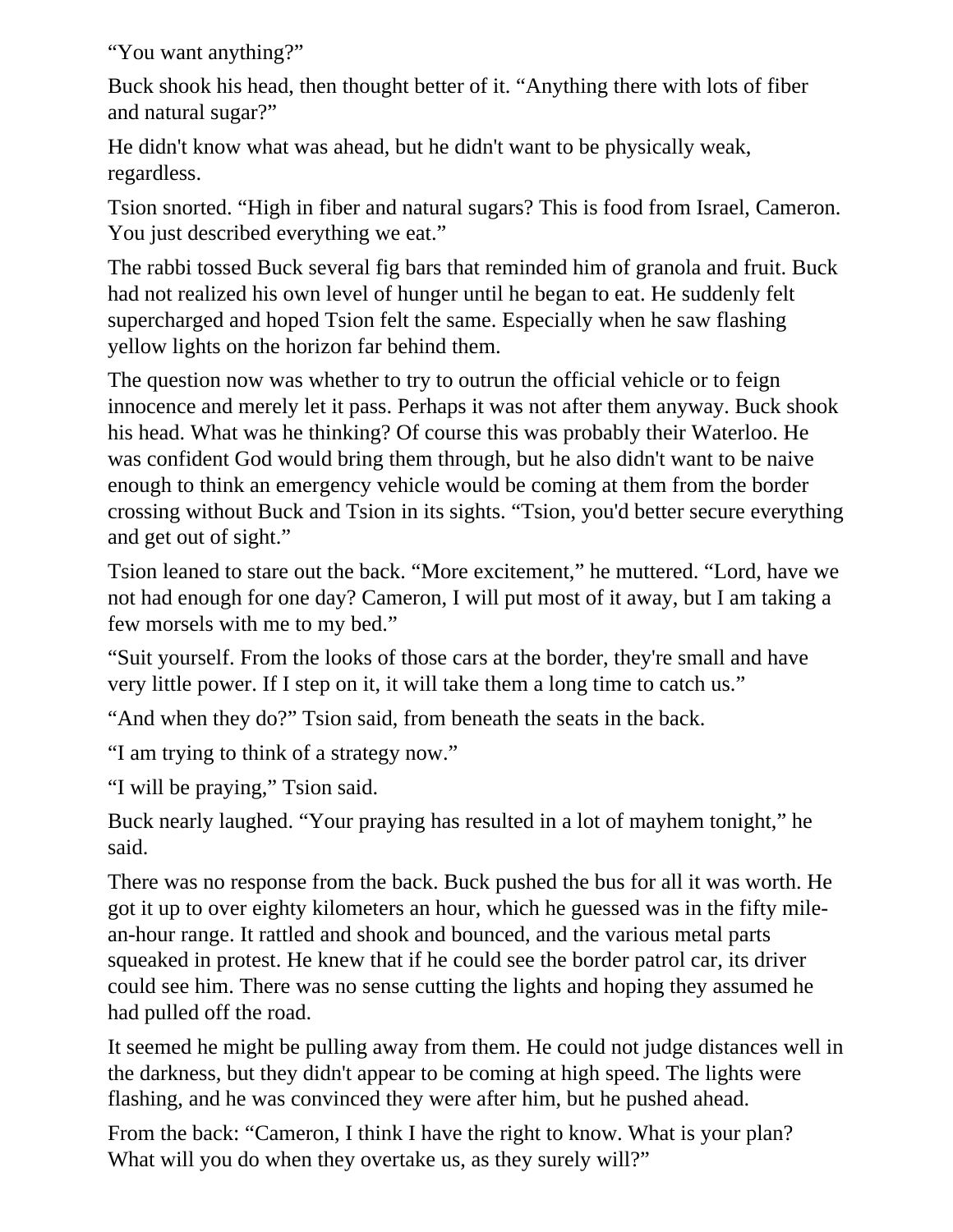"Well, I'll tell you one thing, I'm not going back to that border. I'm not even sure I'll let them pull me over."

"How will you know what they want?"

"If it's the man who searched the bus, we'll know what they want, won't we?"

"I suppose we will."

"I will holler at him from the window and urge him to deal with us at the airport. There's no sense driving all the way back to the border."

"But will that not be his decision?"

"I guess I'll have to engage in civil disobedience then," Buck said.

"But what if he forces you off the road? Makes you pull over?"

"I'll try to avoid hitting him at all costs, but I will not stop, and if I am forced to stop, I will not turn around."

"I appreciate your resolve, Cameron. I will pray, and you do as God leads you."

"You know I will."

Buck guessed they were thirty kilometers from the airport outside Al Arish. If he could even keep the bus close to sixty kilometers per hour, they could make it in half an hour. The border patrol car would surely overtake them before that. But they were so much closer to the airport than to the border, he was certain the officer would see the wisdom of following them to the airport rather than leading them back to the border.

"Tsion, I need your help."

"Anything."

"Stay down and out of sight, but find my phone in my bag and get it to me."

When Tsion crawled next to Buck with his phone, Buck asked him, "Sir, how old are you?"

"That is considered an impolite question in my culture," Tsion said.

"Yeah, like I care about that now."

"I'm forty-six, Cameron. Why do you ask?"

"You seem in pretty good shape."

"Thank you. I work out."

"You do? Really?"

"Does that surprise you? You would be surprised at the number of scholars who work out. Of course there are many who do not, but—"

"I just want to make sure you'll be able to run if you need to."

"I hope it does not come to that, but yes, I can run. I am not as fast as I was as a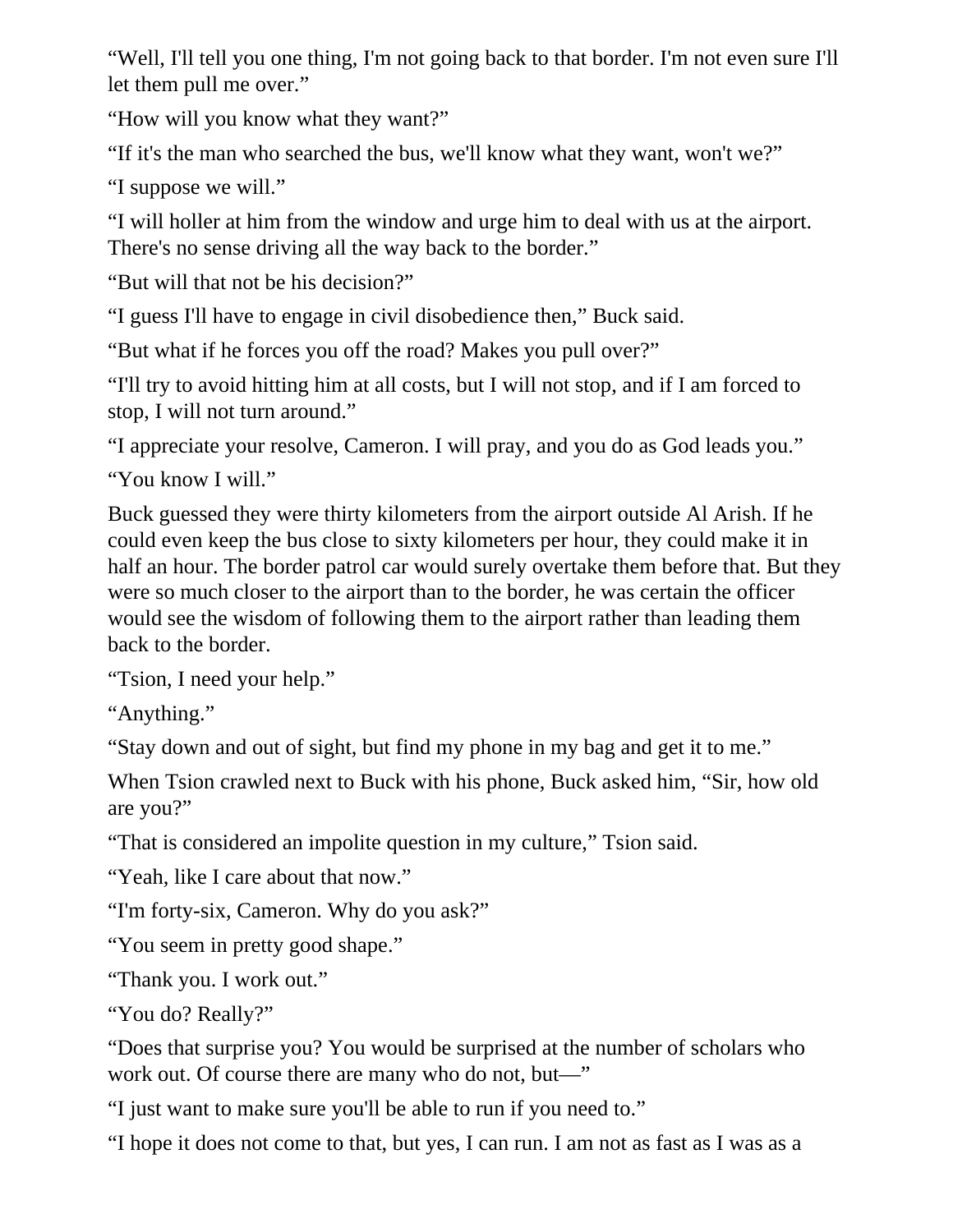young man, but I have surprising endurance for one of my vintage."

"That's all I wanted to know."

"Remind me to ask you some personal question sometime," Tsion said.

"Seriously, Tsion. I did not offend you, did I?"

Buck was strangely warmed. The rabbi actually chuckled. "Oh, my friend, think about it. What would it take to offend me now?"

"Tsion, you'd better get back where you were, but can you tell me how much gasoline we have left?"

"The gauge is right there in front of you, Cameron. You tell me."

"No, I mean in our extra cans."

"I will check, but surely we do not have time to fill our tanks while we are being chased. What do you have in mind?"

"Why do you ask so many questions?"

"Because I am a student. I will always be a student. Anyway, we are in this together, are we not?"

"Well, let me just give you a hint. While you're tapping on the sides of those gas cans to tell me how much we have left, I'm going to be checking the cigarette lighter on the dashboard."

"Cameron, cigarette lighters are the first to go in old vehicles, are they not?"

"For our sakes, let's hope not."

Buck's phone buzzed. Startled, he flipped it open. "Buck here."

"Buck! It's Chloe!"

"Chloe! I really can't talk to you now. Trust me. Don't ask any questions. For right now I'm OK, but please ask everybody to pray and pray now. And listen, somehow, on the Internet or something, find the phone number for the airport at Al Arish, south of the Gaza Strip on the Mediterranean in the Sinai. Get hold of Ken Ritz, who should be waking there. Have him call me at this number,"

"But Buck—"

"Chloe, it's life or death!"

"You call me as soon as you're safe!"

"Promise!"

Buck clapped the phone shut and heard Tsion from the back. "Cameron! Are you planning to blow up this bus?"

"You really are a scholar, aren't you?" Buck said.

"I just hope you wait until we get to the airport. I mean, a flaming bus may get us there faster, but your pilot friend may just ferry our remains to the States."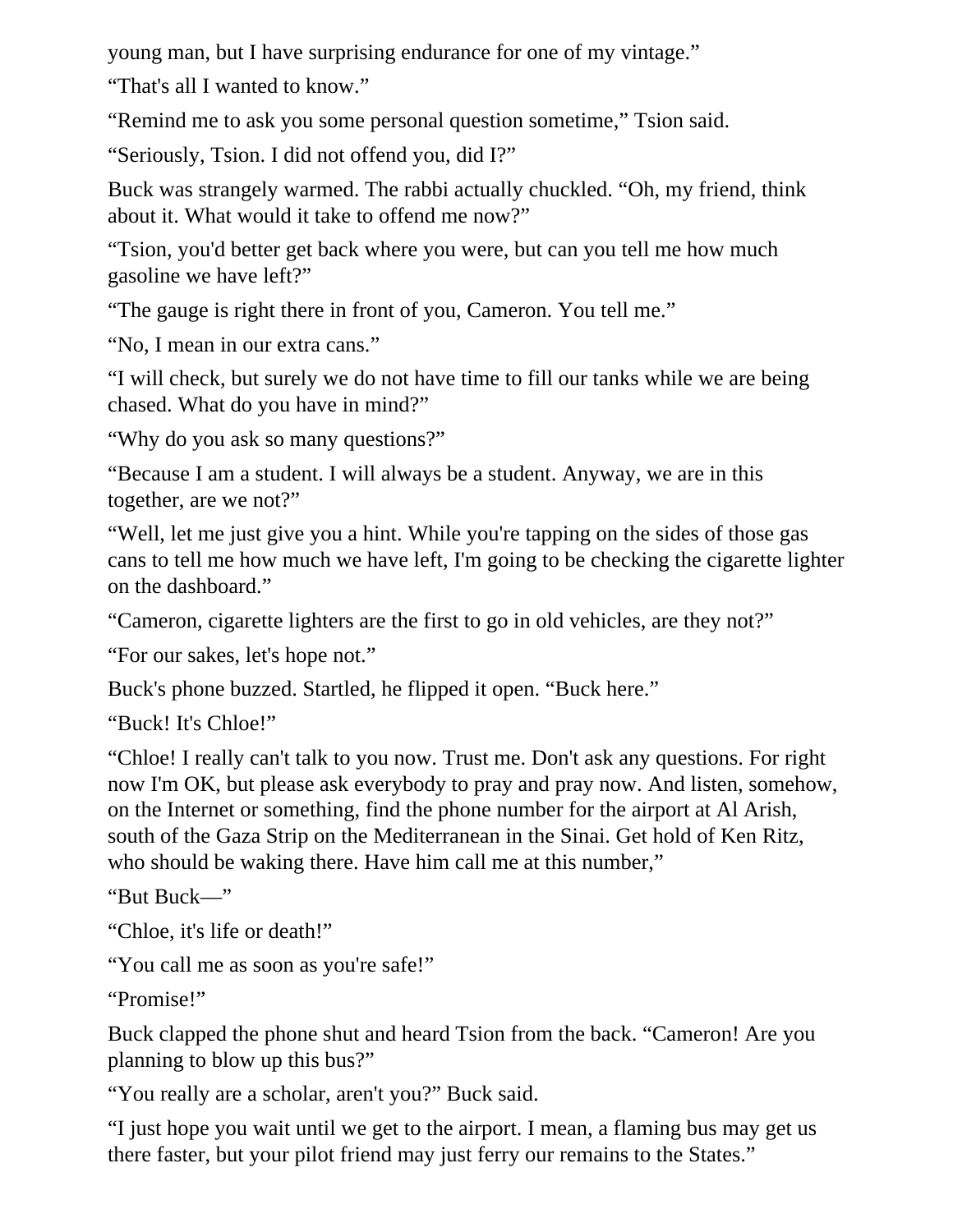"That's all right, Chloe," Rayford said, "I long since gave up trying to sleep. I'm up reading anyway." Chloe told him of her strange conversation with Buck.

"Don't waste time on the Internet," Rayford said, "I've got a guide to all those phone numbers. Hang on."

"Daddy," she said, "it's gotta be a closer phone call for you anyway. Call Ken Ritz and tell him to call Buck."

"I'm tempted to fly over there myself, if I had a small enough craft."

"Daddy, we don't need both you and Buck endangering your lives at the same time."

```
"Chloe, we do that every day."
```
"Better hurry, Dad."

Buck guessed the border patrol car was less than half a mile behind him. He put the accelerator to the floor and the bus lurched. The steering wheel shook and bounced as they hurtled down the road. The gauges still looked OK for the moment, but Buck knew it was only a matter of time before the radiator overheated.

"I am guessing we have about eight liters of gasoline," Tsion said.

"That will be plenty."

"I agree, Cameron. That will be more than enough to make martyrs of us both."

Buck eased off the throttle just enough to smooth out the ride. Smooth, of course, was a misnomer. Buck felt it in his back and hips as they bounced along. The border patrol car had closed to within a quarter mile.

Tsion called out from the back: "Cameron, it is clear we are not going to outrun them to the airport, do you agree?"

"Yes! So?"

"Then it makes no sense to push this vehicle to its limit. It would be smarter to conserve water, oil, and gasoline to be sure we make it to the airport. If we break down, all your resolve means nothing."

Buck couldn't argue with that. He immediately slowed to about fifty kilometers per hour and sensed he had bought several miles. However, this also allowed the border patrol car to pull right up behind him.

A siren sounded and a spotlight flashed in his outside rearview mirror. Buck merely waved and drove on. Soon it was yellow flashing lights, the spotlight, the siren, and the horn of the patrol car. Buck ignored them all. Finally, the squad car pulled even with him. He glanced down to see the very guard who had searched the bus. "Fasten your seat belt, Tsion!" Buck hollered. "The chase is on!" "I wish I had a seat belt!"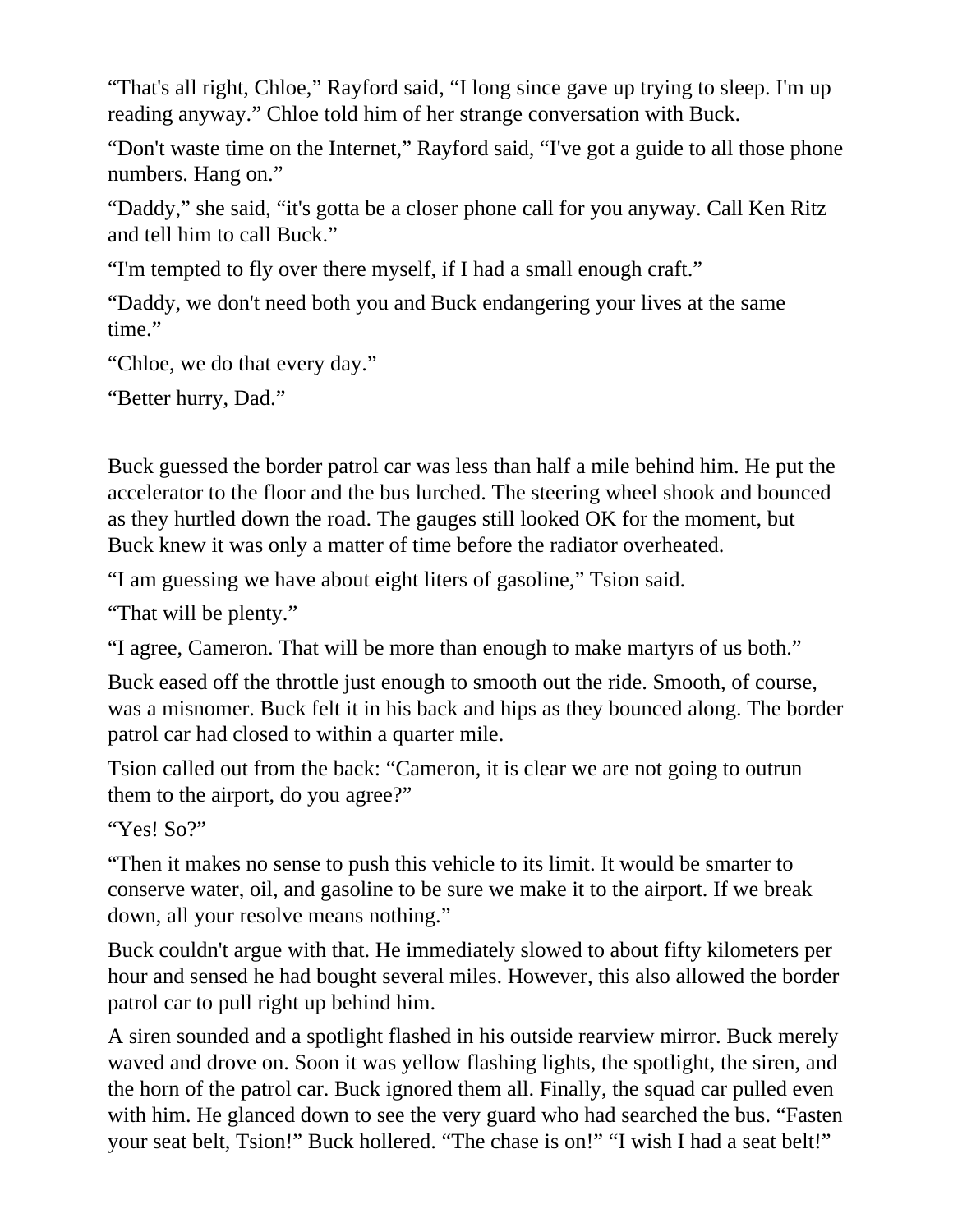Buck continued at his modest speed as the patrol car stayed with him and the guard pointed that he should pull over. Buck waved at him and drove on. The guard pulled in front of the bus and slowed, again pointing to the side of the road. When Buck made no attempt to pull off, the car slowed even more, forcing him to swerve around it. He had no acceleration, however, and the patrol car, now on the other side of him, sped up to keep him from passing. Buck merely backed off and got behind the car again. When it stopped, he stopped.

When the guard got out, Buck backed up and drove around him, building about a hundred-yard gap before the guard jumped back in and quickly caught up again. This time, the guard pulled alongside and showed Buck a handgun. Buck opened his window and hollered, "If I stop, this bus will stall! Follow me to Al Arish!"

"No!" came the reply. "You follow me back to the border!"

"We are much closer to the airport! I don't think this bus can make it back to the border!"

"Then leave it! You can ride back with me!"

"I'll see you at the airport!"

"No!"

But Buck slid his window shut. When the guard pointed his weapon at Buck's window, Buck ducked but kept going.

Buck's phone was buzzing. He clicked it open. "Talk to me!"

"This is Ritz. What's the deal?"

"Ken, have you passed through customs there?"

"Yeah! I'm ready when you are."

"You ready for some fun?"

"I thought you'd never ask! I haven't had any real fun for ages."

"You're gonna risk your life and break the law," Buck said.

"Is that all? I've been there before."

"Tell me your position and all, Ken," Buck said.

"Looks like I'm the only plane going out of here tonight. I'm just outside of a hangar at the end of the runway. My plane is, I mean. I'm talking to you from the little terminal here."

"But you've been processed, and you're ready to leave Egypt?"

"Yeah, no problem."

"What did you tell them as far as other passengers and cargo?"

"I figured you wouldn't want me to talk about anybody but you."

"Perfect, Ken! Thanks! And who do they think I am?"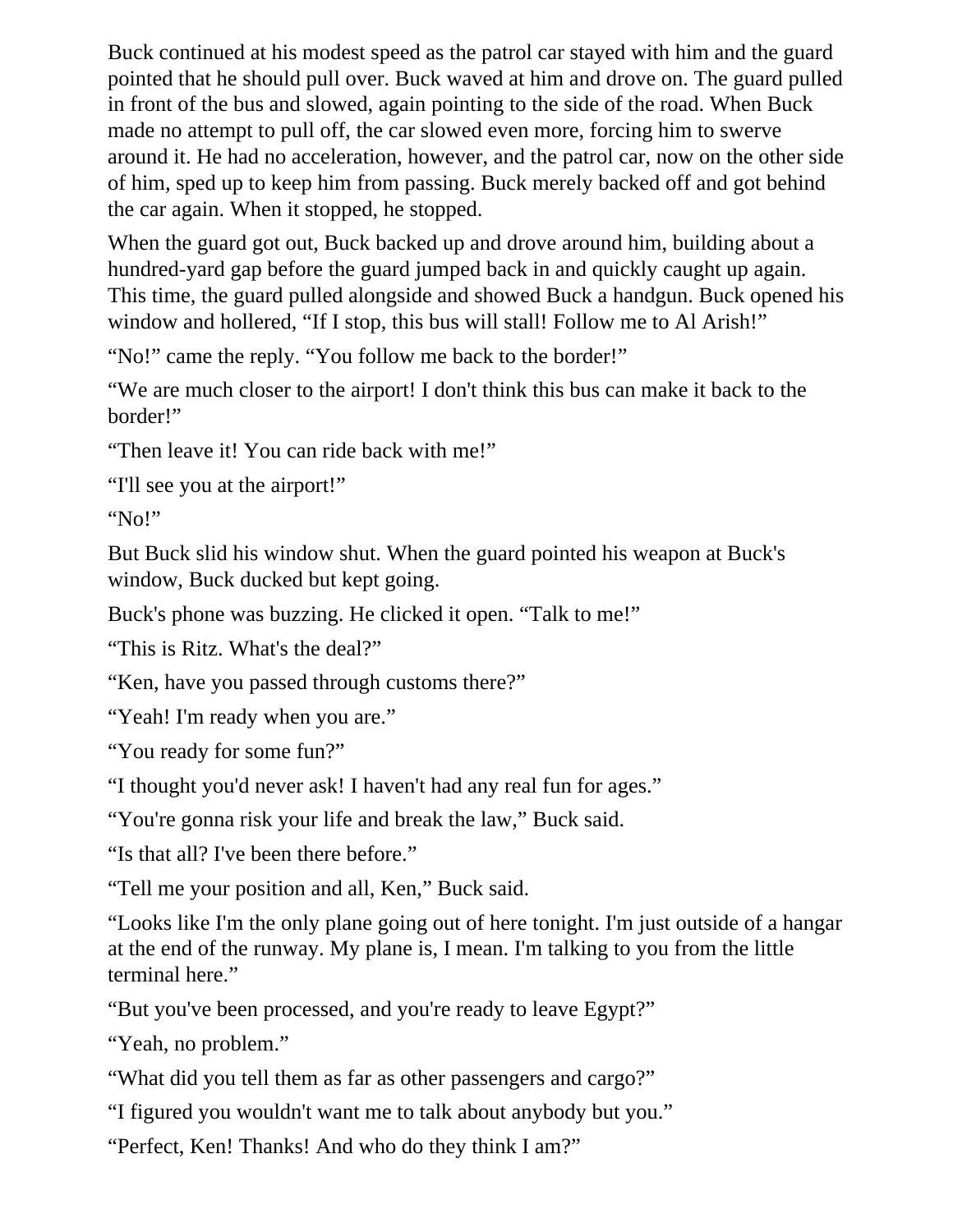"You're exactly who I say you are, Mr. Katz."

"Ken, that's great. Hang on just a second." The guard had pulled in front of the bus and now slammed on his brakes. Buck had to swerve almost all the way off the road to miss him, and when he pulled back on, the bus fishtailed and nearly went over.

"I am rolling back here!" Tsion said.

"Enjoy the ride!" Buck said. "I'm not stopping, and I'm not turning around."

The guard had turned off his flashing yellow lights and his spotlight. The siren was silent now too. He quickly caught up with the bus and tapped it from behind. He tapped it again. And again.

"He's afraid to hurt that squad car, isn't he?" Buck said.

"Do not be so sure," Tsion said.

"I'm sure." Buck slammed on the brakes, making Tsion slide forward and cry out. Buck heard the screeching tires behind him and saw the squad car lurch off the right side of the road and down into loose gravel. Buck punched the accelerator. The bus stalled. As he tried to start it he saw the squad car, still in the gravel, coming up along his right side. The engine kicked in, and Buck popped the clutch. He picked up the phone. "Ken, you still there?"

"Yeah, what in the world's going on?"

"You wouldn't believe it!"

"You bein' chased or something?"

"That's the understatement of the year, Ritz! I don't think we're gonna have time to go through customs there. I need to know how to get to your plane. You need to be cleared, engines running, door open, and stairs down."

"This is gonna be fun!" Ritz said.

"You have no idea," Buck said. The pilot quickly told Buck the layout of the airstrip and the terminal and precisely where he was. "We're within about ten minutes of you," Buck said. "If I can keep this thing rolling, I'll try to get as close to the runway and your plane as possible. What am I gonna run into?"

The squad car came up onto the road, spun, and now faced the bus. Buck swerved left, but the car cut him off. Buck couldn't avoid smashing him. The impact turned the car around in the road and knocked the hood off. Buck sensed little damage to the big old bus, but the temperature gauge was rising.

"Who's chasing you anyway?" Ritz said.

"Egyptian border patrol," Buck said.

"Then you can bet they're gonna radio ahead here. There'll be some kind of a roadblock."

"I just hit the squad car. Is this going to be a roadblock I can blast through?"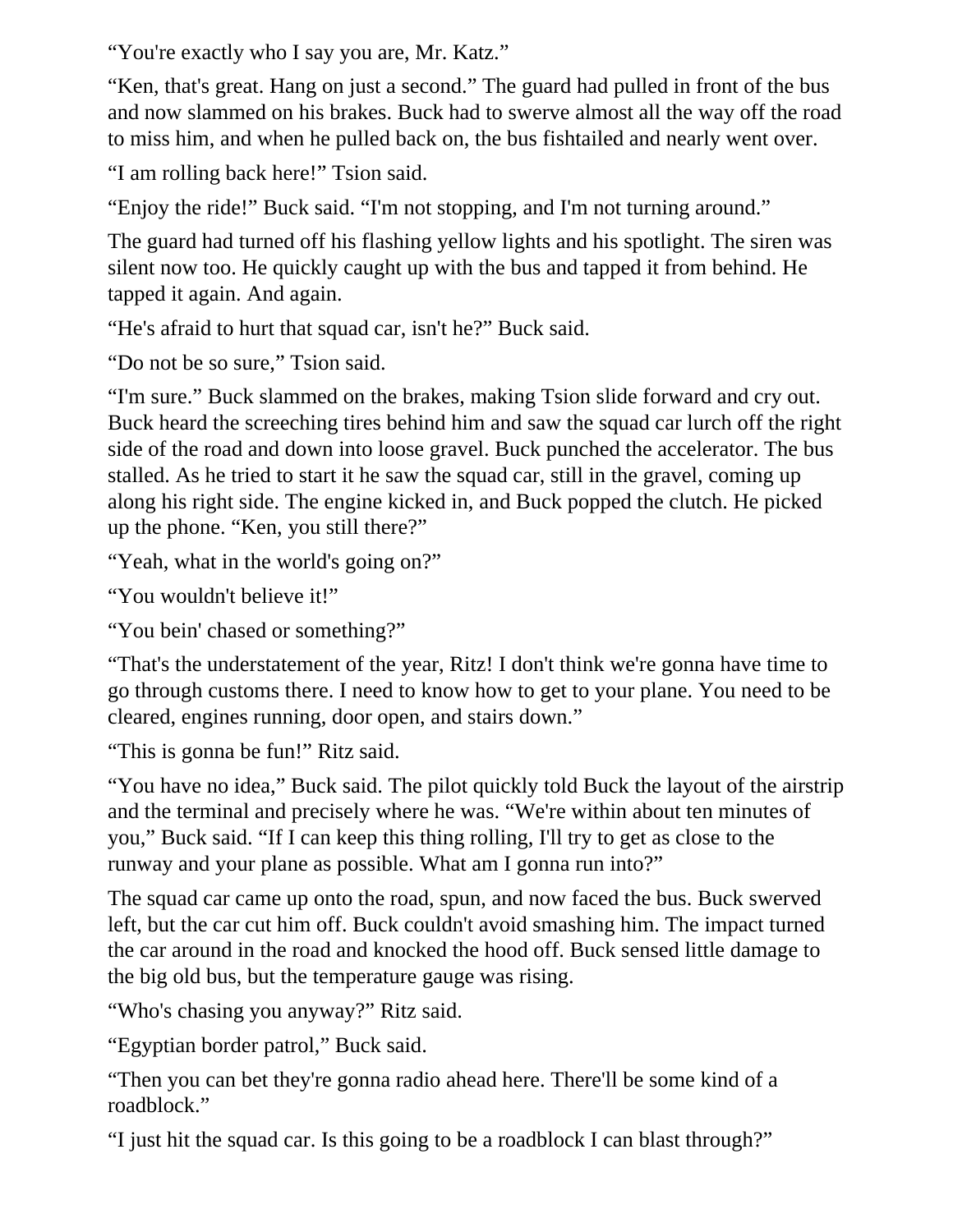"You'll have to play that one by ear. If you're as close as you say you are, I'd better get out to my plane."

"The cigarette lighter works!" Buck hollered to Tsion.

"I am not sure I wanted to hear that!"

The smashed patrol car resumed pursuit. Buck saw the lights of the airstrip in the distance. "Tsion, come up here. We need to strategize."

"Strategy? It is lunacy!"

"And what would you call what else we've been through?"

"The lunacy of the Lord! Just tell me what to do, Cameron, and I will do it. Nothing will be able to stop us tonight."

The guard in the squad car had apparently radioed ahead not only for a roadblock but also for help. Two sets of headlights, side-by-side and covering both lanes of the road, headed toward the bus. "Have you heard the phrase 'playing chicken'?" Buck asked.

"No," Tsion said, "but it is becoming clear to me. Are you going to challenge them?"

"Don't you agree they have more to lose than we do?"

"I do. I am hanging on. Do what you have to do!"

Buck pressed the accelerator to the floor. The heat gauge was pressed to the maximum and quivering. Steam billowed from the engine. "Here's what we're going to do, Tsion! Listen carefully!"

"Just concentrate on your driving, Cameron! Tell me later!"

"There will be no later! If these cars don't back down, there's going to be a tremendous crash. I think we'll be able to keep going either way. When we get to whatever roadblock they have for us at the airport, we have to make a quick decision. I need you to pour all those gas containers into the one big water bucket, the one that's wide open at the top. I'll have the cigarette lighter hot and ready to go. If we come upon a roadblock I think I can smash through, I'll just keep going and get as close to the runway as possible. The Lear is going to be off to our right and about a hundred yards from the terminal. If the roadblock is not something we can smash through, I'll try to go around it. If that's impossible, I'm going to pull the wheel hard to the left and slam on the brakes. That will make the back end swing around into the roadblock and anything loose will slide to the back door. You must put that bucket of gasoline in the aisle about eight feet from the back door, and when I give you the signal, toss that cigarette lighter into it. It needs to be just enough ahead of the collision so it's burning before we hit."

"I do not understand! How will we escape that?"

"If the roadblock is impenetrable, it's our only hope! When that back door blows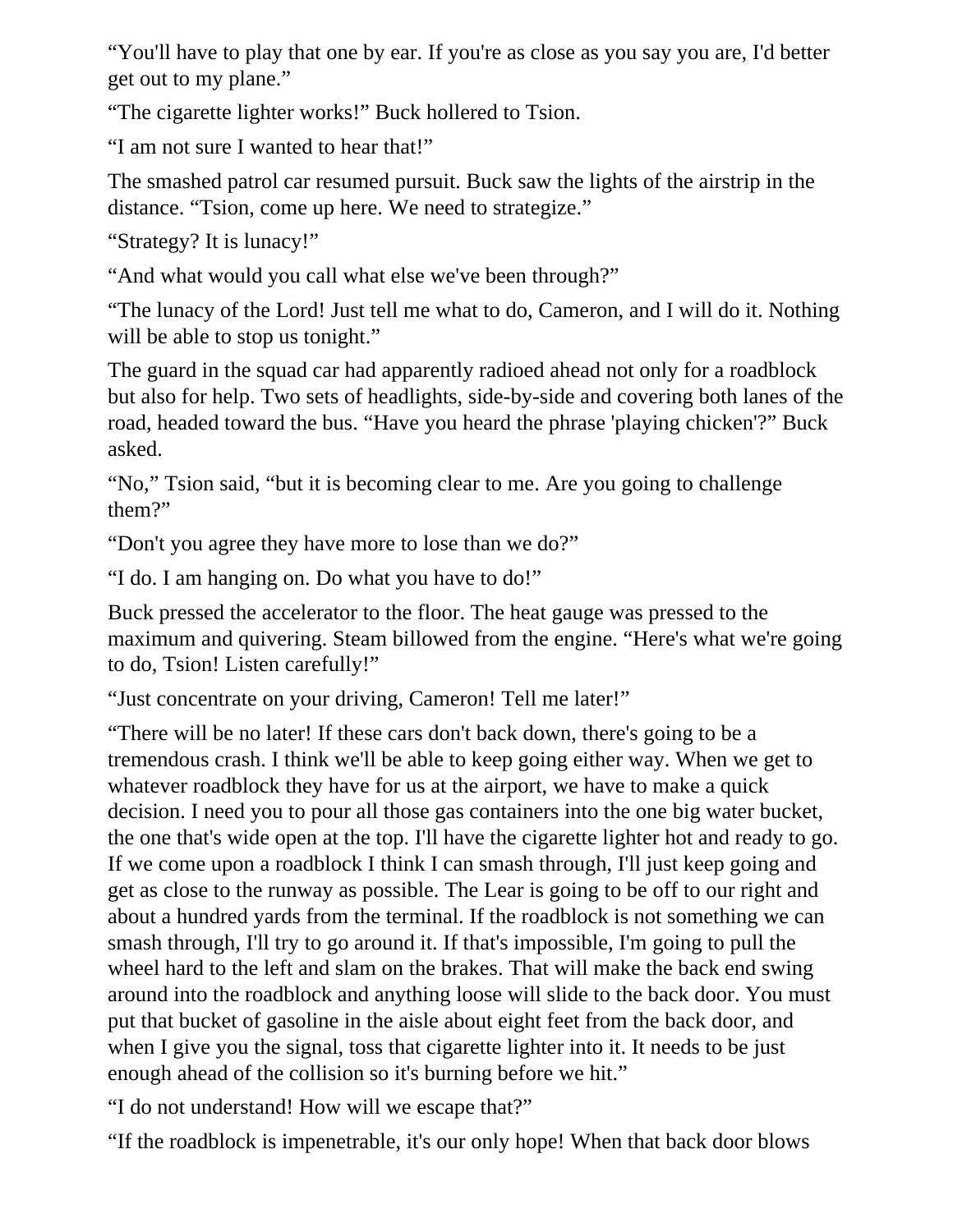open and that burning gasoline flies out, we have to be hanging on up here with all our might so we don't get thrown back into it. While they're concentrating on the fire, we jump out the front and run toward the jet. Got it?"

"I get it, Cameron, but I am not optimistic!"

"Hang on!" Buck shouted as two cars from the airport closed on him. Tsion hooked one arm around the metal pole behind Buck and wrapped his other around Buck's chest, grabbing the back of the chair like a human seat belt.

Buck gave no indication of slowing or swerving and headed straight for the two sets of headlights. At the last instant he closed his eyes, fully expecting a huge collision. When he opened his eyes, the road was clear. He looked first one way then the other behind him. Both cars had gone off the road, one of them rolling. The original pursuit car was still behind him, and Buck heard gunfire.

Less than a mile ahead the small airport loomed. Huge fences of mesh and barbed wire flanked the entrance, and just inside sat a blockade of a half-dozen vehicles and several armed soldiers. Buck could see he would not be able to blast through it or go around.

He pressed in the cigarette lighter as Tsion lugged the gas cans and the bucket to the back.

"It is sloshing around!" Tsion called out.

"Just do the best you can!"

As Buck raced toward the open gate and the huge blockade, the patrol car still following close behind, the cigarette lighter popped out. Buck grabbed it and tossed it back to Tsion. It bounced and rolled under a seat. "Oh no!" Buck shouted.

"I have got it!" Tsion said. Buck peeked in the rearview mirror as Tsion climbed out from under a seat, tossed the cigarette lighter into the bucket, and scrambled to the front.

The back of the bus burst into flames. "Hang on!" Buck shouted, pulling hard to the left and slamming on the brakes. The bus whirled so fast it nearly tipped over. The back smashed into the stockade of cars, and the back door burst open, flaming gasoline splashing everywhere.

Buck and Tsion jumped out and ran, low as they could, around the left side of the blockade as guards began firing into the bus and others screamed and ran from the flames. Tsion was limping. Buck grabbed the older man and dragged him around the dark side of the terminal near the runway.

There was the Learjet, ready for takeoff. Never had a plane looked like such an oasis of safety. Buck looked back twice, but no one seemed to have seen them escape. It was too good to be true, but it fit with everything else that had happened that night.

Fifty feet from the plane, Buck heard shots and turned to see a half-dozen guards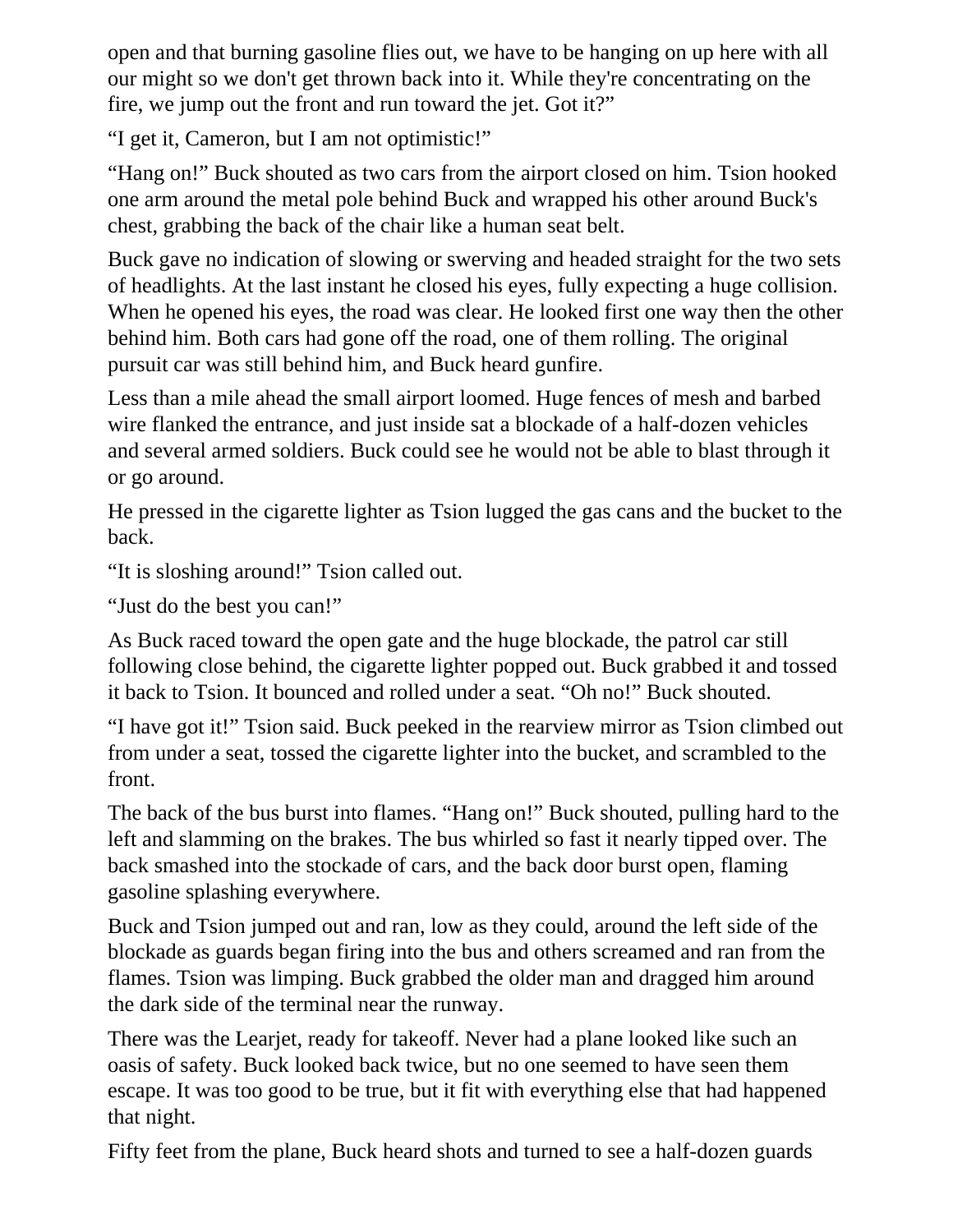racing toward them, firing high-powered weapons. When they reached the steps, Buck grabbed Tsion by the belt in the back and threw him aboard. As Buck dived into the plane, a bullet ripped through the bottom of the heel of his right boot. Pain shot through the side of his foot as he yanked the door shut, Ritz already rolling.

Buck and Tsion crawled up to behind the cockpit.

Ritz muttered, "Those rascals shoot my plane, I'm gonna be really mad."

The plane took off like a rocket and rose quickly. "Next stop," Ritz announced, "Palwaukee Airport, State of Illinois, in the U.S. of A."

Buck lay on the floor, unable to move. He wanted to look out the window, but he didn't dare. Tsion buried his face in his hands. He wept and seemed to be praying.

Ritz turned. "Well, Williams, you sure left a mess down there. What was that all about?"

"It would take a week to tell," Buck said, panting.

"Well," Ritz said, "whatever it was, that was sure fun."

An hour later, Buck and Tsion sat in reclining seats, assessing the damage. "It is only sprained," Tsion said. "I caught my foot under one of the seat supports when we first hit. I was afraid I had broken it. It will heal quickly."

Buck slowly took off his right boot and held it up so Tsion could see the trajectory of the bullet. A clean hole had been blasted from the sole to the ankle. Buck took off a bloody sock. "Would you look at that?" he said, smiling. "I won't even need stitches. Just a nick there." Tsion used Ken Ritz's first-aid kit to treat Buck's foot and found an Ace bandage for his own ankle.

Finally settled back with their wounded limbs elevated, Tsion and Buck looked at each other. "Are you as exhausted as I am?" Buck said.

"I am ready to sleep," Tsion said, "but we would be remiss, would we not, if we did not return thanks."

Buck leaned forward and bowed his head. The last thing he heard, before he slipped into a sleep of sweet relief, was the beautiful cadence of Rabbi Tsion Ben-Judah's prayer, thanking God that "the glory of the Lord was our rear guard."

## **CHAPTER FOURTEEN**

BUCK awoke nearly ten hours later, pleased that Tsion was still sleeping. He checked Tsion's Ace bandage. The ankle was swollen, but it didn't look serious. His own foot was too tender to go back into his boot. He limped forward. "How are you doing, Cap?"

"A lot better, now that we're over American airspace. I had no idea what you guys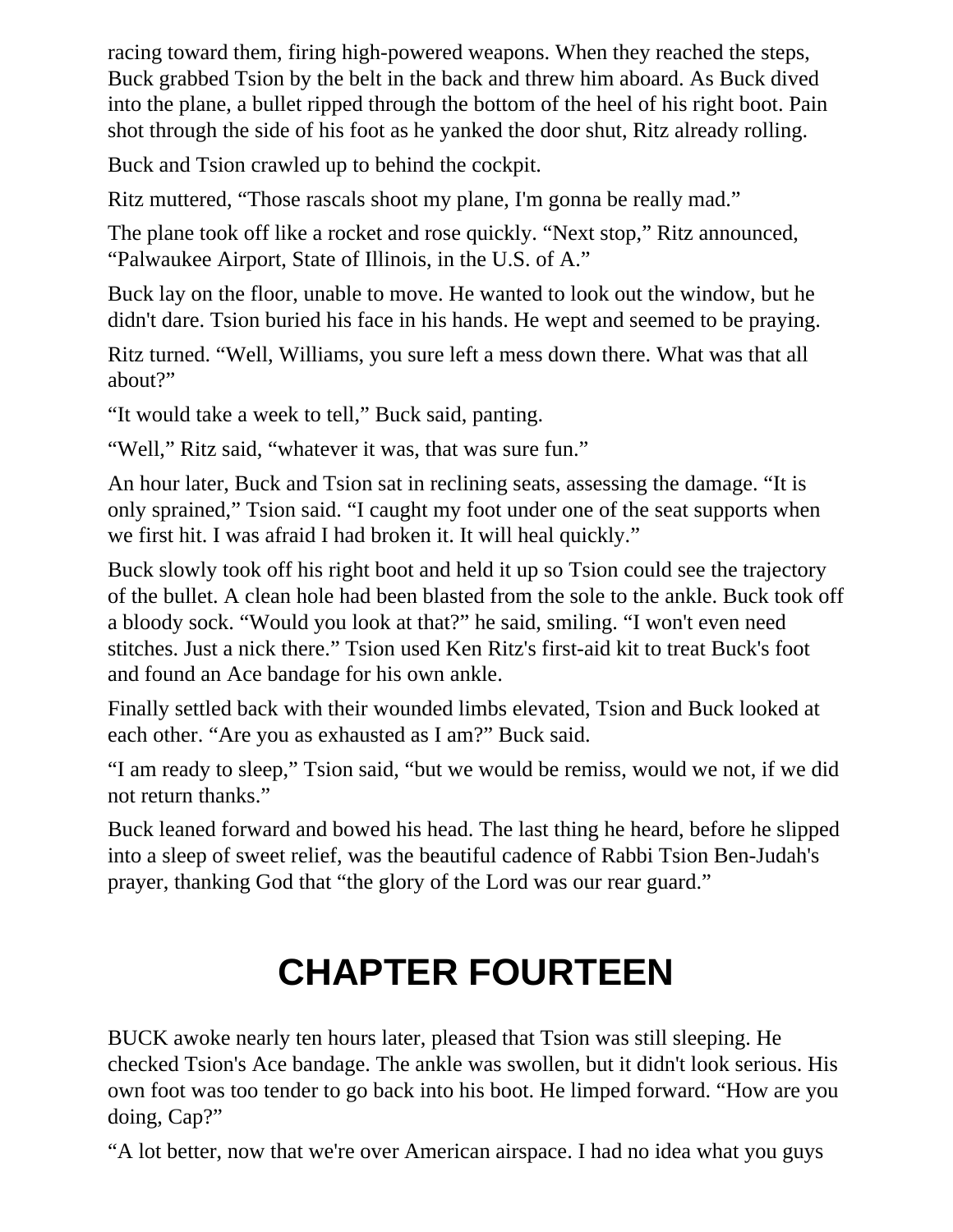got yourselves into, and who knew what kind of fighter pilots might have been on my tail."

"I don't think we were worth all that, with World War III going on," Buck said.

"Where'd you leave all your stuff?"

Buck whirled around. What was he looking for? He had brought nothing with him. Everything he brought had been in that leather bag, which by now was charred and melted. "I promised to call my wife back, too!" he said.

"You'll be happy to know I already talked to your people," Ritz said. "They were mighty relieved to hear you were on your way home."

"You didn't say anything about my wound or about my passenger, did you?"

"Give me some credit, Williams. You and I both know your wound isn't worth worrying about, so no wife needs to hear about that until she sees it. And as for your passenger, I have no idea who he is or whether your people knew you were bringing him home for dinner, so, no, I didn't say a word about him either."

"You're a good man, Ritz," Buck said, clapping him on the shoulder.

"I like a compliment as much as the next guy, but I hope you know you owe me battle pay on top of everything else."

"That can be arranged."

Because Ritz had carefully documented his plane and passenger on the way out of the country a few days before, he was on record and easily made it back through the North American radar net. He did not announce his extra passenger, and because personnel at Palwaukee Airport were not in the habit of processing international travelers, no one there paid any attention when an American pilot in his fifties, an Israeli rabbi in his forties, and an American writer in his thirties disembarked. Ritz was the only one not limping.

Buck had finally reached Chloe from the plane. It sounded to him as if she might have bitten his head off for keeping her up all night worrying and praying, had she not been so relieved to hear his voice. "Believe me, babe," he said, "when you hear the whole story, you'll understand."

Buck had convinced her that only the Tribulation Force and Loretta could know about Tsion. "Don't tell Verna. Can you come alone to Palwaukee?"

"I'm not up to driving yet, Buck," she said. "Amanda can drive me out there. Verna isn't even staying with us anymore. She has moved in with friends."

"That could be a problem," Buck said. "I may have made myself vulnerable to the worst possible person in my profession."

"We'll have to talk about that, Buck."

It was as if Tsion Ben-Judah was in some international witness protection program. He was smuggled into Loretta's home under the cover of night. Amanda and Chloe,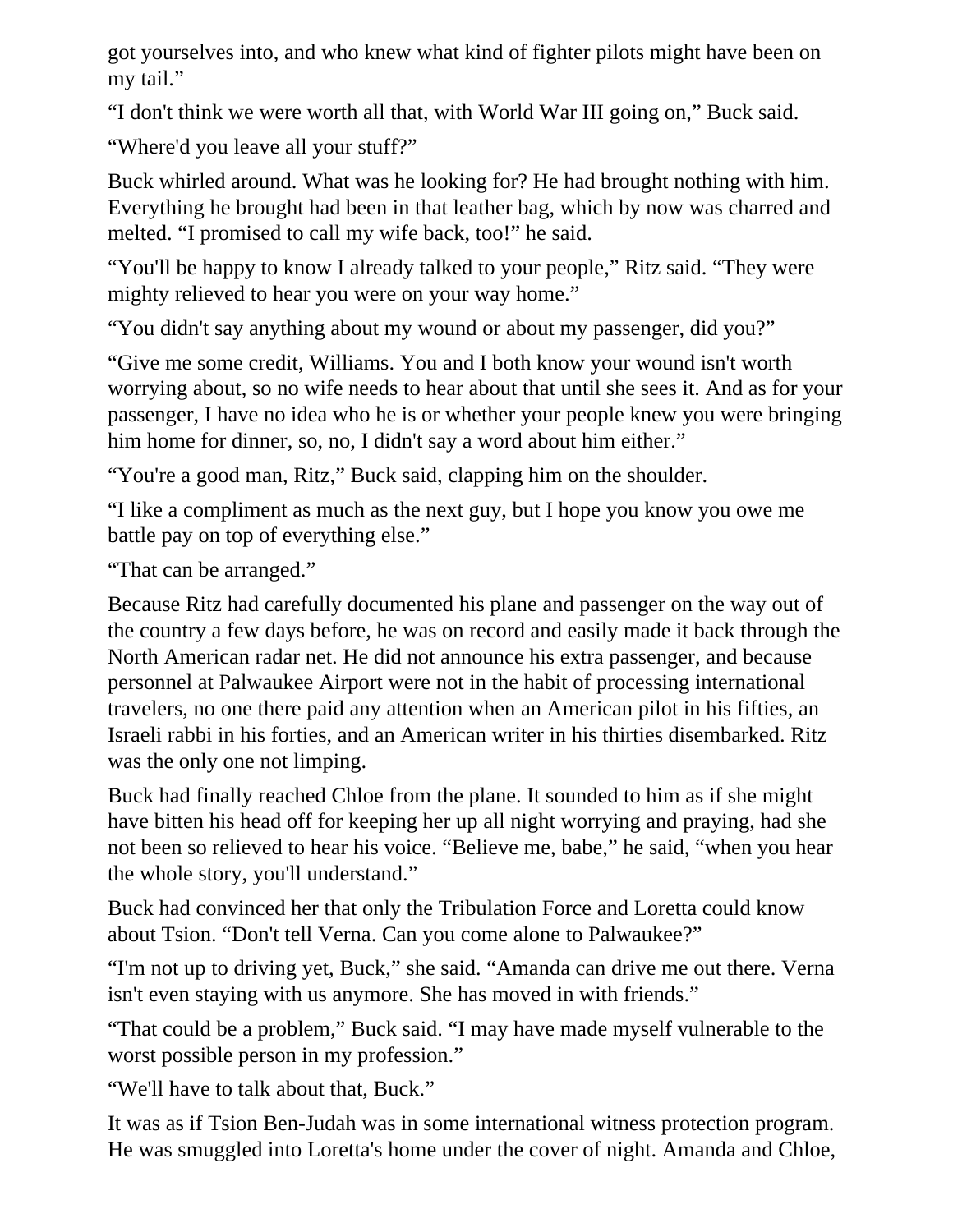who had heard from Rayford the news about Tsion's family, greeted him warmly and compassionately but seemed not to know how much to say. Loretta had a light snack waiting for all of them. "I'm old and not too up on things," she said, "but I'm quickly getting the picture here. The less I know about your friend, the better, am I right?"

Tsion answered her circumspectly. "I am deeply grateful for your hospitality."

Loretta soon trundled off to bed, expressing her delight in offering hospitality as her service to the Lord. Buck, Chloe, and Tsion limped into the living room, followed by a chuckling Amanda. "I wish Rayford were here," she said. "I feel like the only teetotaler in a car full of drunks. Every chore that requires two feet is going to fall to me."

Chloe, characteristically direct, leaned forward and reached for Tsion's hand with both of hers. "Dr. Ben-Judah, we have heard so much about you. We feel blessed of God to have you with us. We can't imagine your pain."

The rabbi took a deep breath and exhaled slowly, his lips quivering. "I cannot tell you how deeply grateful I am to God that he has brought me here, and to you who have welcomed me. I confess my heart is broken. The Lord has shown me his hand so clearly since the death of my family that I cannot deny his presence. Yet there are times I wonder how I will go on. I do not want to dwell on how my loved ones lost their lives. I must not think about who did this and how it was accomplished. I know my wife and children are safe and happy now, but it is very difficult for me to imagine their horror and pain before God received them. I must pray for relief from bitterness and hatred. Most of all, I feel terrible guilt that I brought this upon them. I do not know what else I could have done, short of trying to make them more secure. I could not have avoided serving God in the way he has called me."

Amanda and Buck each moved to put a hand on Tsion's shoulders, and with the three of them touching him, they all prayed as he wept.

They talked well into the night, Buck explaining that Tsion would be the object of an international manhunt, which would likely have even Carpathia's approval. "How many people know about the underground shelter at the church?"

"Believe it or not," Chloe said, "unless Loretta has read the printouts from Bruce's computer, even she thinks it was just some new utility installation."

"How was he able to keep that from her? She was at the church every day while it was being excavated."

"You'll have to read Bruce's stuff, Buck. In short, she was under the impression that all that work was for the new water tank and parking lot improvements. Just like everyone else in the church thought."

Two hours later, Buck and Chloe lay in bed, unable to sleep. "I knew this was going to be difficult," she said. "I guess I just didn't know how much."

"Do you wish you'd never gotten involved with somebody like me?"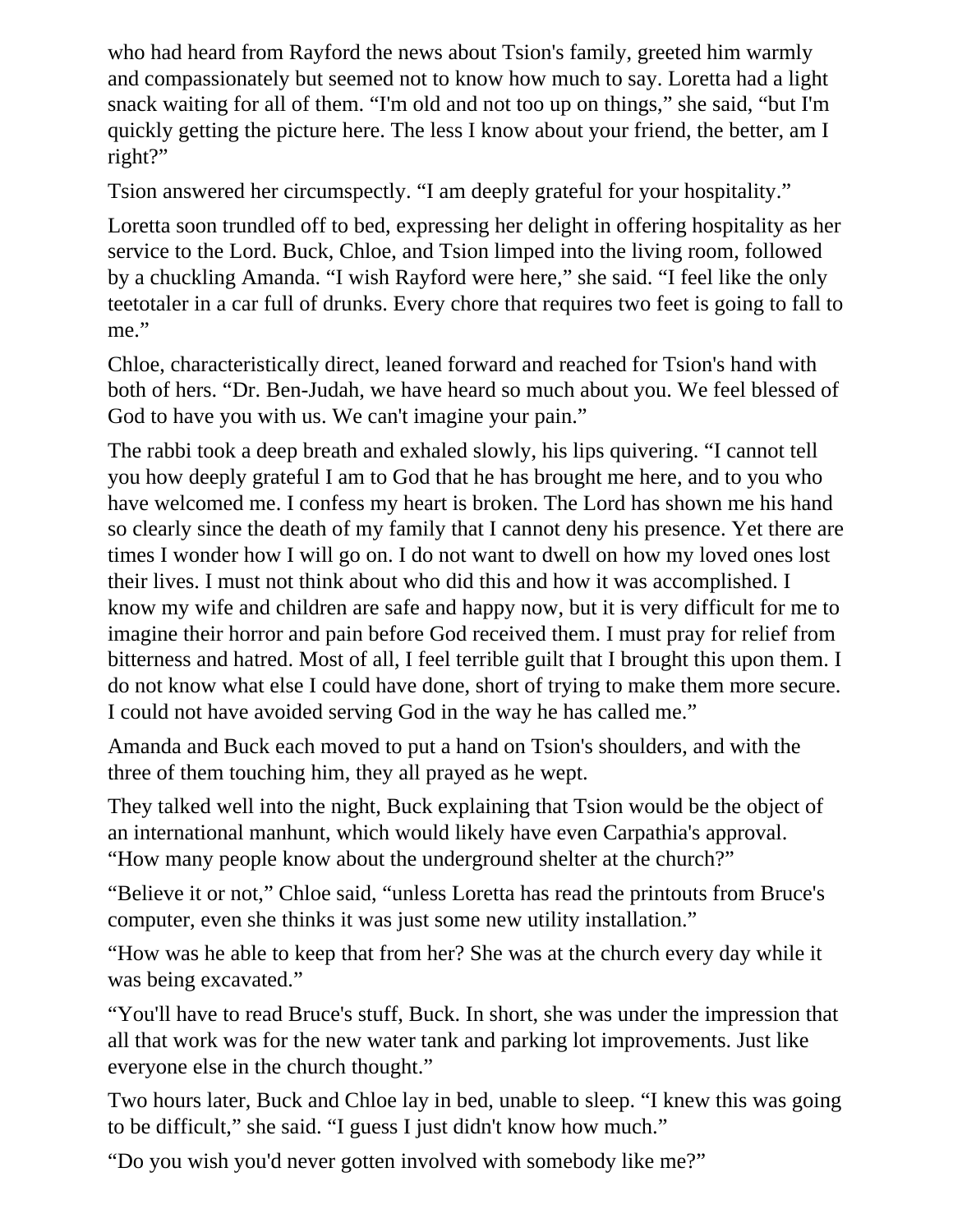"Let's just say it hasn't been boring."

Chloe then told him about Verna Zee. "She thought we were all wacky."

"Aren't we? The question is, how much damage can she do to me? She knows completely where I stand now, and if that gets back to people at the Weekly, it'll shoot up the line to Carpathia like lightning. Then what?"

Chloe told Buck that she and Amanda and Loretta had at least persuaded Verna to keep Buck's secret for now.

"But why would she do that?" Buck said. "We've never liked each other. We've been at each other's throats. The only reason we traded favors the other night was that World War III made our skirmishes look petty."

"Your skirmishes were petty," Chloe said. "She admitted she was intimidated by you and jealous of you. You were what she had always hoped to be, and she even confessed that she knew she was no journalist compared to you."

"That doesn't give me confidence about her ability to keep my secret."

"You would have been proud of us, Buck. Loretta had already told Verna her entire story, how she was the only person in her extended family not taken in the Rapture. Then I got my licks in, telling her all about how you and I met, where you were when the Rapture happened, and how you and I and Daddy became believers."

"Verna must have thought we were all from another planet," Buck said. "Is that why she moved out?"

"No. I think she felt in the way."

"Was she sympathetic at all?"

"She actually was. I took her aside once and told her that the most important thing was what she decided to do about Christ. But I also told her that our very lives depended upon her protecting the news of your loyalties from your colleagues and superiors. She said, 'His superiors? Cameron's only superior is Carpathia.' But she also said something else very interesting, Buck. She said that as much as she admires Carpathia and what he has done for America and the world—gag—she hates the way he controls and manipulates the news."

"The question, Chloe, is whether you extracted from her any promises of my protection."

"She wanted to trade favors. Probably wanted some sort of a promotion or raise. I told her you would never work that way, and she said she figured that. I asked if she would promise me that she would at least not say anything to anyone until after she had talked to you. And then, are you ready for this? I made her promise to come to Bruce's memorial service Sunday."

"And she's coming?"

"She said she would. I told her she'd better be there early. It'll be packed."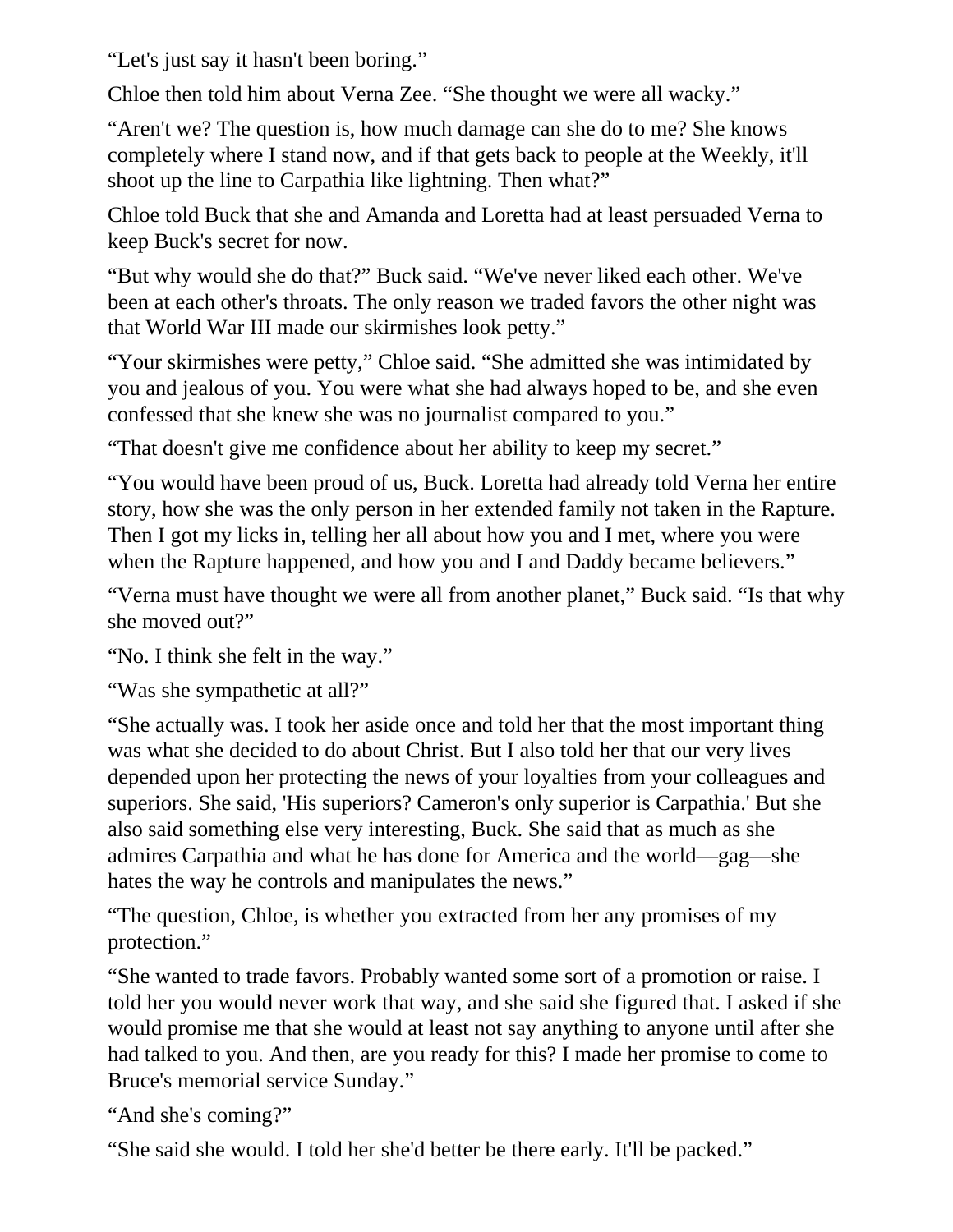"It sure will. How foreign is all this going to be to her?"

"She claims she's been in church only about a dozen times in her life, for weddings and funerals and such. Her father was a self-styled atheist, and her mother apparently had been raised in some sort of a strict denomination that she turned her back on as an adult. Verna says the idea of attending church was never discussed in her home."

"And she was never curious? Never searched for any deeper meaning in life?"

"No. In fact, she admitted she's been a pretty cynical and miserable person for years. She thought it made her the perfect journalist."

"She always gave me the willies," Buck said. "I was as cynical and negative as any, but hopefully there was a balance of humor and personability there."

"Oh yeah, that's you all right," Chloe teased. "That's why I'm still tempted to have a child with you, even now."

Buck didn't know what to say or think. They had had this discussion before. The idea of bringing a child into the Tribulation was, on the surface, unconscionable, and yet they had both agreed to think about it, pray about it, and see what Scripture said about it. "You want to talk about this now?"

She shook her head. "No. I'm tired. But let's not shut the door on it."

"You know I won't, Chlo'," he said. "I also need to tell you I'm on a different time zone. I slept all the way back."

"Oh, Buck! I've missed you. Can't you at least stay with me until I fall asleep?"

"Sure. Then I'm going to sneak over to the church and see how Bruce's shelter turned out."

"I'll tell you what you ought to do," Chloe said, "is finish reading Bruce's stuff. We've been marking passages we want Daddy to read at the memorial service. I don't know how he'll get through all of it without taking the whole day, but it's astounding stuff. Wait till you see it."

"I can't wait."

Rayford Steele was having a crisis of conscience. Packed and ready to go, he sat reading the Global Community International Daily while awaiting word from Hattie Durham's driver that he was in front of the building. Rayford missed Amanda. In many ways, they still seemed strangers, and he knew that in the little more than five years before the Glorious Appearing, they would never have the time to get to know each other and develop the lifelong relationship and bond he had shared with Irene. For that matter, he still missed Irene. On the other hand, Rayford felt guilty that in many ways, he was closer to Amanda already than he had ever been to Irene.

That was his own fault, he knew. He had not known nor shared Irene's faith until it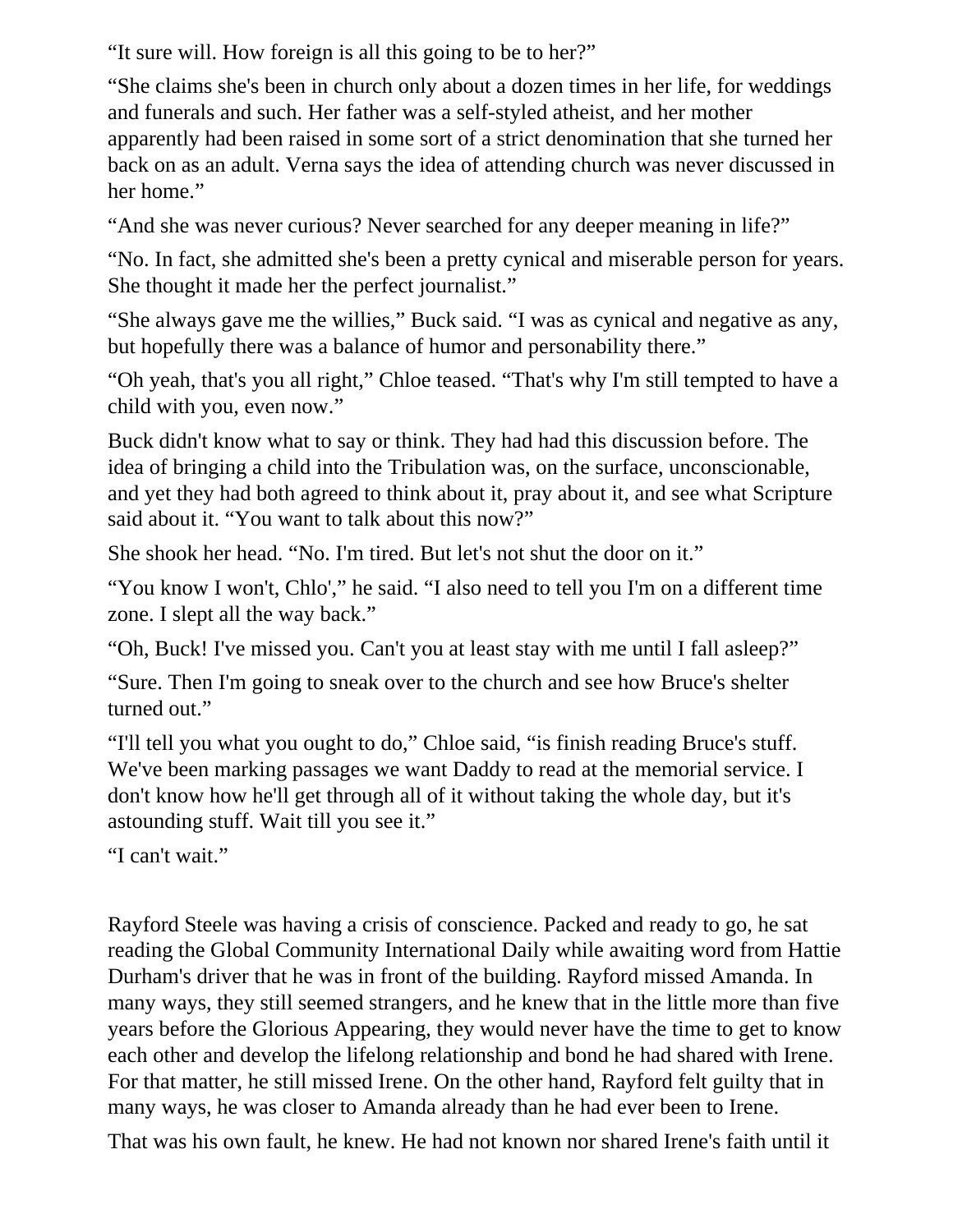was too late. She had been so sweet, so giving. While he knew of worse marriages and less loyal husbands, he often regretted that he was never the husband to her that he could have been. She had deserved better.

To Rayford, Amanda was a gift from God. He recalled not even having liked her at first. A handsome, wealthy woman slightly older than he, she was so nervous upon first meeting him that she gave the impression of being a jabberer. She didn't let him or Chloe get a word in, but kept correcting herself, answering her own questions, and rambling.

Rayford and Chloe were bemused by her, but seeing her as a future love interest never crossed his mind. They were impressed with how taken Amanda had been with Irene from her brief encounter. Amanda had seemed to catch the essence of Irene's heart and soul. The way she described her, Rayford and Chloe might have thought she had known her for years.

Chloe had initially suspected Amanda of having designs on Rayford. Having lost her family in the Rapture, she was suddenly a lonely, needy woman. Rayford had not sensed anything but a genuine desire to let him know what his former wife had meant to her. But Chloe's suspicion had put him on guard. He made no attempt to pursue Amanda and was careful to watch for any signs coming the other way. There were none.

That made Rayford curious. He watched how she assimilated herself into New Hope Village Church. She was cordial to him, but never inappropriate, and never-in his mind-forward. Even Chloe eventually had to admit that Amanda did not come off as a flirt to anyone. She quickly became known around New Hope as a servant. That was her spiritual gift. She busied herself about the work of the church. She would cook, clean, drive, teach, greet, serve on boards and committees, whatever was necessary. A full-time professional woman, her spare time was spent in church life. "It's always been all or nothing with me," she said. "When I became a believer, it was lock, stock, and barrel."

From a distance, having hardly socialized with her after that first encounter when she merely wanted to talk to him and Chloe about Irene, Rayford became an admirer. He found her quiet, gentle, giving spirit most attractive. When he first found himself wanting to spend time with her, he still wasn't thinking of her romantically. He just liked her. Liked her smile. Liked her look. Liked her attitude. He had sat in on one of her Sunday school classes. She was a most engaging teacher and a quick study. The next week, he found her sitting in his class. She was complimentary. They joked about someday team-teaching. But that day didn't come until after they had double-dated with Buck and Chloe. It wasn't long before they were desperately in love. Having been married just a few months before in a double ceremony with Buck and Chloe had been one of the small islands of happiness in Rayford's life during the worst period of human history.

Rayford was eager to get back to the States to see Amanda. He also looked forward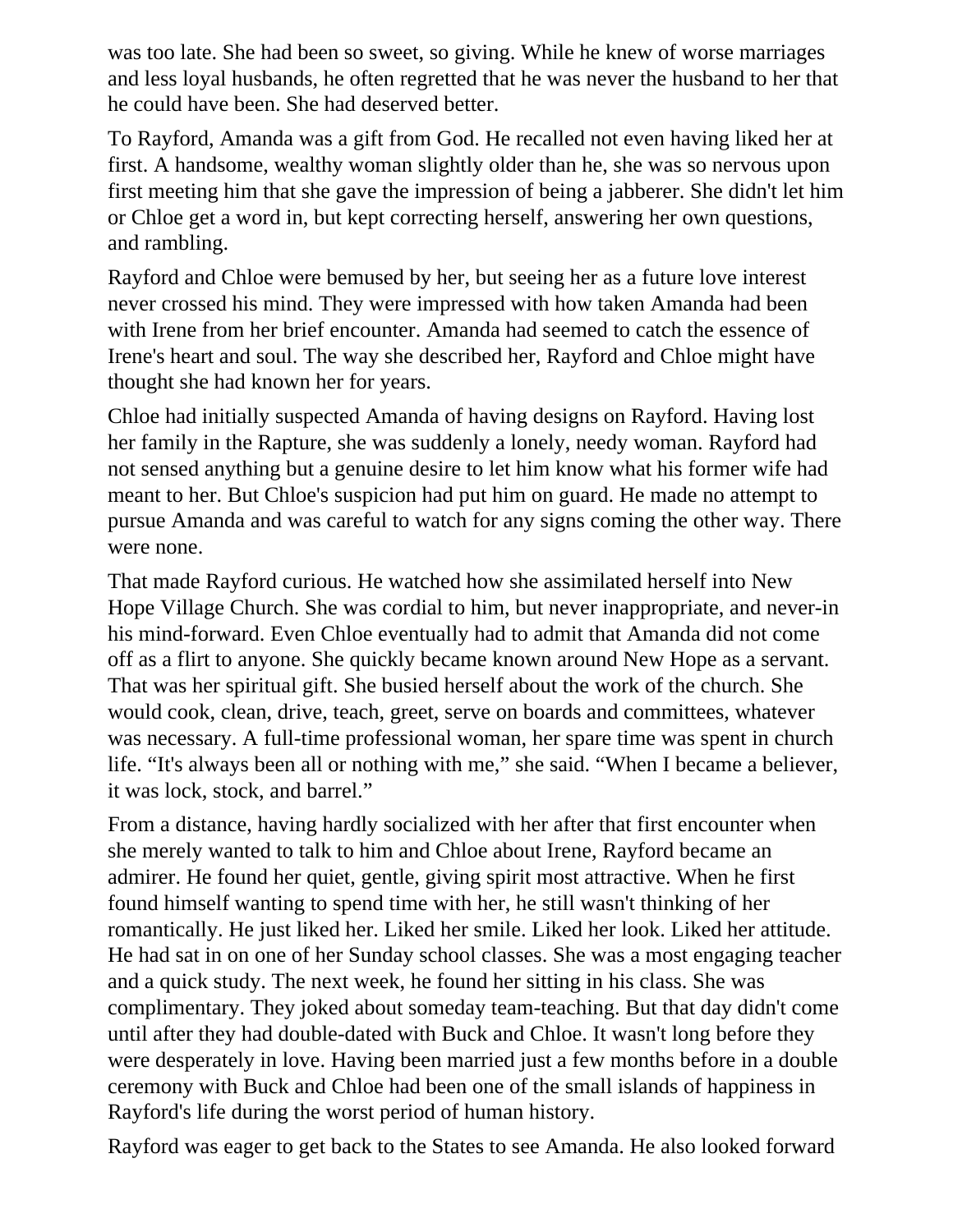to some time with Hattie on the plane. He knew the work of drawing her to Christ was that of the Spirit and not his responsibility, but still he felt he should maximize every legitimate opportunity to persuade her. His problem that Saturday morning was that every fiber of his being fought against his role as pilot for Nicolae Carpathia. Everything he had read, studied, and learned under Bruce Barnes's tutelage had convinced him and the other members of the Tribulation Force, as well as the congregation at New Hope, that Carpathia himself was the Antichrist. There were advantages to believers to have Rayford in the position he found himself, and Carpathia knew well where Rayford stood. What Nicolae did not know, of course, was that one of his other trusted employees, Cameron Williams, was now Rayford's son-in-law and had been a believer nearly as long as Rayford.

How long could it last? Rayford wondered. Was he endangering Buck's and Chloe's lives? Amanda's? His own? He knew the day would come when what Bruce referred to as "tribulation saints" would become the mortal enemies of the Antichrist. Rayford would have to choose his timing carefully. Someday, according to Bruce's teaching, to merely have the right to buy and sell, citizens of the Global Community would have to take the "mark of the beast." No one knew yet exactly what form this would take, but the Bible indicated it would be a mark on the forehead or on the hand. There would be no faking. The mark would somehow be specifically detectable. Those who took the mark could never repent of it. They would be lost forever. Those who did not take the mark would have to live in hiding, their lives worth nothing to the Global Community.

For now, Carpathia seemed merely amused by and impressed with Rayford. Perhaps he thought he had some connection, some insight to the opposition by keeping Rayford around. But what would happen when Carpathia discovered that Buck was not loyal and that Rayford had known all along? Worse, how long could Rayford justify in his own mind that the benefits of being able to eavesdrop and spy on Carpathia outweighed his own culpability in abetting the work of the evil one?

Rayford glanced at his watch and speed-read the rest of the paper. Hattie and her driver would be there in a few moments. Rayford felt as if he had undergone sensory overload. Any one of the traumas he had witnessed since the day the war broke out might have institutionalized a normal man during normal times. Now, it seemed, Rayford had to take everything in stride. The most heinous, horrible atrocities were part of daily life. World War III had erupted, Rayford had discovered one of his dearest friends dead, and he had heard Nicolae Carpathia give the word to destroy major cities and then announce his grief and disappointment on international television.

Rayford shook his head. He had done his job, flown his new plane, landed it thrice with Carpathia aboard, had gone to dinner with an old friend, gone to bed, had several phone conversations, rose, read his paper, and was now ready to blithely fly home to his family. What kind of a crazy world had this become? How could vestiges of normality remain in a world going to hell?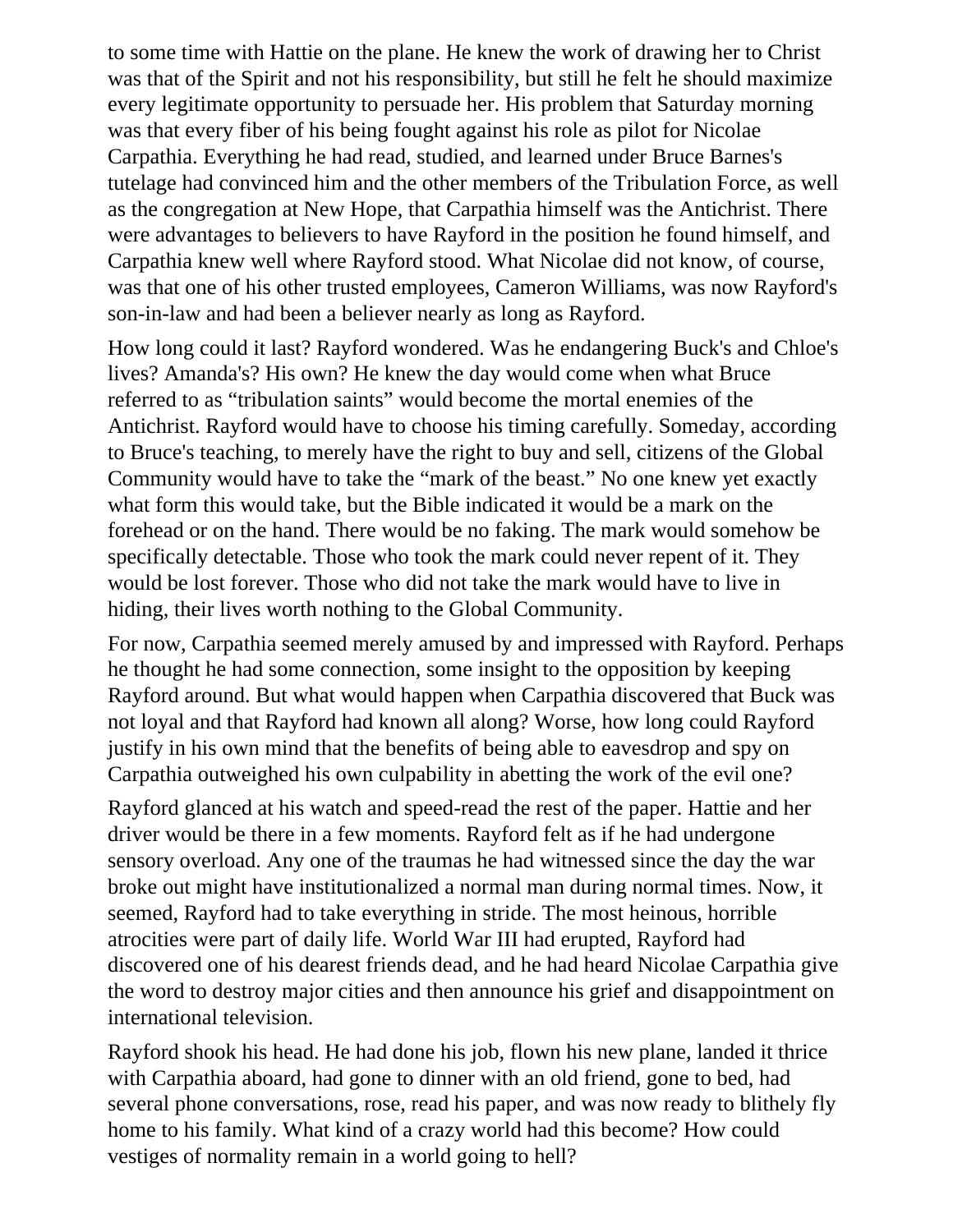The newspaper carried the stories out of Israel, how the rabbi who had so shocked his own nation and culture and religion and people—not to mention the rest of the world—with his conclusions about the messiahship of Jesus, had suddenly gone mad. Rayford knew the truth, of course, and looked forward with great anticipation to meeting this brave saint.

Rayford knew Buck had somehow spirited him out of the country, but he didn't know how. He would be eager to get the details. Was this what they all had to look forward to? The martyrdom of their families? Their own deaths? He knew it was. He tried to push it from his mind. The juxtaposition between the easy, daily, routine life of a jumbo-jet pilot—the Rayford Steele he was a scant two years ago—and the international political pinball he felt like today was almost more than his mind could assimilate. The phone rang. His ride was here.

Buck was astonished at what he found at the church. Bruce had done such a good job camouflaging the shelter that Buck had almost not been able to find it again.

Alone in the cavernous place, Buck headed downstairs. He walked through the fellowship hall, down a narrow corridor, past the washrooms, and past the furnace room. He was now at the end of a hallway with no light—it would have been dark there at noon. Where was that entrance? He felt around the wall. Nothing. He moved back into the furnace room and flipped on the switch. A flashlight rested atop the furnace. He used it to find the hand-sized indentation in one of the concrete blocks on the wall. Setting himself and feeling the nagging sting in his right heel from his recent wound, he pushed with all his might, and a section of block wall slid open slightly. He stepped in and pulled it closed behind him. The flashlight illuminated a sign directly in front of him and six stair steps down: "Danger! High Voltage. Authorized Personnel Only."

Buck smiled. That would have scared him off if he hadn't known better. He moved down the steps and took a left. Four more steps down was a huge steel door. The sign at the landing of the stairs was duplicated on the door. Bruce had shown him, the day of the weddings, how to open that seemingly locked door.

Buck gripped the knob and turned it first right and then left. He pushed the handle in about a quarter of an inch, then back out half an inch. It seemed to free itself, but still it didn't turn right or left. He pushed in as he turned it slightly right and then left, following a secret pattern devised by Bruce. The door swung open, and Buck faced what appeared to be a man-sized circuit-breaker box. Not even a church the size of New Hope would carry that many circuit breakers, Buck knew. And as real as all those switches were, they led to no circuits. The chassis of that box was merely another door. It Opened easily and led to the hidden shelter. Bruce had done an amazing amount of work since Buck had seen it just a few months before.

Buck wondered when Bruce had had the time to get in there after hours and do all that work. No one else knew about it, not even Loretta, so it was a good thing Bruce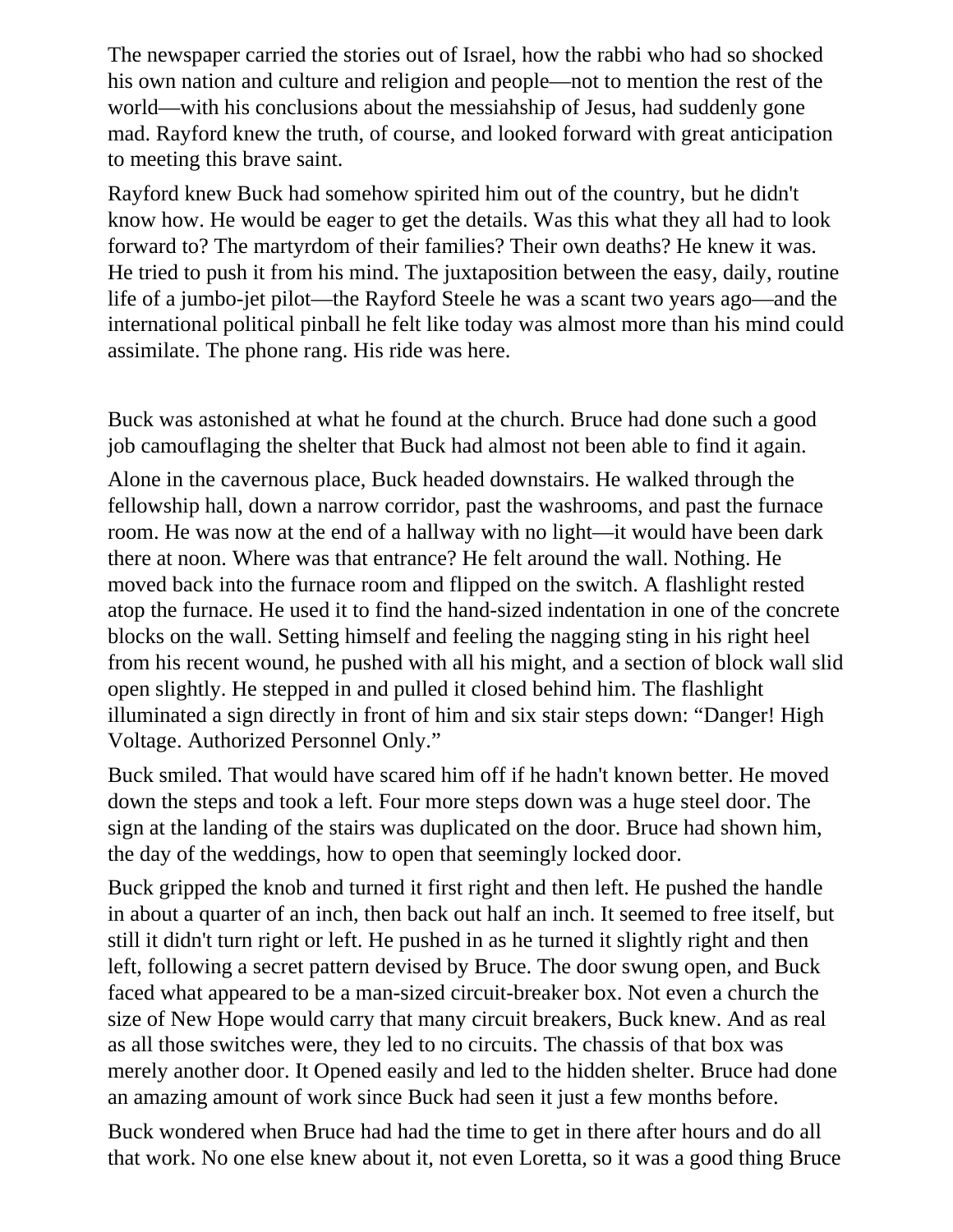was handy. It was vented, air-conditioned, well-lit, paneled, ceilinged, floored, and contained all the necessities. Bruce had sectioned the twenty-four-by-twenty-fourfoot area into three rooms. There was a full bath and shower, a bedroom with four double bunk beds, and a larger room with a kitchenette on one end and a combination living room/study on the other. Buck was struck by the lack of claustrophobia, but he knew that with more than two people in there—and being aware of how far underground you were—it could soon become close.

Bruce had spared no expense. Everything was new. There was a freezer, a refrigerator, a microwave, a range and oven, and it seemed every spare inch possible had been converted into storage space. Now, Buck wondered, what did Bruce do about connections?

Buck crawled along the carpet and looked behind a sleeper sofa. There was a bank of telephone jacks. He traced the wiring up the wall and tried to spot where it would come out in the hallway. He turned off the lights, closed the circuit-breaker door, closed the metal door, jogged up the steps, and slid the brick door shut. In a dark corner of the hallway he shined the flashlight and saw the section of conduit that led from the floor up through the ceiling. He moved back into the fellowship hall and looked out the window. From the lights in the parking lot, he could make out that the conduit went outside at the ceiling level and snaked its way up toward the steeple.

Bruce had told Buck that the reconditioned steeple had been the one vestige of the old church, the original building that had been torn down thirty years before. In the old days it actually had bells that beckoned people to church. The bells were still there, but the ropes that had once extended through a trapdoor to a spot where one of the ushers could ring them from the foyer had been cut. The steeple was now just decorative. Or was it?

Buck lugged a stepladder from a utility room up into the foyer and pushed open the trapdoor. He hoisted himself above the ceiling and found a wrought-iron ladder that led into the belfry. He climbed up near the old bells, which were covered with cobwebs and dust and soot. When he reached the section open to the air, his last step made his hair brush a web, and he felt a spider skitter through his hair. He nearly lost his balance swatting it away and trying to hang on to the flashlight and to the ladder. It was just yesterday that he had been chased across the desert, rammed, shot at, and virtually chased through flames to his freedom. He snorted. He would almost rather go through all that again than have a spider run through his hair.

Buck peeked down from the opening and looked for the conduit. It ran all the way up to the tapered part of the steeple. He reached the top of the ladder and stepped out through the opening. He was around the side of the steeple not illuminated from the ground. The old wood didn't feel solid. His sore foot began to twitch. Wouldn't this be great? he thought. Slip off the steeple of your own church and kill yourself in the middle of the night.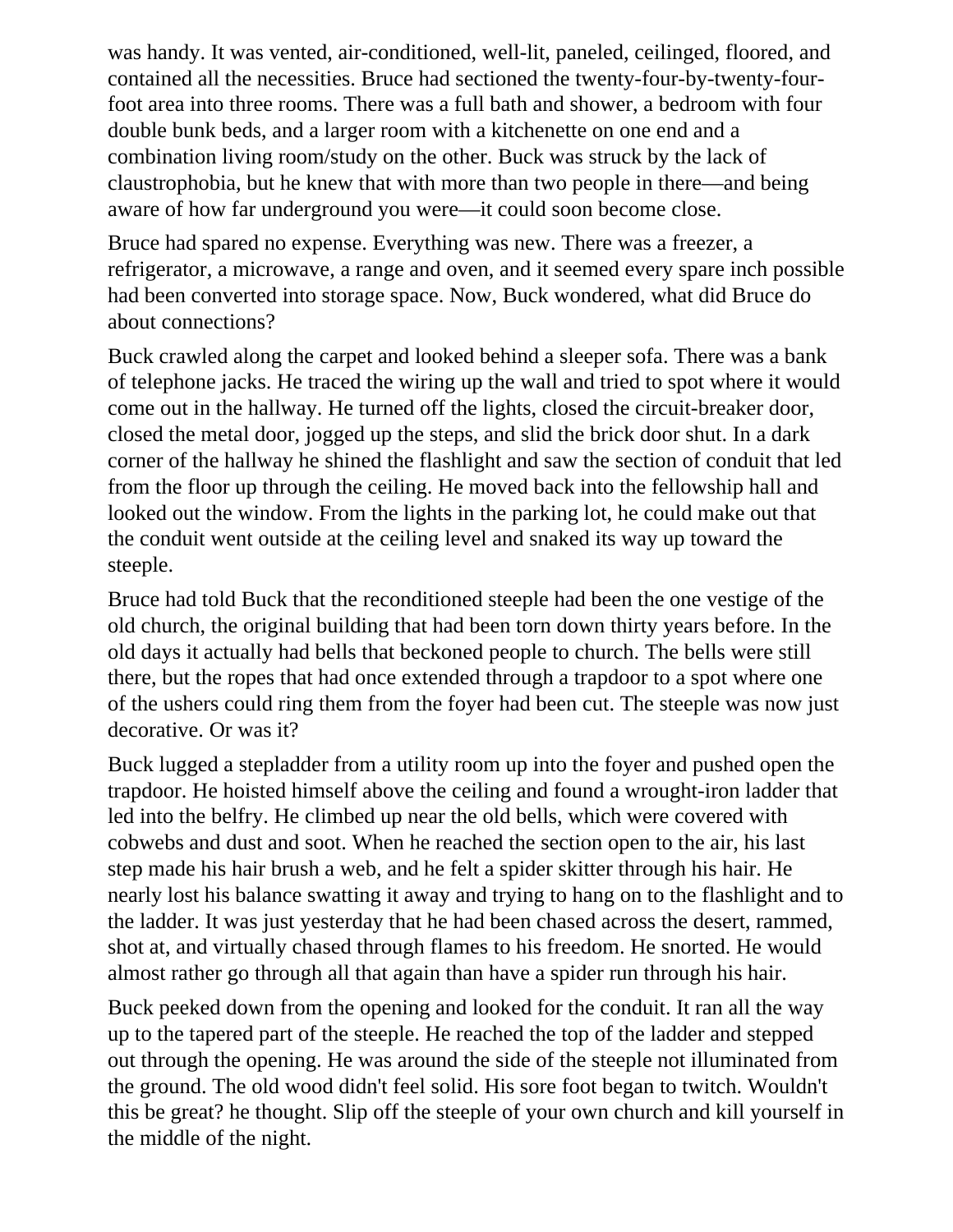Carefully surveying the area to be sure no cars were around, Buck briefly shined the flashlight at the top of where the conduit ran up the steeple. There was what appeared to be a miniature satellite dish, about two-and-a-half inches in diameter. Buck couldn't read the tiny sticker applied to the front of it, so he stood on tiptoe and peeled it off. He stuck it in his pocket and waited until he was safely back inside the steeple, down the ladder, and through the trapdoor to the stepladder before pulling it out. It read "Donny Moore Technologies: Your Computer Doctor."

Buck put the stepladder away and began shutting off the lights. He grabbed a concordance off the shelf in Bruce's office and looked up the word housetop. Bruce's installing that crazy mini-satellite dish made him think of a verse he once heard or read about shouting the good news from the housetop. Matthew 10:27-28 said, "Whatever I tell you in the dark, speak in the light; and what you hear in the ear, preach on the housetops. And do not fear those who kill the body but cannot kill the soul. But rather fear Him who is able to destroy both soul and body in hell." Wasn't it just like Bruce to take the Bible literally?

Buck headed back to Loretta's house, where he would read Bruce's material until about six. Then he wanted to sleep until noon and be up when Amanda brought Rayford home from Mitchell Field in Milwaukee.

Would he ever cease to be amazed? As he drove the few blocks, he was struck by the difference between the two vehicles he had driven within the last twenty-four hours. This, a six-figure Range Rover with everything but a kitchen sink, and that probably still-smoldering bus he had "bought" from a man who might soon be a martyr. More amazing, however, was that Bruce had planned so well and prepared so much before his departure. With a little technology, the Tribulation Force and its newest member, Tsion Ben-Judah, would soon be proclaiming the gospel from a hidden location and sending it via satellite and the Internet to just about anybody in the world who wanted to hear it, and to many who didn't.

It was two-thirty in the morning, Chicago time, when Buck returned from the church and sat before Bruce's papers on the dining room table at Loretta's home. They read like a novel. He drank in Bruce's Bible studies and commentary, finding his sermon notes for that very Sunday. Buck couldn't speak publicly in that church. He was vulnerable and exposed enough already, but he could sure help Rayford put together some remarks.

Despite his years of flying, Rayford had never found a cure for jet lag, especially going east to west. His body told him it was the middle of the evening, and after a day of flying, he was ready for bed. But as the DC-10 taxied toward the gate in Milwaukee, it was noon Central Standard Time. Across the aisle from him, the beautiful and stylish Hattie Durham slept. Her long blonde hair was in a bun, and she had made a mess of her mascara trying to wipe away her tears.

She had wept off and on almost the entire flight. Through two meals, a movie, and a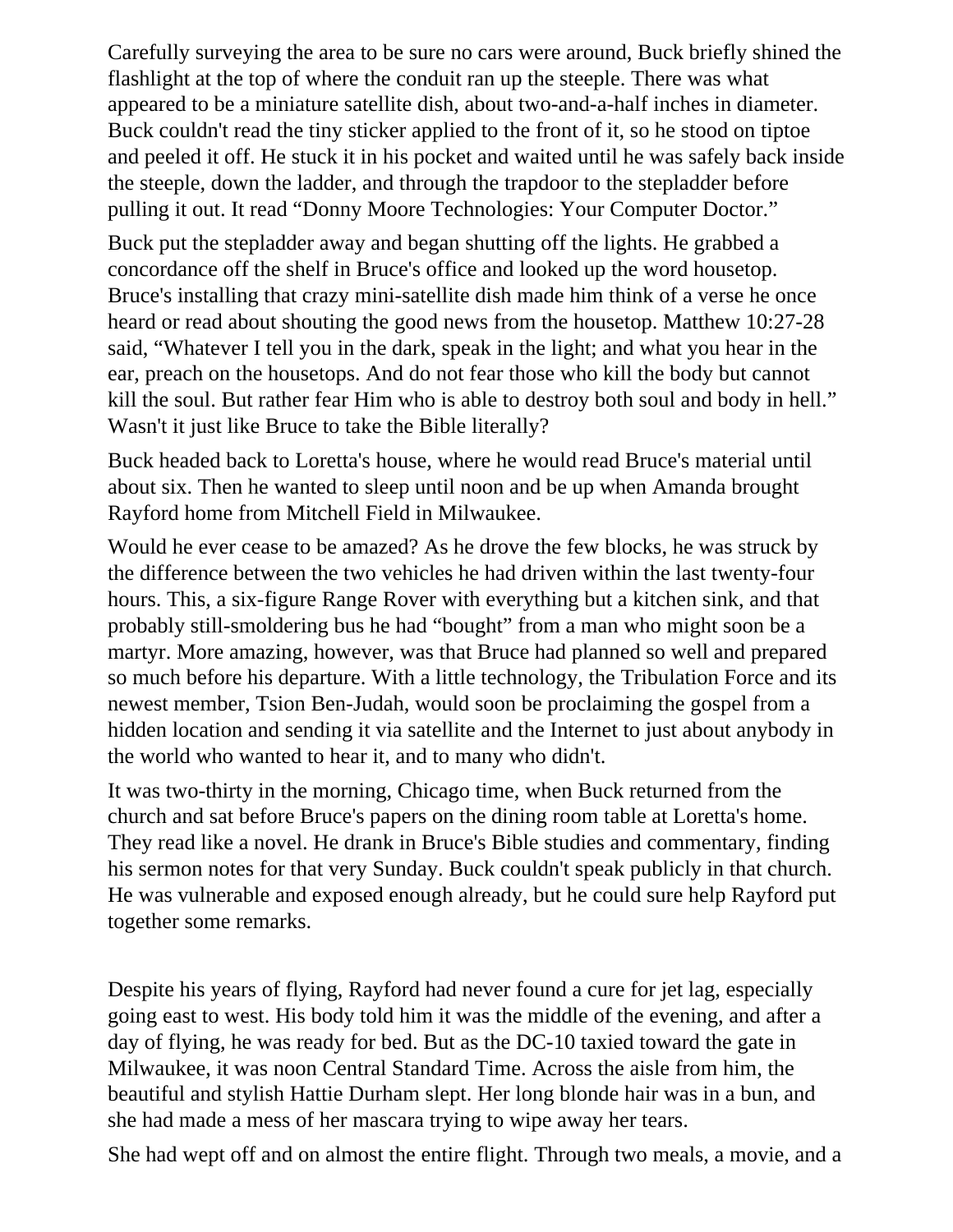snack, she had unburdened herself to Rayford. She did not want to stay with Nicolae Carpathia. She had lost her love for the man. She didn't understand him. While she wasn't ready to say he was the Antichrist, she certainly was not as impressed with him behind closed doors as most of his public was with him.

Rayford had carefully avoided declaring his starkest beliefs about Carpathia. Clearly Rayford was no fan and hardly loyal, but he didn't consider it the better part of wisdom to state categorically that he agreed with most Christian believers that Carpathia fit the bill of the Antichrist. Of course, Rayford had no doubt about it. But he had seen broken romances heal before, and the last thing he wanted was to give Hattie ammunition that could be used against him with Carpathia. Soon enough it wouldn't matter who might bad-mouth him to Nicolae. They would be mortal enemies anyway.

Most troubling to Rayford was Hattie's turmoil over her pregnancy. He wished she would refer to what she was carrying as a child. But it was a pregnancy to her, an unwanted pregnancy. It may not have been at the beginning, but now, given her state of mind, she did not want to give birth to Nicolae Carpathia's child. She didn't refer to it as a child or even a baby.

Rayford had the difficult task of trying to plead his case without being too obvious. He had asked her, "Hattie, what do you think your options are?"

"I know there are only three, Rayford. Every woman has to consider these three options when she's pregnant." Not every woman, Rayford thought. Hattie had continued: "I can carry it to term and keep it, which I don't want to do. I can put it up for adoption, but I'm not sure I want to endure the entire pregnancy and birth process. And, of course, I can terminate the pregnancy."

"What does that mean exactly?"

"What do you mean 'what does that mean?'" Hattie had said. "Terminate the pregnancy means terminate the pregnancy."

"You mean have an abortion?"

Hattie had stared at him like he was an imbecile. "Yes! What did you think I meant?"

"Well, it just seems you're using language that makes it sound like the easiest option."

"It is the easiest option, Rayford. Think about it. Obviously, the worst scenario would be to let a pregnancy run its entire course, go through all that discomfort, then go through the pain of labor. And then what if I got all those maternal instincts everybody talks about? Besides nine months of living in the pits, I'd go through all that stuff delivering somebody else's child. Then I'd have to give it up, which would just make everything worse."

"You just called it a child there," Rayford had said.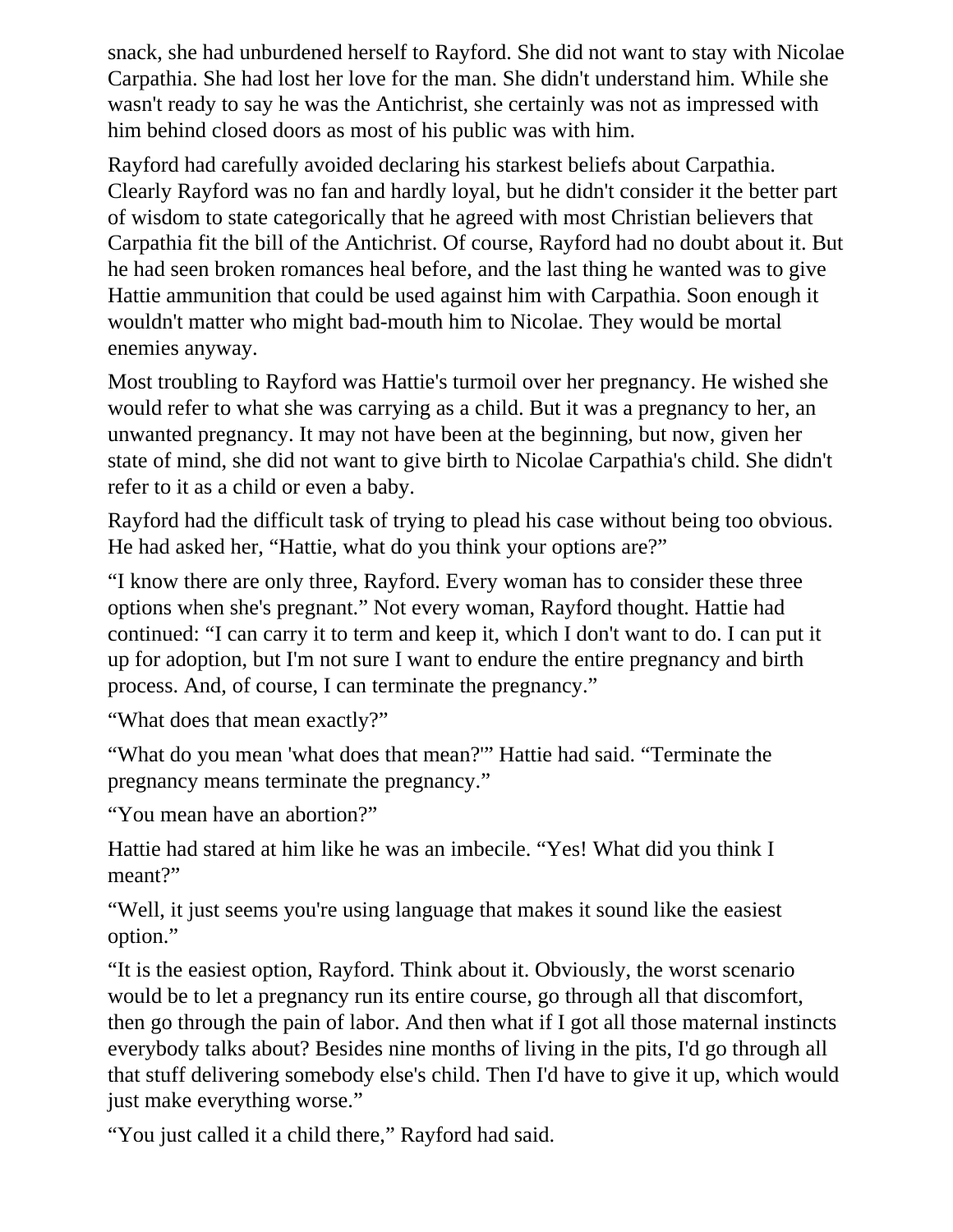"Hmm?"

"You had been referring to this as your pregnancy. But once you deliver it, then it's a child?"

"Well, it will be someone's child. I hope not mine."

Rayford had let the matter drop while a meal was served. He had prayed silently that he would be able to communicate to her some truth. Subtlety was not his forte. She was not a dumb woman. Maybe the best tack was to be direct.

Later in the flight, Hattie herself had brought up the issue again. "Why do you want to make me feel guilty for considering an abortion?"

"Hattie," he had said, "I can't make you feel guilty. You have to make your own decisions. What I think about it means very little, doesn't it?"

"Well, I care what you think. I respect you as someone who's been around. I hope you don't think that I think abortion is an easy decision, even though it's the best and simplest solution."

"Best and simplest for whom?"

"For me, I know. Sometimes you have to look out for yourself. When I left my job and ran off to New York to be with Nicolae, I thought I was finally doing something for Hattie. Now I don't like what I did for Hattie, so I need to do something else for Hattie. Understand?"

Rayford had nodded. He understood all too well. He had to remind himself that she was not a believer. She would not be thinking about the good of anyone but herself. Why should she? "Hattie, just humor me for a moment and assume that that pregnancy, that 'it' you're carrying, is already a child. It's your child. Perhaps you don't like its father. Perhaps you'd hate to see what kind of a person its father might produce. But that baby is your blood relative too. You already have maternal feelings, or you wouldn't be in such turmoil about this. My question is, who's looking out for that child's best interest? Let's say a wrong has been done. Let's say it was immoral for you to live with Nicolae Carpathia outside of marriage. Let's say this pregnancy, this child, was produced from an immoral union. Let's go farther. Let's say that those people are right who consider Nicolae Carpathia the Antichrist. I'll even buy the argument that perhaps you regret the idea of having a child at all and would not be the best mother for it. I don't think you can shirk responsibility for it the way a rape or incest victim might be justified in doing.

"But even in those cases, the solution isn't to kill the innocent party, is it? Something is wrong, really wrong, and so people defend their right to choose. What they choose, of course, is not just the end of a pregnancy, not just an abortion, it's the death of a person. But which person? One of the people who made a mistake? One of the people who committed a rape or incest? Or one of the people who got pregnant out of wedlock? No, the solution is always to kill the most innocent party of all."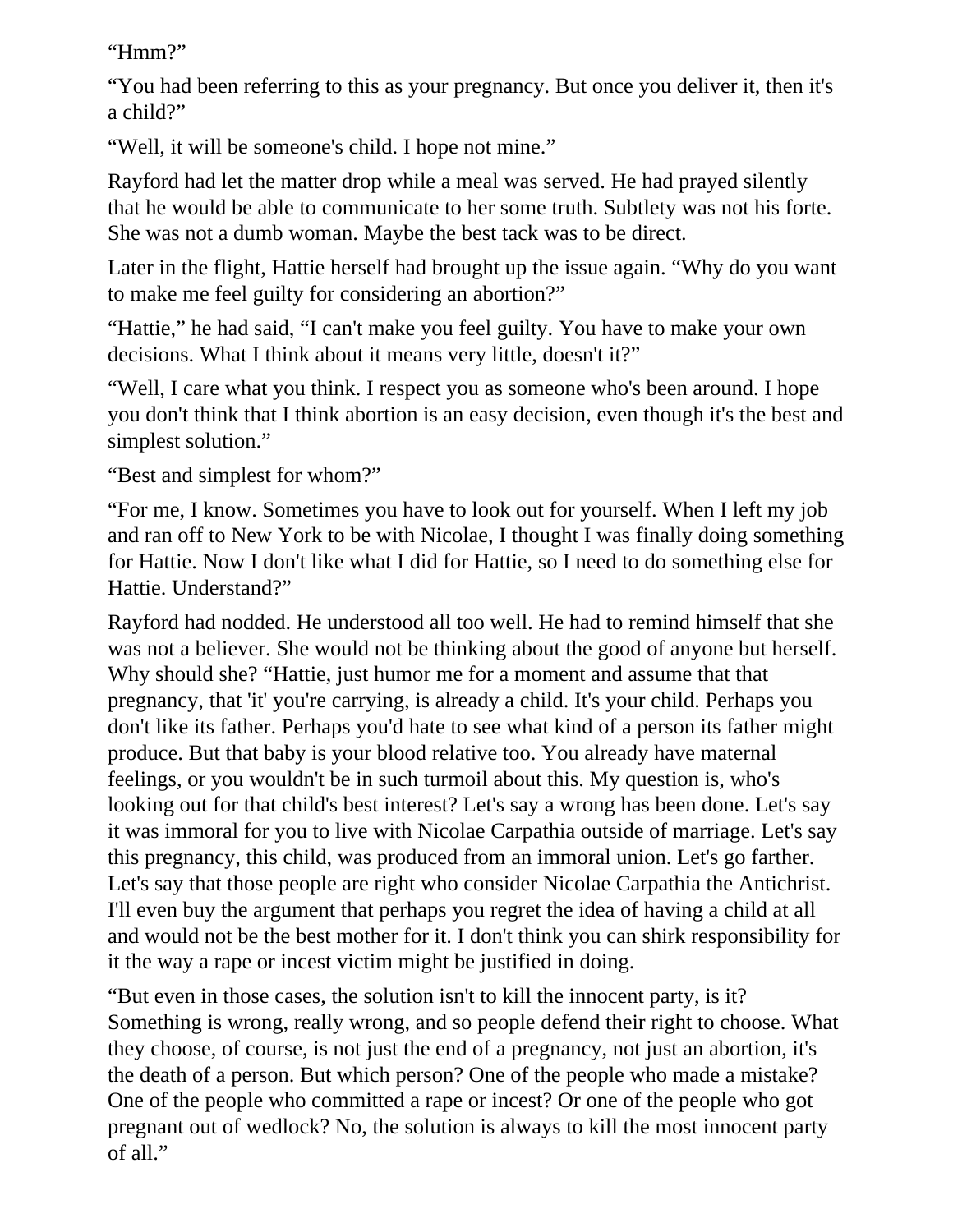Rayford had gone too far, and he had known it. He had glanced up at Hattie holding her hands over her ears, tears streaming down her face. He had touched her arm, and she had wrenched away. He had leaned further and grabbed her elbow. "Hattie, please don't pull away from me. Please don't think I said any of that to hurt you personally. Just chalk it up to somebody standing up for the rights of someone who can't defend him— or herself. If you won't stand up for your own child, somebody has to."

With that, she had wrenched fully away from him and had buried her face in her hands and wept. Rayford had been angry with himself. Why couldn't he learn? How could he sit there spouting all that? He believed it, and he was convinced it was God's view. It made sense to him. But he also knew she could reject it out of hand simply because he was a man. How could he understand? No one was suggesting what he could or could not do with his own body. He had wanted to tell her he understood that, but again, what if that unborn child was a female? Who was standing up for the rights of that woman's body?

Hattie had not spoken to him for hours. He knew he deserved that. But, he wondered, how much time is there to be diplomatic? He had no idea what her plans were. He could only plead with her when he had the chance. "Hattie," he had said. She hadn't looked at him. "Hattie, please let me just express one more thing to you."

She had turned slightly, not looking fully at him, but he had the impression she would at least listen.

"I want you to forgive me for anything I said that hurt you personally or insulted you. I hope you know me well enough by now to know that I would not do that intentionally. More important, I want you to know that I am one of a few friends you have in the Chicago area who loves you and wants only the best for you. I wish you'd think about stopping in and seeing us in Mt. Prospect on your way back. Even if I'm not there, even if I have to go on back to New Babylon before you, stop in and see Chloe and Buck. Talk to Amanda. Would you do that?"

Now she had looked at him. She had pressed her lips together and shook her head apologetically. "Probably not. I appreciate your sentiments, and I accept your apology. But no, probably not."

And that's the way it had been left. Rayford was angry with himself. His motives were pure, and he believed his logic was right. But maybe he had counted too much on his own personality and style and not enough on God himself to work in Hattie's heart. All he could do now was pray for her.

When the plane finally stopped at the gate, Rayford helped Hattie pull her bag from the overhead rack. She thanked him. He didn't trust himself to say anything more. He had apologized enough.

Hattie wiped her face one more time and said, "Rayford, I know you mean well. But you drive me nuts sometimes. I should be glad nothing ever really developed between us."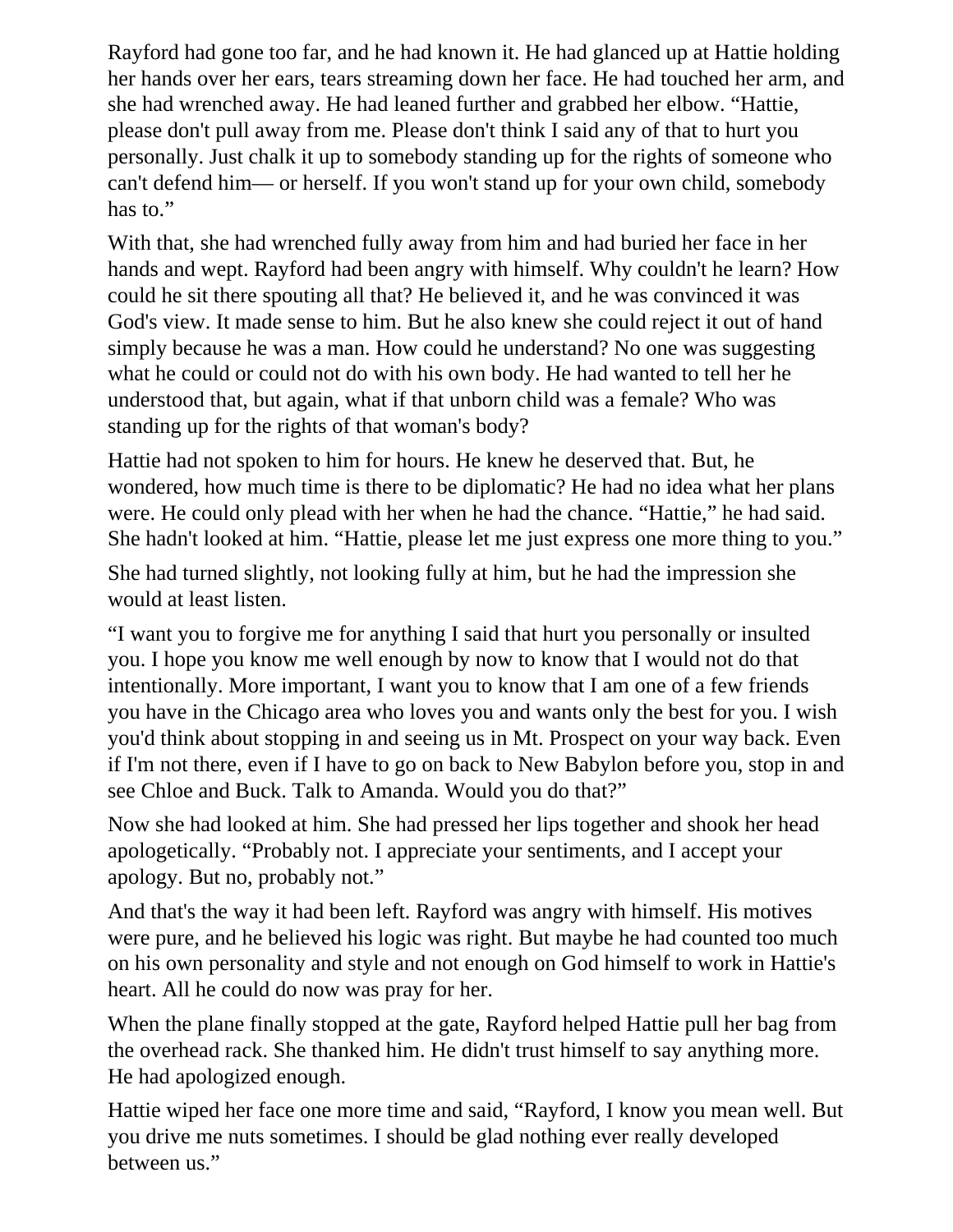"Thanks a lot," Rayford said, feigning insult.

"I'm serious," she said. "You know what I mean. We're just too far apart in age or something, I guess."

"I guess," Rayford said. So, that was how she summarized it. Fine. That wasn't the issue at all, of course. He may not have handled it the best way, but he knew trying to fix it now would accomplish nothing.

As they emerged from the gateway, he saw Amanda's welcome smile. He rushed to her, and she held him tight. She kissed him passionately but pulled away quickly. "I didn't mean to ignore you, Hattie, but frankly I was more eager to see Rayford."

"I understand," Hattie said flatly, shaking hands and looking away.

"Can we drop you somewhere?" Amanda said.

Hattie chuckled. "Well, my bags are checked through to Denver. Can you drop me there?"

"Oh, I knew that!" Amanda said. "Can we walk you to your gate?"

"No, I'll be fine. I know this airport. I've got a little layover here, and I'm just gonna try to relax."

Rayford and Amanda said their good-byes to Hattie, and she was cordial enough, but as they walked away, she caught Rayford's eye. She pursed her lips and shook her head. He felt miserable.

Rayford and Amanda walked hand-in-hand, then arm-in-arm, then arms around each other's waist, all the way to the escalators that led down to baggage claim. Amanda hesitated and pulled Rayford back from the moving stairway. Something on a TV monitor had caught her eye. "Ray," she said, "come look at this."

They stood watching as a CNN/GNN report summarized the extent of the damage from the war around the world. Already, Carpathia was putting his spin on it. The announcer said, "World health care experts predict the death toll will rise to more than 20 percent internationally. Global Community Potentate Nicolae Carpathia has announced formation of an international health care organization that will take precedence over all local and regional efforts. He and his ten global ambassadors released a statement from their private, high-level meetings in New Babylon outlining a proposal for strict measures regulating the health and welfare of the entire global community. We have a reaction now from renowned cardiovascular surgeon Samuel Kline of Norway."

Rayford whispered, "This guy is in Carpathia's back pocket. I've seen him around. He says whatever Saint Nick wants him to say."

The doctor was saying, "The International Red Cross and the World Health Organization, as wonderful and effective as they have been in the past, are not equipped to handle devastation, disease, and death on this scale. Potentate Carpathia's visionary plan is not only our only hope for survival in the midst of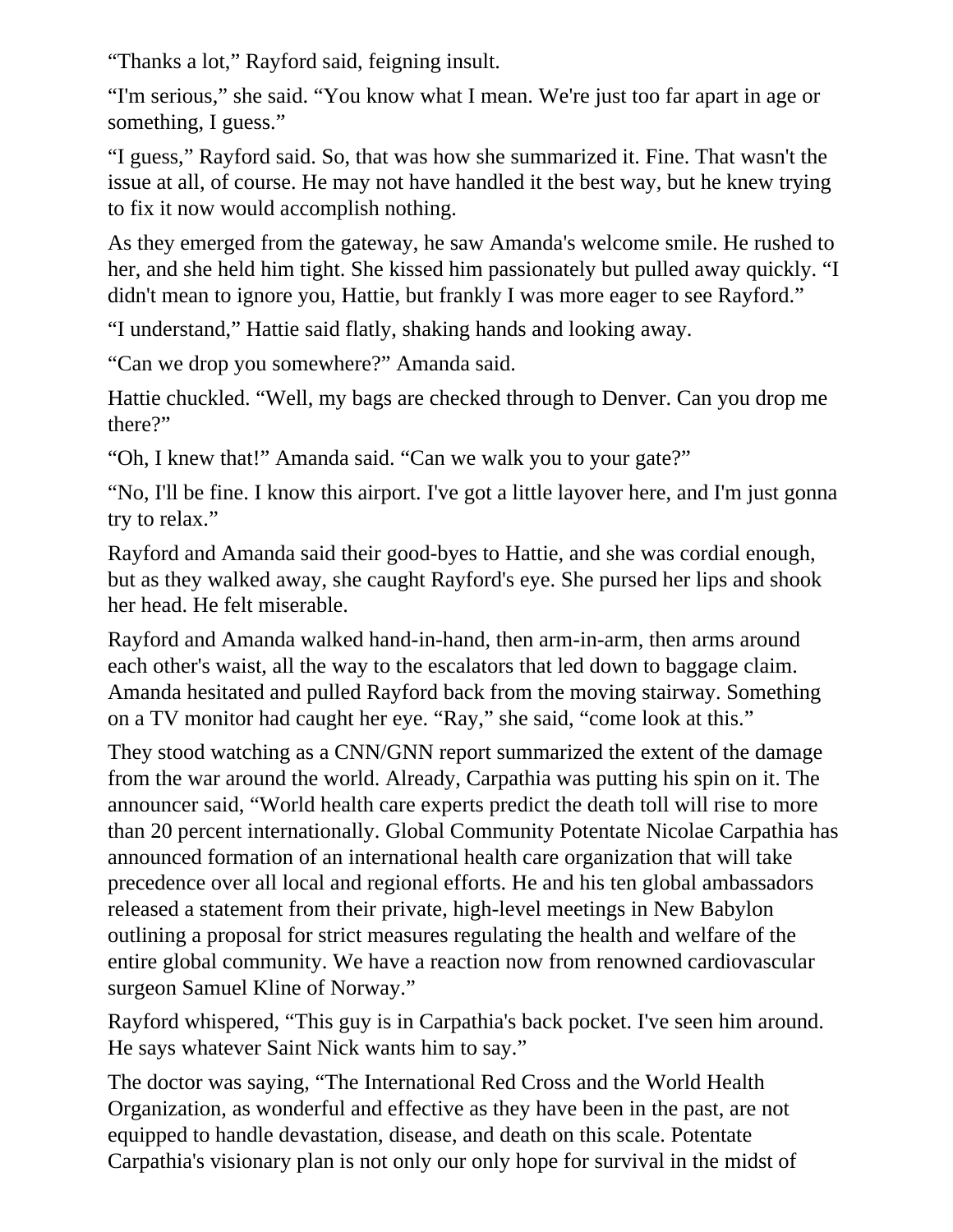coming famine and plagues, but also it seems to me—at first glance—a blueprint for the most aggressive international health care agenda ever. Should the death toll reach as high as 25 percent due to contaminated water and air, food shortages, and the like, as some have predicted, new directives that govern life from the womb to the tomb can bring this planet from the brink of death to a Utopian state as regards physical health."

Rayford and Amanda turned toward the escalator, Rayford shaking his head. "In other words, Carpathia clears away the bodies he has blown to bits or starved or allowed to become diseased by plagues because of his war, and the rest of us lucky subjects will be healthier and more prosperous than ever."

Amanda looked at him. "Spoken like a true, loyal, employee," she said. He wrapped his arms around her and kissed her. They stumbled and nearly tumbled when the escalator reached the bottom.

Buck embraced his new father-in-law and old friend like the brother he was. He considered it a tremendous honor to introduce Tsion Ben-Judah to Rayford and to watch them get acquainted. The Tribulation Force was together once more, bringing each other up-to-date and trying to plan for a future that had never seemed less certain.

## **CHAPTER FIFTEEN**

RAYFORD forced himself to stay up until a normal bedtime Saturday night. He, Buck, and Tsion went over and over Bruce's material. More than once Rayford was moved to tears. "I'm not sure I'm up to this," he said.

Tsion spoke softly. "You are."

"What would you have done had I been unable to get back?"

Buck said, "I don't know, but I can't risk speaking in public. And certainly Tsion can't."

Rayford asked what they were going to do about Tsion. "He can't stay here long, can he?" he said.

"No," Buck said. "It won't be long before it gets back to Global Community brass that I was involved in his escape. In fact, it wouldn't surprise me if Carpathia already knows."

They decided amongst themselves that Tsion should be able to come to New Hope Sunday morning, possibly with Loretta, as a guest who appeared to be an old friend. There was enough difference in their ages that, except for his Middle Eastern look, he might appear to be a son or a nephew. "But I wouldn't risk his exposure any further than that," Rayford said. "If the shelter is ready, we need to sneak him in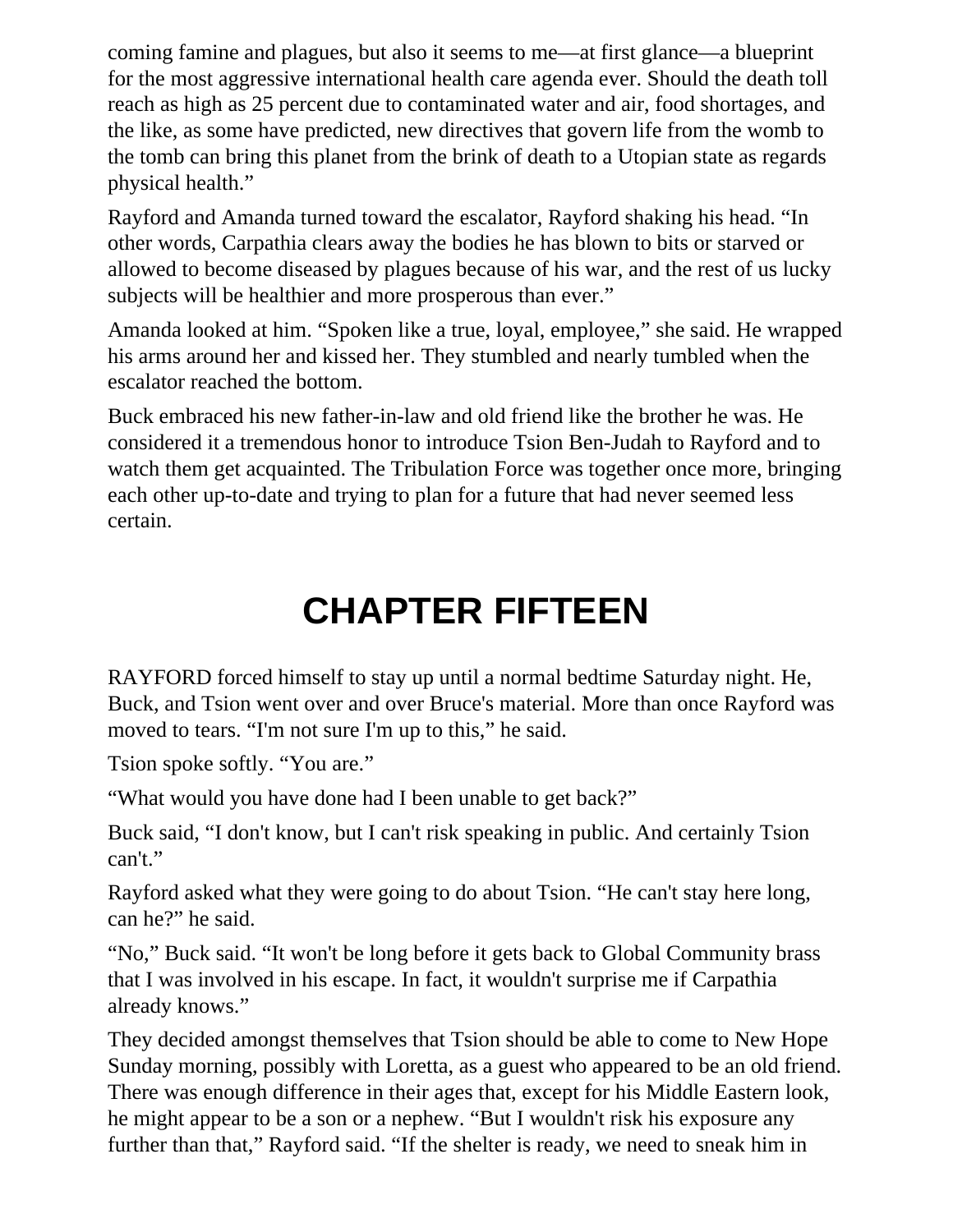there before the end of the day tomorrow."

Late in the evening a bleary-eyed Rayford called a meeting of the Tribulation Force, asking Tsion Ben-Judah to wait in another room. Rayford, Amanda, Buck, and Chloe sat around the dining room table, Bruce's pages piled high before them. "I suppose it falls to me," Rayford said, "as the senior member of this little band of freedom fighters, to call to order the first meeting after the loss of our leader."

Amanda shyly raised her hand. "Excuse me, but I believe I am the senior member, if you're talking age."

Rayford smiled. There was precious little levity anymore, and he appreciated her feeble attempts. "I know you're the oldest, hon," he said, "but I've been a believer longer. Probably by a week or so."

"Fair enough," she said.

"The only order of business tonight is voting in a new member. I think it's obvious to all of us that God has provided a new leader and mentor in Dr. Ben-Judah."

Chloe spoke up. "We're asking an awful lot of him, aren't we? Are we sure he wants to live in this country? In this city?"

"Where else could he go?" Buck asked. "I mean, it's only fair to ask him rather than to make assumptions, I guess, but his options are limited."

Buck told the others about the new phones, the coming computers, how Bruce had outfitted the shelter for phone and computer broadcasting, and how Donny Moore was designing a system that would be interception-and trace-proof.

Rayford thought everyone seemed encouraged. He finalized preparations for the memorial service the next morning and said he planned to be unabashedly evangelistic. They prayed for the confidence, peace, and blessing of God on their decision to include Tsion in the Tribulation Force. Rayford invited him into the meeting.

"Tsion, my brother, we would like to ask you to join our little core group of believers. We know you have been deeply wounded and may be in pain for a long, long time. We're not asking for an immediate decision. As you can imagine, we need you not to just be one of us, but also to be our leader, in essence, our pastor. We recognize that the day may come when we might all be living with you in the secret shelter. Meanwhile, we will try to maintain as normal lives as possible, trying to survive and spread the good news of Christ to others until his Glorious Appearing."

Tsion rose at one end of the table and placed both hands atop it. Buck, who so recently had thought Tsion looked younger than his forty-six years, now saw him weary and spent, grief etching his face. His words came slowly, haltingly, through quivering lips.

"My dear brothers and sisters in Christ," he said in his thick, Israeli accent, "I am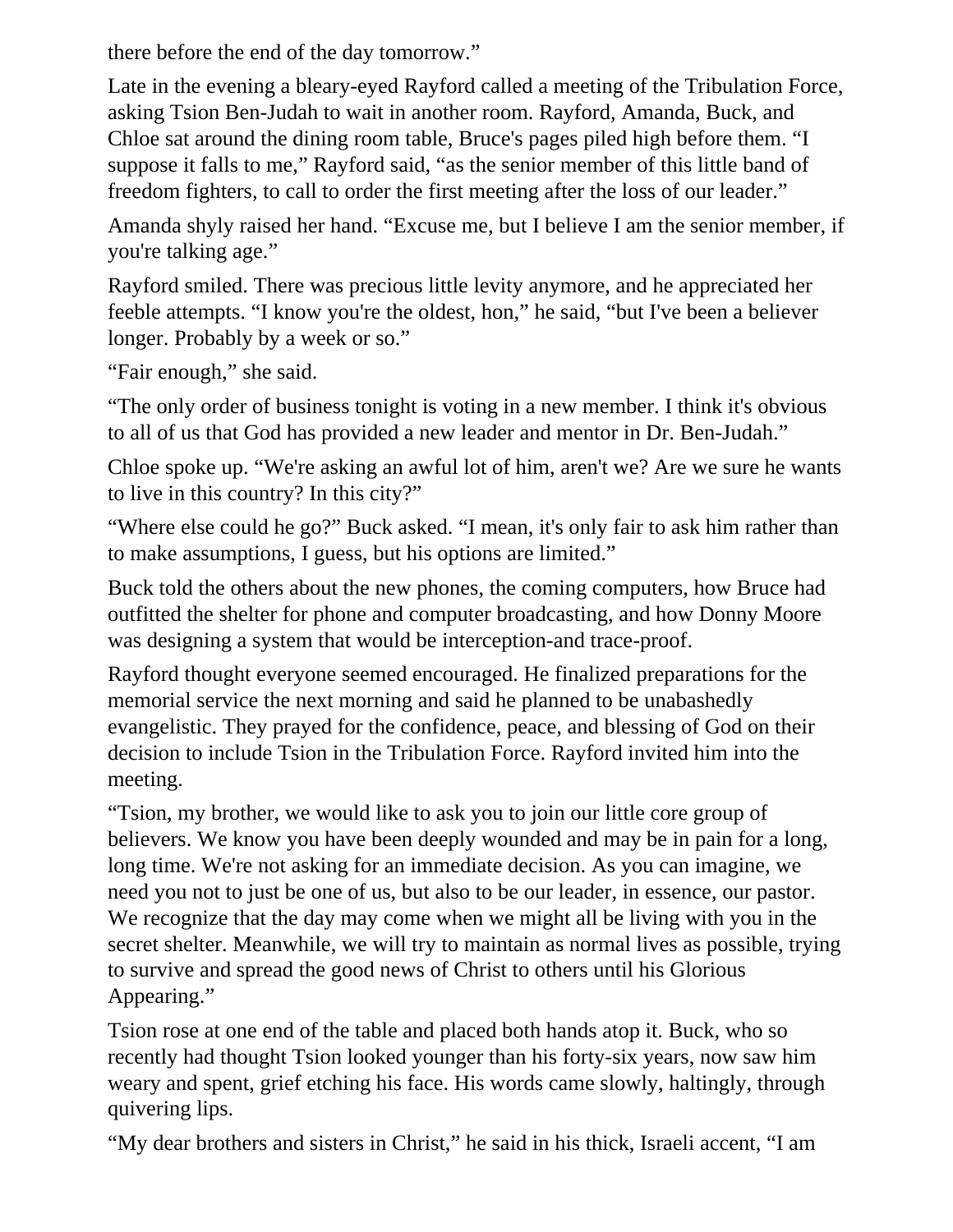deeply honored and moved. I am grateful to God for his provision and blessing to me in bringing young Cameron to find me and save my life. We must pray for our brothers, Michael and his three friends, whom I believe are among the 144,000 witnesses God is raising up around the world from the tribes of Israel. We must also pray for our brother Anis, whom Cameron has told you about. He was used of God to deliver us. I know nothing more about him, except that should it come out that he could have detained me, he too may be a martyr before we know it.

"Devastated as I am over my own personal loss, I see the clear hand of God Almighty in guiding my steps. It was as if my blessed homeland were a saltshaker in his hand, and he upended it and shook me out across the desert and into the air. I landed right where he wants me. Where else can I go?

"I need no time to think about it. I have already prayed about it. I am where God wants me to be, and I will be here for as long as he wishes. I do not like to live in hiding, but neither am I a reckless man. I will gratefully accept your offer of shelter and provisions, and I look forward to all the Bible software Cameron has promised to put on the new computer. If you and your technical adviser, young Mr. Moore, can devise a way to multiply my ministry, I would be thankful. Clearly, my days of international travel and speaking are over. I look forward to sitting with fellow believers in your church tomorrow morning and hearing more about your wonderful mentor, my predecessor, Bruce Barnes.

"I cannot and will not promise to replace him in your hearts. Who can replace one's spiritual father? But as God has blessed me with a mind that understands many languages, with a heart that seeks after him and always has, and with the truth he has imparted to me and which I discovered and accepted and received only a little too late, I will dedicate the rest of my life to sharing with you and anyone else who will hear it the Good News of the gospel of Jesus Christ, the Messiah, the Savior, my Messiah, and my Savior."

Tsion seemed to collapse into his chair, and, as one, Rayford and the rest of the Tribulation Force turned and knelt before theirs.

Buck felt the presence of God as clearly as he had during his escapade in Israel and Egypt. He realized his God was not limited by space and time. Later, when he and Chloe went up to bed, leaving Rayford alone in the dining room to put the final touches on his memorial service message, they prayed that Verna Zee would follow through on her promise to attend.

"She's the key," Buck said. "Chloe, if she gets spooked and says anything to anybody about me, our lives will never be the same."

"Buck, our lives haven't been the same from one day to the next for almost two years."

Buck gathered her in, and she nestled against his chest. Buck felt her relax and heard her deep, even breathing as she fell asleep minutes later. He lay awake another hour, staring at the ceiling.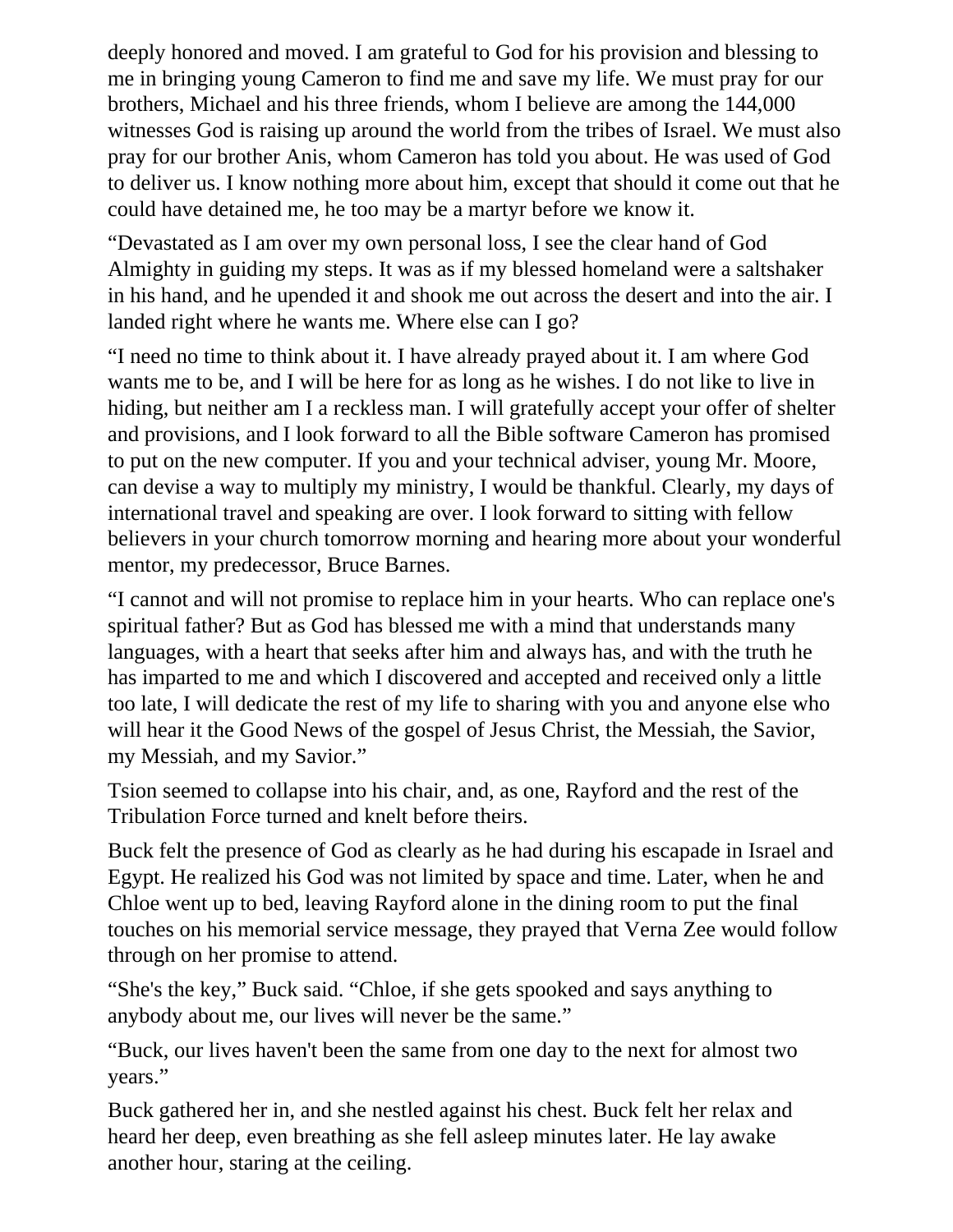Buck awoke at eight in an empty bed. He smelled breakfast. Loretta would have already been at church. He knew Chloe and Amanda had bonded and frequently worked together, but he was surprised to find Tsion also putzing around in the kitchen. "We will add a little Middle Eastern flavor to our morning repast, no?" he asked.

"Sounds good to me, brother," Buck said. "Loretta will be back to pick you up at about nine. Amanda, Chloe, and I will head over as soon as we're finished with breakfast."

Buck knew there would be a crowd that morning, but he didn't expect the parking lots to be full and the streets lined with cars for blocks. If Loretta hadn't had a reserved spot, she might have done better to leave her car at home and walk to the church with Tsion. As it was, she told Buck later, she had to wave someone out of her spot when she got back with him.

It didn't make sense for Tsion to be seen with Buck at church. Buck sat with Chloe and Amanda. Loretta sat near the back with Tsion. Loretta, Buck, Chloe, and Amanda kept an eye out for Verna.

Rayford would not have known Verna if she was standing in front of him. He was occupied with his own thoughts and responsibilities that morning. Fifty minutes before the service he signaled the funeral director to move the casket into the sanctuary and open it.

Rayford was in Bruce's office when the funeral director hurried back to him. "Sir, are you sure you still want me to do that? The sanctuary is full to overflowing already."

Rayford didn't doubt him but followed him to look for himself. He peeked through the platform door. It would have been inappropriate to open the casket in front of all those people. Had Bruce's body been on display, waiting for them when they arrived, that would have been one thing. "Just wheel the closed coffin out there," Rayford said. "We'll schedule a viewing later."

As Rayford headed back to the office, he and the funeral director came upon the casket and the attendants in an otherwise empty corridor that led to the platform. Rayford was overcome with a sudden urge. "Could you open it just for me, briefly?"

"Certainly, sir, if you would avert your eyes a moment."

Rayford turned his back and heard the lid open and the movement of material.

"All right, sir," the director said.

Bruce looked less alive and even more like the shell Rayford knew this body to be than he had under the shroud outside the demolished hospital where Rayford had found him. Whether it was the lighting, the passage of time, or his own grief and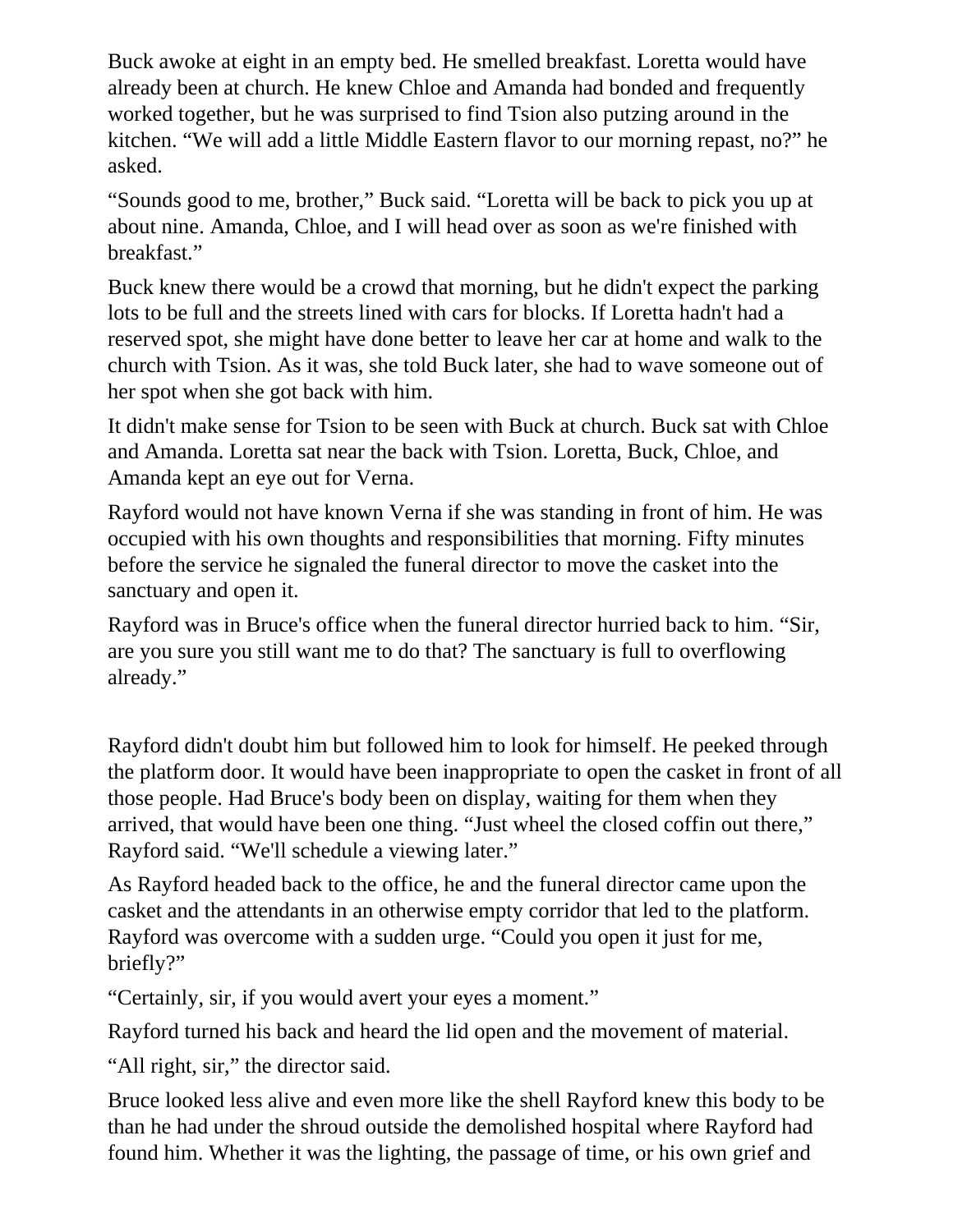fatigue, Rayford did not know. This, he knew, was merely the earthly house of his dear friend. Bruce was gone. The likeness that lay here was just a reflection of the man he once was. Rayford thanked the director and headed back to the office.

He was glad he had taken that last look. It wasn't that he needed closure, as so many said of such a viewing. He had simply feared that the shock of Bruce appearing so lifeless at a corporate viewing might render him speechless. But it didn't now. He was nervous, yet he felt more confidence than ever about representing Bruce and representing God to these people.

The lump in Buck's throat began the moment he entered the sanctuary and saw the crowd. The number didn't surprise him, but how early they had assembled did. Also, there was not the usual murmuring as at a normal Sunday morning service. No one here seemed even to whisper. The silence was eerie, and anyone could have interpreted it as a tribute to Bruce. People wept, but no one sobbed. At least not yet. They simply sat, most with heads bowed, some reading the brief program that included Bruce's vital statistics. Buck was amazed by the verse someone, probably Loretta, ran-along the bottom of the back page of the program. It read simply, "I know that my Redeemer lives."

Buck felt Chloe shudder and knew she was near tears. He put his arm around her shoulder and his hand brushed Amanda just beyond her. Amanda turned, and Buck saw her tears. He put a hand on her shoulder, and there they sat in their silent grief.

At precisely ten o'clock, just the way (Buck thought) a pilot would do it, Rayford and one other elder emerged from the door at the side of the platform. Rayford sat while the other man stepped to the pulpit and motioned that all should rise. He led the congregation in two hymns sung so slowly and quietly and with such meaning that Buck could barely get the words out. When the songs had concluded, the elder said, "That is the extent of our preliminary service. There will be no offering today. There will be no announcements today. All meetings will resume next Sunday, as scheduled. This memorial service is in memory of our dear departed pastor, Bruce Barnes."

He proceeded to tell when and where Bruce was born and when and where he died. "He was preceded by his wife, a daughter, and two sons, who were raptured with the church. Our speaker this morning is Elder Rayford Steele, a member of this congregation since just after the Rapture. He was a friend and confidant of Bruce. He will deliver the eulogy and a brief message. You may come back at 4:00 P.M. for a viewing if you wish."

Rayford felt as if he were floating in another dimension. He had heard his name and knew well what they were about that morning. Was this a mental defense mechanism? Was God allowing him to set aside his grief and his emotions so he could speak clearly? That was all he could imagine. Were his emotions to overcome him, there would be no way he could speak.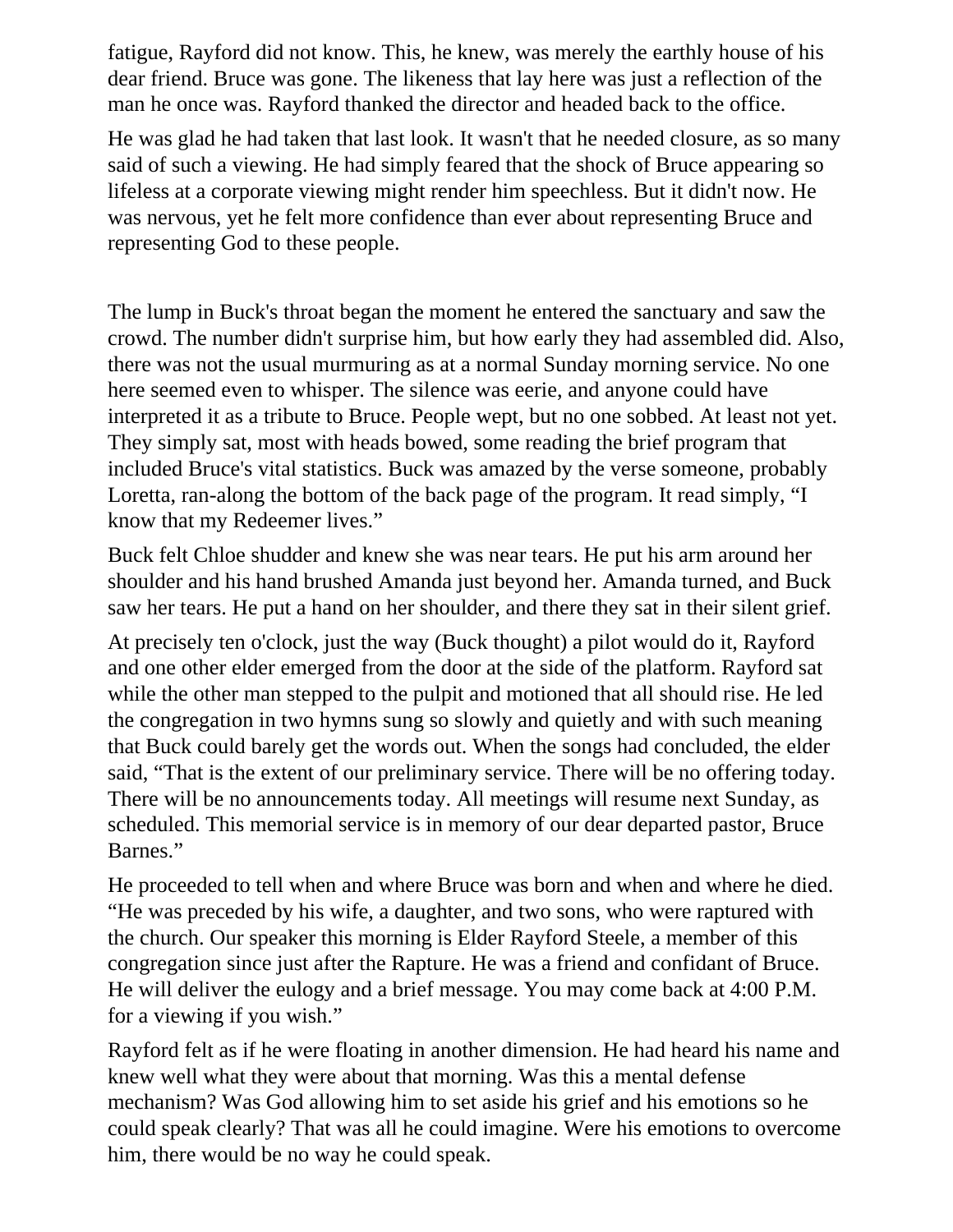He thanked the other elder and opened his notes. "Members and friends of New Hope Village Church," he began, "and relatives and friends of Bruce Barnes, I greet you today in the matchless name of Jesus Christ, our Lord and Savior.

"If there is one thing I have learned out there in the world, it is that a speaker should never apologize for himself. Allow me to break that rule first and get it out of the way, because I know that despite how close Bruce and I were, this is not about me. In fact, Bruce would tell you, it's not about him either. It's about Jesus.

"I need to tell you that I'm up here this morning not as an elder, not as a parishioner, and certainly not as a preacher. Speaking is not my gift. No one has even suggested that I might replace Bruce here. I am here because I loved him and because in many ways—primarily because he left a treasure trove of notes behind—I am able in a small way to speak for him."

Buck held Chloe close, as much for his own comfort as for hers. He felt for Rayford. This had to be so hard. He was impressed with Rayford's ability to be articulate in this situation. He himself would have been blubbering, he knew.

Rayford was saying, "I want to tell you how I first met Bruce, because I know that many of you met him in much the same way. We were at the point of the greatest need in our lives, and Bruce had beat us to it by only a few hours."

Buck heard the story he had heard so many times before, of Rayford's having been warned by his wife that the Rapture was coming. When he and Chloe had been left behind and Irene and Raymie had been taken, at the end of himself he had sought out the church where she had heard the message. Bruce Barnes had been the only person left on the staff, and Bruce knew exactly why. He became, in an instant, an unabashed convert and evangelist. Bruce had pleaded with Rayford and Chloe to hear his own testimony of losing his wife and three young children in the middle of the night. Rayford had been ready. Chloe had been skeptical. It would be a while before she came around.

Bruce had provided them with a copy of a videotape his senior pastor had left behind for just this purpose. Rayford had been amazed that the pastor could have known in advance what he would be going through. He had explained from the Bible that all this had been predicted and then had been careful to explain the way of salvation. Rayford now took the time, as he had on so many occasions in Sunday school classes and testimony meetings, to go through that same simple plan.

Buck never ceased to be moved by what Bruce had always called "the old, old story." Rayford said, "This has been the most misunderstood message of the ages. Had you asked people on the street five minutes before the Rapture what Christians taught about God and heaven, nine in ten would have told you that the church expected them to live a good life, to do the best they could, to think of others, to be kind, to live in peace. It sounded so good, and yet it was so wrong. How far from the mark!

"The Bible is clear that all our righteousnesses are like filthy rags. There is none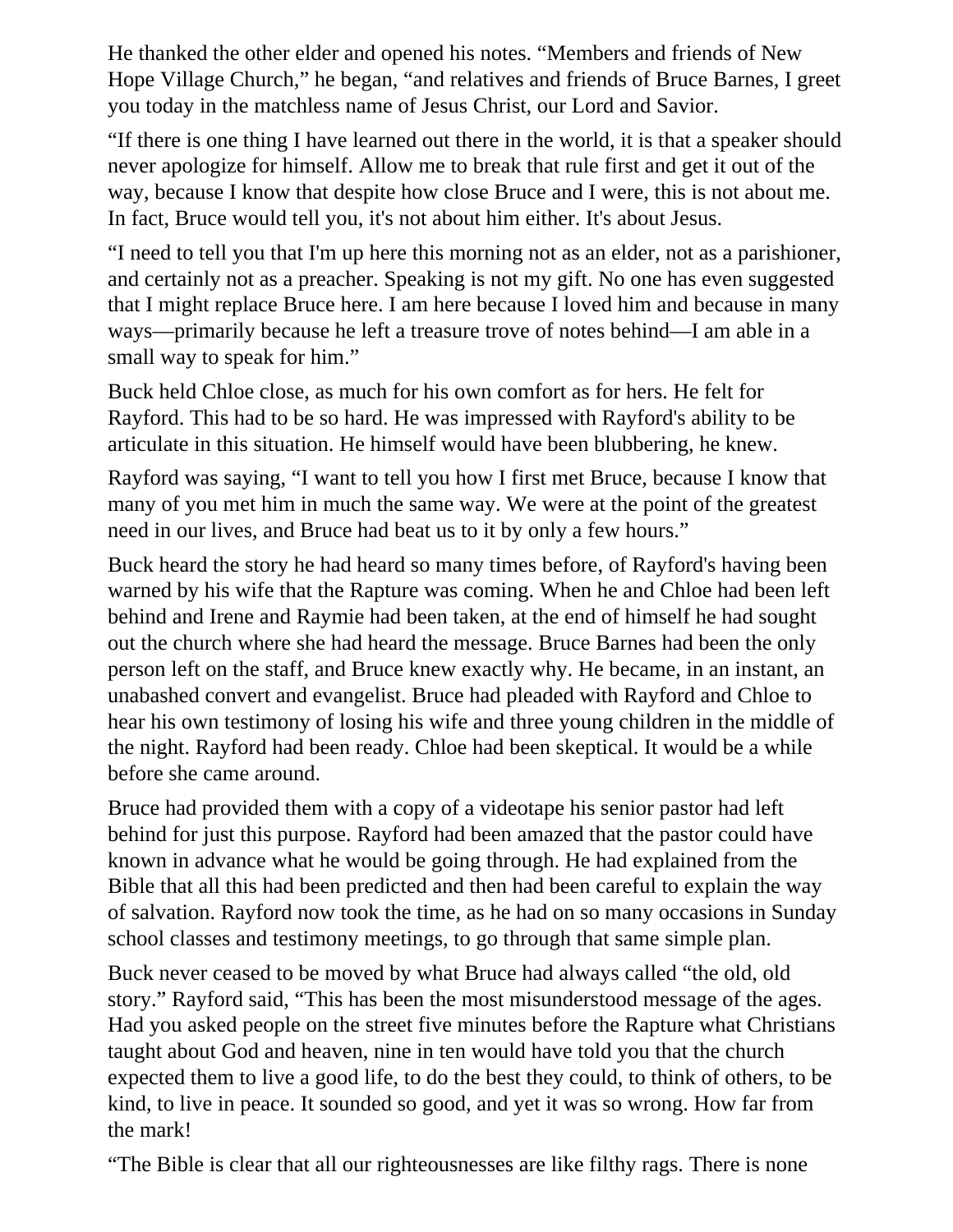righteous, no not one. We have turned, every one, to his own way. All have sinned and fall short of the glory of God. In the economy of God, we are all worthy only of the punishment of death.

"I would be remiss and would fail you most miserably if we got to the end of a memorial service for a man with the evangelistic heart of Bruce Barnes and did not tell you what he told me and everyone else he came in contact with during the last nearly two years of his life on this earth. Jesus has already paid the penalty. The work has been done. Are we to live good lives? Are we to do the best we can? Are we to think of others and live in peace? Of course! But to earn our salvation? Scripture is clear that we are saved by grace through faith, and that not of ourselves; not of works, lest anyone should boast. We live our lives in as righteous a manner as we can in thankful response to that priceless gift of God, our salvation, freely paid for on the cross by Christ himself.

"That is what Bruce Barnes would tell you this morning, were he still housed in the shell that lies in the box before you. Anyone who knew him knows that this message became his life. He was devastated at the loss of his family and in grief over the sin in his life and his ultimate failure to have made the transaction with God he knew was necessary to assure him of eternal life.

"But he did not wallow in self-pity. He quickly became a student of the Scriptures and a teller of the Good News. This pulpit could not contain him. He started house churches all over America and then began speaking throughout the world. Yes, he was usually here on Sundays, because he believed his flock was his primary responsibility. But you and I, all of us, let him travel because we knew that here was a man of whom the world was not worthy."

Buck watched closely as Rayford stopped speaking. He stepped to the side of the pulpit and gestured at the coffin. "And now," he said, "if I can get through this, I would like to speak directly to Bruce. You all know that the body is dead. It cannot hear. But Bruce," he said, raising his eyes, "we thank you. We envy you. We know you are with Christ, which Paul the apostle says is 'far better.'

"We confess we don't like this. It hurts. We miss you. But in your memory we pledge to carry on, to stay at the task, to keep on keeping on against all odds. We will study the materials you have left behind, and we will keep this church the lighthouse you made it for the glory of God."

Rayford stepped back into the pulpit, feeling drained. But he was not half done. "I would also be remiss if I did not try to share with you at least the core thoughts from the sermon Bruce had prepared for today. It is an important one, one none of us in leadership here would want you to have missed. I can tell you I have been over it many times, and it blesses me each time. But before I do that, I feel compelled to open the floor to anyone else who feels led to say anything in memory of our dear brother."

Rayford took one step back from the microphone and waited. For a few seconds he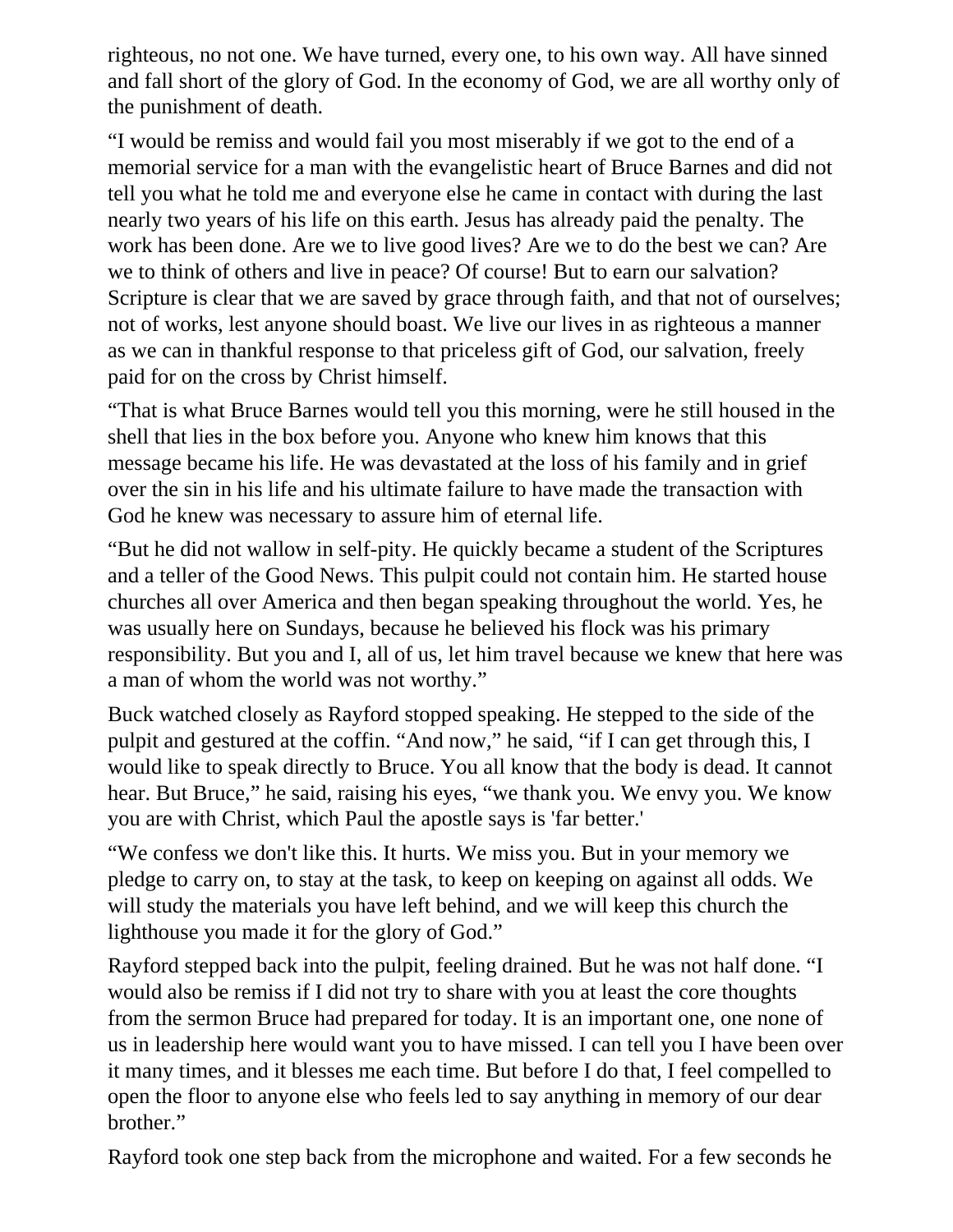wondered if he had caught everyone off guard. No one moved. Finally, Loretta stood.

"Y'all know me here," she said. "I've been Bruce's secretary since the day" everybody else disappeared. If you'll pray I can maintain my composure, I have just a few things to say about Pastor Barnes."

Loretta told her now-familiar story, of how she was the only one of more than a hundred blood relatives who was left behind at the Rapture. "There are only a dozen or so of us in this room who were members of this church before that day," she said. "We all know who we are, and grateful as we are to have finally found the truth, we live in regret for all the wasted years."

Buck, Chloe, and Amanda turned in their pew to hear Loretta better. Buck noticed tissues and handkerchiefs all over the sanctuary. Loretta finished with this: "Brother Barnes was a very bright man who had made a very huge mistake. As soon as he got right with the Lord and committed himself to serve him for the rest of his days, he became pastor to the rest of us. I can't tell you the countless numbers that he personally led to Christ. But I can tell you this: He was never condescending never judgmental, never short-tempered with anyone. He was earnest and compassionate, and he loved people into the kingdom. Oh, he never was polite to the point where he wouldn't tell people exactly how it was. There are enough people in here who can attest to that. But winnin' people to Christ was his main, whole, and only goal. I just pray that if there's anybody here who is still wonderin' or holdin' out, that you'll realize maybe you're the reason that we'll always be able to say that Bruce did not die in vain. His passion for souls continues beyond the grave." And Loretta broke down. She sat. The stranger next to her, the dark-complected man known only to her and the Tribulation Force, gently put his arm around her.

Rayford stood listening as people from all over the sanctuary stood and testified to the impact Bruce Barnes had had on their lives. It went on and on and on for more than an hour. Finally, when there seemed to be a lull, Rayford said, "I hate to arbitrarily end this, but if there is anyone else, let me ask you to stand quickly. After one more, I'll then allow any who need to leave to do so. Staying for my summary of what would have been Bruce's sermon this morning is optional."

Tsion Ben-Judah stood. "You do not know me," he said. "I represent the international community where your pastor toiled so long and so earnestly and so effectively. Many, many Christian leaders around the globe knew him, sat under his ministry, and were brought closer to Christ because of him. My prayer for you is that you would continue his ministry and his memory, that you would, as the Scriptures say, 'not grow weary in doing good.'"

Rayford announced, "Stand if you would. Stretch, embrace a friend, greet someone." People stood and stretched and shook hands and embraced, but few said anything. Rayford said, "While you are standing I would like to excuse any who are overcome, hungry, restless, or for any other reason need to leave. We are long past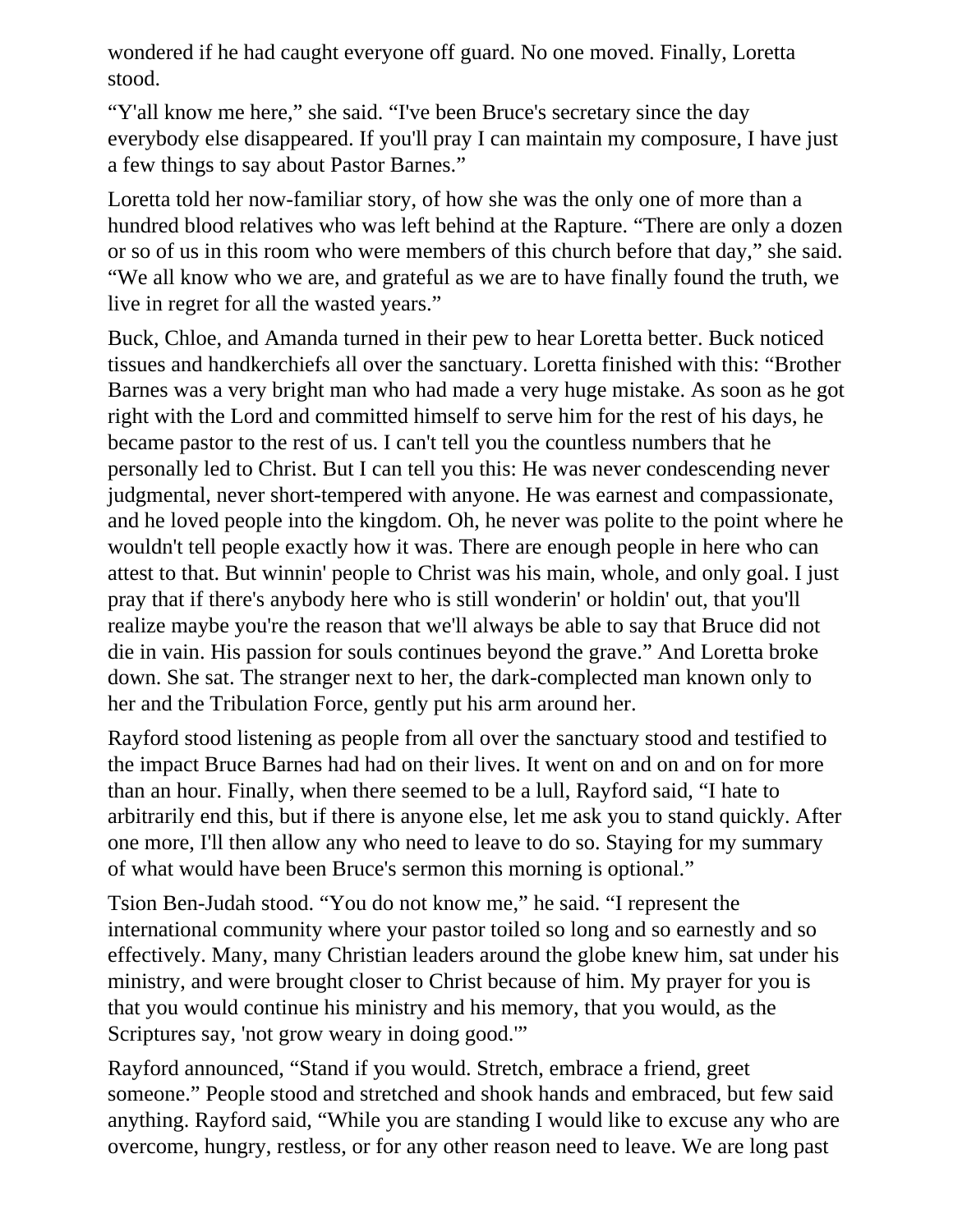our normal closing time. We will tape the rest of this service for any who have to leave. I will be summarizing Bruce's message for this morning, apologizing in advance for reading some of it to you. I am not the preacher he was, so bear with me. We'll take a couple of minutes' break now, so feel free to leave if you need to."

Rayford backed away from the pulpit and sat. En masse, the congregation sat back down and looked expectantly at him. When it was clear no one was leaving, someone giggled, then another, and a few more. Rayford smiled and shrugged and returned to the pulpit.

"I guess there are things more important in this life than personal comfort, aren't there?" he said. A few amens resounded. Rayford opened his Bible and Bruce's notes.

Buck knew what was coming. He had been over the material nearly as many times as Rayford had and had helped condense it. Still, he was excited. People would be inspired by what Bruce believed had happened, what he predicted would happen, and what was yet to come. Rayford began by explaining, "As best we have been able to determine, these sermon notes were written onboard an aircraft while Bruce was returning from Indonesia last week. The name of the file is 'Sermon' with today's date, and what he has here is a rough outline and a lot of commentary. Occasionally he lapses into personal notations, some of which I feel free to share with you now that he is gone, others that I feel compelled to keep from you now that he is gone.

"For instance, shortly after outlining where he wants to go with this message, he notes, 'I was ill all night last night and feel not much better today. I was warned about viruses, despite all my shots. I can't complain. I have traveled extensively without problem. God has been with me. Of course, he is with me now, too, but I fear dehydration. If I'm not better upon my return, I'll get checked out.'

"So," Rayford added, "we get a glimpse of the ailment that brought him low and which led to his collapse at the church upon his return. As most of you know, he was rushed to the hospital, where it is our belief that he died from this ailment and not from the blast.

"Bruce has outlined a message here that he believed was particularly urgent, because, as he writes, 'I have become convinced we are at the end of the eighteenmonth period of peace, which follows the agreement the Antichrist has made with Israel. If I am right, and we can set the beginning of the Tribulation at the time of the signing of the treaty between the nation of Israel and what was then known as the United Nations, we are perilously close to and must prepare for the next ominous and dire prediction in the Tribulation timeline: The Red Horse of the Apocalypse. Revelation 6:3-4 indicates that it was granted to the one who sat on it to take peace from the earth, and that people should kill one another; and there was given to him a great sword. In my mind, this is a prediction of global war. It will likely become known as World War III. It will be instigated by the Antichrist, and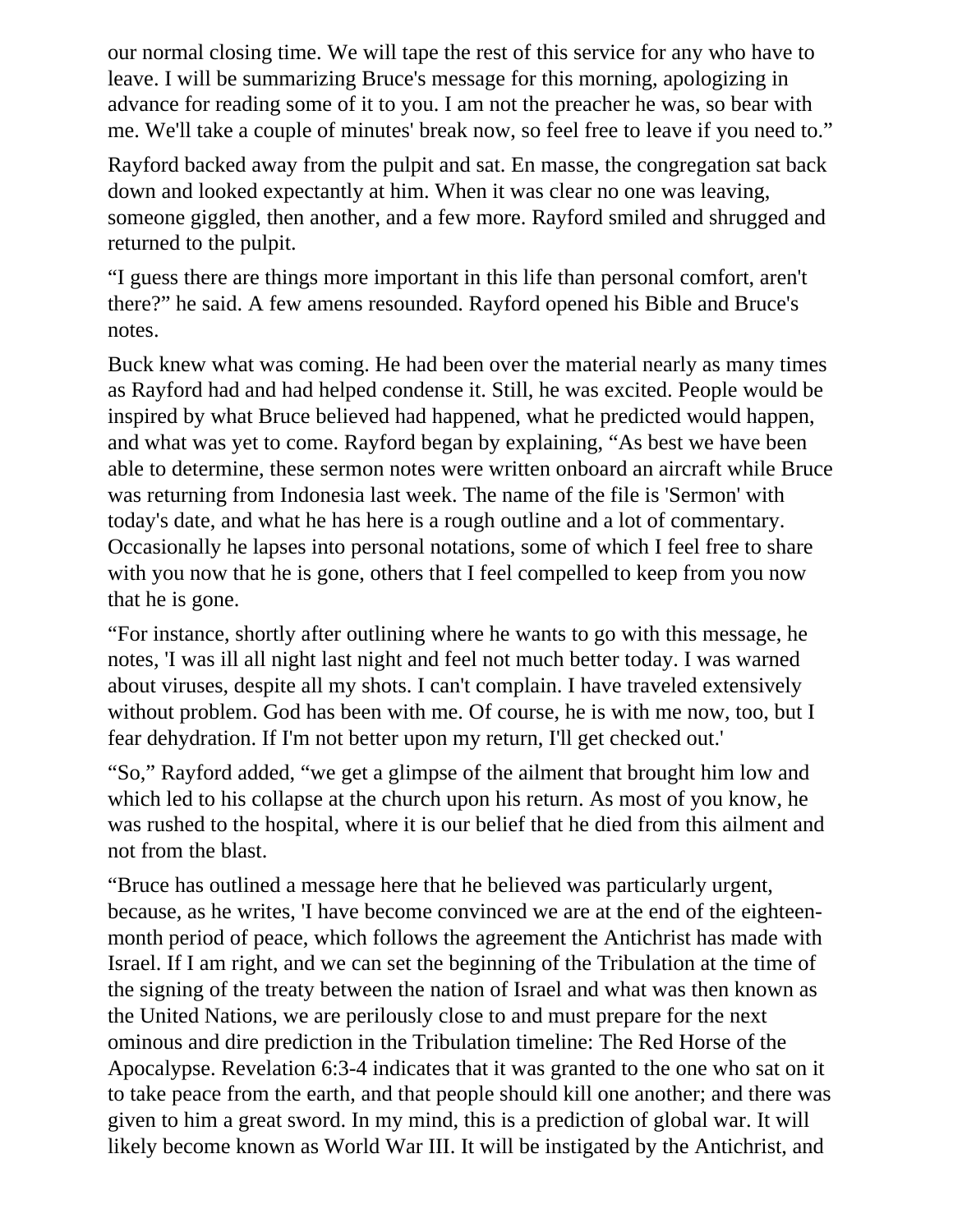yet he will rise as the great solver of it, the great peacemaker, as he is the great deceiving liar. '

"'This will immediately usher in the next two horses of the apocalypse, the black horse of plague and famine, and the pale horse of death. These will be nearly simultaneous—it should not surprise any of us to know that global war would result in famine, plague, and death.'

"Do any of you find this as astounding as I did when I first read it?" Rayford asked. All over the sanctuary, people nodded. "I remind you that this was written by a man who died either just before or just after the first bomb was volleyed in the global war we find ourselves in. He didn't know precisely when it would occur, but he didn't want to let one more Sunday pass without sharing this message with you. I don't know about you, but I'm inclined to heed the words of one who interprets the prophecy of Scripture so accurately. Here's what Bruce, in his own notes, says is yet to come:

"'The time is short now for everyone. Revelation 6:7-8 says the rider of the pale horse is Death and that Hades follows after him. Power was given to them over a fourth of the earth, to kill with sword, with hunger, with death, and by the beasts of the earth. I confess I don't know what the Scripture is referring to when it says the beasts of the earth, but perhaps these are animals that devour people when they are left without protection due to the war. Perhaps a great beast of the earth is some symbolic metaphor for the weapons employed by the Antichrist and his enemies. Regardless, in short order one-fourth of the world's population will be wiped out.'

"Bruce continues: 'I shared this with three close compatriots not long ago, and asked them to consider that there were four of us in the room. Was it possible that one of us would be gone in due time? Of course it was. Might I lose a fourth of my congregation? I pray my church will be spared, but I have so many congregations now around the world, it is impossible to imagine that all could be spared. Of the quarter of the earth's population that will perish, surely many, many of these will be tribulation saints. '

"'Given the level of modern technology, global war will take little time at all to wreak its havoc and devastation. These three last horsemen of the apocalypse will gallop one right after the other. If people were horrified by the painless, bloodless, disappearance of the saints at the Rapture, which resulted in enough chaos of its own because of crashes and fires and suicides, imagine the desperation of a world ripped to shreds by global war, famine, plague, and death.'"

Rayford looked up from Bruce's notes. "My wife and I watched the news yesterday at the airport," he said, "as I'm sure many of you watched wherever you were, and we saw these very things reported from all around the world. Only the greatest skeptic would accuse us of having written this after the fact. But let's say that you're skeptical. Let's say you believe we are charlatans. Who then wrote the Bible? And when was it written? Forget Bruce Barnes and his present-day predictions, a week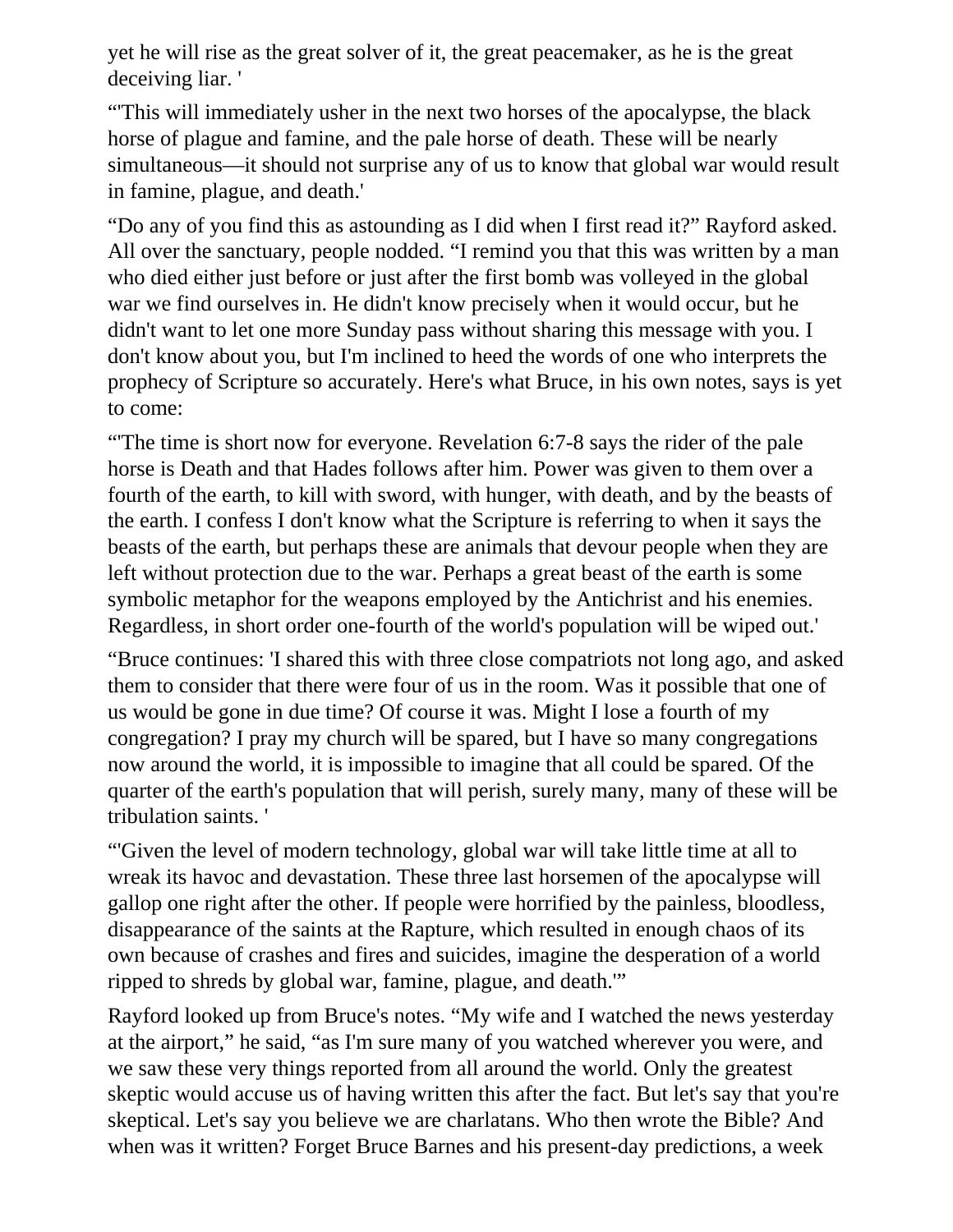before the fact. Consider these prophecies made thousands of years ago. You can imagine the pain it brought Bruce to have to prepare this sermon. In a side note he writes, 'I hate preaching bad news. My problem in the past was that I always hated hearing bad news too. I shut it out. I didn't listen. It was there if I merely had ears to hear. I must share more bad news in this message, and though it grieves me, I cannot shirk the responsibility.'

"You'll note Bruce's turmoil here," Rayford said. "Because I'm the one who has to deliver this, I empathize totally with where he was. The next part of his outline indicates that the Four Horsemen of the Apocalypse, once they have visited their judgments on the earth, represent the first four of the seven Seal Judgments that Revelation 6:1-16 indicates will occur during the first twenty-one months of the Tribulation. According to Bruce's calculations, using as a reference point the treaty signed between Israel and the United Nations, which we now know as the Global Community, we are closing in on the end of that twenty-one-month period. Therefore, it behooves us to understand clearly the fifth, sixth, and seventh Seal Judgments predicted in Revelation. As you know from what Bruce has taught before, there are yet to come two more seven-part judgments that will carry us through to the end of the seven-year Tribulation and the glorious appearing of Christ. The next seven will be the Trumpet Judgments, and the seven following that will be the Vial Judgments. Whoever becomes your pastor-teacher will, I'm sure, carefully walk you through those as the time draws near. Meanwhile, let me, with Bruce's notes and commentary, make us all aware of what we have to look forward to just within the next few weeks."

Rayford was exhausted, but worse than that, he had gone over and over in his mind what he was about to share. It was not good news. He felt weak. He was hungry. He was enough in tune with his body to know he needed sugar. "I'm going to ask for just a five-minute break. I know many of you may need to use the facilities. I need to get a drink. We'll meet back here at precisely one o'clock."

He left the platform, and Amanda made a beeline for the side door, meeting him in the corridor. "What do you need?" she asked.

"Besides prayer?"

"I've been praying for you all morning," she said. "You know that. What do you want? Some orange juice?"

"You make me sound like a diabetic."

"I just know what I would need if I'd been standing up there that long between meals."

"Juice sounds great," he said. While she hurried off, Buck joined Rayford in the hallway.

"Do you think they're ready for what's to come?" Buck asked.

"Frankly, I think Bruce has been trying to tell them this for months. There's nothing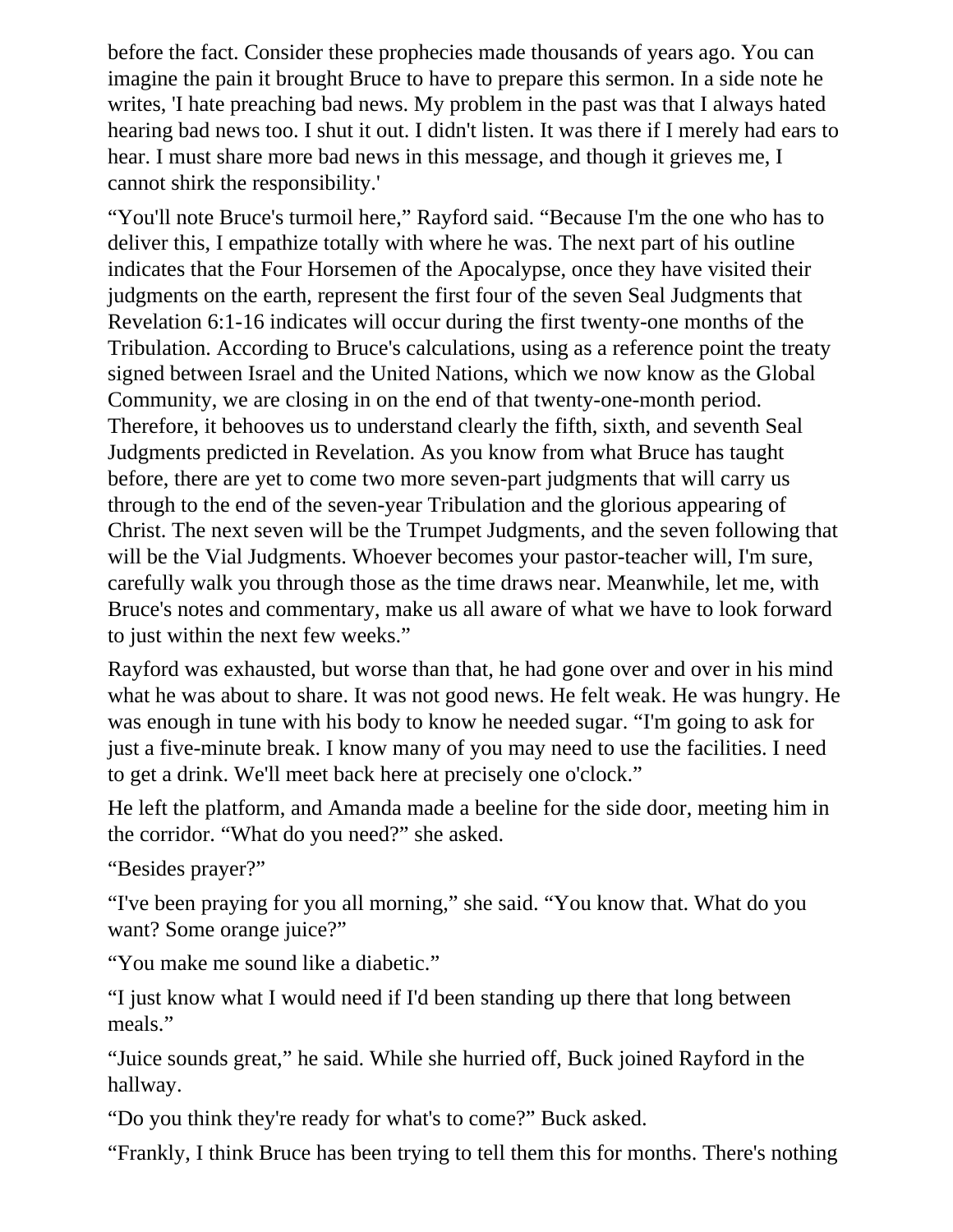like today's newscasts to convince you your pastor is right."

Buck assured Rayford he would continue praying for him. When he returned to his seat, he found that, again, it appeared not one person had left. It didn't surprise Buck that Rayford was back in the pulpit exactly when he said he would be.

"I won't keep you much longer," he said. "But I'm sure you all agree that this is lifeand-death stuff. From Bruce's notes and teaching we learn that Revelation 6:9-11 points out that the fifth of the seven Seal Judgments concerns tribulation martyrs. The Scripture says, 'I saw under the altar the souls of those who had been slain for the word of God and for the testimony which they held. And they cried with a loud voice, saying, "How long, O Lord, holy and true, until You judge and avenge our blood on those who dwell on the earth?" Then a white robe was given to each of them; and it was said to them that they should rest a little while longer, until both the number of their fellow servants and their brethren, who would be killed as they were, was completed.'

"In other words," Rayford continued, "many of those who have died in this world war, and are yet to die until a quarter of the world's population is gone, are considered tribulation martyrs. I put Bruce in this category. While he may not have died specifically for preaching the gospel or while preaching the gospel, clearly it was his life's work and it resulted in his death. I envision Bruce under the altar with the souls of those slain for the word of God and for the testimony they held. He will be given a white robe and told to rest a while longer until even more martyrs are added to the total. I must ask you today, are you prepared? Are you willing? Would you give your life for the sake of the gospel?"

Rayford paused to take a breath and was startled when someone cried out, "I will!"

Rayford didn't know what to say. Suddenly, from another part of the sanctuary: "So will  $\mathbf{I}$ !"

Three or four others said the same in unison. Rayford choked back tears. It had been a rhetorical question. He had not expected an answer. How moving! How inspiring! He felt led not to let others follow based on emotion alone. He continued, his voice thick, "Thank you, brothers and sisters. I fear we may all be called upon to express our willingness to die for the cause. Praise God you are willing. Bruce's notes indicate that he believed these judgments are chronological. If the Four Horsemen of the Apocalypse lead to the white-robed tribulation martyrs under the altar in heaven, that could be happening even as we speak. And if it is, we need to know what the sixth seal is. Bruce felt so strongly about this Seal Judgment that on his computer he cut and pasted right here into his notes several different translations and versions of Revelation 6:12-17. Let me just read you the one he marked as the most stark and easily understood:

" 'I looked when He'—and you'll recall that the he mentioned here is the Lamb, who is described in verse fourteen of the previous chapter as 'Him who lives forever and ever,' who is, of course, Jesus Christ himself—'He opened the sixth seal, and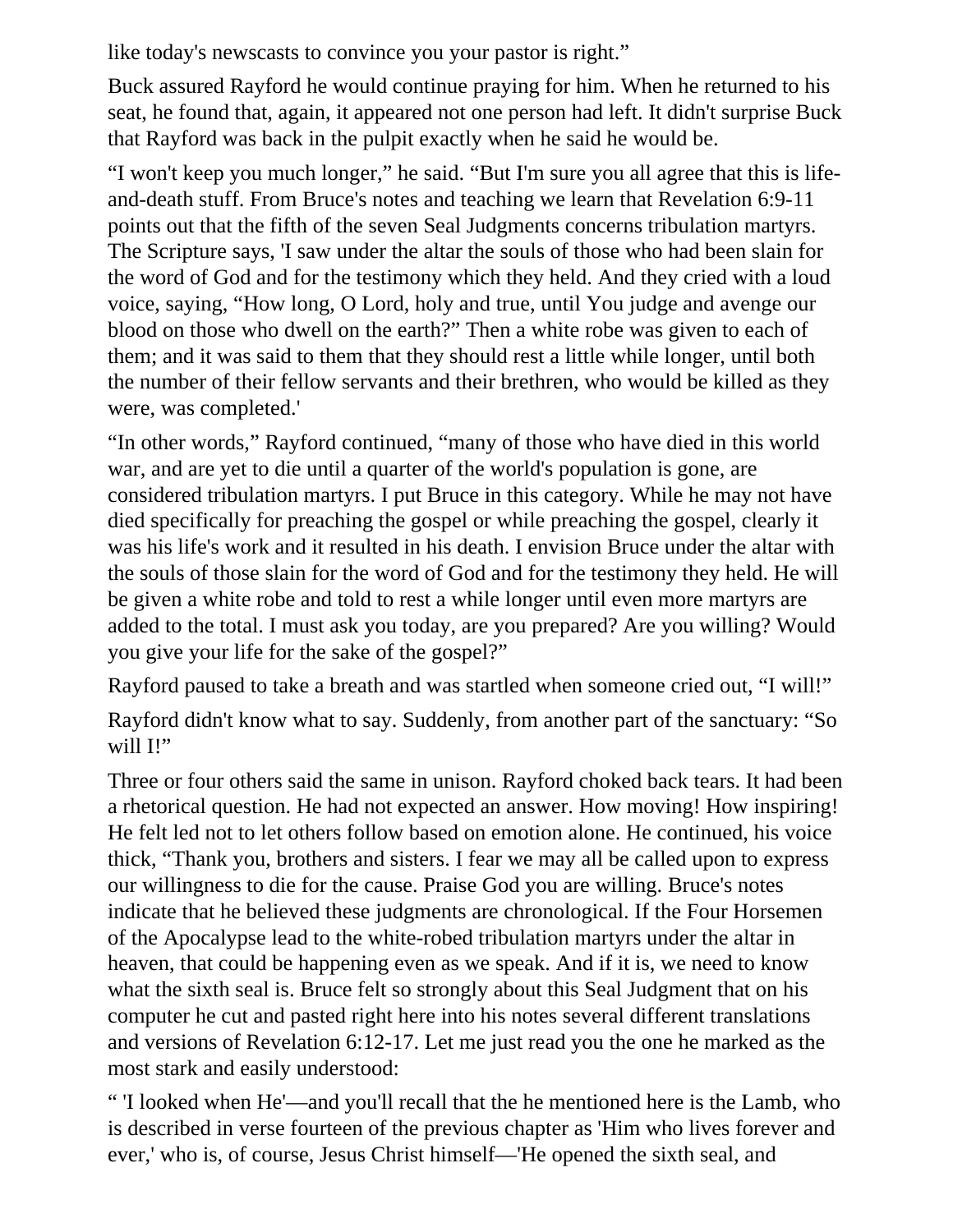behold, there was a great earthquake; and the sun became black as sackcloth of hair, and the moon became like blood. And the stars of heaven fell to the earth, as a fig tree drops its late figs when it is shaken by a mighty wind. Then the sky receded as a scroll when it is rolled up, and every mountain and island was moved out of its place. And the kings of the earth, the great men, the rich men, the commanders, the mighty men, every slave and every free man, hid themselves in the caves and in the rocks of the mountains, and said to the mountains and rocks, "Fall on us and hide us from the face of Him who sits on the throne and from the wrath of the Lamb! For the great day of His wrath has come, and who is able to stand?"'"

Rayford looked up and scanned the sanctuary. Some stared at him, ashen. Others peered intently at their Bibles. "I'm no theologian, people. I'm no scholar. I have had as much trouble reading the Bible as any of you throughout my lifetime, and especially over the nearly two years since the Rapture. But I ask you, is there anything difficult to understand about a passage that begins, 'Behold, there was a great earthquake'? Bruce has carefully charted these events, and he believed that the first seven seals cover the first twenty-one months of the seven-year tribulation, which began at the time of the covenant between Israel and the Antichrist. If you happen to be one who doesn't believe the Antichrist has appeared on the scene yet, then you don't believe there's an agreement between Israel and that person. If that is true, all this is still yet to come. The Tribulation did not begin with the Rapture. It begins with the signing of that treaty.

"Bruce taught us that the first four Seal Judgments were represented by the Four Horsemen of the Apocalypse. I submit to you that those horsemen are at full gallop. The fifth seal, the tribulation martyrs who had been slain for the word of God and for the testimony which they held, and whose souls are under the altar, has begun.

"Bruce's commentary indicates that more and more martyrs will be added now. Antichrist will come against tribulation saints and the 144,000 witnesses springing up all over the world from the tribes of Israel.

"Hear me, from a very practical standpoint. If Bruce is right—and he has been so far—we are close to the end of the first twenty-one months. I believe in God. I believe in Christ. I believe the Bible is the Word of God. I believe our dear departed brother 'rightly divided the word of truth,' and thus I am preparing to endure what this passage calls 'the wrath of the Lamb.' An earthquake is coming, and it is not symbolic. This passage indicates that everyone, great or small, would rather be crushed to death than to face the one who sits on the throne."

Buck was furiously taking notes. This was not new to him, but he was so moved by Rayford's passion and the idea of the earthquake being known as the wrath of the Lamb that he knew it had to be publicized to the world.

Perhaps it would be his swan song, his death knell, but he was going to put in the Global Community Weekly that Christians were teaching of the coming "wrath of the Lamb." It was one thing to predict an earthquake. Armchair scientists and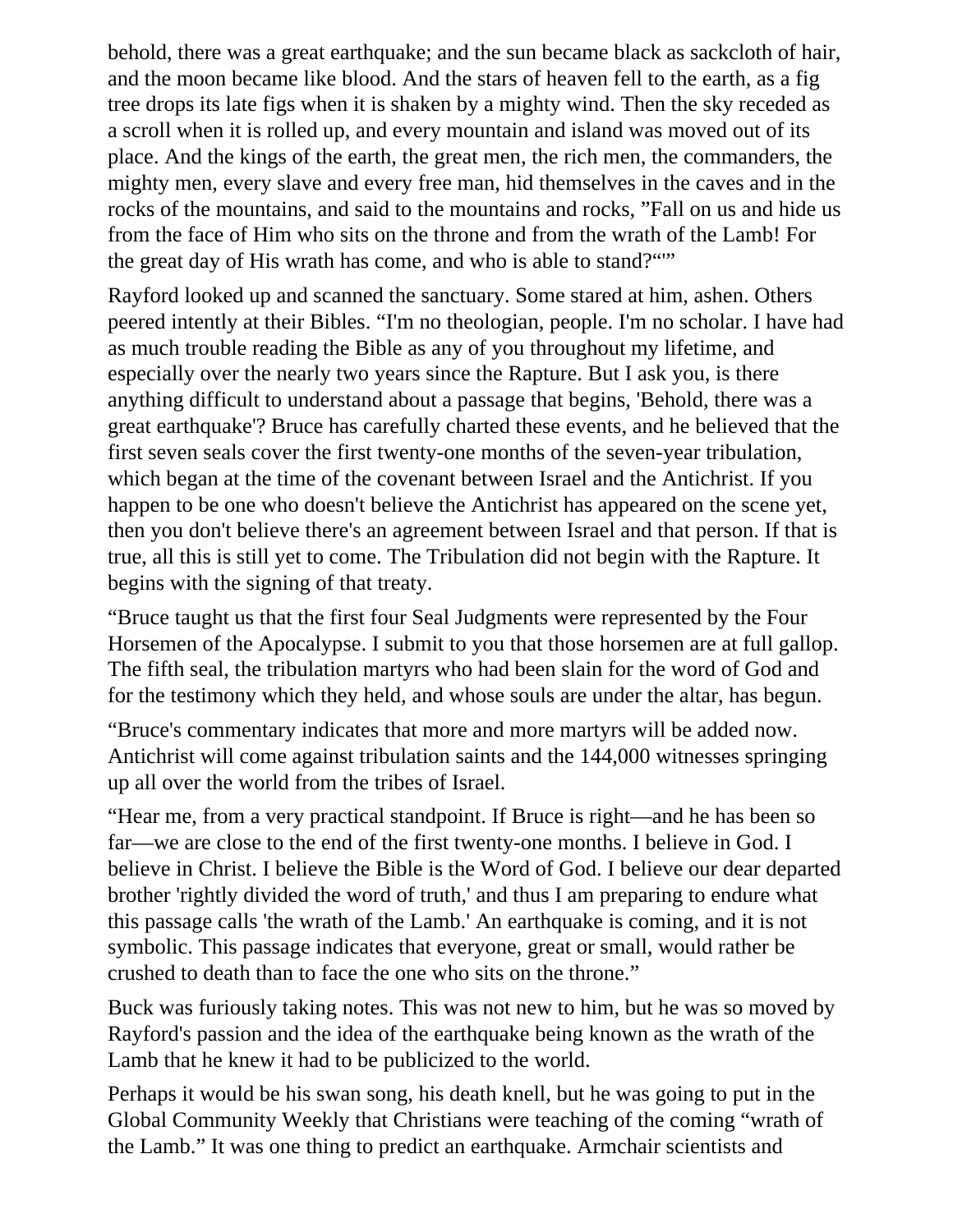clairvoyants had been doing that for years. But there was something about the psyche of the current world citizen that caused him or her to become enamored of catchphrases. What better catch-phrase than one from the Word of God?

Buck listened as Rayford concluded: "At the end of this first twenty-one-month period, the mysterious seventh Seal Judgment will usher in the next twenty-onemonth period, during which we will receive the seven Trumpet Judgments. I say the seventh Seal Judgment is mysterious because Scripture is not clear what form it will take. All the Bible says is that it is apparently so dramatic that there will be silence in heaven for half an hour. Then seven angels, each with a trumpet, prepare themselves to sound. We will study those judgments and talk about them as we move into that period. However, for now, I believe Bruce has left us with much to think and pray about.

"We have loved this man, we have learned from this man, and now we have eulogized him. Though we know he is finally with Christ, do not hesitate to grieve and mourn. The Bible says we are not to mourn as do the heathen, who have no hope, but it does not say we should not mourn at all. Embrace the grief and grieve with all your might. But don't let it keep you from the task. What Bruce would have wanted above all else is that we stay about the business of bringing every person we can into the kingdom before it is too late."

Rayford was exhausted. He closed in prayer, but rather than leaving the platform he merely sat and lowered his head. There was not the usual rush for the doors. Most continued to sit, while a few slowly and quietly began to make their way out.

## **CHAPTER SIXTEEN**

BUCK helped Chloe into the Range Rover, but before he could get around to the driver's side, he was accosted by Verna Zee.

"Verna! I didn't see you! I'm glad you made it."

"I made it all right, Cameron. I also recognized Tsion Ben-Judah!"

Buck fought to keep from covering her mouth with his hand. "I'm sorry?"

"He's going to be in deep trouble when the Global Community peacekeeping forces find out where he is. Don't you know he's wanted all over the world? And that your passport and ID were found on one of his accomplices? Buck, you're in as much trouble as he is. Steve Plank has been trying to get ahold of you, and I'm tired of pretending I have no idea what you're up to."

"Verna, we're going to have to go somewhere and talk about this."

"I can't keep your secret forever, Buck. I'm not going down with you. That was a pretty impressive meeting, and it's obvious everybody loved that Barnes guy. But do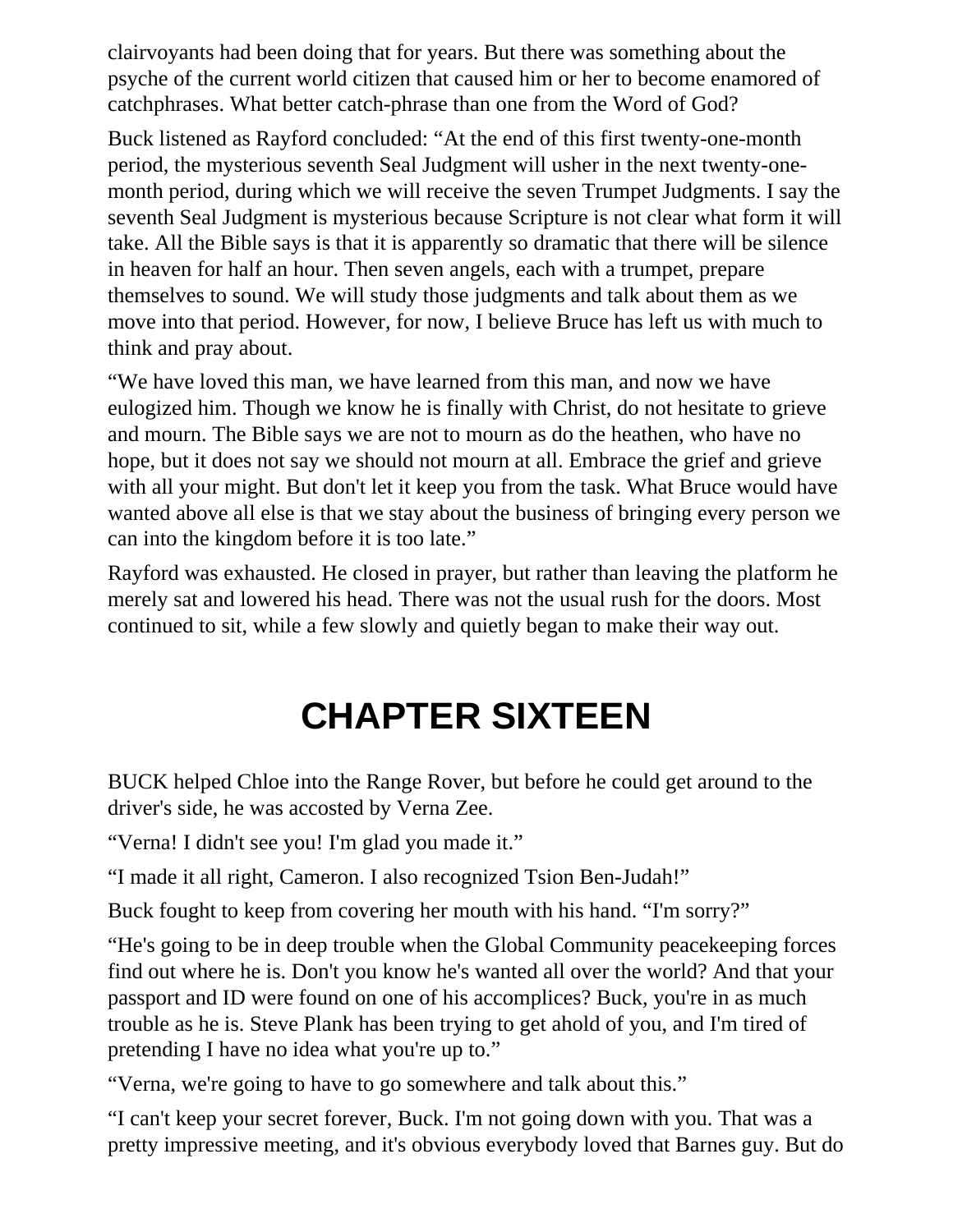all these people believe that Nicolae Carpathia is the Antichrist?"

"I can't speak for everyone."

"But how about you, Buck? You report directly to the man. Are you going to write a story in one of his own magazines that says that?"

"I already have, Verna."

"Yeah, but you've always represented it as a neutral report of what some believe. This is your church! These are your people! You buy into all this stuff."

"Can we go somewhere and talk about this or not?" Buck said.

"I think we'd better. Anyway, I want to interview Tsion Ben-Judah. You can't blame me for going for the scoop of a lifetime."

Buck bit his tongue to keep from saying she wasn't enough of a writer to do justice to a story like Ben-Judah anyway. "Let me get back to you tomorrow," he said. "And then we can—"

"Tomorrow? Today, Buck. Let's meet at the office this afternoon."

"This afternoon is not good. I'm coming back here for the viewing at four."

"Then how about six-thirty?"

"Why does it have to be today?" Buck asked.

"It doesn't. I could just tell Steve Plank or Carpathia himself or anybody I want exactly what I've seen today."

"Verna, I took a huge risk in helping you out the other night and letting you stay at Loretta's home."

"You sure did. And you may regret it for the rest of your life."

"So none of what you heard here today made any impact on you?"

"Yes, it did. It made me wonder why I went soft on you all of a sudden. You people are wacko, Buck. I'm gonna need some compelling reason to keep quiet about you."

That sounded like extortion, but Buck also realized that Verna had apparently stayed for the entire service that morning. Something had to be working on her. Buck wanted to find out how she could relegate the prophecies of Revelation and what had happened in the world in the last twenty months or so to mere coincidence. "All right," he said. "Six-thirty at the office."

Rayford and the other elders had agreed there would be no more formality at the viewing. No prayer, no message, no eulogies, no nothing. Just a procession of people filing past the coffin and paying their last respects. Someone had suggested opening the fellowship hall for refreshments, but Rayford, having been tipped off by Buck, decided against it. A ribbon was draped across the stairway, from wall to wall, to keep everyone from going downstairs. A sign indicated the viewing would last from 4 to 6 P.M.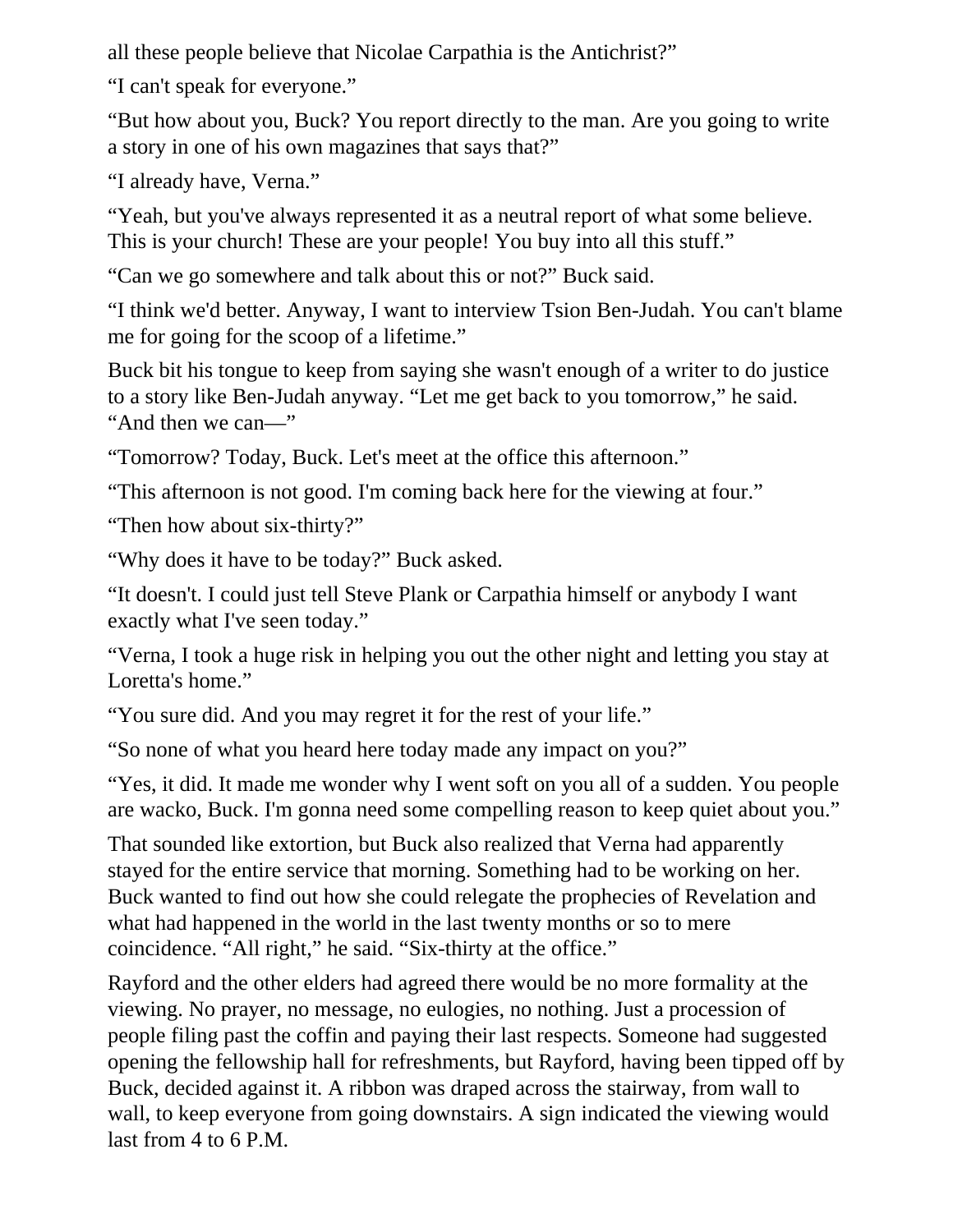At about five, while a crowd of hundreds slowly moved past the casket in a line that stretched out the front door, through the parking lot, and down the street, Buck wheeled into Loretta's parking spot with the Range Rover full of people.

"Chloe, I promise this is the last time I take advantage of your ailment and use you as a decoy."

"A decoy for what? Do you think Carpathia is here and is going to grab you or Tsion?"

Buck chuckled. Rayford had been in the sanctuary since just before four. Now, Buck, Chloe, Amanda, Tsion, and Loretta emerged from the Range Rover. Amanda got on one side of Chloe and Loretta on the other. They helped her up the back steps as Buck opened the door. Buck peeked at the parishioners waiting in line to get into the church. Nearly all ignored his little group. Those who idly watched them seemed to be concentrating on the pretty young newlywed, her ankle cast, her sling, and her cane.

As the three women made their way to the office, planning to view the body when the crowd dissipated, Buck and Tsion slipped away. When Buck entered the office about twenty minutes later, Chloe asked, "Where's Tsion?"

"He's around," Buck said.

Rayford stood near Bruce's coffin, shaking hands with mourners. Donny Moore approached. "I'm sorry to bother you with a question right here," Donny said, "but would you know where I could find Mr. Williams? He ordered some stuff from me, and I've got it for him."

Rayford directed him to the office.

As Donny and dozens of others filed past, Rayford wondered how long Hattie Durham would be with her mother in Denver. Carpathia had scheduled a meeting with Pontifex Maximus Peter Mathews, who had recently been named Supreme Pontiff of Enigma Babylon One World Faith, a conglomeration of all the religions in the world. Carpathia wanted Rayford back to New Babylon by the Thursday after next to fly the Condor 216 to Rome. There he was to pick up Mathews and bring him to New Babylon. Carpathia had made noises about headquartering Mathews and One World Faith in New Babylon, along with almost every other internaional organization.

Rayford found himself numb, shaking hand after hand. He tried not to look at Bruce's body. He busied himself remembering what else he'd heard Carpathia saying through that ingenious reverse intercom bugging device the late Earl Halliday had installed in the Condor. Most interesting to Rayford was Carpathia's insistence on taking over leadership of several of the groups and committees that had been headed by his old friend and financial angel Jonathan Stonagal. Buck had told Rayford and the rest of the Tribulation Force that he was in the room when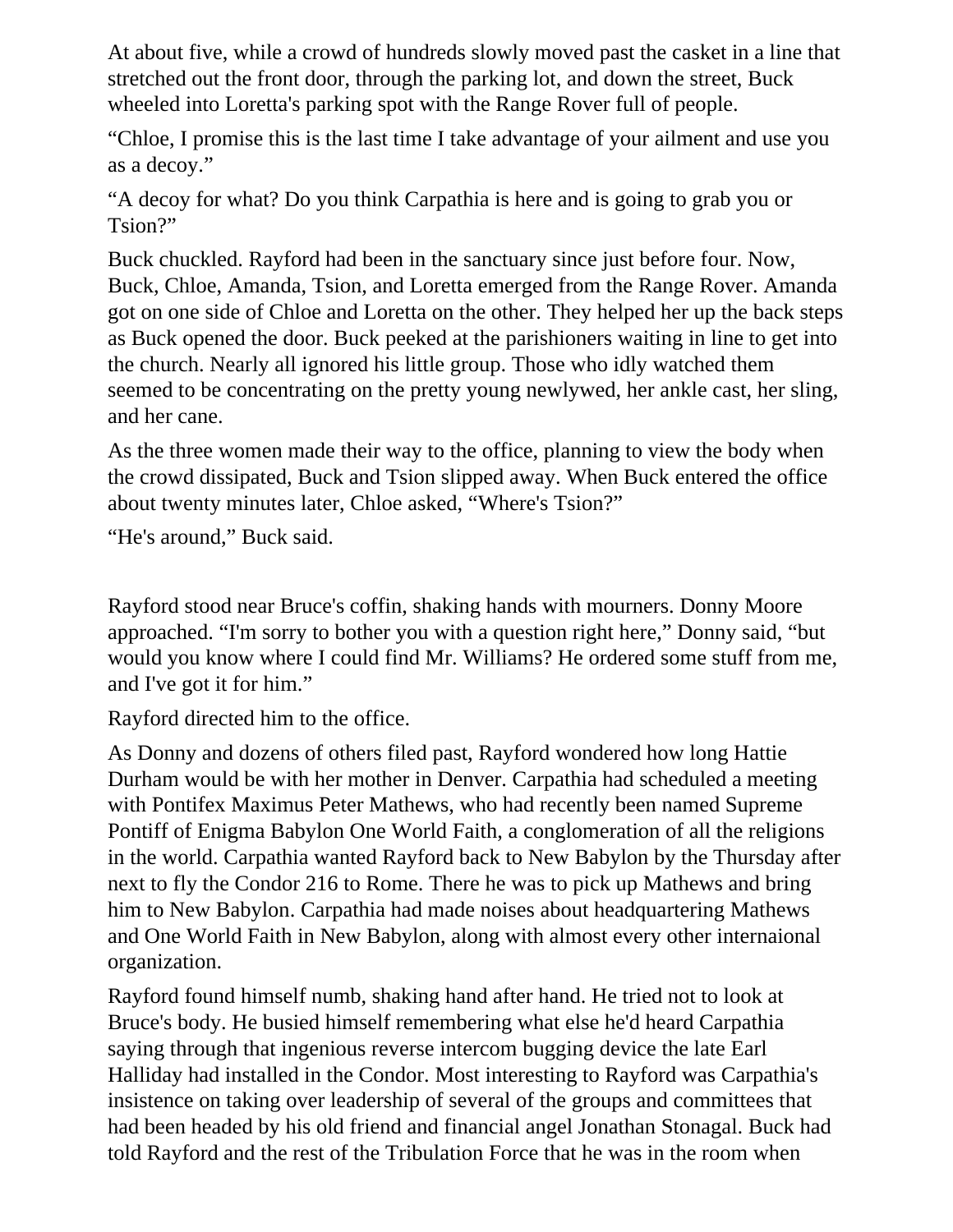Carpathia murdered Stonagal and then brainwashed everyone else to believe they'd just witnessed a suicide. With Carpathia now angling his way into the leadership of international relations committees, commissions on international harmony, and, most important, secret financial cooperatives, his motives for that murder became clear.

Rayford let his mind wander to the good old days, when all he had to do was show up at O'Hare on time, fly his routes, and come home. Of course, he was not a believer then. Not the kind of husband and father he should have been. The good old days really hadn't been so good at all.

He couldn't complain about excitement in his life. While he despised Carpathia and hated to be in a position of actual service to the man, he had long since decided to be obedient to God. If this was where God wanted him, it was where he would serve. He just hoped Hattie Durham might come back through Chicago before he had to leave. Somehow, he and Amanda and Chloe and Buck had to pull her away from Nicolae Carpathia. It had been encouraging to him, in a perverse way, that she had found her own reasons to distance herself from Nicolae. But Carpathia might not be so easily dumped, considering that she was carrying his child and he was so jealous of his public image.

Buck was busy with Donny Moore, learning the incredible features of the new computers, when he heard Loretta on the phone.

"Yes, Verna," she was saying, "he's busy with someone right now, but I'll tell him you said Steve Plank called."

Buck excused himself from Donny for a second and mouthed to Loretta, "If she's at the office, ask her if my checks are there."

Buck had been away from both the New York and Chicago offices on paydays for several weeks and was pleased to see Loretta nodding after she had asked Verna about the checks. One thing he had seen in Bruce's printouts, and which had been corroborated by Tsion, was that he needed to start investing in gold. Cash would soon be meaningless. He had to start stockpiling some sort of financial resource because, even in the best-case scenario, even if Verna became a believer and protected him from Carpathia, he couldn't maintain this ruse for long. That relationship would end. His income would dry up. He would not be able to buy or sell without the mark of the beast anyway, and the new world order Carpathia was so proud of could virtually starve him out.

By a quarter to six, the sanctuary was nearly empty. Rayford headed back to the office. He shut the door behind him. "We can have our moment alone with Bruce's body in a few minutes," he said.

The Tribulation Force, plus Loretta and minus Tsion, sat somberly. "So, that's what Donny Moore brought you?" Rayford said, nodding at the stack of laptops.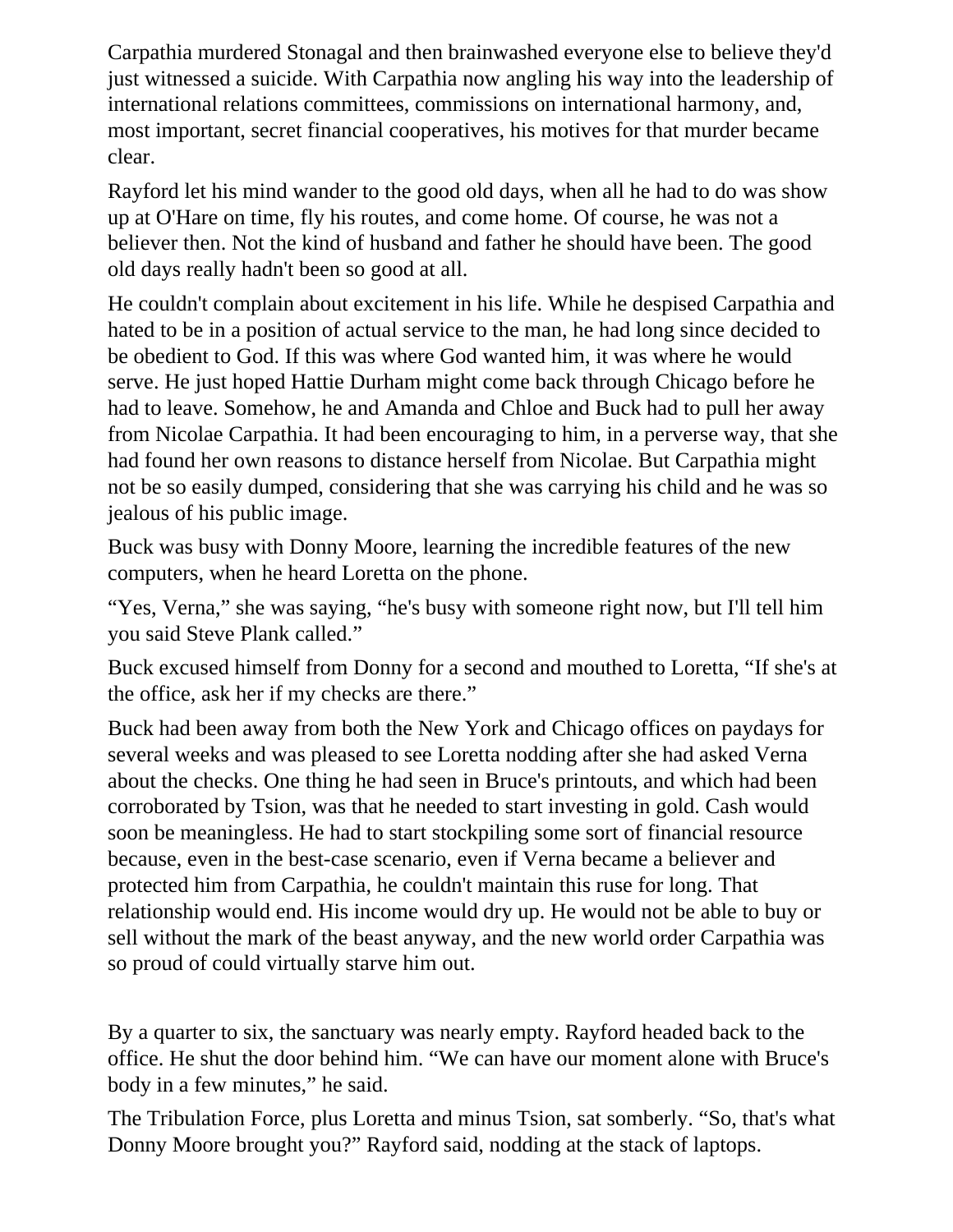"Yep. One for each of us. I asked Loretta if she wanted one too."

Loretta waved him off, smiling. "I wouldn't know what to do with it. I probably couldn't even open it."

"Where's Tsion?" Rayford said. "I really think we ought to keep him with us for a while and—"

"Tsion is safe," Buck said, looking carefully at Rayford.

"Uh-huh."

"What does that mean?" Loretta asked. "Where is he?"

Rayford sat in a chair on wheels and rolled it close to Loretta. "Ma'am, there are some things we are not going to tell you, for your own good."

"Well," she said, "what would you say if I told you I didn't appreciate that very much?"

"I can understand, Loretta—"

"I'm not so sure you can, Captain Steele. I've had things kept from me all my life just because I was a polite, southern lady."

"A southern belle is more like it," Rayford said.

"Now you're patronizin' me, and I don't appreciate that either."

Rayford was taken aback. "I'm sorry, Loretta, I meant no offense."

"Well, it offends me to have secrets kept from me."

Rayford leaned forward. "I'm quite serious about doing this for your own good. The fact is, someday, and I mean someday very soon, very high-placed officials may try to force you to tell them where Tsion is."

"And you think if I know where he is, I'll crack."

"If you don't know where he is, you can't crack and don't even have to worry about it."

Loretta pursed her lips and shook her head. "I know y'all are livin' dangerous lives. I feel like I've risked a lot just by puttin' you up. Now I'm only your landlady, is that it?"

"Loretta, you're one of the dearest people in the world to us, that's who you are. We wouldn't do anything to hurt you. That's why, even though I know it offends you—and that's the last thing I want to do—I'm not going to let you intimidate me into telling you where Tsion is. You'll be able to communicate with him by phone, and we can communicate with him by computer. Someday you may thank us for withholding this from you."

Amanda interrupted. "Rayford, are you and Buck saying that Tsion is where I think he is?"

Rayford nodded.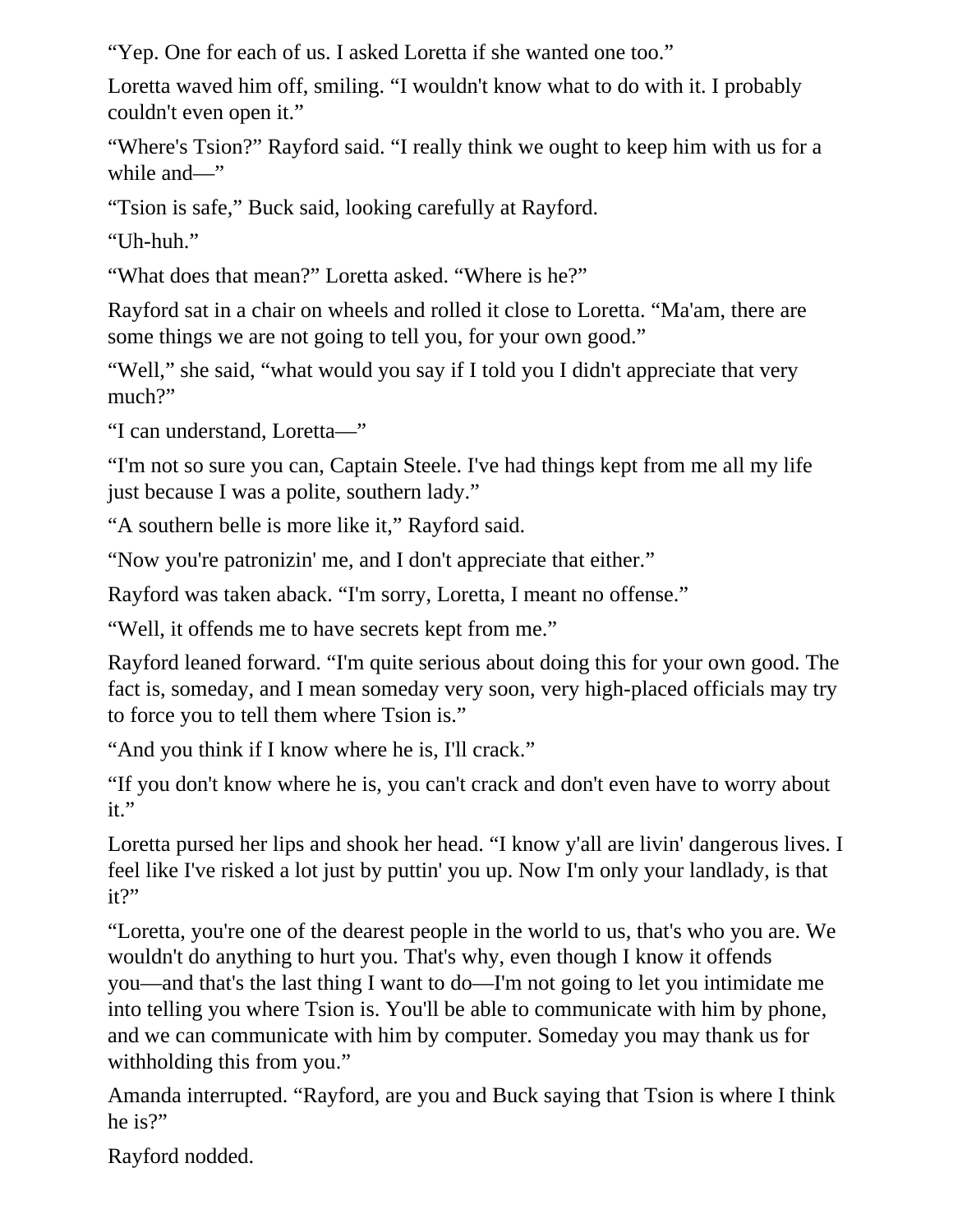"Is that necessary already?" Chloe asked.

"I'm afraid so. I wish I could say how long it will be for the rest of us."

Loretta, clearly peeved, stood and paced, her arms folded across her chest. "Captain Steele, sir, could you tell me one thing? Could you tell me that you're not keepin' this from me because you think I'd blab it all over?"

Rayford stood. "Loretta, come here."

She stopped and stared at him.

"Come on now," he said. "Come right over here and let me hug you. I'm young enough to be your son, so don't be taking this as condescending."

Loretta seemed to be refusing to smile, but she did slowly approach Rayford. He embraced her. "Ma'am, I've known you long enough to know that you don't tell secrets. The fact is, the people who might ask you about Tsion Ben-Judah's whereabouts wouldn't hesitate to use a lie detector or even truth serum if they thought you knew. If they could somehow force you to give him up against your will, it could really hurt the cause of Christ."

She hugged him. "All right then," she said. "I still think I'm a tougher bird than you people seem to think, but all right. If I didn't think you were doin' this with my best interests in mind, misguided as y'all are, I'd throw you out of my boardinghouse."

That made everybody smile. Everybody except Loretta.

There was a knock at the door. "Excuse me, sir," the funeral director said to Rayford. "The sanctuary is empty."

Buck was last in line as the five of them filed into the sanctuary and stood by Bruce's coffin. At first Buck felt guilty. He was strangely unmoved. He realized he had expended his emotion during the memorial service. He knew so well that Bruce was no longer there that he largely felt nothing by simply noting that his friend was, indeed, dead.

And yet he was able to use these moments, standing there with the people closest to him in the world, to think about how dramatically and specifically God had acted in his behalf even just within the last several hours. If there was one thing he had learned from Bruce, it was that the Christian life was a series of new beginnings. What had God done for him lately? What hadn't he done for him? Buck only wished he would feel the same compulsion to renew his commitment to the service of Christ when God didn't seem so close.

Twenty minutes later, Buck and Chloe pulled into the parking lot of Global Community Weekly. Only Verna's car was in the lot.

To Buck, it seemed Verna looked both surprised and disappointed to see Chloe hobbling in with him. Chloe must have noticed too. "Am I not welcome here?" she said.

"Of course," Verna said. "If Buck needs someone to hold his hand."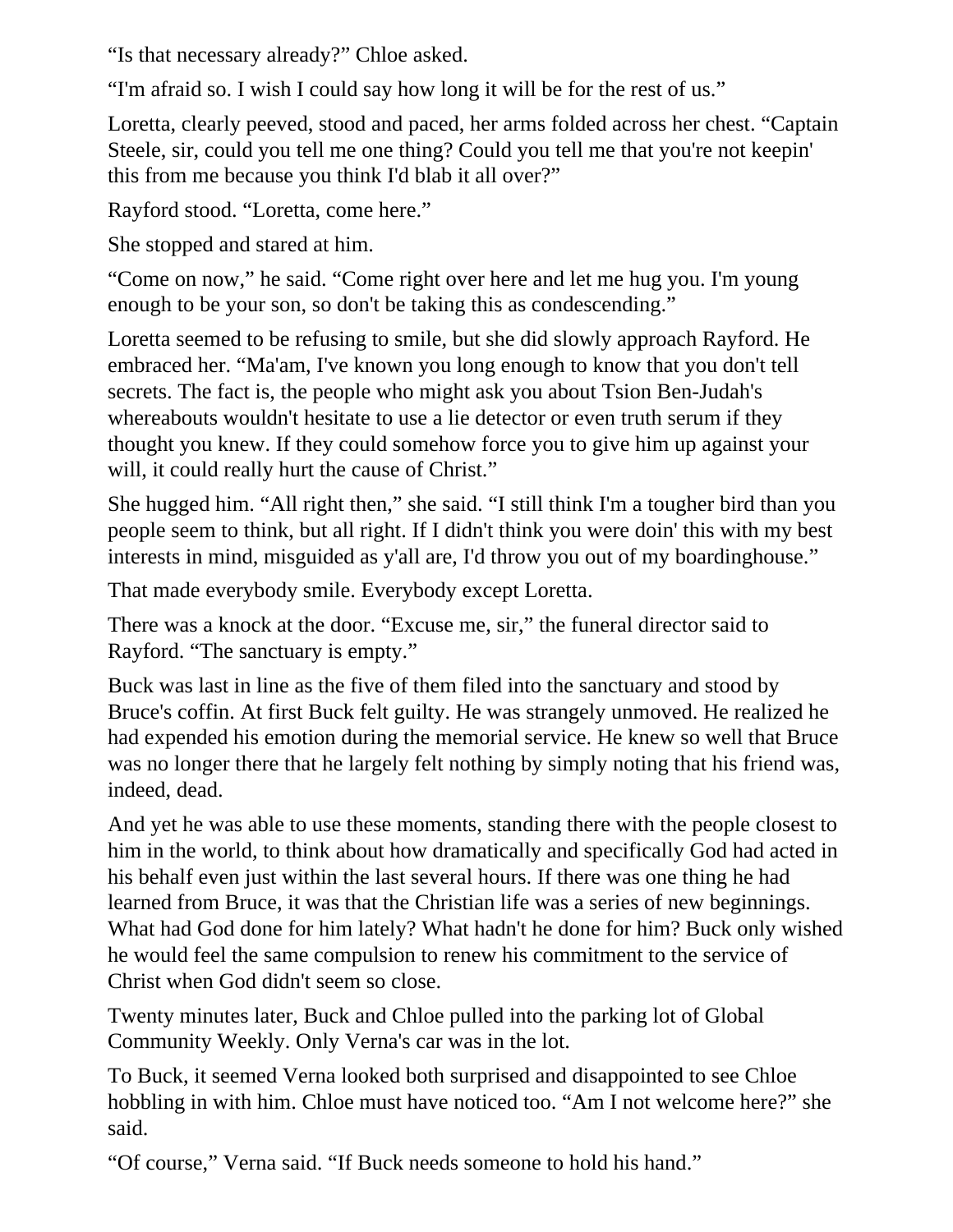"Why would I need someone to hold my hand?"

They sat in a small conference room with Verna at the head of the table. She leaned back in her seat and steepled her fingers. "Buck, we both know I hold all the cards now, don't we?"

"What happened to the new Verna?" Buck asked.

"There was no new Verna," she said. "Just a slightly mellower version of the old Verna."

Chloe leaned forward. "Then nothing we've said, nothing you and I have talked about, nothing you've seen or heard or experienced at Loretta's house or at the church has meant anything to you whatsoever?"

"Well, I have to admit I appreciate the new car. It is better than the one I had. Of course, that was only fair, and the least Buck could do for me after ruining mine."

"So," Chloe said, "your moments of vulnerability, your admitting that you had been jealous of Buck, and your realization that you had been inappropriate in how you talked with him, that was all, what, made up?"

Verna stood. She put her hands on her hips and stared down at Buck and Chloe. "I'm really surprised at how petty this conversation has begun. We're not talking about office politics here. We're not talking about personality conflicts. The fact is, Buck, you're not loyal to your employer. It's not just a matter of worrying, because it isn't journalism the way it's supposed to be. I've got a problem with that myself. I even told Chloe that, didn't I, Chloe?"

"You did."

"Carpathia has bought up all the news outlets, I know that," Verna continued. "None of us old-fashioned journalists enjoy the prospect of covering news our owner is making. We don't like being expected to put his spin on everything. But, Buck, you're a wolf in sheep's clothing. You're a spy. You're the enemy. You not only don't like the man, you also think he's the Antichrist himself."

"Why don't you sit down, Verna?" Chloe said. "We all know the little negotiation hints from the books that teach you how to look out for number one. I can't speak for Buck, but your trying to tower over me doesn't intimidate me."

"I'll sit down, but only because I want to."

"So, what's your game?" Chloe said. "Are you about to engage in extortion?"

"Speaking of that," Buck said, "I'll thank you for my checks for the last several weeks."

"I haven't touched them. They're in your top drawer. And no, I'm not a blackmailer. It just seems to me your life depends on who knows or doesn't know that you're harboring Tsion Ben-Judah."

"That's something you think you know?"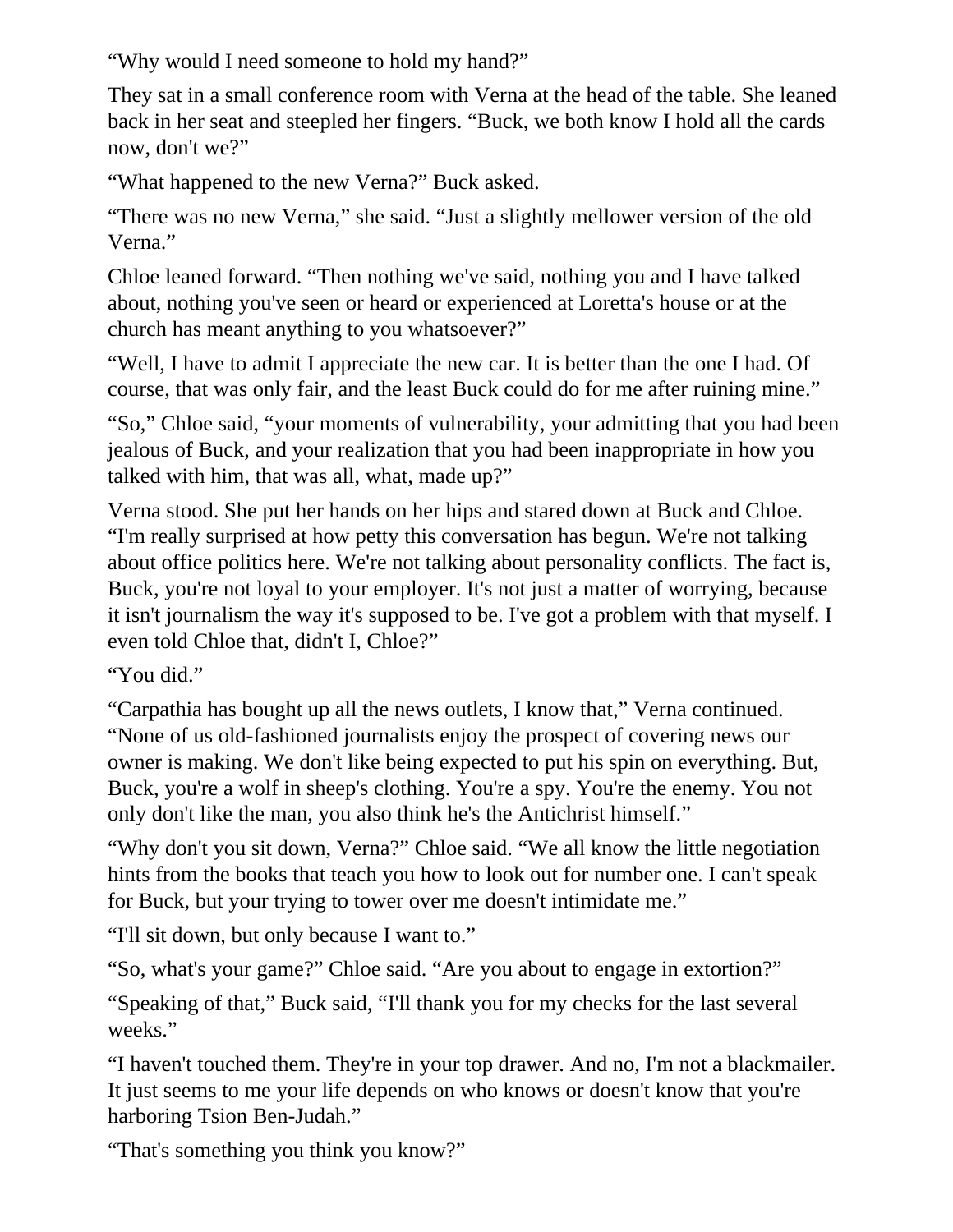"I saw him in church this morning!"

"At least you thought you did," Chloe said.

Buck flinched and looked at her. So did Verna. For the first time, Buck saw a flicker of uncertainty on Verna's face.

"You're telling me I didn't see Tsion Ben-Judah in church this morning?"

"It certainly sounds unlikely," Chloe said. "Wouldn't you say?"

"Not really. I know Buck was in Israel and that his papers were found with a Ben-Judah sympathizer."

"And so you saw Buck in church with Ben-Judah?"

"I didn't say that. I said I saw Ben-Judah. He was sitting with that woman who put me up the other night, Loretta."

"So Loretta's dating Tsion Ben-Judah, is that what you're saying?"

"You know what I'm saying, Chloe. Ben-Judah even spoke in that service. If that wasn't him, I'm no journalist."

"No comment," Buck said.

"I resent that!"

Chloe kept the pressure on. "You were sitting somewhere where we couldn't see  $you$ —"

"I was in the balcony, if you must know."

"And from the balcony you could see a man sitting in the back with Loretta?"

"I didn't say that. I meant I could tell he was sitting with her. They both spoke and it sounded like it was coming from the same area."

"So Ben-Judah escapes from Israel, apparently with Buck's help. Buck is brilliant enough to leave his official papers with some enemy of the state. When Buck gets Ben-Judah safely into North America; he brings him out in public at his own church, and then Ben-Judah stands and speaks in front of hundreds of people. This is your thought?"

Verna was sputtering. "Well, he, well, if that wasn't Ben-Judah, who was it?"

"This is your story, Verna."

"Loretta will tell me. I got the impression she liked me. I'm sure I saw him walking out the back with her. A small, kind of stocky Israeli?"

"And you could tell from behind who he was?"

"I'm gonna call Loretta right now." She reached for a phone. "I don't suppose you'd give me her phone number."

Buck wondered if that was a good idea. They had not prepped Loretta. But after the incident in the office with Rayford earlier, he believed Loretta could handle Verna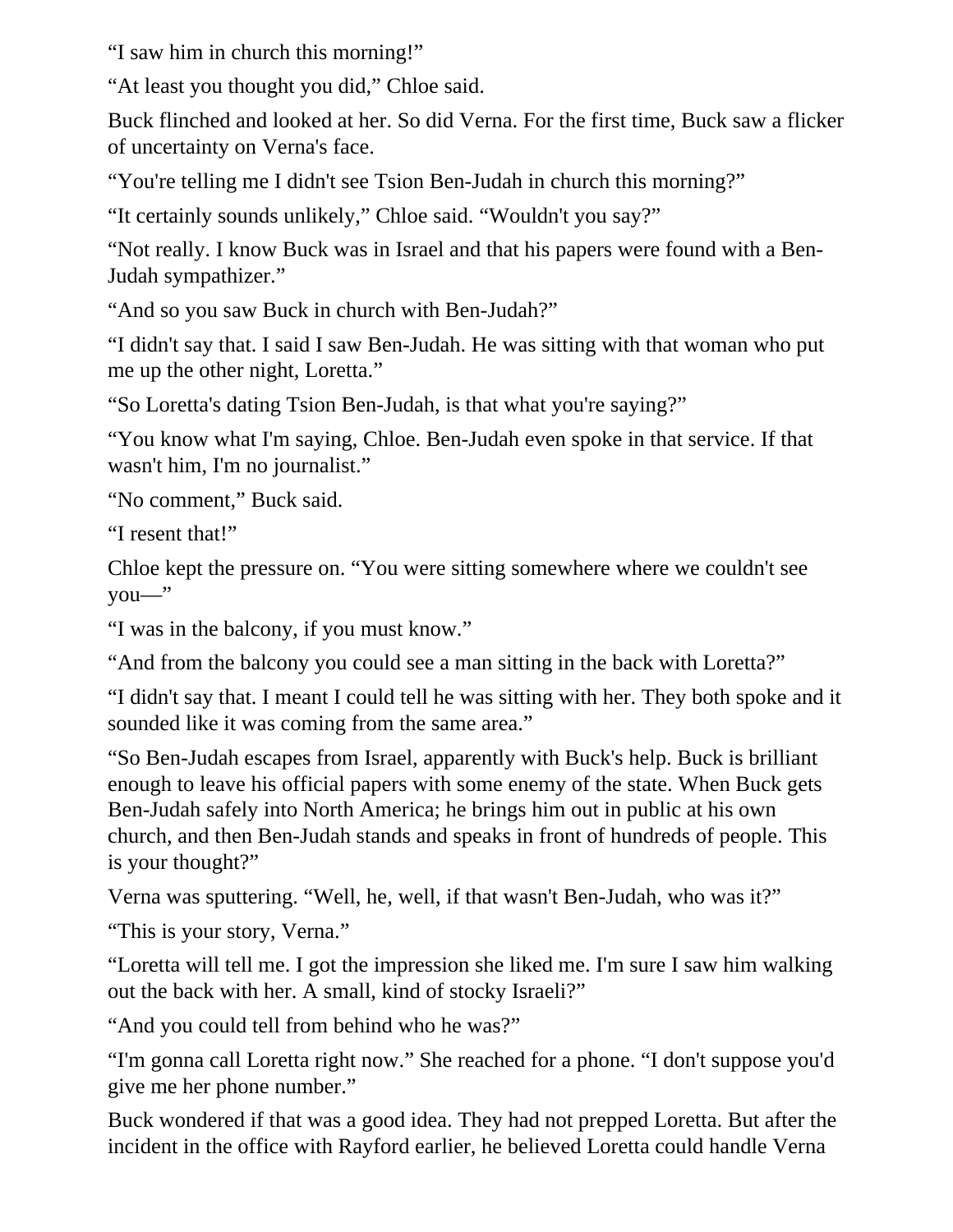Zee. "Sure," Buck said, scribbling the number.

Verna hit the speaker button and dialed.

"Loretta's phone, Rayford Steele speaking."

Apparently, Verna had not expected that. "Oh, uh, yes. Loretta please."

"May I ask—"

"Verna Zee."

When Loretta came on, she was her typical, charming self. "Verna, dear! How are you? I heard you were at the service today, but I missed you. Did you find it as moving as I did?"

"We'll have to talk about that sometime, Loretta. I just wanted to—"

"I can't think of a better time than now, sweetheart. Would you like to meet someplace, come over, what?"

Verna looked irritated. "No, ma'am, not now. Sometime, maybe. I just wanted to ask you a question. Who was that man with you in church this morning?"

"That man?"

"Yes! You were with a Middle Eastern man. He spoke briefly. Who was he?"

"Is this on the record?"

"No! I'm just asking."

"Well I'm just telling you that that's a personal, impertinent question."

"So you're not going to tell me?"

"I don't believe it's any of your business."

"What if I told you that Buck and Chloe said you'd tell me?"

"First off, I'd probably say you were a liar. But that would be impolite and more impertinent than the question you asked."

"Just tell me if that was Rabbi Tsion Ben-Judah of Israel!"

"It sounds like you've already named him. What do you need my input for?"

"So, it was him?"

"You said it. I didn't."

"But was it?"

"You want the honest truth, Verna? That man is my secret lover. I keep him under the bed."

"What? What? So, come on—"

"Verna, if you'd like to talk about how moved you were by our memorial service this morning, I'd love to chat with you some more. Do you?"

Verna hung uppn Loretta. "All right, so you've all gotten together and decided not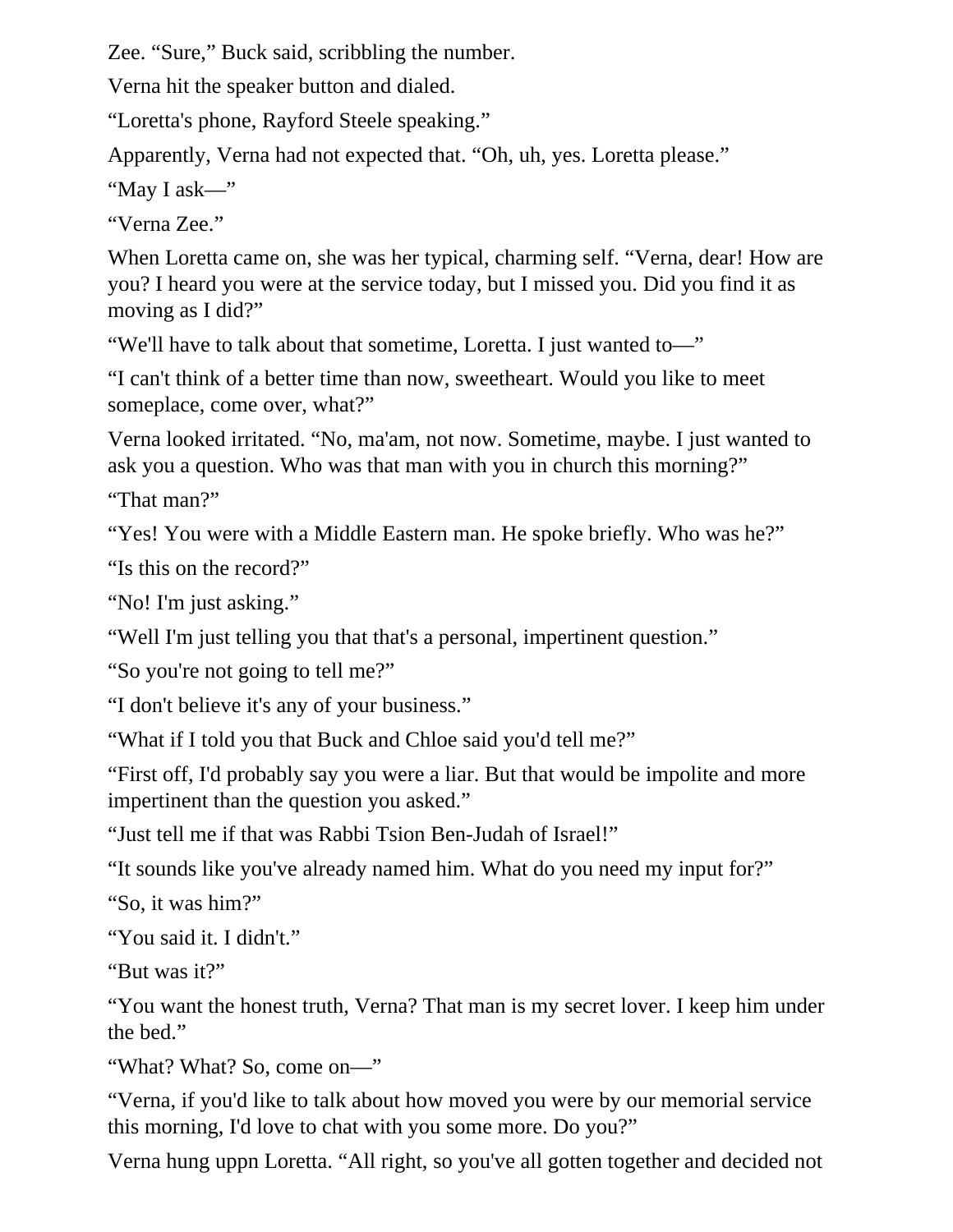to tell the truth. I don't think I'll have much trouble convincing Steve Plank or even Nicolae Carpathia that it appears you're harboring Tsion Ben-Judah."

Chloe looked at Buck. "You think Buck would do something so royally stupid it would not only get him fired, but it would also get him killed? And you're going to use the threat of this news to the Global Community higher-ups in exchange for what?"

Verna stalked out of the room. Buck looked at Chloe, winked, and shook his head. "You're priceless," he said.

Verna rushed back in and slapped Buck's checks on the table. "You know your time is short, Buck."

"Truth to tell," Buck said, "I believe all of our time is short."

Verna sat down resignedly. "You really believe this stuff, don't you?"

Buck tried to change the tone. He spoke sympathetically. "Verna, you've talked with Loretta and Amanda and Chloe and me. We've all shared our stories. You heard Rayford's story this morning. If we're all wacko, then we're all wacko. But were you not in the least impressed with some of the things that Bruce Barnes garnered from the Bible? Things that are coming true right now?"

Verna, at last, was silent for a moment. Finally she spoke. "It was kind of strange. Kind of impressive. But isn't it just like Nostradamus? Can't these prophecies be read into? Can't they mean anything you want them to mean?"

"I don't know how you could believe that," Chloe said. "You're smarter than that. Bruce said that if the treaty between the United Nations and Israel was the covenant referred to in the Bible, it would usher in the seven-year tribulation period. First there would be the seven Seal Judgments. The Four Horsemen of the Apocalypse would be the horse of peace—for eighteen months—the horse of war, the horse of plague and famine, and the horse of death."

"That's all symbolic, isn't it?" Verna said.

"Of course it is," Chloe said. "I haven't seen any horsemen. But I have seen a year and a half of peace. I have seen World War III break out. I've seen it result in plagues and famine with more to come. I've seen lots of people die, and more will. What will it take to convince you? You can't see the fifth Seal Judgment, the martyred saints under the altar in heaven. But did you hear what Rayford said Bruce believes is coming next?"

"An earthquake, yes, I know."

"Will that convince you?"

Verna turned in her chair and stared out the window. "I suppose that would be pretty hard to argue with."

"I have some advice for you," Chloe said. "If that earthquake is as devastating as the Bible makes it sound, you may not have time to change your mind about all of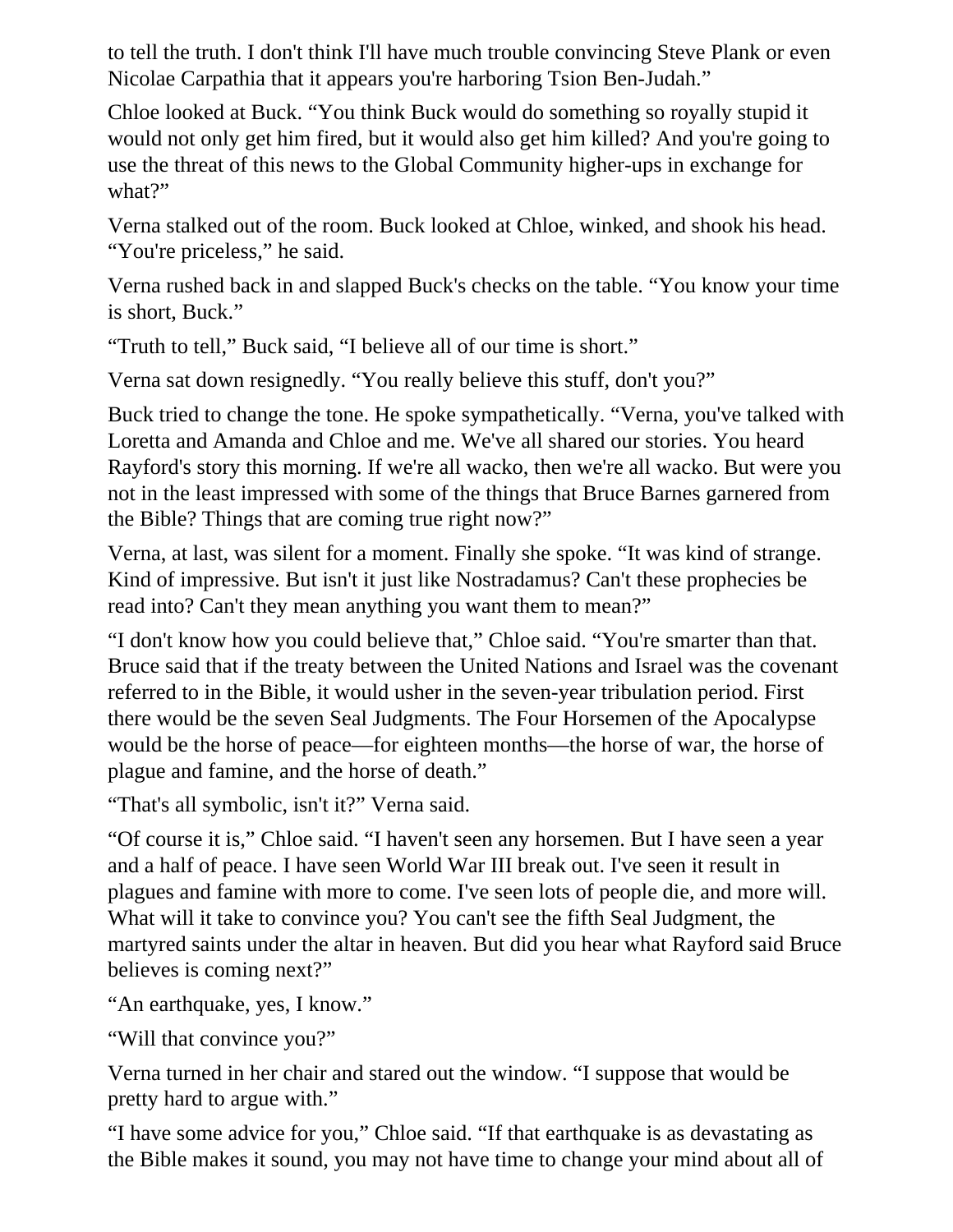this before your time is up."

Verna stood and walked slowly to the door. Holding it open, she said softly, "I still don't like the idea of Buck's pretending to Carpathia to be something he's not."

Buck and Chloe followed her out toward the front door. "Our private lives, our beliefs, are none of our employer's business," Buck said. "For instance, if I knew you were a lesbian, I wouldn't feel it necessary to tell your superiors."

Verna whirled to face him. "Who told you that? What business is that of yours? You tell anybody that and I'll—"

Buck raised both hands. "Verna, your personal life is confidential with me. You don't have to worry that I'll ever say anything to anybody about that."

"There's nothing to tell!"

"My point exactly."

Buck held the door open for Chloe. In the parking lot, Verna said, "So we're agreed?"

"Agreed?" Buck said.

"That neither of us is going to say anything about the other's personal life?"

Buck shrugged. "Sounds fair to me."

The funeral director was on the phone with Rayford. "So," he was saying, "with the backlog of deaths, the scarcity of grave sites, and so forth, we're estimating interment no sooner than three weeks, possibly as late as five weeks. We store the bodies at no charge to you, as this is a matter of public health."

"I understand. If you could simply inform us once the burial has occurred, we'd appreciate it. We will not have a service, and no one will attend."

Loretta sat at the dining room table next to Rayford. "That seems so sad," she said. "Are you sure not even one of us should go?"

"I've never been much for graveside services," Rayford said. "And I don't think anything more needs to be said over Bruce's body."

"That's true," she said. "It's not like that's him. He's not going to feel lonely or neglected."

Rayford nodded and pulled a sheet from a stack of Bruce's papers. "Loretta, I think Bruce would have wanted you to see this."

"What is it?"

"It's from his personal journal. A few private thoughts about you."

"Are you sure?"

"Of course."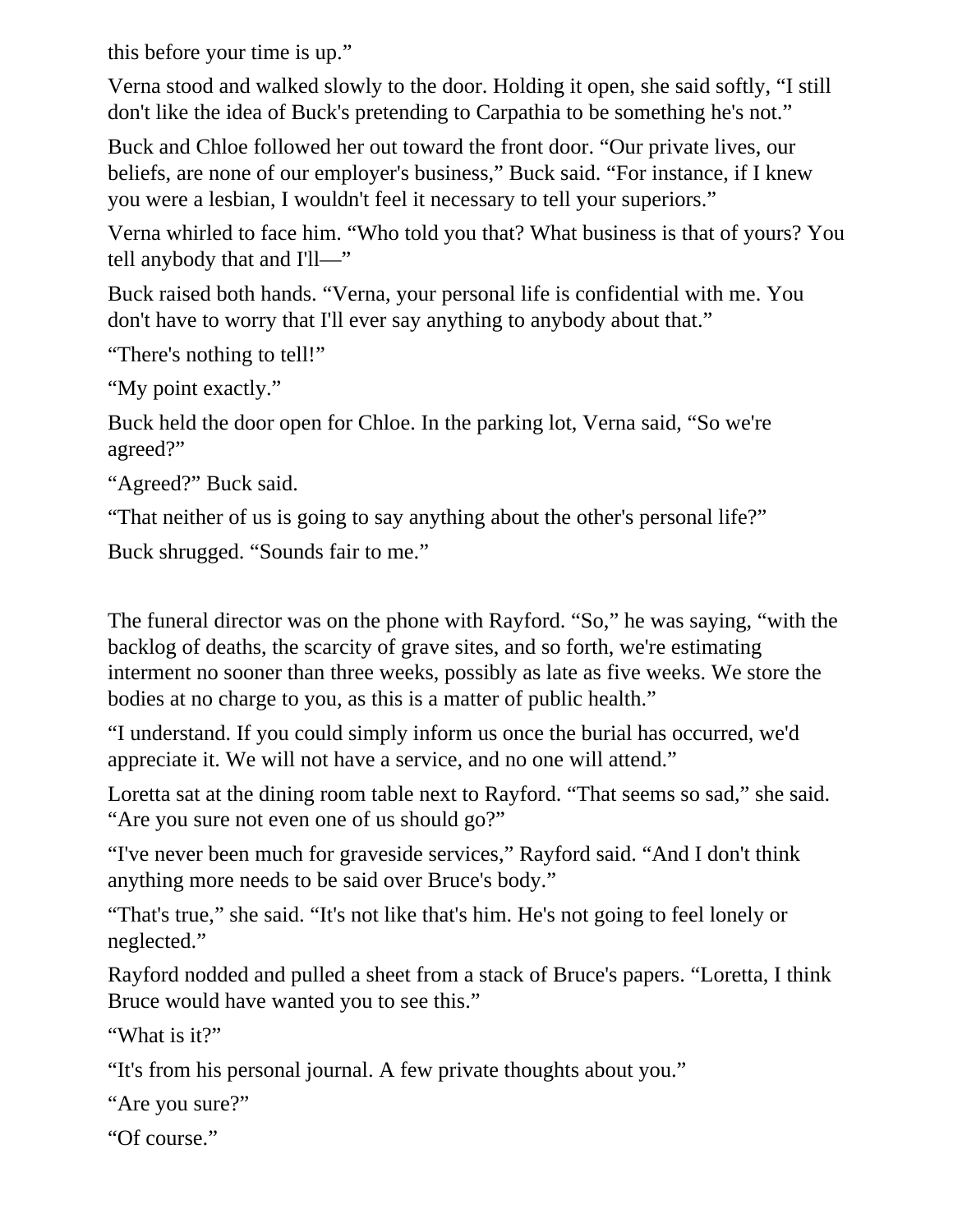"I mean, are you sure he'd want me to see it?"

"I can go only by my own feelings," he said. "If I had written something like this, I would want you to see it, especially after I was gone."

Loretta, her fingers shaking, pulled the sheet to where she could read it with her bifocals. She was soon overcome. "Thank you, Rayford," she managed through her tears. "Thank you for letting me see that."

"Buck! I had no idea Verna was a lesbian!" Chloe said.

"You had no idea? Neither did I!"

"You're kidding!"

"I'm not. You think that little revelation was of God too?"

"I'd sooner think it was a wild coincidence, but you never know. That tidbit may have saved your life."

"You may have saved my life, Chloe. You were brilliant in there."

"Just sticking up for my man. She rattled the wrong cage."

## **CHAPTER SEVENTEEN**

A WEEK and a half later, as Rayford was preparing to head back to New Babylon to resume his duties, he got a call from Leon Fortunato. "You haven't heard anything from the potentate's woman, have you?"

"The potentate's woman?" Rayford repeated, trying to let his disgust show.

"You know who I'm talking about. She flew over there on the same flight you did. Where is she?"

"I wasn't under the impression I was responsible for her."

"Steele, you don't really want to withhold information about somebody Carpathia wants to know about."

"Oh, he wants to know where she is. In other words, he hasn't heard from her?"

"You know that's the only reason I'd be calling you."

"Where does he think she is?"

"Don't play games with me, Steele. Tell me what you know."

"I don't know precisely where she is. And I don't feel the liberty to be reporting on her whereabouts or even where I think she is, without her knowledge."

"I think you'd better remember who you work for, pal."

"How can I forget?"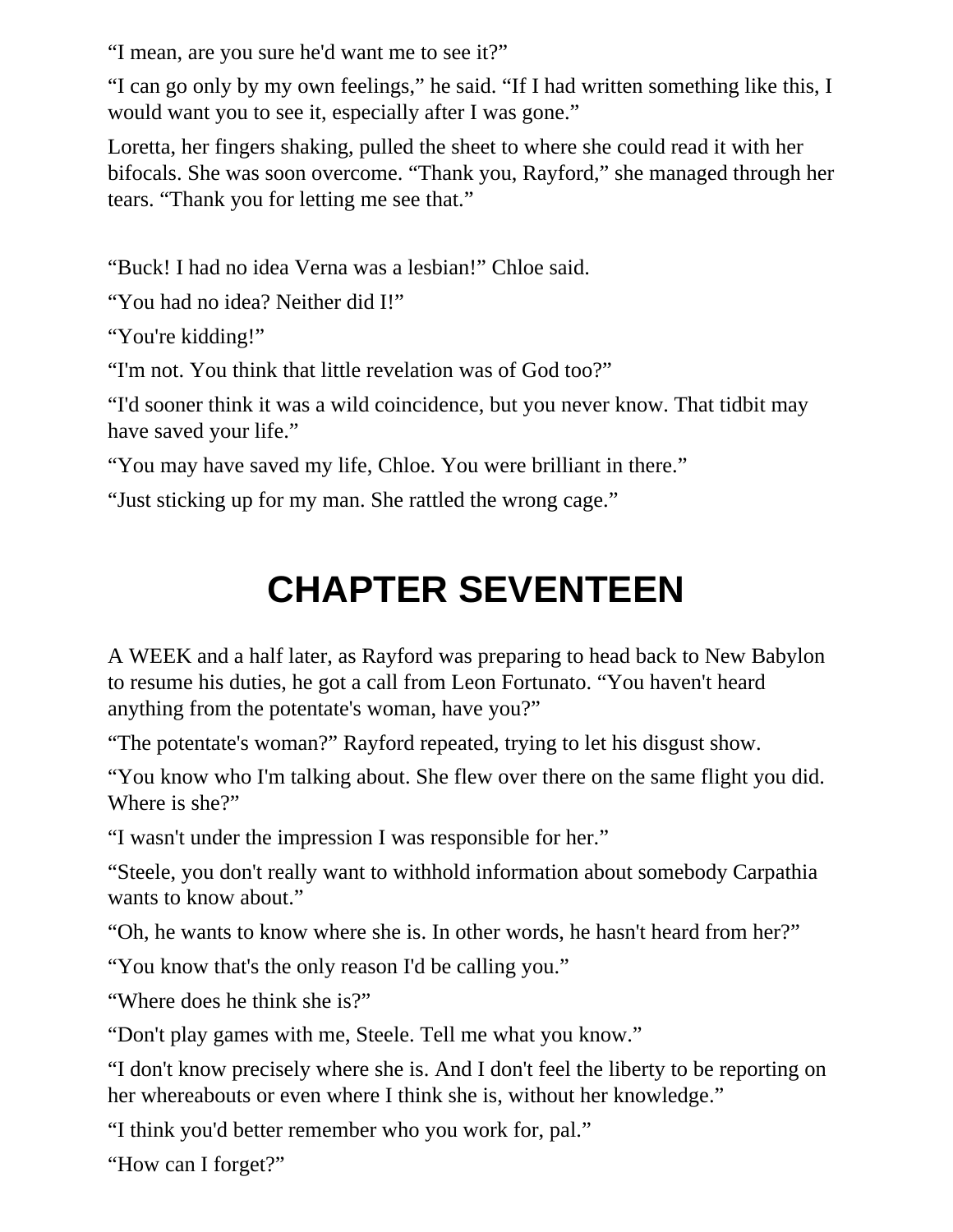"So, you want me to imply to Carpathia that you're harboring his fiancee?"

"If that's what you're worried about, I can put your mind at ease. The last time I saw Hattie Durham was at Mitchell Field in Milwaukee when I arrived."

"And she went on where?"

"I really don't think I should be sharing her itinerary if she chose not to."

"You could regret this, Steele."

"You know what, Leon? I'll sleep tonight."

"We're assuming she went to see her family in Denver. There was no war damage there, so we don't understand why we can't get through by phone."

"I'm sure you have many resources for locating her. I'd rather not be one of them."

"I hope you're financially secure, Captain Steele."

Rayford did not respond. He didn't want to get into more of a war of words with Leon Fortunato.

"There's been a slight change of plans by the way, as it relates to your picking up Supreme Pontiff Mathews in Rome."

"I'm listening."

"Carpathia will be going with you. He wants to accompany Mathews back to New Babylon."

"How does that affect me?"

"I just wanted to make sure you didn't leave without him."

Buck had already had his tongue-lashing by phone from Steve Plank about having allowed his passport and ID to fall into the wrong hands in Israel. "They tortured that Shorosh guy within an inch of his life, and he still swore you were just a passenger on his boat."

"It was a nice big, wood boat," Buck had said.

"Well, the boat is no more."

"What was the point of destroying a man's boat and torturing him?"

"Are we on the record?"

"I don't know, Steve. Are we talking as journalists, friends, or is this a warning from a colleague?"

Steve changed the subject. "Carpathia still likes the copy you're sending out from Chicago. He thinks Global Community Weekly is the best magazine in the world. Of course, it always has been."

"Yeah, yeah. If you forget about objectivity and journalistic credibility—"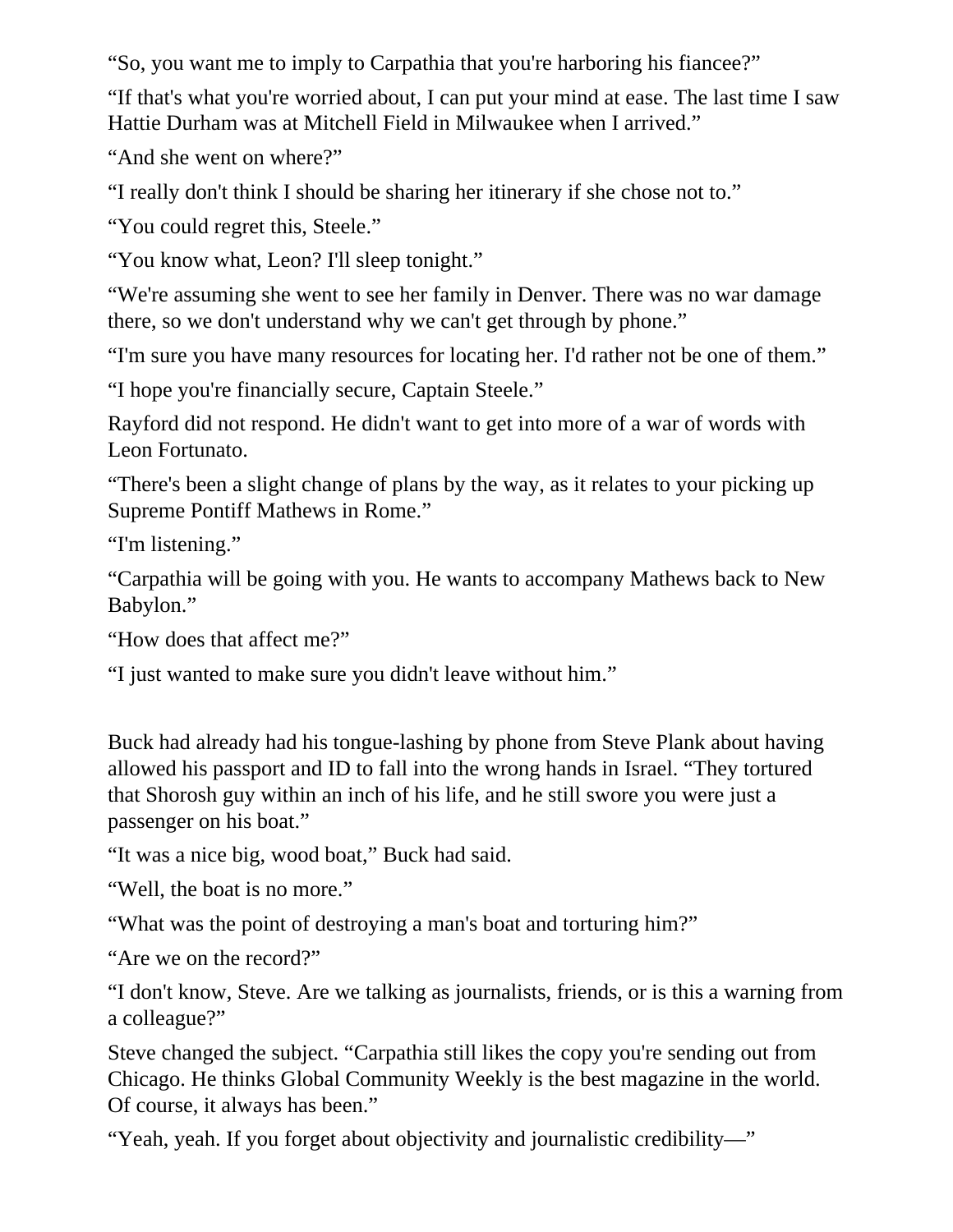"We all forgot about that years ago," Plank had said. "Even before we were owned by Carpathia, we still had to dance to somebody's tune."

Buck brought Amanda, Chloe, Rayford, and Tsion up to speed on their new laptop computers. Tsion had been using his secure phone to talk to everyone at Loretta's place, which they began calling their "safe house." More than once Loretta said, "That man sounds like he's next door."

"That's cellular technology for you," Buck said.

Tsion required daily visits from his fellow Tribulation Force members, just to keep his spirits up. He was fascinated by the new technology, and he spent much of his time monitoring the news. He was tempted to try to communicate via E-mail to many of his spiritual children around the world; however, he feared they might be tortured in attempts to determine his whereabouts. He asked Buck to ask Donny how he might go about communicating widely without the recipients of his missives suffering for it. The solution was simple. He would merely put his messages on a central bulletin board, and no one would know who was accessing them.

Tsion spent much of his days poring over Bruce's material and getting it into publishable shape. That was made easier by Buck's getting it to Tsion on disk. Frequently Tsion uploaded portions and in essence broadcast them to certain members of the Tribulation Force. He was especially impressed with what Bruce had to say about Chloe and Amanda. In his personal journal Bruce frequently mentioned his dream that they work together, researching, writing, and teaching cell groups and house churches. Eventually it was agreed that Amanda would not return to New Babylon until after Rayford got back from his flight to Rome. That would give her a few more days with Chloe to plan a ministry similar to what Bruce had outlined. They didn't know where it would take them or what the opportunities would be, but they enjoyed working together and seemed to learn more that way.

Buck was glad Verna Zee was keeping her distance. Much of the staff of the Chicago office was deployed to various bombed-out cities to report on the resultant chaos. There was no doubt in Buck's mind that the black horse of plagues and famine and the pale horse of death had come galloping in on the heels of the red horse of war.

On Wednesday evening, Amanda drove Rayford to Milwaukee for his flight to Iraq. "Why couldn't Mathews fly on his own plane to see Carpathia?" she said.

"You know Carpathia. He likes to take the upper hand by being the most deferential and kind. He not only sends a plane for you, he also comes along and accompanies you back."

"What does he want from Mathews?"

"Who knows? It could be anything. The increase in converts we're seeing has to be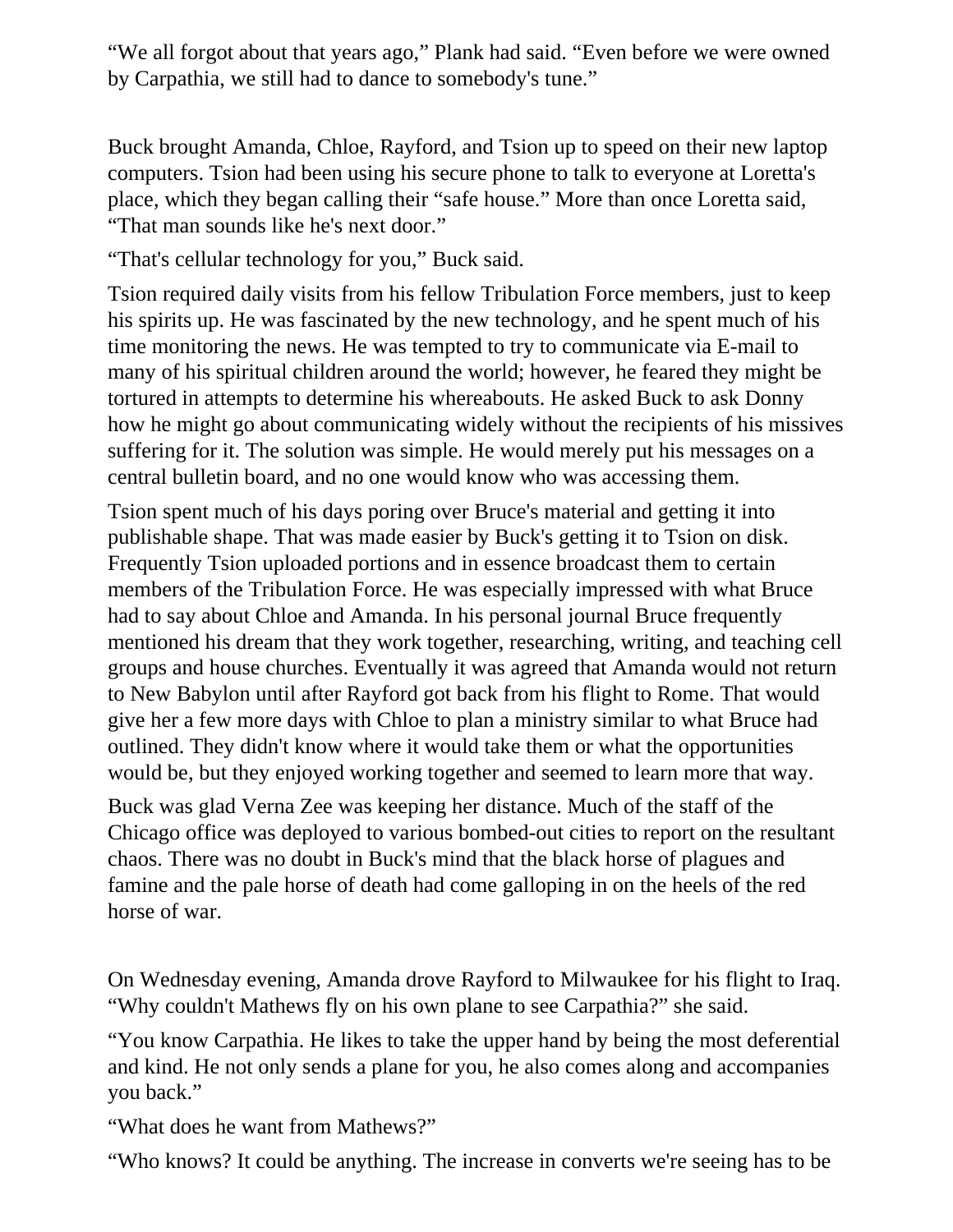very troubling for Mathews. We are one faction that doesn't buy into the one-world faith routine."

At six Thursday morning, Loretta's household was awakened by the phone. Chloe grabbed it. She put her hand over the mouthpiece and told Buck, "Loretta's got it. It's Hattie."

Buck leaned close to listen with her. "Yes," Loretta was saying, "you woke me, darlin', but it's all right. Captain Steele said you might call."

"Well, I'm flying through Milwaukee on my way back to New Babylon, and I purposely scheduled a six-hour layover. Tell anybody there who cares that I'll be at Mitchell Field if they want to talk to me. They shouldn't feel obligated, and I won't be offended if they don't come."

"Oh, they'll come, hon. Don't you worry about that."

That same hour was three o'clock in the afternoon in Baghdad when Rayford's commercial flight landed. He had planned to stay onboard to wait for the short flight on to New Babylon a little over an hour later, but his cell phone vibrated in his pocket. He wondered if this would be the call from Buck, or from Carpathia about Buck, that would end the speculation and suspicion of the Tribulation Force. They all knew it couldn't be long before Buck's position was jeopardized past the point of safety. Rayford also had a fleeting thought that this might be a call from Hattie Durham. He had waited as long as he could before heading back, hoping to connect with her before her return. Like Carpathia and Fortunato, he had no luck trying to reach her by phone in Denver.

But the call was from his copilot, Mac McCullum. "Get off that plane, Steele, and stretch your legs. Your taxi is here."

"Hey, Mac! What's that mean?"

"It means the big boss doesn't want to wait. Meet me at the helipad on the other side of the terminal. I'm coptering you back to headquarters."

Rayford had wanted to put off his return to New Babylon as long as possible, but at least a helicopter ride was a diversion. He envied McCullum's ability to easily switch back and forth between copiloting jumbo jets and flying whirlybirds. Rayford hadn't piloted a helicopter since his military days more than twenty years before.

Global Community Weekly was released to the public every Thursday, with the following Monday's date on the cover. Buck tingled with excitement merely anticipating that day's issue.

At the safe house it was decided that Amanda and Chloe would drive up to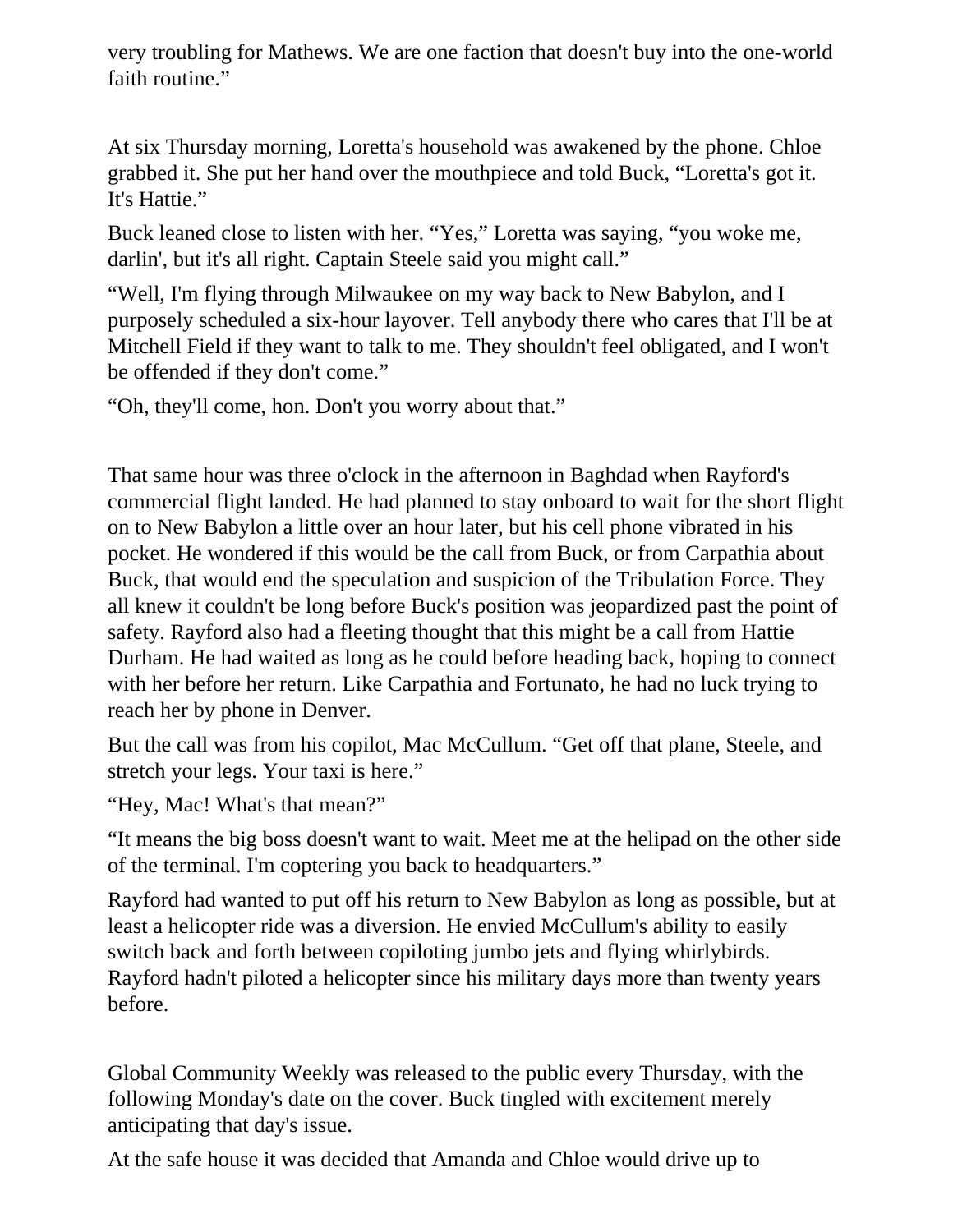Milwaukee to pick up Hattie. Loretta would come home from the church office in time to host a small luncheon for her. Buck would go to the office to see the first copies of the magazine and head for Loretta's house when he got the call from Chloe that she and Amanda and Hattie were home.

Buck had gone out on a limb with his cover story.

Purporting, as usual, to take a neutral, objective, journalistic viewpoint, Buck started with much of the material Bruce would have preached the Sunday morning of his own funeral. Buck did the writing, but he assigned reporters from every Global Community Weekly office still standing in several countries to interview local and regional clergymen about the prophecies in the book of Revelation.

For some reason, his reporters—most of them skeptics—went at this task with glee. Buck was faxed, modemed, phoned, couriered, and mailed dispatches from all over the world. His cover story title, and the specific question he wanted his reporters to ask religious leaders, was "Will we suffer the 'wrath of the Lamb'?"

Buck had enjoyed this self-assigned task more than all the other cover stories he had ever done. That included his Man of the Year stories, even the one on Chaim Rosenzweig. He had spent nearly three days and nights, hardly sleeping, collating, contrasting, and comparing the various reports.

He, of course, could detect fellow believers in some of the comments. Despite the skepticism and cynicism of most of the reporters, tribulation-saint pastors and a few converted Jews were quoted that the "wrath of the Lamb" predicted in Revelation 6 was literal and imminent. The vast majority of the quotes were from clergy formerly representing various and sundry religions and denominations, but now serving Enigma Babylon One World Faith. Almost to a person, these men and women "faith guides" (no one was called a reverend or a pastor or a priest anymore) took their lead from Pontifex Maximus Peter Mathews. Buck himself had talked to Mathews. His view, echoed dozens of times, was that the book of Revelation was "wonderful, archaic, beautiful literature, to be taken symbolically, figuratively, metaphorically. This earthquake," Mathews had told Buck by phone, a smile in his voice, "could refer to anything. It may have happened already. It may refer to something someone imagined going on in heaven. Who knows? It may be some story related to the old theory of an eternal man in the sky who created the world. I don't know about you, but I have not seen any apocalyptic horsemen. I haven't seen anyone die for their religion. I haven't seen anyone 'slain for the word of God,' as the previous verses say. I haven't seen anyone in a white robe. And I don't expect to endure any earthquake. Regardless of your view on the person or concept of God, or a god, hardly anyone today would imagine a supreme spirit—being full of goodness and light subjecting the entire earth—already suffering from so recent a devastating war—to a calamity like an earthquake."

"But," Buck had asked him, "are you not aware that this idea of fearing the 'wrath of the Lamb' is a doctrine still preached in many churches?"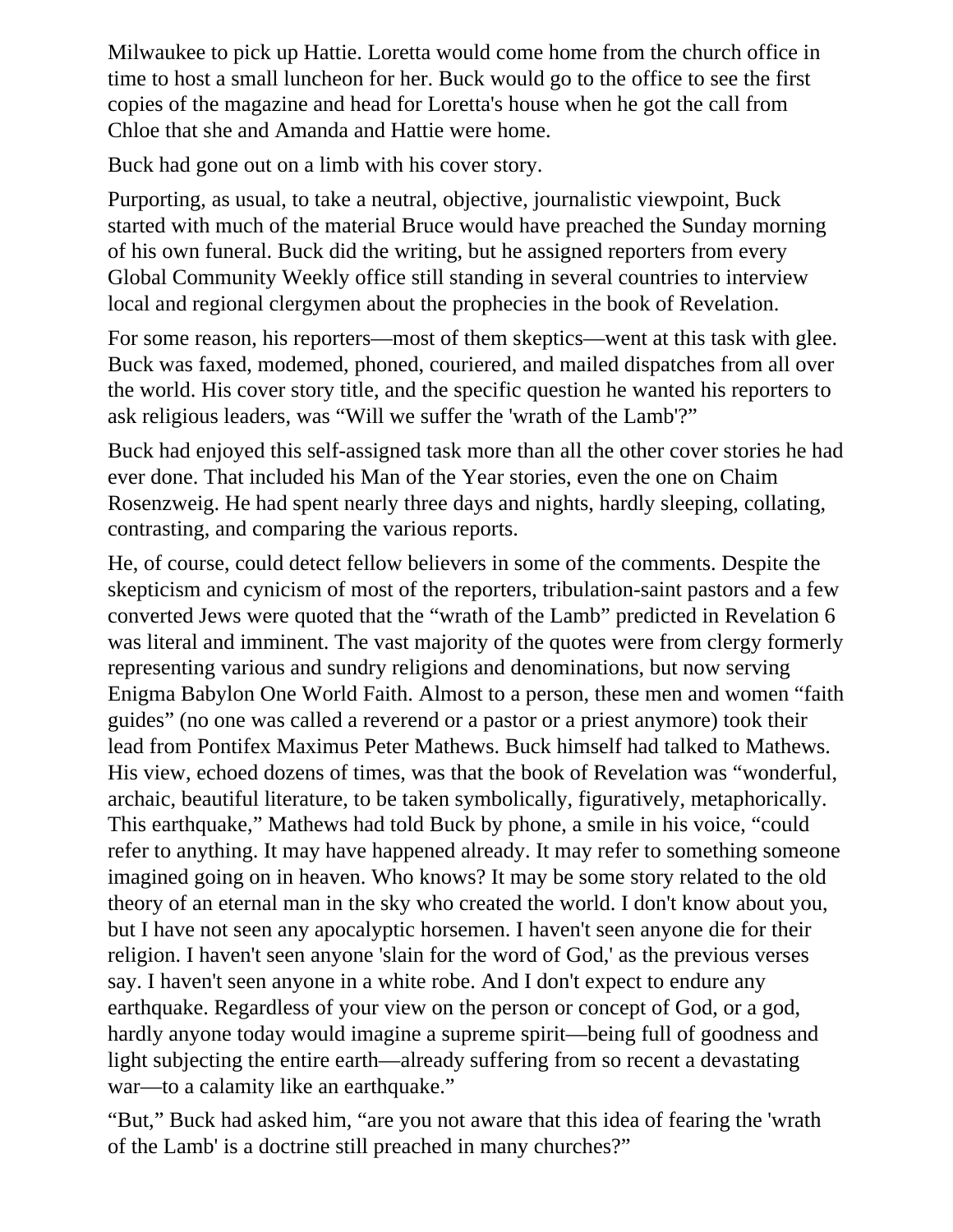"Of course," Mathews had responded. "But these are the same holdovers from your right-wing, fanatical, fundamentalist factions who have always taken the Bible literally. These same preachers, and I daresay many of their parishioners, are the ones who take the creation account—the Adam and Eve myth, if you will—literally.

"They believe the entire world was under water at the time of Noah and that only he and his three sons and their wives survived to begin the entire human race as we now know it."

"But you, as a Catholic, as the former pope—"

"Not just the former pope, Mr. Williams, also a former Catholic. I feel a great responsibility as leader of the Global Community's faith to set aside all trappings of parochialism. I must, in the spirit of unity and conciliation and ecumenism, be prepared to admit that much Catholic thought and scholarship was just as rigid and narrow-minded as that which I'm criticizing here."

"Such as?"

"I don't care to be too specific, at the risk of offending those few who still like to refer to themselves as Catholics, but the idea of a literal virgin birth should be seen as an incredible leap of logic. The idea that the Holy Roman Catholic Church was the only true church was almost as damaging as the evangelical Protestant view that Jesus was the only way to God. That assumes, of course, that Jesus was, as so many of my Bible-worshiping friends like to say, 'the only begotten Son of the Father.' By now I'm sure that most thinking people realize that God is, at most, a spirit, an idea, if you will. If they like to infuse him, or it, or her, with some characteristics of purity and goodness, it only follows that we are all sons and daughters of God."

Buck had led him. "The idea of heaven and hell then ...?"

"Heaven is a state of mind. Heaven is what you can make of your life here on earth. I believe we're heading toward a Utopian state. Hell? More damage has been done to more tender psyches by the wholly mythical idea that—well, let me put it this way: Let's say those fundamentalists, these people who believe we're about to suffer the 'wrath of the Lamb,' are right that there is a loving, personal God who cares about each one of us. How does that jibe? Is it possible he would create something that he would eventually burn up? It makes no sense."

"But don't Christian believers, the ones you're trying to characterize, say that God is not willing that any should perish? In other words, he doesn't send people to hell. Hell is judgment for those who don't believe, but everyone is given the opportunity."

"You have summarized their position well, Mr. Williams. But, as I'm sure you can see, it just doesn't hold water."

Early that morning, before the door was unlocked, Buck picked up the shrinkwrapped bundle of Global Community Weeklys and lugged them inside. The secretaries would distribute one to each desk, but for now Buck ripped off the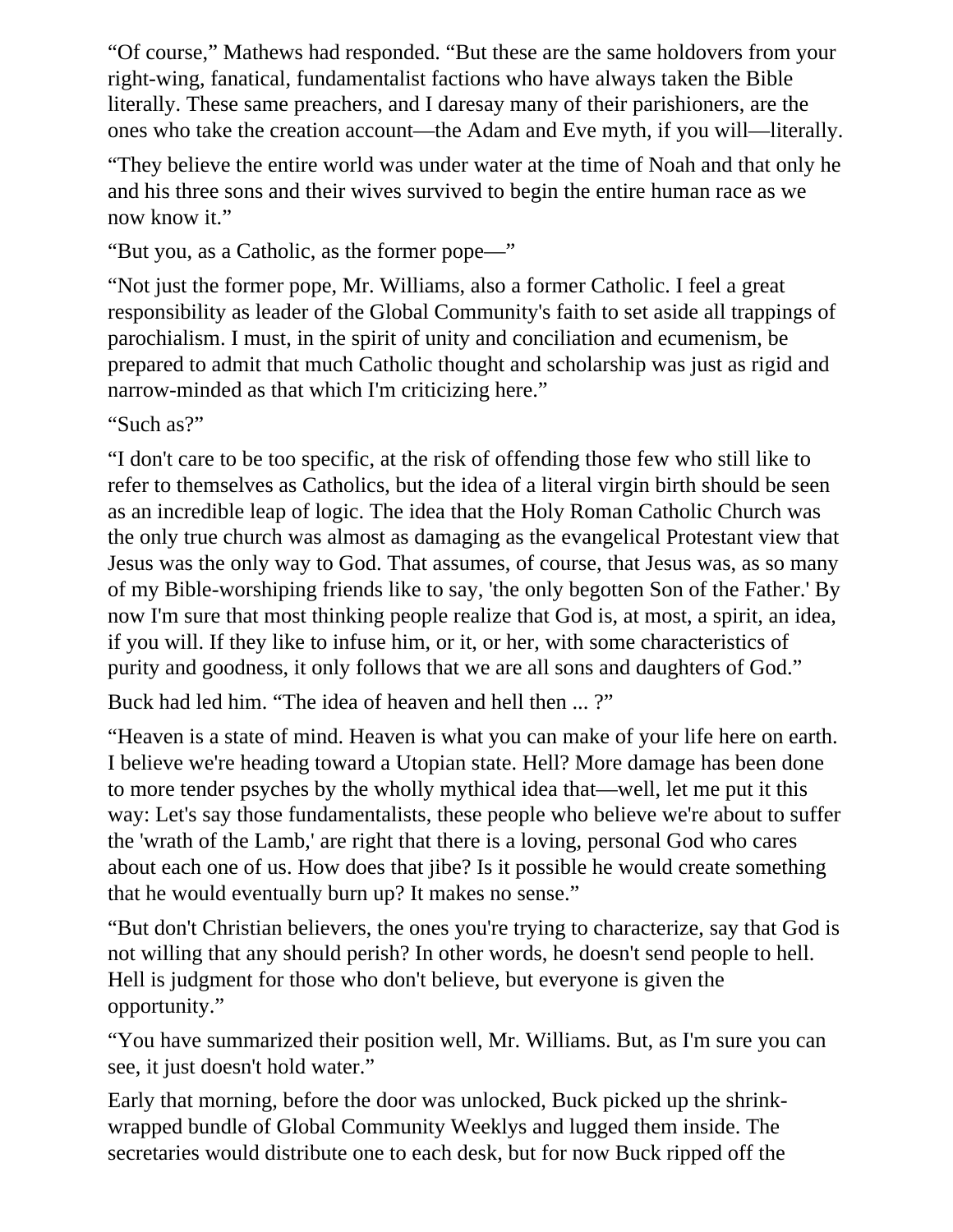plastic and set a magazine before him. The cover, which had been tweaked at the international headquarters office, was even better than Buck had hoped. Under the logo was a stylized illustration of a huge mountain range splitting from one end to the other. A red moon hung over the scene, and the copy read: "Will You Suffer the Wrath of the Lamb?"

Buck turned to the extra-long story inside that carried his byline. Characteristic of a Buck Williams story, he had covered all the bases. He had quoted leaders from Carpathia and Mathews to local faith guides. There was even a smattering of quotes from the man on the street.

The biggest coup, in Buck's mind, was a sidebar carrying a brief but very cogent and articulate word study by none other than Rabbi Tsion Ben-Judah. He explained who the sacrificed Lamb was in Scripture and how the imagery had begun in the Old Testament and was fulfilled by Jesus in the New Testament.

Buck had been suspicious about not having been called on the carpet by anyone but his old friend Steve Plank regarding his potential involvement in the escape of Tsion Ben-Judah. Quoting Tsion extensively in his own sidebar could have made it seem as if Buck were rubbing in the faces of his superiors his knowledge of Ben-Judah's whereabouts. But he had headed that off. When the story was filed and sent via satellite to the various print plant facilities, Buck added a note that "Dr. Ben-Judah learned of this story over the Internet and has submitted his view via computer from an undisclosed location."

Also amusing to Buck, if anything about this cosmic subject could be amusing, was that one of his enterprising young reporters from Africa took it. upon himself to interview geological scholars in a university in Zimbabwe. Their conclusion? "The idea of a global earthquake is, on the face of it, illogical. Earthquakes are caused by faults, by underground plates rubbing against each other. It's cause and effect. The reason it happens in certain areas at certain times is, logically, because it's not happening other places at the same time. These plates move and crash together because they have nowhere else to go. You never hear of simultaneous earthquakes. There is not one in North America and one in South America at precisely the same time. The odds against one earth-wide geological event, which would really be simultaneous earthquakes all over the globe, are astronomical."

McCullum landed the chopper on the roof of the Global Community international headquarters building in New Babylon. He helped carry Rayford's bags into the elevator that took them past Carpathia's Suite 216, an entire floor of offices and conference rooms. Rayford had never understood its address, as it was not on the second floor at all. Carpathia and his senior staff occupied the top floor of the eighteen-story building.

Rayford hoped Carpathia would not know precisely when they arrived. He assumed he would have to face the man when he flew him to Rome to pick up Mathews, but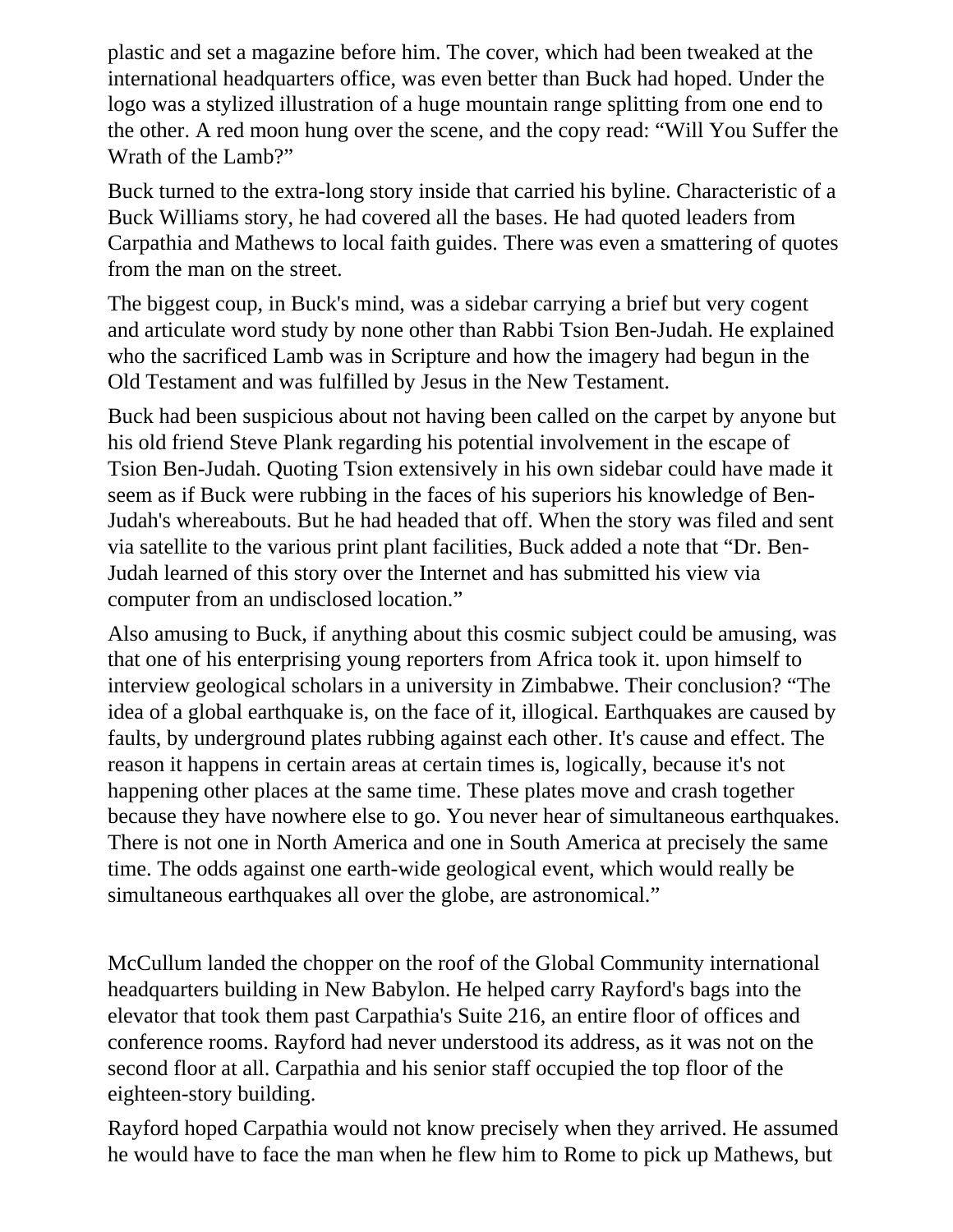Rayford wanted to get unpacked, freshen up, and settle in at his condo before getting back on board a plane again right away. He was grateful they were not intercepted. He had a couple of hours before takeoff. "See you on the 216, Mac," he said.

The phones began ringing at the Global Weekly office even before anyone else began to arrive. Buck let the answering machine take the calls, and it wasn't long before he rolled his chair to the receptionist's desk and just sat listening to the comments. One woman said, "So, Global Community Weekly has stooped to the level of the tabloids, covering every latest fairy tale to come out of the so-called church. Leave this trash to the yellow journalists."

Another said, "I wouldn't have dreamed people still believe this malarkey. That you could dig up that many weirdos to contribute to one story is a tribute to investigative journalism. Thanks for exposing them to the light and showing them what fools they really are."

Only the occasional call carried the tone of this one from a woman in Florida: "Why didn't somebody tell me about this before? I've been reading Revelation since the minute this magazine hit my doorstep, and I'm scared to death. What am I supposed to do now?"

Buck hoped she would read deep enough into the article to discover what a converted Jew from Norway said was the only protection from the coming earthquake: "No one should assume there will be shelter. If you believe, as I do, that Jesus Christ is the only hope for salvation, you should repent of your sins and receive him before the threat of death visits you."

Buck's personal phone buzzed. It was Verna.

"Buck, I'm keeping your secret, so I hope you're keeping your end of the bargain."

"I am. What's got you so agitated this morning?"

"Your cover story, of course. I knew it was coming, but I didn't expect it to be so overt. Do you think you've hidden behind your objectivity? Don't you think this exposes you as a proponent?"

"I don't know. I hope not. Even if Carpathia didn't own this magazine, I would want to come across as objective."

"You're deluding yourself."

Buck scrambled mentally for an answer. In one way, he appreciated the warning. In another, this was old news. Maybe Verna was just trying to find some point of contact, some reason to start a dialogue again. "Verna, I urge you to keep thinking about what you heard from Loretta, Chloe, and Amanda."

"And from you. Don't leave yourself out." Her tone was mocking and sarcastic.

"I mean it, Verna. If you ever want to talk about this stuff, you can come to me."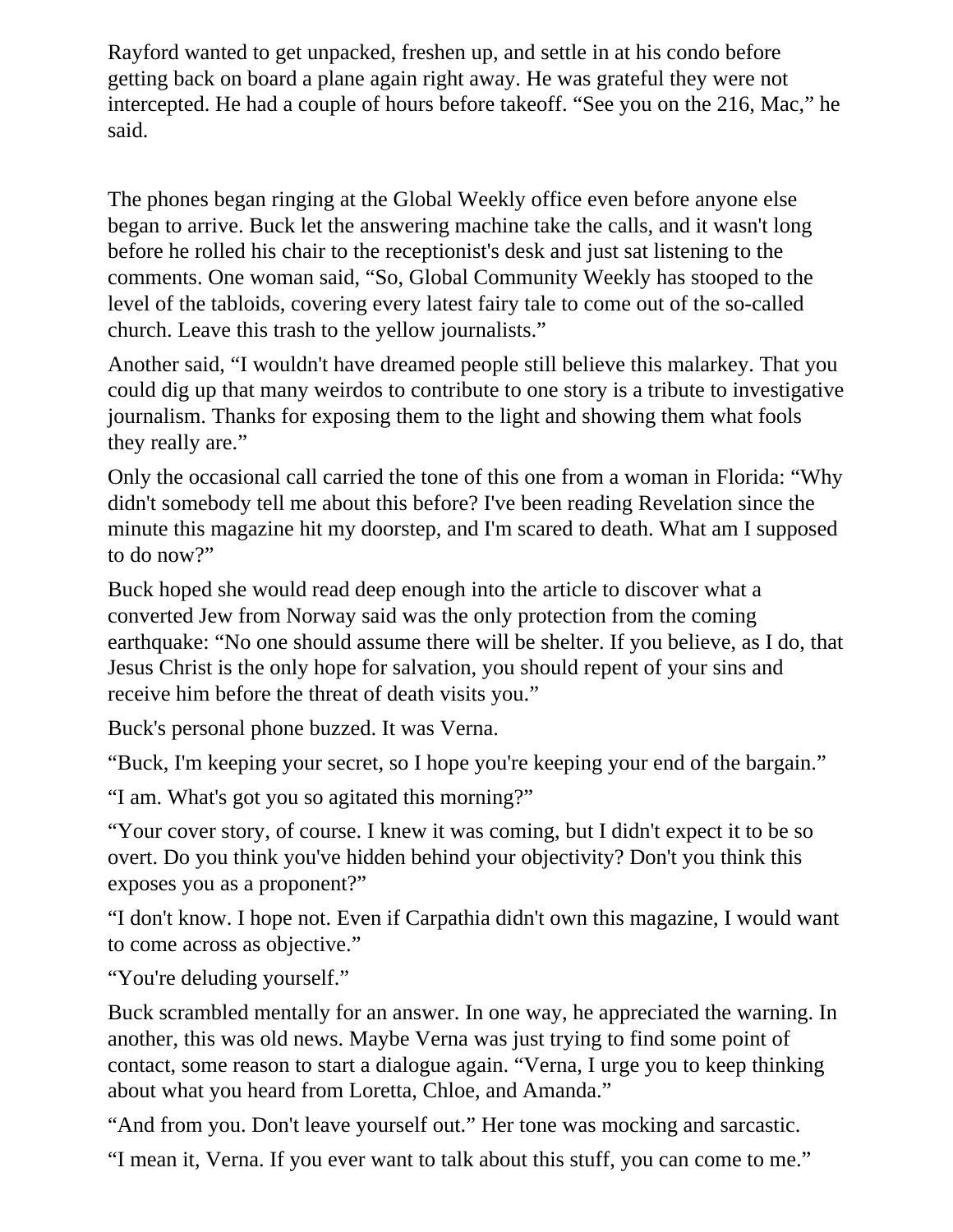"With what your religion says about homosexuals, are you kidding?"

"My Bible doesn't differentiate between homosexuals and heterosexuals," Buck said. "It may call practicing homosexuals sinners, but it also calls heterosexual sex outside of marriage sinful."

"Semantics, Buck. Semantics."

"Just remember what I said, Verna. I don't want our personality conflict to get in the way of what's real and true. You were right when you said the outbreak of the war made our skirmishes petty. I'm willing to put those behind us."

She was silent for a moment. Then she sounded almost impressed. "Well, thank you, Buck. I'll keep that in mind."

By late morning Chicago time it was early evening in Iraq. Rayford and McCullum were flying Carpathia, Fortunato, and Dr. Kline to Rome to pick up One World Faith supreme pontiff Peter Mathews. Rayford knew Carpathia wanted to pave the way for the apostate union of religions to move to New Babylon, but he wasn't sure how Dr. Kline fit into this meeting. By listening in on his bugging device, he soon found out.

As was his usual custom, Rayford took off, quickly reached cruising altitude, put the plane on autopilot, and turned over control to Mac McCullum. "I feel like I've been on a plane all day," he said, leaning back in his seat, pulling the bill of his cap down over his eyes, applying his headphones, and appearing to drift off to sleep. In the approximately two hours it took to fly from New Babylon to Rome, Rayford would get a lesson in new-world-order international diplomacy. But before they got down to business, Carpathia checked with Fortunato on the flight plans of Hattie Durham.

Fortunato told him, "She is on some kind of a multi-leg journey that has a long layover in Milwaukee, then heads for Boston. She'll fly nonstop from Boston to Baghdad. She'll lose several hours coming this way, but I think we can expect her tomorrow morning."

Carpathia sounded peeved. "How long before we get the international terminal finished in New Babylon? I am tired of everything having to come through Baghdad."

"They're telling us a couple of months now."

"And these are the same building engineers who tell us everything else in New Babylon is state of the art?"

"Yes, sir. Have you noticed problems?"

"No, but it almost makes me wish this 'wrath of the Lamb' business was more than a myth. I would like to put the true test to their earthquake-proof claims."

"I saw that piece today," Dr. Kline said. "Interesting bit of fiction. That Williams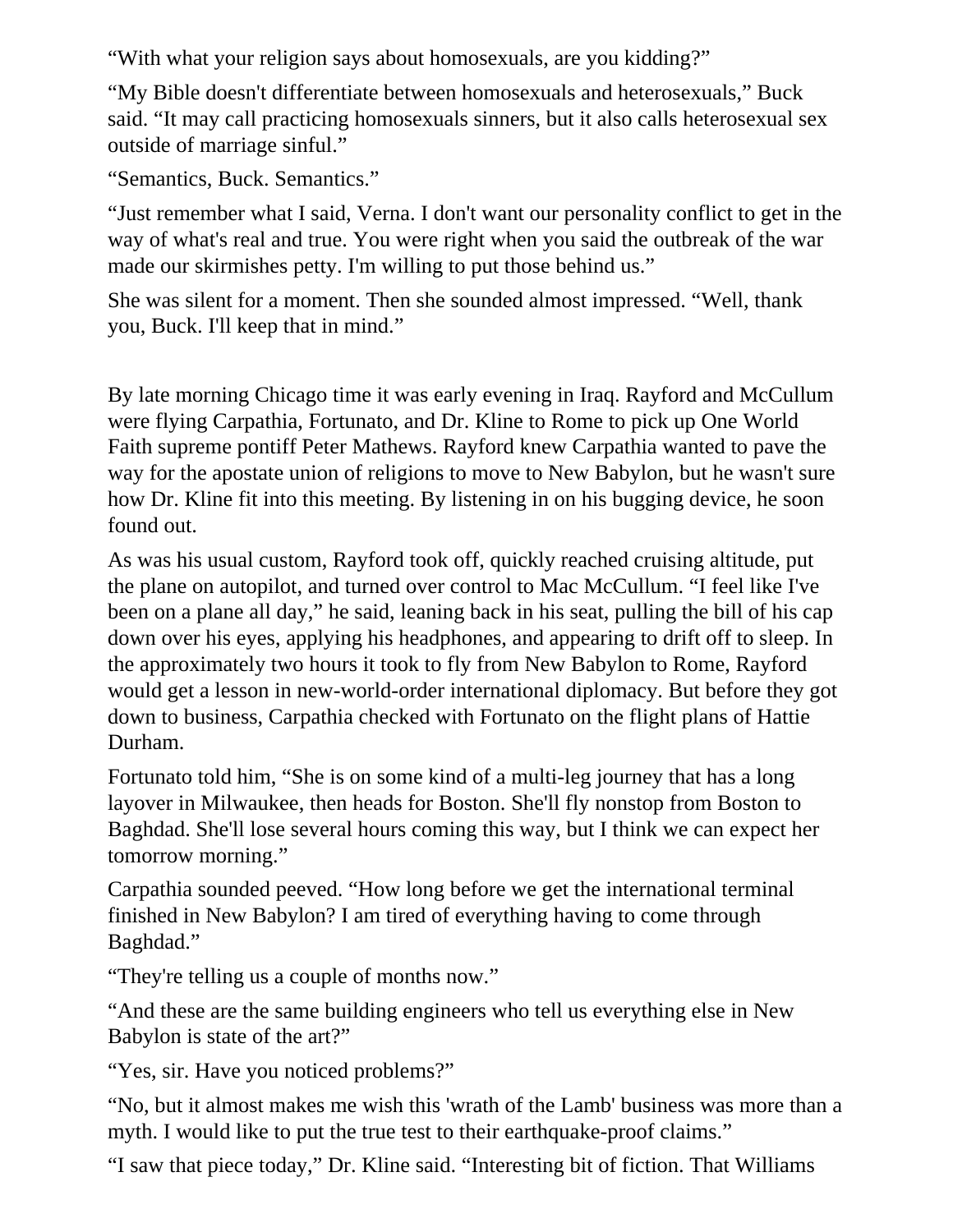can make an interesting story out of anything, can't he?"

"Yes," Carpathia said solemnly. "I suspect he has made an interesting story of his own background."

"I don't follow."

"I do not follow either," Carpathia said. "Our intelligence forces link him to the disappearance of Rabbi Ben-Judah."

Rayford straightened and listened more closely. He didn't want McCullum to realize he was listening on a different frequency, but neither did he want to miss anything.

"We are learning more and more about our brilliant young journalist," Carpathia said. "He has never been forthcoming about his ties to my own pilot, but then neither has Captain Steele. I still do not mind having them around. They may think they are in strategy proximity to me, but I am also able to learn much about the opposition through them."

So there it is, Rayford thought. The gauntlet is down.

"Leon, what is the latest on those two crazy men in Jerusalem?"

Fortunato sounded disgusted. "They've got the whole nation of Israel up in arms again," he said. "You know it hasn't rained there since they began all that preaching. And that trick they pulled on the water supply—turning it to blood—during the temple ceremonies, they're doing that again."

"What has set them off this time?"

"I think you know."

"I have asked you not to be circumspect with me, Leon. When I ask you a question, I expect—"

"Forgive me, Potentate. They have been carrying on about the arrest and torture of people associated with Dr. Ben-Judah. They are saying that until those suspects have been released and the search has been called off, all water supplies will be polluted by blood."

"How do they do that?"

"No one knows, but it's very real, isn't it Dr. Kline?"

"Oh yes," he said. "I have been sent samples. There is a high water content, but it is mostly blood."

"Human blood?"

"It has all the characteristics of human blood, although the type is difficult to determine. It borders on some cross between human and animal blood."

"How is morale in Israel?" Carpathia asked.

"The people are angry with the two preachers. They want to kill them."

"That is not all bad," Carpathia said. "Can we not get that done?"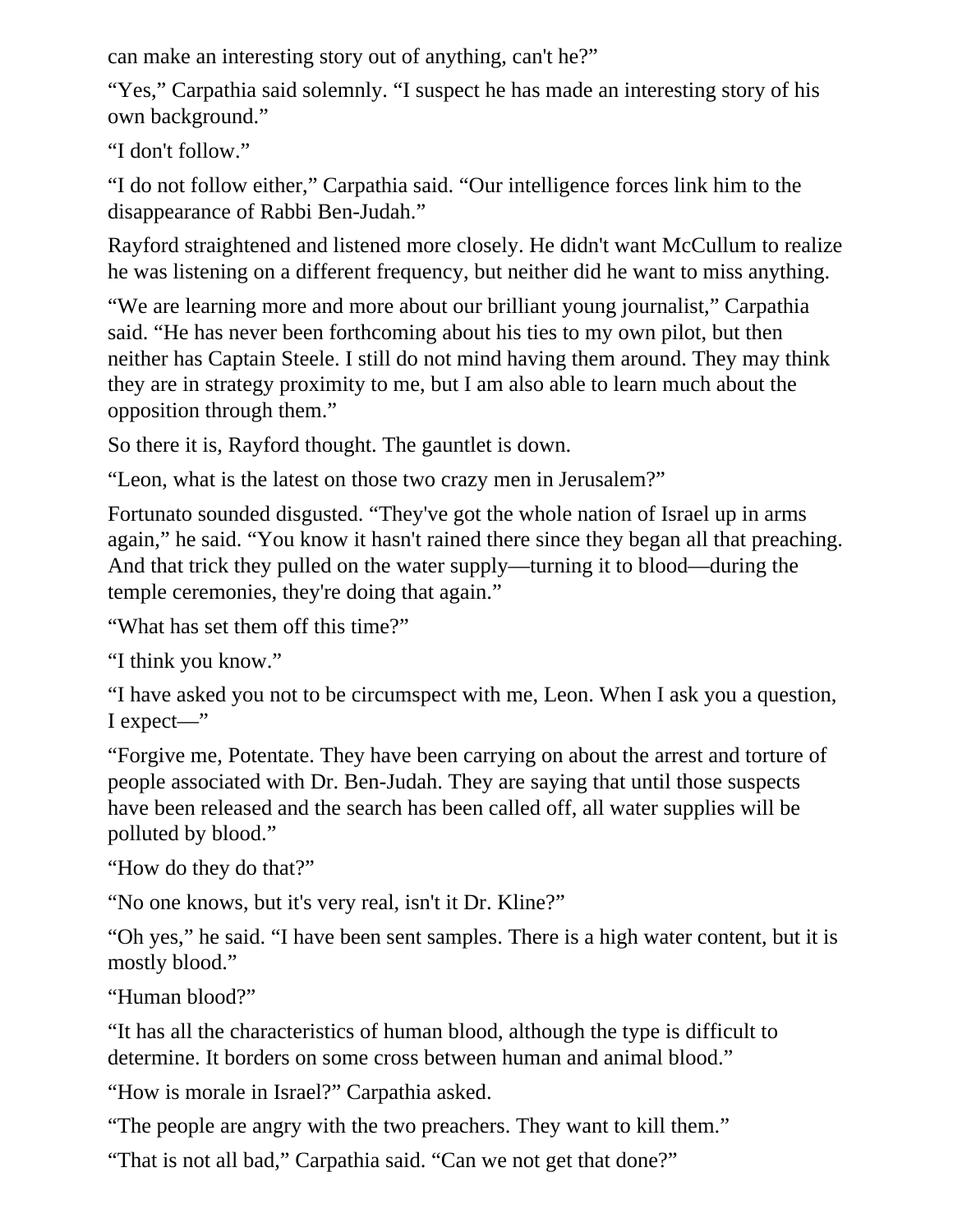"No one dares. The death count on those who've made attacks on them is over a dozen by now. You learn your lesson after a while."

"We are going to find a way," Carpathia said. "Meanwhile, let the suspects go. Ben-Judah cannot get far. Anyway, without being able to show his face in public, he cannot do us much harm. If those two rascals do not immediately purify the water supply, we will see how they stand up to an atomic blast."

"You're not serious, are you?" Dr. Kline said.

"Why would I not be?"

"You would drop an atomic bomb on a sacred site in the Holy City?"

"Frankly, I do not worry about the Wailing Wall or the Temple Mount or the new temple. Those two are giving me no end of grief, so mark my word: The day will come when they push me too far."

"It would be good to get Pontiff Mathews's opinion of all of this."

"We have enough of an agenda with him," Carpathia said. "In fact, I am sure he has an agenda for me as well, though perhaps a hidden one."

Later, after someone switched on the TV and the three men caught up on the international coverage of the war cleanup effort, Carpathia turned his attention to Dr. Kline.

"As you know, the ten ambassadors voted unanimously to fund abortions for women in underprivileged countries. I have made an executive decision to make that unilateral. Every continent has suffered from the war, so all could be considered underprivileged. I do not anticipate a problem from Mathews on this, the way he might have protested were he still pope. However, should he express some opposition, are you prepared to discuss the long-term benefits?"

"Of course."

"And where are we on the technology for predetermineing the health and viability of a fetus?"

"Amniocentesis can now tell us everything we want to know. Its benefits are so farreaching that it is worth any risk the procedure might afford."

"And Leon," Carpathia said, "are we at a point where we can announce sanctions requiring amniocentesis on every pregnancy, along with an abortion requirement for any fetal tissue determined to result in a deformed or handicapped fetus?"

"Everything is in place," Fortunato said. "However, you are going to want as broad a base of support as possible before going public with that."

"Of course. That is one of the reasons for this meeting with Mathews."

"Are you optimistic?" Fortunato asked.

"Should I not be? Is Mathews not aware that I put him where he is today?"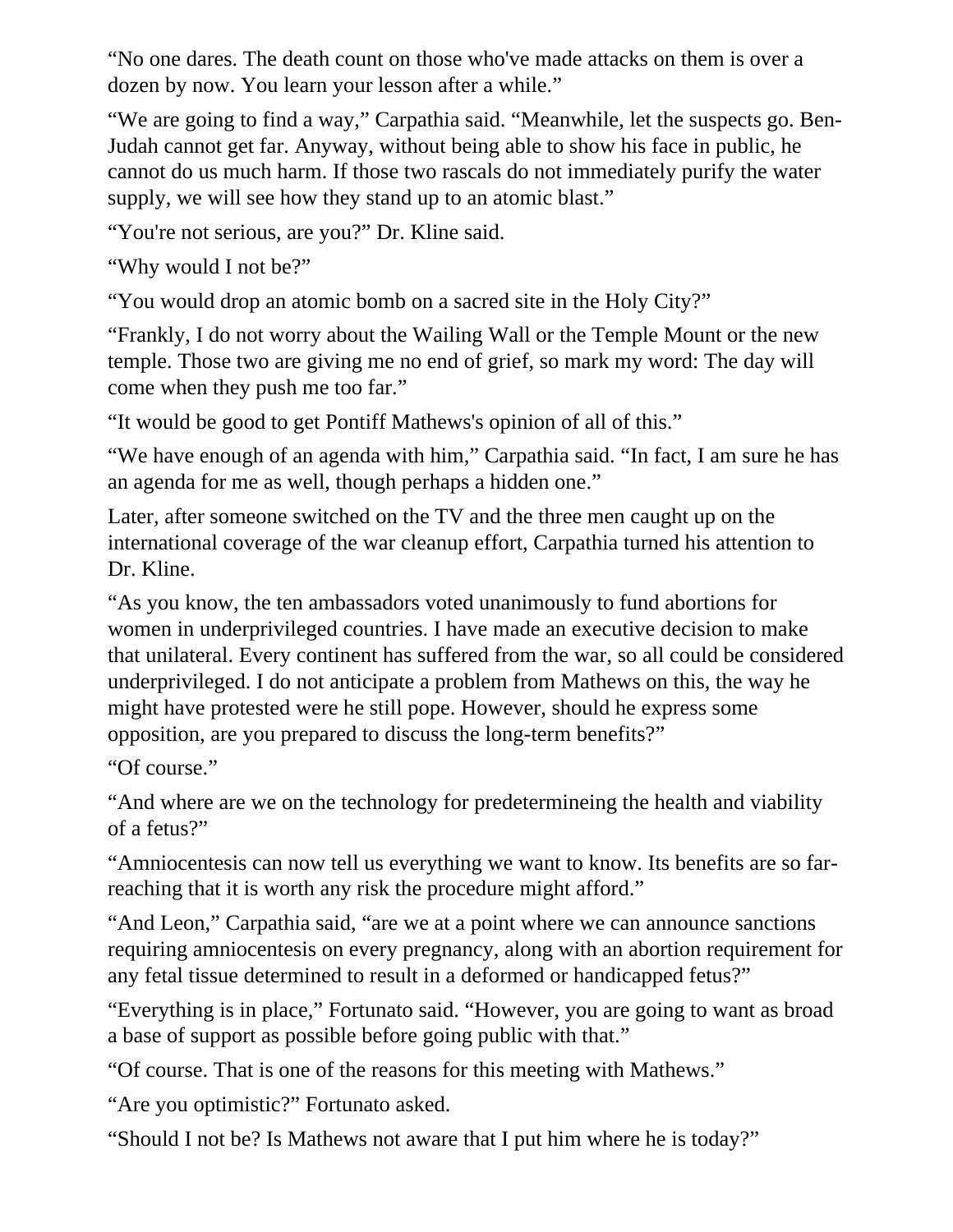"That's a question I ask myself all the time, Potentate. Surely you notice his lack of deference and respect. I don't like the way he treats you as if he's an equal."

"For the time being, he can be as pushy as he wants. He can be of great value to the cause because of his following. I know he is having financial difficulty because he cannot sell surplus churches. They are single-use facilities, so he will no doubt be pleading his case for more of an allotment from the Global Community. The ambassadors are already upset about this. For right now, though, I do not mind having the upper hand financially. Maybe we can strike a deal."

## **CHAPTER EIGHTEEN**

BUCK was amused that his cover story was the hottest topic of the day. Every talk show, news show, and even some variety shows mentioned it. One comedy featured an animated short of a woolly lamb going on the rampage. They called it "Our View of the 'Wrath of the Lamb.'"

Glancing at the magazine before him, Buck suddenly realized that when he was exposed, when he would have to step down, when he possibly became a fugitive, it would be impossible to match the distribution of a magazine so well-established around the world. He might have a larger audience via television and the Internet, but he wondered if he would ever have the influence again that he had right now.

He looked at his watch. It was almost time to head for the safe house and the luncheon with Hattie.

Rayford and Mac McCullum had about an hour's break after they hit the ground in Rome and before they were to head back to New Babylon. They passed Peter Mathews and one of his aides boarding the plane. Rayford was nauseated by Carpathia's obsequious deference to Mathews. He heard the potentate say, "How good of you to allow us to come and collect you, Pontiff. I am hoping we can have meaningful dialogue, profitable to the good of the Global Community."

Just before Rayford stepped out of earshot, Mathews told Carpathia, "As long as it's profitable to the One World Faith, I don't much care whether you benefit or not."

Rayford found reasons to excuse himself from McCullum and hurry back to the plane and into the cockpit. He apologized to Fortunato for "having to check on a few things" and was soon back in his customary spot. The door was locked. The reverse intercom was on, and Rayford was listening.

Buck had not seen Hattie Durham in real distress since the night of the Rapture. He, like most other men, usually saw her only as striking. Now the kindest term he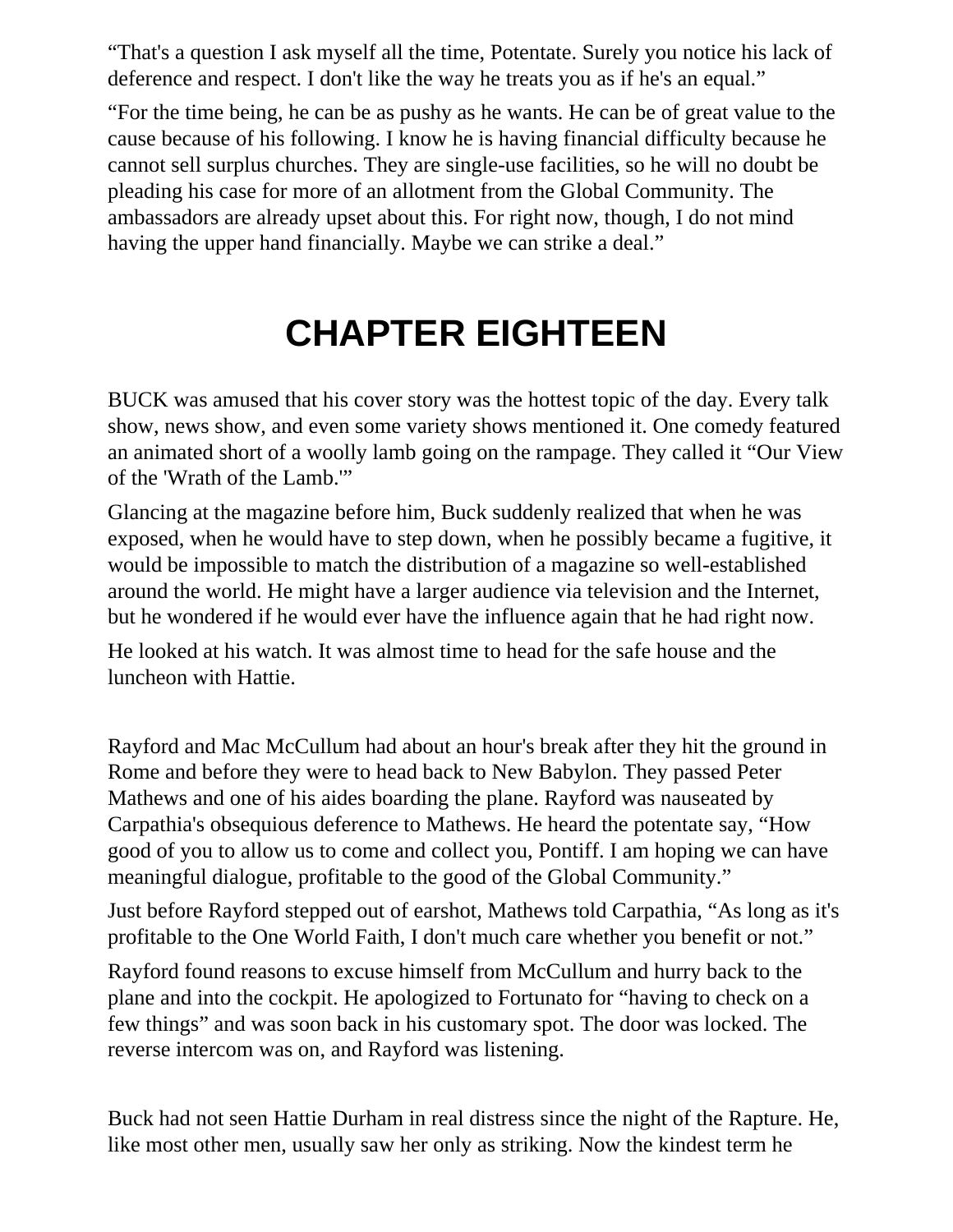could think of for her was disheveled. She carried an oversized purse stuffed mostly with tissues, and she made use of every last one. Loretta pointed her to the head of the table, and when lunch was served, they all sat awkwardly, seeming to try to avoid meaningful conversation.

Buck said, "Amanda, would you pray for us?"

Hattie quickly entwined her fingers under her chin, like a little girl kneeling at her bedside. Amanda said, "Father, sometimes in the situations we find ourselves, it's difficult to know what to say to you. Sometimes we're unhappy. Sometimes we're distraught. Sometimes we have no idea where to turn. The world seems in such chaos. However, we know we can thank you for who you are. We thank you that you're a good God. That you care about us and love us. We thank you that you're sovereign and that you hold the world in your hands. We thank you for friends, especially old friends like Hattie. Give us words to say that might help her in whatever decision making she must do, and thank you for the provision of this food. In Jesus' name, Amen."

They ate in silence, Buck noticing that Hattie's eyes were full of tears. Despite that, she ate quickly and was done before the rest. She grabbed yet another tissue and blew her nose.

"Well," she said, "Rayford insisted that I drop in on you on my way back. I'm sorry I missed him, but I think he really wanted me to talk to you anyway. Or maybe he wanted you to talk to me."

The women looked as puzzled as Buck felt. That was it? The floor was theirs? What were they supposed to do? It was hard to meet this woman at her point of need if she wasn't going to share that need.

Loretta began. "Hattie, what's troubling you the most just now?"

Either what Loretta said or how she said it unleashed a torrent of tears. "Fact is," Hattie managed, "I want an abortion. My family is encouraging me that way. I don't know what Nicolae will say, but if there's no change in our relationship when I get back there, I'm going to want an abortion for sure. I suppose I'm here because I know you'll try to talk me out of it, and I guess I need to hear both sides. Rayford already gave me the standard right-wing, pro-life position. I don't guess I need to hear that again."

"What do you need to hear?" Buck said, feeling very male and very insensitive just then.

Chloe gave him a look that implied he should not push. "Hattie," she said, "you know where we stand. That's not why you're here. If you want to be talked out of it, we can do that. If you won't be talked out of it, nothing we say will make any difference."

Hattie looked frustrated. "So, you think I'm here to get preached at."

"We're not going to preach at you," Amanda said. "From what I understand, you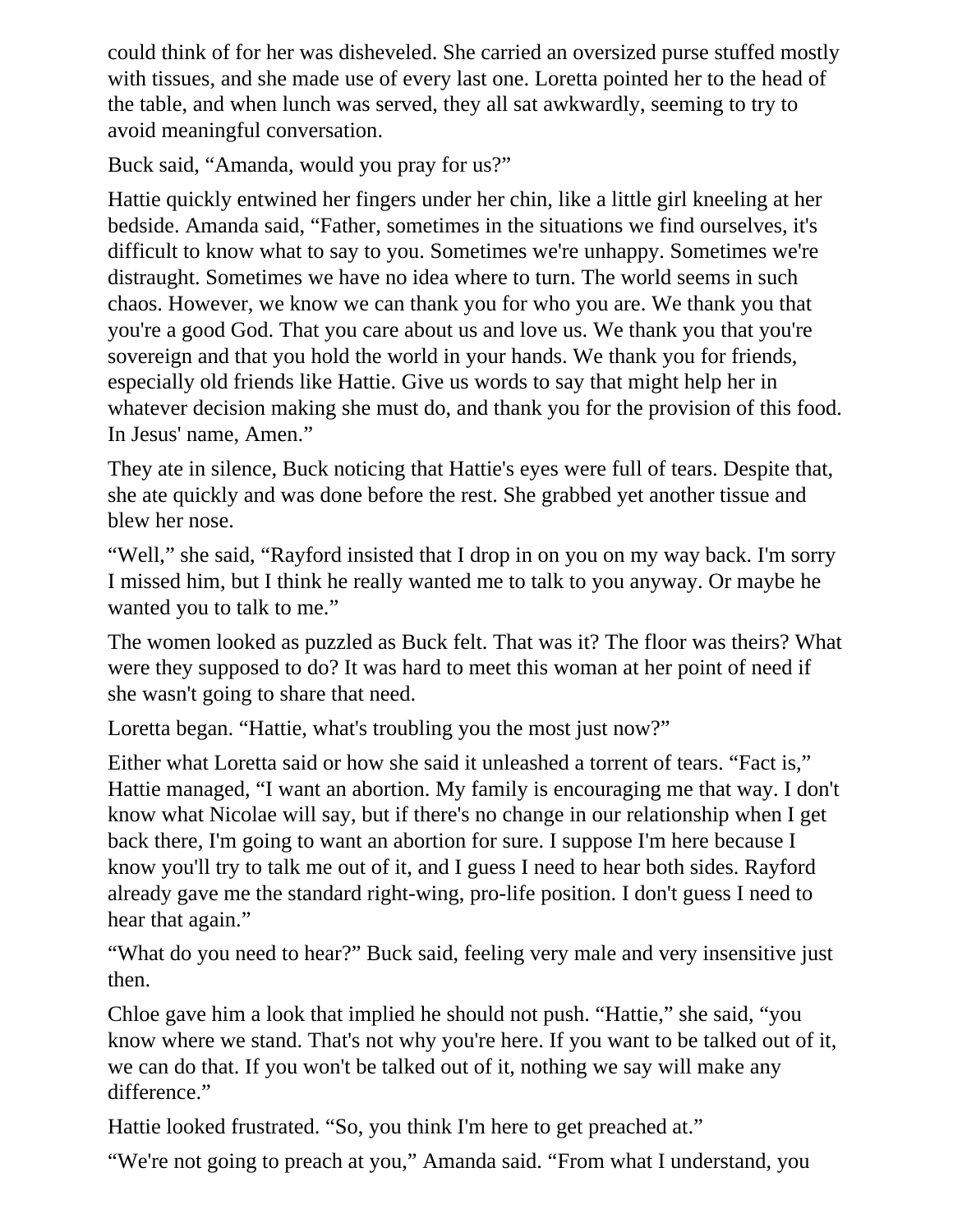know where we stand on the things of God as well."

"Yes, I do," Hattie said. "I'm sorry to have wasted your time. I guess I have a decision to make about this pregnancy, and it was foolish of me to drag you into it."

"Don't feel like you have to leave, darlin'," Loretta said. "This is my house, and I'm your hostess, and you might risk offendin' me if you were to leave too early."

Hattie looked at her as if to be sure Loretta was teasing. It was clear that she was. "I can just as easily wait at the airport," Hattie said. "I'm sorry to have put you through all this inconvenience."

Buck wanted to say something but knew he couldn't communicate at this level. He looked into the eyes of the women, who intently watched their guest. Finally, Chloe stood and walked behind Hattie's chair. She put her hands on Hattie's shoulders. "I have always admired and liked you," she said. "I think we could have been friends in another situation. But Hattie, I feel led to tell you that I know why you came here today. I know why you followed my dad's advice, though you may have done it against your will. Something tells me your visit home was not successful. Maybe they were too practical. Maybe they didn't give you the compassion you needed along with their advice. Maybe hearing that they wanted you to end this pregnancy was not what you really wanted.

"Let me just tell you, Hattie, if it's love you're looking for, you came to the right place. Yes, there are things we believe. Things we think you should know. Things we think you should agree with. Decisions we think you should make. We have ideas about what you should do about your baby, and we have ideas about what you should do about your soul. But these are personal decisions only you can make. And while they are life-and-death, heaven-and-hell decisions, all we can offer is support, encouragement, advice if you ask for it, and love."

"Yeah," Hattie said, "love, if I buy into everything you have to sell."

"No. We are going to love you anyway. We're going to love you the way God loves you. We're going to love you so fully and so well that you won't be able to hide from it. Even if your decisions go against everything we believe to be true, and even though we would grieve over the loss of innocent life if you chose to abort your baby, we won't love you any less."

Hattie burst into tears as Chloe rubbed her shoulders. "That's impossible! You can't love me no matter what I do, especially if I ignore your advice!"

"You're right," Chloe said. "We are not capable of unconditional love. That's why we have to let God love you through us. He's the one who loves us regardless of what we do. The Bible says he sent his Son to die for us while we were dead in our sins. That's unconditional love. That's what we have to offer you, Hattie, because that's all we have."

Hattie stood awkwardly, and her chair scraped the floor as she turned to embrace Chloe. They held each other for a long minute, and then the entire party moved into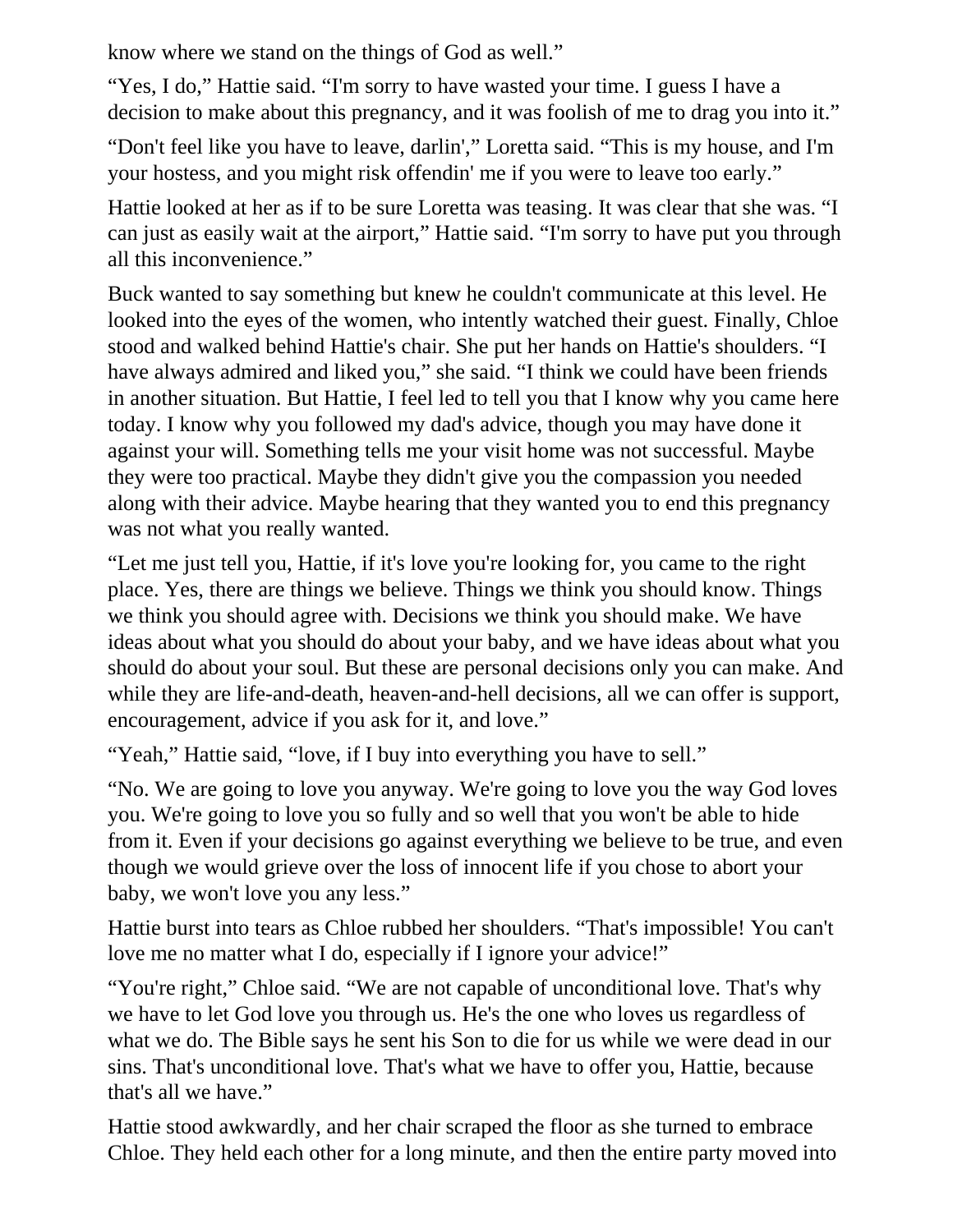the other room. Hattie tried to smile. "I feel foolish," she said, "like a blubbering schoolgirl."

The other women didn't protest. They didn't tell her she looked fine. They simply looked at her with love. For a moment Buck wished he was Hattie so he could respond. He didn't know about her, but this sure would have won him over.

"I'll get right to it," Peter Mathews told Carpathia. "If there are ways we can help each other, I want to know what you need. Because there are things I need from you."

"Such as?" Carpathia asked.

"Frankly, I need amnesty from One World Faith's debt to your administration. We might be able to pay back some of our allotment someday, but right now we just don't have the income."

"Having trouble selling off some of those surplus church buildings?" Carpathia said.

"Oh, that's part of it, but a very small part. Our real problem lies with two religious groups who not only have refused to join our union, but who are also antagonistic and intolerant. You know who I'm talking about. One group is a problem that you caused yourself by that agreement between the Global Community and Israel. The Jews have no need for us, no reason to join. They still believe in the one true God and a Messiah who's supposed to come in the sky by and by. I don't know what your plan is after the contract runs out, but I could sure use some ammunition against them.

"The other bunch are these Christians who call themselves tribulation saints. They're the ones who think the Messiah already came and raptured his church and they missed it. I figure if they are right, they're kidding themselves to think he'd give them another chance, but you know as well as I do they're growing like wildfire. The strange thing is, a whole bunch of their converts are Jews. They've got these two nuts at the Wailing Wall telling everybody that the Jews are halfway there with their belief in the one true God, but that Jesus is his Son, that he came back, and that he's coming back again."

"Peter, my friend, this should not be strange doctrine to you as a former Catholic."

"I didn't say it was strange to me. I just never realized the depth of the intolerance that we Catholics had and that those tribulation saint-types have now."

"You have noticed the intolerance too?"

"Who hasn't? These people take the Bible literally. You've seen their propaganda and heard their preachers at the big rallies. There are Jews buying into this stuff by the tens of thousands. Their intolerance hurts us."

"How so?"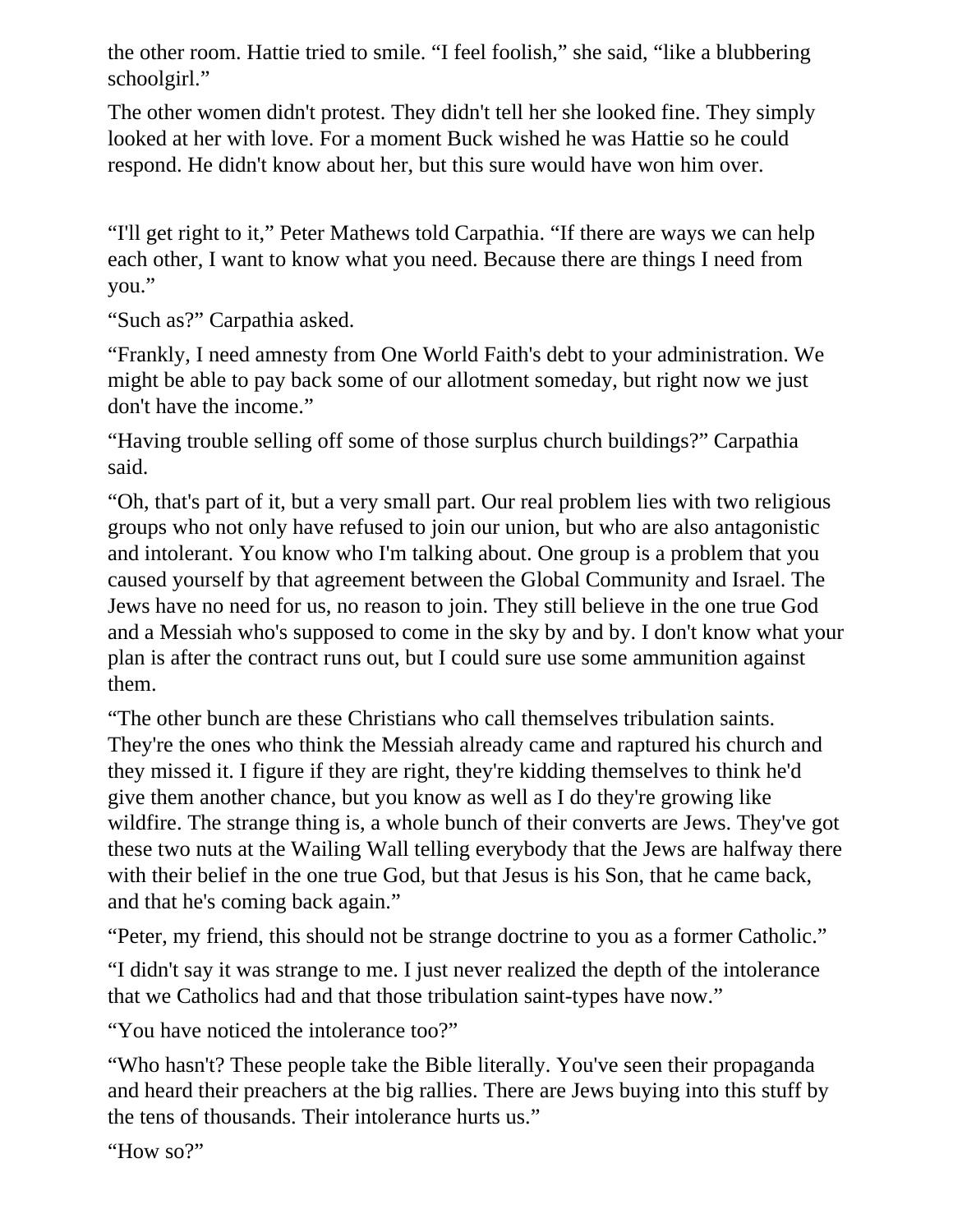"You know. The secret to our success, the enigma that is One World Faith, is simply that we have broken down the barriers that used to divide us. Any religion that believes there's only one way to God is, by definition, intolerant. They become enemies of One World Faith and thus the global community as a whole. Our enemies are your enemies. We have to do something about them."

"What do you propose?"

"I was about to ask you that very question, Nicolae."

Rayford could only imagine Nicolae wincing at Mathews' referring to him by his first name.

"Believe it or not, my friend, I have already given this a great deal of thought."

"You have?"

"I have. As you say, your enemies are my enemies. Those two at the Wailing Wall, the ones the so-called saints refer to as the witnesses, have meant no end of grief for me and my administration. I do not know where they come from or what they are up to, but they have terrorized the people of Jerusalem, and more than once they have made me look bad. This group of fundamentalists, the ones who are converting so many Jews, look to these two as heroes."

"So, what conclusion have you come to?"

"Frankly, I have been considering more legislation. Conventional wisdom says you cannot legislate morale. I happen not to believe that. I admit my dreams and goals are grandiose, but I will not be deterred. I foresee a global community of true peace and harmony, a Utopia where people live together for the good of each other. When that was threatened by insurrection forces from three of our ten regions, I immediately retaliated. In spite of my long-standing and most sincere opposition to war, I made a strategic decision. Now I am legislating morale. People who want to get along and live together will find me most generous and conciliatory. Those who want to cause trouble will be gone. It is as simple as that."

"So, what are you saying, Nicolae? You're going to wage war on the fundamentalists?"

"In a sense I am. No, we will not do it with tanks and bombs. But I believe the time has come to enforce rules for the new Global Community. As this would seem to benefit you as much as it would benefit me, I would like you to cooperate in forming and heading an organization of elite enforcers, if you will, of pure thought."

"How are you defining 'pure thought'?"

"I foresee a cadre of young, healthy, strong men and women so devoted to the cause of the Global Community that they would be willing to train and build themselves to the point where they will be eager to make sure everyone is in line with our objectives."

Rayford heard someone rise and begin pacing. He assumed it was Mathews,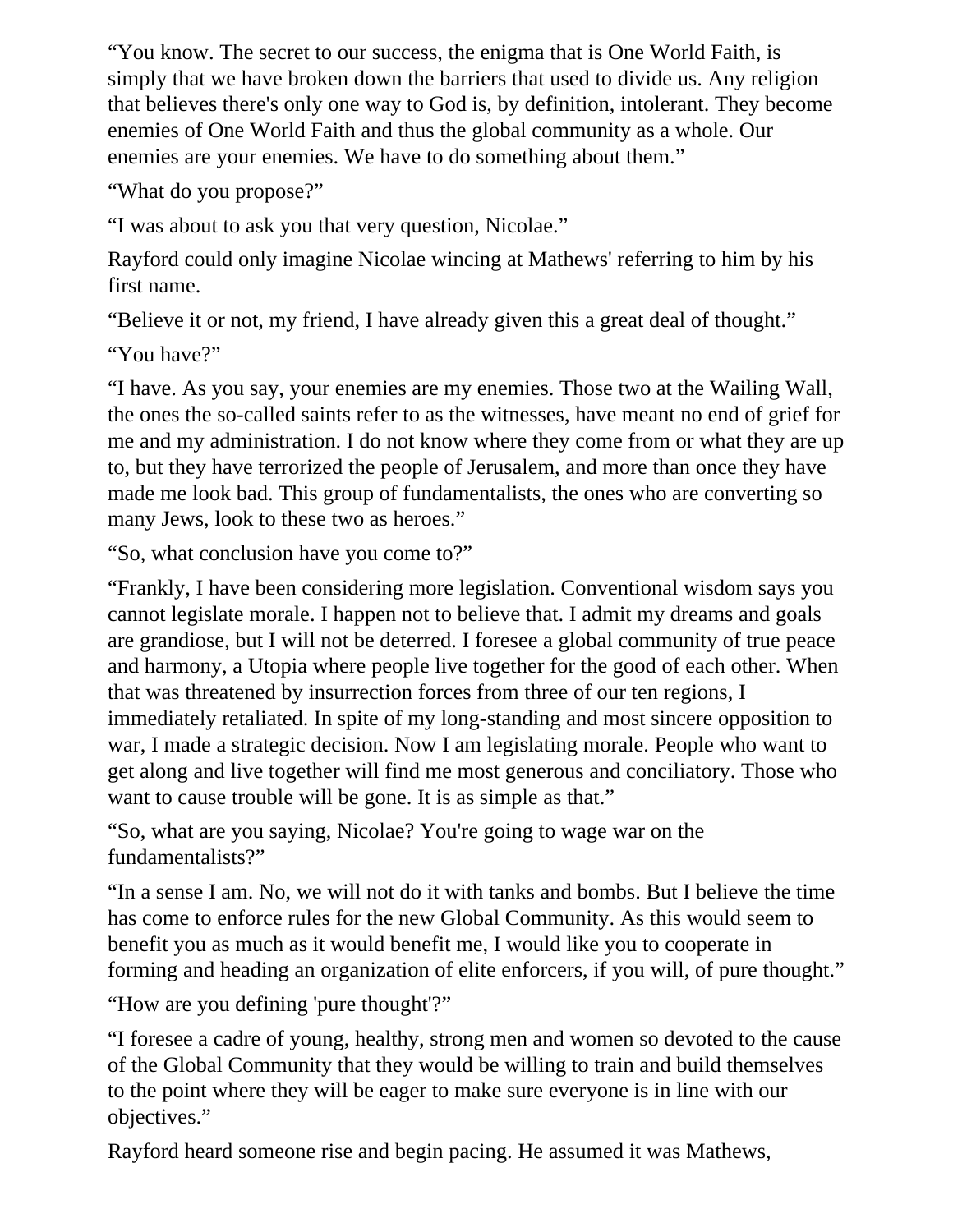warming to the idea. "These would not be uniformed people, I assume."

"No. They would blend in with everyone else, but they would be chosen for their insight and trained in psychology. They would keep us informed of subversive elements who oppose our views. Surely you agree that we are long past the time where we can tolerate the extreme negative by-product of free speech run amok."

"Not only do I agree," Mathews said quickly, "but I stand ready to assist in any way possible. Can One World Faith help seek out candidates? train them? house them? clothe them?"

"I thought you were running short of funds," Carpathia said, chuckling.

"This will only result in more income for us. When we eliminate the opposition, everyone benefits."

Rayford heard Carpathia sigh. "We would call them the GCMM. The Global Community Morale Monitors."

"That makes them sound a little soft, Nicolae."

"Precisely the idea. We do not want to call them the secret police, or the thought police, or the hate police, or any kind of police. Make no mistake. They will be secret. They will have power. They will be able to supersede normal due cause in the interest of the better good for the global community."

"To what limit?"

"No limit."

```
"They would carry weapons?"
```
"Of course."

"And they would be allowed to use these to what extent?"

"That is the beauty of it, Pontiff Mathews. By selecting the right young people, by training them carefully in the ideal of a peaceful Utopia, and by giving them ultimate capital power to mete out justice as they see fit, we quickly subdue the enemy and eliminate it. We should foresee no need of the GCMM within just a few years."

"Nicolae, you're a genius."

Buck was disappointed. When it came time to run Hattie back up to Milwaukee, he felt little progress had been made. She had a lot of questions about just what it was these women did with their time. She was intrigued by the idea of Bible studies. And she had mentioned her envy of having close friends of the same sex who seemed to really care about each other.

But Buck had been hoping there would have been some breakthrough. Maybe Hattie would have promised not to have an abortion or broken down and become a believer. He tried to push from his mind that Chloe might get the idea of taking and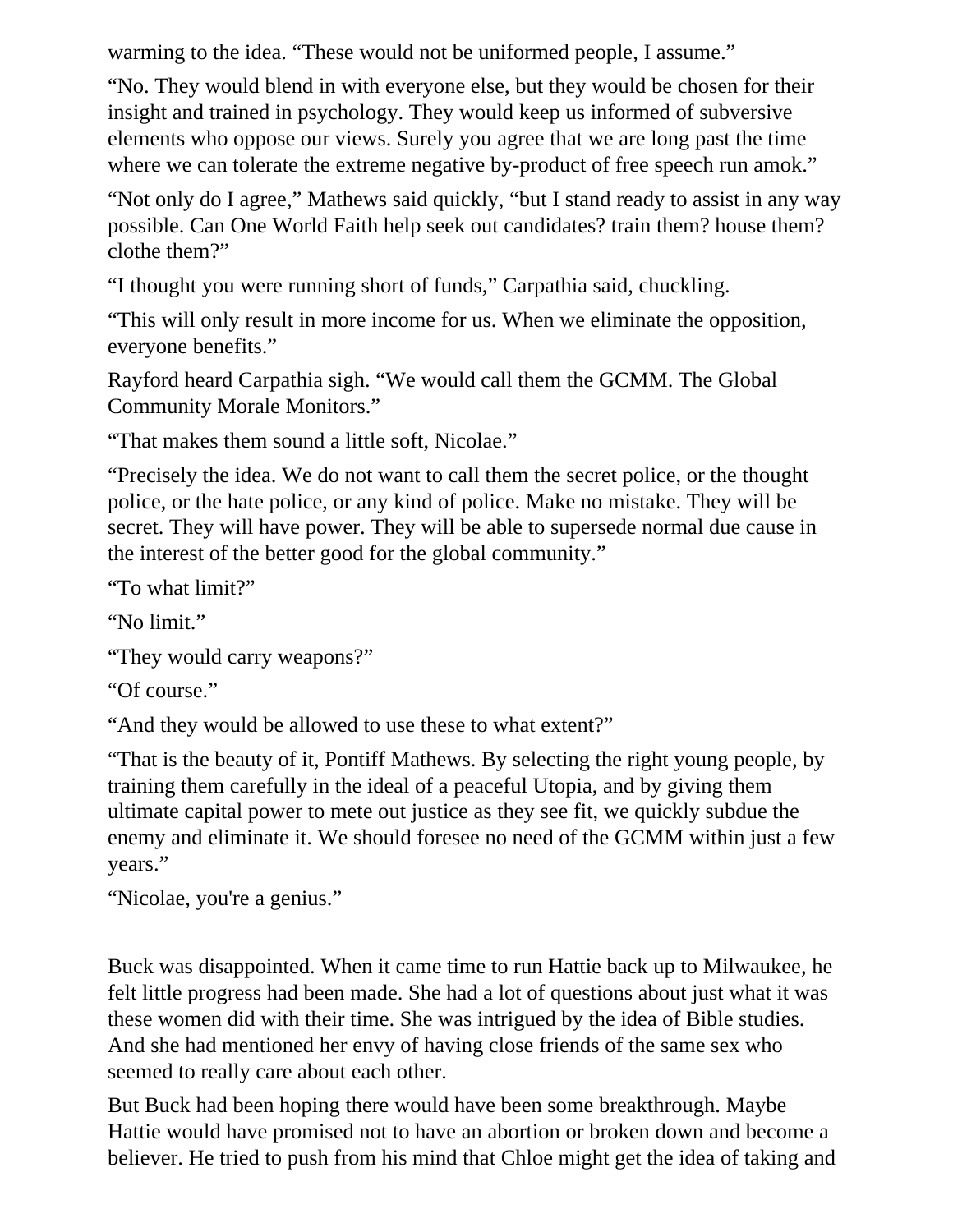raising as their own the unwanted baby Hattie was carrying. He and Chloe were close to a decision about whether to bring a baby into this stage of history, but he hardly wanted to consider raising the child of the Antichrist.

Hattie thanked everyone and climbed into the Range Rover with the women. Buck implied he was going to take one of the other cars back to the Global Community Weekly office, but instead he drove to the church. He stopped on the way for a treat for his friend, and within minutes he had gone through the labyrinth that took him to the inner sanctum of Rabbi Tsion Ben-Judah's personal study chamber.

Every time Buck sneaked into that place, he was certain that claustrophobia, loneliness, fear, and grief would have overcome his friend. Without fail, however, it was Buck who was warmed by these visits. Tsion was hardly gleeful. He did not laugh much, nor did he offer a huge smile when Buck appeared. His eyes were red, and his face showed the lines of the recently bereaved. But he was also staying fit. He worked out, running in place, doing jumping jacks, stretching, and who knew what else. He told Buck he did this for at least an hour a day, and it showed. He seemed in a better frame of mind each time Buck saw him, and he never complained. That afternoon Tsion seemed genuinely pleased to have a visitor. "Cameron," he said, "were I not living with a heaviness of soul right now, certain parts of this place, even its location, would be paradise. I can read, I can study, I can pray, I can write, I can communicate by phone and computer. It is a scholar's dream. I miss the interaction with my colleagues, especially the young students who helped me. But Amanda and Chloe are wonderful students themselves."

He greedily joined Buck in their fast-food snack. "I need to talk about my family. I hope you don't mind."

"Tsion, you may talk about your family with me anytime you want. You should forgive me for not being more diligent in asking."

"I know you, like many others, wonder if you should bring up such a painful subject. As long as we do not dwell on how they died, I am most pleased to talk about my memories. You know I raised my son and daughter from the ages of eight and ten to fourteen and sixteen. They were my wife's children from her first marriage. Her husband was killed in a construction accident. The children did not accept me at first, but I won them over by my love for her. I did not try to take the place of their father or pretend I was in charge of them. Eventually they referred to me as their father, and it was one of the proudest days of my life."

"Your wife seemed like a wonderful woman."

"She was. The children were wonderful too, though my family was human just like anyone else. I do not idealize them. They were all very bright. That was a joy to me. I could converse with them about deep things, complicated things. My wife herself had taught at the college level before having children. The children were both in special private schools and were exceptionally good students. Most important of all, when I began to tell them what I was learning in my research, they never once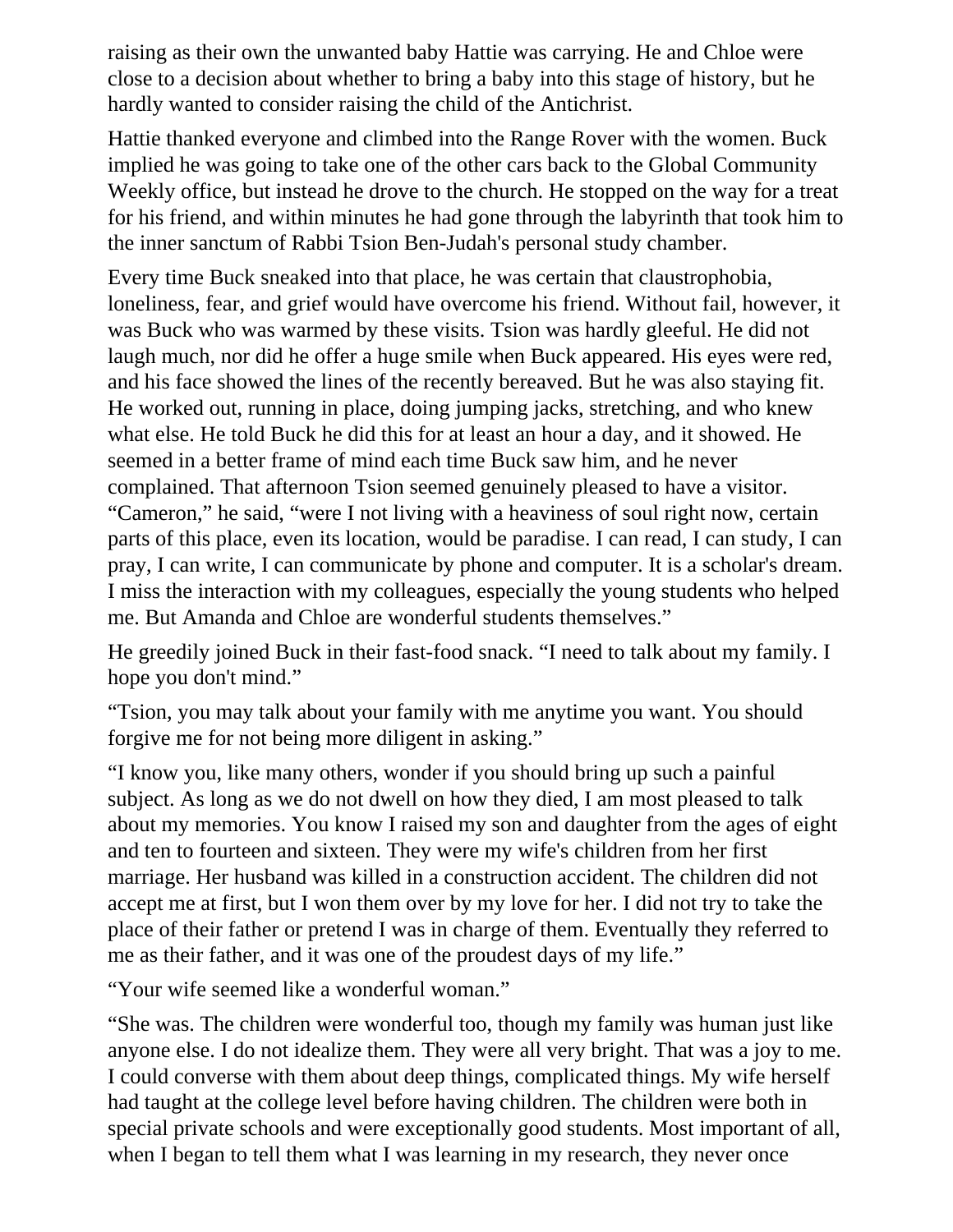accused me of heresy or of turning my back on my culture, my religion, or my country. They were bright enough to see that I was discovering the truth. I did not preach at them, did not try to unduly influence them. I would merely read them passages and say, 'What do you deduce from this? What is the Torah saying here about qualifications for Messiah?' I was so fervent in my Socratic method that at times I believe they came to my ultimate conclusions before I did. When the Rapture occurred, I immediately knew what had happened. In some ways I was actually disappointed to find that I had failed my family and that all three of them had been left behind with me. I would have missed them, as I miss them now, but it also would have been a blessing to me had any of them seen the truth and acted upon it before it was too late."

"You told me they all became believers shortly after you did."

Tsion stood and paced. "Cameron, I do not understand how anyone with any exposure to the Bible could doubt the meaning of the mass vanishings. Rayford Steele, with his limited knowledge, knew because of the testimony of his wife. I, above all people, should have known. And yet you see it all around you. People are still trying to explain it away. It breaks my heart."

Tsion showed Buck what he was working on. He had nearly completed the first booklet in what he hoped would be a series from Bruce's writings. "He was a surprisingly adept scholar for a young man," Tsion said. "He was not the linguist that I am, and so I am adding some of that to his work. I think it makes for a better final product."

"I'm sure Bruce would agree," Buck said.

Buck wanted to broach the subject of Tsion's helping the church, remotely of course, locate a new pastor. How perfect if it could be Tsion! But that was out of the question. Anyway, Buck did not want anything to interrupt Tsion's important work.

"You know, Tsion, that I will likely be the first to join you here on a permanent basis."

"Cameron, I cannot see you as content to hide out."

"It'll drive me crazy, there's no doubt about that. But I have begun to get careless. Riskier. It's bound to catch up with me."

"You will be able to do what I do on the Internet," Tsion said. "I am communicating with many hundreds already, just by learning a few tricks. Imagine what you can do with the truth. You can write the way you used to write, with total objectivity and seriousness. You will not be influenced by the owner of the paper."

"What was that you said about the truth?"

"You can write the truth, that's all."

Buck sat and began noodling on paper. He drew the cover of a magazine and called it simply "Truth." He was excited.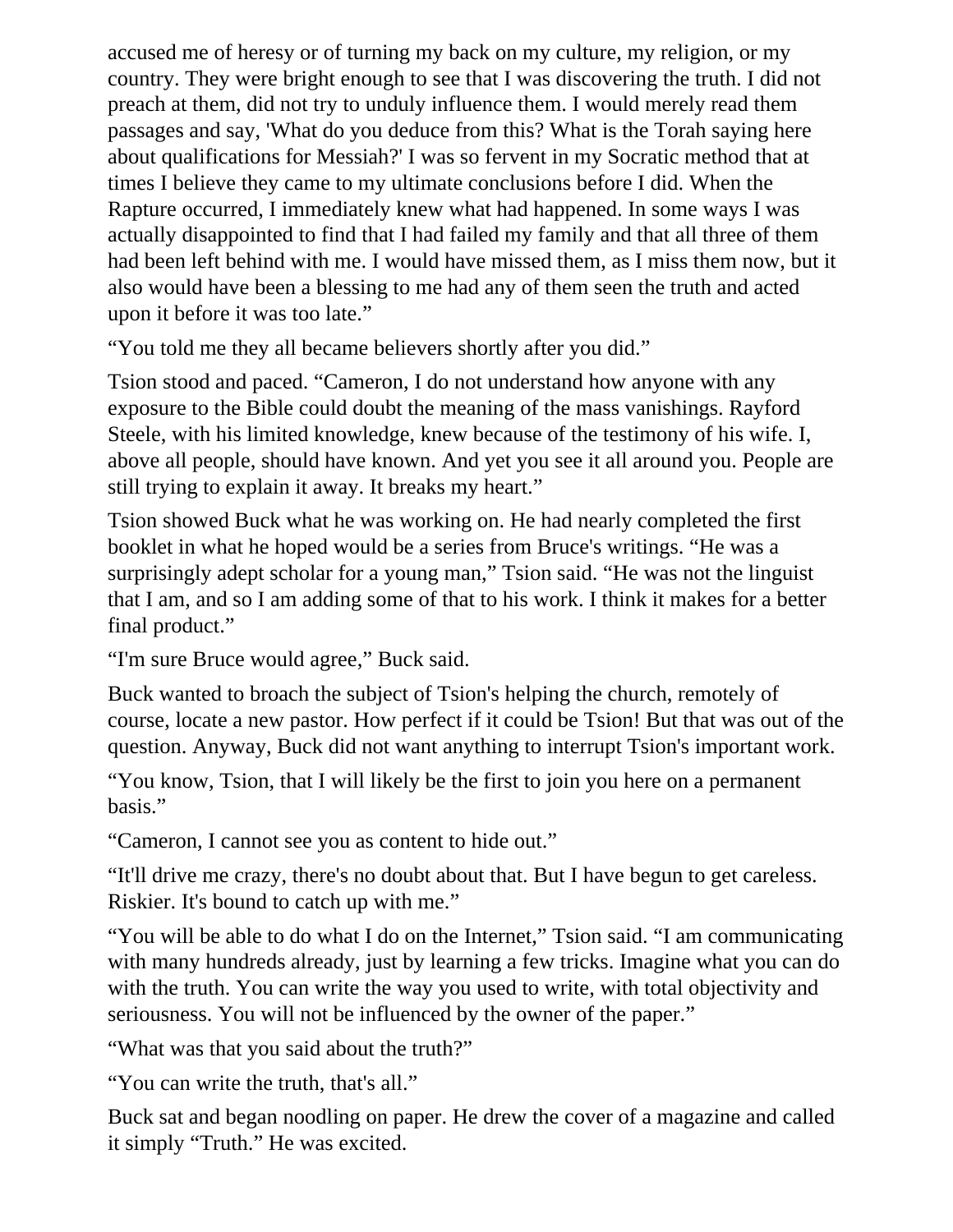"Look at this. I could design the graphics, write the copy, and disseminate it on the Net. According to Donny Moore, it could never be traced back here."

"I don't want to see you forced into self-incarceration," Ben-Judah said. "But I confess I would enjoy the company."

## **CHAPTER NINETEEN**

RAYFORD was proud of Hattie Durham. From what he could gather in New Babylon, she had pulled another fast one on Nicolae and his henchman Leon Fortunato. Apparently she had flown from Milwaukee to Boston, but rather than taking her connecting flight on to Baghdad, she had stopped somewhere.

Rayford had been out of hearing range, of course, when the meetings with Peter Mathews were continued at New Babylon headquarters. All he knew was that there was great consternation around the place, especially among Nicolae and Leon, that Hattie had slipped off schedule yet again. Though Nicolae had shown indifference to her, not knowing where she was made her a loose cannon and a potential embarrassment.

When word finally arrived that she had a new itinerary, Carpathia himself asked to see Rayford in private.

The new secretarial staff was in place and operational by the time Rayford entered Suite 216 and was granted audience with the potentate.

"It is good to see you again, Captain Steele. I fear I have not been as forthcoming with my thanks for your service as I used to be, before so many distractions have come about.

"Let me get straight to the point. I know that Ms. Durham once worked for you. In fact, you came to us based on her recommendation. I know also that she has at times confided in you. Thus, it should come as no surprise to you that there has been some trouble in paradise, as they say. Let me be frank. The fact is, I believe Ms. Durham always overestimated the seriousness of our personal relationship."

Rayford thought back to when Nicolae had seemed to proudly announce that Hattie was pregnant and that she was wearing his ring. But Rayford knew better than to try to catch the liar of liars in a lie.

Carpathia continued: "Ms. Durham should have realized that in a position such as the one I hold, there really is no room for a personal life that would enjoy the commitment required by a marriage and family. She seemed pleased with the prospect of bearing a child, my child. Thus, I did not discourage that or encourage some other option. Should she take the pregnancy to term, I would of course exercise my fiscal responsibility. However, it is unfair for her to expect me to devote the time that might be available to the normal father.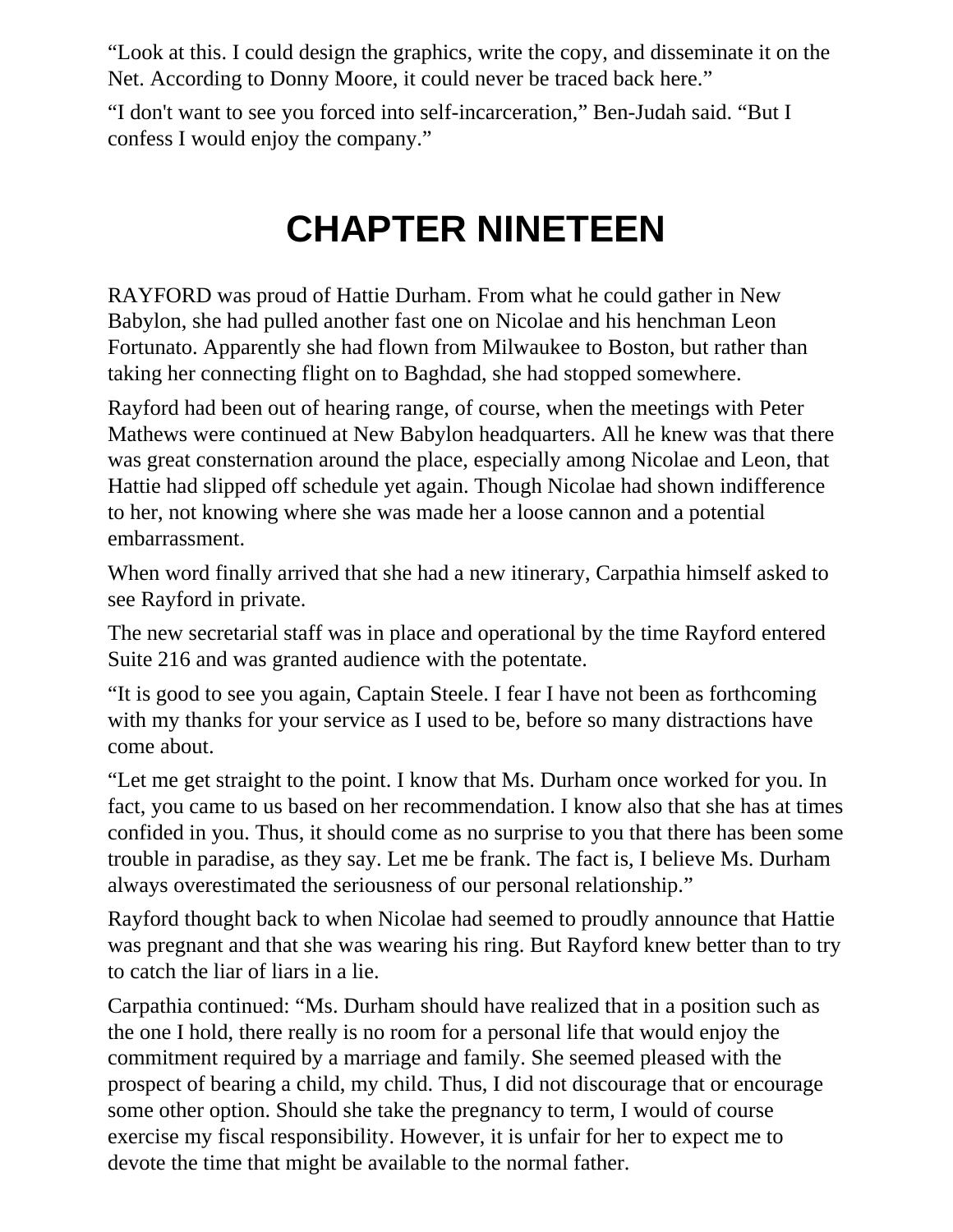"My advice to her would be to terminate the pregnancy. However, due to the fact that this result of our relationship is really her responsibility, I will leave that decision to her."

Rayford was puzzled and didn't try to hide it. Why was Carpathia telling him this? What assignment was going to fall to him? He didn't have long to wait.

"I have needs like any other man, Captain Steele. You understand. I would never commit myself to just one woman, and I certainly made no such commitment to Ms. Durham. The fact is that I already have someone else with whom I am enjoying a relationship. Therefore, you can see my dilemma."

"I'm not sure I do," Rayford said.

"Well, I have replaced Ms. Durham as my personal assistant. I sense that she is distraught from that and from what she has to deduce is a relationship that has soured. I do not see it as souring; I see us both moving on. But, as I say, as she saw it as more important a commitment than I did, she is thus more upset and disappointed at the conclusion of it."

"I need to ask you about the ring you gave her," Rayford said.

"Oh, that is no problem. I will not be requiring that back. In fact, I always believed that the stone was much too large to be worn as an engagement ring. It clearly is decorative. She need not worry about returning that."

Rayford was getting the picture. Carpathia was going to call on him, as Hattie's old friend and boss, to deliver the news. Why else would he need all this information?

"I will do the right thing by Ms. Durham, Captain Steele. You may be assured of that. I would not want her to become destitute. I know she is employable, probably not as a clerical person, but certainly in the aviation industry."

"Which has been devastated by the war, as you know," Rayford said.

"Yes, but with her seniority and perhaps with some gentle pressure on my part..."

"And so you're saying that you will give her some sort of severance or a stipend or settlement?"

Carpathia seemed to brighten. "Yes, if that will make it easier for her, I am happy to do that." I should think you would be, Rayford thought. "Captain Steele, I have an assignment for you—"

"I deduced that."

"Of course, you would. You are a bright man. We have received word that Ms. Durham is back on her itinerary and is expected in Baghdad on a flight from Boston on Monday."

It finally hit Rayford why Hattie might have delayed her return. Perhaps she knew of Amanda's plans. It would be just like Amanda to arrange to meet her somewhere and accompany her back. Amanda would have had an ulterior motive, of course: to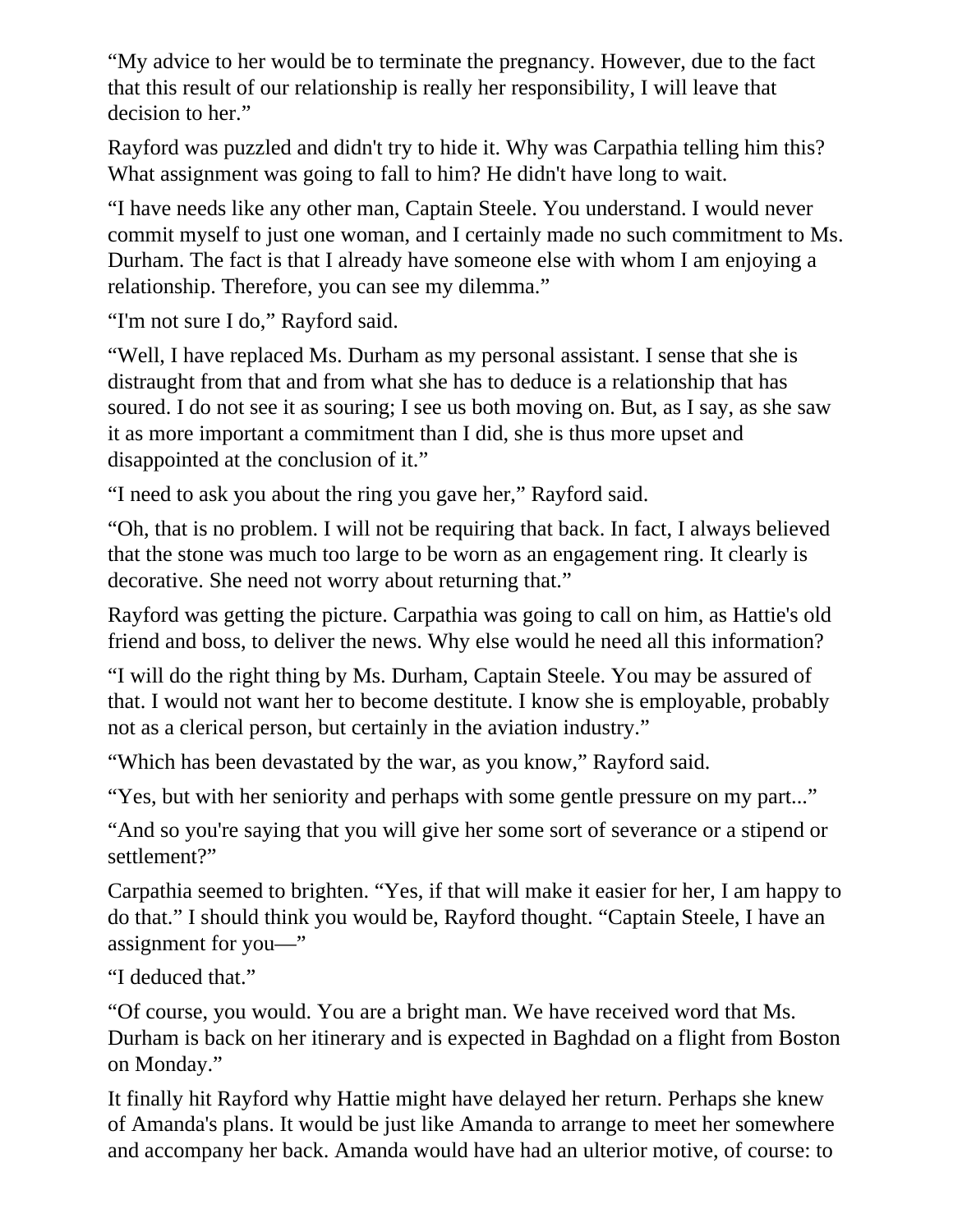keep Hattie from visiting a reproductive clinic. She also would have wanted to continue expressing love to her. Rayford decided against telling Carpathia he was headed to the airport in Baghdad Monday anyway to pick up his own wife.

"Assuming you are free, Captain Steele, and I will make sure that you are, I would ask that you would meet Miss Durham's plane. As her old friend, you will be the right one to break this news to her. Her belongings have been delivered to one of the condominiums in your building. She will be allowed to stay there for a month before deciding where she would like to relocate."

Rayford interrupted. "Excuse me, but are you asking me to do something that you yourself should be doing?"

"Oh, make no mistake, Captain Steele. I am not afraid of this confrontation. It would be most distasteful for me, yes, but I recognize my responsibility here. It is just that I am under such crushing deadlines for important meetings. We have established many new directives and legislative encyclicals in light of the recent insurrection, and I simply cannot be away from the office."

Rayford thought Carpathia's meeting with Hattie Durham might have taken less time than the meeting they were conducting right then. But what was the sense of arguing with a man like this?

"Any questions, Captain Steele?"

"No. It's all very clear to me."

"You will do it then?"

"I was not under the impression I had a choice."

Carpathia smiled. "You have a good sense of humor, Captain Steele. I would not say your job depends on it, but I appreciate that your military background has trained you to realize that when a directive is given, it is to be carried out. I want you to know that I appreciate it."

Rayford stared at him. He willed himself not to say the obligatory, "You're welcome." He nodded and stood.

"Captain Steele, might I ask you to remain seated for a moment."

Rayford sat back down. What now? Is this the beginning of the end?

"I would like to ask you about your relationship with Cameron Williams." Rayford did not respond at first. Carpathia continued. "Sometimes known as Buck Williams. He was formerly a senior staff writer for Global Weekly, now Global Community Weekly. He is my publisher there."

"He's my son-in-law," Rayford said.

"And can you think of any reason why he would not have shared that happy news with me?"

"I suppose you'll have to ask him that, sir."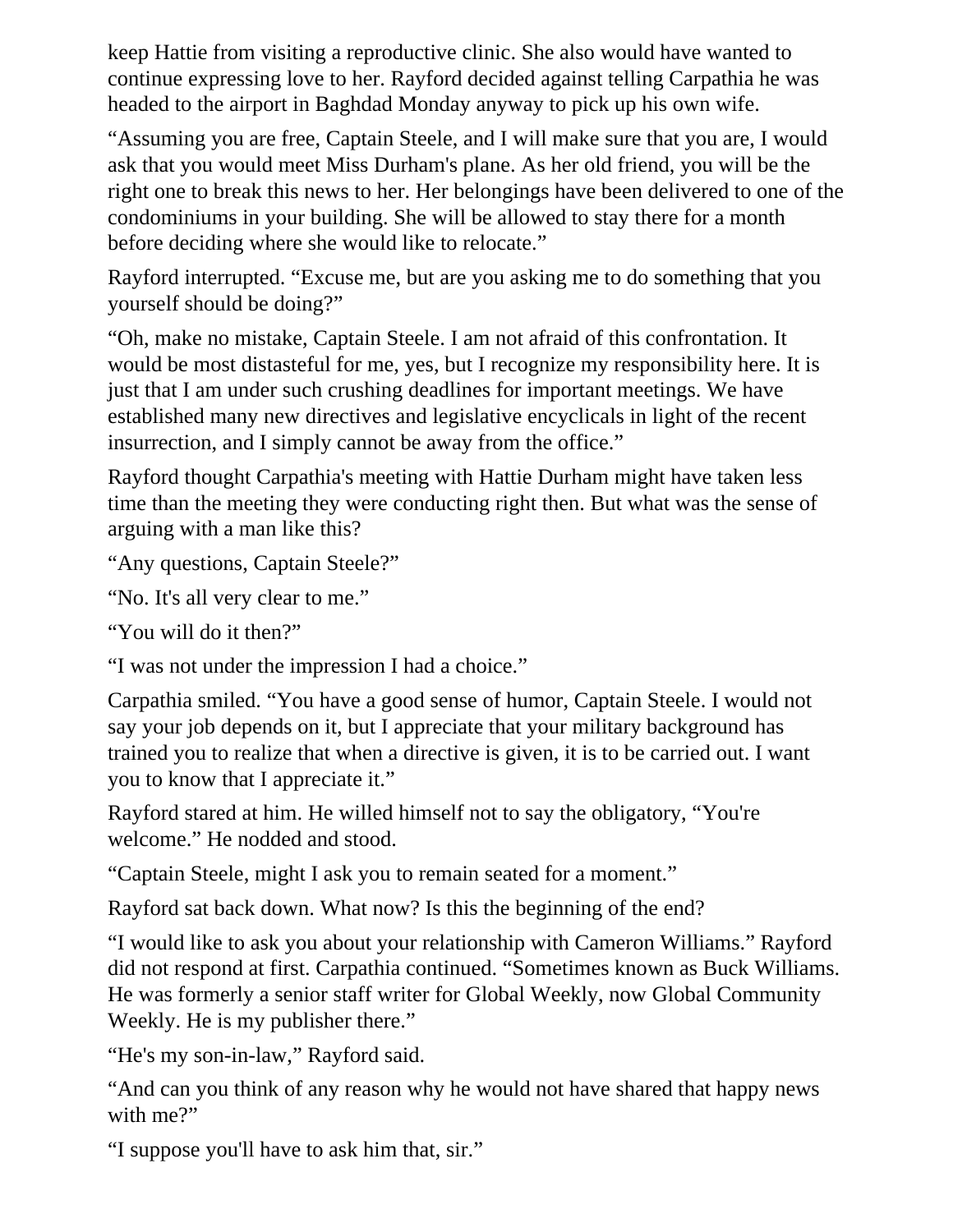"Well, then perhaps I should ask you. Why would you not have shared that with me?"

"It's just personal family business," Rayford said, trying to remain calm. "Anyway, with him serving you at such a high level, I assumed you would become aware of it soon enough."

"Does it happen that he shares your religious beliefs?"

"I prefer not to speak for Buck."

"I will take that as a yes." Rayford stared at him. Carpathia continued, "I am not saying that this is necessarily a problem, you understand." I understand all right, Rayford thought. "I was just curious," Carpathia concluded. He smiled at Rayford, and the pilot read everything in that smile that the Antichrist implied. "I will look forward to a report of your meeting with Miss Durham, and I have full confidence that it will be successful."

Buck was at the Chicago office of Global Community Weekly when he took a call from Amanda on his private phone. "I got the strangest call from Rayford," she said. "He asked if I had hooked up with Hattie on her flight out of Boston to Baghdad. I told him no. I thought she was already back there. He said he thought she was on another schedule now and that we would likely be arriving at about the same time. I asked him what was up, but he seemed rushed and didn't feel free to take the time to tell me. Do you know what's happening?"

"This is all news to me, Amanda. Did your flight refuel in Boston as well?"

"Yes. You know New York is completely shut down. So is Washington. I don't know if these planes can go all the way from Milwaukee to Baghdad."

"What would have taken Hattie so long to get back there?"

"I have no idea. If I had known she was going to delay her return, I would have offered to have flown with her. We need to maintain contact with that girl."

Buck agreed. "Chloe misses you already. She and Tsion are working hard on some New Testament curriculum. It's almost as if they're in the same room, though they're at least a quarter of a mile apart."

"I know she's enjoying that," Amanda said. "I wish I could talk Rayford into letting me move back this way. I'd see less of him, but I don't see much of him in New Babylon either."

"Don't forget you can be in that 'same room' with Tsion and Chloe, no matter where you are now."

"Yeah," she said, "except that we're nine hours later than you guys."

"You'll just have to coordinate your schedules. Where are you now?"

"We're over the continent. Should be touching down in an hour or so. It's what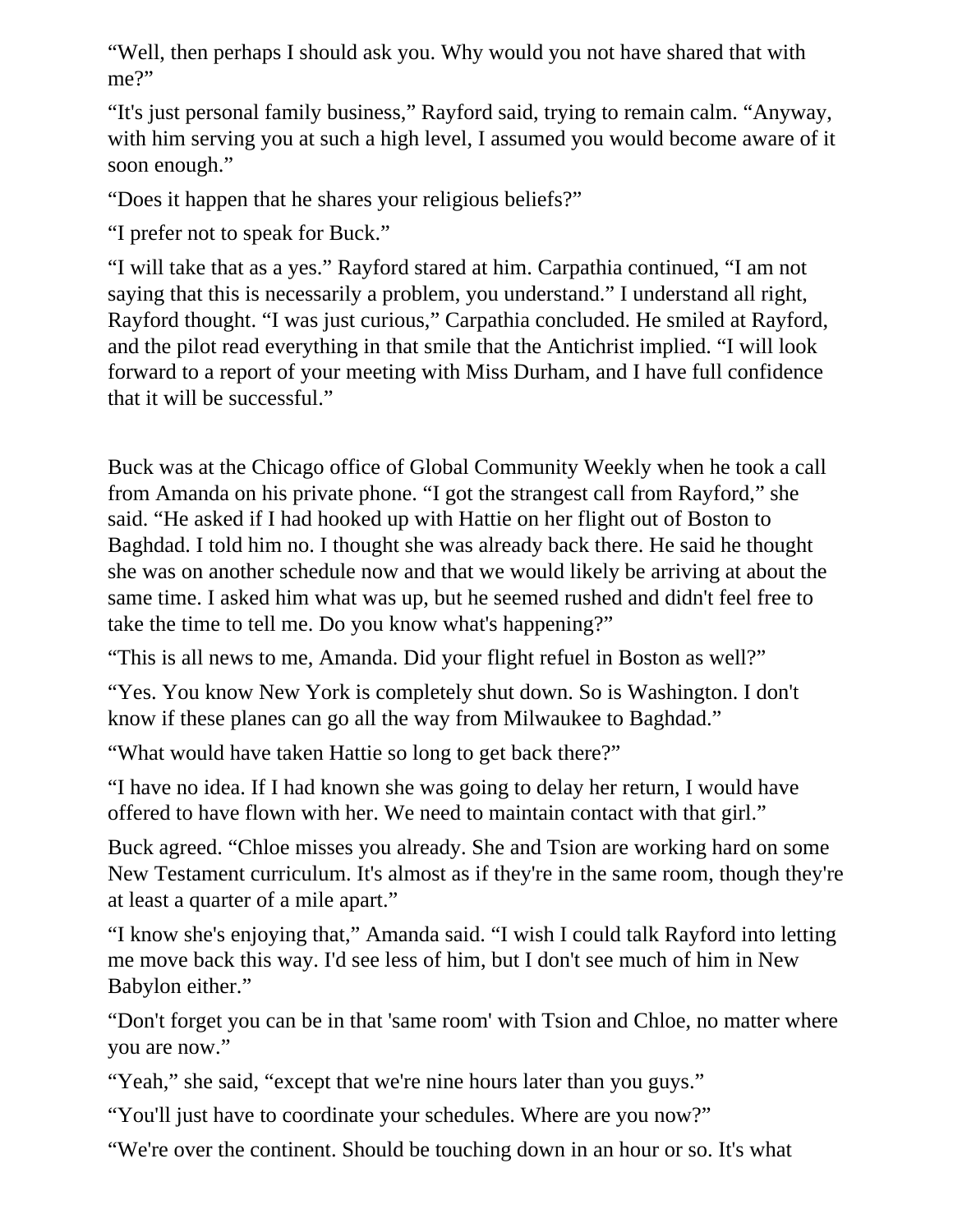there, just a little after eight in the morning?"

"Right. The Tribulation Force is about as spread out as it's been for a while. Tsion seems productive and contented, if not happy. Chloe is at Loretta's and excited about her study and her teaching opportunities, though she knows she may not always be free, legally, to do that. I'm here, you're there, and you'll be meeting up with Rayford before you know it. I guess we're all present and accounted for." "I sure hope Rayford's right about Hattie," Amanda said. "It'll be handy if he can pick us both up."

It was time for Rayford to head for Baghdad. He was confused. Why had Hattie remained incommunicado in Denver for so long and then misled Fortunato about her return flight when she did reestablish contact? If it wasn't for the purpose of hooking up with Amanda, what was it? What would have interested her in Boston?

Rayford couldn't wait to see Amanda. It had been only a few days, but they were still newlyweds, after all.

He did not relish his assignment with Hattie, especially with Amanda getting in at the same time. One thing he could justify, however, based on what he had been told about Hattie's encounter with Loretta, Chloe, and Amanda at the safe house, was that Hattie would be comforted by Amanda's presence.

The question was, would this word from Rayford be bad news for Hattie? It might make her future easier to accept. She knew it was over. She feared Carpathia might not let her go. She would be offended, of course, insulted. She wouldn't want his ring or his money or his condo. But at least she would know. To Rayford's male mind, this seemed a practical solution. He had learned enough from Irene and Amanda over the years, however, to know that regardless of how unattractive Nicolae Carpathia had become to Hattie, still she would be hurt and would feel rejected.

Rayford phoned Hattie's driver. "Could you drive me, or could I borrow your car? I'm to pick up Miss Durham in Baghdad and also my—"

"Oh, sorry sir. I'm no longer Miss Durham's driver. I drive for someone else in the executive suite."

"You know where I could get wheels then?"

"You could try the motor pool, but that takes awhile. Lots of paperwork, you know."

"I don't have that kind of time. Any other suggestions?" Rayford was angry with himself for not planning better.

"If the potentate called the motor pool, you'd have a vehicle as quick as you wanted it."

Rayford phoned Carpathia's office. The secretary said he was unavailable.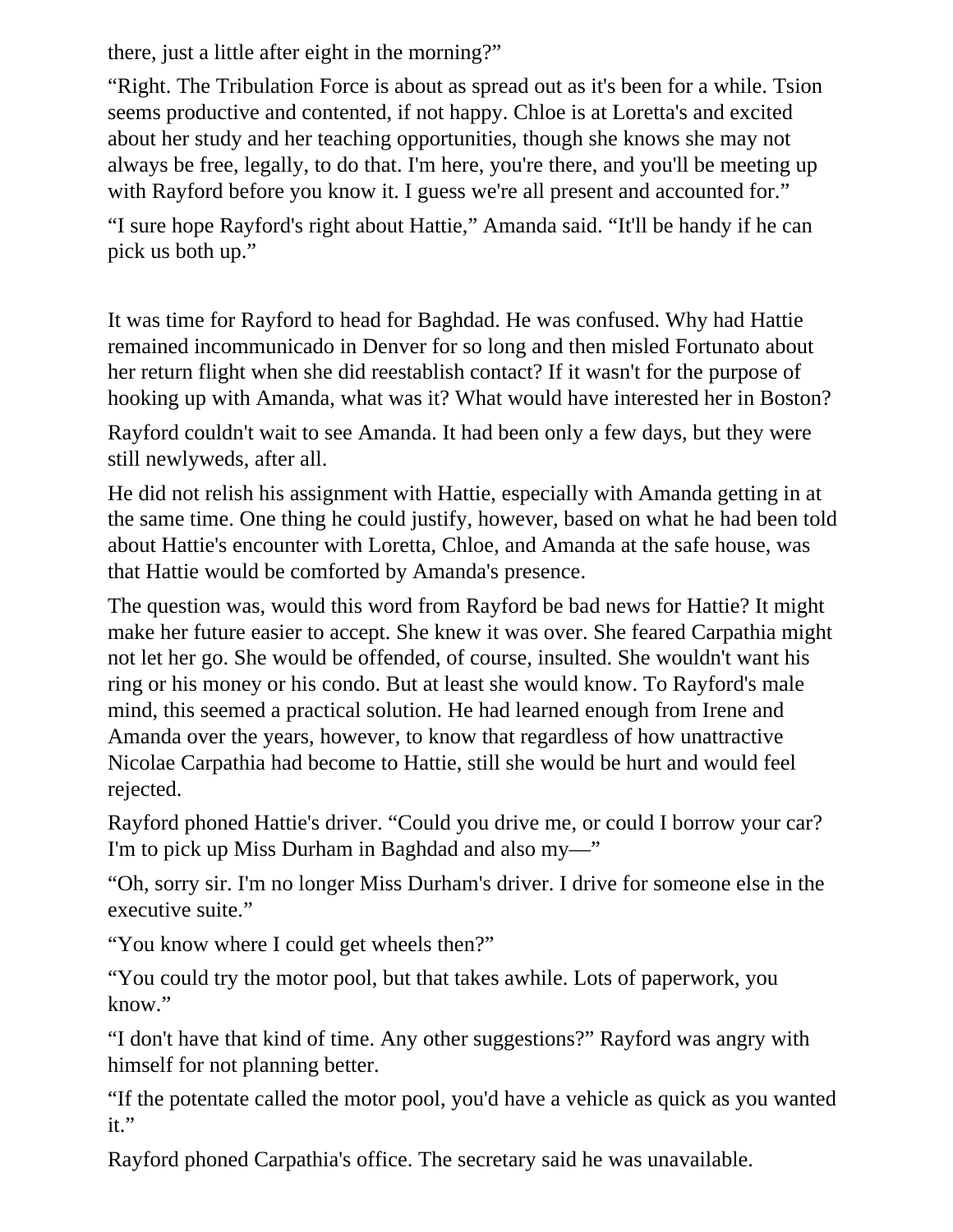"Is he there?" Rayford asked.

"He is here, sir, but as I said, he's not available."

"This is sort of urgent. If he's at all interruptible, I'd appreciate it if you'd let me talk to him for just a second."

When the secretary came back on the line, she said, "The potentate wants to know if you could drop by his office for a moment before you finish your assignment for him."

"I'm a little short of time, but—"

"I'll tell him you'll be here then."

Rayford was three blocks from Carpathia's building. He hurried down in the elevator and jogged toward headquarters. He had a sudden thought and grabbed his phone. As he ran, he called McCullum. "Mac? Are you free right now? Good! I need a chopper ride to Baghdad. My wife's coming in, and I'm supposed to meet Hattie Durham as well. Rumors about her? I'm not at liberty to say anything, Mac. I'll be in Carpathia's office in a few minutes. Meet you on the helipad? Good! Thanks!"

Buck was working on his laptop with his office door shut when the machine signaled that he had incoming, real-time mail. He liked this feature. It was like being on a chat line with just one person. The message was from Tsion. He asked, "Shall we try the video feature?"

Buck typed, "Sure." And he tapped in the code. It took a few minutes to program itself, but then Tsion's image flickered on the screen. Buck tapped in, "Is that you, or am I looking in the mirror?"

Tsion responded, "It's me. We could use the audio and talk to each other, if you're in a secure area."

"Better not," Buck tapped in. "Did you want something specific?"

"I would like a companion for breakfast," Tsion said. "I'm feeling much better today, but I'm getting a little claustrophobic here. I know you can't sneak me out, but could you get in without Loretta suspecting?"

"I'll try. What would you like for breakfast?"

"I have cooked up something American just for you, Buck. I'm turning my screen now to see if it can pick it up."

The machine was not really built to pan around a dark, underground shelter. Buck typed in: "I can't see anything, but I'll trust you. Be there as soon as I can." Buck told the receptionist he would be gone for a couple of hours, but as he was heading to the Range Rover, Verna Zee caught him. "Where are you going?" she asked.

"I'm sorry?" he said.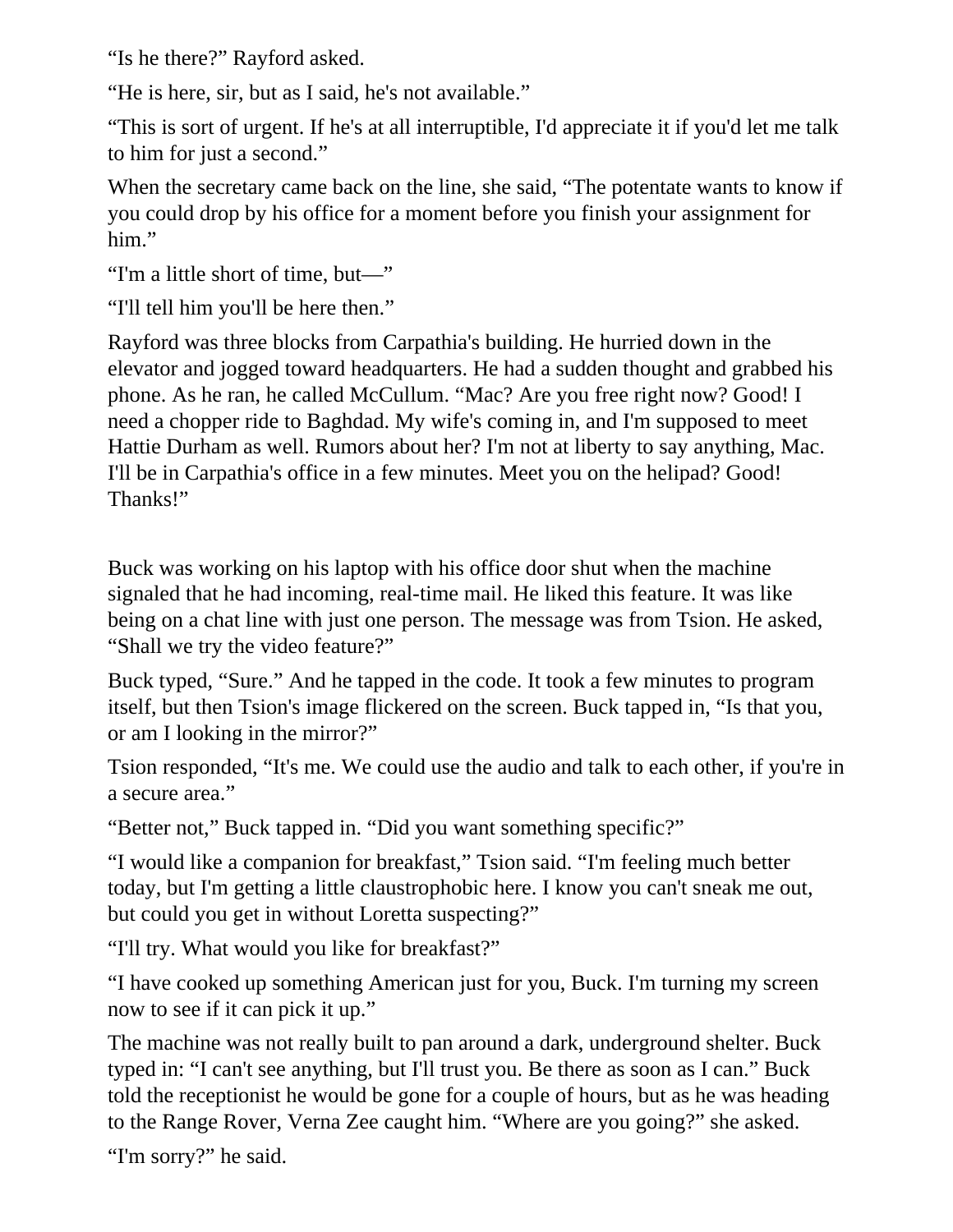"I want to know where you'll be."

"I'm not sure where all I'll be," he said. "The desk knows I'll be gone for a couple of hours. I don't feel obligated to share specifics."

Verna shook her head.

Rayford slowed as he reached the grand entrance of Global Community headquarters. The compound had been set in an unusual area where upscale residences surrounded it. Something had caught Rayford's attention. Animal noises. Barking. He had been aware of dogs in the area. Many employees owned expensive breeds they enjoyed walking and tethering outside their places. They were showpieces of prosperity. He had heard one or two barking at times. But now they were all barking. They were noisy enough that he turned to see if he could detect what was agitating them so. He saw a couple of dogs jerk away from their owners and race down the street howling.

He shrugged and entered the building.

Buck considered swinging by Loretta's house and picking up Chloe. He would have to think of a story to tell Loretta at the church office. He wouldn't be able to park or walk into the church without her seeing him. Maybe he and Chloe would just spend some time with her and then appear to be leaving the church the back way. If no one was watching, they could slip down and see Tsion. It sounded like a plan. Buck was halfway to Mt. Prospect when he noticed something strange. Roadkill. Lots of it. And more potential roadkill skittering across the streets. Squirrels, rabbits, snakes. Snakes? He had seen few snakes in the Midwest, particularly this far north. The occasional garter snake was all. That's what these were, but why so many of them? Coons, possum, ducks, geese, dogs, cats, animals everywhere. He lowered the window of the Range Rover and listened. Huge clouds of birds swept from tree to tree. But the sky was bright. Cloudless. There seemed to be no wind. No leaf even shivered on a tree. Buck waited at a stoplight and noticed that, despite the lack of wind, the streetlights swayed. Signs bent back and forth. Buck blew the light and raced toward Mt. Prospect.

Rayford was ushered into Carpathia's office. The potentate had several VIPs around a conference table. He quickly pulled Rayford aside. "Thank you for stopping in, Captain Steele. I just wanted to reiterate my wish that I not have to face Ms. Durham. She may want to talk to me. That will be out of the question. I—"

"Excuse me," Leon Fortunato interrupted, "but Potentate, sir, we're getting some strange readouts on our power meters."

"Your power meters?" Carpathia asked, incredulous. "I leave maintenance to you and your staff, Leon—"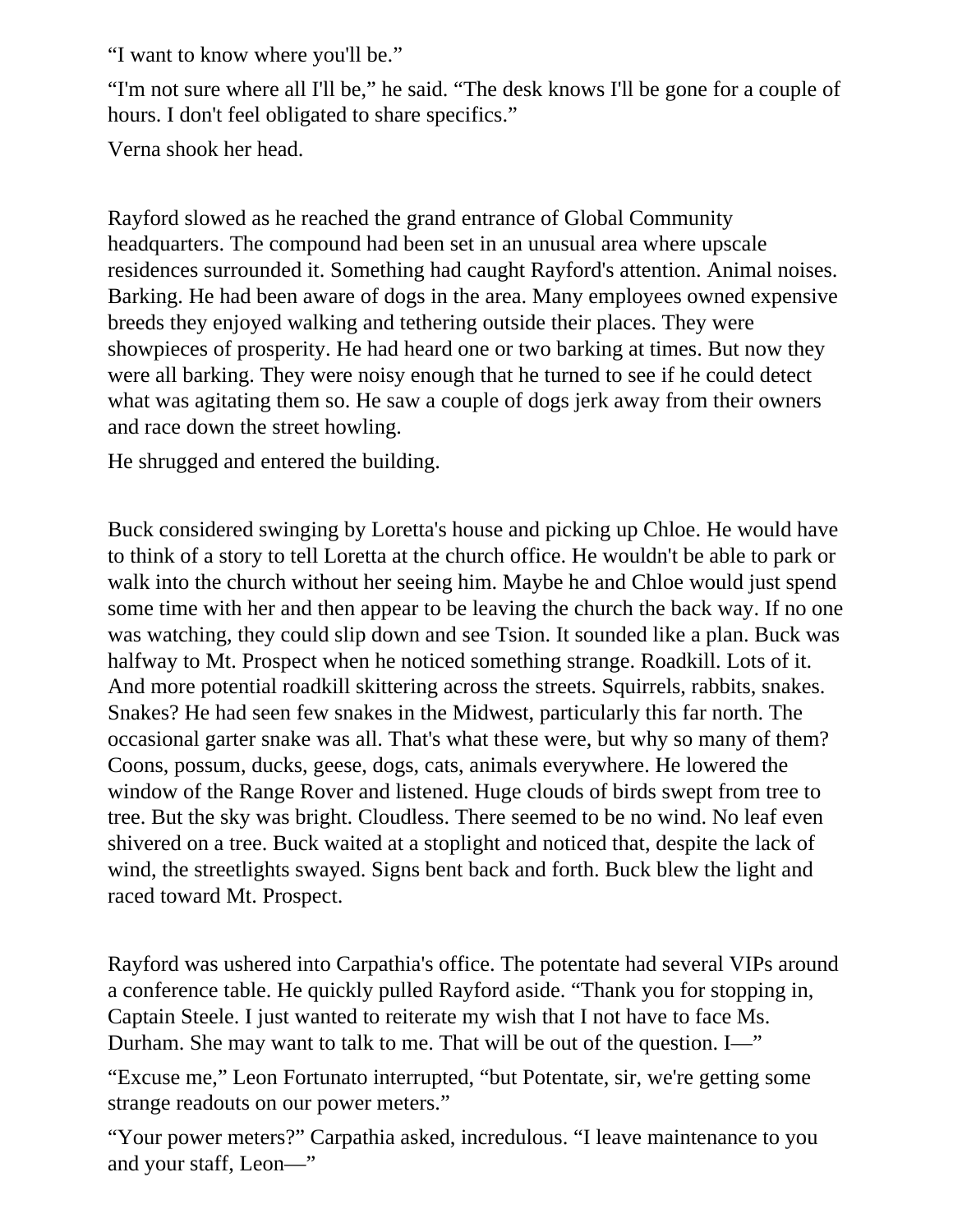"Sir!" the secretary said. "An emergency call for you or Mr. Fortunato from the International Seismograph Institute."

Carpathia looked irritated and whirled to face Fortunato. "Take that, will you, Leon? I am busy here."

Fortunato took the call and appeared to want to keep quiet until he blurted, "What? What?!"

Now Carpathia was angry. "Leon!"

Rayford moved away from Carpathia and looked out the window. Below, dogs ran in circles, their owners chasing them. Rayford reached in his pocket for his cell phone and quickly called McCullum. Carpathia glared at him. "Captain Steele! I was talking to you here—"

"Mac! Where are you? Start 'er up. I'm on my way now!"

Suddenly the power went out. Only battery-operated lights near the ceiling shined, and the bright sun flooded through the windows. The secretary screamed. Fortunato turned to Carpathia and tried to tell him what he had just heard. Carpathia shouted above the din. "I would like order in here, please!"

And as if someone had flipped a switch, the day went black. Now even the grown men moaned and shrieked. Those battery-operated lights in the corner cast a haunting glow on the building, which began to shudder. Rayford made a dash for the door. He sensed someone right behind him. He pushed the elevator button and then smacked himself in the head, remembering there was no power. He dashed upstairs to the roof, where McCullum had the chopper blades whirring.

The building shifted under Rayford like the surf. The chopper, resting on its skis, dipped first to the left and then to the right. Rayford reached for the opening, seeing Mac's wide eyes. As Rayford tried to climb in, he was pushed from behind and flew up behind Mac. Nicolae Carpathia was scrambling in. "Lift off!" he shouted. "Liftoff!"

McCullum raised the chopper about a foot off the roof. "Others are coming!" he shouted.

"No more room!" Carpathia hollered. "Lift off!"

As two young women and several middle-aged men grabbed the struts, Mac pulled away from the building. As he banked left, his lights illuminated the roof, where others came shrieking and crying out the door. As Rayford watched in horror, the entire eighteen-story building, filled with hundreds of employees, crashed to the ground in a mighty roar and a cloud of dust. One by one the screaming people hanging from the chopper fell away.

Rayford stared at Carpathia. In the dim light from the control panel he saw no expression. Carpathia simply appeared busy about strapping himself in. Rayford was ill. He had seen people die. Carpathia had ordered Mac away from people who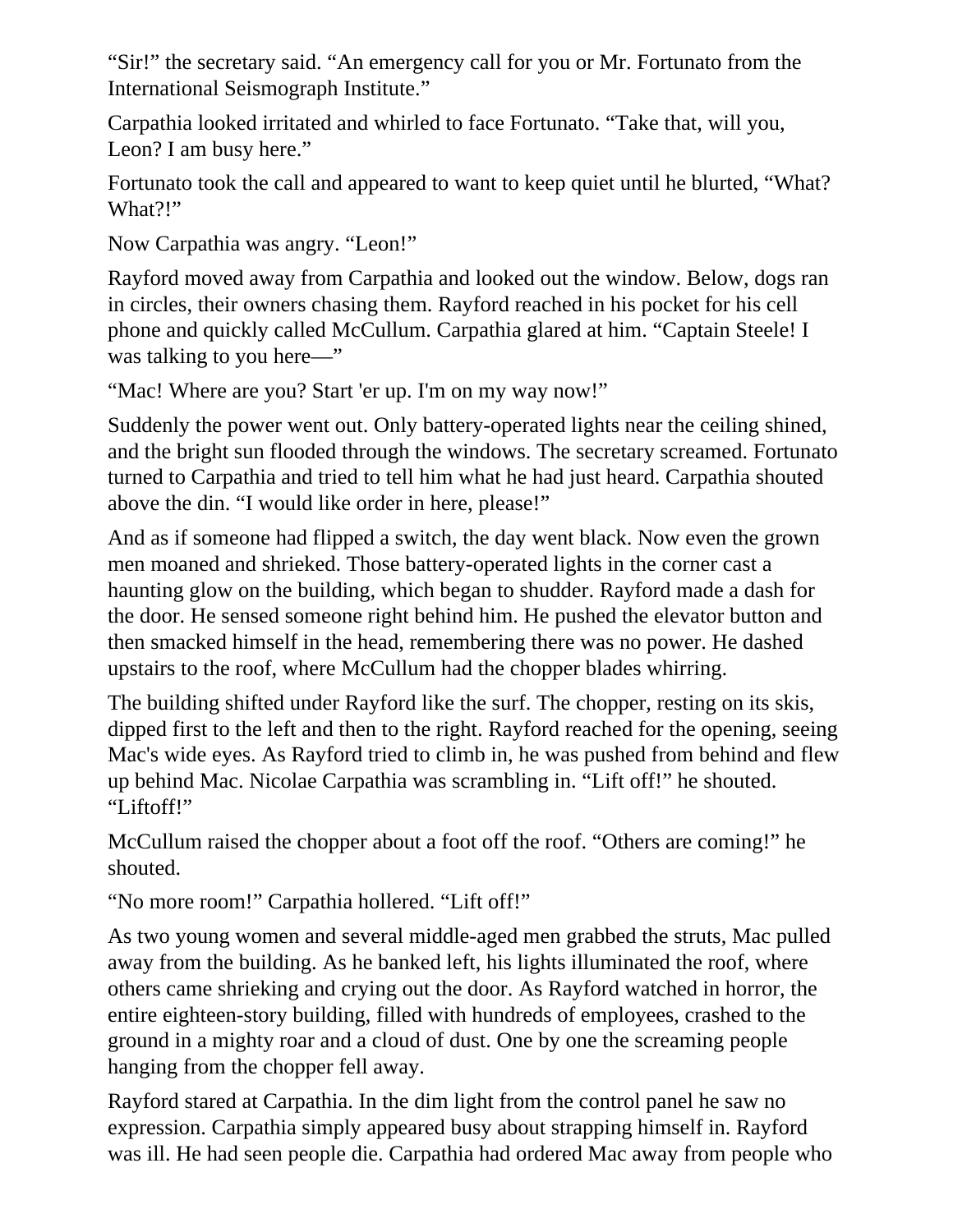might have been saved. Rayford could have killed the man with his bare hands.

Wondering if he wouldn't have been better off to have died in the building himself, Rayford shook his head and resolutely fastened his seat belt. "Baghdad!" he shouted. "Baghdad Airport!"

Buck had known exactly what was coming and had been speeding through lights and stop signs, jumping curbs, and going around cars and trucks. He wanted to get to Chloe at Loretta's house first. He reached for his phone, but he had not stored speed-dial numbers yet, and there was no way he could drive this quickly and punch in an entire number at the same time. He tossed the phone on the seat and kept going. He was going through an intersection when the sun was snuffed out. Day went to night in an instant, and power went out all over the area. People quickly turned on their headlights, but Buck saw the crevasse too late. He was heading for a fissure in the road that had opened before him. It looked at least ten feet wide and that deep. He figured if he dropped into it he would be killed, but he was going too fast to avoid it. He wrenched the wheel to the left and the Range Rover rolled over completely before plunging down into the hole. The passenger-side air bag deployed and quietly deflated. It was time to find out what this car was made of.

Ahead of him the gap narrowed. There would be no going out that way unless he could start going up first. He pushed the buttons that gave him all-wheel drive and stick shift, shifted into low gear, crimped the front wheels slightly to the left, and floored the accelerator. The left front tire bit into the steep bank of the crevasse, and suddenly Buck shot almost straight up. A small car behind him dropped front first into the hole and burst into flames.

The ground shifted and broke up. A huge section of sidewalk pushed up from the ground more than ten feet and toppled into the street.

The sound was deafening. Buck had never raised his window after listening to the animals, and now the thunderous crashing enveloped him as trucks flipped over and streetlamps, telephone poles, and houses fell.

Buck told himself to slow down. Speed would kill him. He had to see what he was encountering and pick his way through it. The Range Rover bounced and twisted. Once he spun in a circle. People who had, for the moment, survived this were driving wildly and smashing into each other.

How long would it last? Buck was disoriented. He looked at the compass on the dash and tried to stay pointed to the west. For a moment there seemed almost a pattern in the street. He went down then up then down then up as if on a roller coaster, but the great quake had just begun. What at first appeared as jagged peaks the Rover could handle quickly became swirling masses of mud and asphalt. Cars were swallowed up in them.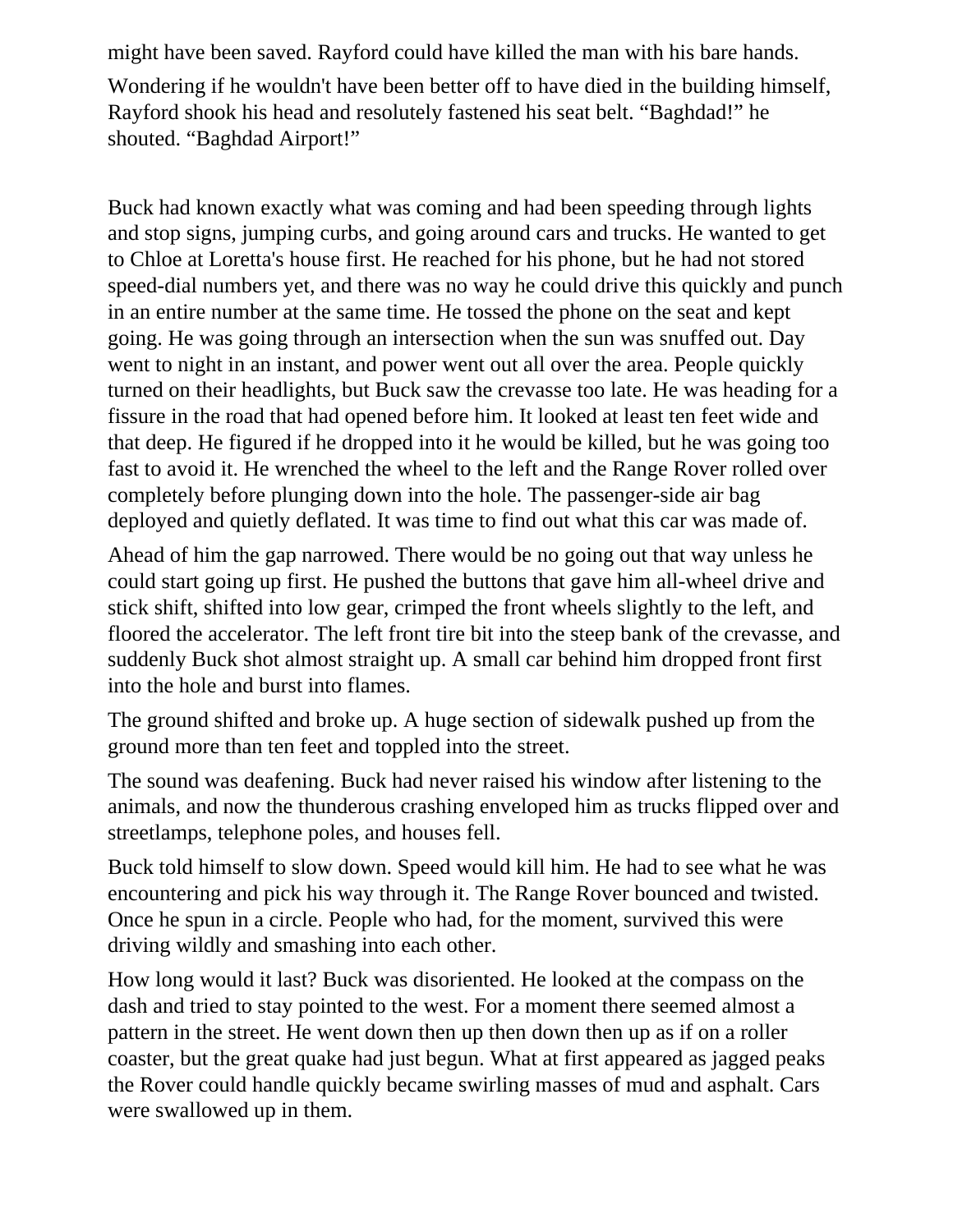Horror was not a good enough word for it. Rayford could not bring himself to speak to Carpathia or even to Mac. They were headed toward Baghdad Airport, and Rayford could not keep from staring at the devastation below. Fires had broken out all over the place. They illuminated car crashes, flattened buildings, the earth roiling and rolling like an angry sea. What appeared a huge ball of a gasoline fire caught his eye. There, hanging in the sky so close it seemed he could touch it, was the moon. The bloodred moon.

Buck was not thinking of himself. He was thinking of Chloe. He was thinking of Loretta. He was thinking of Tsion. Could God have brought them through all this only to let them die in the great earthquake, the sixth Seal Judgment? If they all went to be with God, so much the better. Was it too much to ask that it be painless for his loved ones? If they were to go, he prayed, "Lord, take them quickly."

The quake roared on and on, a monster that gobbled everything in sight. Buck recoiled in horror as his headlights shone on a huge house dropping completely underground. How far was he from Chloe at Loretta's? Would he have a better chance of getting to Loretta and Tsion at the church? Soon Buck found his the only vehicle in sight. No streetlights, no traffic lights, no street signs. Houses were crumbling. Above the road he heard screams, saw people running, tripping, falling, rolling. The Range Rover bounced and shook. He couldn't count the times his head hit the roof. Once a strip of curb rolled up and pushed the Range Rover on its side. Buck thought the end was near. He was not going to take it lying down. There he was, pressed up against the left side of the vehicle, strapped in. He reached for the seat belt. He was going to unfasten it and climb out the passenger's-side window. Just before he got it unlatched, the rolling earth uprighted the Range Rover, and off he drove again. Glass broke. Walls fell. Restaurants disappeared. Car dealerships were swallowed. Office buildings stood at jagged angles, then slowly toppled. Again Buck saw a gap in the road he could not avoid. He closed his eyes and braced himself, feeling his tires roll over an uneven surface and break glass and crumple metal. He looked around quickly as he took a left and saw that he had driven over the top of someone else's car. He hardly knew where he was. He just kept heading west. If only he could get to the church or to Loretta's house. Would he recognize either? Was there a prayer that anyone he knew anywhere in the world was still alive?

Mac had caught a glimpse of the moon. Rayford could see he was awestruck. He maneuvered the chopper so Nicolae could see it too. Carpathia seemed to stare at it in wonder. It illuminated his face in its awful red glow, and the man had never looked more like the devil.

Great sobs rose in Rayford's chest and throat. As he looked at the destruction and mayhem below, he knew the odds were against his finding Amanda. Lord, receive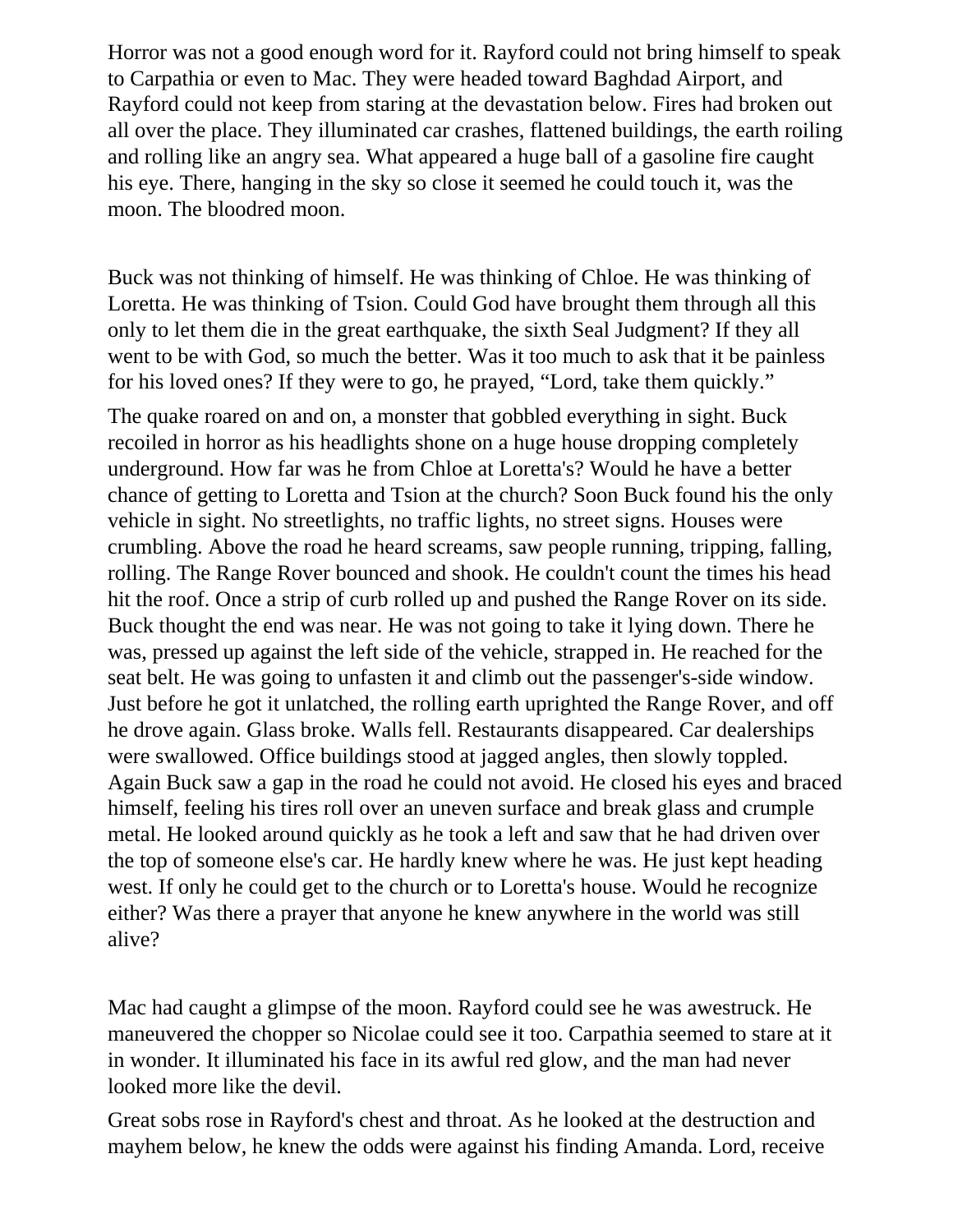her unto yourself without suffering, please!

And Hattie! Was it possible she might have received Christ before this? Could there have been somebody in Boston or on the plane who would have helped her make the transaction?

Suddenly there came a meteor shower, as if the sky was falling. Huge flaming rocks streaked from the sky. Rayford had seen it go from day to night and now back to day with all the flames.

Buck gasped as the Range Rover finally hit something that made it stop. The back end had settled into a small indentation, and the headlights pointed straight up. Buck had both hands on the wheel, and he was reclining, staring at the sky. Suddenly the heavens opened. Monstrous black and purple clouds rolled upon each other and seemed to peel back the very blackness of the night. Meteors came hurtling down, smashing everything that had somehow avoided being swallowed. One landed next to Buck's door, so hot that it melted the windshield and made Buck unlatch his seat belt and try to scramble out the right side. But as he did, another molten rock exploded behind the Range Rover and punched it out of the ditch. Buck was thrown into the backseat and hit his head on the ceiling. He was dazed, but he knew if he stayed in one place he was dead. He climbed over the seat and got behind the wheel again. He strapped himself in, thinking how flimsy that precaution seemed against the greatest earthquake in the history of mankind.

There seemed no diminishing of the motion of the earth. These were not aftershocks. This thing simply was not going to quit. Buck drove slowly, the Range Rover's headlights jerking and bouncing crazily as first one side and then the other dropped and flew into the air. Buck thought he recognized a landmark: a low-slung restaurant at a corner three blocks from the church. Somehow he had to keep going. He carefully drove around and through destruction and mayhem.

The earth continued to shift and roll, but he just kept going. Through his blown-out window he saw people running, heard them screaming, saw their gaping wounds and their blood. They tried to hide under rocks that had been disgorged from the earth. They used upright chunks of asphalt and sidewalk to protect them, But just as quickly they were crushed. A middle-aged man, shirtless and shoeless and bleeding, looked heavenward through broken glasses and opened his arms wide. He screamed to the sky, "God, kill me! Kill me!" And as Buck slowly bounced past in the Range Rover, the man was swallowed into the earth.

Rayford had lost hope. Part of him was praying that the helicopter would drop from the sky and crash. The irony was, he knew Nicolae Carpathia was not to die for yet another twenty-one months. And then he would be resurrected and live another three-and-a-half years. No meteor would smash that helicopter. And wherever they landed, they would somehow be safe. All because Rayford had been running an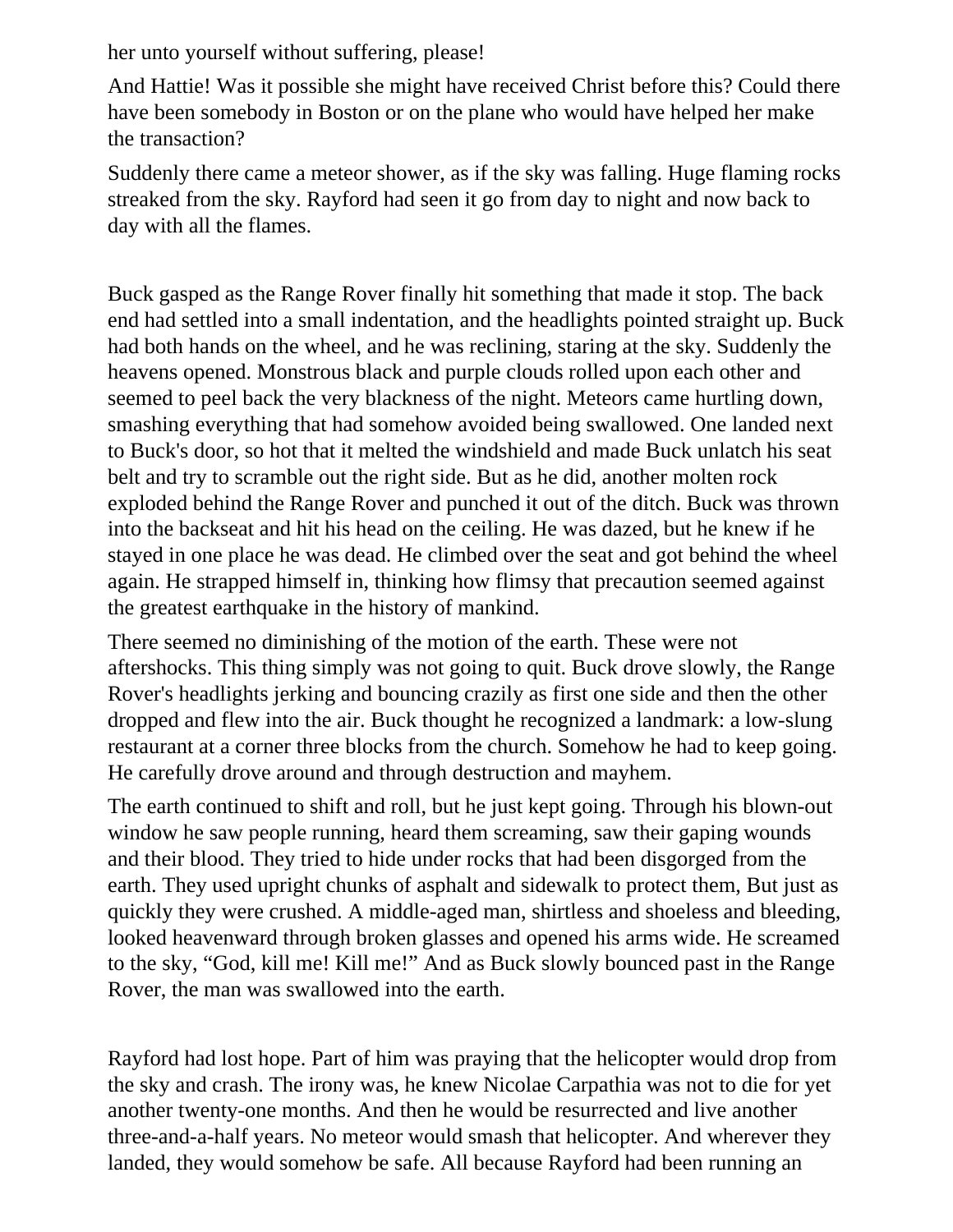errand for the Antichrist.

Buck's heart sank as he saw the steeple of New Hope Village Church. It had to be less than six hundred yards away, but the earth was still churning. Things were still crashing. Huge trees fell and dragged power lines into the street. Buck spent several minutes wending his way through debris and over huge piles of wood and dirt and cement. The closer he got to the church, the emptier he felt in his heart. That steeple was the only thing standing. Its base rested at ground level. The lights of the Range Rover illuminated pews, sitting incongruously in neat rows, some of them unscathed. The rest of the sanctuary, the high-arched beams, the stained-glass windows, all gone. The administration building, the classrooms, the offices were flattened to the ground in a pile of bricks and glass and mortar.

One car was visible in a crater in what used to be the parking lot. The bottom of the car was flat on the ground, all four tires blown, axles broken. Two bare human legs protruded from under the car. Buck stopped the Range Rover a hundred feet from that mess in the parking lot. He shifted into park and turned off the engine. His door would not open. He loosened his belt and climbed out the passenger side. And suddenly the earthquake stopped. The sun reappeared. It was a bright, sunshiny Monday morning in Mt. Prospect, Illinois. Buck felt every bone in his body. He staggered over the uneven ground toward that little flattened car. When he was close enough, he saw that the crushed body was missing a shoe. The one that remained, however, confirmed his fear. Loretta had been crushed by her owp car.

Buck stumbled and fell facedown in the dirt, something gashing his cheek. He ignored it and crawled to the car. He braced himself and pushed with all his might, trying to roll the vehicle off the body. It would not budge. Everything in him screamed against leaving Loretta there. But where would he take the body if he could free it? Sobbing now, he crawled through the debris, looking for any entrance to the underground shelter. Small recognizable areas of the fellowship hall allowed him to crawl around what was left of the flattened church. The conduit that led to the steeple had been snapped. He made his way over bricks and chunks of wood. Finally he found the vent shaft. He cupped his hands over it and shouted down into it, "Tsion! Tsion! Are you there?"

He turned and put his ear to the shaft, feeling cool air rush from the shelter. "I am here, Buck! Can you hear me?"

"I hear you, Tsion! Are you all right?"

"I am all right! I cannot get out the door!"

"You don't want to see what's up here anyway, Tsion!" Buck shouted, his voice getting weaker.

"How is Loretta?"

"Gone!"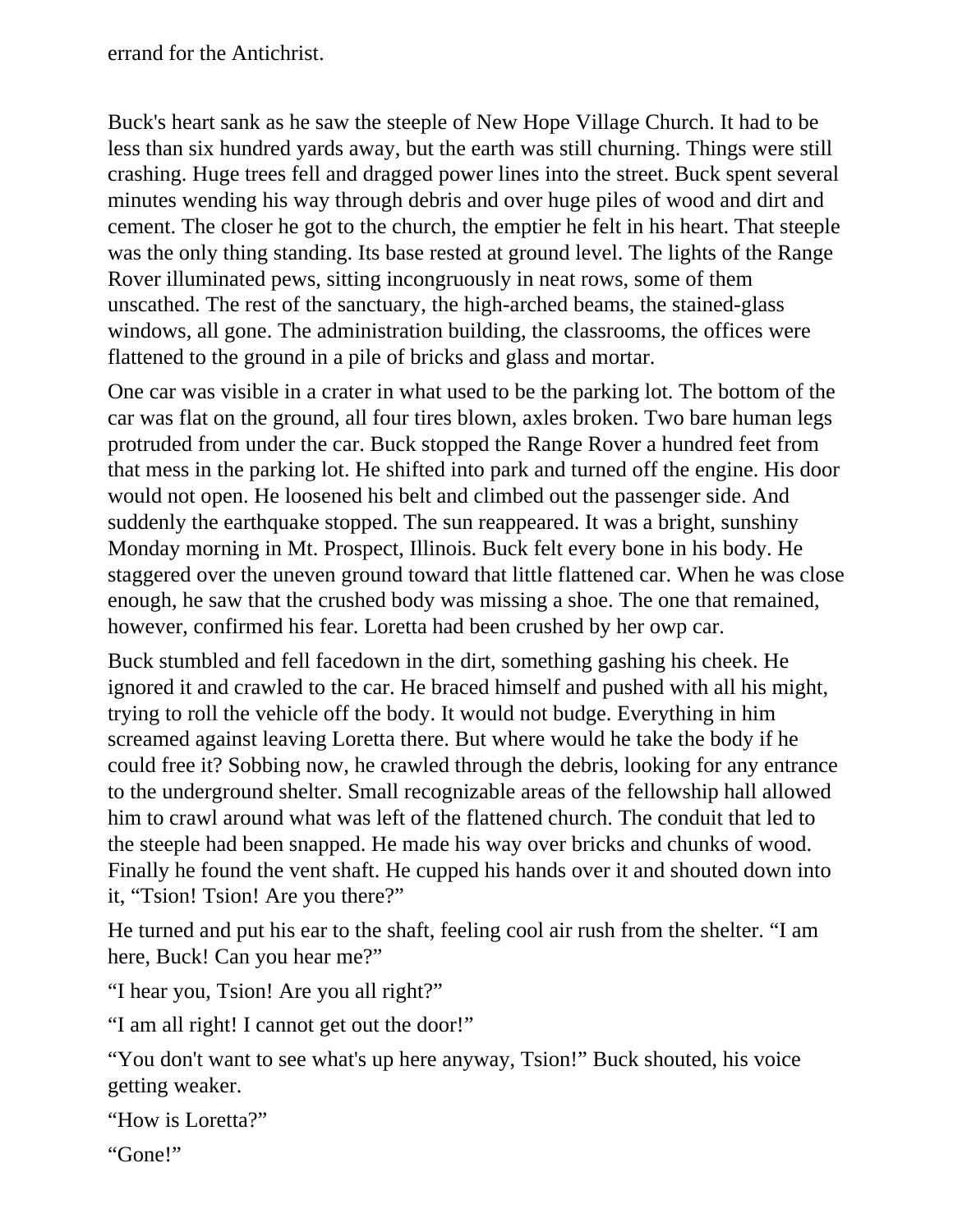"Was it the great earthquake?"

"It was!"

"Can you get to me?"

"I will get to you if it's the last thing I do, Tsion! I need you to help me look for Chloe!"

"I am OK for now, Buck! I will wait for you!"

Buck turned to look in the direction of the safe house. People staggered in ragged clothes, bleeding. Some dropped and seemed to die in front of his eyes. He didn't know how long it would take him to get to Chloe. He was sure he would not want to see what he found there, but he would not stop until he did. If there was one chance in a million of getting to her, of saving her, he would do it.

The sun had reappeared over New Babylon. Rayford urged Mac McCullum to keep going toward Baghdad. Everywhere the three of them looked was destruction. Craters from meteors. Fires burning. Buildings flattened. Roads wasted.

When Baghdad Airport came into sight, Rayford hung his head and wept. Jumbo jets were twisted, some sticking out of great cavities in the ground. The terminal was flattened. The tower was down. Bodies strewn everywhere.

Rayford signaled Mac to set the chopper down. But as he surveyed the area, Rayford knew. The only prayer for Amanda or for Hattie was that their planes were still in the air when this occurred.

When the blades stopped whirring, Carpathia turned to the other two. "Do either of you have a working phone?"

Rayford was so disgusted he reached past Carpathia and pushed open the door. He slipped out from behind Carpathia's seat and jumped to the ground. Then he reached in, loosened Carpathia's belt, grabbed him by the lapels, and yanked him out of the chopper. Carpathia landed on his seat on the uneven ground. He jumped up quickly, as if ready to fight. Rayford pushed him back up against the helicopter.

"Captain Steele, I understand you are upset, but—"

"Nicolae," Rayford said, his words rushing through clenched teeth, "you can explain this away any way you want, but let me be the first to tell you: You have just seen the wrath of the Lamb!"

Carpathia shrugged. Rayford gave him a last shove against the helicopter and stumbled away. He set his face toward the airport terminal, a quarter mile away. He prayed this would be the last time he had to search for the body of a loved one in the rubble.